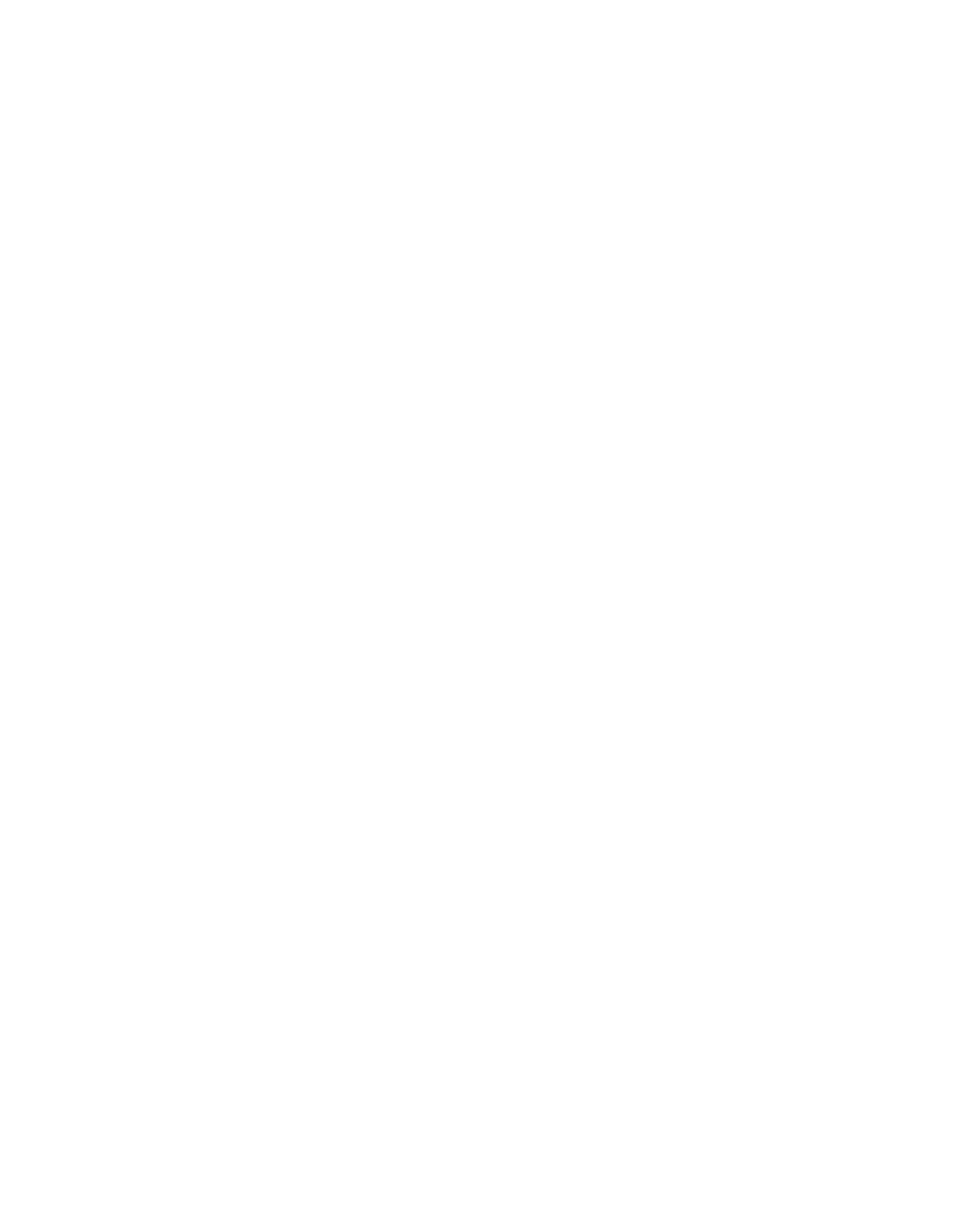# **HEF RAN TA (THE MORNING STAR) HEF RAN TA (THE MORNING STAR)**

**A Biography of Wilson Inia, Rotuma's First Senator**

**by Alan Howard**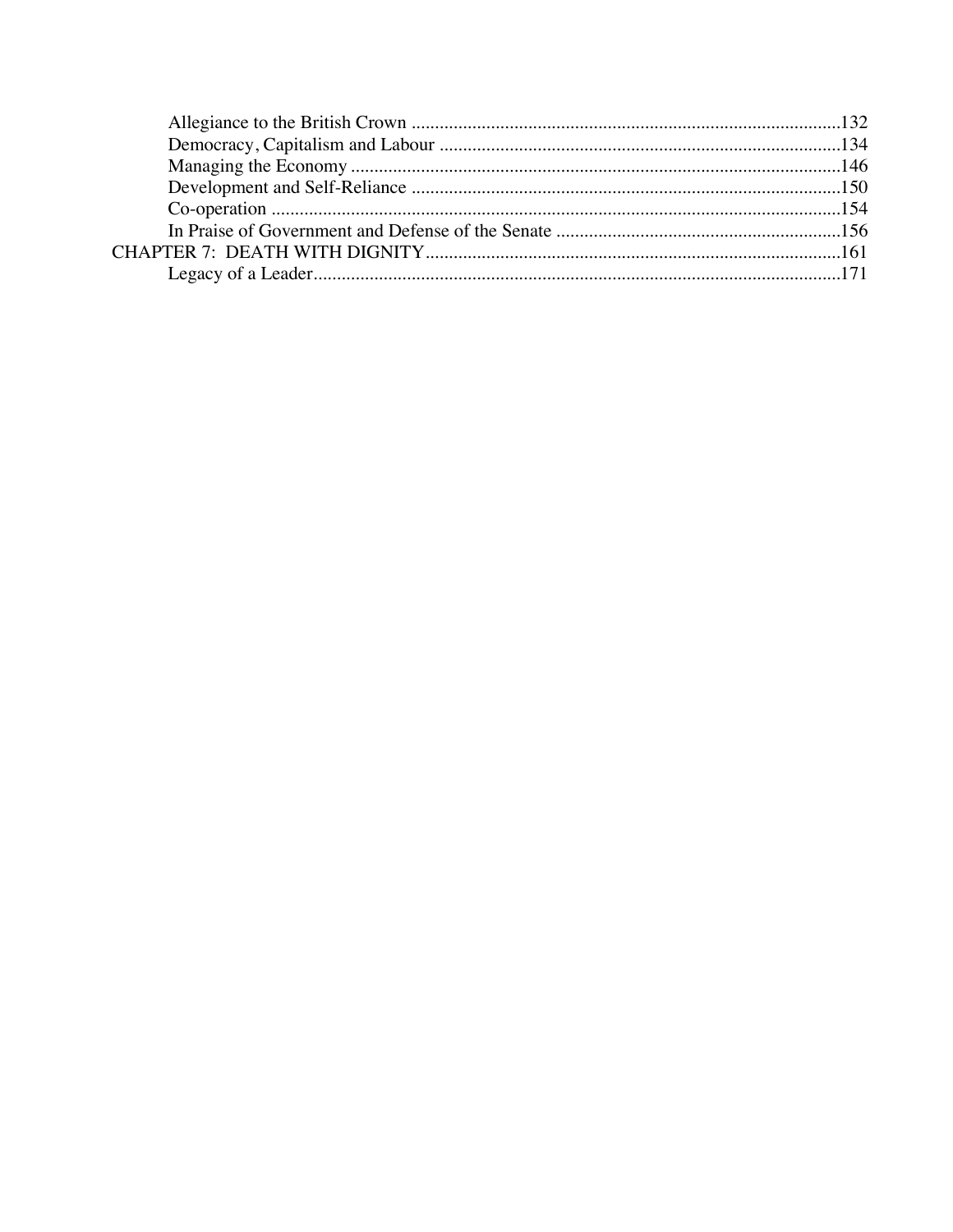## PREFACE

I first met Wilson Inia early in the morning on December 26, 1959, at the home of my adopted family in Itu'muta, on the island of Rotuma. My journal entry for that date begins, "As long as I live, I shall never forget today." It was only my ninth day on Rotuma, and I was still recovering from the shock of being left on such a remote, isolated island. I was a 25 year old graduate student from Stanford University in California, there to do my anthropology dissertation research. Christmas day had been quite an experience — a midnight mass at Upu Mission Station; a late night supper of chicken, tinned corned beef, taro and *fekei* 'Rotuman pudding'; watching a group of dancers who had come *fara* to our compound; and later in the day, going *fara* myself with a group from our village. Going *fara* is one of two main activities during the Christmas season on Rotuma. A group of young men and women rent a truck and go on expeditions to other villages where they dance and sing, accompanied by guitars and ukuleles, to be rewarded with gifts of food and drink. It is great fun and participating was a wonderful way to gain acceptance.

"Picnics" are the other way Rotumans celebrate the Christmas holidays. On this particular Boxing Day an expedition was planned to the fabled islet of Hatana, off the west end of Rotuma. Hatana is known as the final haven of Raho, Rotuma's legendary founder, and the location of a rock shrine to his memory. People rarely visit the islet, and with good reason. The approach is quite dangerous because of high waves and a treacherous reef. It takes skill and bravado to get ashore, and getting off can be an even more formidable challenge.

 The main party of picnickers arrived at 6 a.m., headed by Wilson Inia. He had dressed for the occasion in a neatly tailored lavalava, white shirt and leather sandals — his usual attire. He was friendly to me, asking a number of thoughtful questions about my research while maintaining an air of quiet dignity. He exuded a sense of self-confidence, and the respect others had for him was obvious. It was clear to me that the man was a leader.

The excursion to Hatana turned out to be something of an ordeal, particularly for me. My tender feet did not fare well on the reef, and I took several tumbles in the waves. Bravado I may have had, but if it was not for the young men from the village of Losa, I might not have survived. Elisapeti Inia, Wilson's wife, also took a few tumbles, and we spent some time comparing coral cuts and scrapes, marking the beginning of a life-long friendship. One does not readily forget such an experience, or the people with whom one shares it.

I saw Wilson on a number of other occasions during the year I spent on Rotuma. We talked at times about Rotuman customs, but our most serious discussions were about education. He was eager to hear my views concerning the current state of educational theory in the United States (of which I was less well-informed than he was), and invited me to give a talk at the high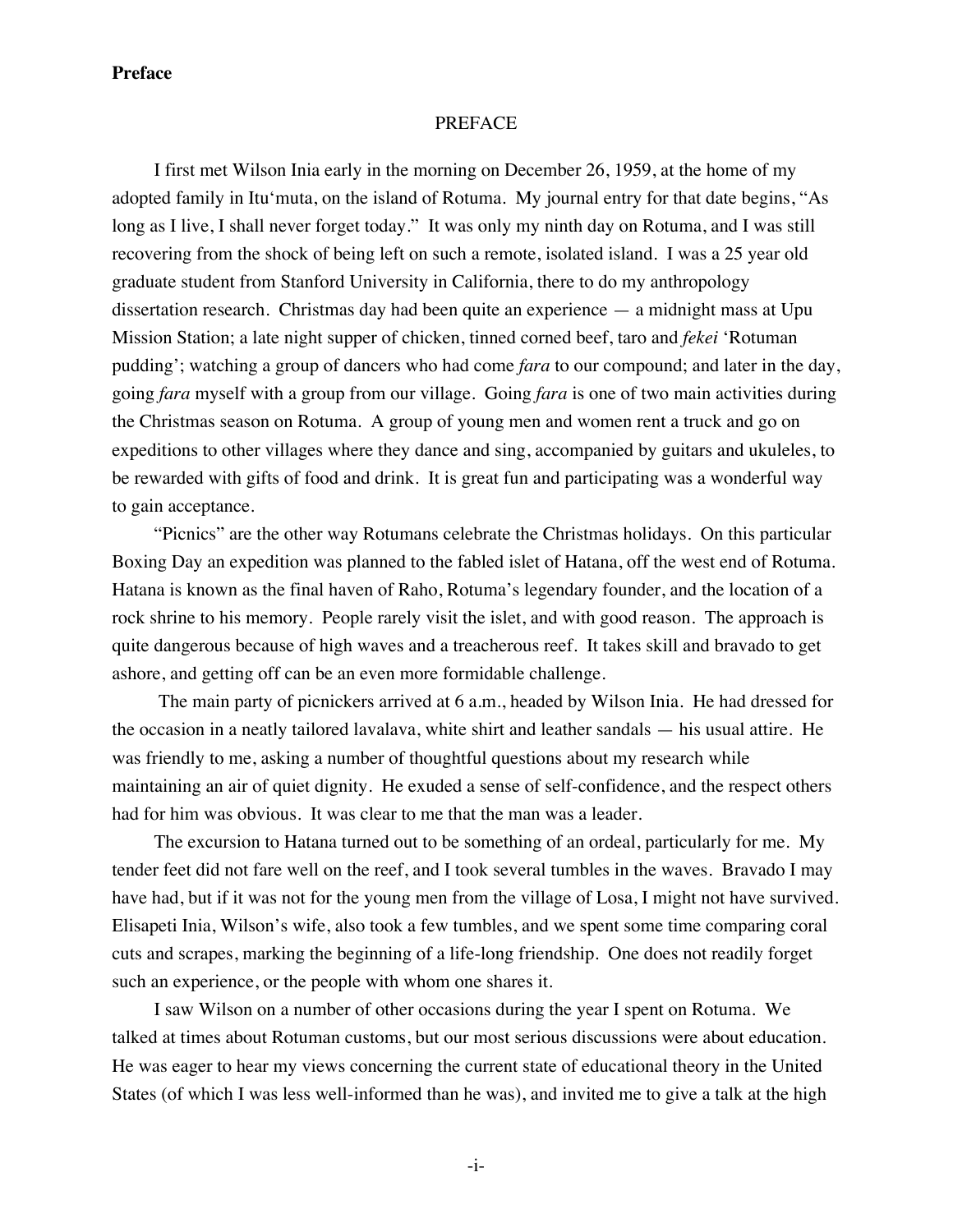school where he was Headmaster concerning education in the United States. His awareness of educational issues, and how they applied to Rotuma, greatly impressed me. He made it clear that while he was open to new ideas he felt it was crucial for Rotumans to be selective — to adopt educational practices that suited Rotuman culture and to reject those that did not. With each meeting my respect and admiration for him grew.

I did not return to Rotuma until 1987. In the meantime Wilson Inia had passed away (in 1983), but I was able to renew my friendship with Elisapeti. With my wife, Jan Rensel, who was doing her doctoral research on Rotuma, I spent part of each year from 1987 to 1991 on the island. Seeing the changes that have taken place over the past three decades has stimulated my interest in Rotuman history, both recent and distant. However, I have been somewhat startled and disconcerted — to find that few Rotumans show an interest in their history.

In some very important respects, Rotumans, along with many other peoples who were colonial subjects, have been deprived of their history. The colonial powers, Great Britain among them, had little interest in glorifying indigenous individuals, especially any who defied their authority. History in the schools was mainly European history, and where the colonies were concerned, only a few indigenous individuals — usually rulers or warriors — were identified, usually for the roles they played in abetting or thwarting the dominant society's agenda. Rarely are they represented as flesh and blood human beings; their biographies are more often than not superficial and shallow. Virtually without representation are those individuals, like Wilson Inia, who had the courage and conviction to look their colonial masters in the eye without blinking. Often times, as in Wilson's case, they fully accepted Christian values and the merits of democratic government, but their acceptance of those very values made them irritants to colonial administrators who demanded compliance rather than encouraging democratic process.

It is no wonder, then, that the only histories available to ex-colonial peoples are so often short on biography. But history without biography is cold and impersonal; it fails to provide the substance for empathetic identification. It lacks the immediacy needed to make a people's history their own, to make history personally meaningful. Heroes — historical models who exemplify the virtues of particular cultural traditions — are a vital part of every group's sense of themselves. I have written this book in order to identify such a hero for the Rotuman people, in the hope that it will help to awaken a concern for their history.

Wilson Inia was a man of high ideals and great integrity, a worthy hero. His leadership did more to shape Rotuma's destiny during the 20th century than that of any other human being. More than anyone else, he established a bridge between western cosmopolitan culture and Rotuma, a bridge that now exists on a firm foundation. The issues he struggled with were at the core of Rotuma's political, economic, social and cultural existence. No account of Rotuma's 20th century history can ignore the role he played.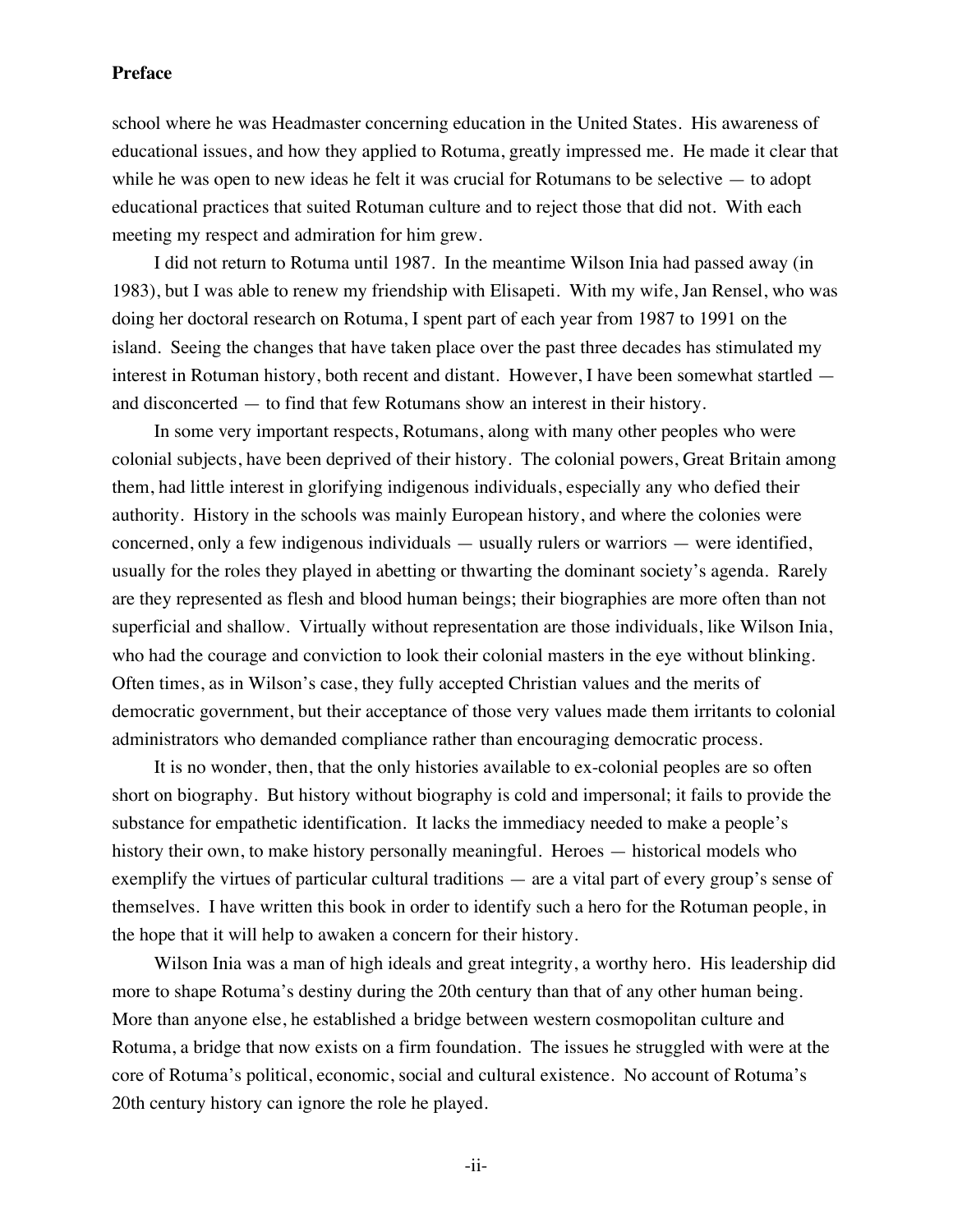Readers will already sense my bias. This biography pays tribute to a man I admired very much. He was a human being, of course, with faults and foibles like the rest of us, and I will try to bring these out, but I have known few people in my life whose virtues so heavily outweighed their faults. Wilson would probably have been embarrassed to receive such praise, for he was a modest man, but I do believe he aspired to virtue with a passion. He believed that the way one lived — the kind of example he set for others — was the true measure of a life. I have written this book in an attempt to communicate to those who did not know him just how well he measured up.

In some respects I am at a disadvantage. The time I spent with Wilson was brief, and unfortunately we never really discussed his life experiences in any detail. To make matters worse, most of his personal papers, which were stored in a garage, were destroyed in a hurricane on Rotuma. I have therefore had to rely on interviews with people who knew him well and on the few documents that survived the storm. Most important for gaining insight into Wilson as a man have been extensive interviews with his widow, Elisapeti, and their two daughters, Betty and Susana. Elisapeti is a dear friend whom I admire as much as I do Wilson. She, too, is a model of Rotuman virtue, and has exercised leadership among Rotuman women comparable to that of her husband among Rotuman men. My wife and I have had the privilege of staying with Elisapeti in the home she shared with Wilson in the village of Savlei. This has given us an opportunity not only to talk with her about him, but to experience first hand one of the main environments in which he lived and worked. The house, which he designed and helped to build, still reflects his presence. Among the surviving papers were letters that Wilson had sent to Elisapeti when he was a Senator; his diary during a trip to England, Scotland, India and Sri Lanka in 1958 to study co-operatives; a diary kept by Elisapeti during his final illness; and miscellaneous certificates, awards, citations and letters from officials. Elisapeti kindly made all these materials available to me, as well as the pictures of Wilson appearing in this volume.

I interviewed Betty and Susana Inia in Suva, Fiji, where they live and work. Both were generous with their time and shared their recollections of family life when they were growing up as well as their experiences with him in his later years. Their reminiscences helped greatly to convey to me what kind of man he was, and how his beliefs translated into action in everyday life. Betty was also kind enough to let me copy a notebook in which he composed sermons delivered as a lay preacher in the Methodist Church. The notebook proved an important source for understanding his ideas concerning morality, ethics and Christian living.

I also have interviewed a number of individuals whom Wilson influenced as students, and some who worked with him in founding the Rotuman Co-operative Association. Most significant of these were discussions with Reverend Jione Lagi, Rave Fonmoa and Rupeti Vaivao. I also benefited greatly from discussions with Josefa Rigamoto, a lifelong friend of

-iii-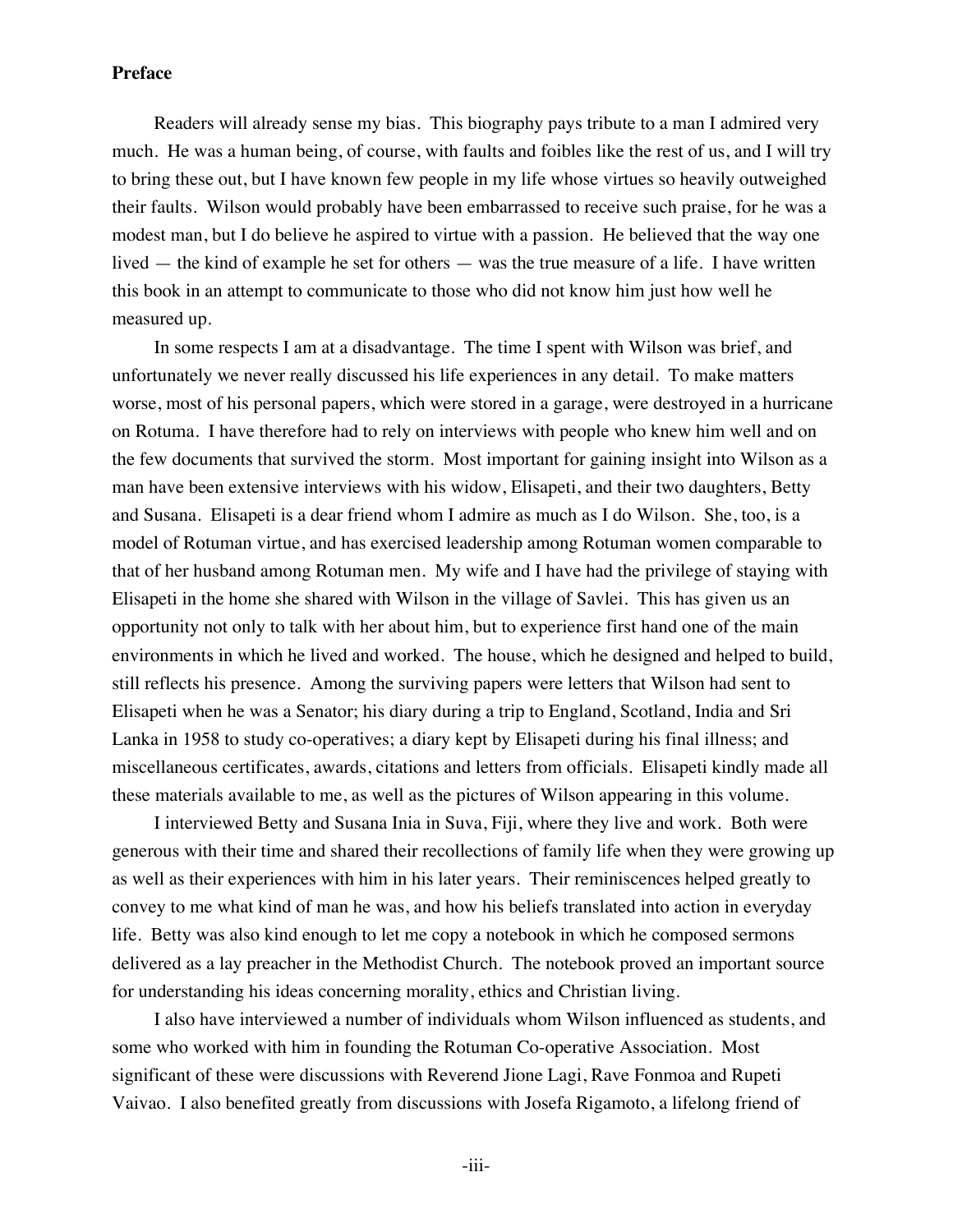Wilson's and a man of comparable stature. In addition, some of the life history interviews I conducted in 1960 provide information concerning Wilson's influence as a teacher and role model. I am grateful to all of these people for their generous co-operation.

In many respects the most revealing information concerning the working of Wilson Inia's mind is contained in his Senate speeches, which are well documented in the Hansard. The speeches — over a twelve year period from 1970 to 1982 — provide valuable insights into his thinking on a wide range of issues, and give a sense of his oratorical style. I have drawn liberally from them, including excerpts wherever they help to illustrate his thinking. Mari Ralifo and Luisa Finiasi assisted by photocopying speeches in volumes not available to me in Honolulu. I am extremely grateful for their conscientious efforts.

Since Senate speeches are recorded in full, with asides and redundancies, I have found it necessary to edit them somewhat. Omissions are indicated by three periods (...), and where I felt comprehension would be aided by adding a word or phrase, or by substituting words or phrases, I used brackets [ ]. I also took the liberty of altering punctuation where appropriate.

Finally, I have attempted to collect all the documents available on recent Rotuman history, including reports from District Officers, Minutes of Rotuma Council meetings and miscellaneous correspondence. I would like to thank the District Officer on Rotuma over these past few years, Fred Susau, for making documents in his office available to me, and the staff at the Fiji National Archives in Suva for their gracious assistance. Wilson Inia was a central figure in recent Rotuman history; the documents often provide a clear context for his words and actions.

My debt of gratitude goes far beyond this, however. Innumerable Rotuman individuals have assisted my research by extending the hand of friendship, and I would like to thank all of them. Ultimately I hope this book will prove an inspiration to current and future generations of Rotuman children. I dedicate this book to them.

Vilsoni Hereniko suggested the title for this book. *Hef Ran Ta* is Rotuman for The Morning Star. I believe this to be an apt metaphor for Wilson Inia for several reasons. The morning star rises in the east just before sunrise, before the dawn of a new day. Sailors rely on it for navigation. Wilson Inia was a star of sorts for the Rotuman people. He led them into the dawning of a new age; he was the beacon by which they steered in their transition from Oceanic hinterland to modern society. And he was born in Noa'tau, on the eastern end of Rotuma.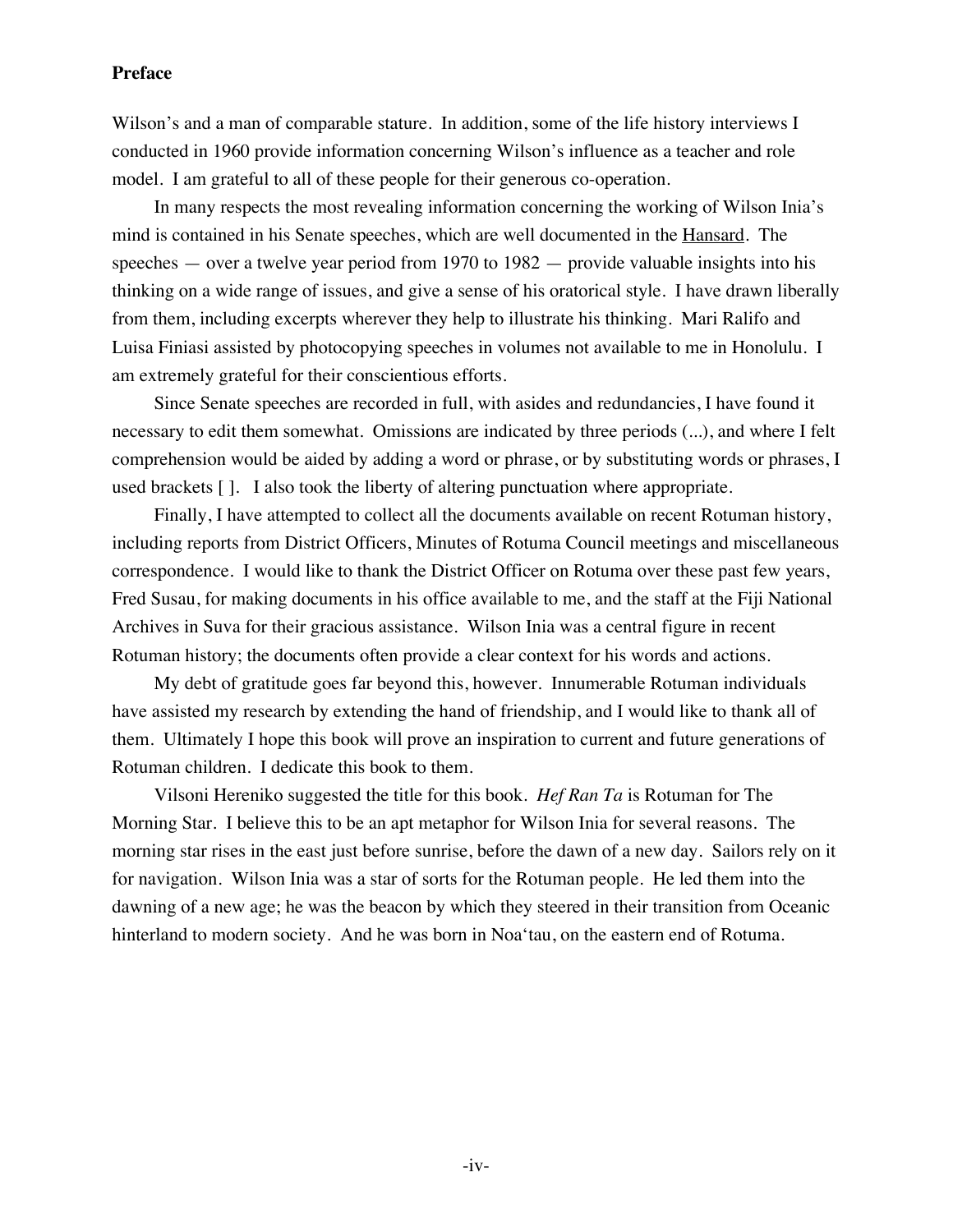# CHAPTER 1: A CAREER OF SERVICE

Wilson Inia was born on October 2, 1908 in the village of Motusa on the island of Rotuma. His parents had returned recently from Papua New Guinea, where they served as Methodist missionaries. For readers unfamiliar with Rotuma, some background information about the island may help to provide a context for Wilson's life experiences and achievements.

#### Rotuma

Rotuma is a small, isolated island some 465 kilometers north of Fiji. A volcanic formation of about 43 square kilometers, with extremely fertile soil, the island lies near the intersection of Polynesia, Micronesia and Melanesia, and its people show influences from all three cultural areas. The Rotuman language, for example, which is unique in many respects, has borrowed vocabulary from both Samoan and Tongan. Rotuma also has cultural ties with the Polynesian islands of Tuvalu to the north, and Wallis and Futuna to the east. In addition it has known connections with islands in Kiribati.

The population thus has drawn from diverse gene pools, including substantial amounts from Europeans who began visiting Rotuma in sizable numbers during the 1820s. Physically, therefore, Rotumans manifest a surprising range of characteristics for such a small island population, but their general appearance places them within the spectrum of Polynesian peoples. When Rotuma was first sighted by Europeans in 1791, it had a population of perhaps three to four thousand people.<sup>1</sup> Following a period of decline (culminating in the measles epidemic of 1911 when the number of Rotumans dropped below two thousand) the population rebounded and has grown steadily since. It now exceeds nine thousand, with about three-fourths of Rotumans now resident in Fiji.

In the decades following first contact, the luxuriant island became a favourite provisioning station for whalers. They introduced Rotumans to western-style commerce and left numerous renegade sailors, some of whom became important bridges between the two cultures. The ships that called provided Rotuman men with opportunities to sign aboard, and they soon established a reputation as reliable, trustworthy seamen. As a result, large numbers of Rotuman men travelled widely, and those who returned home after years abroad introduced a cosmopolitan flavor to this otherwise isolated island.

Missionization began before mid-century. First to arrive, in 1839, was John Williams of the London Missionary Society, who left some Christianized Samoans to spread the faith. They

 $\overline{a}$ 

<sup>&</sup>lt;sup>1</sup> Early estimates vary between two and five thousand.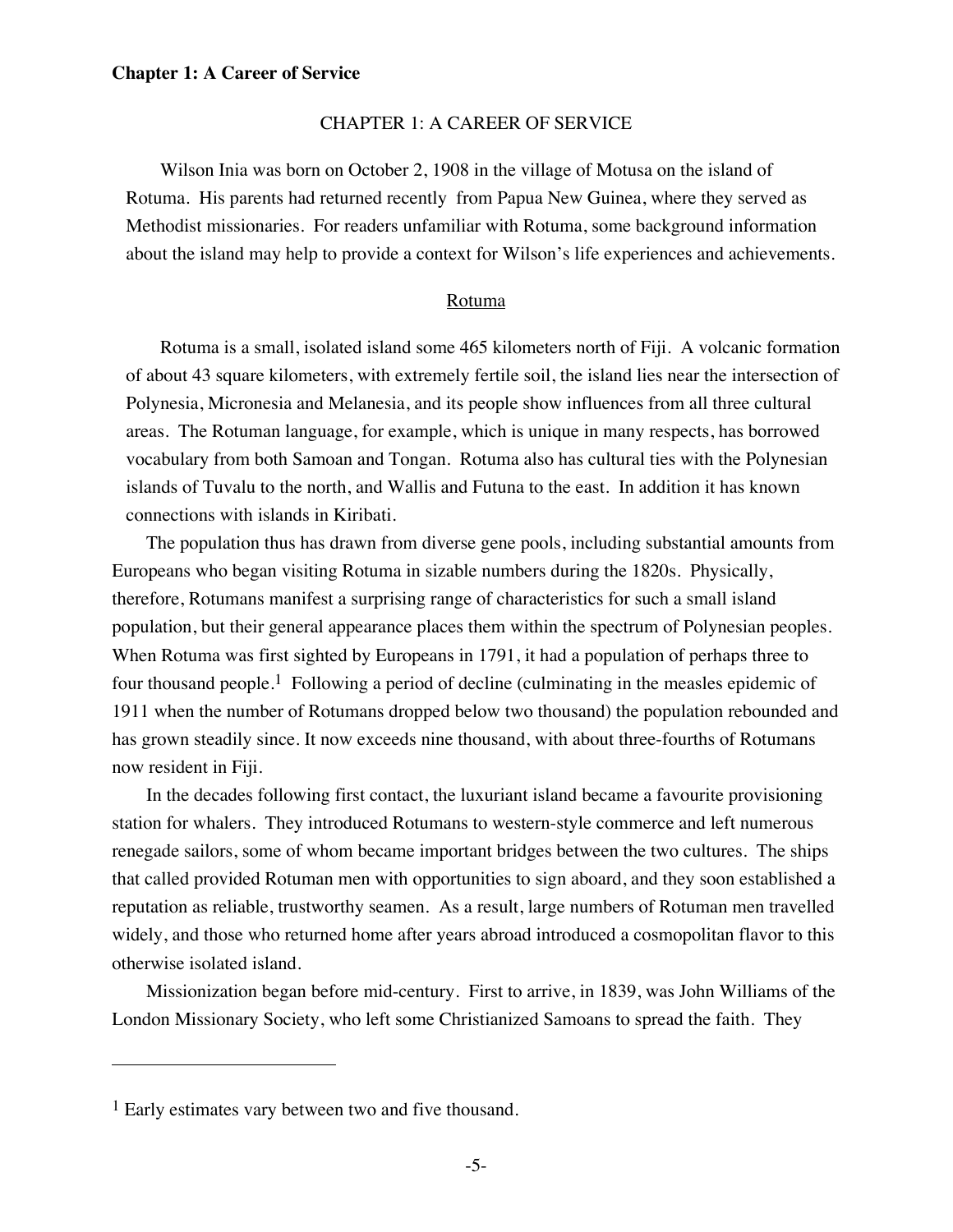were unsuccessful and were replaced by Wesleyan Tongans, and eventually by a series of European Anglo missionaries. Following on the heels of the Wesleyans were French Catholic missionaries. Unfortunately, the French priests and Anglo ministers had little tolerance for one another, and a religious factionalism developed. Each mission marked off its own territorial domain and jealously guarded its converts from the "evil" influences of the other side. An increasing number of disputes arose between adherents of the opposing faiths, often over the right to build churches on communally held land. Antagonisms between Wesleyans and Catholics continued to mount until 1878, when they culminated in a war between the two groups in which the numerically dominant Wesleyans triumphed.

The unrest following the 1878 war led the paramount chiefs of Rotuma's seven districts to petition the Queen of England for annexation, and in 1881 they officially ceded the island to Great Britain. The Crown decided that Rotuma should be administered as part of the Colony of Fiji, which had been ceded seven years previously, in 1874. Fortunately for the Rotumans, government under English law had the desired effect of mitigating conflict, although antagonisms between the two religious groups remained for years to come.

Following cession the colonial administration did what it could to foster the growth of trade and to bring the "benefits of civilization," including the luxury of Western material culture, to this remote land. Before the arrival of Europeans, the Rotuman economy consisted of dry land agriculture, fishing, animal husbandry, and a system of ceremonial exchange. For subsistence Rotumans depended on the characteristic Polynesian root crops—taro and yams—supplemented by coconuts, fruit and seafood. Pigs and fowl, though sometimes used as food staples, were generally reserved for ceremonial occasions. Pigs in particular, along with fine mats *(apei)*  woven by the women, played a major role in ceremonial exchanges at weddings, funerals and other public ceremonies. They were also given as gifts when formally expressing gratitude or apologizing for wrongs.

During the 1870s, well before Cession, the first commercial traders established themselves in Rotuma, and began exporting copra (as well as smaller quantities of coconuts, coconut oil and kava) and importing trade goods of European manufacture. Several different companies were represented at various times, but eventually two firms, Morris Hedstrom and Burns Philp, came to dominate trade.

Rotuma's subsistence economy remained robust despite the addition of the commercial economy, except perhaps for the addition of money as a medium of exchange. Increased access to European goods, however, altered the aspirations and to some extent the standard of living of the Rotuman people. It also resulted in Rotuma's economy becoming inextricably tied to Fiji's. Previously exotic commodities came to be considered necessities. To acquire European goods people needed money, which most Rotumans could only obtain by selling copra, which was

-6-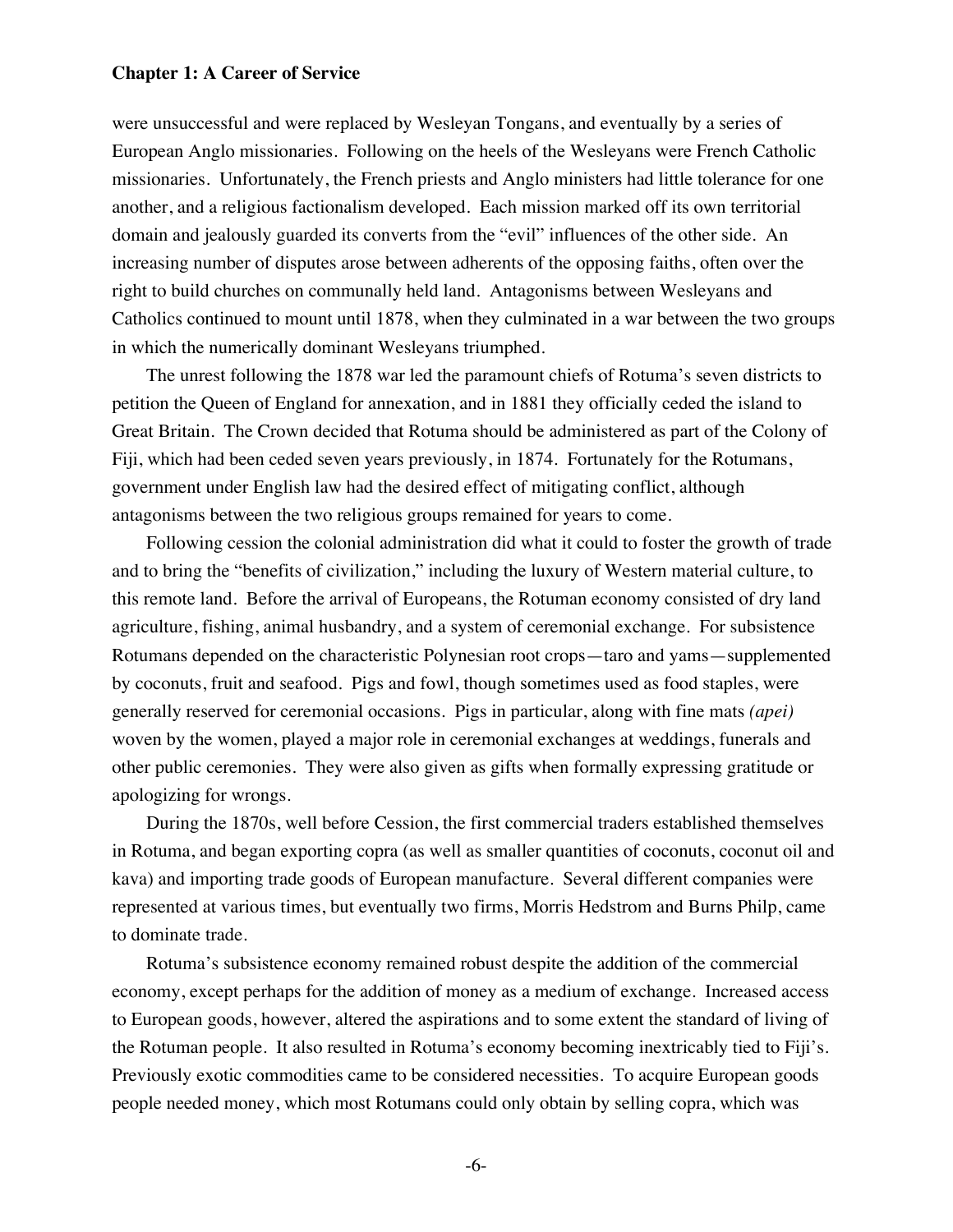shipped to Fiji. This resulted in a growing economic dependence on the urban commercial market.

Economic dependence on commercial exports had many ramifications for life on Rotuma. To begin with, fluctuations in the price of copra on the world market touched upon most areas of life by affecting the amount of money available. Lavish weddings, for example, were postponed or eliminated when low copra prices made money scarce. Since the price of manufactured goods remained stable, a fall in the price required an increase in production to maintain the same standard of living.

Rotumans felt frustrated by their inability to control their own commerce, and complained bitterly about the firms' policies, which seemed to them arbitrary and self-serving. They resented being told that these policies derived from Fiji, Australia or elsewhere by executives they had never seen, and who had no understanding of their circumstances. Their complaints were generally ignored. On several occasions they unsuccessfully attempted to gain control of their commerce, usually with disastrous results. These were the conditions that Wilson Inia found on Rotuma when he returned in 1953.

Schooling on the island was entirely in the hands of missionaries until the late 1920s. As elsewhere, missionary education focused on learning to read the Bible. The Catholics established schools at their two main mission stations, Sumi and Upu, and the Methodists started a school at Tia, near the main village of Motusa. European mission sisters, together with a native assistant, ran the school and provided instruction up to the third standard. To go further students had to attend mission schools in Fiji.

During the colonial period the Resident Commissioners, and later the District Officers who replaced them, were dominant figures on Rotuma. They thoroughly usurped the authority of the district chiefs *(gagaj 'es itu'u)*, who previously had governed the island. District chiefs are selected by *mosega*, bilateral kin groups that hold rights to certain titles. Ordinarily they hold their titles for life, although the *mosega* may depose them for abusing the privileges of their office. Chiefs are also deposed for moral transgressions resulting in arrest and incarceration, even for one day. Chiefs are vital participants in ceremonies since they lend dignity to such occasions as honoured guests. They are also supposed to be leaders within their districts, and are expected to organize labour for communal events through the cooperation of village sub-chiefs. District chiefs also sit in Council to consider island-wide policies and matters of administration. During the colonial period, however, they were mere advisors to the Resident Commissioners or District Officers, who more often than not ignored their advice. Indeed, the colonial government rendered the chiefs politically impotent; they were reduced to messengers between colonial officials and the people in their districts. Following Fiji's independence in 1970 circumstances changed, and chiefs came to play a more active role in Rotuman politics. Wilson Inia never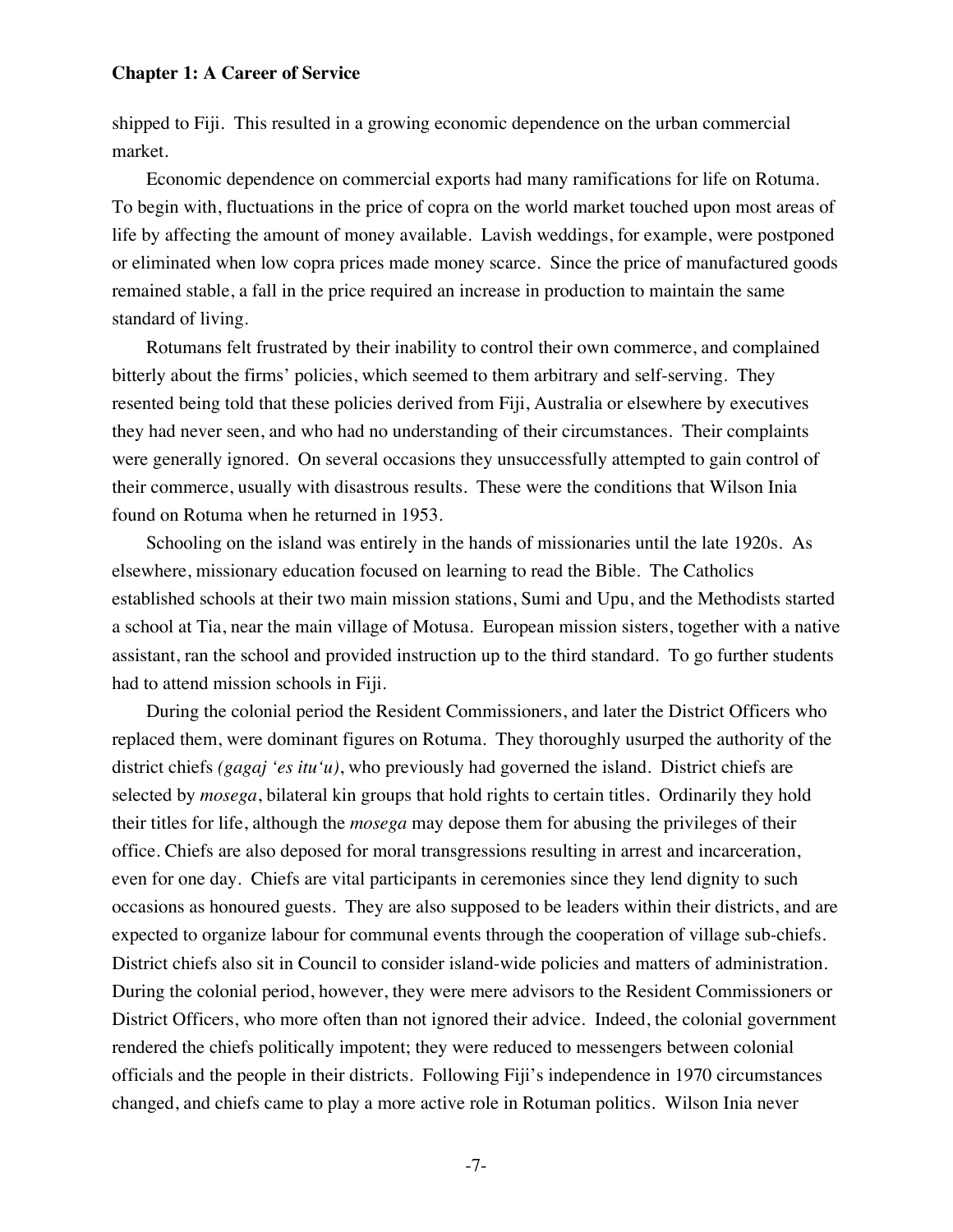sought a chiefly title, but he appreciated the role that chiefs played in Rotuman culture and respected their authority.

Finally something must be said about Rotuman values, which emphasize non-violence, a respect for the autonomy of others, generosity, self-reliance, nurturance of the weak and helpless, and humility. They have much in common with fundamental Christian values, and for Wilson their mutual reinforcement led to a powerful model of righteousness that he strove to emulate.

# The Path to Excellence

Few of Wilson's cohort survived the measles epidemic of 1911, which killed nearly onefourth of the population and most of the young children on the island, but fortunately Wilson was in Fiji with his parents when the epidemic struck. At age six he was sent to the Jubilee School in Suva, but while still in the first grade, he was transferred to the Marist Brothers School, which he attended through the fifth grade.

In 1920, at the age of twelve, Wilson returned to Rotuma and remained with his family for nearly two years, learning basic subsistence skills including farming, fishing and cutting copra. He also attended the Methodist missionary school at Tia (see map), where Rotuman children studied the Bible while learning to read and write. He went back to Fiji in 1922 to attend Davuilevu Boy's School, which was run by the Methodist Missionary Society of Australia. There he learned mathematics and bookkeeping, along with carpentry, plumbing and agriculture.

The next year, after completing courses at the Boy's School, Wilson was admitted to the Teacher's Training Institute at Davuilevu. He passed the Pupil Teacher's Qualifying Exam and was appointed "Pupil Teacher." In addition he took the level IV Teacher's Certificate Examinations and passed in all subjects.

At age sixteen Wilson completed teacher's training and was assigned to teach at Vuli Levu School, where he taught men much older than himself, many of them married. He passed the level III Teacher's Certificate Examinations in methods, arithmetic, vernacular Fijian, geography, history, hygiene, drawing, English, sewing and agriculture, all in his first attempt. The following year, in 1925, he began teaching at Davuilevu Boy's School.

He joined the Boy Scouts in 1926 and obtained a tenderfoot badge. Again displaying the diligence that was his hallmark, the following year, at the age of 18, Wilson was notified that he possessed all the qualifications required for scoutmaster. He began an active career in that capacity, and some years later attended a Scout jamboree in New Zealand.

He also began a life-long career as lay preacher at age 18, and was sent to preach (in English) at Dilkusha, an Indian church-run orphanage. Wilson said that he was quite nervous about giving his first sermon, but whatever inhibitions he may have had initially were soon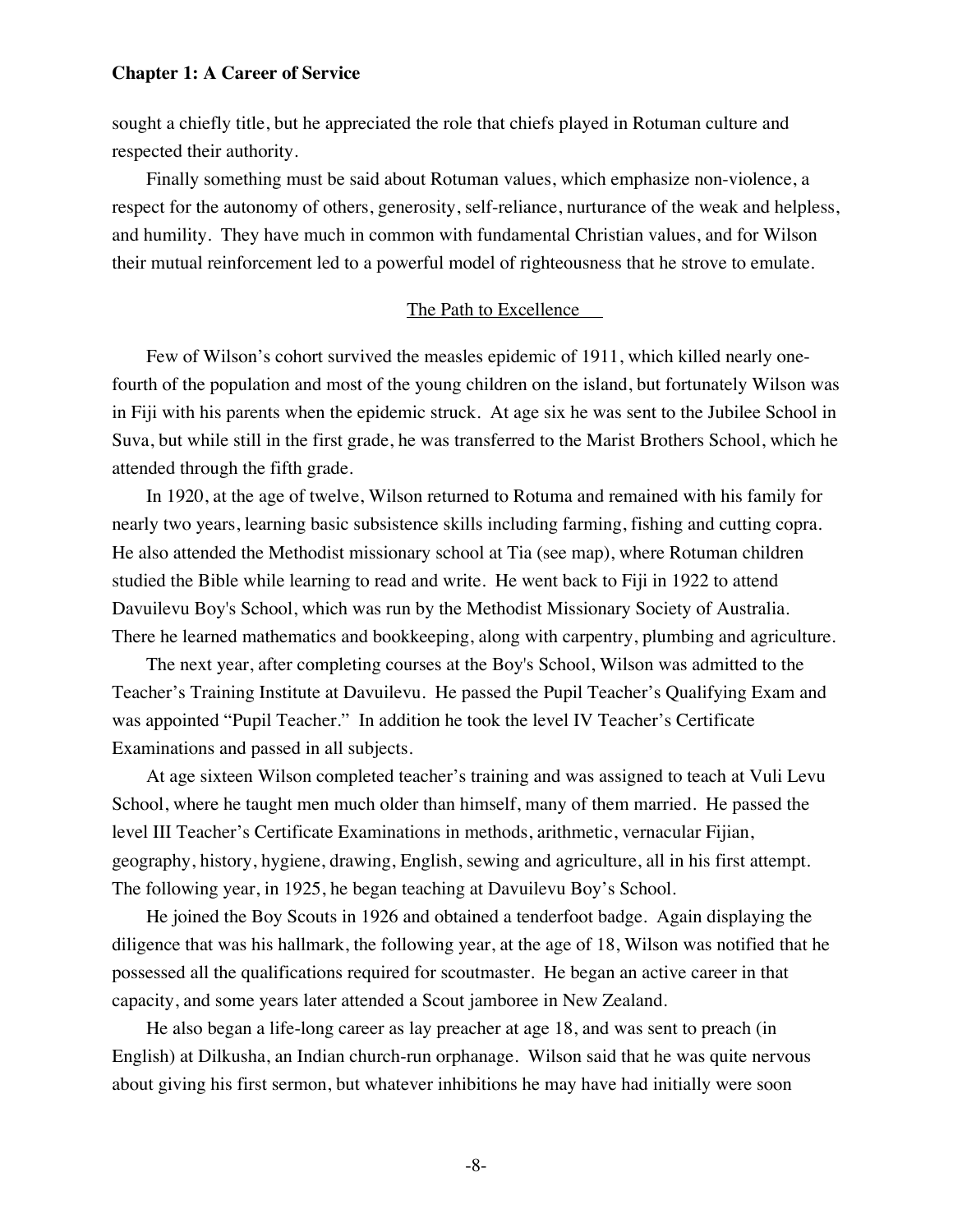overcome, and he became a brilliant orator. The oratorical skills he developed at the pulpit served him well later on as a senator.

In 1931 Wilson left Davuilevu Boy's School and accepted the position of Teacher's Training Tutor at Davuilevu Teacher's Training Institution. The following year he passed the exam for a level II Teacher's Certificate. He stayed at the Institution for fifteen years, tutoring in English, mathematics and hygiene. Always ready to take advantage of opportunities to learn new skills, he studied first aid and passed an exam administered by St. John's Ambulance Association.

During this period Wilson went on a deputation as Methodist preacher to Australia for two years (1938-9), preaching mostly to white Australians in Brisbane, Sydney, Melbourne and Tasmania, and attended, as Fiji representative, a World Meeting of the International Missionary Council in Madras, India (1938). He also met his future wife, Elisapeti, who attended Davuilevu Teacher's Training Institution for two years, and emerged as Rotuma's first qualified female teacher. Wilson and Elisapeti, who was 17 years younger than him, were married on March 18, 1947 on Rotuma, shortly before he assumed the position of Headmaster at Richmond School on the island of Kadavu. He was the first non-European to serve in that post. In 1947 he was also appointed Justice of the Peace for the Southern District, Colony of Fiji, and a member of the Methodist Synod of Fiji, which he served until 1952.

The five years Wilson and Elisapeti spent on Kadavu (1947-1953) were golden years, and set the foundation for a rock-solid marital partnership. Their first two children, Betty and Susana, were born there. Their son Savea was born later on Rotuma.

In 1953 the family returned to Rotuma on furlough. The District Officer, Fred Ieli, and district chiefs wanted to start a high school, and took the opportunity to persuade Wilson to take on the job. They acceded to the request with mixed feelings, and Wilson was appointed Headmaster of the Malhaha School. Elisapeti taught class 7 and Wilson class 8. Shortly thereafter they requested and received permission from the Education Department to start Form III, and in 1957 Wilson was promoted to Master First Class. The following year he was appointed Headmaster of the newly founded Rotuma High School.

Wilson and Elisapeti took up residence in the district of Malhaha, where the school and headmaster's house were located, and immediately became involved in both district and islandwide affairs. He took an active role in the Church and in 1954 was appointed Chief Circuit Steward, Rotuma division of the Methodist Church. In 1960 he was again appointed Justice of the Peace, this time for the Eastern Division of the Colony of Fiji, which included Rotuma. In 1965 Wilson Inia received a Certificate of Honour from Queen Elizabeth II for his public service to education in the Colony.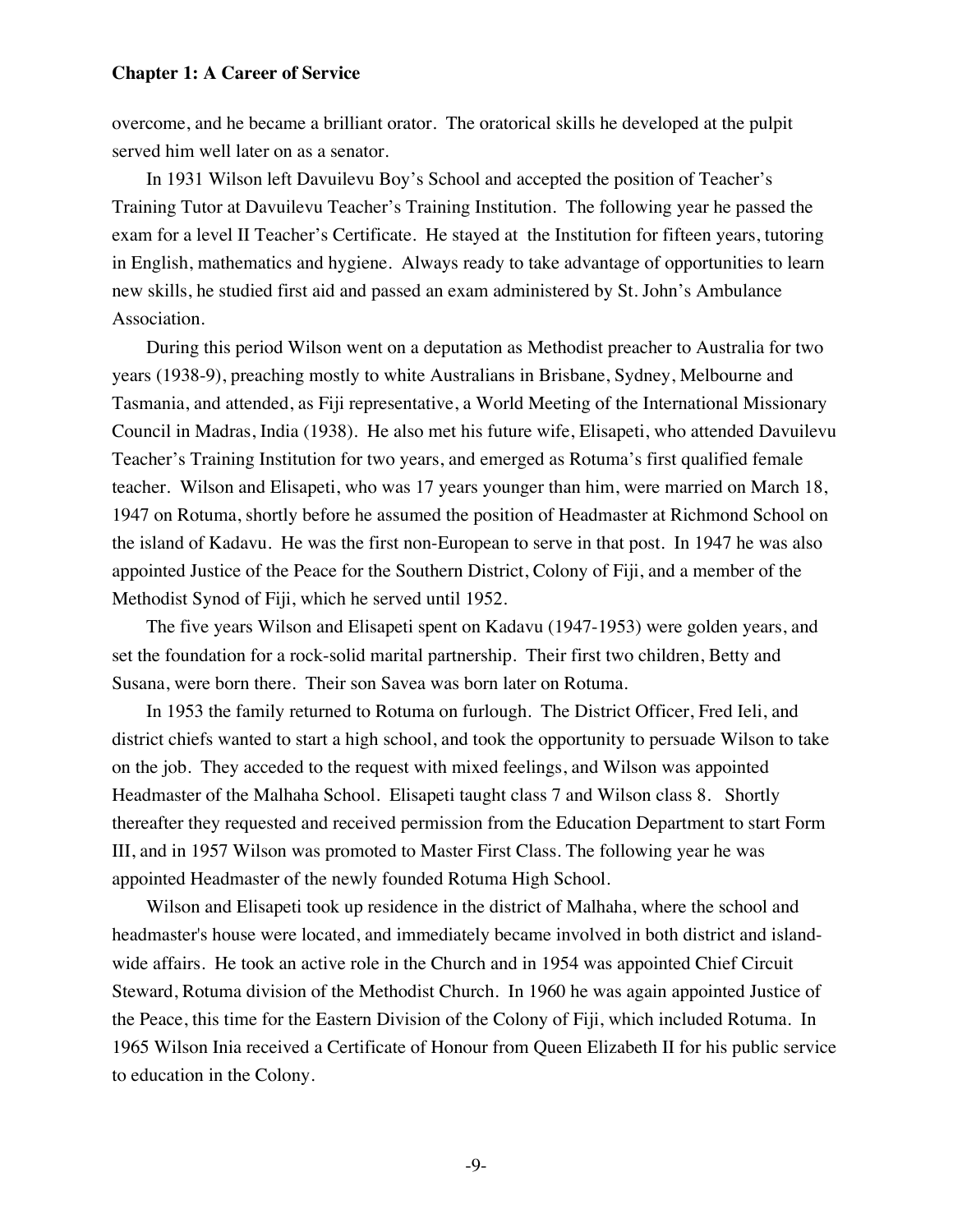Wilson also became the guiding light for Rotuma's fledgling co-operative movement, which had begun some four years prior to his transfer to the island. Morris Hedstrom and Burns Philp, controlled the copra and retail trades on Rotuma at that time, and imposed rules many people felt oppressive, providing the impetus to start co-operatives. The co-operatives suffered from a lack of knowledgeable leaders as well as a lack of capital, and struggled for survival against the well-financed firms. Upon his arrival in 1953 Wilson advised co-operative members to seek government aid, and wrote to the Registrar for Co-operatives on their behalf. As a result, a Fijian trainer was sent to Rotuma to teach management skills and bookkeeping.

Wilson was convinced that the key to the co-operatives' success was bookkeeping. He expressed the view that if businesses do not keep proper track of money it tends to disappear, resulting in deficits that lead to collapse. He therefore formed, along with the Fijian trainer, a bookkeeping class and opened it to members of the co-operatives and non-members alike. The response was so great that the class had to be divided into two sections, one led by the Fijian trainer, the other by Wilson, who taught bookkeeping in the evenings, without compensation.

A natural leader, Wilson was elected to the Rotuma Island Council as Representative from the district of Malhaha and assumed a major role in formulating policy for the island's development. The Rotuma Island Council is composed of the head chiefs from each of Rotuma's seven districts, an elected representative from each district, the District Officer, and various professionals such as the medical doctor and agricultural officer. The Headmaster of the Rotuma High School is also entitled to attend, so Inia attended in two capacities. At Council meetings he championed the co-operative movement, and persuaded the District Officer to support it.

In 1958 Wilson was granted a scholarship, sponsored by the British Council, to study the operation of co-operatives in England and Scotland. On the way back he stopped in India and Sri Lanka to look at how co-operatives were run in those countries. The sojourn lasted six months, and he came back with some very definite ideas. For the remainder of his life he was the moving force behind the Rotuma Co-operative Association, which was so successful it put Morris Hedstrom and Burns Philp out of business.

Following mandatory retirement, at 60 years of age, Wilson and Elisapeti moved to her home village of Savlei in the district of Itu'ti'u. They built a home there, designed by Wilson. But he was too active a man to retire. Taking advantage of government policy, that retired teachers be re-employed as assistant teachers if their services are needed, he asked for and was assigned such status at Motusa School, not far from his new home. He continued to give classes in bookkeeping at the High School, however, so great was his commitment to teaching Rotumans to manage money properly.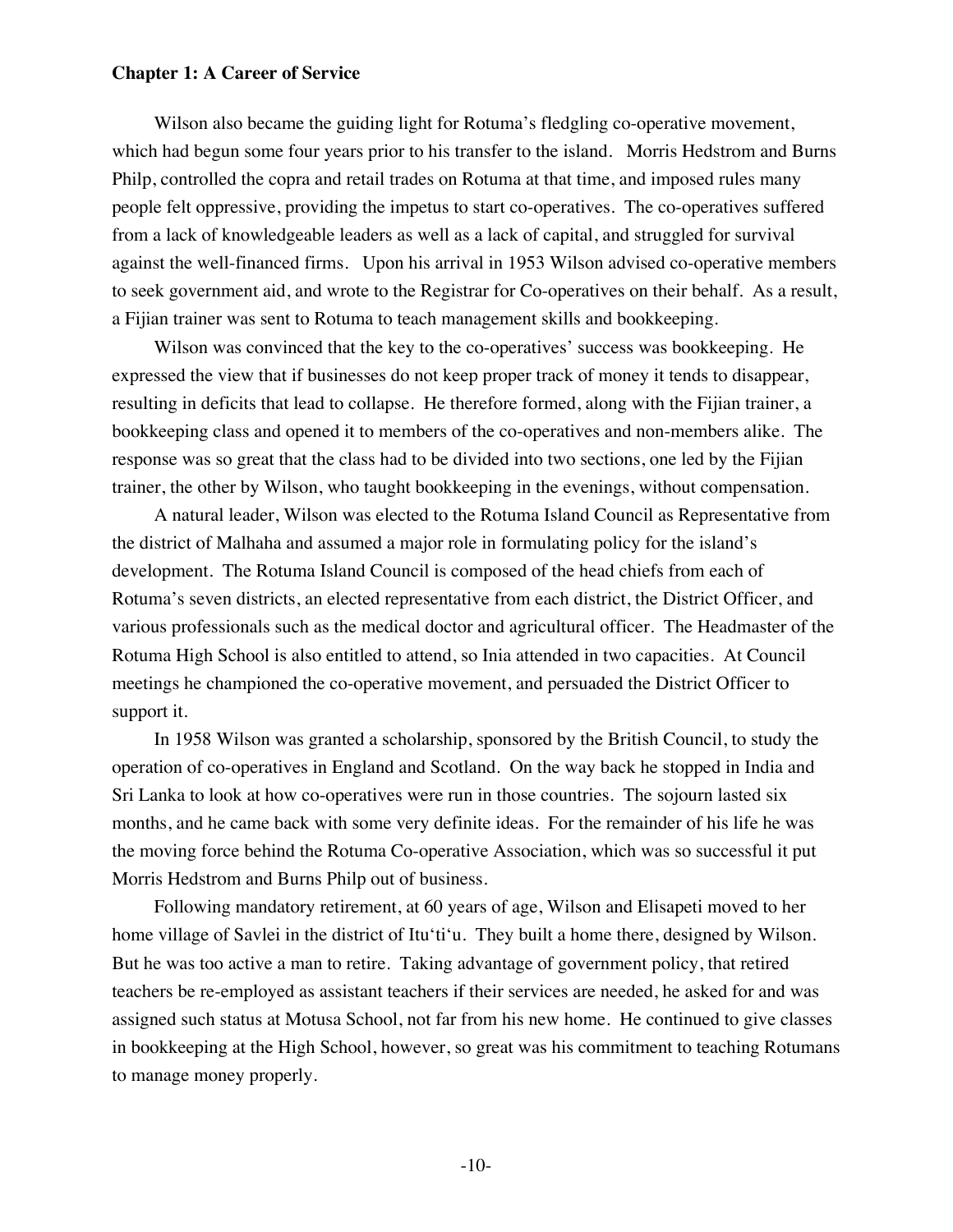On June 14, 1969 Wilson Inia was made a Member of the British Empire (MBE), and the following year he was chosen (along with Chief Maraf Nataniela and Dr. Lindsay Verrier) to represent Rotuma's interests at the Conference on Fiji's Independence in London. Following Independence, he was chosen by the Rotuma Council to serve as senator, Rotuma's sole representative in the Fiji Legislature. For the next thirteen years, until his death at age 74 in 1983, he spent most of his time in Suva, establishing a reputation as a distinguished legislator and statesman. During that period he also remained active in the Methodist Church, as a Member (1971-73, 1976-78) and Vice-President (1977-78) of the Methodist Conference in Fiji. Up until the end of his life, Wilson Inia placed service to his fellow human beings above all other values. For him, to serve others was to serve God.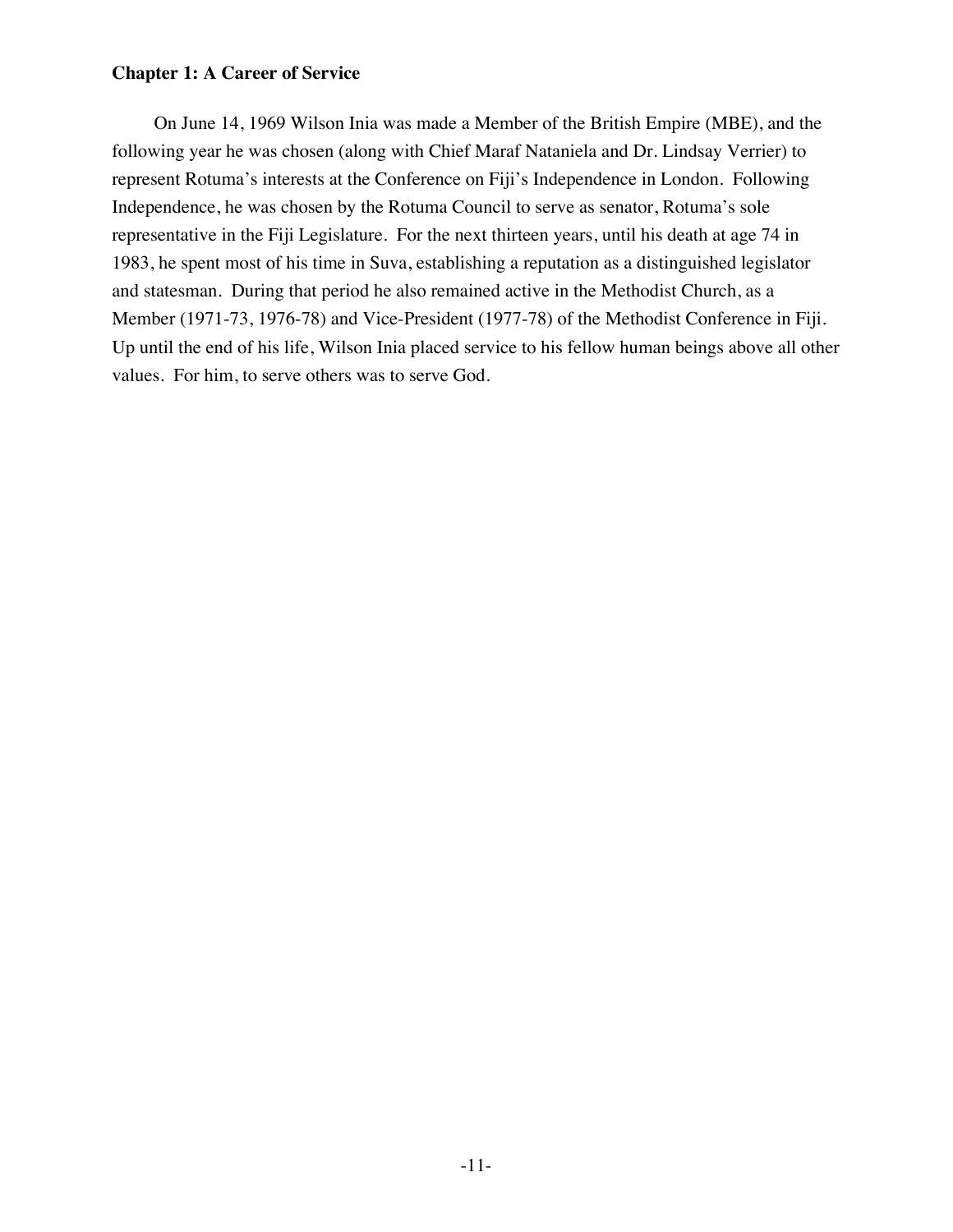## CHAPTER 2: THE MAN AND HIS FAMILY

#### Formative Influences

Wilson Inia was the fourth of eight children born to Varea Aropio and Savea Inia, both of whom were from the district of Noa'tau, at the east end of Rotuma. Two of his elder siblings a girl named Tua and a boy named Aptinko — died in childhood, the girl at the age of five, the boy in his second year. One of his younger siblings, Meseini, also died in childhood and another, Marika, passed away in his thirty-sixth year. Of the other three, all of whom survived, Wilson was closest to his elder sister, Pasepa, who remained in Noa'tau. His younger brothers, George Fonmanu and Kafoa Wilson, he saw less often.

Perhaps because he was sent away to school at such an early age, Wilson was less involved with his extended family than is usual among Rotumans. In later years, his daughter Betty complained that she did not know her relatives on her father's side because he never bothered to tell her who they were. When she tried to construct a family tree during the Christmas holidays before his death, he was not very helpful. He was concerned, she said, that she might want the information in order to make claims to high status. Indeed, on both his father's and mother's side his ancestors held chiefly titles, and he, too, had he wanted, could have claimed a title. His father had taken the title "Urakmat" later in life, but Wilson never aspired to chiefly status, perhaps because he felt it would restrict his service to the community rather than facilitate it.

Shortly before that Christmas the man holding the highest title on the island — Maraf died, so the title, which belongs to the paramount chief of Noa'tau, was vacant. Betty jokingly assured her father that she did not want the information to claim the title for herself, that she just wanted to know who her relatives were. But Wilson used the occasion, as he did so often, to underscore the importance of humility and service rather than high status. "When I was a small boy," he said to Betty, "my father said to me: 'Your only Lord is there [in heaven]. You don't have any lord here on land. Your Lord is up there, and he can see everything you do. Whatever you do, if you do it to the best of your ability, that's it; you don't even have to go to church.'"

The family was land poor, and money was in short supply. Wilson's father told him it would be better to get an education, take a job, and make his own living rather than quarrel over land on Rotuma. With that in mind, though he could ill afford it, he sent the young lad to school in Fiji. In Suva, while attending the Marist Brother's School, Wilson stayed with relatives. He had only two jackets and two pair of trousers, and wore a jacket to school without a shirt because he owned none. He said that sometimes he was unable to go to church with the rest of the family on Sundays because his only clothes, having been washed the day before, had not yet dried. The head of the household, Sese, gave him a large shirt to wear at home so he would not go naked.

-12-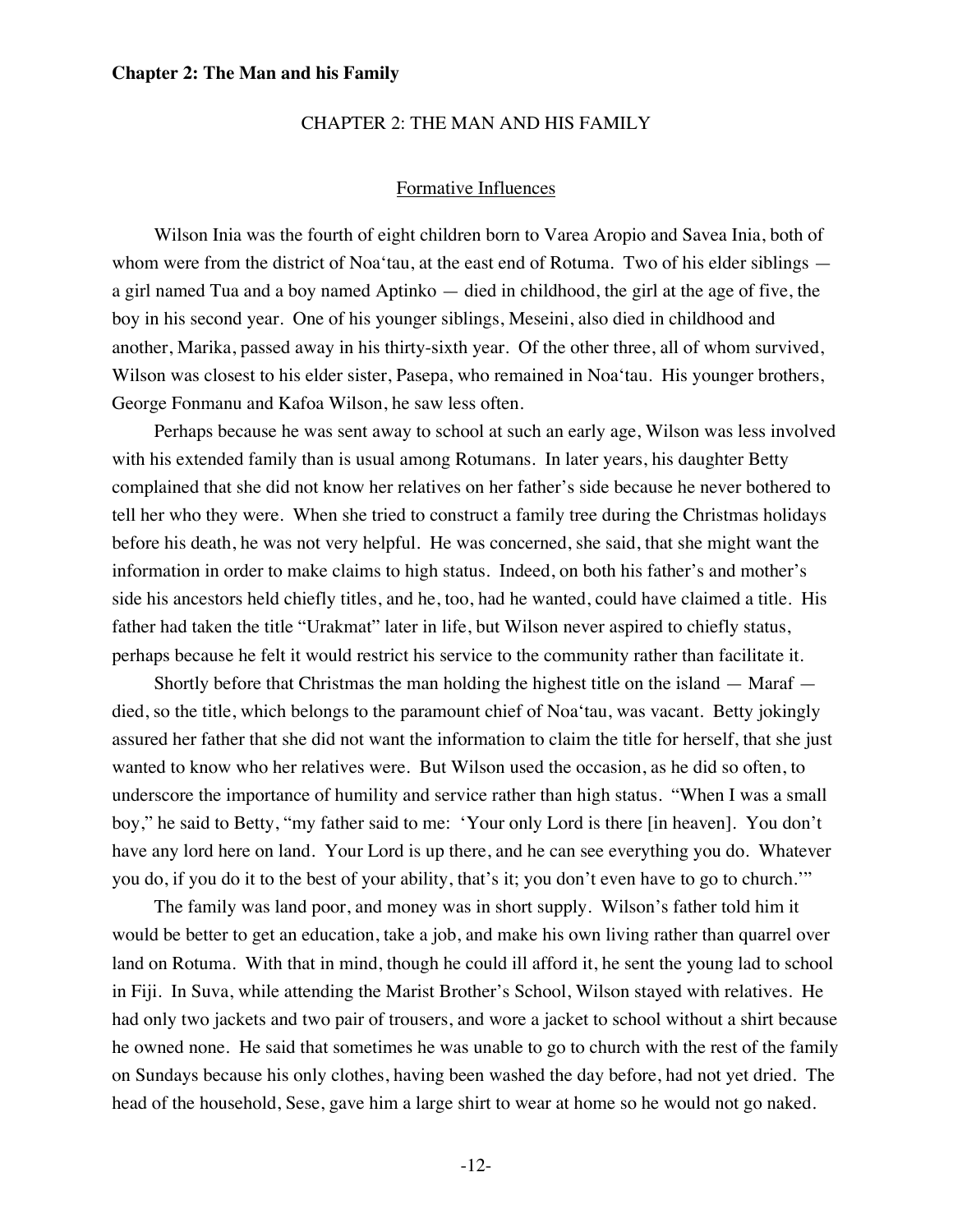Sese worked at the pier at Walu Bay, and at lunch time Wilson would come home from school and take the old man his lunch. He then had to eat his own lunch quickly, with no time left for playing or relaxing. He said he missed flying kites with the other boys the most. If he came home late from school the old man would scold him and want to know where he had been. For Wilson this was an unhappy time; he felt he was not treated well. Although his father sent him money, it was taken by the family he stayed with to defray the expense of keeping him.

The poverty he experienced when young had important effects on his development. It taught him to be practical and frugal in order to get by. It also gave him a repertoire of stories to tell his wife and children when he wanted to chide them concerning their (from his point of view) sometimes frivolous expenditures.

Following an interlude on Rotuma after finishing grade five at the Marist Brothers' School, Wilson returned to Fiji in 1922, at age thirteen, to continue his education. This time he attended the Methodist missionary primary school at Davuilevu, where he boarded. Discipline at the school was strict, and in addition to his studies he had to work hard in the school garden in order to produce his own food. Here the religious instruction Wilson received from his father was strongly reinforced, instilling in the youngster a powerful sense of Christian morals and ethics founded on Wesleyan doctrine. The school also offered an opportunity, based on necessity, for developing practical skills in carpentry, plumbing, cooking, sewing and agriculture. Wilson proved to be an excellent student, scoring high marks in mathematics and English, and learning basic bookkeeping skills.

On the strength of his performance at the primary school, Wilson was admitted to the Teacher's Training Institution at Davuilevu the next year, after completing grade six. Principal of the Institution was Rev. C.O. Lelean, who took a great interest in the young scholar. As a reward for Wilson's diligence, Lelean presented him with a set of the *Encyclopedia Britannica,*  complete with bookcase. The books still occupy a place of honour in the Inia home in Savlei, Rotuma. The covers of the volumes have been eaten away by insects and the books are falling apart, but they were obviously well used.

Wilson became an avid reader and bibliophile. One gets a keen sense of his love of books, and learning, by glancing around the Inia home. His little study  $-$  a room of perhaps  $3 \times 3$ meters, screened against Rotuma's pesky flies and mosquitoes — is lined with shelves from floor to ceiling. Books of every description fill the shelves. Most have had their bindings eaten by insects. Titles range from *Accounting for Seniors*, to Jan Myrdal's report *From a Chinese Village*, to *Lusitania* by David Butler. The books are arranged by topic, indicative of Wilson's orderly mind. On one set of shelves are a number of volumes having to do with the *Bible* and the life of Jesus. Another section features volumes of English literature, including the *Complete Works of Shakespeare*; still another set of shelves contain an array of books on the laws of Fiji.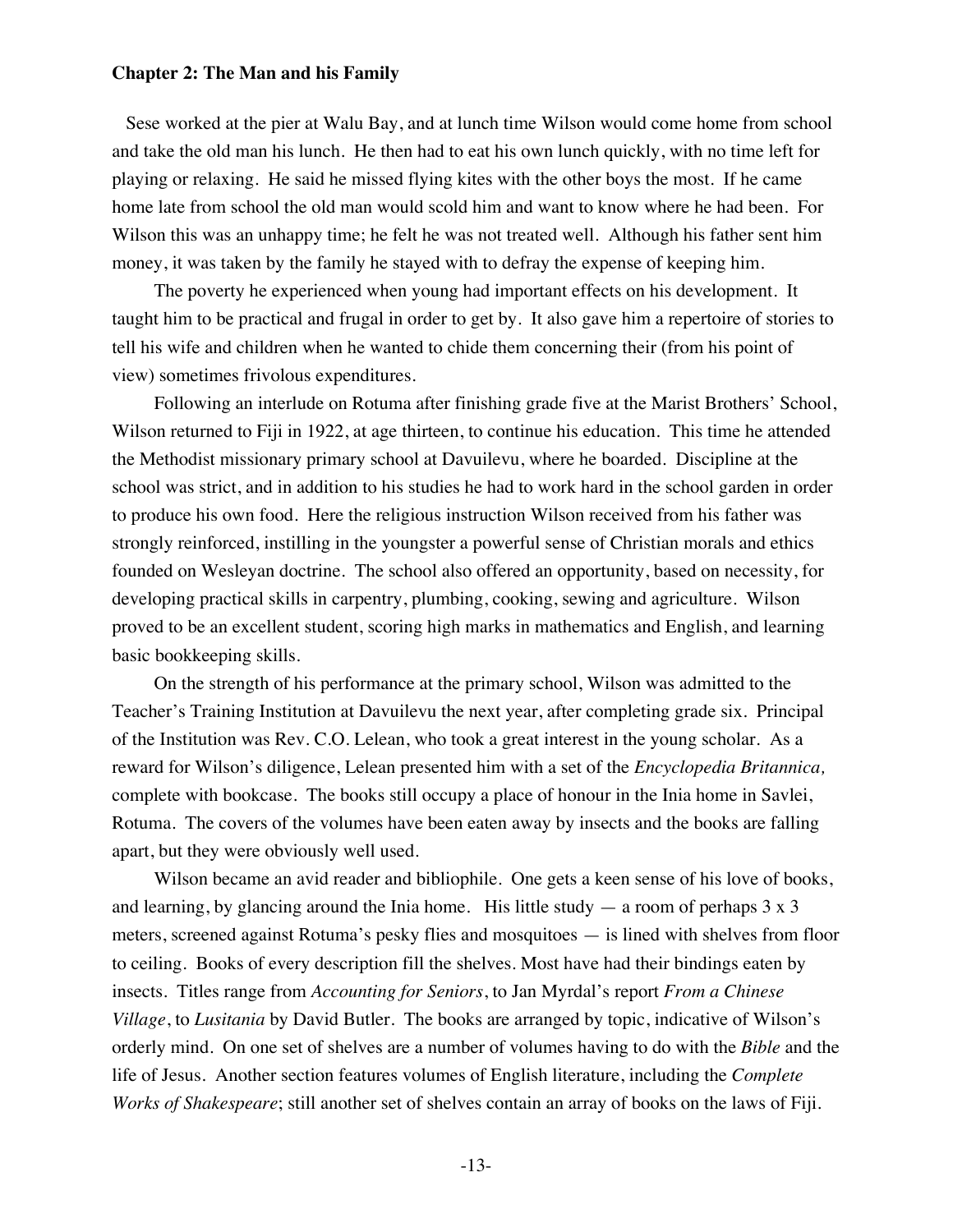In the living room, just across from the *Britannicas*, is a shelf containing a 40 volume set of books on such topics as *Economic Theory, Sociology, Western Political Philosophy, Political Science, Rural Settlement and Land Use, Economic Growth, Socialism, Geography and Planning,* and *Modern Psychology*. Above that, on another shelf, is a set of volumes on *Bible* topics: *Job, The Minor Prophets, Jeremiah Vol. I, Isaiah Vol. I and II, Psalms, St. Mark*, etc.

That books signified to Wilson the highest of values is suggested by the gifts he gave to Elisapeti. When she passed her qualifying exams in 1941 Wilson gave her a copy of *Pear's Encyclopedia* as a gift. When she passed the Jr. Cambridge in 1944 he gave her copies of Knight & Hall's *Geometry* and *Algebra* books. His correspondence is peppered with book orders, and when he was abroad one of his favourite activities was visiting libraries and bookstores. During the days he spent in Suva as a senator he regularly borrowed four books a week from the public library to occupy his leisure time.

When my wife and I visited Elisapeti for a few days in June 1991 I spent some time in the study, looking over his papers. A desk dominates the middle of the room, and a canvas-covered lounge chair takes up most of the remaining floor space. He crafted both pieces himself, along with other furniture, in the carpentry shop at Davuilevu Boy's School. The room is cluttered with relics of prior years: some broken squash racquets, canoe paddles, a softball, helmets for a motorbike, a decrepit Scrabble game. Poignantly on the desk, which is covered with correspondence and other papers, is a plaid pouch, in a somewhat deteriorated condition. It lies open, exposing Wilson's shaving brushes, toothbrush and toiletry articles brought back from the hospital following his death. On one of the higher shelves, above the books, sits a rugby ball, gone flat long ago. Near it is his briefcase, covered with dust. Across the room, also on shelves above the books, are his carpentry tools: a hammer, pair of pliers, chisel, screw drivers, etc. Coils of nylon fishing line hang from the intersection of two upper shelves.

Suspended from one of the shelves is a picture of Queen Elizabeth and the Duke of Edinburgh, taken during a trip to Fiji. It reads "Welcome" in the center, "Bula" on one side, and the equivalent Hindi greeting on the other. That it hangs there indicates Wilson's loyalty to the British Crown, and his gratitude for the colonial regime's contributions to Rotuma's development. On the wall is a certificate honouring Elisapeti's "Methodist Mission Evangelism and Stewardship," a reminder that Wilson is not the only accomplished member of this family.

 Elisapeti said that when he got home from work, at first opportunity he would sit down in his canvas chair and read. She said he would read anything; if there was nothing else available he would even read the children's comic books. "The Phantom" was his favourite. When Susana became a teen-ager Wilson read Mills & Boone romantic novels with her. Busy as he was, he made time for reading. Susana recalls: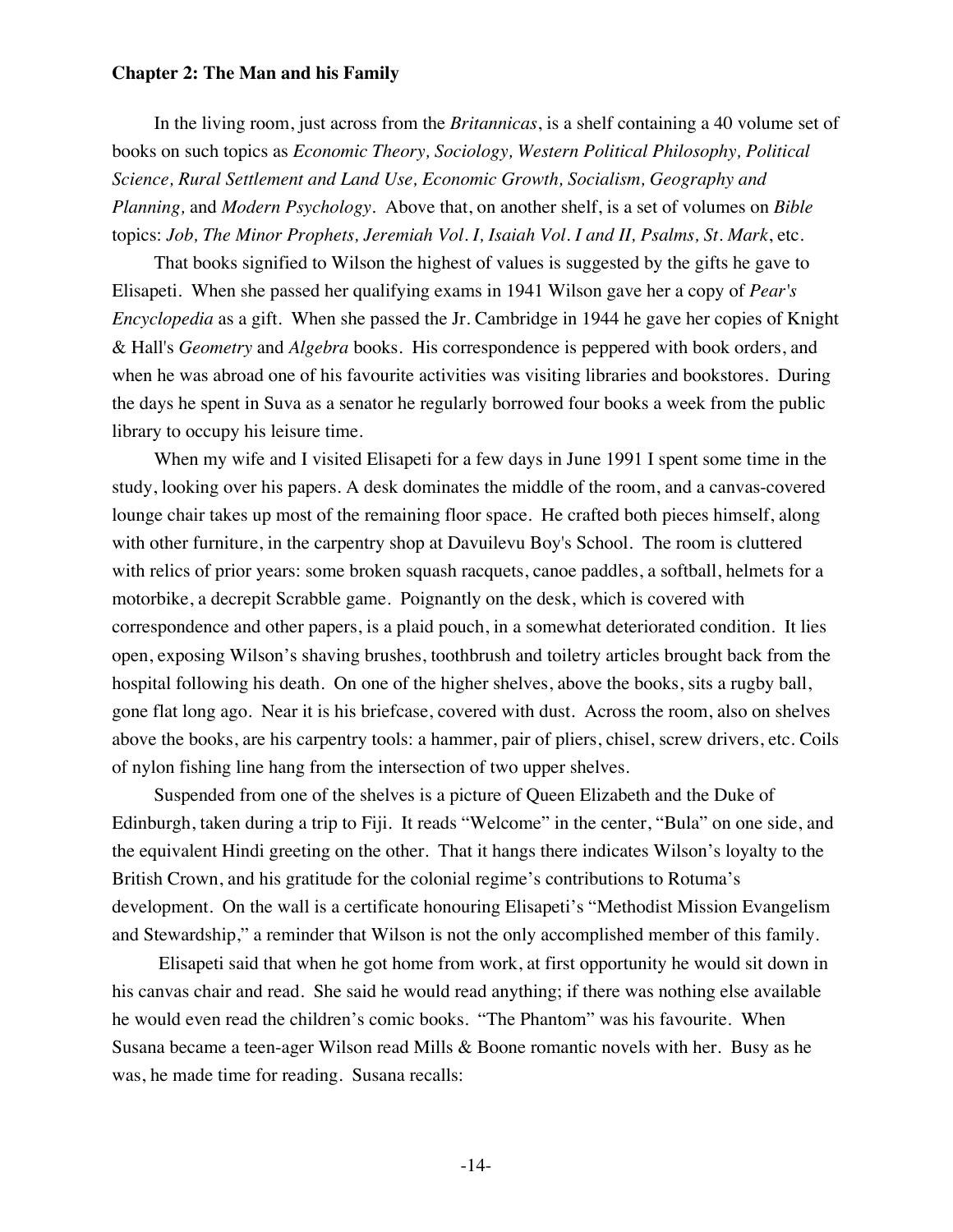He read bedtime stories to us. On Sunday evenings we hardly went to church. Every Sunday evening he stayed with us, helping with last minute homework ... But it's not really that, it's reading ... He read to us and we read back.

Susana described sitting on a reading table attached to the chair, with her legs on her father's lap while they both read something. Encouraging a love of reading was so important to Wilson that the children could get away with avoiding their designated chores if they were reading — or appeared to be reading. This became one of their favourite scams. He told them that the best way to learn English was to read, and they responded with enthusiasm.

The austerity he experienced at Davuilevu also instilled in young Wilson a strong sense of self-reliance. He learned to cope with minimal assistance from others and came to value his independence. Self-reliance was a theme that ran strong in all of his activities. He preached it for his family, for Rotuma, and in the Senate, for Fiji. Correspondingly, he came to see hard work as a central virtue, worthy of reward. This showed up in the way he responded to his children's wants. He gave them things mostly as a reward for their achievements: passing exams, getting good grades, completing courses or programmes.

# Marriage

Wilson first met Elisapeti (Elizabeth Fiu) while he was recuperating from an illness at the War Memorial Hospital in Suva during 1940. She was visiting a friend who introduced her to Wilson. At the time he was thirty-two years old and she was barely fifteen, so the meeting was not momentous. They did not meet again until 1942, when Elisapeti enrolled in Davuilevu Teacher's Training Institution, where Wilson was teaching. He was her tutor in English, Mathematics and Hygiene. For the two years she spent at the Institution they saw each other frequently, but without romantic involvement. At the end of 1945, while she was enrolled at Lelean Memorial School in Davuilevu, Wilson told Elisapeti of his interest in her:

He said, "I want to give you two years to make up your mind. You can choose anyone you like. You go on with your studies and I'll go on with my work. You know I'm interested in you." He wouldn't say you know I love you; he just said, "You know, I'm interested in you."

After passing the Senior Cambridge Exam in 1945, Elisapeti was awarded a scholarship for advanced teacher's training in New Zealand, but she decided not to go. She and Wilson kept seeing each other, and toward the end of 1946 Elisapeti's mother came to arrange the wedding, which took place at Elisapeti's home in Savlei on March 18, 1947, on her 22nd birthday. The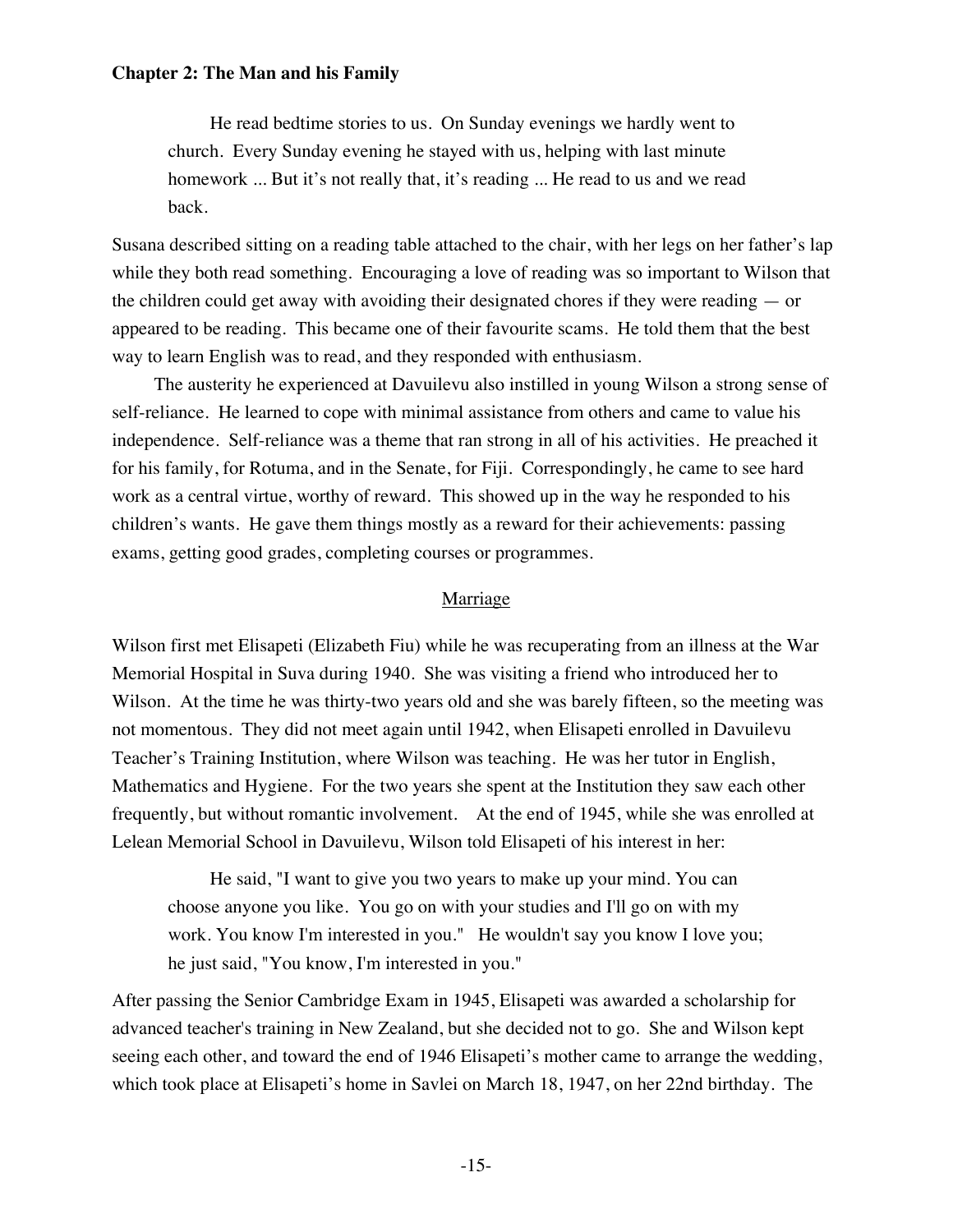wedding was performed by Reverend George Nakaora. The newlyweds stayed in Rotuma for three months before leaving for Kadavu, where Wilson had been appointed Headmaster of Richmond School.

Wilson was a considerate and affectionate husband. As Elisapeti recalled:

From the day we married until his last illness when he was bedridden there was never once when we came to a door that he would enter first. He always stepped back and motioned me to enter or proceed. Sometimes it embarrassed me because in Rotuma and in Fiji, according to our custom—man first, woman last. But with Wilson, self is last.

He always brought me breakfast in bed on my birthdays and on Mothers' Sundays. That's not the usual Rotuman way. Rotumans only do that for someone who is sick.

But being older and somewhat set in his ways, Wilson dominated the relationship. Elisapeti wanted many children, but he wanted a small family and had his way. She tells with amusement how he surprised her one Sunday when he was preaching.

I was sitting there, and all of a sudden he started talking about how when you have children you must feed them, clothe them, and love them, because they are God sent. And then all of a sudden he said: "My wife wants us to have twelve children, but I will have only three." He meant it ... and I said, "I want a dozen." I said, "Now I have two girls; I want two boys." He said, "I might not be able to provide for their education. I'm old, three is enough. One for you, one for me to take our place in the world, and one extra — and that's a profit for the world." He said that one night while preaching in Malhaha.

Elisapeti said that when they first got married Wilson explained to her that births could be planned and controlled, something she did not know at the time. He hung a calendar by the side of their bed and kept track of Elisapeti's fertile periods. They relied on the rhythm method, with complete success.

In a Senate speech, he expressed concern over the effects of excessive childbearing on women's health.

I cannot understand how some [women] give birth to a child every year. I am very much against that. There are laws against cruelty to animals in our country and I feel that there should be some sort of law against cruelty from males to their good wives ... It is a bit too much to give birth to a child every year. It is a wonder that the good wives do not pass away quickly. Perhaps it is due to the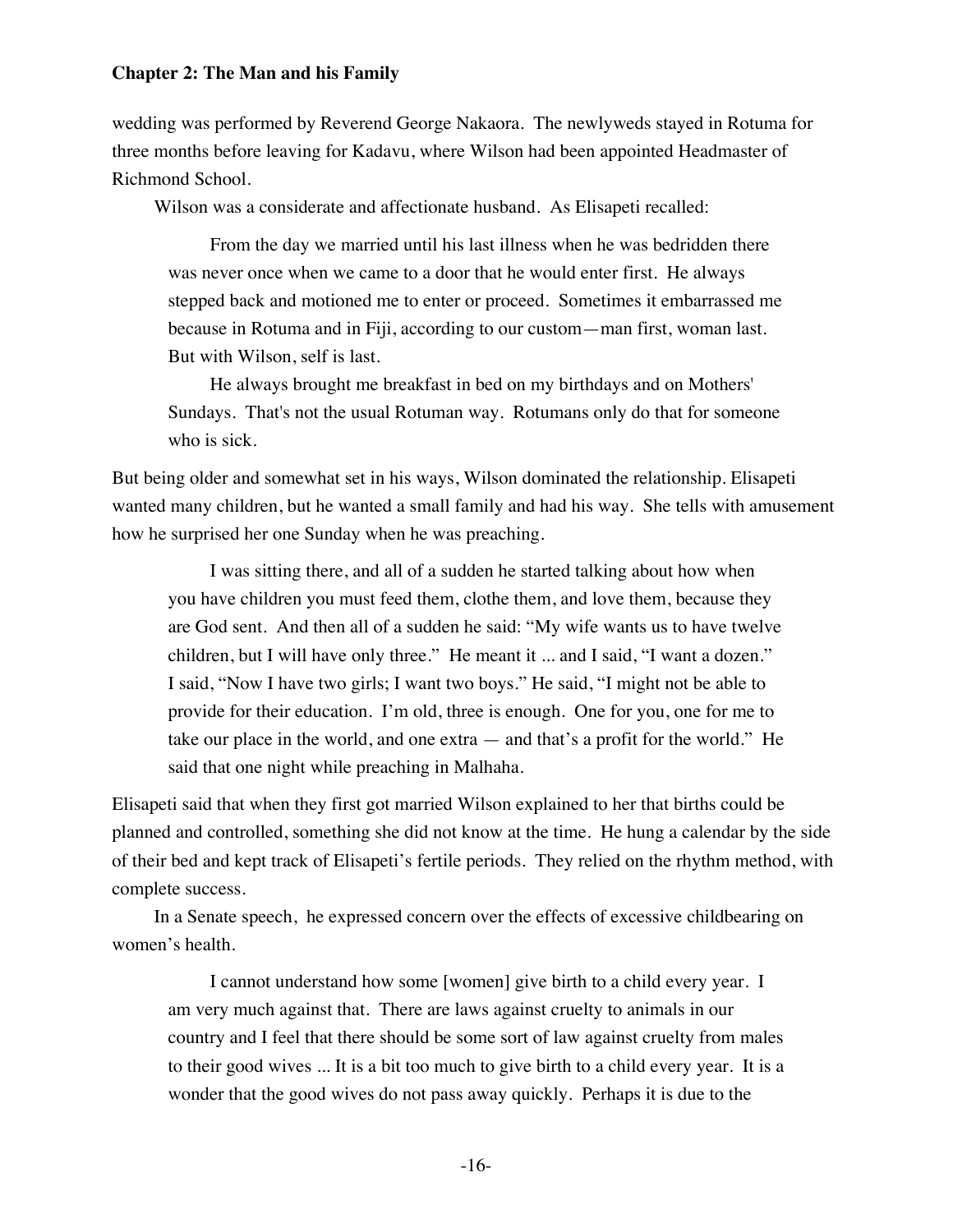type of wife you marry. I happened to marry quite a good one and I wanted to preserve her life, and it is only fair that birth control should be used, not only to give satisfaction in marriage but also to preserve the life of the wife. When it came to three, I decided to stop there. Although my wife wanted to make it four; I felt that it was dangerous to have a fourth one (Senate speech, June 25, 1973).

Elisapeti got some compensation by adopting four children of a nephew after her own children had grown up. The nephew had left his wife, to whom Elisapeti and Wilson had grown quite close. When their nephew's wife came to them in despair, saying she wanted to leave Rotuma for Fiji, they discussed the disposition of her six children. The woman said she wanted to take her oldest and youngest children with her, but was prepared to leave the others with the Inias. Wilson offered a cow to be slaughtered and sold the meat for \$300, enough to pay for her passage and initial expenses in Fiji. Wilson and Elisapeti raised the four children as their own. After Wilson's death Elisapeti adopted her sister's daughter's children, Timoci and Kelera; unfortunately Kelera died of complications from dengue fever at Suva Hospital in 1990.

Wilson's frugality was sometimes a point of contention, and he often questioned the need for things which Elisapeti or the children wanted to buy. For example, if she or one of the girls wanted to buy or make a new dress Wilson would query their need for one. Elisapeti argued that it's good to have new clothes, that people look at each other's clothes and if they're dressed nicely it shows they are happy and well. Wilson would take exception and say that he does not look at the way people are dressed. If he wants to know what kind of people they are he looks at their faces, and especially into their eyes.

But his comments were usually softened with humour; he made the issue a subject of teasing rather than harsh denial. Elsapeti told how when she was about to go to Suva Wilson would ask her to make a list of the things she needed to buy. Then, when she would return, he would call Betty and say, "Look at the list and see what your mother actually bought." Inevitably Elsapeti had bought some additional things, and perhaps not everything on the list. Wilson would then tease Elsapeti about her impulsive buying. "You just brought the list, you didn't look at it," he would say.

"I wouldn't say he was very mean with money," Susana mused, "it's not that ... but he said he was satisfied with whatever he had. She elaborated:

... when I'd go and buy a dress for myself, he'd give me some money. He'd say, "Oh that's nice ... carry on and buy something else for yourself," but he didn't spend on himself; we would usually buy his things for him. He'd say he's all right. If we got him a new necktie or something, he would say, "Oh, I must wear it to church this Sunday" ... whoever asks for it he's going to give it away ...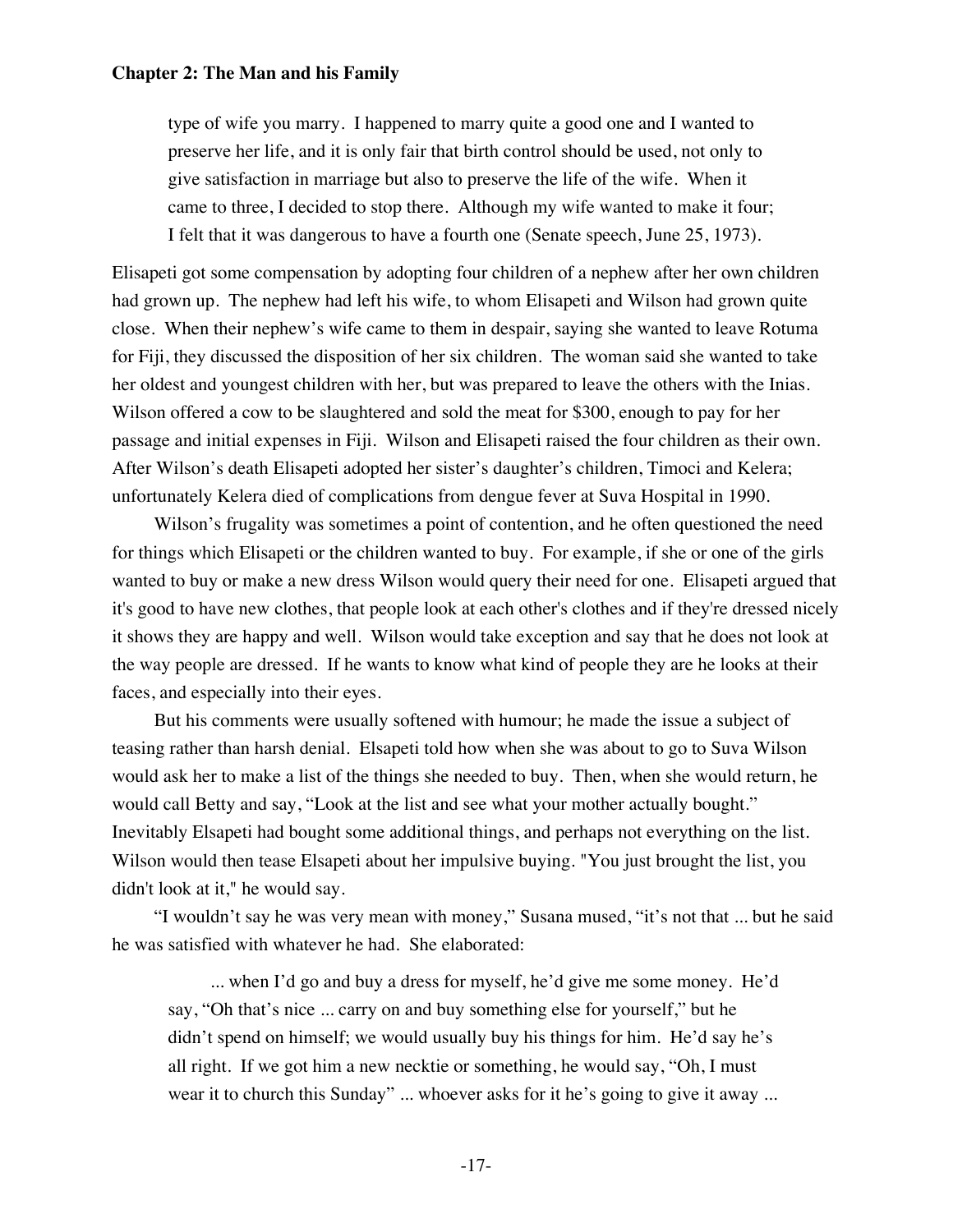you know, someone admires it, he would say, "Oh my children bought this; would you like it?" So when he said, "Oh, it's okay with my old clothes," we felt it was okay ... Only when he went to the Senate, then he had to have a lot of this and that.

Reflecting on this area of contention between her father and mother, she said:

Her pay was very little, but she was always buying things for us ... buying for all her relatives, I suppose. By the end of the month, she had spent most of her money ... She's the type of person who helps all her relatives. Anybody who wants something, she does her best to provide. And Dad says:

She's a spendthrift ... "Think twice," he would say. He was thinking of the three of us growing up, and Mum was thinking of the old people — those who had to depend so much on the copra and all. She'd give to them; then the next week she'd give all her money to her father's relatives, and my grandmothers. She said she has a generous heart but Dad said she was wasting her money.

In this respect Elisapeti was much more in tune with Rotuman values. Money is not to be saved for the future; it is to be used to provide for the immediate needs of one's kinsmen and friends through generous gift-giving. Wilson, however, had his sights set on the children's education, and on securing the family's future. For him, this was the very essence of being a successful father, as he made clear in Senate speech concerning the Fiji National Provident Fund:

One of the great responsibilities of a father to a family is to provide a house while he is alive, or if he has passed away, to leave behind sufficient funds for the mother or the children to build a house. That is good advice to a Rotuman whether he be in Suva or in Rotuma. Any father who cannot provide that is a bad father. One of the advantages of a loan [from the Provident Fund] is that you get the house quickly instead of waiting for 10 years to save sufficient funds to buy the house...If [the father] should die, there is his insurance...and all funds left behind to help pay-off the balance and still have some to invest safely somewhere...

Secondly, if a house has already been provided during a man's lifetime then what is going to be done with the money [from the Provident Fund]? I would be happy to see...it is invested safely [in order to provide] a regular income...for the family — whether I am there or not, and, of course...by then we hope the children would be big enough and [been given] enough education [to] help them provide food and shelter for themselves as well as their old mother. They [would] have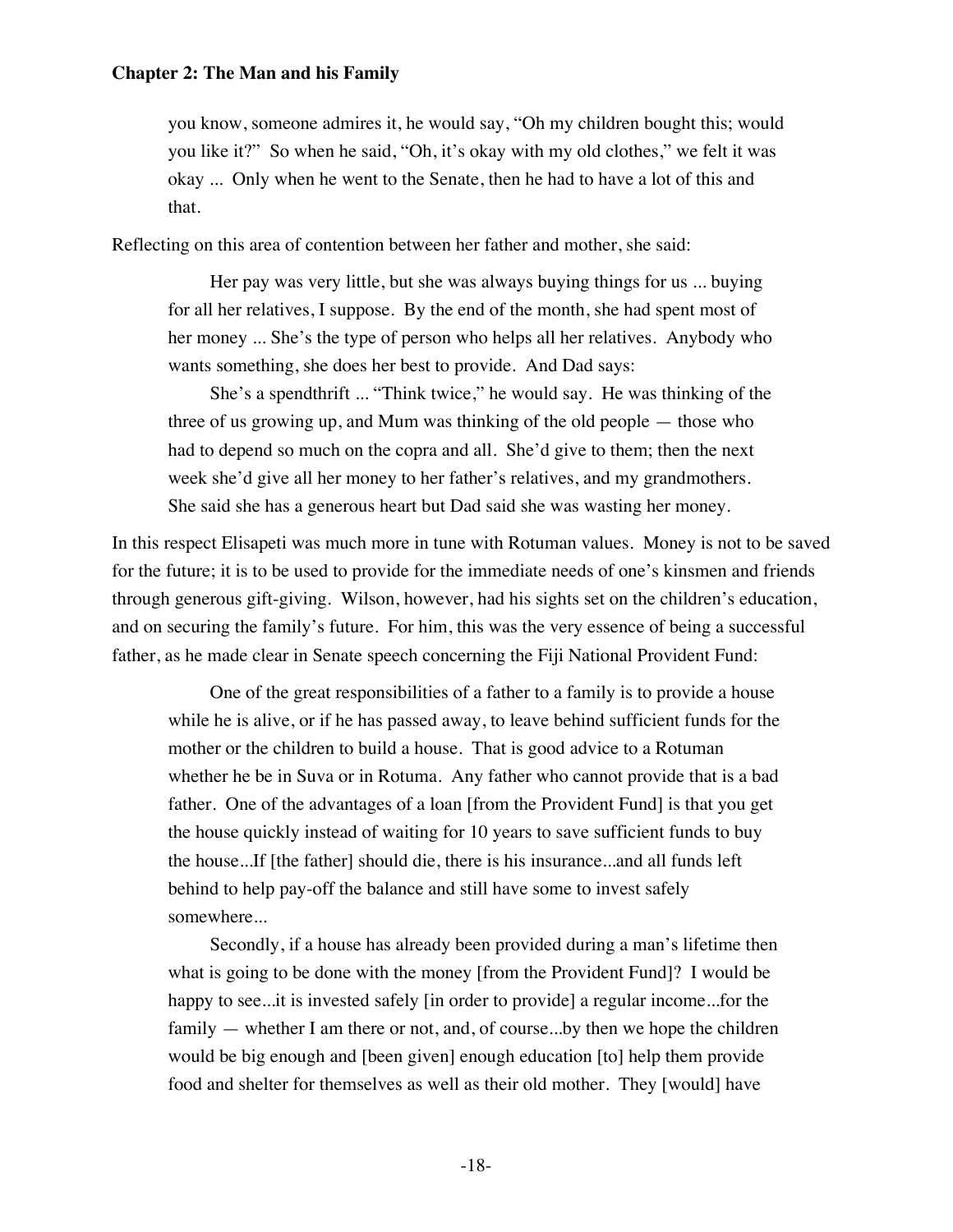$\overline{a}$ 

the security of the house, provided by the father, and a small regular income coming in to help them keep the fire burning inside the house. If you can provide this...you would be a first-class Rotuman, and I think first-class for any race in the world (Senate speech October 16, 1974).

Wilson had learned the value of thrift in childhood, and it assumed a central role in his character. He kept close watch on the family's expenditures, and noted them in his daily journal.<sup>2</sup>

Still he could be extremely generous. He gave lavishly to the church and refused payment for his services to the Rotuma Council and Rotuma Co-operative Association. Even with family he often set aside his concern for thrift in order to please them. As Elisapeti recalled,

He seemed to know what I needed most and always provided it. When we would visit my family he would always bring cartons of corned beef and tinned fish. And as much as he hated smoking, he would bring my mother tins of her favourite tobacco. My family held him in high respect and considered him to be a "real gentleman."

He regarded Rotuman indifference to money matters a major impediment standing in the way of successful business ventures on the island, and saw a great need to teach people — starting with his own family — how to manage finances. He opened a savings account for each of the children and made them keep track of their money. Betty described the way he controlled family expenditures:

For example, [with regard to] weekly supplies ... he would place an order just once a week and we had to work within that amount ... and if we overeat then we end up with grated cassava for the rest of the week ... [We] budgeted, but we hardly ever ended up with cash ... He was the one who went to the co-op; he would go off with a list, and the truck comes back and brings the supplies. And

<sup>&</sup>lt;sup>2</sup> Financial considerations also figured prominently in his travel accounts. In September 1980 Wilson attended the 26th Commonwealth Parliamentary Conference in Lusaka, Zambia. He wrote a letter from Nairobi, Kenya, a few days before the conference and described what he had for breakfast and its cost —the equivalent of \$7.16 Fijian — which he obviously felt was excessive. He also included in the letter the cost of his room (\$49.48 Fijian) and the total bill for bed & breakfast (\$64.60 Fijian). Always the schoolteacher, he wrote about the geography of Kenya and about a four hour bus tour through a wild animal sanctuary, including the cost down to the penny (\$108.97 Fijian). His journal from the 1958 trip to England includes similar information on his expenditures, with frequent comments about excessive charges.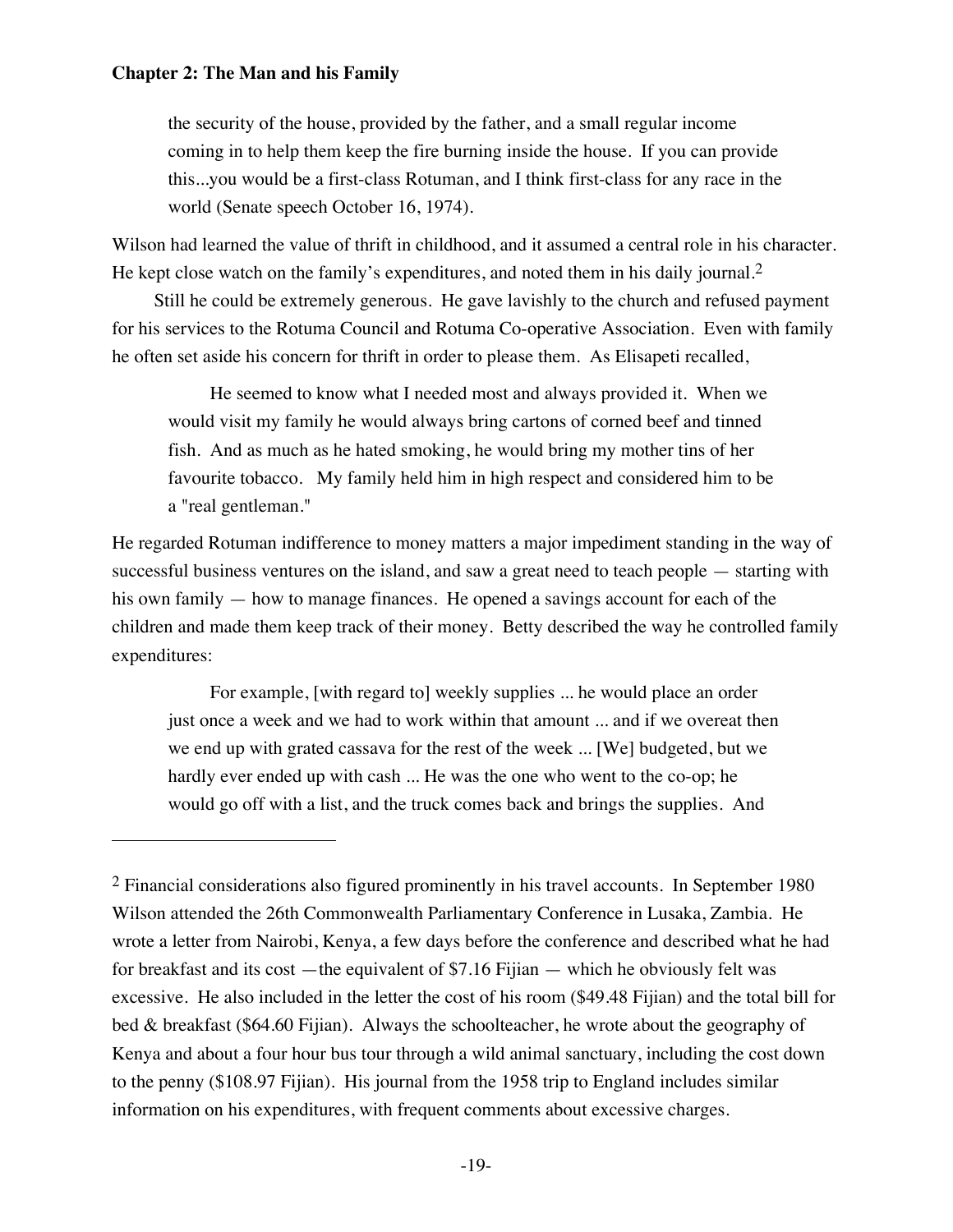with Mummy in the house, any change goes in the bottle, whether it's one penny or two pennies ... must go into the bottle ... so that we were taught we should never have money lying around. You must always [save it for some purpose].

And when we went to boarding school money was always specified ... This child needs this much money, pocket money for the term, whether you're the chief's daughter or not ... So you only take that much out and have to spend within that limit ... It was a bit different from normal Rotuman society as far as spending is concerned, because people just go to the shop and get money from copra that they cut for the day, and they would spend it. We hardly went to the shop. We were never given any pocket money; in those days what did you need the pocket money for? When we grew up, when we came away, then he would give us pocket money, and it's up to you how you spend it. But I know with Sue and I he would give us so much, and then when he comes at Christmas he would give you extra, because ... it's Christmas time. So you have that, but once it's over, you go back to your limit ... always making you realize that he, too, has to budget.

So we actually got the impression ... that he didn't have much money. We lived with shopkeepers' children and they used to have new clothes [several times] a year, whereas with us, we just [got presents for] a birthday [or on] Christmas day. When we would ask him for money he would say, "Oh, I don't have [any] ... "Can't spare you that." So we got the impression he didn't have much money, all the way through.

Betty did not find out until later in life that the family was much better off financially than it seemed at the time. In addition to saving for the future, she believes he imposed such an austere budget for two reasons. One was to instill in the children a responsible attitude toward money, the other was to avoid affecting a lifestyle for his family that would place them above other Rotumans. Regarding the latter she commented:

People have a lot of respect for teachers, because they think teachers have a lot of money, but this was one teacher that didn't look like he had a lot of money, because we ate the food that the people had ... they had grated cassava and so did we ...

 Once I asked him, "What are you to the District Officer?" because when the Governor comes over to Rotuma, the District Officer walks with him, yet when they have a speech it's Dad who makes the speech ... so we used to say, "Surely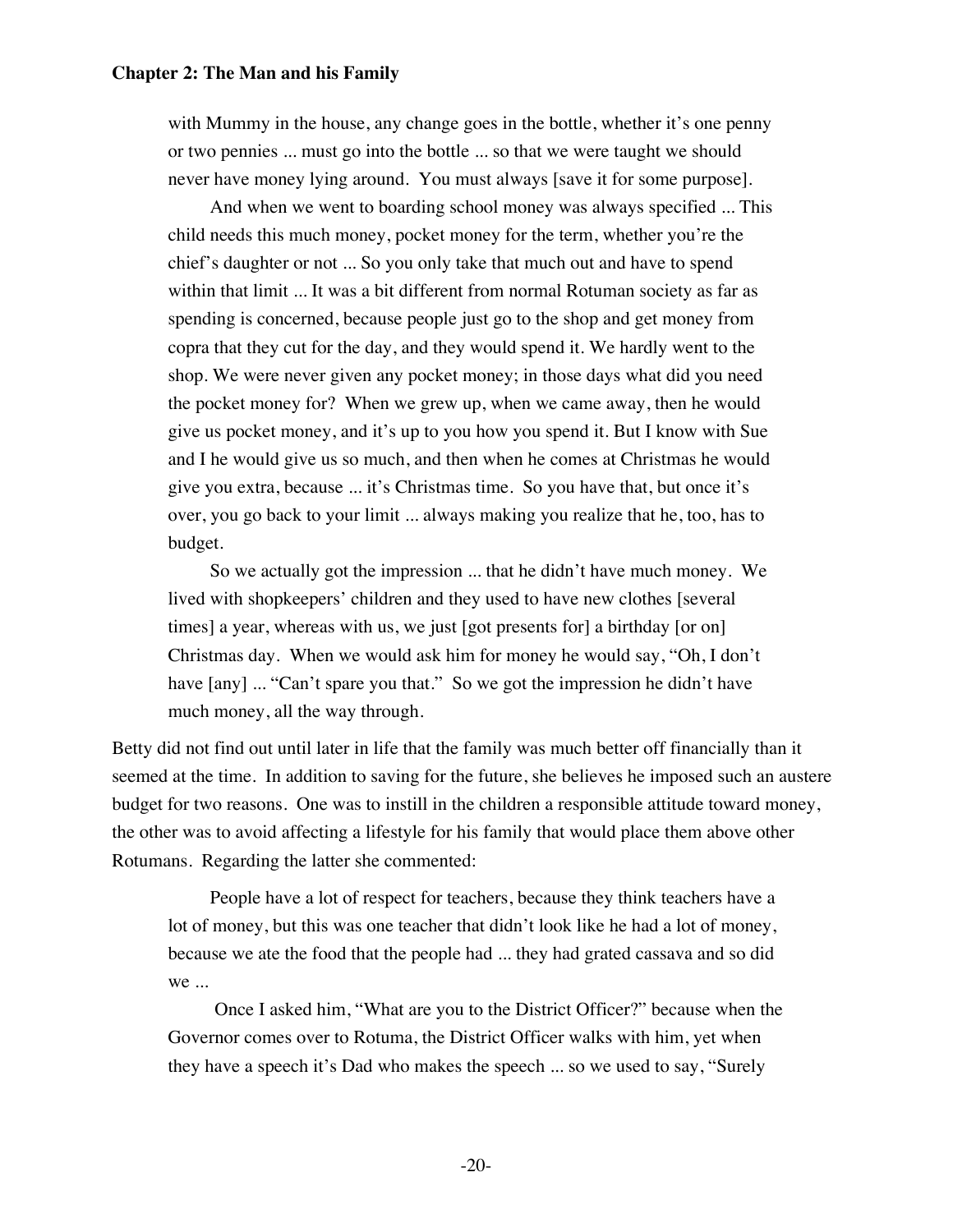Dad is high ... really highly ranked," and we would ask him, "You must be very high?"

He said, "Nooo ... I'm just a servant."

... So we would just accept that, that he's just like all the other people, because we wear clothes just like other people wear. Their clothes are torn, so are ours ... [This helped] him with his leadership role ... he could identify as part of the crowd, and not apart from the crowd. Because if you are part of the crowd you get positive results faster ... Particularly when he started this co-op [he saw the need for] tight control on money. I think he was trying to teach them to save.

Despite their differences over the way to handle money, Wilson and Elisapeti got along extremely well, becoming closer and closer as the years went by. Both had a sense of humour, which helped them over the rough spots. They frequently teased each other, but it was a tender game, softened by affection. Elisapeti related some examples of their exchanges:

There is a Rotuman belief that when you sneeze it means that someone is thinking about you. When Wilson used to sneeze he would say in Fijian: "Why are you girls thinking of me? Don't you know I'm married?" Elisapeti would laugh and say, "No, it's only germs!"

One time Elisapeti and Wilson were singing hymns side by side in church and Wilson was singing loudly off key. Elisapeti nudged him and whispered that he should sing more softly, but he didn't. Afterwards he chided her and said that he wasn't singing to her, or to the other people in the church, but to God, and God didn't mind if he was off key!

Elisapeti said that one time she asked Wilson how come he slept so well while she often had difficulty. She said he would fall asleep as soon as his head hit the pillow. He answered that he had no worries; he had done nothing wrong, that his conscience was clear. Elisapeti asked whether he was implying she could not sleep because she had done wrong things and he responded evasively, that all he knew was that his conscience was clear and had no debt to pay; therefore he could sleep easily.

Although they had occasional disagreements, the children never saw them quarrel. According to Betty:

I think they were very close. I know one thing, we never witnessed them having an argument in front of us ... never. But I knew when they had their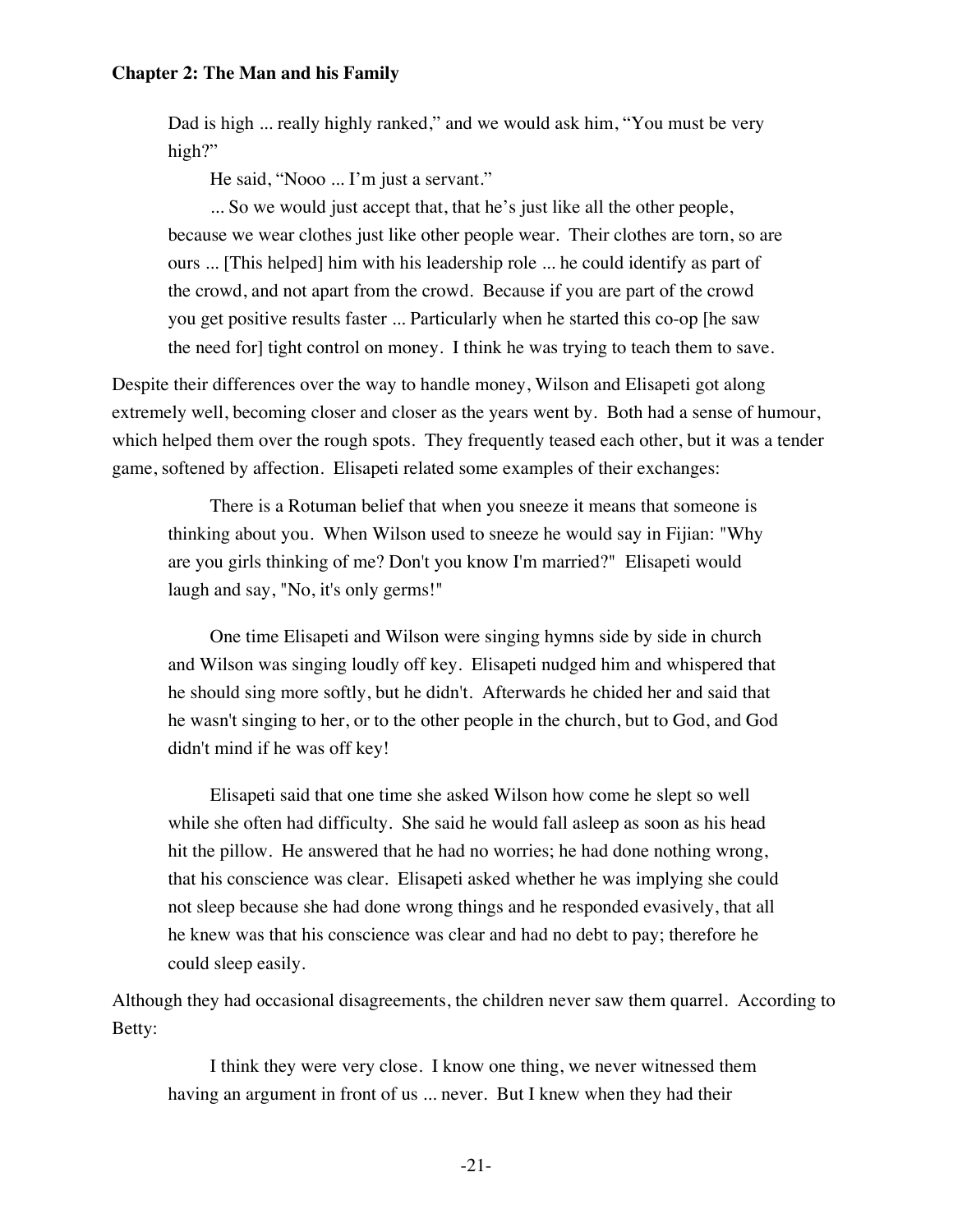arguments. Sometimes after dinner we'd be left on our own to do homework. They would go out for a walk. When they'd come back, Mum's eyes were all red. They'd have it out somewhere else. They wouldn't discuss it at night either, because we could hear. It's always done away. And we can always tell when Mum comes back, when she has been crying, we know they have thrashed something out.

Elisapeti said that she and Wilson were both careful not to bring outside problems home.

At home we solved our family problems; in school we marked our papers and left there with all the problems of the day behind, going home to enjoy a home life with the children. Wilson hardly spoke of any difficulty he came across, whether in RCA or elsewhere. We did have our arguments at home and sometimes he would say, "Perhaps you are right. You have a good point there."

The true strength of their relationship and their profound affection for one another, is clearly reflected in their correspondence after Wilson was selected Senator. During his senatorial years they spent much of their time apart. Wilson's responsibilities required his presence in Suva, while Elisapeti, who was still teaching (and serving as elected Representative from her district, Itu'ti'u, in the Rotuma Council) remained at home. His letters to her begin with various salutations: Dear, or My dearest, Betty (short for Elizabeth), Mama, Mummy, Mommy, Darling; one begins with "My dear, dear, dear, dear, Darling." Almost all letters end with multiple X's (kisses). They also communicated once a week by radio-telephone.

Wilson was clearly torn by what he saw as his duty to God and Country and his love for Elisapeti. The separation was agonizing and he constantly sought to justify it for both their sakes. In a letter dated February 22, 1972: he wrote:

"I noticed that you stood extra long at the Oinafa beach when we left for the ship. You looked very lonely and sad. What a married life! The engineer on the boat ... said that this new life of travelling to and from Rotuma must be pretty tough on us both. Yes, he was quite true (sic), but it is part of the work which God wants us to do for His People. With His help and guidance, we can go through with it triumphantly. God Bless your part at Rotuma while I am away!"

Later the same year (August 4), despairing over work obligations that delayed his return to Rotuma, he addressed the same theme.

Thanks for your precious letter that I treasure very much. What a life that we find ourselves in today! God give us strength and work to keep us going for our people and his kingdom. The most difficult part is when work is over and one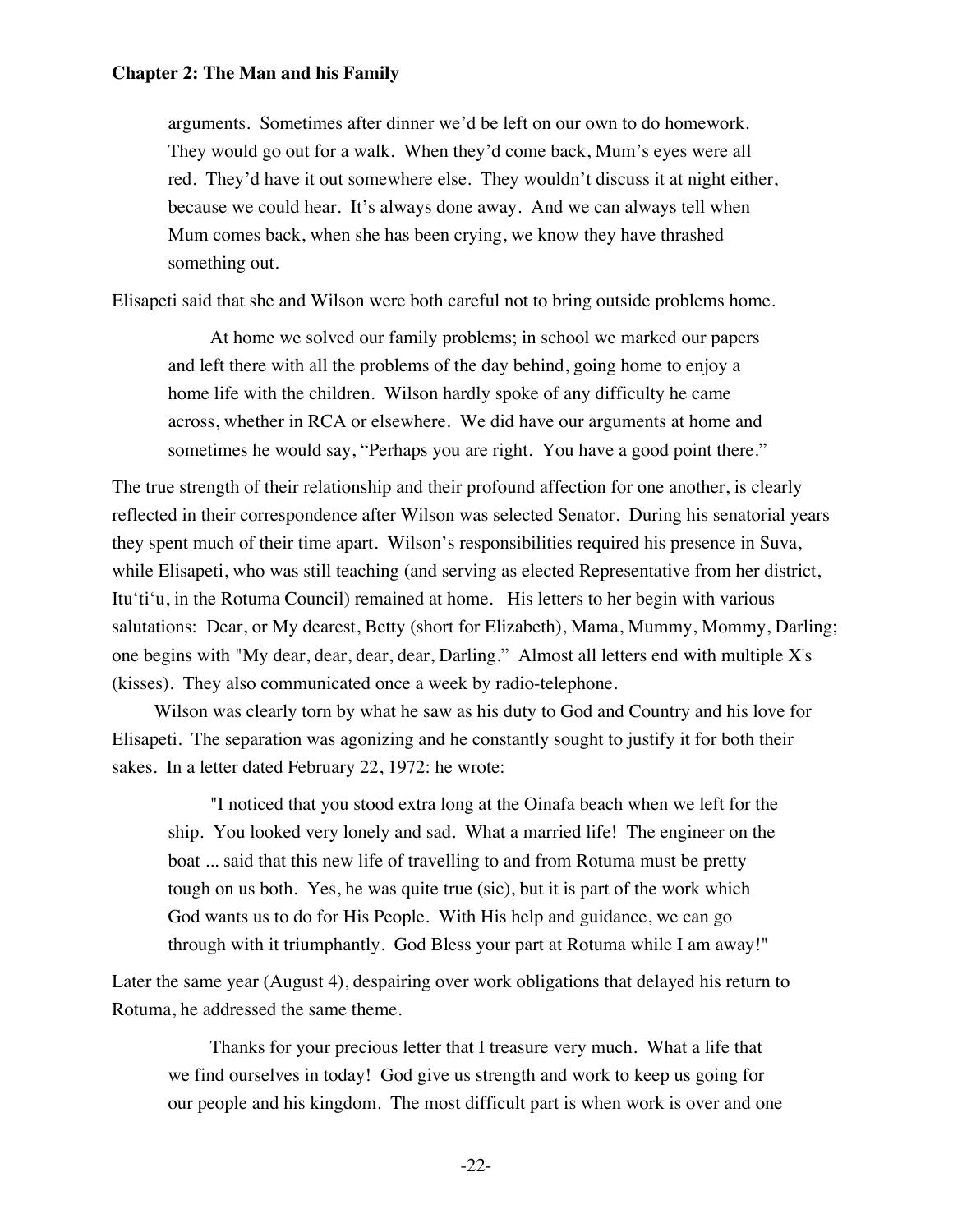has to come back home. One suddenly finds oneself lost and therefore has to take up a book plus the radio to while away the time waiting to retire. I am glad that you are finding ways of overcoming this 'new' problem. One is prepared to take on any problem anywhere knowing that a time will come when one can return "Home" to one's loved one. Just now it is already four months but no returning home possible. One is beginning to miss some of the good things one is used to for years - good loving company - to re-charge the batteries to tackle the tough jobs of the morrow. Just now one's mate is missing so have to depend on God. Let's hope that God will not forsake us in this our difficult hours. This is the new life we find ourselves in. How long can we keep it up!

For Wilson the separation was a challenge to his religious commitment to public service. He acknowledged the many contributions Elisapeti had made toward achieving his goals, but saw the separation as a test of their character. On August 9th, 1973, he wrote:

I suppose as we get older and we have a few spare moments to sit and ponder over how we used our lives and all God's gifts and can see more clearly those achievements that were worthwhile and how they were brought about, we begin to realize the importance of our 'silent' helpers.

 We are grateful for all the guidance, help and preparations given us by our friends, co-workers, teachers and God. But we are grateful for the dear mate who sat alongside us sharing all our woes and joys. It is here that I am thankful for God's greatest gift to me of a precious wife who is a real half of my life and without whom I cannot do very much. God bless you and keep you in these strange surroundings when we find our lives greatly interrupted and kept apart at times for long periods. This is another test whether we can put up with it for God and Country rather than our personal selfish pleasure of being in one another's company. Let us regard this new life a test and a challenge to see what sort of mettle we are made of. As God has given us strength to serve Him in the past together, we pray God that He will give the strength and grace to do his will as we live separately. We can only do this with His Help."

In fact the correspondence between the two transcended their personal lives. Elisapeti was Wilson's main source of information concerning events and public opinion on Rotuma. Her membership on the Rotuma Council provided a privileged position for obtaining insights into the very problems Wilson was addressing in the Senate. For his part, he often salted his letters with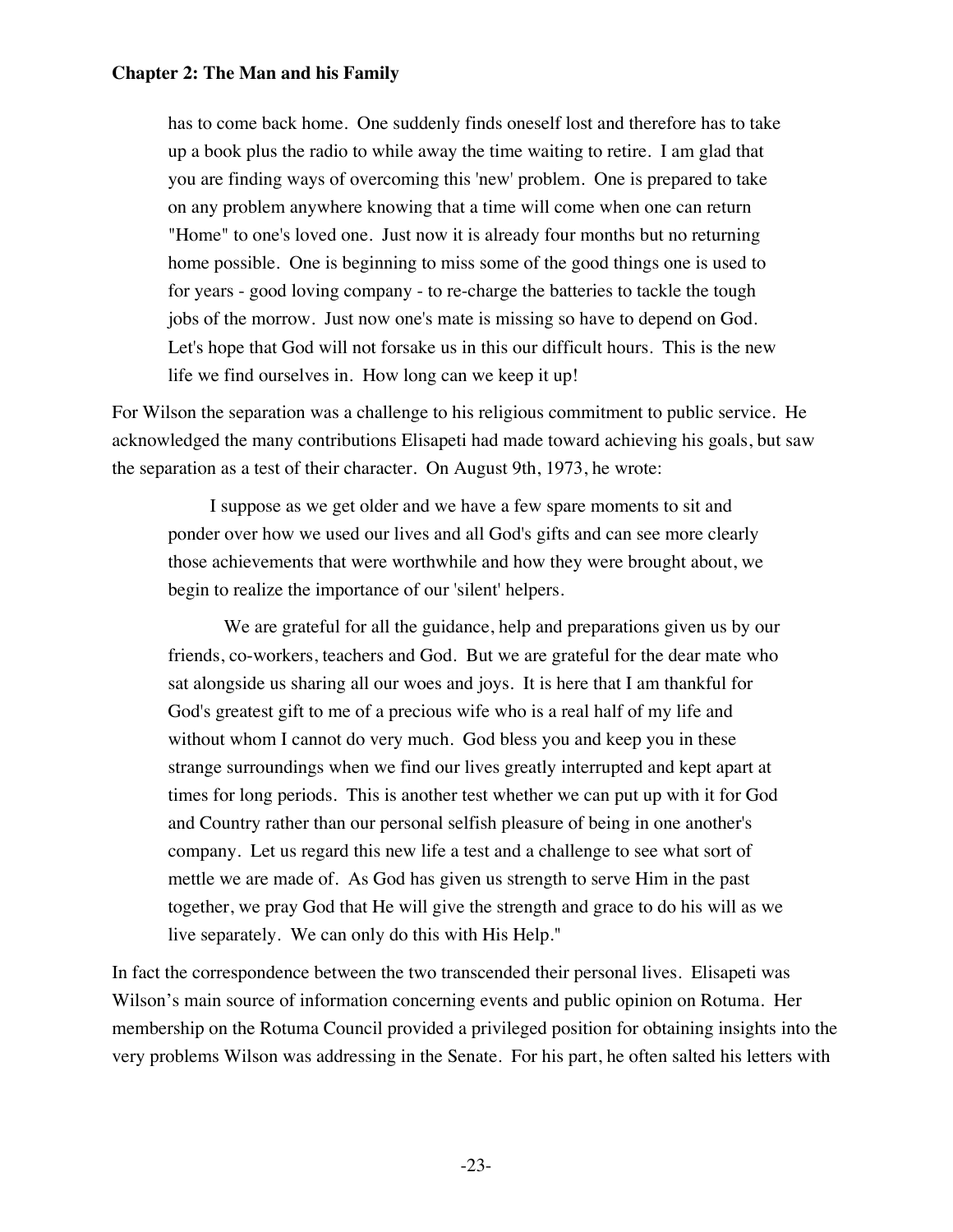sage advice, while offering encouragement and praise for her accomplishments. In an undated letter he told her:

 The work I am doing cannot be very successful if I don't have a reliable person actually on the island to keep me up to date with all affairs. You will see that Saturday's R/T [radio-telephone calls] are more than only personal love affairs. Bless you for your part!

In response to a particular decision she had made, of which he thoroughly approved, he wrote (on Dec. 13, 1976):

 "What a darling! Who will not fall in love with such a 'golden' girl? No wonder 'I always die there.' No chance of running away! Don't make it too hot, in case I leave the job here and dash back to you & your loving arms. When I hear your dear voice on Saturdays, I almost could smell you and feel your dear lips on mine. It is so loving and wonderful. God bless you for those delicious moments. These are some of the things and feelings that could not be said [over the radio-telephone] but can only feel and dream about it. It is charging one's spiritual batteries with one's loved one. Thank you my beloved. It is a reminder of the early days when we fell in love with each other. The magnetic power that draws us together. We thank God for those hours and the renewal of the same Love in these later days. Absence seems to make love grow stronger rather than weaker."

To express their affection to one another while apart they had to rely on letters rather than the radio-telephone because the latter afforded no privacy. Conversations were open for everyone present to hear, and the couple were shy about expressing themselves openly in public. In this sense they were acting in accordance with Rotuman norms, which discourage open expressions of affection. To get around the problem Wilson suggested a code (letter dated February 22, 1972):

It is very pleasing to be able to call you 'darling' on paper although rather unheard over the air on Saturdays. I am inclined to use a secret term known only to us but not to any. It must not be one that is embarrassing or annoying. What about "DL" e.g. "Good-bye DL" on Radio-Telephone. This should be a very good ending conveying all that is deep within us and none the wiser. Let us use this if you have not got anything better. DL abbreviation for "Darling."

On Rotuma Elisapeti also complained about the lack of privacy afforded people talking on the radio-telephone. She told a visiting delegation of department heads from Fiji that she wanted to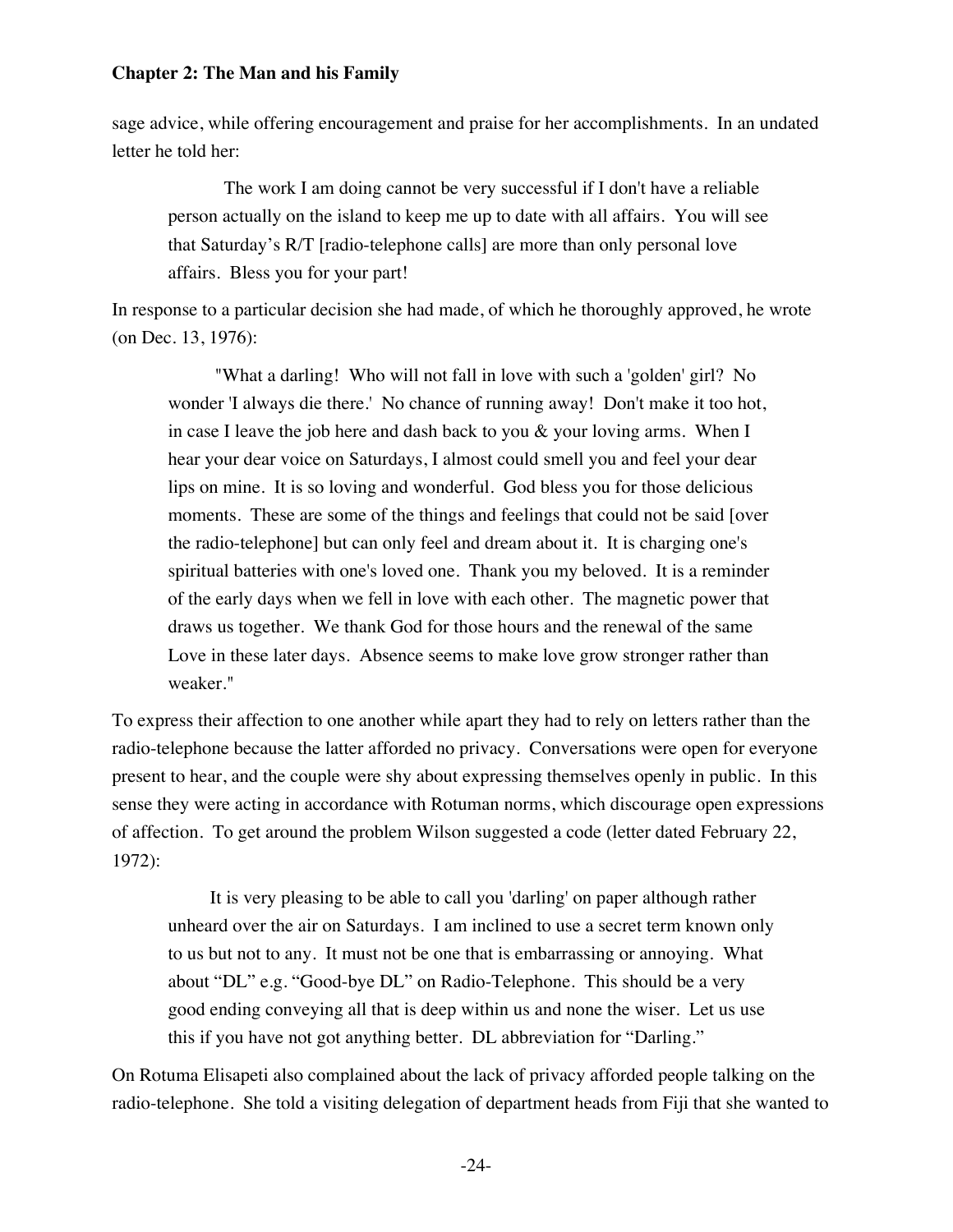be able to talk to her husband without being overheard; they responded by authorizing construction of a partition that allowed for greater privacy.

Even the money issue eventually dissolved when the children had grown and their educations were assured. Wilson became much less cautious about spending money in later years and in fact became something of a soft touch, but not without ambivalence. He continued his disapproval of extravagance until the end. Still, he was prepared to give generously if it would please his wife and children. Following one period in which he spent quite a lot of money catering to their desires Elisapeti expressed some concern about how it would affect the family's finances. Wilson replied (letter dated January 14, 1972):

As for the great money hand outs I am doing for you and Betty this year, I think it justified. You both have worked hard and should be thanked. I hope that you both will not think of this as an opportunity for extravagance. You both deserve such good clothes, trips overseas and re-vitalizing to cope with greater responsibilities which lie ahead for the part women will play in the affairs of this Dominion. We badly need dedicated leaders who are not afraid to work hard without looking around for reward or honours. You are well fitted for this job ...

 Yes, it is very true that I have never spent so much money on my little family in so short a time, especially on such unnecessary things as clothing and shiny trinkets to decorate the body. This year, God has been very good to me especially as I have given up all high salaries and am down on a very low one. But God has never forgotten me and has provided for all our needs and therefore it is only fair that I pass on to you members of the family some of it. You have helped me greatly to stand up to all the strains of the new separation life. But unfortunately it seems that the need for me to take the job on just now is so great that I dare not dodge it. Our people need me for the job and I have to bow to their wishes. Their wishes I regard as God's wishes and until they find a better substitute, I have to carry on. God Bless you all for making such a 'lonely' life bearable.

# Fatherhood

A little more than a year after their marriage, on April 1, 1948, Elisapeti gave birth to their first child, Elizabeth Fagmaniua (known as Betty). At the time Wilson was nearly forty years old. A second child, Susana Surkafa, came three years later, on May 3, 1951. Both daughters were born on the island of Kadavu, while Wilson was Headmaster of Richmond School. Their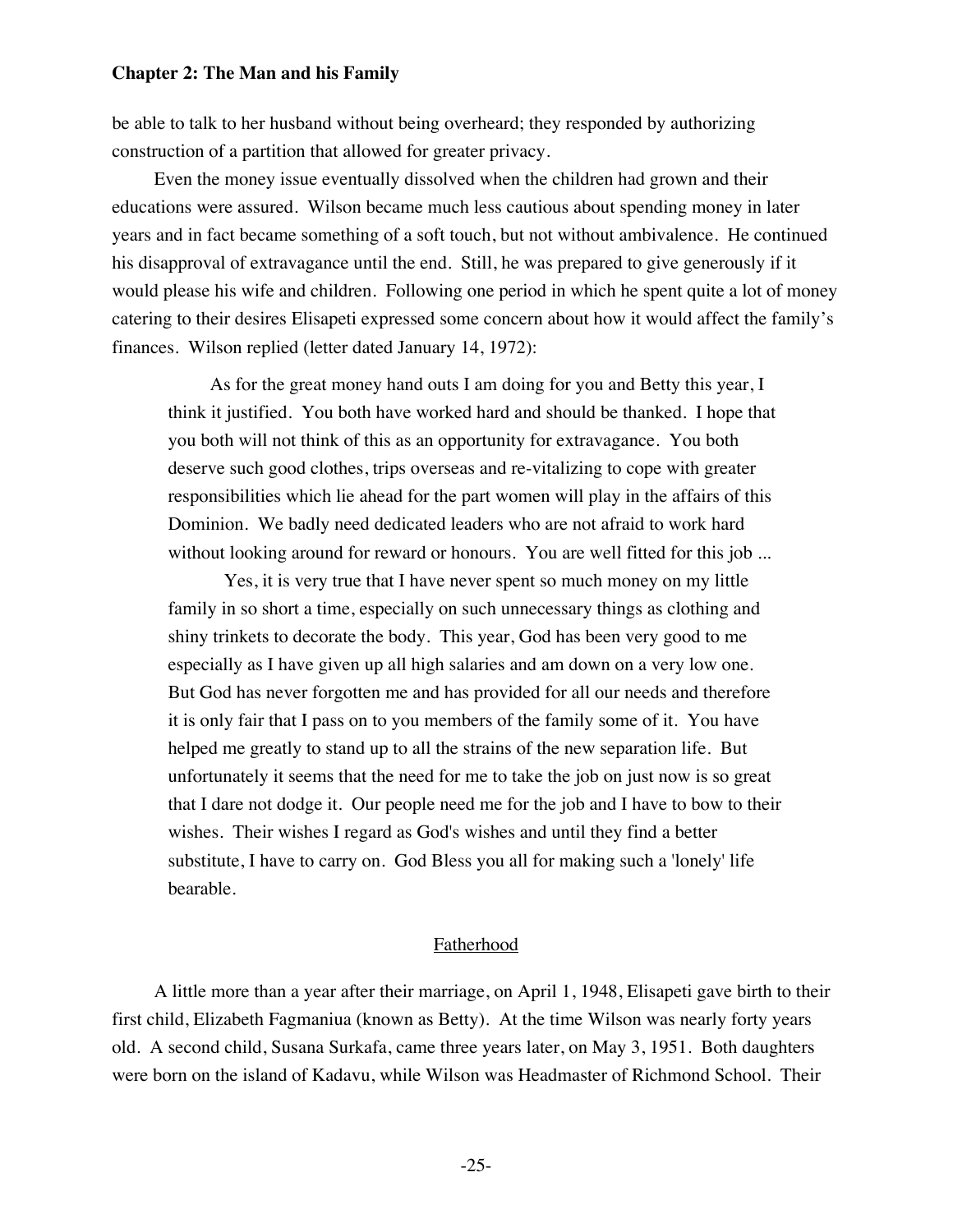only son, Wilson Savea (known as Savea), was born in Elisapeti's home village of Savlei on July 4, 1955, two years after the couple had moved to Rotuma.

When the children were young Wilson's work-related responsibilities kept him from spending much time with them. Richmond was a boarding school, and Wilson was responsible for seeing to it that it was well supplied with food. This, along with his church and community activities, left little time for his growing family. When the family moved to Rotuma the venue changed, but Wilson's work load did not; if anything, it increased. At the outset he became involved in adult education, both formally and informally, feeling it was a necessary step if he were to gain parental support for building and maintaining a high school. But he was much too conscientious to neglect his parental responsibilities. He compensated for frequent absences by establishing family routines. According to Betty:

He was so concerned with setting up the school that we didn't see much of him at home, but although he wasn't at home he was the sort of person who makes his presence felt — very much so because of his time-tabling programmes; he was a good one for that! ... From this time to that time you do this, this and this, so even when he's not home ... it's built in ... From this time to that time homework; bedtime 8 o'clock. As to who does the dishes, that's Mum's bailiwick. His emphasis was always on the homework and the bedtime — eight o'clock was the time that he set.

His notions of childrearing stemmed from his association with European couples he had known at Davuilevu, and from books he had read. They certainly were not typically Rotuman, or Fijian; Rotuman children do not generally go to bed by the clock. Wilson did not believe in pampering children, infants included. He was concerned that indulging infants would lead to spoiled children and that the first few years were critical for character development. When Betty was a baby they raised her according to a baby book which suggested setting a definite schedule for feeding, mothering, sleeping, etc. and sticking to it. Elisapeti said that at first it was hard for her to do; she wanted to hold the baby more often than suggested, but Wilson admonished her. He did not want to reward a crying child by coddling. Infants should be put down to sleep rather than carried in someone's arms until they slumbered. If they cry, check them to see if they are wet; if so, change the diaper. But if nothing is wrong, let them cry themselves to sleep. He was deeply concerned, I believe, with discouraging dependency. Elisapeti said that the strategy was very effective, recalling that she never had a problem with the children crying when they were infants.

Almost everything Wilson did as a father was with educational purposes in mind. He set rules and imposed punishment — which meant a spanking with his belt — when they were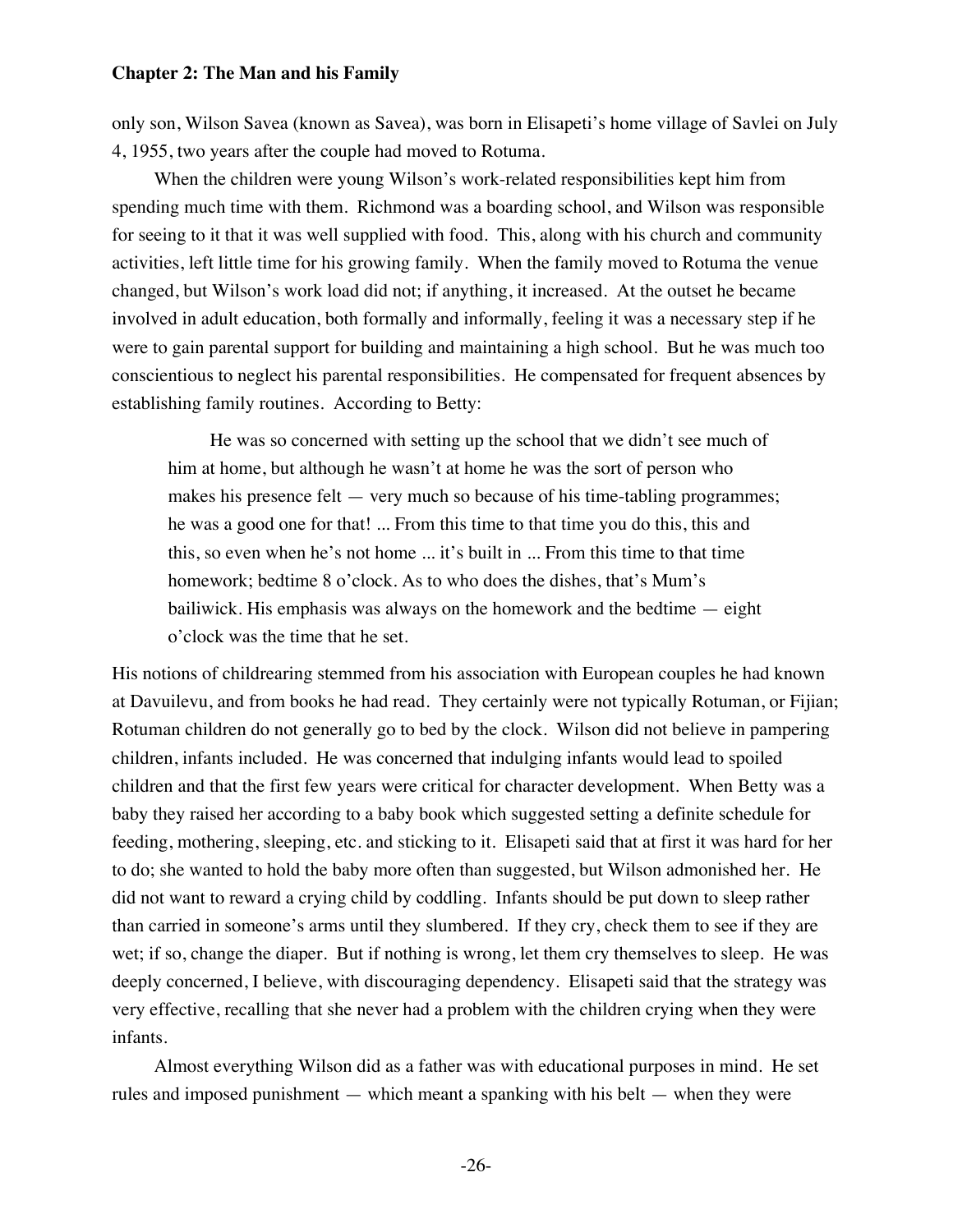broken. But he never failed to make clear to the children why they were being punished, and never struck them in anger. So important was the educational value he placed on discipline, he once punished Betty in front of the entire student body at school. He wanted to communicate, it seems, the importance of universal justice — that no one, not even his own children, should be permitted to escape punishment for wrongdoing.

Betty, the oldest and most mischievous of the children, bore the brunt of his public displays:

Any person who went through the Malhaha School will tell you [about the] times I was beaten in front of the school with his belt ... One time he ... came back from the shop and ... left some change on his dressing table. Everybody was buying chewing gum, so I took 6 pence, and went to buy some ... and he came and said, "Who took some money?" And I kept quiet. Eventually, when he found out that I took the money, he didn't belt me in the house, he belted me in front of the school ... to try and teach a lesson to the children — that you must not steal. The first few times I was very embarrassed, but towards the end it didn't really bother me. He would belt me, and being me... I liked to get into mischief all the time. If someone dared me to climb a coconut tree, I'd do it ... climb the coconut tree even if it doesn't belong to us.

He'd say, "What are you supposed to do?" And I'd say, "Ask." Then, "Did you ask?"

"No."

"Do you know that's wrong?"

"Yes."

"OK, tomorrow ... tomorrow in front of the assembly."

That was the programme for quite some time. But I respected him because he was the type of person who would get you to understand the wrong you have done first, before he gives the punishment. By the time he actually gives you the belting, he's cooled down ... That was where I think I had my most respect for him. He was a great one for sitting down and talking to you and telling you where you were wrong, making sure you understood before he gave you the punishment. Sometimes you'd think you're going to be let off, [but] he'd say, "Because you did wrong, I will have to punish you." He believed in punishing you if you have to be punished, and [you are supposed to] take it. And you must always say "sorry." As soon as he hits you, you just disappear into the room and come back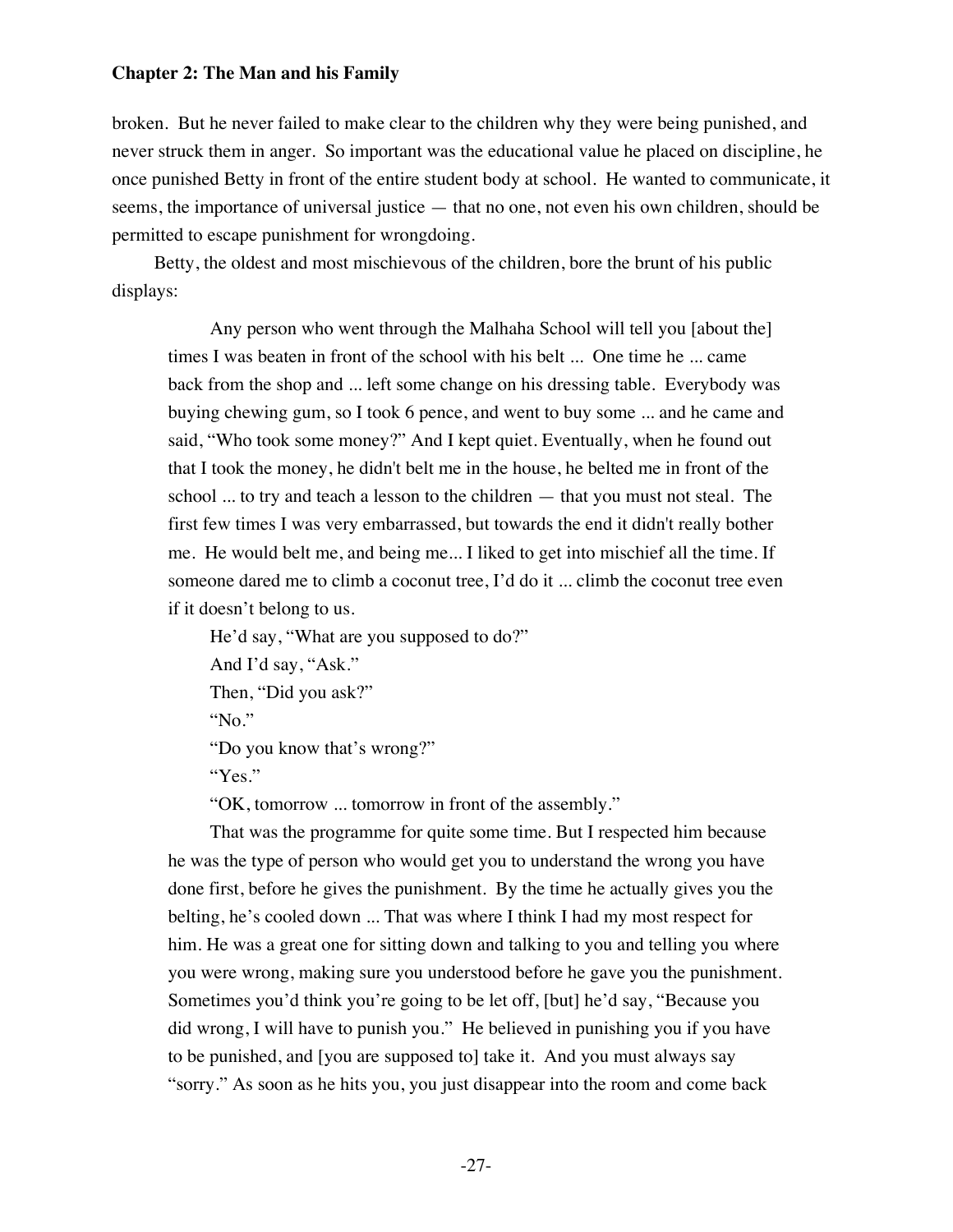and say "sorry." [After it's over] he's the one who helps you ...gets the water [to soothe the pain] and takes care of you ...

 After that, he was always very fast in forming some sort of counterattack ... to make you forget, win your favor again, because to him, once it's over, that's it. There's no bearing grudges ... He extends to you first. As soon as he [knows you] understand ... but because you did wrong, you must be punished. So once the punishment is given, that's it, back to square one. So you come back and apologize and you're sitting on his lap ...

Elisapeti recalled that after the punishing Betty for stealing the six pence, Wilson brought home a carton of chewing gum packets to have on hand whenever Betty wanted some.

Dishonesty and lying were at the head of Wilson's list of punishable offenses and he did his best to dramatize the consequences. Reverend Jione Lagi was able to relate vividly an instance he recalled from his schooldays. As he remembers it, at a school assembly Wilson told the story of a girl who was sent to the store by her father to buy a school notebook, and without permission used the change to buy herself some lollies. When her father checked the change and found she had bought something else, he asked her about it, but she lied. He told the story without identifying the culprit, but said that the girl in question knew who she was and should step forward. Betty did, and Wilson took off his belt and gave her a hiding in front of the whole assembly. He hit her hard, six times. All the parents and district chiefs were present, and Wilson said that anyone who misbehaved in the same way  $-$  that is, lied  $-$  would be treated in the same way. Betty was also given the onerous task of hauling stones all day for some men who were working on the school ground.

Harsh as such punishment may seem, it was in fact quite infrequent. Susana only remembers getting the belt once. She violated the rule that children not cry at the dinner table. On this occasion, when she was about 6 or 7 years old, she was tired and in a cranky mood. Wilson admonished her and she started to cry, so he sent her to her room. The follow-up rule was that when through crying, the child must return to the table and apologize. Susana, however, fell asleep and did not return. Wilson went in, woke her up, and spanked her. Susana then apologized and was forgiven.

 Elisapeti said she did not regard Wilson as a particularly strict parent, but he believed it was important to have rules and to never make threats you aren't prepared to carry out — and never to lie to your children. She said that when she or Wilson would leave the house and tell the children they'd come back soon, the children were never distressed because they trusted their parents' word.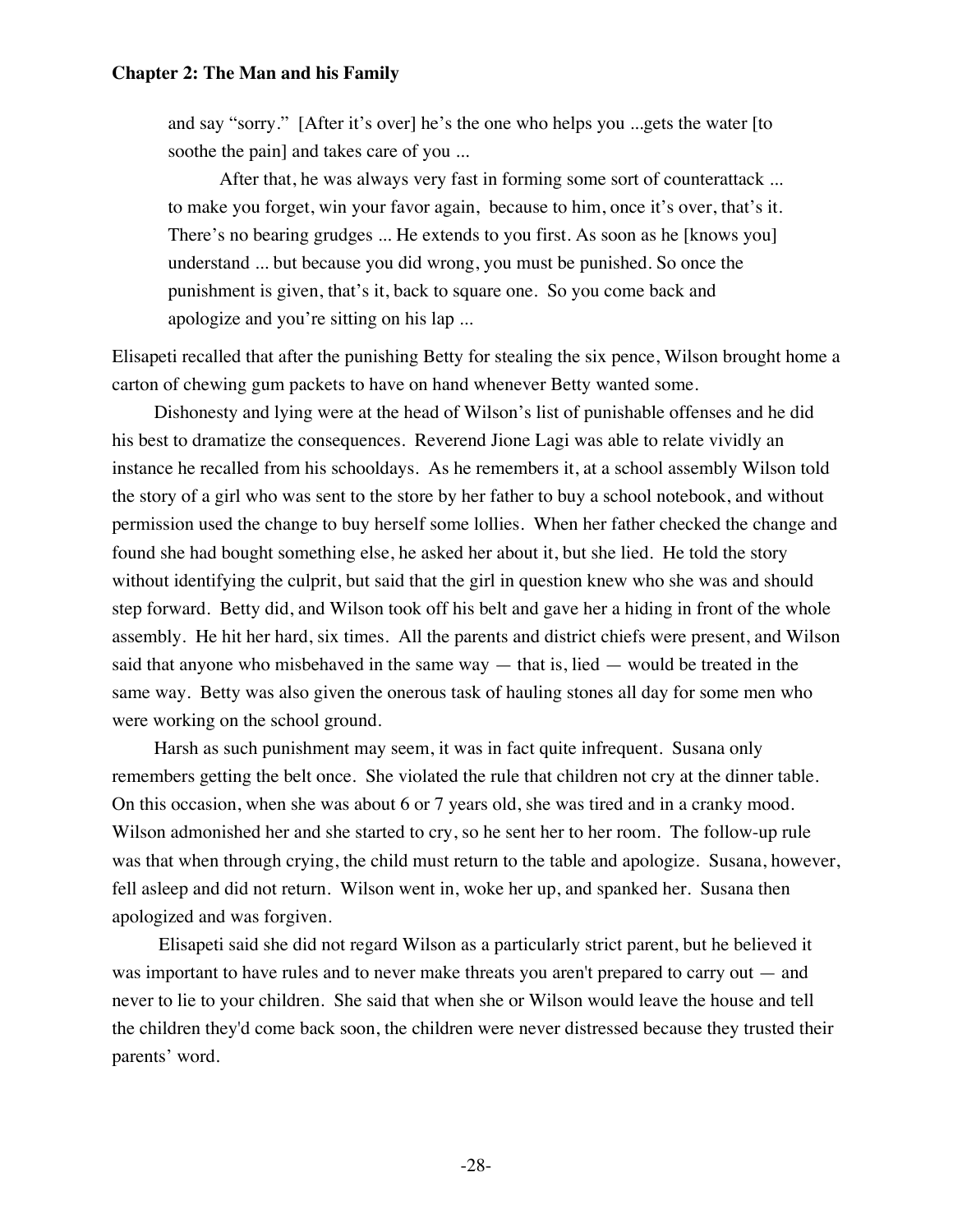The rules Wilson imposed on the Inia household provided a clear sense of order, but the regime was by no means harsh or rigid. In fact the social atmosphere was characterized by strong demonstrations of affection and good humour. More often than not he responded to problems by providing reassurance and teaching the children to cope. For example, Susana tells of a time when she and Betty went swimming unsupervised and almost drowned. Their mother was angry with them for taking foolish risks, but Wilson reacted differently. He was concerned about young Susana's fears, and sought to quiet them. He took her to the beach and calmly asked her to explain what had happened. Afterwards, he took her swimming and tried to build up her confidence again. He used the incident, Susana relates, as an opportunity to teach her something of value.

Wilson also sought to dispel other fears, including a fear, commonplace on Rotuma at the time, of ghosts and malevolent spirits. He saw Christianity as incompatible with such beliefs and taught the children accordingly. As Betty tells the story:

The house we lived in at Malhaha School compound was built on a cemetery. [People] said when they came past they could see two figures outside, and if there is a funeral in the district people used to say, "Oh, that one is walking around" ... But he sort of managed to convince us ... that there was no such things as *'atua* 'ghosts, spirits' ... If there's a funeral on in the district, he'd ask us to go to the [water] tank by the roadside and fetch a basin of water for brushing our teeth at night. By the time we'd come back there's very little left; he'd say, "Go back again." By the time we got back he'd say to you, "Did you see anything?" "No."

"Did you feel anything?"

"No."

"That's to show you there's no such thing around."

Because of that they were able to leave us so much on our own ... So we used to spend a lot of time on our own, in that big house on the cemetery, while they were busy with adult education or the co-op.

Elisapeti had grown up on Rotuma and was more thoroughly socialized into Rotuman culture. She was not so convinced about the non-existence of *'atua*, and related an occasion soon after their wedding when she had a dream, two nights in a row, where a black man, not a Rotuman, was reaching in the window to get at her. She woke up with a fright and told her mother about it. Her mother told her to shut the window. When Elisapeti suggested this to Wilson he said, "I'll sleep by the window; if anyone reaches in, there'll be a good fight!"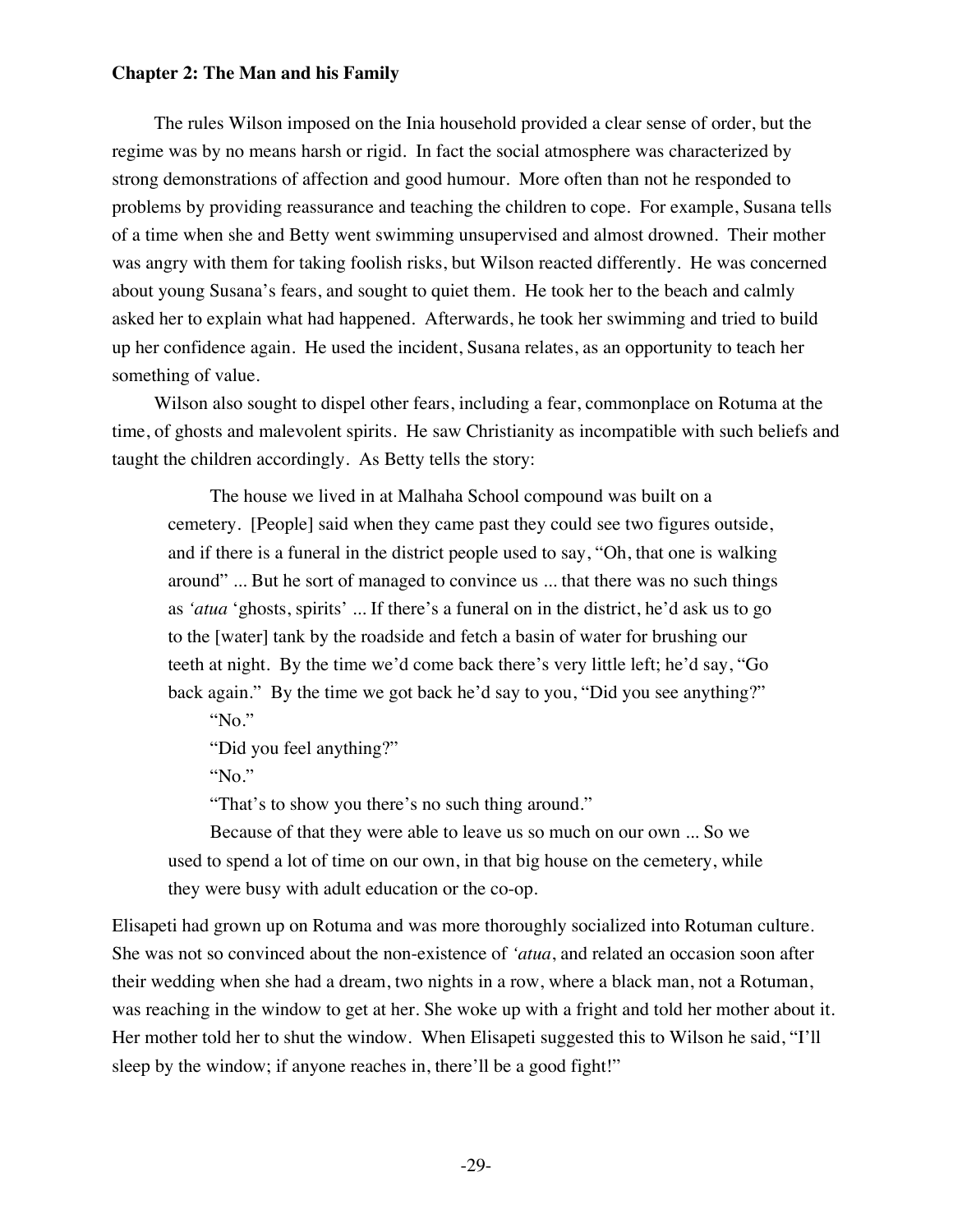The two parents complemented each other in their expressive styles. Elisapeti was open about her feelings; when she was angry the children knew it and stayed away. When she was happy they knew she could be counted on for support no matter what. But Wilson brought a calm logic to the household that the children found reassuring. He doctored them when they got sick (informed by his First Aid training a book titled *Family Doctor*) and thoughtfully answered questions about any matter that concerned them. As Elisapeti recalled:

Wilson doctored the children from the time they began teething until they were grown. He also looked after the boarders in Richmond School. Only one child died—from fish poisoning—when Wilson was away at a Syndod meeting. He scolded us for not giving the boy enough castor oil to clear out his intestines.

Betty commented on her father's controlled demeanor:

He was the best doctor, cause Mum was a great one for panicking ... But she's used to relying on him, particularly when you get very sick ... he's cool ... He was always in control of himself ... Maybe there were times when he feels upset, but he's very good at hiding it from us ... because I know he used to spend a lot of time just lying on his own ... not reading ... he would just lie on his chair, and just think for a whole hour in the dark ... At times like that he would be thinking ... reconstructing all those things [that had upset him] ... working things through by thinking [about them].

He taught the children table manners based on own exposure to European practices — to keep their elbows off the table, not to tip their soup bowls toward themselves, etc. — telling them that by learning such things they would be able to go anywhere in the world and be at ease. He even taught the girls tasks usually learned from a mother.

The children felt they could always go to him for assistance, regardless of the problem. Reminiscing, Susana reflected on the ease with which she interacted with her father, as well as the things he taught her:

All my little problems, I found it easier to talk to him than to Mum ... He taught me to swim, to play netball  $-$  games that women play  $-$  hockey, softball ... [Mum] had other things to do within the community ... she did the cooking, but Dad encouraged us to run races in athletics (not that we can run that fast). He taught us all these little things. He even taught me to wash my clothes ... little things like that.

He had time, even though he had to teach the Rotumans to run the cooperative. He had time to teach me to play netball. I really enjoyed all those little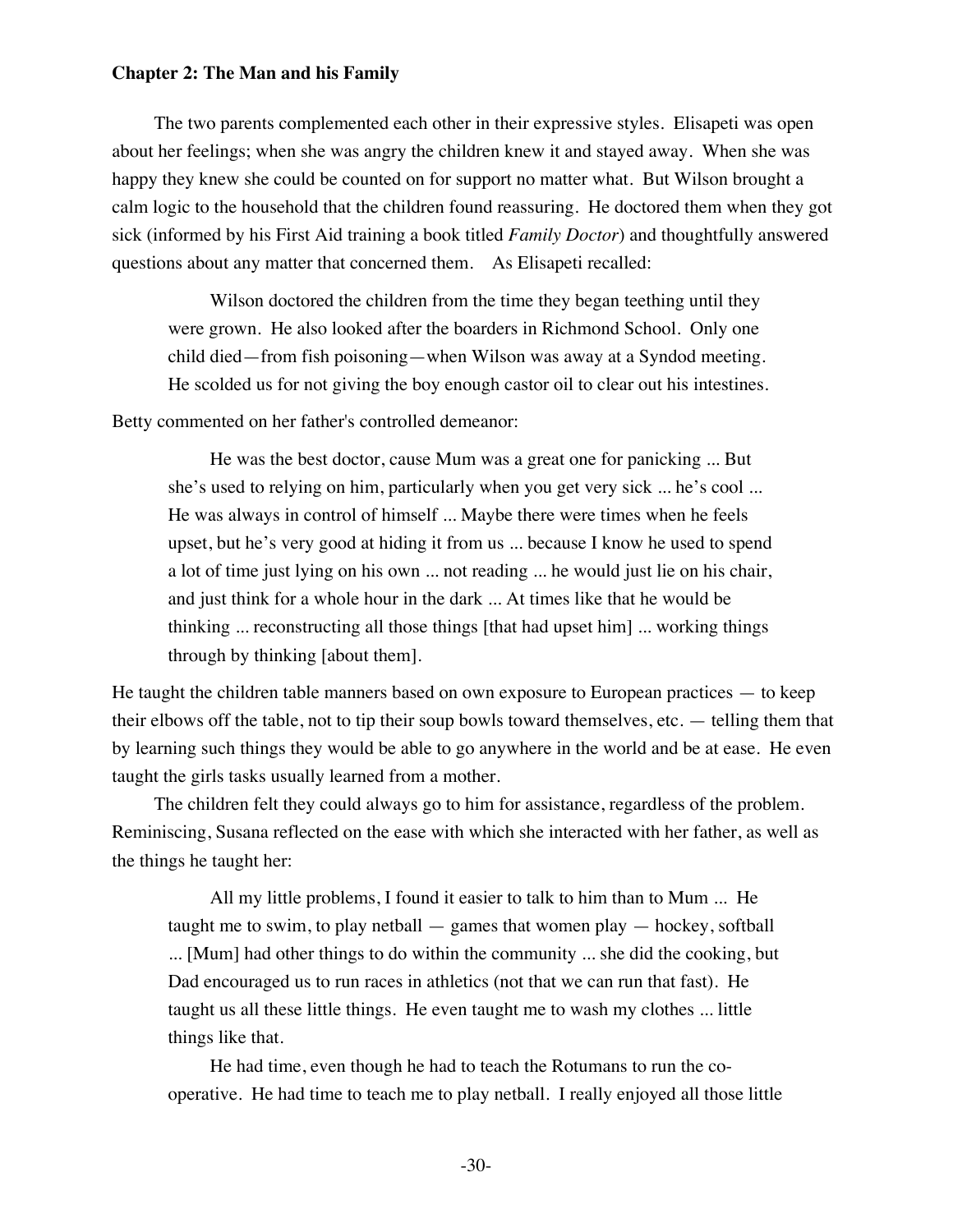sessions ... Swimming ... he taught me to swim like a dog ... I still swim like a dog! ... I can only swim like a dog paddling ... At times he was very tired, but he had time ...

And another thing [I remember], I had long hair when I was in Rotuma, when I was young, and I had these *'ufu* 'head lice' ... [Mum] never had time to do these things, so I'd ask Dad to help me fix my hair, even though he's already tired at the end of the day ... He didn't use his fingers, he used two pens or something ... I'd scratch [my head] and he'd call me: "Come here and let me look for it, in case I find a little *'ufu* ...

I've always thought of him as a mother as well as a father, maybe because of the way he explained things ... Sometimes I tried to fool him; he knows that I'm trying to get away with something ... pulling his leg more or less, but he sits and listens. He was very, very patient.

He also took every opportunity to help the children with their schoolwork when he could. Susana continued:

He never actually taught me in the classroom; only Mum taught me in class 7 ... but he taught me a lot of things ... bookkeeping, for instance. I had a different teacher, but he used to help with all this mental arithmetic. [He was] quick thinking ... I got all that from him. In the classroom it's very difficult to learn the short method, but he knew all these tricks ... mental arithmetic they called it then. He was very good at that.

None of the children spent their teenage years at home; they were sent off to boarding school in Fiji for further education as soon as they had completed studies on the island. After finishing high school, and courses at the University of the South Pacific, they all took employment in Fiji. Although they often returned to Rotuma for the Christmas holidays, this left a gap until Wilson became a senator and stayed for extended periods in Fiji.

He had been somewhat apprehensive about how the children, especially his daughters, would fare in Suva, the big city, and was not reassured following his arrival in Fiji. In a letter to Elisapeti (December 12, 1970) he expressed concern over the girls' accommodation to city life, and worried about their futures.

These modern girls are not concentrating on their studies too seriously. There are too many distractions and wishing to look pretty rather than sitting down in the USP [University of the South Pacific] and stop the roaming part. Too much pocket money is the chief cause!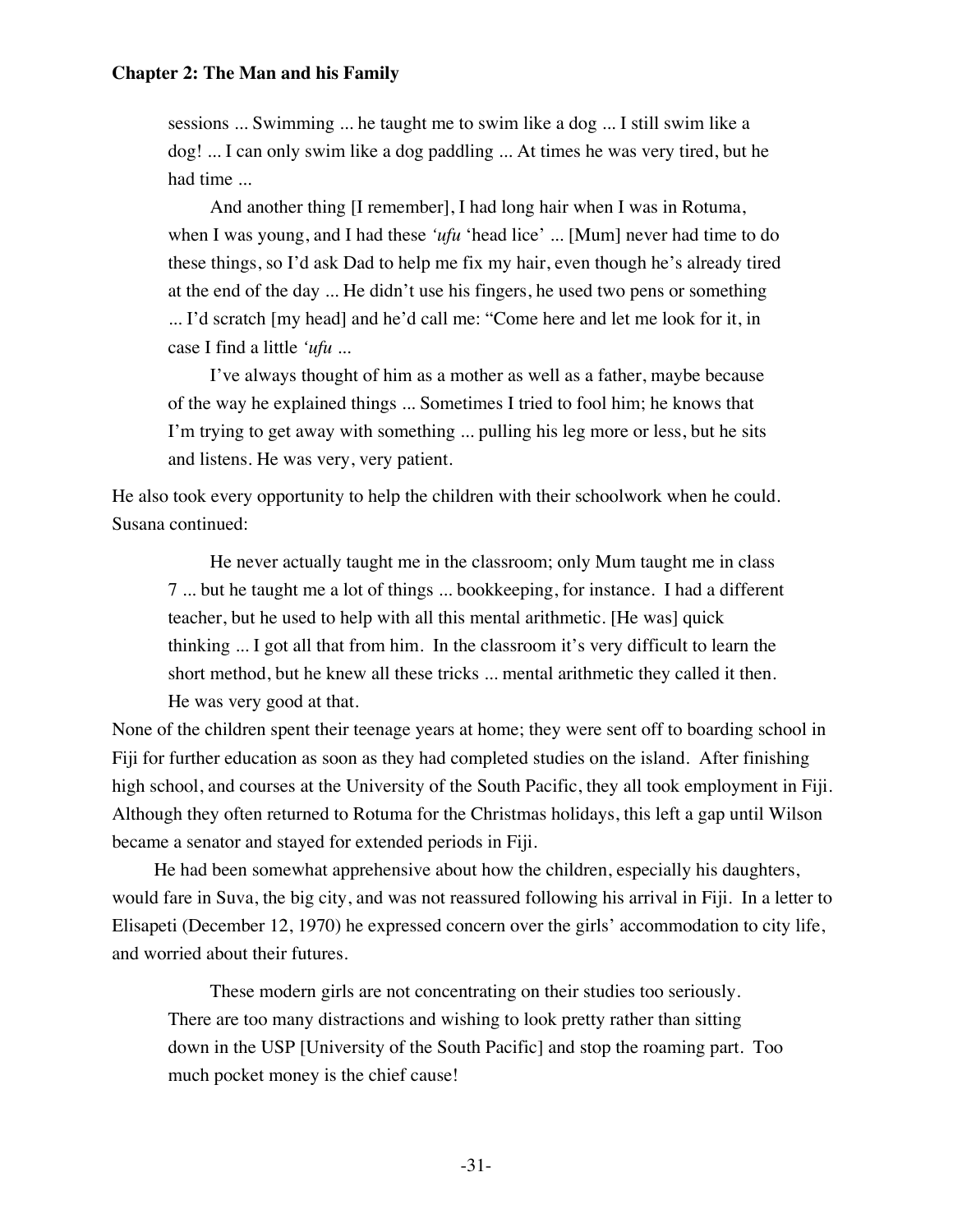But his fears proved unfounded, and when Betty graduated the following year with a Diploma in Education he gave her a cheque for F\$100 to show his appreciation for her efforts. This was a continuation of the rewards for achievement programme Wilson initiated when the children were young. Betty remembered getting her first watch after passing the Fiji Junior Exam with an "A" grade — and it had to be an "A" grade. Passing courses at the University earned Betty a series of rewards, including a stove, refrigerator, writing desk, wardrobe and a video .

In fact Wilson exulted in the successes of his children and enjoyed spending time with them.

... it is a great day when Susana drops in to do my washing. We have great times! Then when it is Saturday, I wait anxiously for 8:30 a.m. for another 'sweet voice' [a call from Elisapeti by radio-telephone] then after that I clear off for Davuilevu to see Savea [their son]. Last holiday he came over to see me on Monday. He is working hard for his Exams. He came 3rd in Form V last test before the External Exams. Vinaka! God Bless the dear boy. He looks thin. I have always sent him money to buy some food to eat with his friends. His things in the last visit were well set out and neat (Letter dated November 15, 1973).

Neatness was important to Wilson; it was a sign of self-discipline and orderliness. At home there was a place for everything. Not only were his books shelved by categories, the drawers in his dresser were also neatly arranged. Handkerchiefs, comb, scissors — all of his accessories were kept in order, and if someone went through his drawers looking for something he knew it at once. His garden tools had a special place in one corner of the kitchen: a cane knife, a spade, a shovel, a digging fork, a crow bar and a spade especially for digging up yams. "He knew where to put his fingers for what he wanted," Elisapeti said, "whether it was a book or a spade. He said he had no time to search for things out of place."

When travelling, he frequently commented on degrees of order and disorder. A judgment of neatness was a high complement for a town or country. It was also a complement for a son or daughter. He felt the same way about the use of time; it should be used in an orderly fashion. So he established family routines.

The opportunity to spend time with her father in these later years was particularly important for Betty, since she had a somewhat tumultuous relationship with him as a child. Susana was her father's pet; Betty was headstrong and got into trouble more often. She bore the brunt of his discipline and harboured some residual ill-feelings. But the years together in Suva were healing. As Betty tells it:

I've always been very close to him. Not demonstratively, that was more with Sue. But mine was more respect; I used to have a lot of respect for him and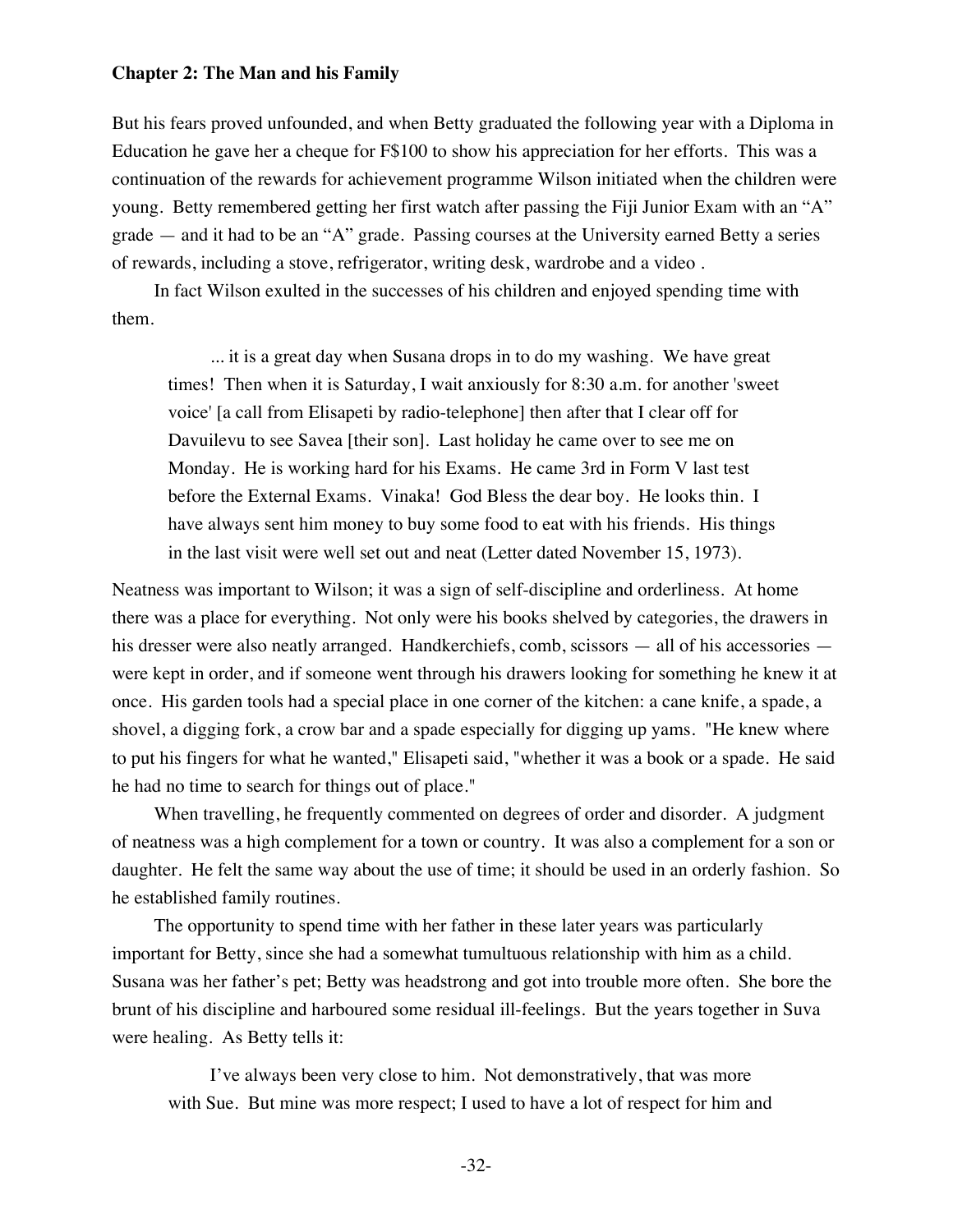for whatever advice he gave ... and later on, I was the one he came and lived with, and I looked after him for nearly ten years ... For ten whole years he spent more time with me than with Mum. And I became very close to him ... very close ... to the exclusion of everybody ... my mother, my husband ... I was determined [to be close because] we had spent so much time apart ... And the last years, when he needed me, I just had to be around ...

I value those ten years as the most important in my life, because that was where I was able to sit and just by talking to him, and his talking to me, I could see through all the reasoning. That's where I got the reasoning behind the way his mind has worked all these years. He was trying to portray, maybe in a way, a cruel father to us ... by not giving us pocket money, by punishing us here and there, but in those ten years I was able to reason out exactly why he did this, why he did that. In my childhood, many a time I said he's cruel ... but when I thought back afterwards, I was able to reason it out, and also because I'd become an educationist myself.

There is no doubt that Wilson came to respect Betty's independent spirit. Although her strongwilled attitude had presented disciplinary problems in childhood, she matured into a competent, self-reliant adult, and Wilson admired self-reliance. With Susana, the situation was different. She had been a joy to him as a child, but as she grew up he worried about her dependence on him. With Susana, Wilson had relaxed his reward for achievement regimen, tending toward indulgence. Susana spoke about her father's response to her dependence during her first year away from home, when she was eleven years old:

 ... all the little things I could think of at school, all the happenings of every day I'd write and tell him, and when I'd cry at night I'd even write it ... One particular thing that he used to mention was to study very well, because one day Dad won't be around; Daddy won't be there to give you pocket money, to look after you ... [He wanted] me to keep seeing that, because whatever I wanted, [I always went] to my father. The little things that girls want, to buy a pair of pants or something, I'd rather tell my Dad ... "Can you send some money for that?" I knew he'd do it. And then he used to write over and tell me that ... Dad might die suddenly and one day you will be without a father. He mentioned it several times.

When Wilson came to Fiji in 1970 Susana was nineteen years old, but their relationship had not changed significantly. She showered him with affection and he continued to indulge her, buying her clothes and the little things that caught her fancy, even after she finished school and had gotten a job. He was her confidant. She told him about her boyfriends, her problems at school,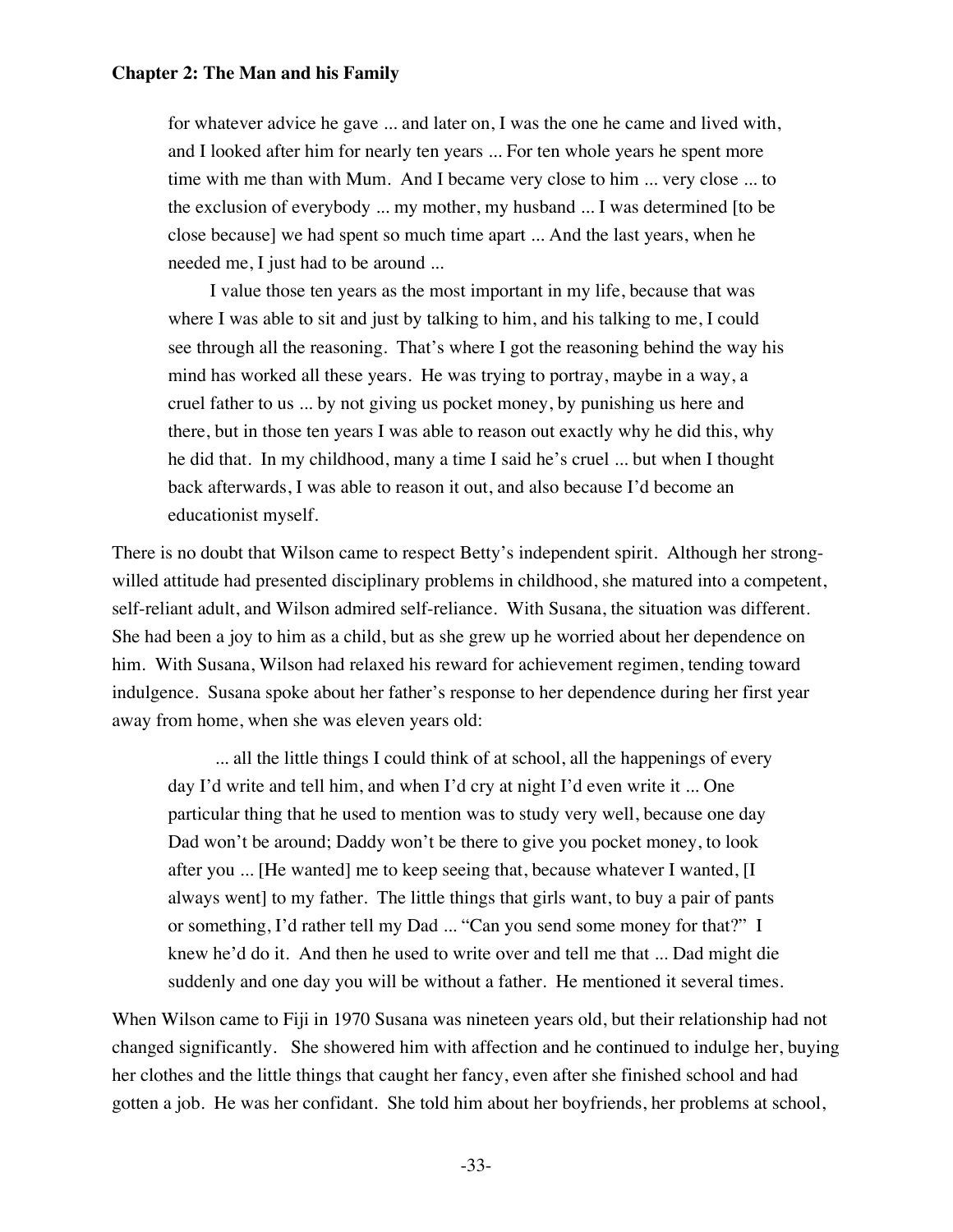her dreams. He listened, and offered sound advice. When he learned, quite unexpectedly upon returning from a trip to Rotuma, that Susana was to be married, he put all his advice in a nutshell. He had never met his prospective son-in-law, but Susana felt he managed to keep his cool:

He came on the day I got married ... on a Friday ... The boat got in at 5 p.m. He was so shocked ... My cousin's husband told him. He went to meet him at the wharf, because I was getting ready to go to church. Anyway, he just got in and I went to see him. He brought his briefcase and sat down and said, "Something happening in this house?"

and I said, "Yes."

and he said, "Oh, okay."

He thought it was the next day, and I said, "No, we're getting married in an hour!"

So he sat down and [gave me] all the last minute advice, together with a scolding, but I think he was worried about Mum ... But you know, I was much closer with my father. I felt I could get round him ... He just accepted it. He said, "Are you going to be happy?"

and I said, "I think so."

and he said, "It's not thinking. This is the end. Daddy will no longer be able to treat you like a little girl."

And I began to cry, and he said, "You can't marry me and your husband at the same time ... you have to learn to live away from Dad."

He talked about finances; I've got to learn to [manage] ... if I have children I have to cater for my family ... [He brought up] what he'd taught me about saving, and about having some money ... never having to rush to Dad.

We talked for about an hour. When we reached church they were still waiting ... an hour later.

Elisapeti did not learn of the wedding until the following day, and was understandably shocked.

In some respects Susana's surprise wedding may have come as a relief to Wilson, since he was spared the task of planning for the kind of huge, expensive reception expected of someone of his status in the Rotuman community. He felt large weddings were a waste of money and resources. When, a few years earlier, Betty was planning to get married, he wrote (letter dated July 19, 1972):

I have agreed that if held in Suva it had better be held in an Hotel to avoid bothering our relatives. The usual price per guest is \$3.50. If we can perform a simple Rotuman ceremony like *'of sope'* [ceremonial haircutting of bride] or *'fau'*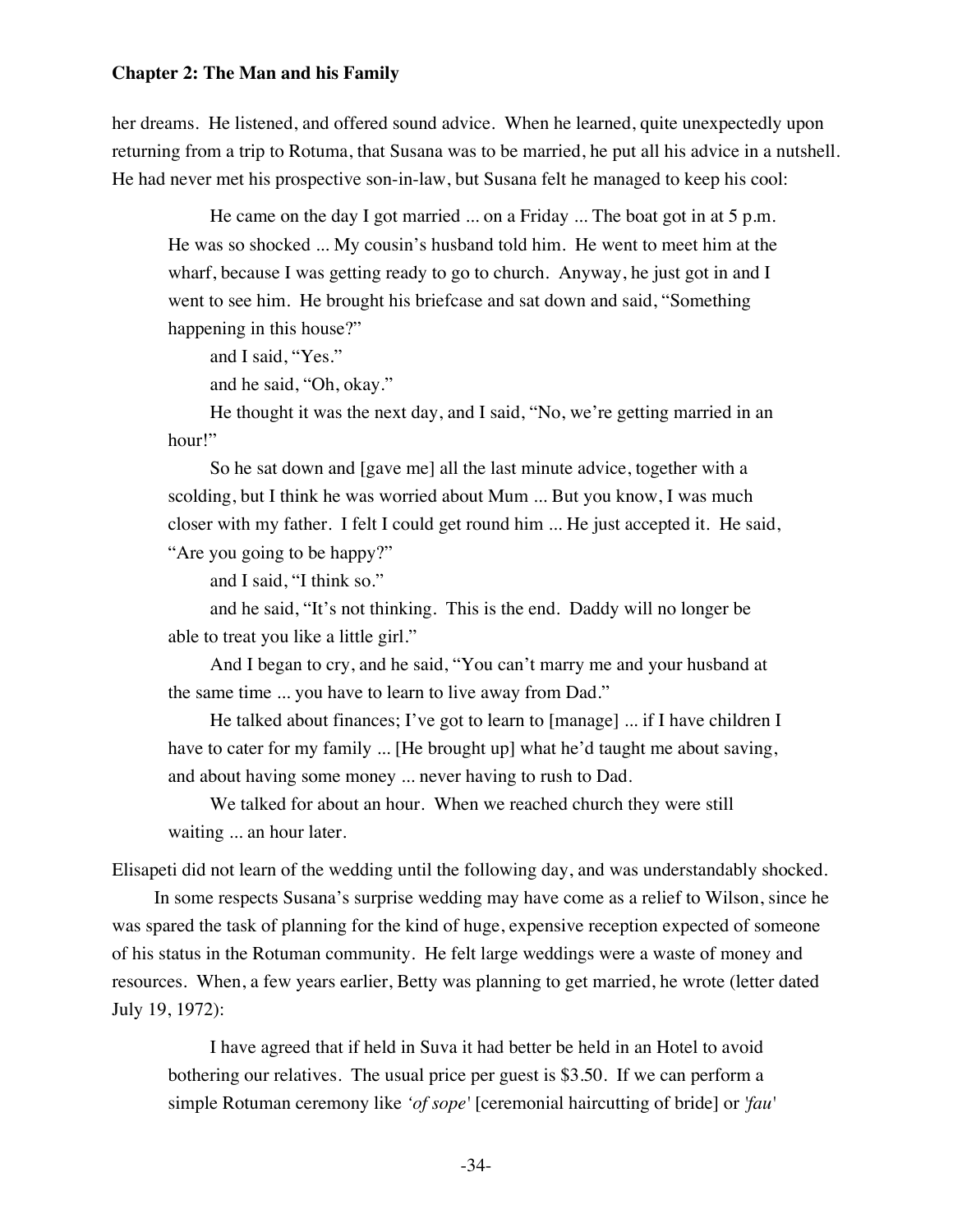[wrapping the bride and groom in fine white mats] there to show that we are Rotumans, it should be ample. Writing a cheque will be better. Each party pay for the guests it invited. Total cost will be about \$600 or less.

On that occasion Betty's engagement was broken, but when she did marry Wilson resisted making it a grand affair involving the whole community. He insisted on a small wedding and set a budget of F\$800. He said he would pay for everything, but it had to be kept within budget. As it turned out, Betty said, costs went way over budget, but were met with help from the groom's family and donations from relatives.

 In his later years Wilson Inia looked back on his family life and felt a great sense of accomplishment. He knew he had been a loving, considerate husband and a good father. He was satisfied that he and Elisapeti had given their children a firm moral foundation, based on Christian teachings, and he knew that he had taught them the value of a dollar. He felt blessed, and summed it all up in a letter to Elisapeti in one poignant passage (letter dated August 9, 1973):

One of the greatest things we have been blessed with was our little family. We are not pestered very much with corrections...at a time when they are too old and difficult to change. The major problem with youths of today are smoking, drunkenness, laziness, over-sexual, bad language and no respect for their elders. We thank God for the early good foundation [we] laid which bore good results...Most of the problems [of today's youths] really originated from the time children were young and neglected by [their] parents. All the laws we are making to control the youths of today will be hopeless because they are too late. They may control [problems] but can never cure them. Many thanks for the important part you played.

## Values, Ideals and Character

Although he was a man of strong convictions and sense of purpose, Wilson valued humility and openness to the views of others. He favoured dialogue and negotiation as ways of solving problems, and was a good listener. Although he could be tough-minded and severe in his judgment at times, this was balanced by a sense of compassion that infused his ideals. He was especially sympathetic toward the sick, poor and weak. Toward authority, in contrast, he was capable of taking stubborn stands on the grounds of principle, and in so doing displayed considerable courage.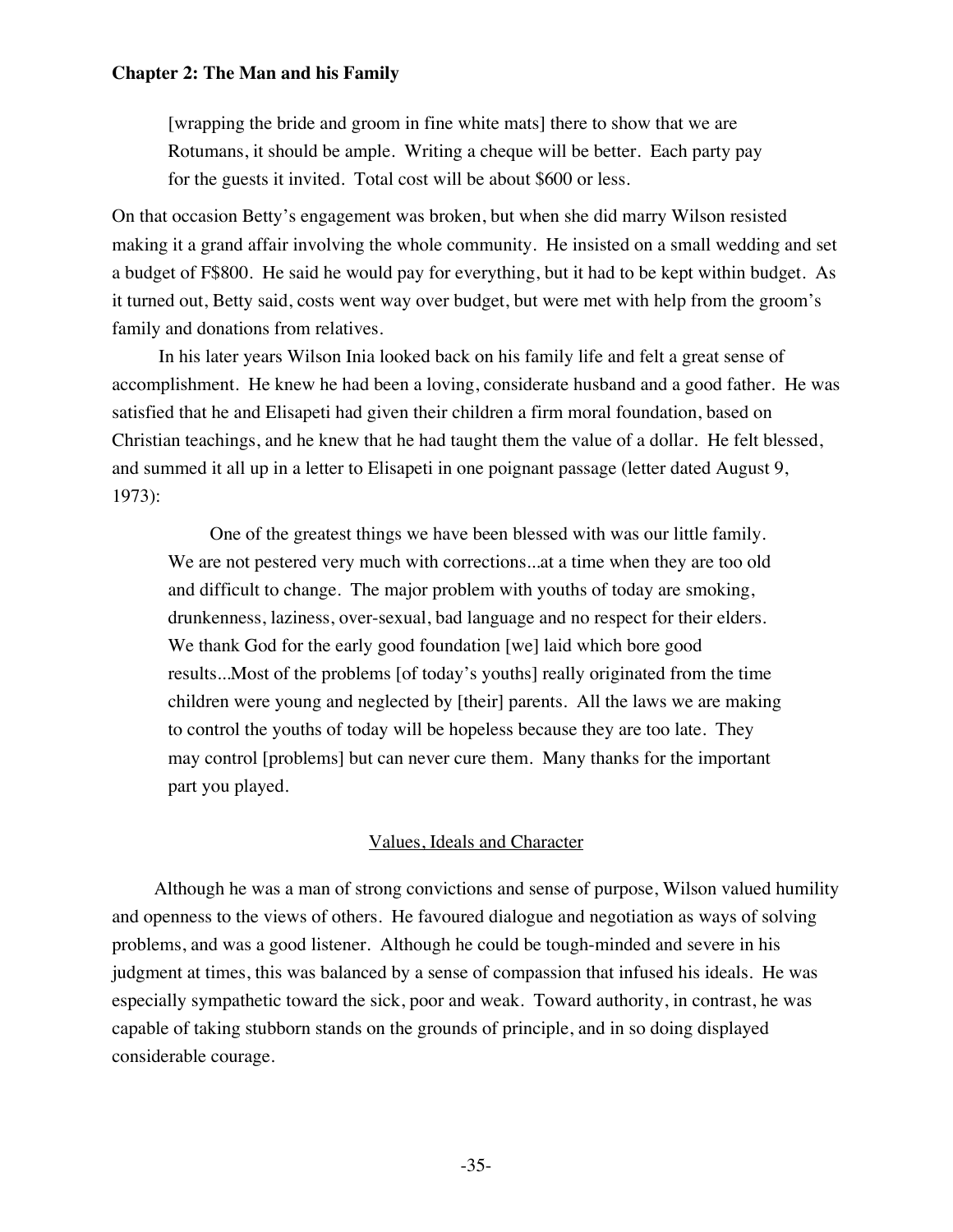#### Humility

Wilson never forgot his humble roots, and retained both a modest demeanor and a modest lifestyle throughout his life. He remained sensitive to the indigenous status system in Rotuma, and considered himself a servant of the chiefs rather than their social superior. He never sought a chiefly title, and was content to stay in the background when ceremonial honours were being dispensed. This is not to say that he was not highly honoured by Rotumans. He most definitely was, but for him the honours were of minor importance, and sometimes an embarrassment. He scrupulously avoided any displays of status or wealth, and strove to convey the impression of a common man. Elisapeti and her daughters spontaneously described him as a "simple man" who enjoyed simple pleasures. He enjoyed a good joke and could make people laugh; his sense of humour kept him from taking himself too seriously.

When the Inias moved from Kadavu to Rotuma in 1953 they were confronted with some difficult adjustments. One was transportation. There was no public transportation on Rotuma at the time, save for a few government vehicles, trucks operated by the two commercial firms for business purposes, and school buses. Getting around the island was not easy, and since Elisapeti's family lived some distance from the school compound in Malhaha, where a home was provided them, she suggested that Wilson buy a car. They could well afford one. Wilson refused, arguing that it was not right for them to have a car before any of the chiefs.

They lived in the house provided them on the school campus until Wilson's mandatory retirement in 1968, when they moved to Elisapeti's home village of Savlei. Wilson felt it was important to build a modest house, one that would not be ostentatious. He said it would be better to build a small house at first, then add on to it later as need be, and that's what they did. Perhaps he was motivated by the fact that traditionally the houses of chiefs were supposed to be the finest in each district. Other people with money had begun to build fancy houses, some with two stories, but he regarded this as a form of symbolic self-aggrandisement, not in keeping with Rotuman custom, and quite unnecessary. He said any Rotuman, no matter how poor, could build a house like his, adding on bit by bit, year by year. It took ten years to complete his family's new home. He saw this project, too, as an opportunity to teach something to the Rotuman community.

Elisapeti was still teaching at the school in Paptea, Oinafa, and had a long commute by bus. She had to leave at 6 a.m. and often went without breakfast, so in 1971 Wilson bought her minimotorcycle—a Honda 50. He replaced it with a newer one in 1975, and in 1976 bought a small van for her to take to school. By then one of the chiefs owned a car. He insisted on a van because he felt it would be more useful than a car. The van permitted them to carry firewood, coconuts, coconut husks, and food back from the bush, whereas a car's boot would have been too small.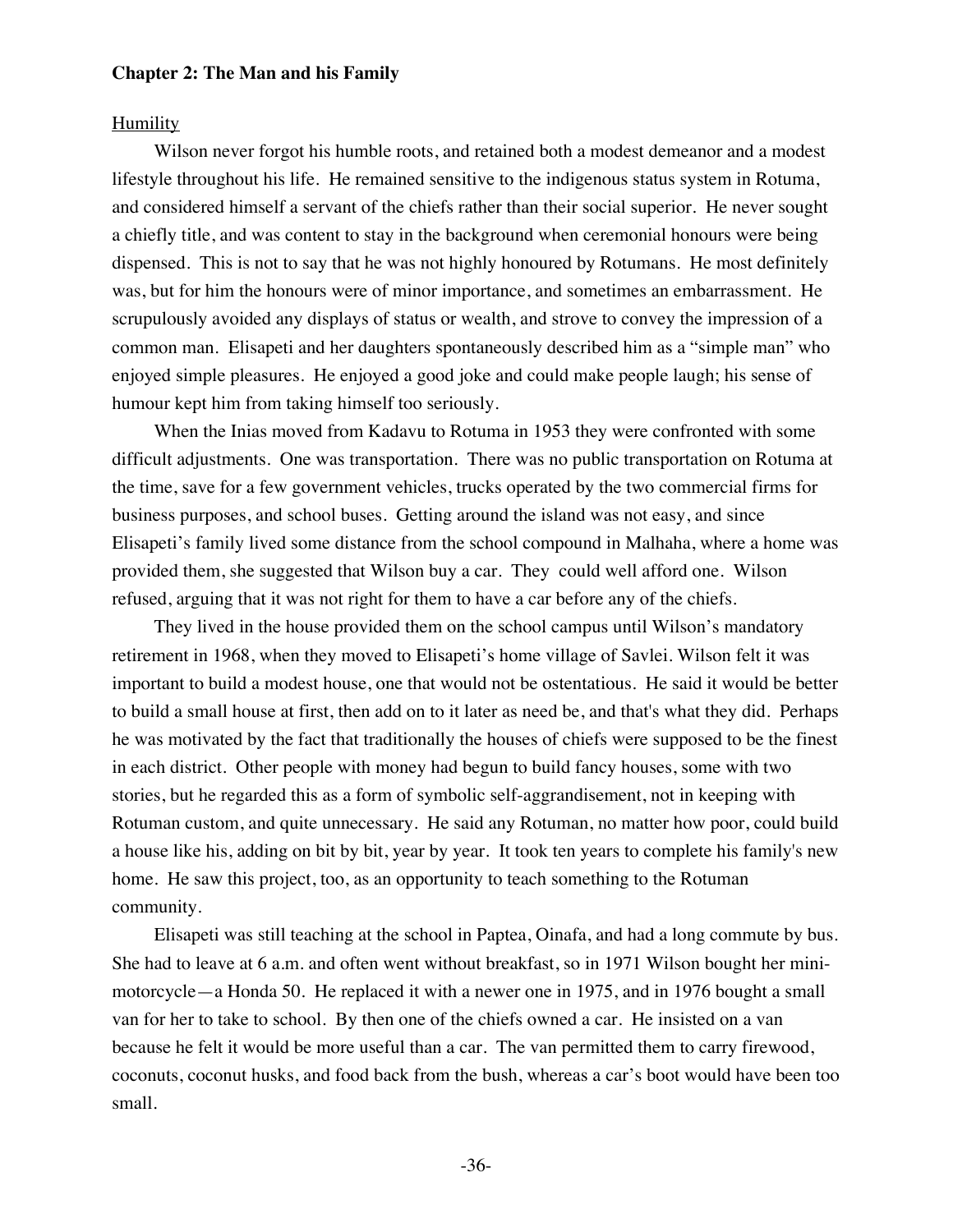In many other small ways he communicated modesty. Rather than put a proper latch on their front door, as some others had done after building modern-style homes, Wilson put on a simple wire hook that could be removed from either side of the door. Elisapeti said that some of their visitors would look for the latch and be surprised to find only this piece of wire. This seemed to indicate his concern for keeping things simple and unostentatious, and since the door could not be locked, it signalled trust for his neighbours.

## Compassion

Wilson's compassionate nature, which was part and parcel of his commitment to a life of service to others, is reflected in his concern for aiding others in time of need, regardless of the discomfort it may have caused him. When he was Headmaster of Richmond School in Kadavu he once took a sick child several miles by rowboat to receive treatment. And on Rotuma he regularly drove people taken ill in the middle of the night to the hospital at the Government Station, several miles away. He did so without complaint, but was annoyed at the attitudes of some medical professionals who did not share his dedication. For Wilson, the medical profession surpassed even teaching in its potential for service, and he could not abide the cavalier attitudes of doctors and nurses he at times encountered. In a speech on the topic, in part inspired by the long lines of waiting patients he observed at a Suva hospital, he told of his own experience, and made a plea for a stronger commitment on the part of medical professionals.

I have had great experience in the carriage of sick people to the hospital in Rotuma. I happen to have the only comfortable car in the whole district of Malhaha. Almost every night people knock at my door. When I open up, there is always someone there saying, "Please, Sir, my son is sick. Can you please take him to the hospital?"

...Well, life is so important that one has to be patient. This is the part that hurts me very greatly. I have been deprived of my sweet sleep in order to save somebody, to rush up to the hospital. Unfortunately these people always ask me to wait for them. If the doctor admits the patient then I may go home, if not, I am asked to please drive them back home. So, I have to sit in the car waiting...I would sit in the car waiting for them while they wait for the doctor. The nurse on duty will attend to the patient first, and unless the nurse feels that the doctor should be called, she will not call him. Sometimes, when she goes across to call the doctor, the reply is, "Wait until 9 o'clock tomorrow morning"  $-$  the usual working time. The school teacher who is in the car waiting is ready to save a life, whereas the man armed to preserve life says, "Wait until 9 o'clock tomorrow morning."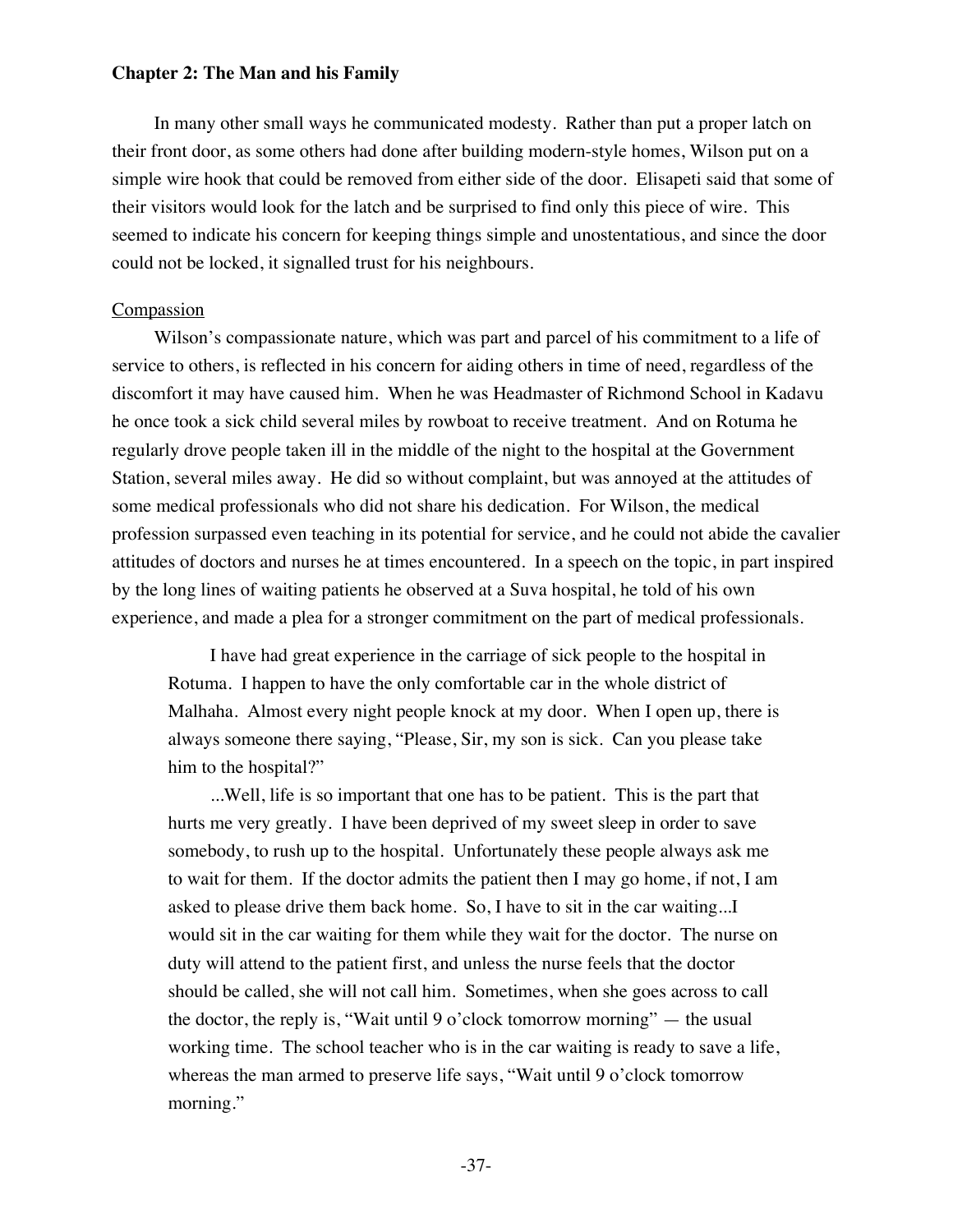...A lawyer might be able to save somebody in a court case; a teacher may be able to make a child pass a very high examination; but a doctor can save the life of a very loved and dear one. I ask very strongly, those who have been so equipped, blessed by God, the experts in the medical profession, to take on this great love — the love of humanity (Senate speech, May 7, 1971).

He made passionate speeches urging humane treatment for groups as diverse as sugar labourers, war pensioners and prostitutes. In each instance he appealed for his colleagues to empathize with the plight of the people involved. While arguing in support of Government subsidies for the sugar industry he again resorted to personal experience to make his point:

I think particularly of the days when I was very young. At Nausori I paid a visit to the labourers of the Colonial Sugar Refining Company when they lived in (what was known in those days as the Coolie Line) a long building painted black with coal tar and no floor, just earth, cut up into small rooms where the workers lived during those years — 1921 to 1923. Now the picture of the days of the indentured system was not a very nice one. And as time went by and the indentured system was done away with, it was time that the conditions of the good Indian workers were improved as it was very poor and not justified and this system had to be abolished. A new system came in; the tenant farming system introduced by the good Colonial Sugar Refining Company where experts all over the world came to examine and praise and we have it running from those days until today. This perhaps is something that we should congratulate the Colonial Sugar Refining Company on but at the same time we must not forget the good Indian farmers who have worked out in the fields in those far away days and whose descendants today still operate in the sugar industry. They have suffered and suffered very greatly in those far away days up until today and many of them depend entirely on the sugar industry (Senate speech April 7, 1971).

With regard to war pensioners he asked his fellow senators to imagine trying to survive under modern conditions on less than \$20 a month, which was the highest amount allocated at the time, even to those who had been disabled (Senate speech May 20, 1975). And when the issue of prostitution was raised during a discussion of the penal code, Wilson also urged compassion. One might have expected that, given the strength of his moral commitments, he would have condemned the behaviour of women who sold their bodies for money, but he did not believe punishment would solve the problem. Instead he had faith in the healing powers of love. Prostitutes were, in his view, not so much willful sinners as victims of economic hardship: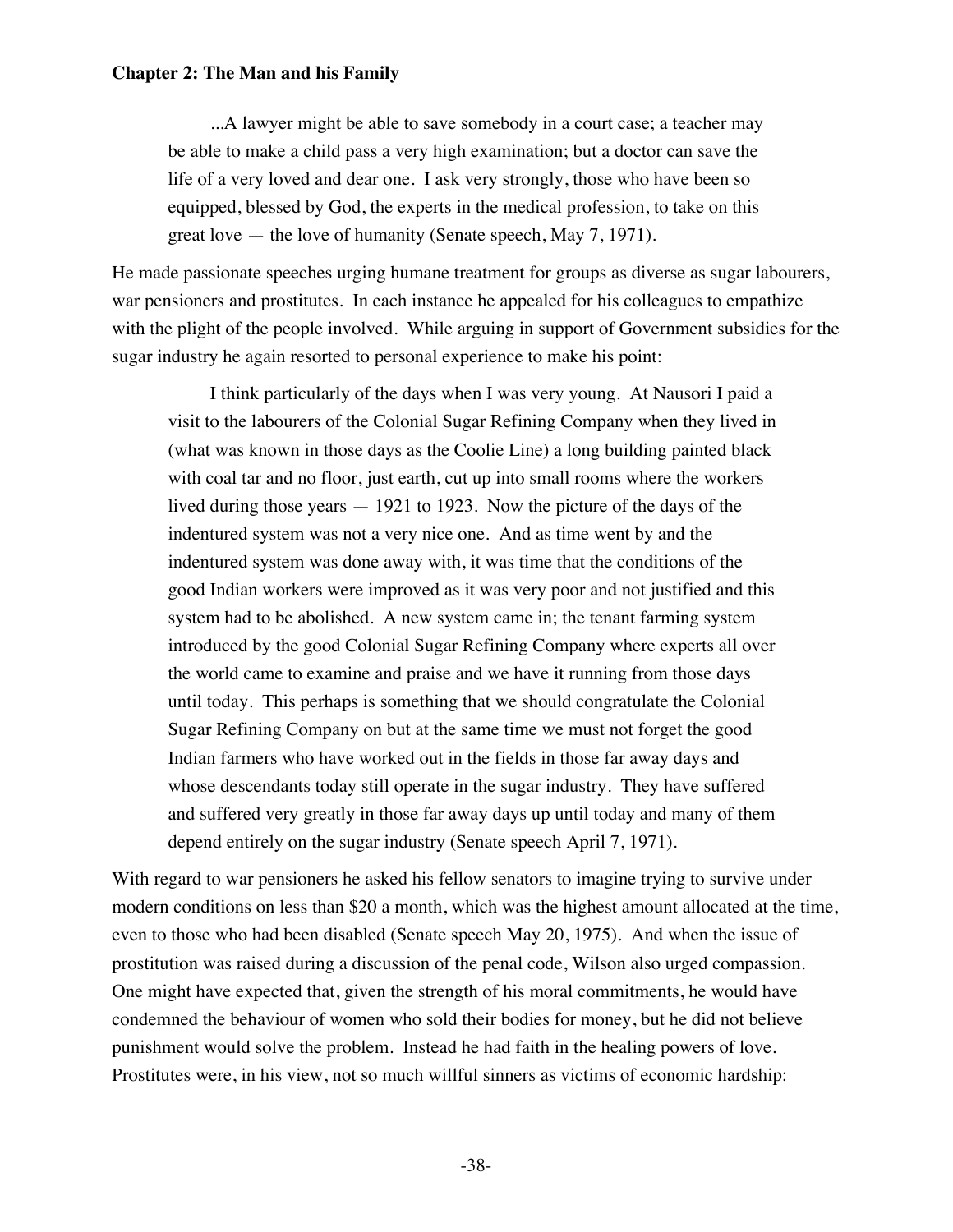I regard this as a problem that cannot be solved externally by legislation and by putting somebody in prison...; it can only be solved internally, from the hearts of the people concerned and nothing else. We have to have great pity on these people who live in a very crowded community where it is not...easy to find one's bread and butter, and...where employment is...difficult, with wages so low...it is not... easy to live, and very often they go back to the old profession. It is a simple way whereby they could use this commodity that they have been blessed with to earn a living...I hope that...by improving social services, we are loving these very people who are actually doing this thing and [that we will] not try and push them away as if they are not human beings. We should love them, get them together and try to help them out. This is the only way in which it could be done...But to shun them, push them away and turn our backs on them will never help (Senate speech March 16, 1971).

## Courage

As much as he believed in order, and in rule by law, Wilson Inia was prepared to defy rules he considered counterproductive or unjust. As Headmaster of the school in Malhaha, for example, he broke Ministry of Education rules and introduced bookkeeping into class seven. When school inspectors admonished him for violating the rules he replied, "Is it not a fact that education is a preparation for life? If this is true, then am I not preparing the native of Rotuma to fit in with Rotuman co-operative societies who have started up and cannot keep their books?" (Senate speech July 30, 1971). The inspectors had to admit he was right, but insisted that he seek approval first. Wilson complained that communication between the "big heads" and himself was impossible, and went ahead anyway. Though threatened with dismissal he refused to budge, and was vindicated years later when the curriculum was altered to better fit education to the needs of rural communities (see Senate speech December 18, 1973).

He likewise had trouble with the Registrar of Co-operatives for not adhering strictly to the rules set down by law. Wilson advocated maintaining a high profit margin on sales in order to insure a stable capital base, then giving dividends at the end of the year depending upon overall profitability. From the Registrar of Co-operative's standpoint this was a violation of the rules governing co-operation, and he accused the Rotuma Co-operative Association (RCA) of operating like a company, subject to taxation. But Wilson continued to fight against rules he saw as inappropriate to the circumstances, as a result of which he engaged in a constant struggle with the Division of Co-operatives. He refused to be deterred by threats to have him transferred off the island.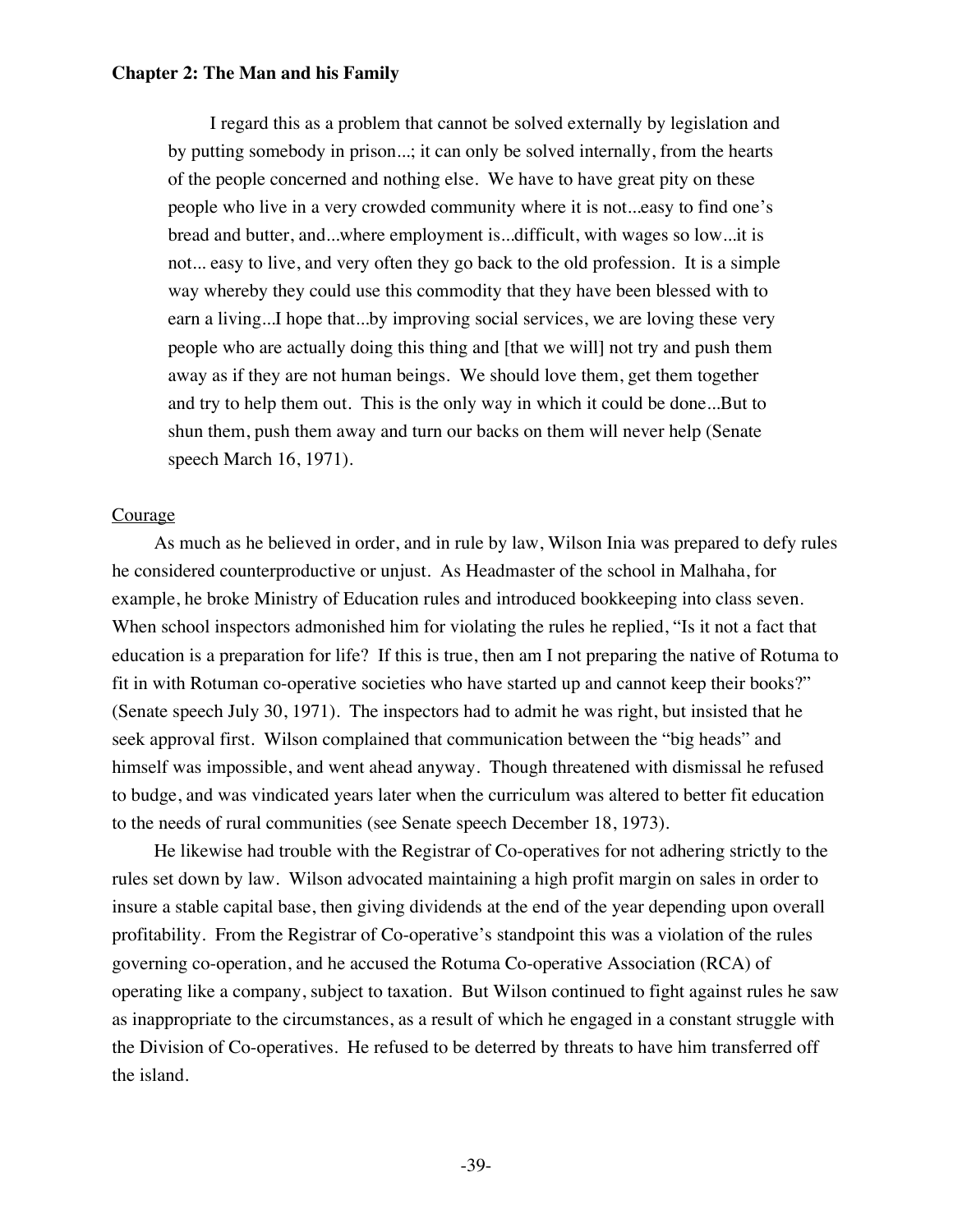Wilson also got into conflicts with Fred Ieli, the District Officer who had taken the initiative to get him to come to Rotuma in 1953. Fred and Wilson were close friends at first. According to the account of Rave Fonmoa, one of Wilson's first bookkeeping trainees and chief assistants, Ieli would often come to consult with Wilson about island affairs. He said Ieli would explain his latest ideas and ask for comments. Wilson would listen patiently, then suggest some reasons why the ideas were flawed. Fonmoa said he would listen to the discussions, and that invariably Ieli would come around to agreeing with Wilson. In part, he attributed the split between the two men to Ieli's jealousy over Inia's increasing popularity — that it involved a loss of face on Ieli's part, since he was District Officer and people should have been coming to him for advice. But according to Fonmoa, Ieli was so moody he often would chase people out rather than listening to them. A second factor leading to the split, in Fonmoa's view, was that Wilson was not reluctant to express criticism of Ieli's handling of affairs to third parties in the course of discussion, and when the criticisms got back to Fred they made him angry.

Fonmoa contrasted the personalities of the two men: Ieli he characterized as being rather self-righteous, prone to express his views in unequivocal terms. He had little difficulty playing an authoritarian role and telling people what they should do. He was free and direct in giving advice. Wilson, on the other hand, was reluctant to make right/wrong judgments in face-to-face encounters. Fonmoa said that when someone would come to Wilson asking for support in a dispute, or voicing a complaint, Wilson would listen carefully, ask some questions, then tell the person to go think about it. He would then often ask someone else to find out what is really going on. Fonmoa said Wilson taught him to be suspicious of those who came with nice, neat, articulate stories that might have been rehearsed — that quite often the first version one gets of a dispute is a highly flawed one. Indeed, even in his Senate speeches Wilson expressed this kind of caution, insisting on hearing all sides to an issue. As he put it in reference to a dispute between labourers and their employers, "there are always two pictures to see in everything" (Senate speech May 13, 1974).

Elisapeti remembered the time Wilson's conflict with Ieli became public:

Wilson never talked about his problems or grievences at home. Everything which annoyed him or saddened him from outside, he never talked about it at home. The split between Ieli and Wilson happened on a Thursday night before Good Friday. A meeting was held that night in the Malhaha School. All the men of the district, about one hundred, were attending. I went to choir practice. I came home and went to sleep. Wilson came after and slept soundly till morning. At breakfast he said it was Good Friday, so he wouldn't have breakfast; he would fast until the afternoon. A policeman named Pene Fauholi came and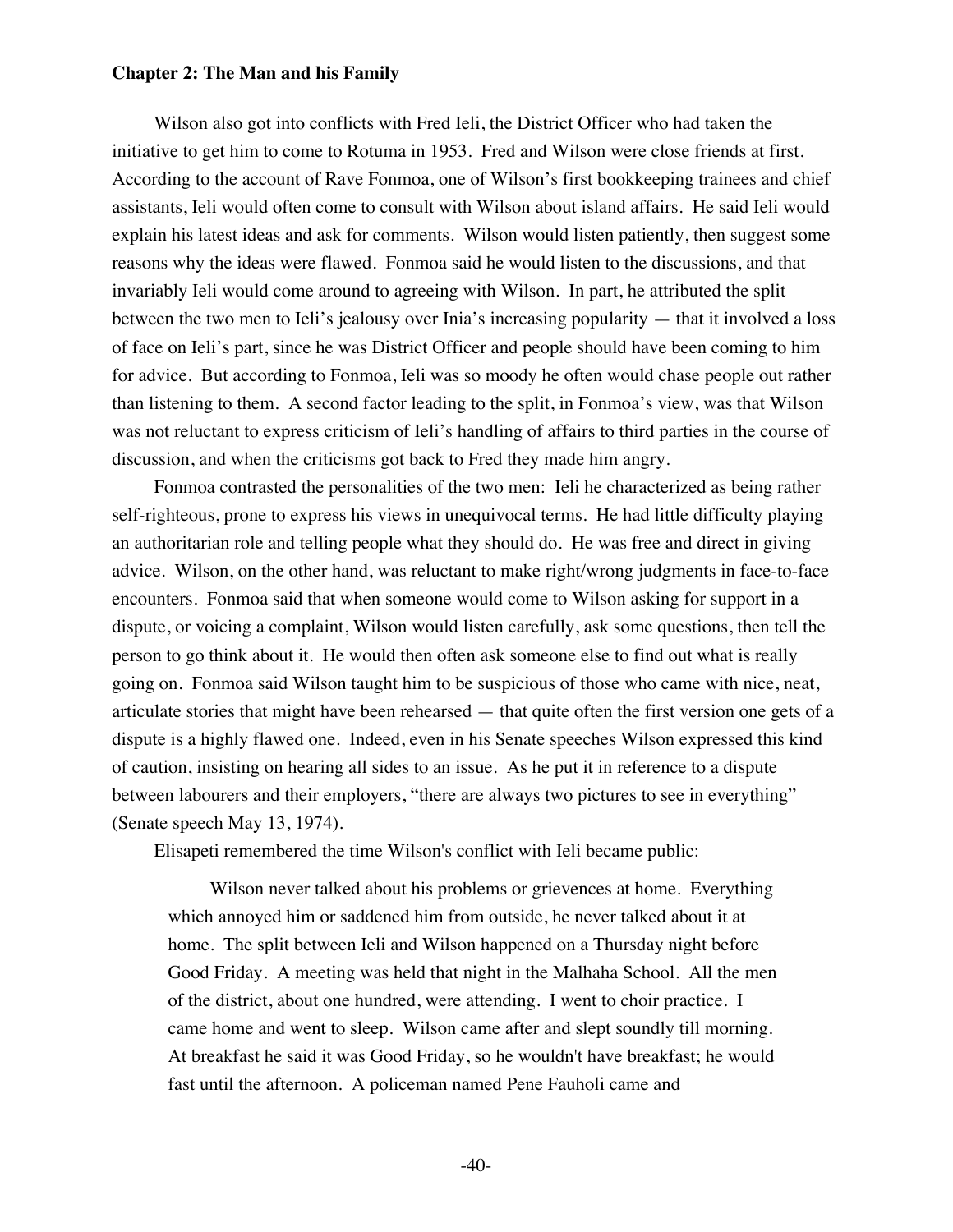congratulated Wilson. I was wondering what the congratulations were for. The policeman turned to me and said, "Didn't you know that Fred Ieli nailed Inia to the cross last night and hw was a real Christ to us all! He didn't say a word in reply to all the false accusations."

 When the policeman went away, I asked Wilson about what happened and he said, "Forget it; it was only a difference of opinion. Fred let off some steam and should be satisfied. He is the winner and I am the loser. Today is Good Friday, so forget about last night." After that Ieli stated to avoid Wilson. When his truck went past our place there was no more waving to us or even looking our way. His head was turned to the other side.

As his split with Ieli intensified, people tended to side with one man or the other, and the community polarized; those with the Education Department and Rotuma Co-operative Association generally sided with Wilson, those who knew Ieli in the Colonial Administration and were loyal to the firms sided with Ieli. A rumour developed in 1960, while I was doing field work on Rotuma, that a move was being made to have Wilson transferred away from the island. The prevailing view was that the District Officer was behind it, with backing from the firms whose business had been severely hurt by the growing success of the RCA. Others thought the Registrar of Co-operatives was also a conspirator, since he opposed Inia's restructuring of the RCA in ways that did not meet the Department's guidelines.

Acting on the rumours, the people of Malhaha District and the members of the co-operative societies sent petitions appealing to Government for Wilson's retention. I have seen no documents that would substantiate the rumour, so the petitions may have been unnecessary. In any case, he remained as Headmaster of Malhaha High School until his retirement in 1967. Wilson was certain that what he was doing for his people was right, and this gave him the courage of his convictions. The support his people gave him in times of stress was all he needed to maintain his course. Intimidation by those in authority did not deter him, perhaps because he felt guided by an authority superior to theirs.

It was our practice not to bring outside problems home. At home we solved our family problems; in school we marked our papers and left there with all the problems of the day behind, going home to enjoy a home life with the children. Wilson hardly spoke of any difficulty he came across, whether in RCA or elsewhere. We did have our arguments at home and sometimes he would say, "Perhaps you are right. You have a good point there."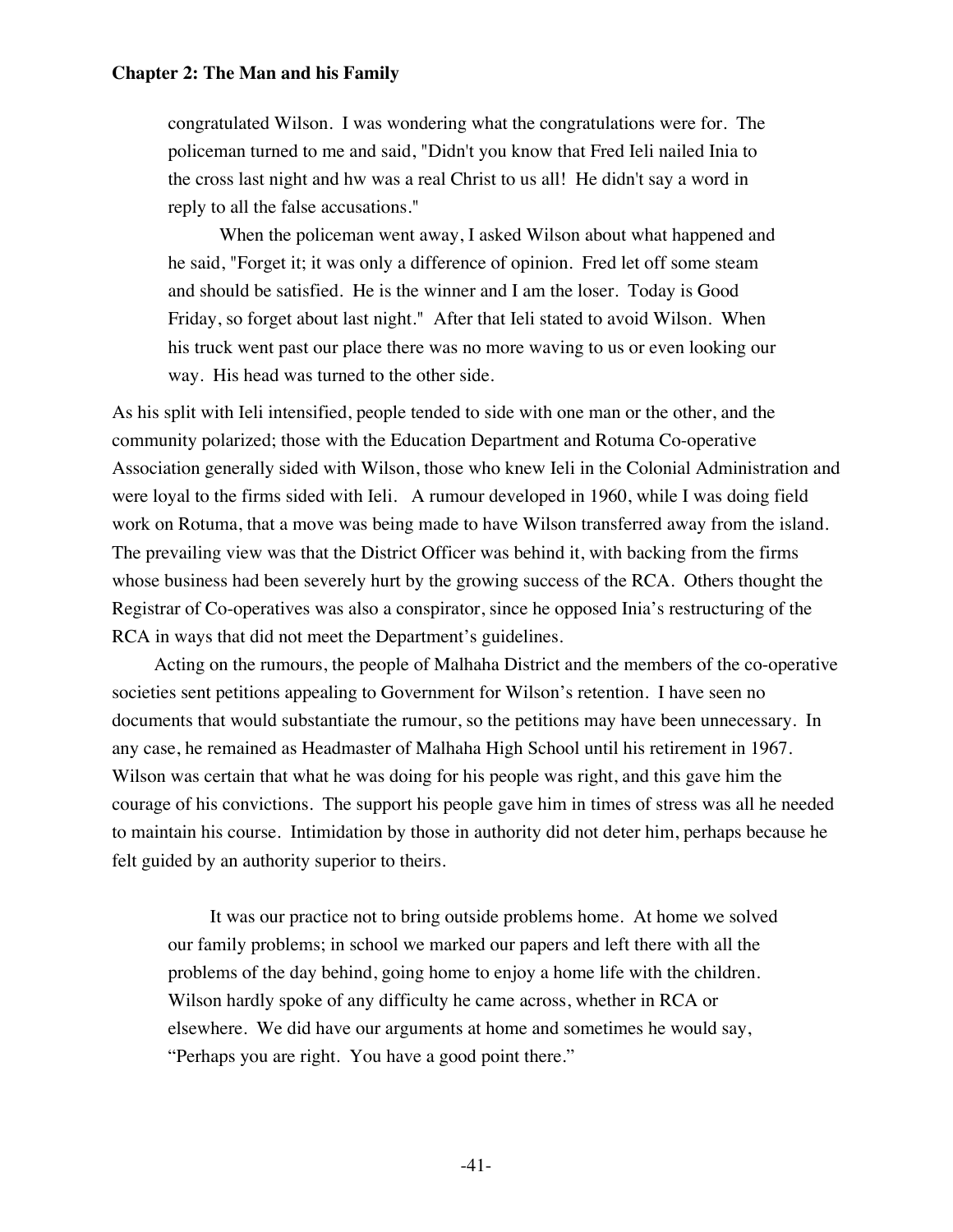### CHAPTER 3: CHRISTIAN HERITAGE

For Wilson Inia religion was much more than membership in a church or a profession of beliefs. It provided a blueprint for living as practical as it was spiritually uplifting. "Christianity is something to be lived and not just talked about," he said. "Even a minister's son [which he was] could become something other than a Christian" (Senate speech May 21, 1975). He judged people, including himself, by the moral implications of their actions rather than by their words. Methodism and Service to God

The Protestant ethic, as preached by John Wesley and taught to Wilson at Davuilevu, had a profound effect on the directions he was to take in life. In a Senate speech, the year prior to his death, Wilson summed up what he considered the three great teachings of Wesleyanism:

The first one...is [to] earn as much as you can in an honest way. That means hard work. This fitted in very well with the teaching of Jesus Christ concerning the parable of the talents in the Bible where one man was given five, another two and another one. The ones with five and two worked their talents. When the Master came, they were able to say, "Master, see, you have given me five and I have brought back another five." The one with...two said, "You have given me two and I have brought back another two." The Master was very pleased and told them, "You good and faithful servants, enter into my Kingdom." This is a very good example of expecting everybody to work and work very hard to use our talents to the best of our ability. We differ in talents...some have five, some have two and some only one. The most important thing is to work and work...to the best of your ability in the most honest way.

It was different with the one who had only one talent. When he came in he said, "Sir, you gave me one and I was scared. You are a very hard Master and I went and buried it. See, I have brought it back, it is not lost." The Master was annoyed, "You lazy servant. I expected you to work very hard." He even suggested the simplest method of earning by saying, "Why didn't you put it in the bank? When I come back, you will be able to bring back that one plus interest. You are an unworthy servant." He was hard with the one who did not use his talent well in this world...

The second teaching is, save as much as you can. When the 5,000 in the Bible were fed by the Master, and the meal was over, he ordered that...which [was] left to be collected. Altogether 12 baskets were filled. All the hard earned savings of poor people must be saved. Save as much as you can. He did not say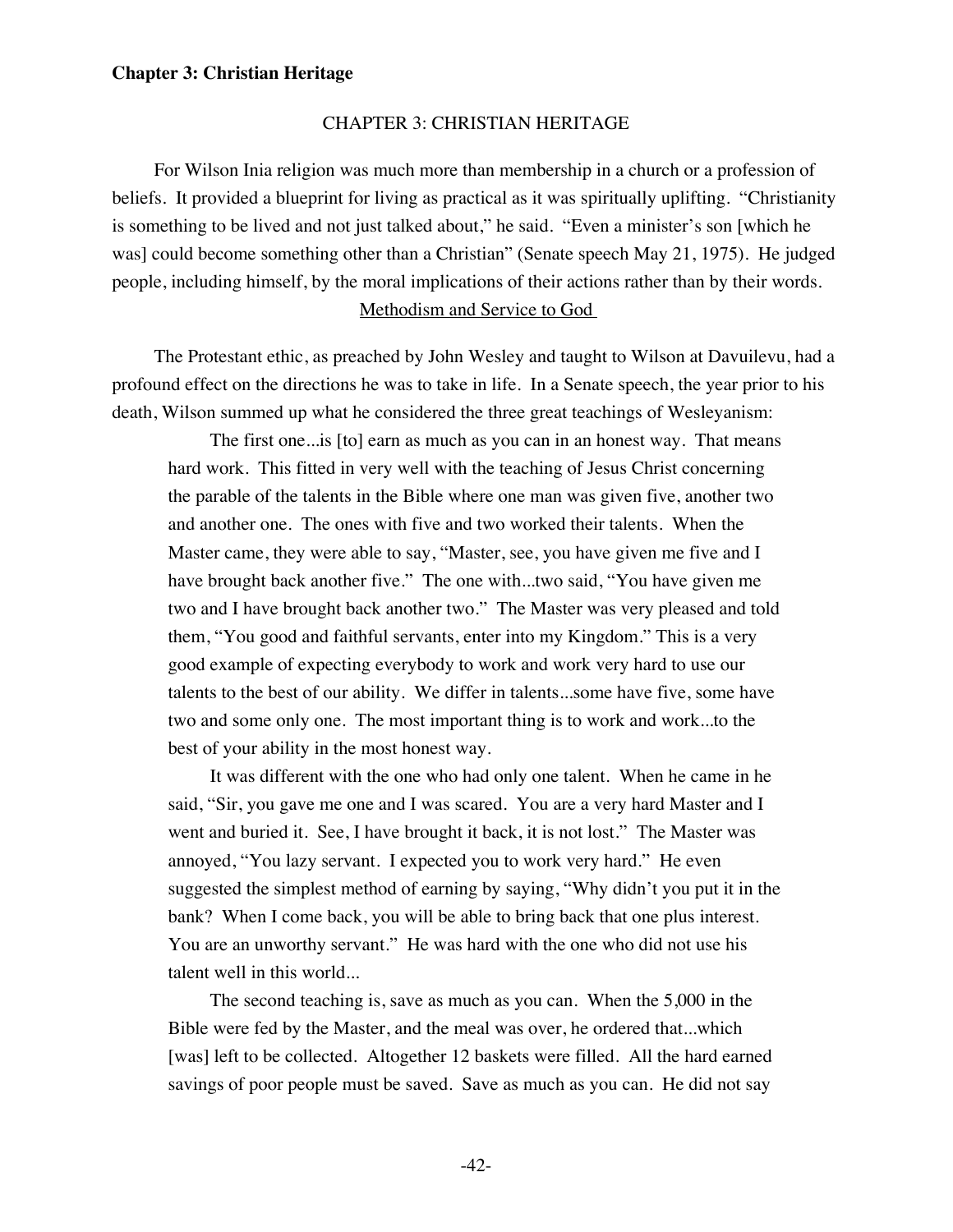that when you are paid your wages you go and spend them all in the pubs in Suva. Save as much as you can because this fits in very well with the wish of Jesus Christ.

The last one...is, do not forget to give as much as you can. In the Bible, there is a parable...of the rich fool who worked very hard and got rich. The barns he built were full and then he said to himself that he could sit back and be happy. He forgot about all the poor men outside and poor Lazarus was left with no food. He wanted to sit back and have a great time with all the wealth of the world that he had achieved. The Master said, "You big fool, today I will take your life away. Who is going to own all these riches?"

The wealth gained by the talented people of this world is not meant for them to keep for their own selfish uses...I wish to emphasise this because too many people think that the achievements they gained through working very hard and earning so much meant that they could retain them only for their own selves and not be shared (Senate speech May 10, 1982).

As this speech makes clear, Wilson's religious beliefs laid the foundation for his dedication to a life of service and hard work, as well as for his frugal attitude toward money. He told his daughter Betty on several occasions that his favourite word in the English language was JOY. J-O-Y stands for, he told her, "Jesus, Others, Yourself. Whatever you do, yourself must always be last." He said that was why he worked so hard for others, trying to improve their standard of living. He told her this in his later years by way of apologising for not having spent more time with her when she was growing up. Having fulfilled his religiously inspired duty he could now spend time with her, and his other children, without feeling self-indulgent.

# In Support of Religious Education

It was not just for the sake of rhetoric that Wilson peppered his Senate speeches with Biblical quotations and religious references. He firmly believed that religious training was the key to maintaining harmonious relations between Fiji's ethnically diverse populations. Education alone was not enough. "The key to true harmony in this country of ours is...in closer fellowship with one's God," he said. "The more you love your God, the more you will love your fellowmen." He said this in the context of praising the Administration for recognizing Hindu and Mohammedan holidays. He reasoned that public recognition of these religions would strengthen the hold their teachings held for adherents, and would stimulate consideration for their fellow countrymen, Fijians and Rotumans included. "A country that fails to recognize this will have no harmony. In spite of all the millions of policemen you will bring, you cannot force harmony on people" (Senate speech November 18, 1975).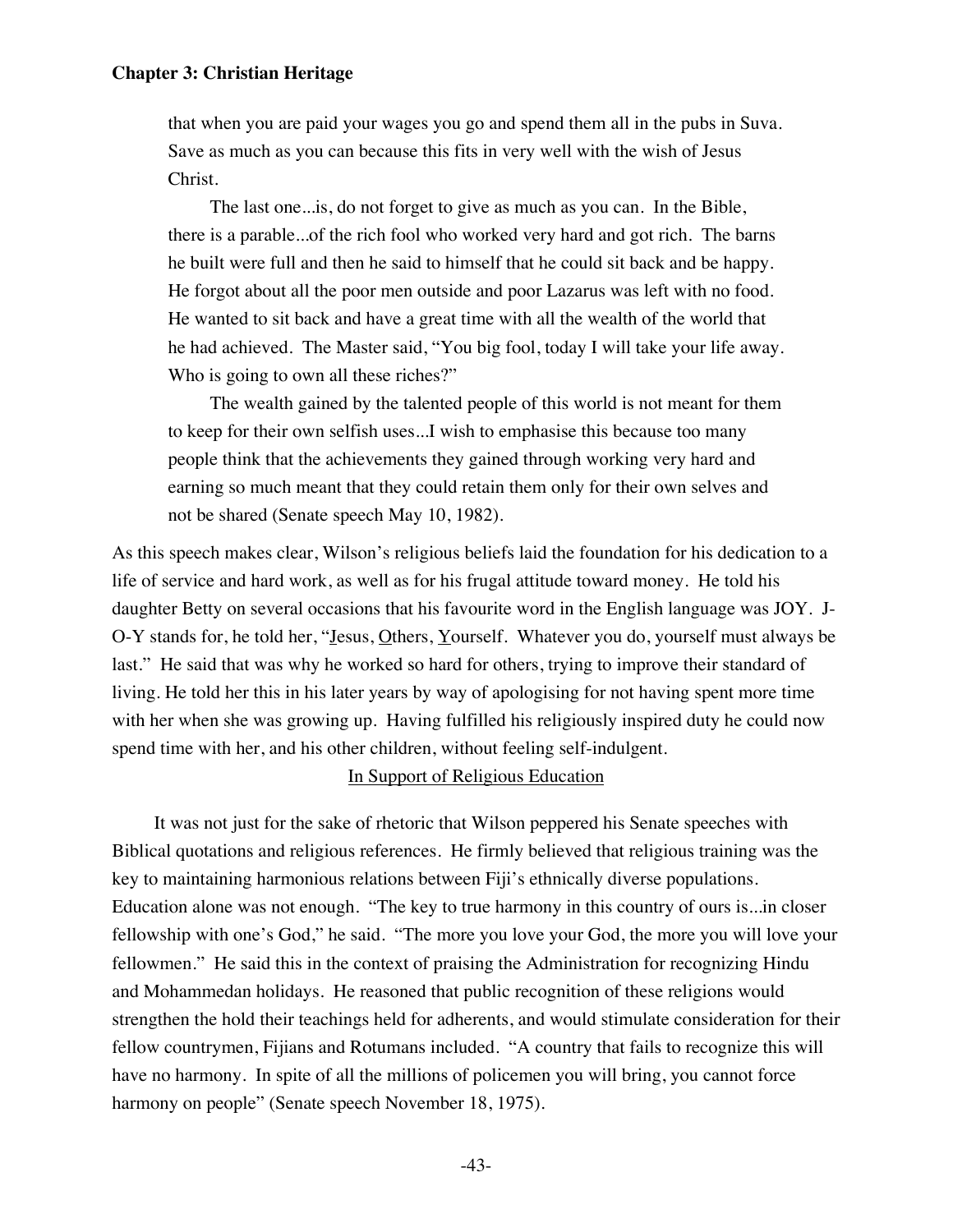He therefore supported religious education in just about every form, independent of denomination. Complete separation of church and State would lead to disaster, he believed, if it meant schools would have to forgo religious teachings in order to gain financial support.

...the future of this great country...is dependent on the type of teaching given to the people who would own this country in days to come. The type of teaching that would best bring about...stability is peace, love and tolerance. Where would you get this? From the schools? With all due respect to our schools we will get these from church schools...

This sort of thing is best started...early. There is no point in starting midway at the secondary school level. It is too late. The joints are stiff and difficult to bend. We should start early and by the time you reach secondary level...you are totally and deeply embedded with this love for God and service for the people around you. This is the great teaching of the churches — to love God and to love one's fellowmen. If you love God you must love your fellowmen (Senate speech March 18, 1981).

When it came to religious education he showed no biases. He praised the efforts of the Catholics in the face of lagging Government support, and urged that assistance be provided all denominations for their educational programmes. He made a point of thanking the Fiji Broadcasting Commission for their early morning devotional services in three languages [Fijian, English, and Hindi**??**]. "Fear of the Lord is really the beginning of knowledge," he argued (Senate speech December 21, 1971).

He worried that urbanization and commercialization would weaken religious traditions, replacing their values with crass materialism. Life changed between the village and urban areas, he argued, weakening religious teachings and inciting a competition for worldly wealth, with dire consequences for ethnic relations.

The father and mother are both busy working, dashing out early in the mornings and coming back late, and then...dashing off again to a cocktail party or something else. Who is going to look after the children? Who is going to bring them up properly? So, it is not surprising that today, quite a lot is talked about Christianity but it is not lived and I fear that our young generation, if we are not careful, will slip back. And what are they going to miss? I for one can see that the first thing they will miss will be the old Christian teaching. It would disappear and materialism would come into the picture and we would all be dashing after worldly wealth...[T]he three major races would be dashing for the same cake. [He who is] left behind would be very sore about it, not like his father and mother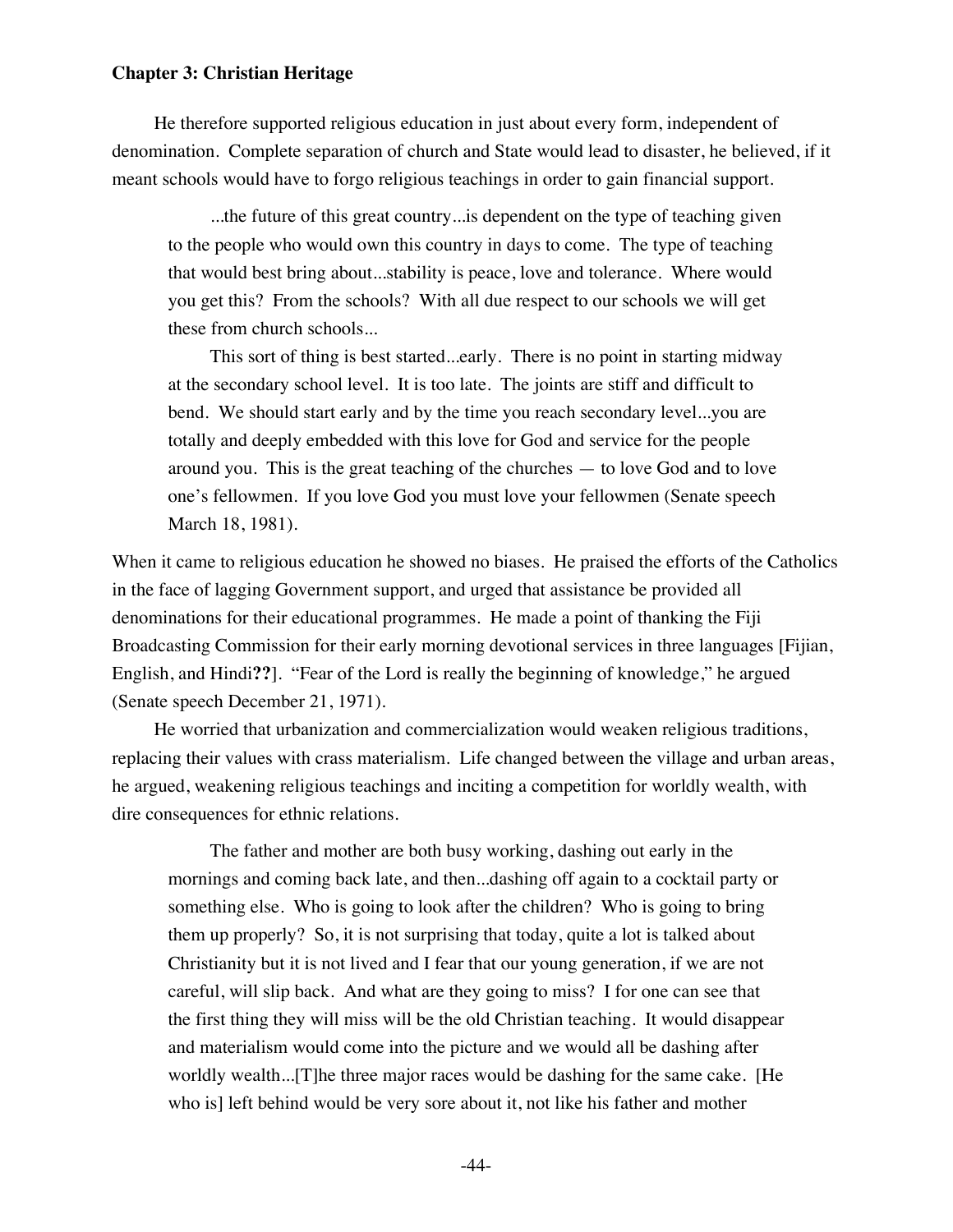[from the village] who had quite a lot of love and tolerance for others (Senate speech May 21, 1975).

All of Wilson's basic values stemmed from his religious training, including his beliefs in the sanctity of life and marriage, his concern for taking care of the poor and helpless, and his attitudes toward crime and punishment.

# Sanctity of Life and Marriage

His belief in the sanctity of life was based on the notion that life is God-given and should be preserved. For that reason he had an exceptionally high regard for the healing professions.

I regard the medical profession as the most important profession to man...I think we are greatly indebted to the medical profession for preserving the greatest gift God has given this world, and that is the life of a human being...I also wish to impress upon them the importance of their profession (Senate speech May 7, 1971).

His assessment of healers was based more on their dedication than on the nature of their training, however. He therefore objected to proposals to restrict the practice of traditional healers, and to impose strict qualifications on those who might serve as medical practitioners. He, himself, had benefited from treatment by indigenous healers, and he defended their right to practice. I suspect he approved of the spiritual beliefs associated with indigenous medicine, and that he found modern medicine cold and mechanical, perhaps a little too haughty. He provided lengthy testimony during a debate on a bill to regulate medical and dental practices in Fiji:

I would like to say definitely that there is quite a lot of truth and good that can be brought about by these experts who learned their skill long before the Europeans came to Fiji. This is not something that was just picked up from the gutter. We Rotumans have a system. There is the expert for massaging of the back; there is the expert for massaging of the fracture, and every family has been passing that ability from one person to the other over the ages up till today. Although they are not allowed to practice this, this is done illegally...[W]hat can you do when the medical profession cannot tackle the problem? What are we to do when there is only one doctor for the whole island? He is perhaps concerned with the bigger cases and not with the minor ones. I have never seen a doctor massaging, especially when he is qualified. That is something for you fellows who have just joined the medical school [to think about].

I would like to pay tribute to some of these men and women who have been condemned by the medical profession of today. I would like to say that if it had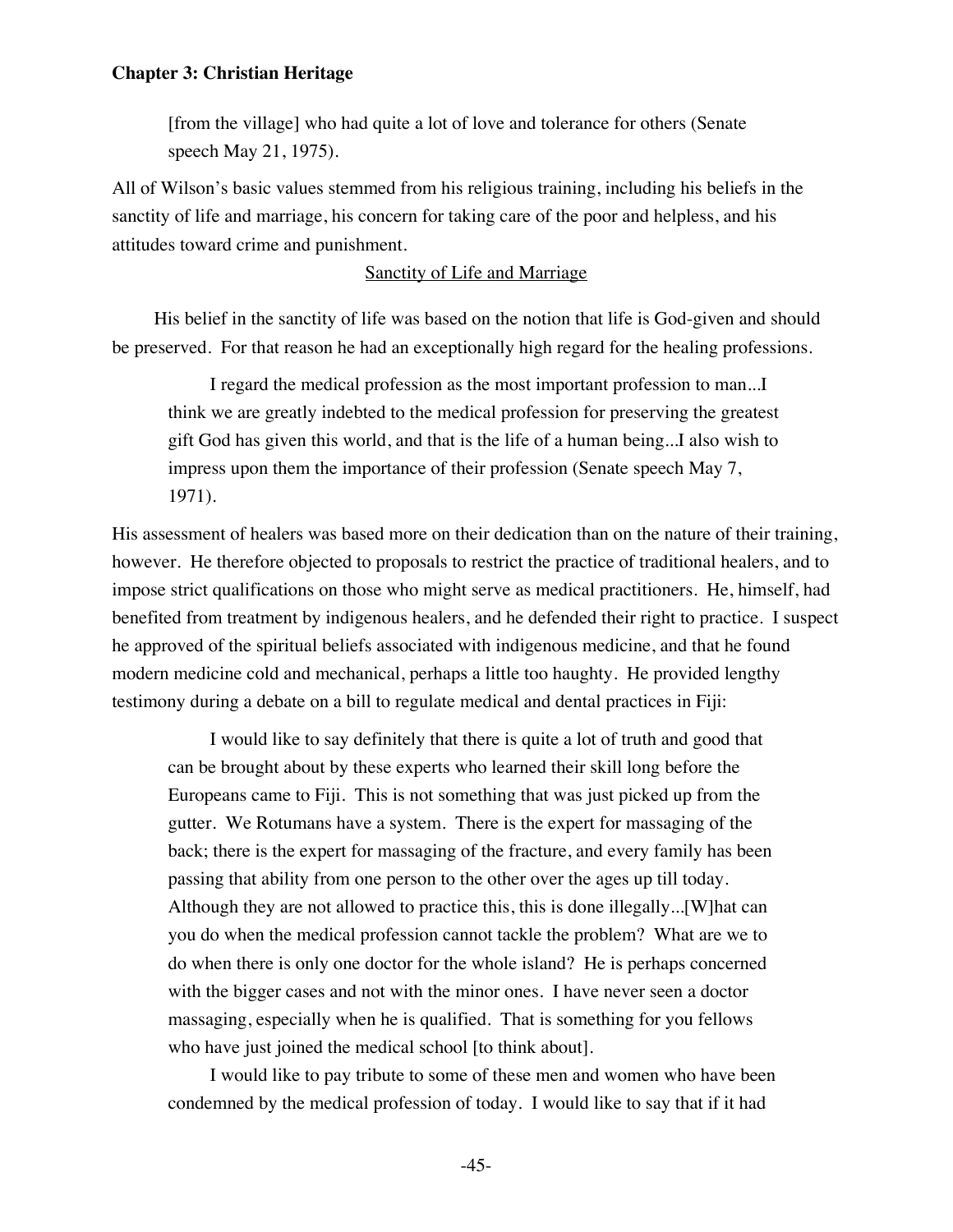not been for one of these illegal doctors, I would not be walking today. In 1958 I was in England and the doctors I saw there could not fix the limp trouble that I had. I came back to Fiji and went to the main hospital here in Suva. They had a look at it — three doctors had a look at it and they gave me pills, one of which looked like filaria pills. One of the doctors definitely told me that I will have this limp right through life. Well, that was not quite a good message, especially for one who had gone right up to England and back to the biggest hospital here in Suva with all our experts. They could not treat my problem. A bush doctor working at the gold mines [in Vatukoula] happened to see me walking one day down a street here in Suva and said he could fix it. I did mention to him that I had been to the big experts but he was quite sure that he had the cure handed down to [his family] from their fore-fathers and he could fix it up. He said there was a particular way of massaging by which he could treat me.

He turned up in Rotuma one day and he massaged me from my head right down to my toes. This was after several months. I was quite sure I was going to limp for life...[T]he first week I could not move, I could not walk; it was very painful, but he said that that was the normal thing. In the second week the pain eased and today you see me walking. That was an illegal way of putting me right, and I am quite sure that that doctor would come under one of these [restrictions]... But I would like to say that this is something that was handed down through their families, from generation to generation. It is well understood also that although I do know how to do the massaging because I feel it done to me, yet they say that because you are not in this family, you will never succeed. There is a fair bit of faith in it, and because we believed that that is something that did not belong to us we never bothered to try and do it on our own. I had to go and see this family and then ask them to do it...It is a family skill. It is something that belongs only to them and they are the only ones who could use it in order to bring about this wonderful cure. It was believed in [pre-European] days...and it is still believed today. And I would like to say this much, we have always done our best to see the modern medical man first; it is only right to go and see the modern medical expert. But in very many cases the modern experts give up. Then what are we going to do? If we do not legalise these people...it would be practised under the table, which is not a very nice thing. Secondly, we would be depriving quite a lot of people of some of the cures of these people. I would like to say also that you will notice that not very many Rotumans are inflicted badly with the polio disease in Fiji. You will never find many Rotumans down with it and I would like to say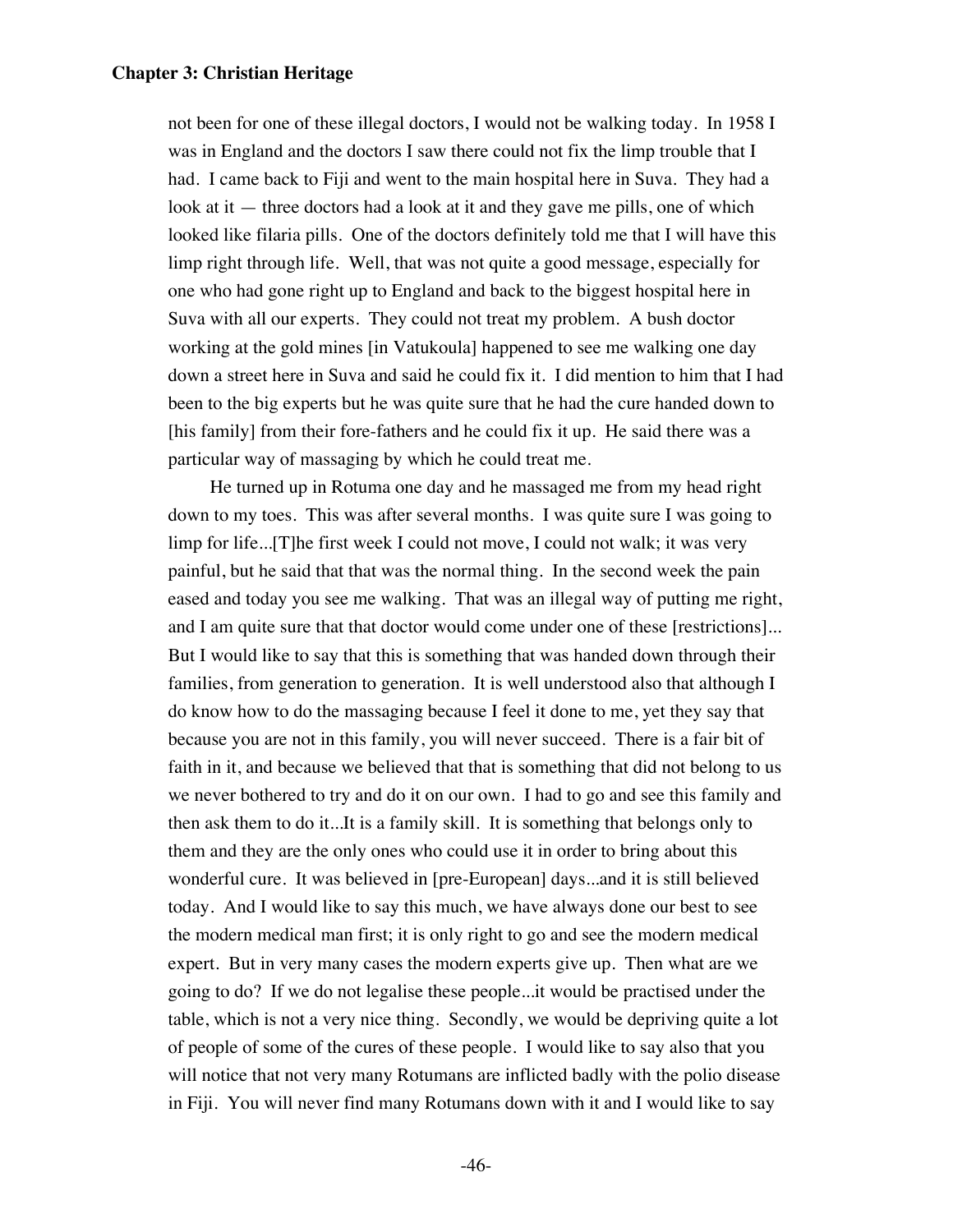we have a trick. It is a massage by Rotuman doctors and we even massage Europeans as well, and they have been very very thankful for making it possible for them to walk again. I would like to mention this today and pay a tribute to some who have practised illegally for several years...(Senate speech October 13, 1975).

In a subsequent speech he referred to "the great service rendered by these unqualified local countrymen of ours," and urged that they be given recognition (Senate speech June 30, 1976).

Wilson advocated family planning in order to improve the lives of women and children. He believed that overpopulation was a threat to the country's well-being, and felt that uncontrolled fertility placed unreasonable burdens on women, but he opposed abortion on moral grounds:

I had been rather alarmed when I heard...that the most successful method...[of population control] abroad, in advanced countries...is abortion...I for one would hesitate.., especially from the moral standpoint...[W]ith all due respect to modern civilisation and to all their wonderful inventions.., to use such highly developed techniques in order to make it possible for a person to commit wrong...would be totally wrong. And although I support family planning very strongly, I hesitate to back a method of control whereby moral standards in our country, particularly Christian moral standards, would disappear, and I would be the last person to agree to it (Senate speech June 25, 1973).

Although he acknowledged its shortcomings, he advocated use of the rhythm method for spacing children.

He also held marriage to be a sacred institution, and opposed legislation that would make divorces easier to obtain. Sound families provides the best foundation upon which to build a modern nation, he believed, and easy divorce constitutes a threat. His views on this topic, like so many of his other views, were premised on the importance of providing children with a solid moral foundation in their early years of life.

It is a way of life for the Rotuman people to be married. Since the day we came into contact with the outside world, we left quite a lot of our old ways of life and adopted some new ones, and one of the new ones is to have a Christian marriage. Today we regard this as a Rotuman way of life, and the Christian way of marriage that we have been taught, and have lived with for the last 100 years, is that this is a sacred thing between the couple and God. It is not a legal contract signed by...great lawyers. No, it is more than that. It is a contract with God and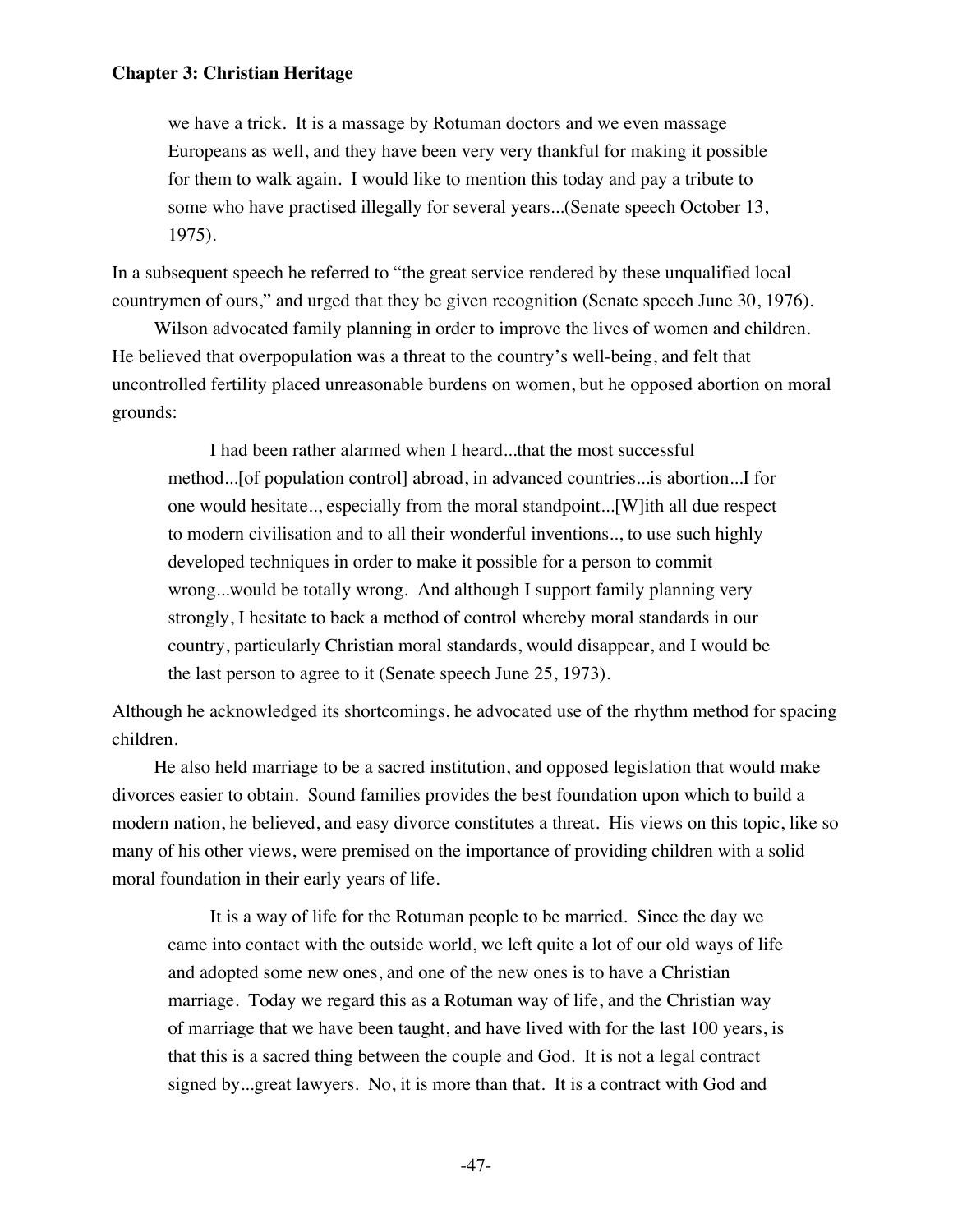there must not be any interfering. One must think very carefully before one marries somebody. You cannot leave your wife aside when you are a little bit tired of her, and find someone else. No, it is a way of life and as my good friend has said, only death [can part us].

...I need not repeat the great harm that would come, should a divorce take place, particularly to the weaker parties, the good lady and the children, especially if they are young.

...The strength of our nation is dependent on the people of Fiji and the people of Fiji are dependent on the types of homes that we have. If you have good, strong homes with plenty of unity, that nation is truly firm and strong because the parties concerned love to live happily and support each other very strongly. The moment division comes in, not only the home is broken, but the nation begins to suffer, because it is totally dependent on the united, happy homes. Fiji's future depends on our young people. If the home is broken, the future of Fiji is also broken. You cannot bring up a good family when there is no father and mother (Senate speech May 4, 1982).

# Christianity, Greed and Materialism

Wilson's commitment to service, to the notion that good fortune is ultimately is a gift from God, led him to champion the causes of the have-nots in Fijian society. He believed it was a moral obligation for the rich to help the poor, and for the Government to pursue a policy of redistributing wealth more equitably. Echoing themes cited earlier, he argued that to maintain multiracial harmony in Fiji, the Government would have to take an active role in this area.

If the distribution of wealth is not fair, is very different, some with millions, some with only a few dollars, some who could eat a meal — just one meal of one thousand dollars and some with only a 20 cent one  $-$  if we have too much of this thing, it would be totally wrong...You will never have true harmony in any country where the wealth is so widely distributed... [T]here is nothing wrong with money. Without money we cannot exist. The only great fault with money is the greed for money, when [it] becomes one's God and you want it so much that you see only yourself, [when] you must have everything and none for your friend, none for your fellowmen (Senate speech November 18, 1975).

The opposition between Christian values and materialism was an issue that greatly concerned Wilson, and figured prominently in many of his more passionate speeches. He saw Fiji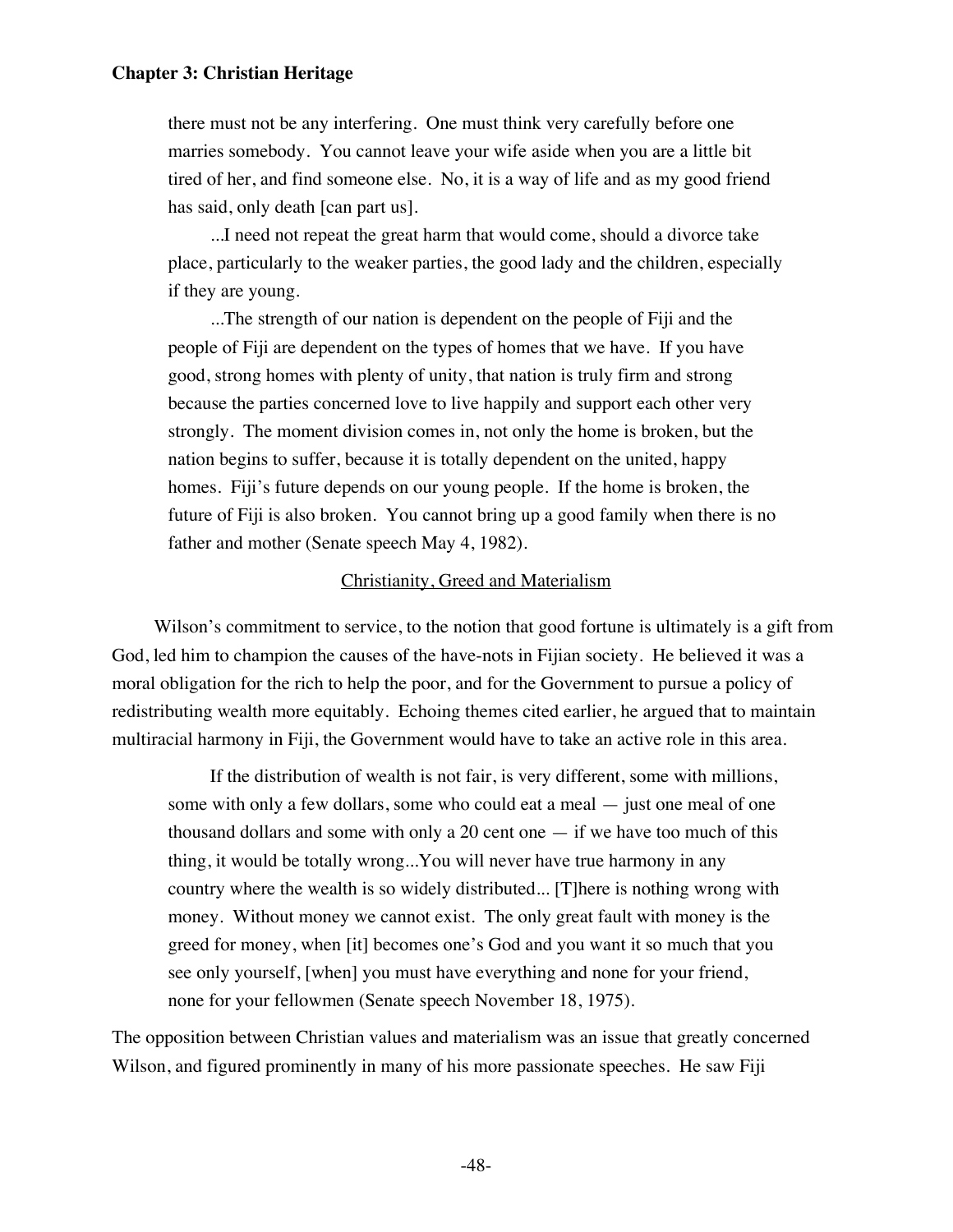becoming increasingly corrupted by materialistic values, leading to impoverishment, vice and crime. In a debate concerning crimes of violence and hooliganism he made this clear.

[What is] the deep root cause of the whole matter? Once upon a time, the most important thing in the life of the people of this country was God; material wealth [was] last. Today, the whole value of things [has] changed. There is a great trend to change it around — material wealth first, development, development, development, development, day and night. Why? To get more money, more money, more money, *paisa, paisa*; wealth first, God last. When God was first you could walk through the streets of Suva without any trouble. When God is last you have to have bodyguards...(Senate speech July 17, 1974).

# Drinking Liquor and Smoking

In addition to greed and the pursuit of wealth, Wilson saw liquor as a major contributor to delinquency, crime and moral decay. He was a teetotaller all his life and strongly supported the Methodist ban on consumption of alcoholic beverages. He took the position that liquor impaired one's judgment, and weakened one's commitment to moral principles. In his view it not only was conducive to delinquent behaviour, but a threat to sound judgment in all areas of social life. He was appalled by attitudes, often expressed by his colleagues, that drinking was a harmless, even beneficial, diversion in the context of urban life. To Wilson the drunks that hung out at Suva bars were hardly an encouraging sight, and he feared the effects encouragement of drinking might have on the future of the country. He therefore vigourously opposed proposals to extend legal drinking hours.

I would like to point out that I come from a little island where we do our very best to make the taking of liquor as respectable as possible. We also notice that liquor...causes a person to be abnormal...If a person is abnormal and he holds an important position in the country, in the business field, in the welfare of his people, then his decision-making is also abnormal, and worse still if taken in great quantity. We talk quite a lot...of our being behind in commercial life. Good judgment, correct decision-making is a very important factor. The wrong decision made could lose...thousands of dollars, and perhaps the closing down of the business. And therefore it is not a very wise thing to touch on liquor as if it was something very simple.

We also notice...that whenever liquor is taken, it weakens the character of the person. Strong-charactered people become weak. Their ability to decide that which is right and that which is wrong is not very strong...I think...of a practice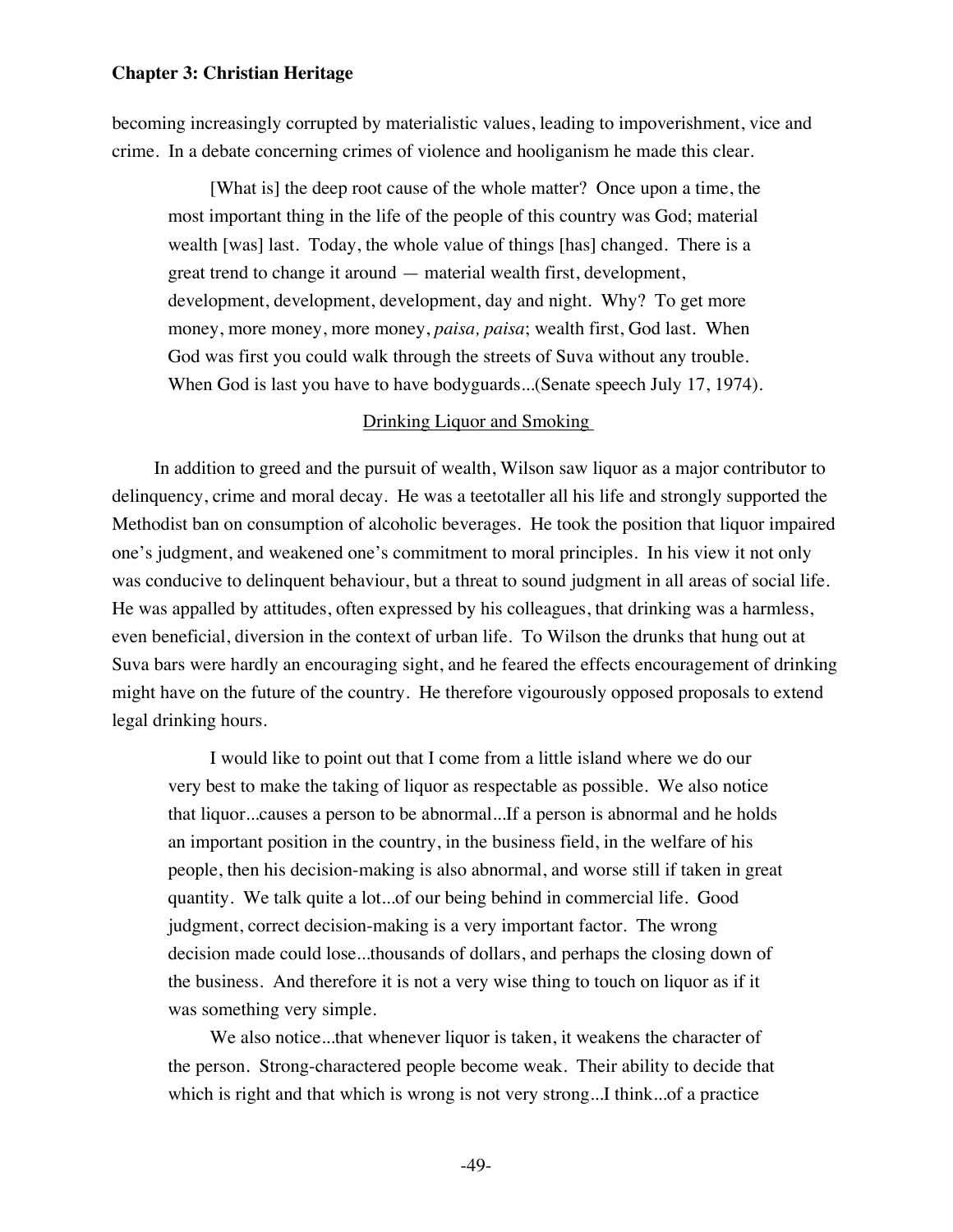conducted here in this great commercial city of ours. When you are invited to...see the manager...[to discuss] something very, very important, a contract or a sole of a certain commodity, the first thing you do after shaking hands [and] the usual "good-morning" [is] sit down, and there is a bottle placed in front of you and a glass. And then we have a little chat and sip it slowly...and we gradually work up to the subject. At first [if he is adversely affected] he will definitely say no...but in the end he eases up and says yes, and sometimes it ends up by the sale of his cow and in the old days, the sale of our land...The correct decision is very, very important...and the more [liquor] you take, the more wrong decisions you make. Therefore it is something that we must think about well, and think twice before we...[extend] the period of taking this dangerous drug...[L]et us think very carefully before we allow it to be taken in great quantities.

Another aspect...to be found quite a lot in cities today is that [liquor] breaks down the resistance of women. Without liquor it is not very easy to get on with these pretty girls, but after a glass or two, or maybe three, you get a little bit near her, and it is not surprising... that we have too many women in this country suffering quite a lot. It is not surprising that in the end the young fellows grab them...

The roads in Fiji...are greatly improved...and cars [are able] to increase in speed. What is going to happen if liquor is taken? Abnormal decisions will take place. There will be a slow reaction to...something that should be done very quickly, and what is going to happen? This wonderful road will cause a lot of deaths in the days to come...[T]his is a dangerous drug that if not very well cared for, looked after, will cause a lot of deaths in this country of ours.

In Rotuma...[w]hen there is a dance on, the young men are a little bit embarrassed to come out into the light and bow down to the great lady sitting down for a dance, and therefore the only way to make them a little bolder is to become abnormal—to shoot out in the dark with Rotuman orange wine. After you have sipped one or two bottles you become very bold, walk in, bow down to the good lady and hop around the room without the slightest trouble. This is one use of liquor in my little place. And I would like to point out this great danger. If you had a dance every night throughout the week the Rotuman young men will become abnormal—every night. What about the *tei tei* tomorrow morning? The great production that you preach, the increased productivity—you never get that. You had better think twice before allowing it to be taken so easily. Furthermore, it costs quite a lot. It is very costly for those of you who are here, after adding on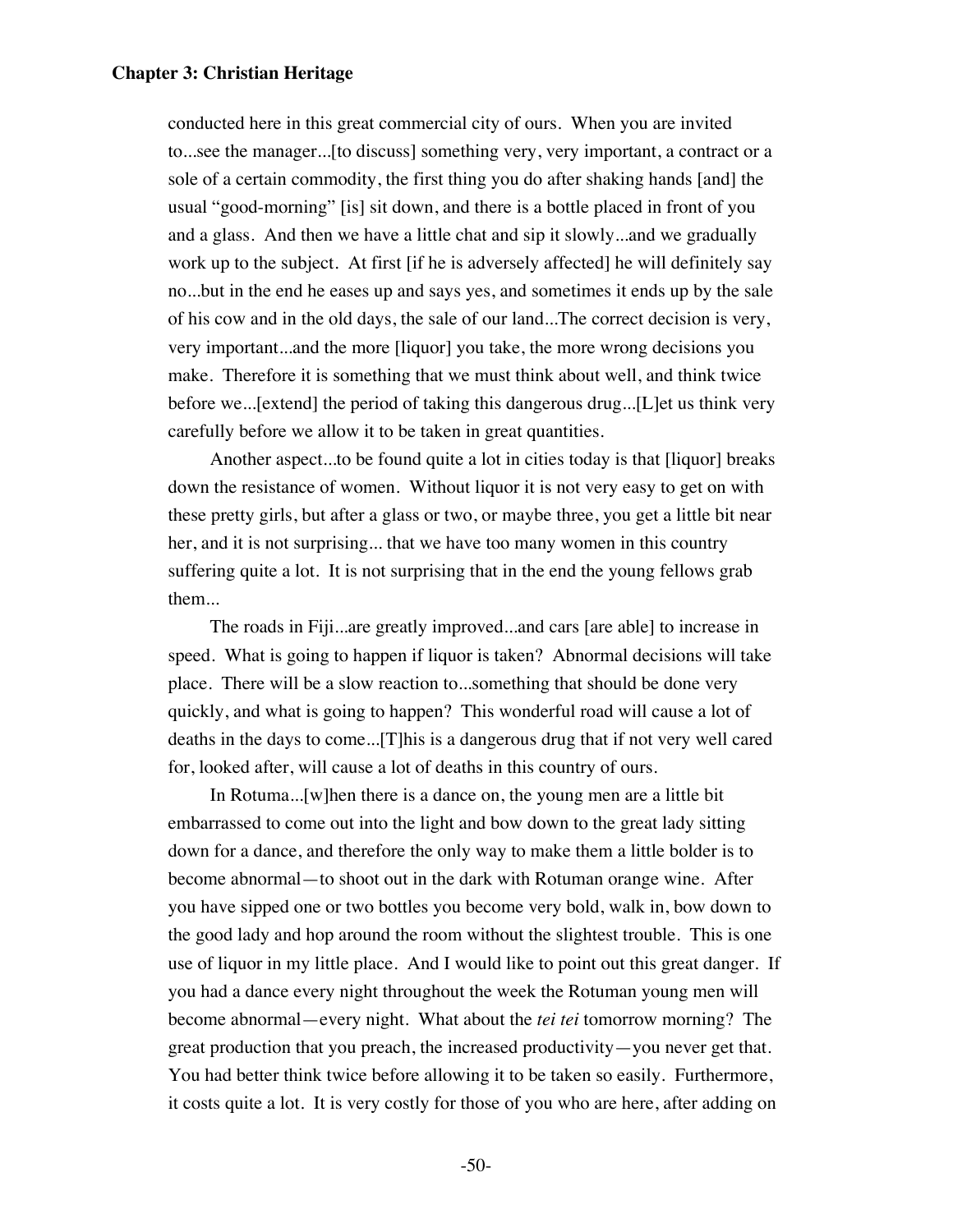the freight and other charges when it gets to Rotuma only the rich, perhaps teachers, could use it. The poor Rotumans will have to fall back on the orange wine, buying sugar and doing it in the bush, to bring about this abnormality that they so desire to make them happy at these dances.

...[Q]uite a lot of trouble that the Police Department is meeting today is greatly mixed up with the amount of liquor consumed in this great country of ours, and if the hours are extended and more people consume it then God help our country. As for productivity, it is not surprising that it is so small today. So I would like to point out...that a correct decision should be made by those of us who are responsible for the outer control...by making good laws, but you cannot beat internal control. Internal control is the best of the whole lot, that is, each person decides for himself or herself...that he will not touch this dangerous, abnormal drug (Senate speech December 16, 1975).

Wilson believed that internal controls were primarily a matter of moral training, and could best be instilled by properly educating the young. He concluded his speech concerning the dangers of alcohol with words of thanks to those churches that do their best to encourage abstinence, or at least moderation. And in an earlier speech he emphasized the importance of parents and teachers as models in relation to the consumption of alcohol.

[H]ow can we overcome a social evil like that? I wish to say that it can only come about by educating the people of this dominion while they are still young. I feel that it is the only way. It really starts with the family. How many parents, particularly fathers, when opening a bottle of whiskey or beer say, "Sonny bring me a glass." While he drinks the son is watching. Then afterwards [the son] is told to wash the glasses. This young lad will see it day by day. What is going to happen when this young fellow grows up to be a young man? Will this young lad become a teetotaller? Never! Like father like son. Whatever he sees and lives with for years, he will finish up with...How many families are aware of this great danger that whatever we do has some sort of effect (directly or indirectly, whether you know it or not) on those who are around you. If it happens to be a good thing, well and good for the country. But if it happens to be a bad thing, too bad. How many families in this dominion are aware of this great teaching? I call it teaching...because whatever we do our young children see and of course they always try and imitate dad. And if daddy is a drunkard then the son is going to be a drunkard also. Now, I mention this because we have to teach them now. Very often we are not aware of this great teaching that we are doing at home. Many of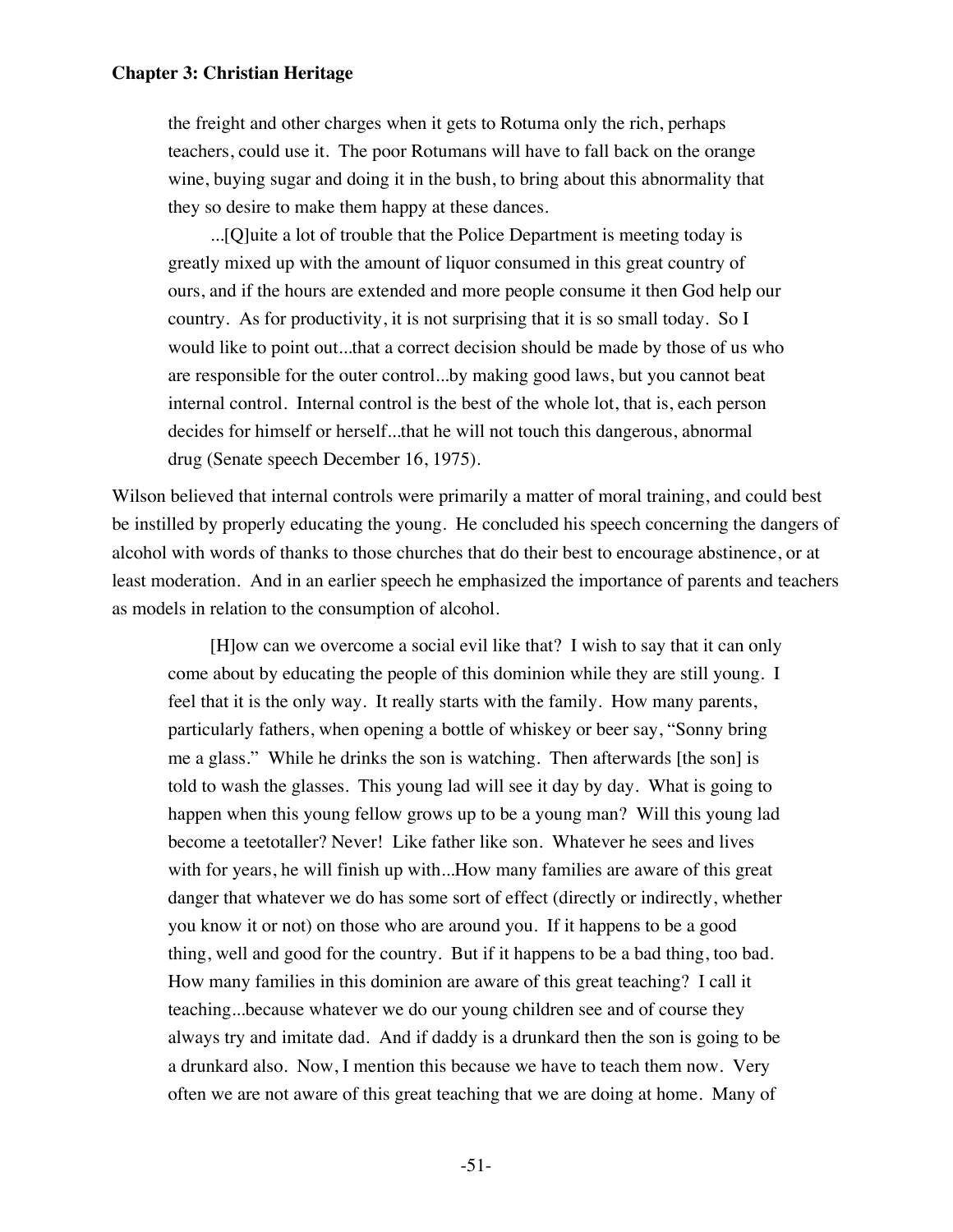us think that it will have no effect at all on our children. Very often the young people of today have their starting point with drinks while they are still young. They learn it from dad.

As they grow a bit older they go to school [and] have new teachers. There is some teaching done at home by parents; there is a new teaching done at the schools which they attend. How lucky is the lad who goes to a school where the teachers do not drink; do not drink openly in their faces or come drunk [to school], or smell with drink. Lucky is the child who goes to...a school where you do not have such teachers. Why? Well, children are very fond of imitating their teachers. If you try to disagree with a child the child will still stick up for the teachers and say, "No, our teacher said it is this therefore you must be wrong." If they think so highly of all the teachers of this dominion then all teachers must be aware that whatever they do has a very powerful effect on these young ones. And if the people of today are not very careful then there will be the teaching at home where there is plenty to drink, there will be the extra teaching at school where children even see teachers being drunk. This...is going to have a very strong effect on the life of the young man...(Senate speech March 18, 1971).

But Wilson was pessimistic about winning the battle. The Methodist Church, with its strict rules against drinking, was the rampart from which he fought for this cause, but even this bastion was in danger of being breached. At a General Conference of the Methodist Church in 1972, in Melbourne, Australia, Wilson was shocked by a motion to weaken the rules against alcohol. He expressed his dismay in a letter (dated May 29, 1972) to Elisapeti, and exulted in the role he played in having the motion voted down.

I noticed a lot of changes have come in and Methodism is no longer the same today as it was in 1939. It cannot help being affected by the people around it. One of the greatest things that shocked me was when Conferees wanted to change the Alcohol Law and make it not as strict as [it] is in the Law Book. You can imagine how shocked I was to hear such an attempt. Before the vote was taken I asked for a speech. It was a powerful attack against the motion, which won the day. I wonder how long this TABU will remain so! Perhaps that was what God asked me to do in Melbourne. This is our contribution to His Church and to those who...believe [alcohol is a] great curse to the lives of men and women.

Wilson was also opposed to smoking, but on somewhat different grounds. Smoking was not a moral issue in the same way drinking was; he did not contend that it led to moral decay. Rather

-52-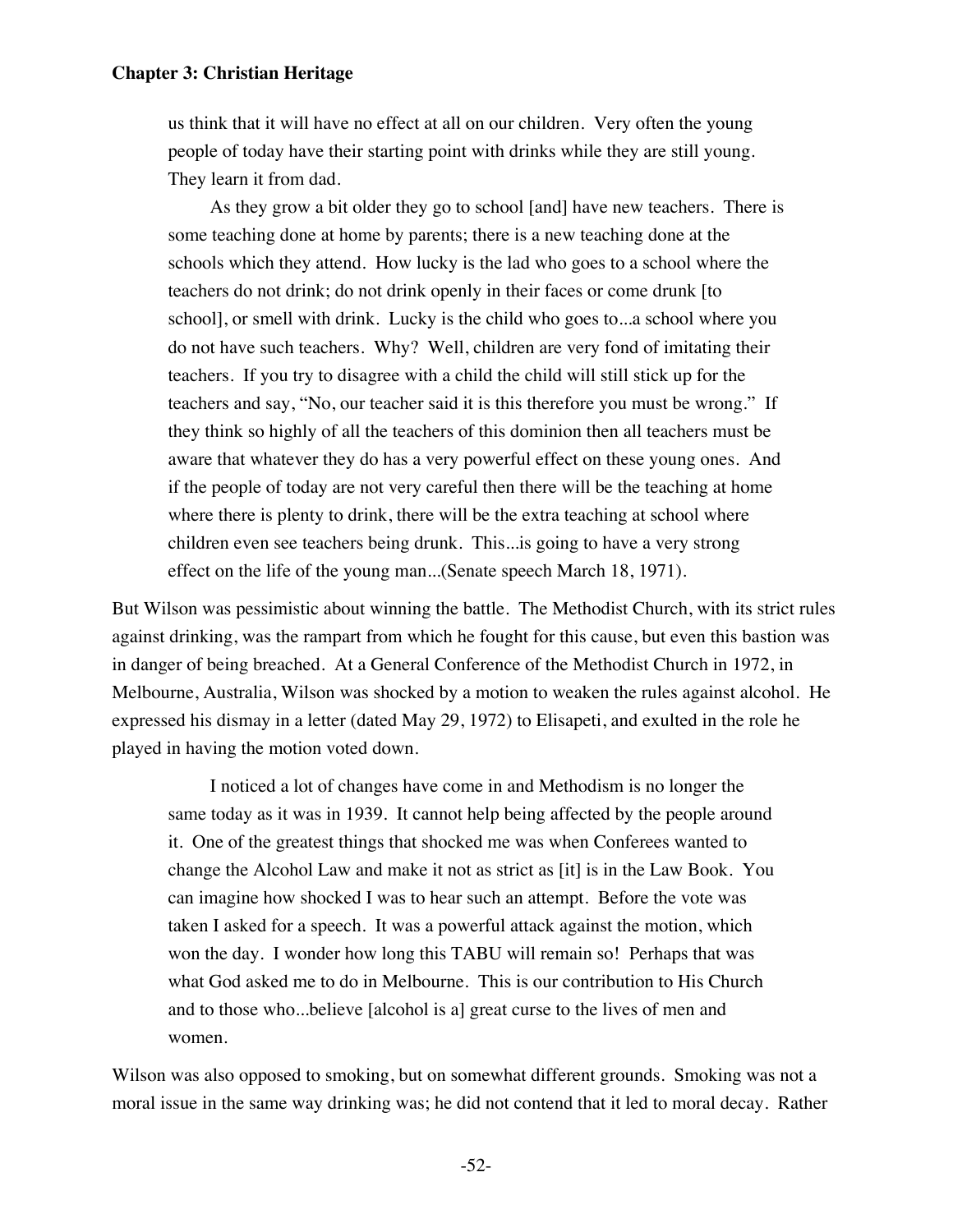he saw smoking as a serious threat to good health, with dire consequences for the individual who smoked and for those close to him. He also felt that smokers needed to be considerate of others with regard to their smoking habits, but hoped, as he always did with such matters, that this could be brought about by voluntary compliance rather than prohibitive laws (see Senate speech April 3, 1978).

Wilson's campaign against drinking and smoking through education reached a high point when he introduced into the Senate a resolution, in conjunction with the United Nations declaration of 1979 as the International Year of the Child, on "Education of Public on Use and Abuse of Alcohol and Tobacco." The resolution read:

That this House welcomes the designation by the United Nations of 1979 as the International Year of the Child and, mindful of the fact that more than half of Fiji's population is below the age of 21 years, urges Government to continue to vigourously promote the spiritual, physical and mental growth and well-being of our peoples, especially our children; and in this regard, being very concerned about the reportedly increasing number of crimes and a deterioration of moral values resulting from the consumption of alcohol, resolves that Government do everything possible to immediately set up a special administrative unit which will effectively educate the public about the effects of the use and abuse of alcohol and tobacco (Senate speech April 2, 1979).

In his speech supporting the resolution he reiterated his arguments against alcohol and tobacco, and for recognizing the importance of early education by parents and teachers, as models as well as conveyers of specific information.

As much as he deplored drinking and smoking, and though he crusaded against them in his roles as politician and lay preacher, he never admonished anyone directly. Drinking and smoking were issues that people should be informed about, but as with all such issues, it was up to them to make proper choices. He urged the instilling internal controls — controls of conscience — but did not see it as his business to go around exerting direct pressure on others to do what he thought was right. This reflected the great respect he had for other people's autonomy. As Betty relates:

Yes, he disliked alcohol, he disliked smoking, but not to the extent that it would affect his relationship with the people ... the three of us [children], we all took alcohol, we all smoked at some time or another, and he knew about it, but he felt his job was just to make sure we knew what are the disadvantages. The final decision is yours. He never said to us, "Stop smoking, stop drinking." But he said it in his own way, of course. When he's standing up at the pulpit, that's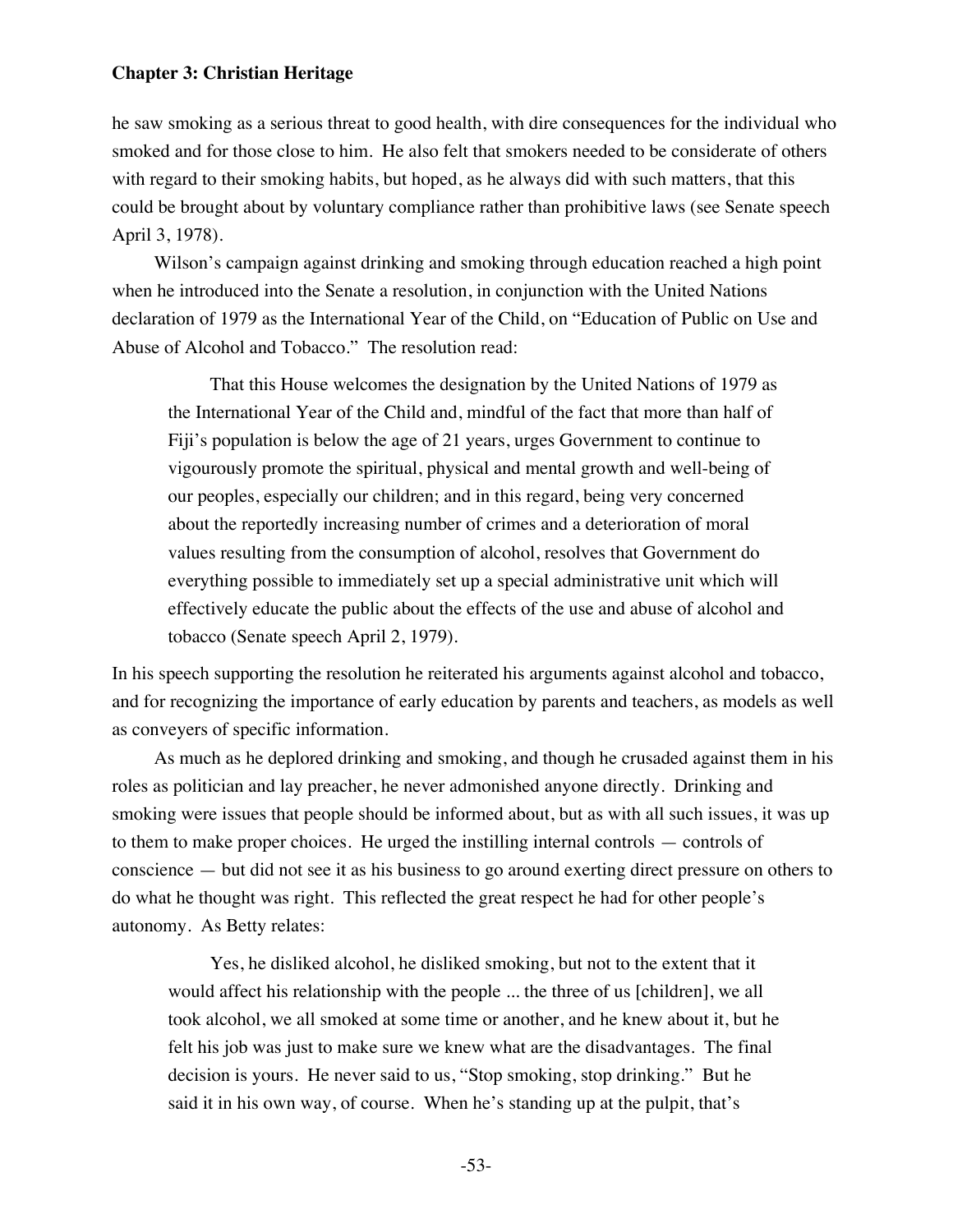when he preaches at you...You must not smoke. But he doesn't say it to you faceto-face.

## The Dilemma of Autonomy versus Moral Corruption

Wilson's respect for other people's autonomy, weighed against the moral damage of exposure to corrupting influences, created dilemmas for him. He firmly believed that people had a right to make their own moral decisions, but he also feared they were being subjected to powerful influences that were leading them astray. As a result he was ambivalent about how strict external controls should be, and was somewhat inconsistent in his speechmaking on the topic.

On the one hand he argued that imposing severe restrictions on people would merely whet their appetites for that which was forbidden them, and suggested making liquor available so as to offset the brewing and consumption of even less wholesome beverages.

Some say that if you stop people from drinking they will do the opposite. I suggest that the only way to overcome this is to open the door wide; let them drink and then one day they will stop; they say that in Rotuma. At least if we open our doors wide...there will be no more homebrews. Today, the number of people consuming homebrew is very high. No one is buying the clean modern liquor because it is too expensive and they are unable to afford it. Youths love to go beyond certain things. If you disallow them...past a set boundary, they will try and find a way to go beyond it (Senate speech March 15, 1971).

But he was far from convinced. In a speech just three days later he expressed a quite different point of view, relying on a humorous analogy to make his point.

I remember...an old gentleman once said that if you stay very long with an ugly lady —if you see her often — at first you would not fall for her, but because you see her so often, day after day, her ugliness will no longer appall you and she will appear very handsome, and you will end up marrying her.

Now...I gave that illustration because that can easily happen by opening your doors to alcohol. You do it so often that this dangerous thing no longer becomes dangerous; it is going to be there forever. I feel very sorry for those people who think that one day it is going to disappear. You will live side by side with it forever (Senate speech March 18, 1971).

The conflict between his belief in the autonomy of the individual and a concern for reducing exposure to temptation also came to a head over the issue of film censorship, which he supported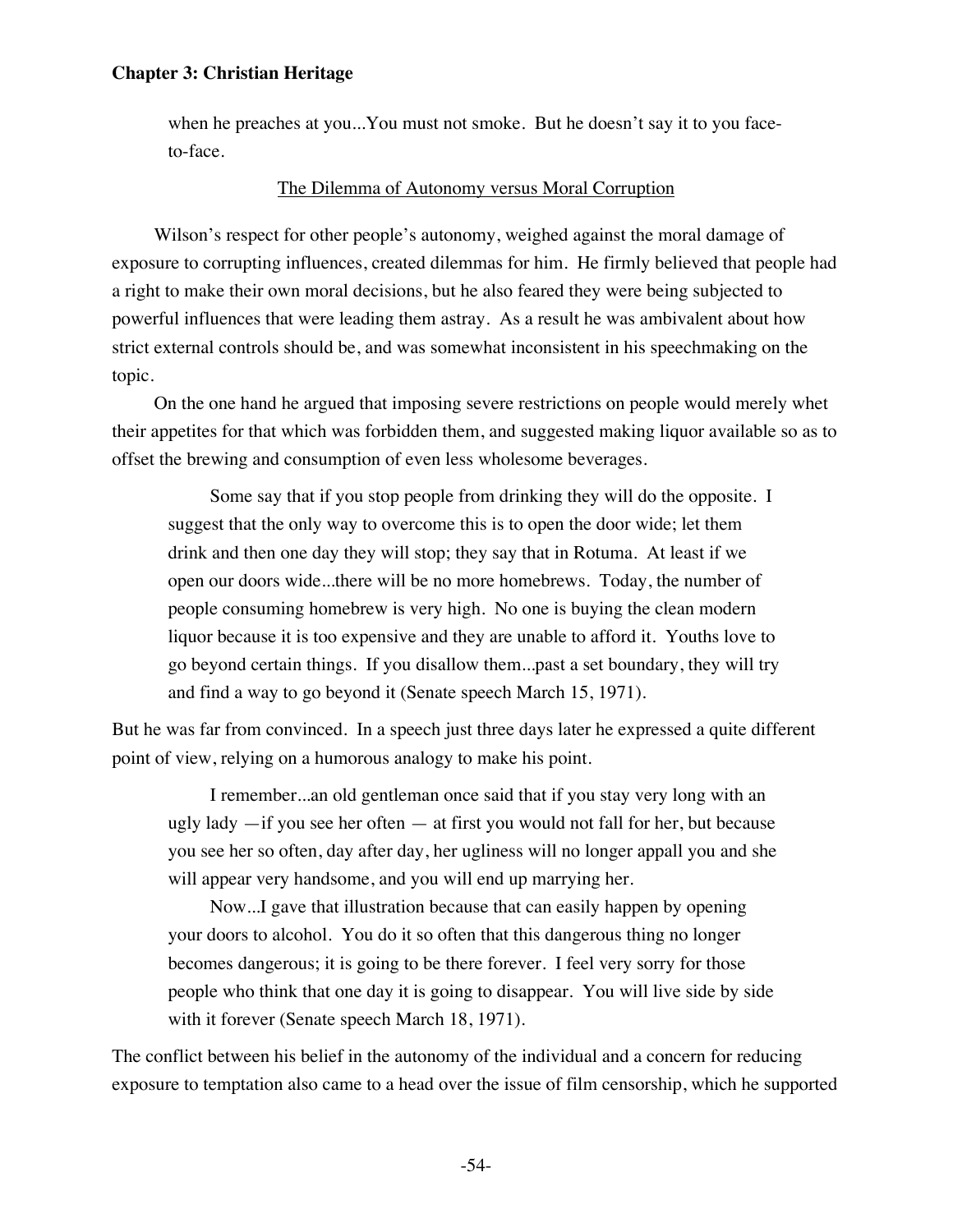with reservations. His lengthy speech on the subject, during a debate over the Cinematographic Films Bill of 1971 — a bill proposing censorship — provides insights into his thought and feelings.

I would like to speak on this Bill from the point of view of a teacher. We have been told that to be successful in teaching you have to touch on all the senses...The more senses you touch on, the greater and more powerful the impression you will create in the minds of the children. To only talk, talk and talk is almost hopeless. You have got to go beyond that. Here is the case where you not only talk about something but you show it; you show it to the children, particularly the small ones who gather around and enjoy it, and it sticks there for quite a good while — to many, throughout life. We have a maxim which says: "Seeing is believing." If you do not see it you never believe what the teacher says. Here is the case in point where [motion] pictures are shown to everybody. If it is a good one the dominion is blessed, if it is a bad one whereby the morality of the dominion would go down, God help us. It is along these lines...that I support this Bill very strongly. Let us hope that those who will be appointed to carry out this great task for the dominion would be the right people.

Now I would like to say a few words on the right people. As I look through the clauses whereby they have to pay more attention to the grading to suit certain audiences I know it is going to be a difficult task. How on earth are we going to say this film would be suitable for children, for children only but not for adults, or for the youths only — those who are in their adulthood stage and no further? Here we are in a dominion where those who live in cities and towns are used to certain things. They say that they are of a fairly highly developed mind, they look at certain things which look very crude to those of us who come from rural areas, but with them they say it is the normal thing; that it is the normal thing to see somebody walk down the streets with just a little thing on. To us it is almost shocking. You will be chased out of the village if you mean to do that. For the censor to try and see what films would suit the youths of Fiji, the adults of Fiji, is not going to be a very easy thing. Perhaps a film would be suitable for adults here in the city of Suva, but I wish to say, it would be most unsuitable in the outer areas, especially in Rotuma. This is a very difficult task and in spite of all the gradings that are written down here...it is going to come up again...that these grading are no good here but quite good over there.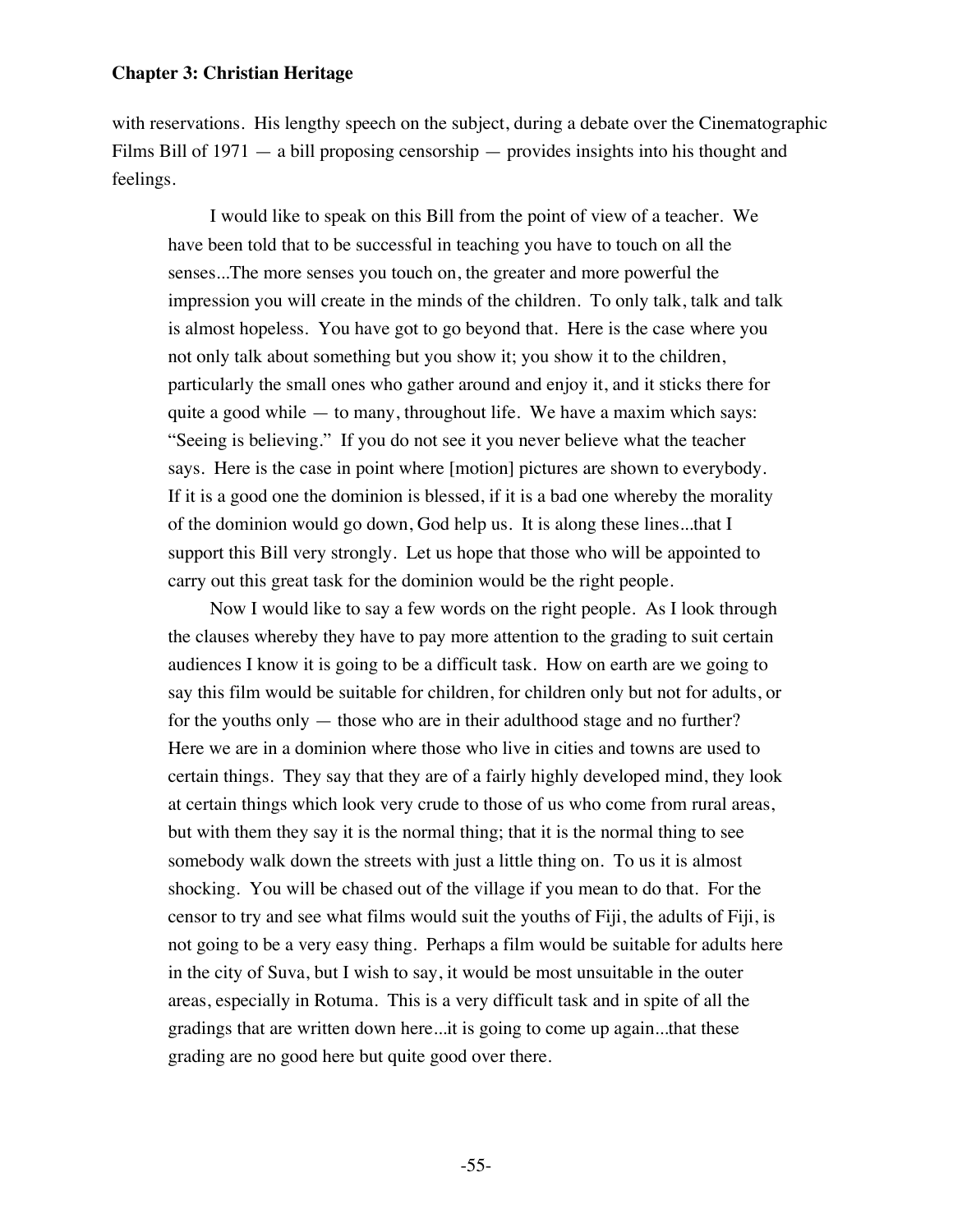You will have quite a number of people who say that the only way to make this thing right is "Do not hide it. Open it up, let it come. Let us see all these things they see in the bigger cities in the world. This is normal practice. It is shown over there in New Zealand and in Australia; why not in Fiji?" And some would even jump to the conclusion...that the more we hide them the greater would be the urge of the youths of today to try and find out what these things are. The best thing to do is to open them up; let them all come and see. [In time]...perhaps, these things [of] today would be fairly casual and probably...two centuries from now they will be so used to it that if you walk down the street with almost nothing on, no one would bother to look at you.

Now, this is the sort of argument that quite a lot of people seem to believe in. My greatest fear is: I hope there will be somebody left to have a look at it. Morality would be so low that we will be just...low animals. This is something that the authorit[ies] today should look into deeply and be quite serious about to make sure that what is built and firmly established in the lives of the youths of today who will own this place tomorrow is very sound and of a very high standard. If not, God help us.

I wish to say a few more words about this. I wholly support all exhibitions that are laid down here. I think they are quite good. It is the commercial type of films that we wish very strongly to censor. Why — because this is a moneymaking matter. When it comes to money-making there are some who know no bounds. To them the most important thing is money. As long as they are able to get more money and as long as more and more people come to see these films the better. As for the rest — morality and so on — that is somebody else's business, not his.

Now, what catches the mind of the people in the dominion? If you very closely watch the young people at a film, if it is a romantic film you will find that they will fall off to sleep because they do not like it. They say it is a silly thing. It is something beyond them, but when it is a Western film with plenty of fighting and shooting and killing, you will find them shouting and screaming. That is the type of film the young ones prefer. They love fighting; they love plenty of action and if you feed them on that sort of thing, what is going to happen in days to come. They will become great fighters. Do we want more fighters? Do we want more shooting? Do we want more killing? If not, we had better correct ourselves while the going is good; I refer particularly to the very young. Now, what about our youth? What appeals to them is love and sex in films. The more women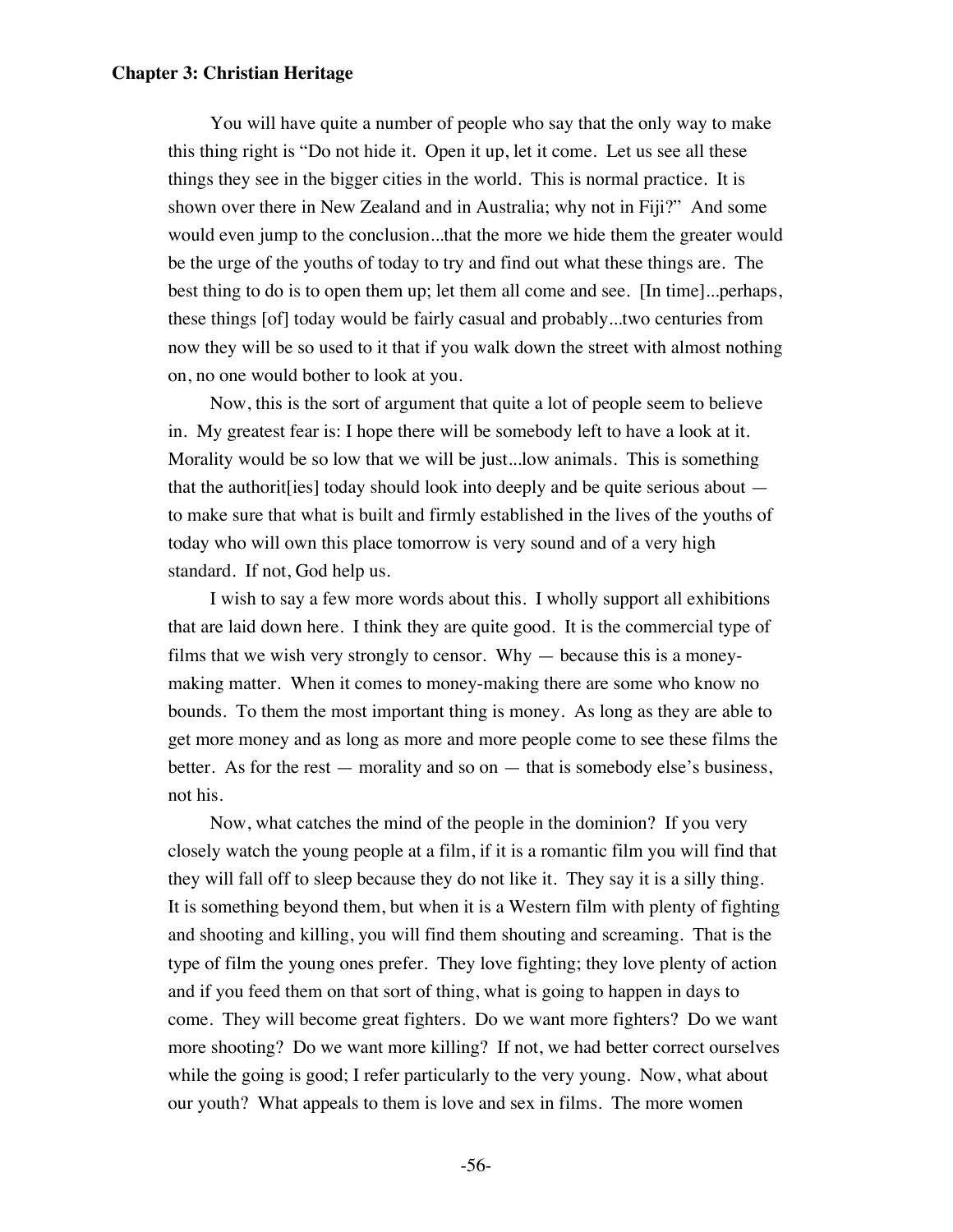expose themselves in films the better...Well, those who are in the business know that the only way in which they can profit is by showing this type of film. Feed them with that sort of film, screen it everyday and...you will get plenty of money. God save the place!

...I see depicted in the films of today quite a lot of stealing and in order to make it look good to the people who are seeing the picture they show almost everything. They even show the detective at work; the Police Department's method of catching these thieves. And here the youths are having a good look at the pictures and saying, "Is that how the police force works?" And they also see how to overcome [the] Police Department's tricks. No wonder the police force in Fiji is finding it very difficult to catch these thieves, particularly in Suva. The youths of Suva learn quite a lot from what they see in these films of today...and if the police force here have not the efficiency of Scotland Yard, God help them! They will never catch these thieves. We are teaching them quite a lot and as I have just said, this is a most powerful way of teaching. Let them see and they will believe; it is very easy. There is no need for you to read, you just see for yourself. This form of teaching is very good, but I must say, very dangerous. It must be controlled. That is one of the reasons why I strongly support the control of these films (Senate speech March 15, 1971).

Having issued all these warnings about the evils of commercial films, he concluded his speech with a plea for including theaters for rural areas, such as Rotuma, in the National Development Plan, precisely because he saw their potential educational benefits. He also saw theaters as one of the amenities that attracted rural dwellers to the cities, and hoped that provision of such facilities in remote areas might help to stem the tide of rural to urban migrants, a problem recognized by all the legislators.

# Crime and Punishment

Perhaps it was Wilson's strong sense of order that led him to pay a good deal of attention to crime and delinquency in his Senate speeches. He saw the moral fabric of society unraveling in urban Fiji, and was at pains to stem the tide. One might therefore have expected him to advocate severe punishment for criminals, including capital punishment for murderers. But such was not the case. Here, as in most important matters, it was Wilson's Christian values — particularly the values of compassion, forgiveness and mercy — that guided his intellect. The sanctity of life — God given — was also a restraint. He strongly supported a bill before the Senate calling for the abolition of capital punishment, drawing heavily on his notions of Christian virtue to support his argument.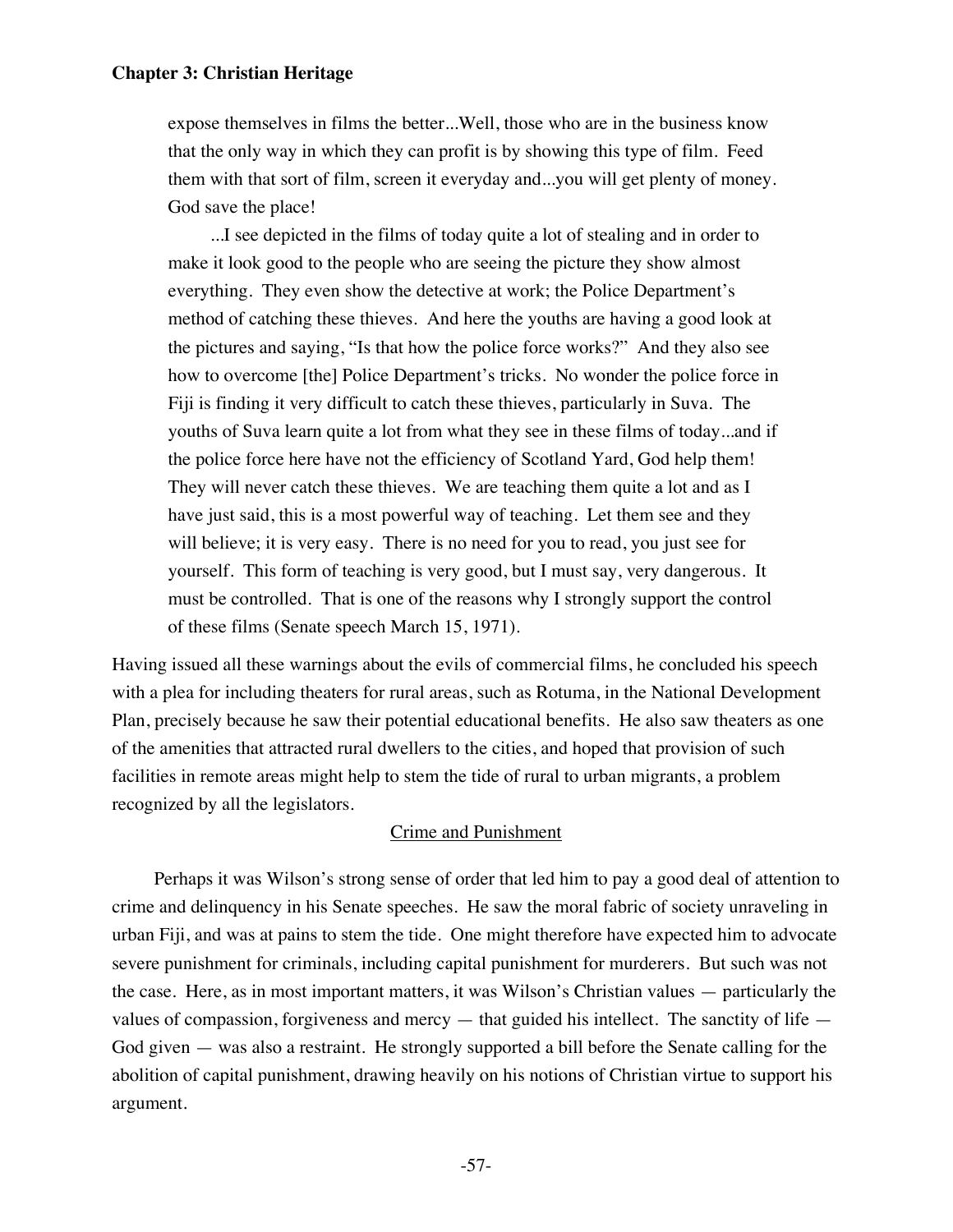I rise to support the motion before the House that capital punishment be abolished.

I wish to give my reasons for raising this point. It has been argued that without a good deterrent, murders will be prolonged for ages. Although I am no detective, I wish to say something about a common way in which murders are carried out. There is, according to my humble way of thinking, two ways of committing a murder — one is planned and the other is not. The unplanned one is the common one. This is the one in which the person who commits the offense does so without thinking. It may be during a heated argument, it may be due to strong jealousy or it may be through great fear coming on all of a sudden, and without thinking the murder is committed. Now, if this is the common way in which murders are committed, then...[capital punishment] is not going to be a very strong deterrent because [most murders are committed] without thinking...

My second way of looking at it would be...that because a judge or a lawyer are only human they could quite easily err by passing judgment whereby the person has to be hanged...[To] my humble way of thinking...it would perhaps be better to err on the good side whereby life is restored rather than err where life is taken, and taken unnecessarily...

In addition to that...I regard man as made by God and not by man. If man is the creation of God, then it is up to man, whereby he is given the job of judging man, to be very, very careful in his casting of judgment on man. God has made man in his own image...[He] has created a lovely body and has given all the powers in[to] the hands of man with the hope that man will realise the great love of God for man, and will keep and look after this body in such a way as to be God-like in all things. I regard the body of man highly and if the body of man is that high then it is up to man, when he is called upon to cast judgment on man, to think first of God. That is why I say...that it is not a very easy thing to destroy God's work on earth by casting a sentence that would cause man to lose his own life, and I would press very strongly that if a mistake is to be made, let the mistake be made on the part of preserving God's handiwork...It would be a great pity for man to take over God's work and thus one day destroy man.

It cannot be argued...that this idea of an eye for an eye and a tooth for a tooth is the real solution to this problem. I humbly beg...to differ from this idea...It was all right in those far away days but not today, not in the days when Christ has come into the world. I think particularly of this country...[where] once upon a time the idea of an eye for an eye and a tooth for a tooth was practised, in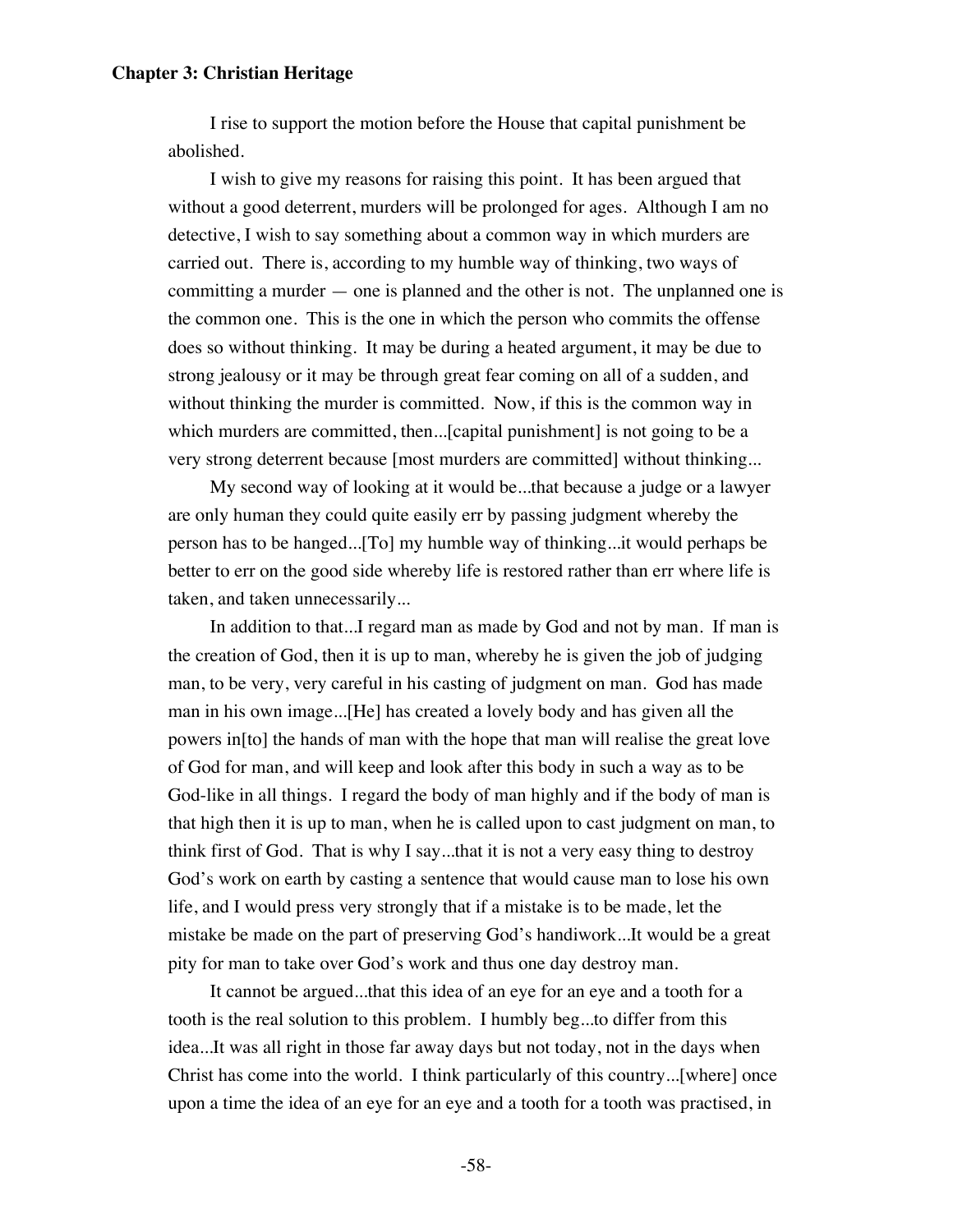those far away days...Now a time did come in 1835 [when] people...landed on the eastern side of the dominion and brought in a new teaching, a teaching of Christ...When the Deed of Cession of the Colony was brought in, one of the great things asked...was to make sure to preserve the Christian way of living...

I for one strongly beg that this way of thinking be carried through into the dominion today. This is something we of the rural areas very strongly treasure. We cling very strongly to it. The urban people might argue that this is nonsense, but we still feel that without Christian teaching, without a Christian background to back this new dominion, things will go wrong and go wrong very quickly...One of the great things taught us in this great teaching is to know that God made man. It is the work of God, and it is up to man to love man, to maintain love for one another...We have come to a new way of looking at life today and this new way is not so much an eye for an eye but that if someone should smack you on the side of your cheek, give him the other one. If asked to walk one mile, walk another extra mile with him. Instead of hating your enemy, love him. This is the new teaching that has come because of the love of God that is in the heart of man, realising that the body of man is a creation of God. All must love their fellowmen, and I think that the rural people of this dominion still hold very strongly to this great teaching...

Now a lot of people would say that that is all right provided the person murdered is not your relative. This is something that is very difficult, to make someone love his neighbour after the other fellow has killed his wife or son, but I would like to [ask what happens] where a tooth for a tooth is carried out and life is taken... Does the relationship between the two families improve? I would like to put it to the House that after you have carried out an eye for an eye [the relationship] is not satisfactory; the two families are not happy with each other...

A[n even] better argument would be...two wrongs do not make a right. Or a better way of going about it is: ...do something nice to the other. This is the only way you could bring about great happiness between the family that was wronged — by doing something nice, something good to the other. I hold very strongly to this great Christian teaching...

On the other hand...this person who...would have been hanged...[who] is not now hanged but put in prison for several years, what happens after that? Some would say very little. Some say that perhaps it would have been better to have executed this person rather than confining him all these years to prison; it is very cruel...[T]hat is one way of looking at it. But I wish to remind the House that this

-59-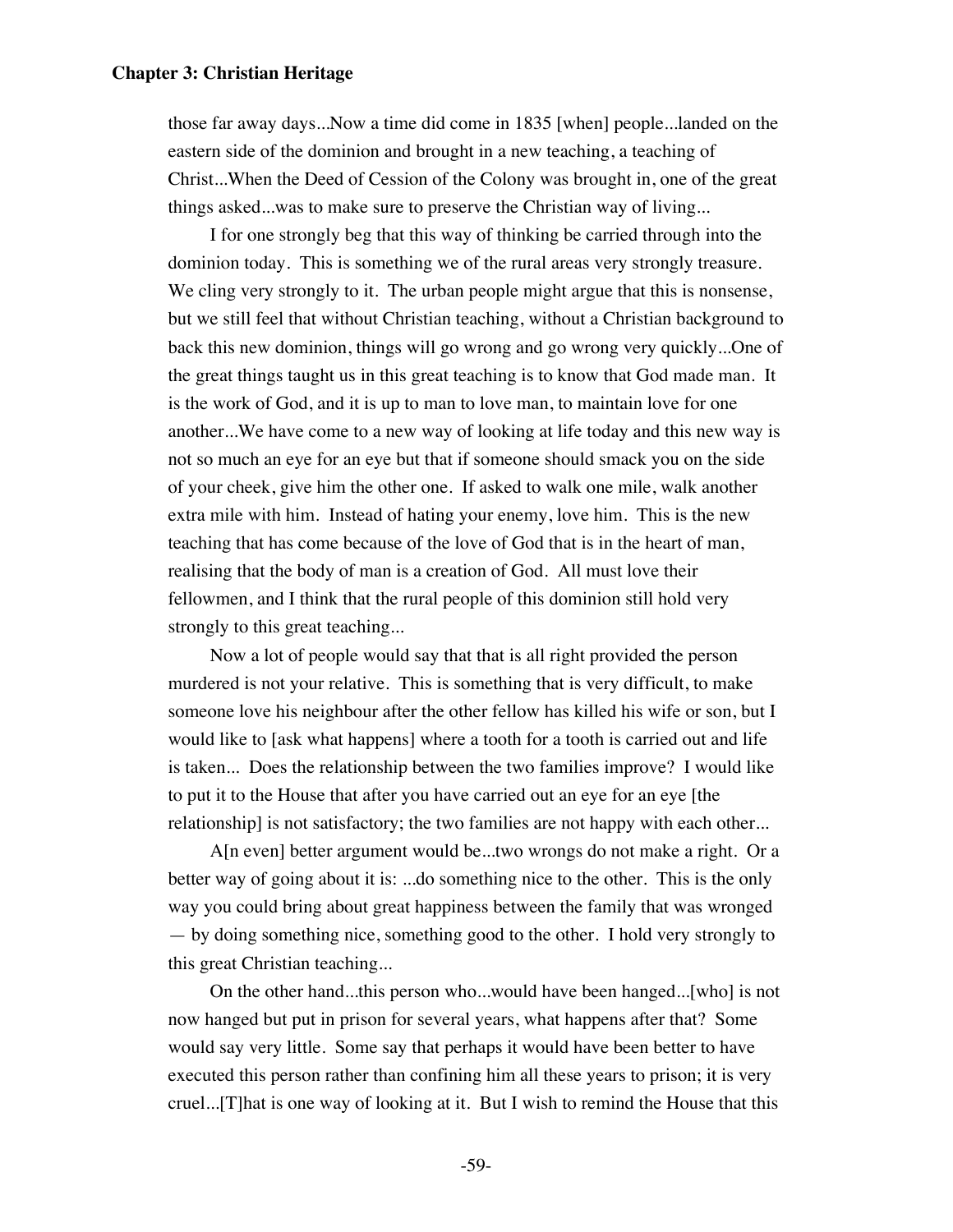man, who...committed this murder on the spur of the moment, without thinking...[will have time in prison to] sit down and realise he has done something wrong...If given some years to think about this great wrong that he has done, what is likely to happen? I am...the hopeful type [who believes] that by giving him some more days to live, some more months, some more years,...the spirit of God is likely to come alive inside his heart, where one day he will repent of the wrong he has committed.

According to the great Christian teaching that has come to this great dominion, it has been said that the finding of [one] lost sheep is more valuable than the ninety-nine. The one who has committed this offense, and has been spared his life and is in prison for a couple of years and then one day...suddenly realises the great mistake he has made, comes back, repents and tries to live a new life...is going to be worthy of God. This I feel is what we are here for — the creation of a citizenship inside this dominion [worthy of] the great work of God. And it is along these lines that I beg, and beg very strongly, support of the motion before the House that capital punishment be abolished, and the one committing the crime be spared his life with the hope that one day he will realise the great mistake he has made and ask not only [to be] a citizen of this dominion, but a citizen of the great dominion of God (Senate speech, 5 April 1971).

### From the Pulpit

In his Senate speeches Wilson drew upon Christian teachings to guide his approach to problems of governance and civil order. These were exercises in applied Christianity, in employing religious values to deal with issues of family life, economics, crime and punishment, censorship and the like. When he took to the pulpit as a lay preacher he addressed even more basic issues. His sermons generally dealt with the core qualities of Christian character. He tried to portray for the congregations he addressed the Christ-like characteristics he deemed central to his notion of a truly moral human being.

Most prominent among the themes he focused on in his preaching were the virtues of civility and humility. In a sermon based on the story of Stephen (Acts 6:1-8, 7:59-60), he raised the question of who shall be chosen, and told the story of a candidate selected as a clerk out of 50 who applied. When the gentleman making the selection was asked why he chose this particular individual, who brought no testimonials or recommendations, his reply was that the candidate had many qualifications that were not on paper. He pointed out that the candidate (a) wiped his feet and (b) closed the door, to show his tidiness and orderliness; (c) picked up a book on the floor, whereas others stepped over it; (d) gave his seat to an old man while waiting — showing

-60-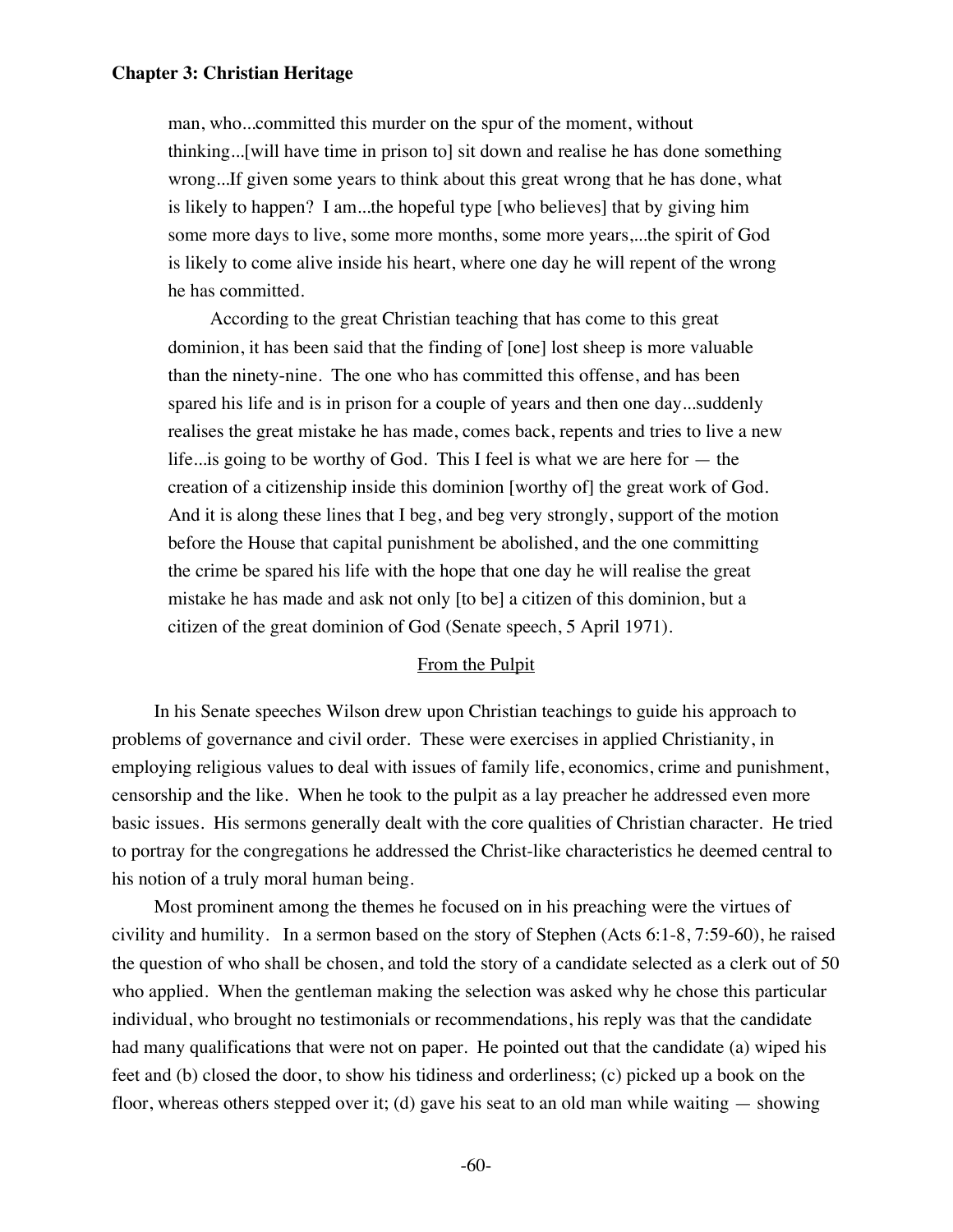$\overline{a}$ 

his manners; (e) his clothes were well brushed; (f) when he signed his name the gentleman saw that the candidate's fingernails were clean; (g) and the candidate had waited quietly for his turn — without pushing. These, the gentleman said, are the better recommendations.

One of his Christmas sermons was in praise of humility, which he considered to be unpopular among the Rotuman people. "We feel that if we are humble, no one will take notice of us, and that we shall be unimportant, or that people will look down on us. But if we are going to be good Christians, we cannot do so unless we are humble, for humility is the most important of Christian virtues."3

He went on to talk about Christ's humility — his birth in a stable and his parents' poverty, his homeless wanderings, his need to borrow necessities from others — and concluded that Christ "could have been born into a priestly family like John the Baptist or into a King's palace, but he chose this way of humility — to show us that even the poorest and lowliest of us could be a good Christian without being wealthy or highly born."

"Why does God want us to be humble?" he asked.

"God wants us to be humble for our sake, not for His," he answers, and goes on to say that "we can show our humility by our SERVICE TO ONE ANOTHER."

His notes on this topic include two anecdotes, one involving Ben Franklin, the other George Washington. The latter involved a story in which the President of the United States was on a tour of inspection and saw a group of soldiers trying to pull a field gun which had its wheels stuck in the mud. A corporal was telling the soldiers what to do. The President stopped and helped the soldiers to get the gun free, then asked the corporal why he wasn't helping the soldiers. The man answered, "I am a corporal," to which Washington answered, "All right! The next time you want help, send for the President."

This, Wilson concluded, is the true humility of service. He wrote a brief note in the margins of his notebook: "Ed[ucation] is a great danger." In another sermon on the same topic he noted: "It is wonderful how much people can do in this world as long as they do not mind who gets the praise. A great deal of our world is spoilt because we look for praise and are hurt if we do not get it."

<sup>&</sup>lt;sup>3</sup> Citations are from Inia's handwritten notebook containing notes for sermons. In some instances the notes are fragmentary, and I have taken the liberty of putting them into complete sentences for the sake of clarity.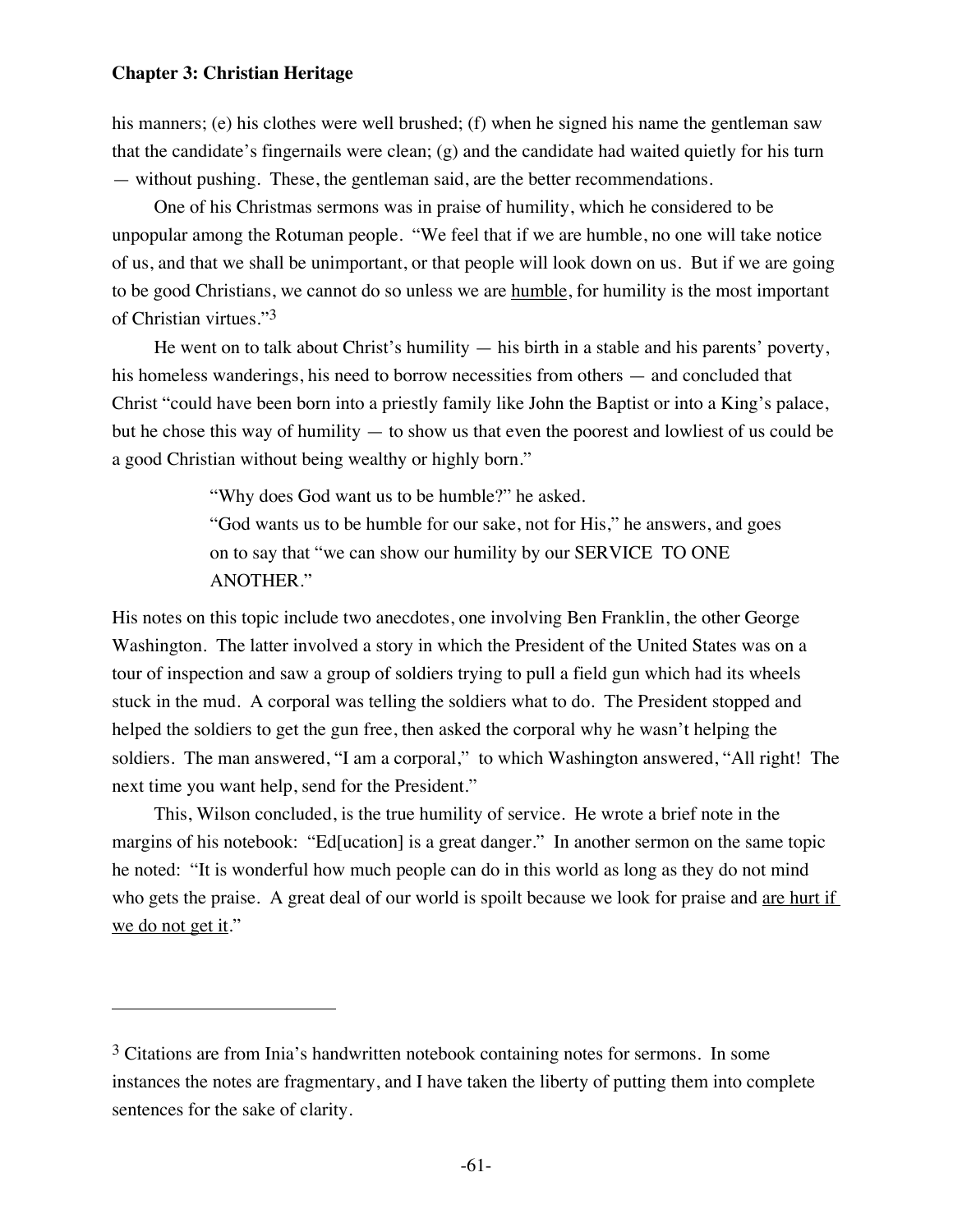A theme of unostentatious goodness supplements the importance he placed on humility. In a sermon on "What a Good Man Is" he asserted that true goodness is easily seen when the self is suppressed. Using the story of the Biblical character Barnabas, whose goodness Wilson characterizes as of the "weak and gracious" sort, he commented that very often this is classified by the world as of poor quality. But it takes an educated eye to see the harmony of the sober colouring of some great painters, he tells the congregation; a child or vulgar person will prefer showy colours like red and blue heaped together in strong contrasts. The gentler virtues, he advised — patience and meekness, long suffering, sympathy and readiness to put away self for the sake of God and man — are the truly Christian ones. "This gives us COMMON PLACE MEN SOME SATISFACTION KNOWING THAT ALTHOUGH WE ARE NOT TALENTED MEN, AND CANNOT BE CLASSIFIED AS GREAT, yet we can have the beauty of GOODNESS AS IS SHOWN IN CHRIST," he concludeed.

His sermons were peppered with anecdotes. Some were from his extensive readings, others from his own family life (his daughters complained that their father often exposed their personal foibles from the pulpit), still others were humorous little stories or jokes he had picked up. For example, in a sermon focusing on the importance of decisiveness and commitment he mentioned the saying that "the road to hell is paved with good intentions," then went on to tell the story of a fisherman who returns home and is asked by his wife if he caught anything. "No," he tells her, "but I influenced a good number."

Good influences are fine, he suggested, but without definite decision, they are of very little value in deciding a man's future.

He preached against drinking alcohol and smoking, but framed his arguments from the pulpit in terms of fitness rather than attacking them as morally decadent in themselves. The aim of one of his sermons he defined as "To help Christians to realize that, as members of the Kingdom of God, they are responsible for using aids to physical fitness and avoiding the habits and actions which damage fitness." Fitness is important not only for our own sake, he preached, but for the sake of others — our illnesses makes the lives of others unhappy by placing burdens upon them. To neglect one's health is therefore a form of selfishness.

Selfishness was a vice he attacked in other ways as well. He deplored the tendency of people to wait back for others to get things done, and preached self-reliance in a variety of forms. The following story is exemplary:

Once a king wanted to do his best to make his people happier [by doing things for them]. He asked his chief minister what [more] he could do to make his people happier still. The minister smiled and said that he was doing it the wrong way. He must stop doing more things for them. If you do everything [for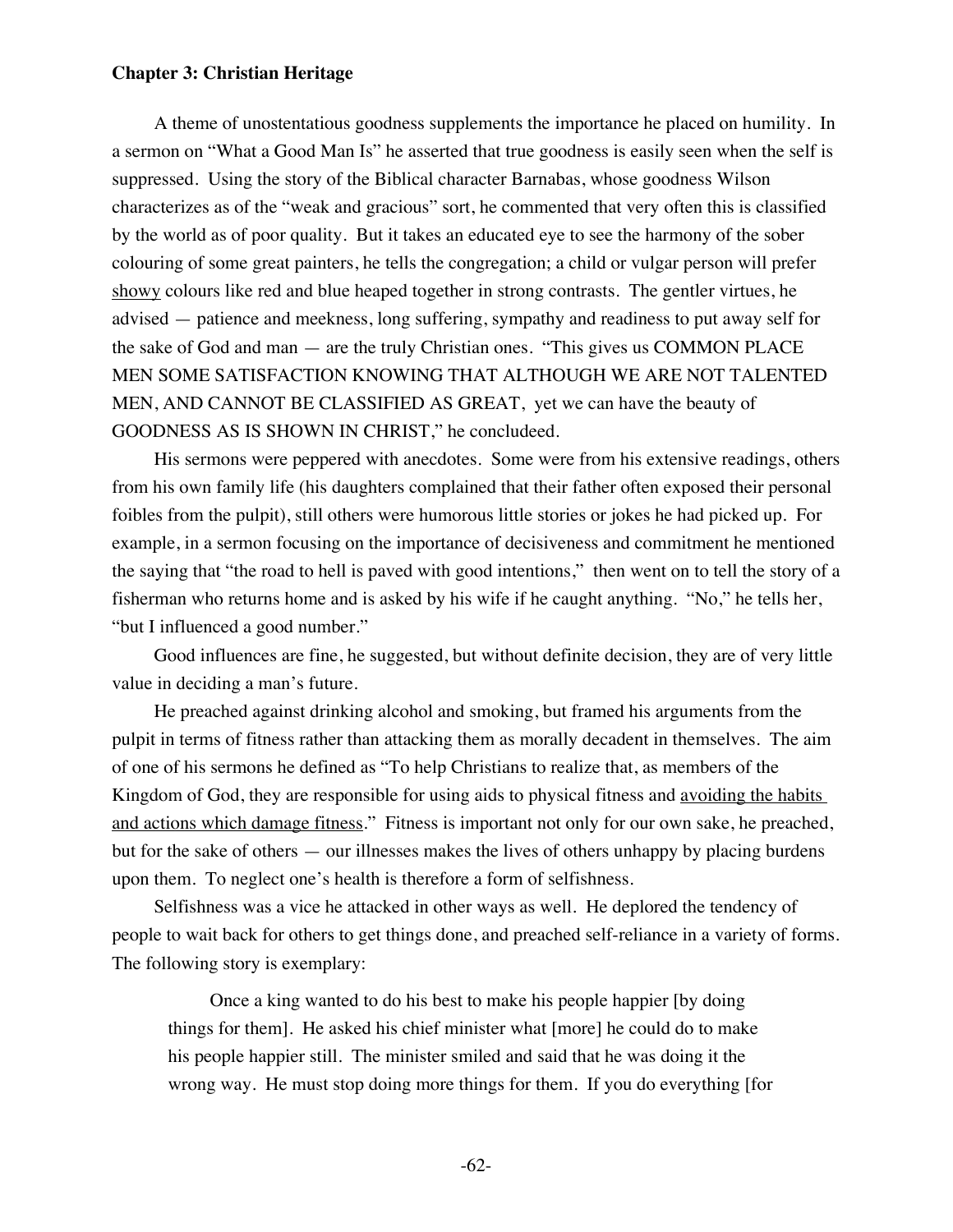them] they will not be happy but it will increase their complaints and unhappiness. All parents who do this for their children will have the same trouble.

To prove his case the minister took a bag of gold and placed it under a stone he rolled into the centre of the road. A farmer came by and complained about the stone interfering with his cart of produce, but he steered his cart safely by. A soldier passed by and cursed the PWD for not doing their job. A merchant cursed the government for not using tax money properly. After a month's time the king and his minister came back and found that the stone was still there. Everyone thought it was not their business, but somebody else's.

The king called all his people to come to this place. He told them that he, the king, is going to push away the stone for them. He showed them the bag underneath, and put the gold in his pocket. The farmer, soldier and merchant all lamented, "If only I had known."

From that day onwards, his people were prepared to help each other in all their problems.

Governments and parents must learn this good lesson, Wilson preached, to make their people and children happier: "Teach them to help themselves, not to expect to be spoon fed." Indeed, providing people with the tools to be self-reliant was what Wilson Inia, as a teacher, was all about.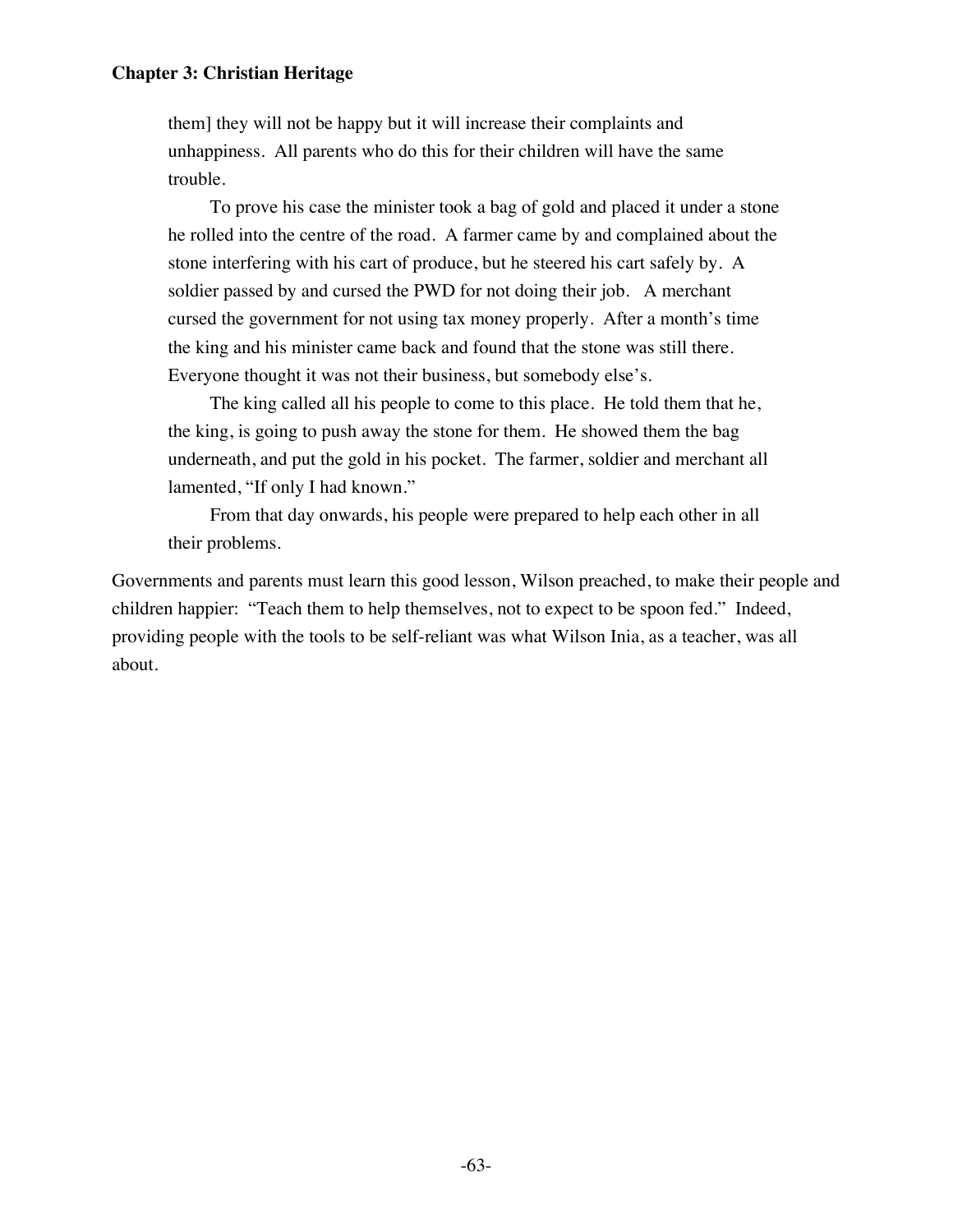### CHAPTER 4: SOUL OF A TEACHER

Wilson Inia was separated from his parents at an early age and sent away to boarding school. To him, teachers became surrogate parents, the primary models that he strove to please and emulate. Most of these teachers were white Methodist missionaries, and they left their mark on the impressionable young man. They instilled in him not only a strong sense of Christian values, but a distinctive notion of what it meant to be a teacher. Being a teacher meant a commitment to selfless dedication to one's students. Education was a total project, not restricted to classrooms during specified periods. A true teacher took responsibility for his or her students' physical, moral, social and intellectual well-being. For Wilson, being a true teacher was at the core of his sense of self. He thought of himself as a teacher first and foremost. Much of his parenting, as we have already seen, was pedagogical in nature, and when he had retired from teaching and was serving in the Senate, he still referred to himself as a teacher. In his view he was a teacher serving as senator, and it was when he was speaking as a teacher that his speeches had the strongest air of authority.

### Davuilevu and the Rotuman Hostel

He began his career as an educator shortly after his 15th birthday, on December 1st, 1923, at Davuilevu Training Institute, and was actively engaged in teaching until 1970, when he assumed the responsibilities of being Rotuma's only representative in the Fiji Legislature. But true to his encompassing notion of education, his teaching was never confined to a classroom. As soon as he was able, he served in the role of surrogate parent to younger generations of students, and had a profound impact on many of them. Wilson organized a special hostel for Rotuman students at Davuilevu and supervised it closely. Hanfiro Kitione, who went on to become a teacher, told of his experience at Davuilevu. His characterization provides insight into the general school climate that formed Wilson's approach to teaching, as well as the significance of the hostel for Rotuman students.

Just before the end of my first year in school, in 1936, my parents moved to Davuilevu, near Suva. My father was sent there by the Methodist Church to undergo a theological course. I entered the Davuilevu Primary School. I found school quite different there from what I had experienced in Rotuma. Perhaps because the teachers there were mission teachers, and had a very friendly approach to teaching. They were very understanding. One was a European lady and the rest were Fijian teachers. I was placed in the first grade, under the care of a male Fijian teacher, and I found him very much to my liking. I spent six years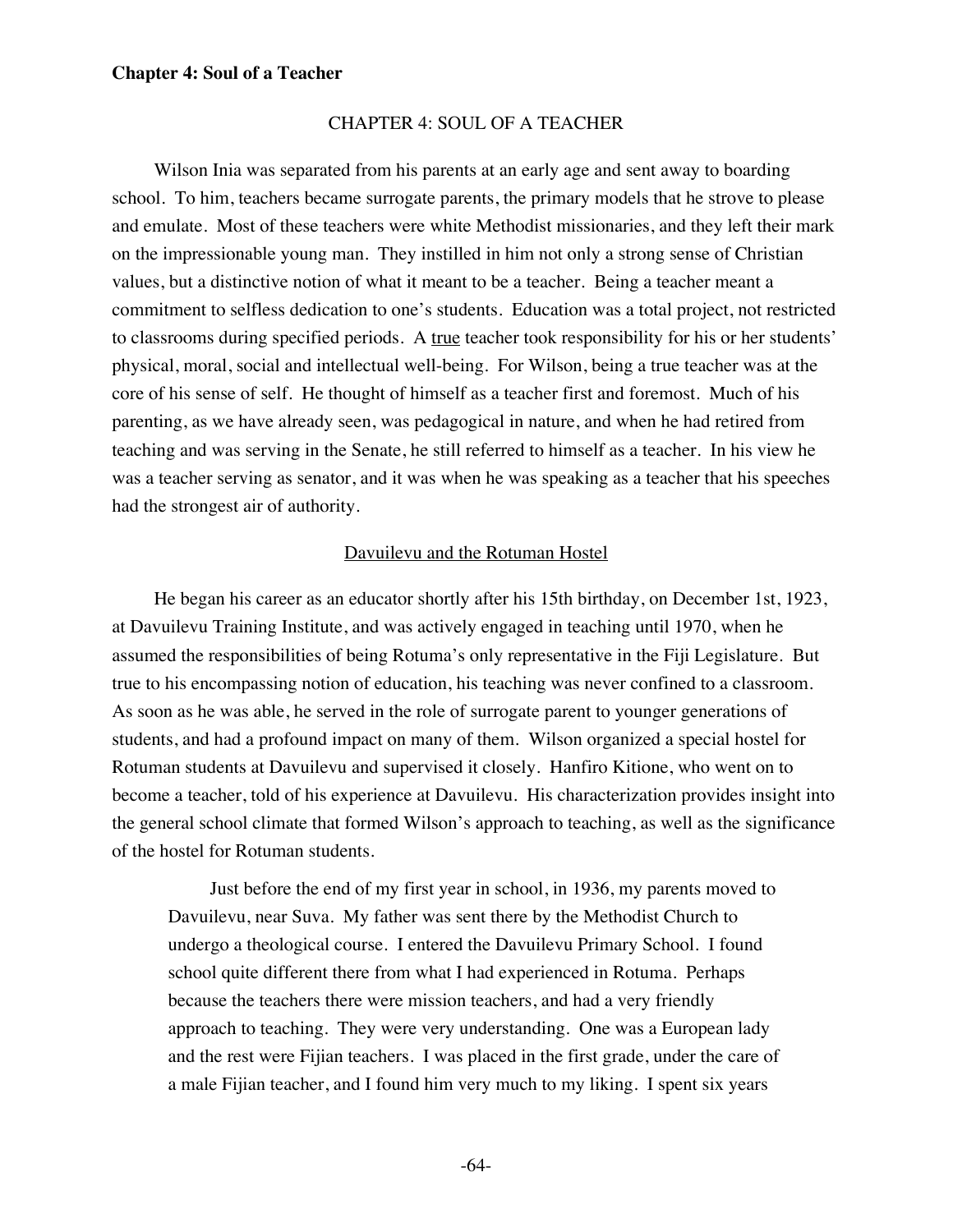at this school. For the first three years I stayed with my parent and there were very few changes because I could always go home after school. The main drawback during this time was language, because teaching was mostly in Fijian. Once I mastered the language — which did not take very long — I found my way about in school and with the other children in the community...

At the end of 1939 my parents returned to Rotuma, after my father completed his course. I was left to live with Rotuman boys. They had a separate hostel there, more or less organized by Wilson Inia. Then I realized the change. I suppose my life seemed empty with both my parents gone. But since the boys were all Rotumans, and Wilson was there to look after us, it didn't take me long to adjust — about a month or two. The new "family" was quite an interesting one. There were 21 of us. We had a head boy (prefect) and we had to plant to feed ourselves, apart from the money our parents used to send over. This money was kept by Inia. Organization was very good at that time. We were all looked after. He was very careful about how our money was used and he made sure than none of the boys ran out of money; once a boy would run out [Wilson] would inform his parents and get them to send more. We looked upon him as someone who represented our parents, especially in a far away country.

Life in that little dormitory was...very well organized. We used to work on the plantation very early in the morning — six to half-past seven, and then go to school after that. After school at three o'clock we would go back home and again go to the plantation from 4 to 5 o'clock. After that we would shower and have our dinner. In the evenings we had study time, compulsory, from around 7 to 9 o'clock. That was the schedule on Mondays through Fridays. On Saturdays we washed our clothes and maybe went to the movies if we had the funds. On Sunday we went to church and Sunday School. I liked going to church and Sunday Schools then. I lived with these boys for two years like this.

At the end of 1940 Wilson went [away]...and we were left on our own. Things became very badly disorganized then, particularly on the financial side. There was not one to look after it; each boy had to look after his own [money]. He returned in 1941, but unfortunately he got sick and was laid up in the hospital. When he recovered he went to Rotuma for a holiday, and because of the disorganization, most of the boys left, but I stayed, along with three others. Eighteen of the boys left and went to look for jobs. I was too young to go and look for a job then. I was thinking that I would wait until the following year — 1942 — and would go to Suva then and try to see what I could do about a job.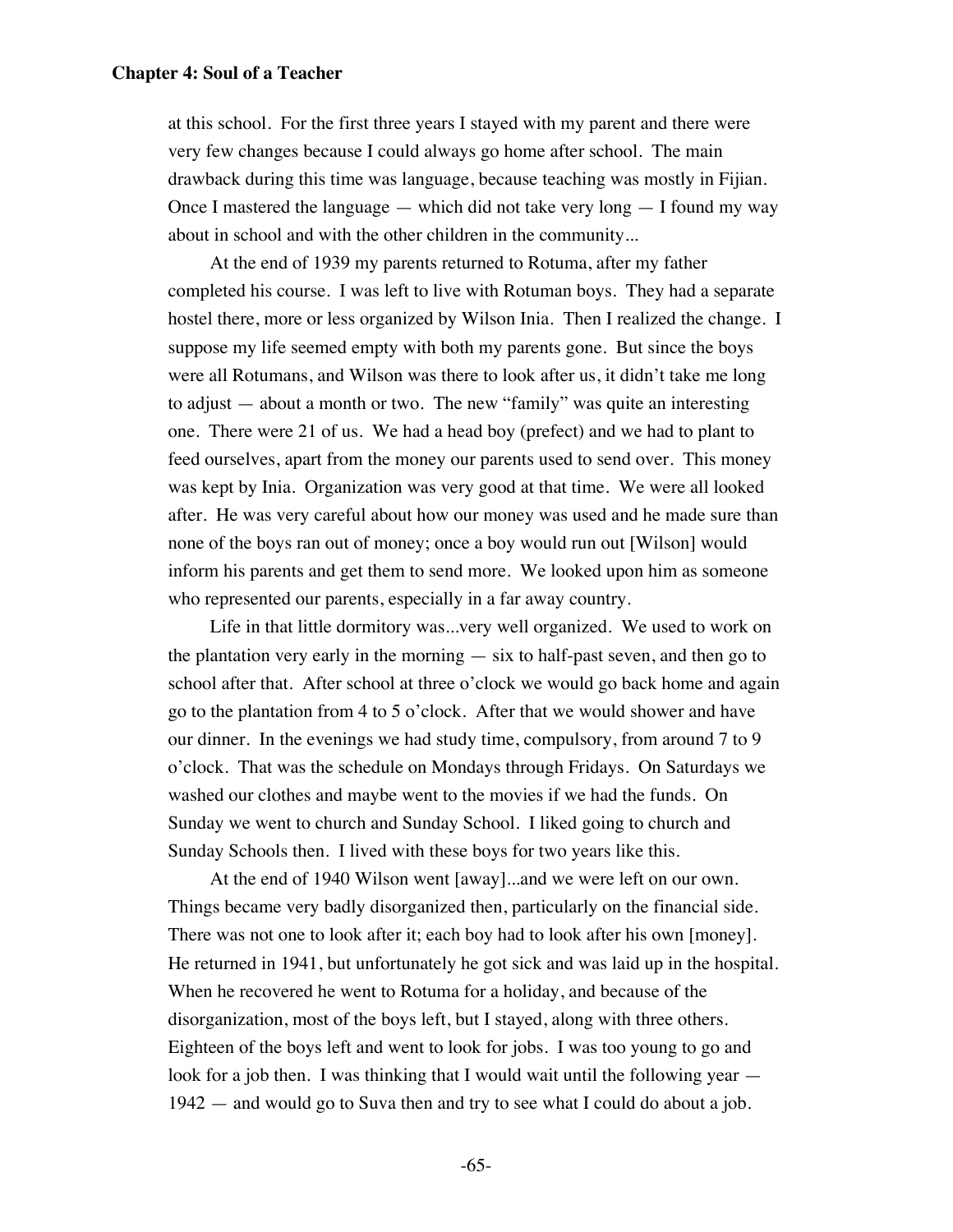But in 1942, fortunately, one of my uncles came to Davuilevu to take the theological course, and my parents suggested that I stay with him and his wife. I noticed a great change in life from the hostel to this family. He was rather harsh in his ways, and I found life very hard living with him, because I had to work hard, doing planting and hard jobs to please him (Field Notes, 1960).

Although he was a firm taskmaster and kept close watch on the students' expenditures, he was far from stingy. Elisapeti remembered his generosity. She recalled how Faga Panapasa, a schoolmate of hers who became a physician, would come and take food from the cupboard, which was out on the verandah and easily accessible. Other boys did the same when they were hungry and out of food. Sometimes Wilson would come home and find the cupboard completely empty, but he never complained or took steps to make the food inaccessible.

In 1942 Wilson returned to Rotuma on sick leave to recuperate from an operation. He took the opportunity to provide assistance to the schools in Rotuma. He took over as temporary Headmaster of the Motusa School for the month of June, taught at the Malhaha School during July and at Paptea during August. He repeated this cycle from September through November, thus spending two months in each school. This gave him an opportunity to identify the most promising students, and he took several of them back to Fiji to coach for an entrance examination to Queen Victoria School, one of Fiji's premier educational institutions. Three of the group passed the exam and went on to successful professional careers.

It would not be too much to say that nearly the entire first generation of Rotuman teachers, and a significant portion of Rotumans who went into other professions, were indebted to Wilson Inia in one way or another. He not only taught them, and kept them in school by looking after their practical needs, he served as a model of what a poor child from Rotuma could become.

# Headmaster

In 1947, at the age of 39, Wilson was rewarded for his years of teaching service by appointment as Headmaster at the Methodist Mission's Richmond School on the island of Kadavu. Richmond, like Davuilevu, was primarily a boarding school and Wilson was like a surrogate parent to all the students. He was not only a teacher, but a doctor (he had passed an exam in first aid two years before, and there were no resident physicians nearby), counsellor, carpenter, plumber, handyman and for the first time, husband and father.

In 1953 the Methodist Mission in Fiji granted Wilson a year's furlough on Rotuma, with the suggestion that he teach in one of the Rotuman schools during this time. They were then to return to Kadavu, but the people on Rotuma had other ideas. As Elisapeti tells it: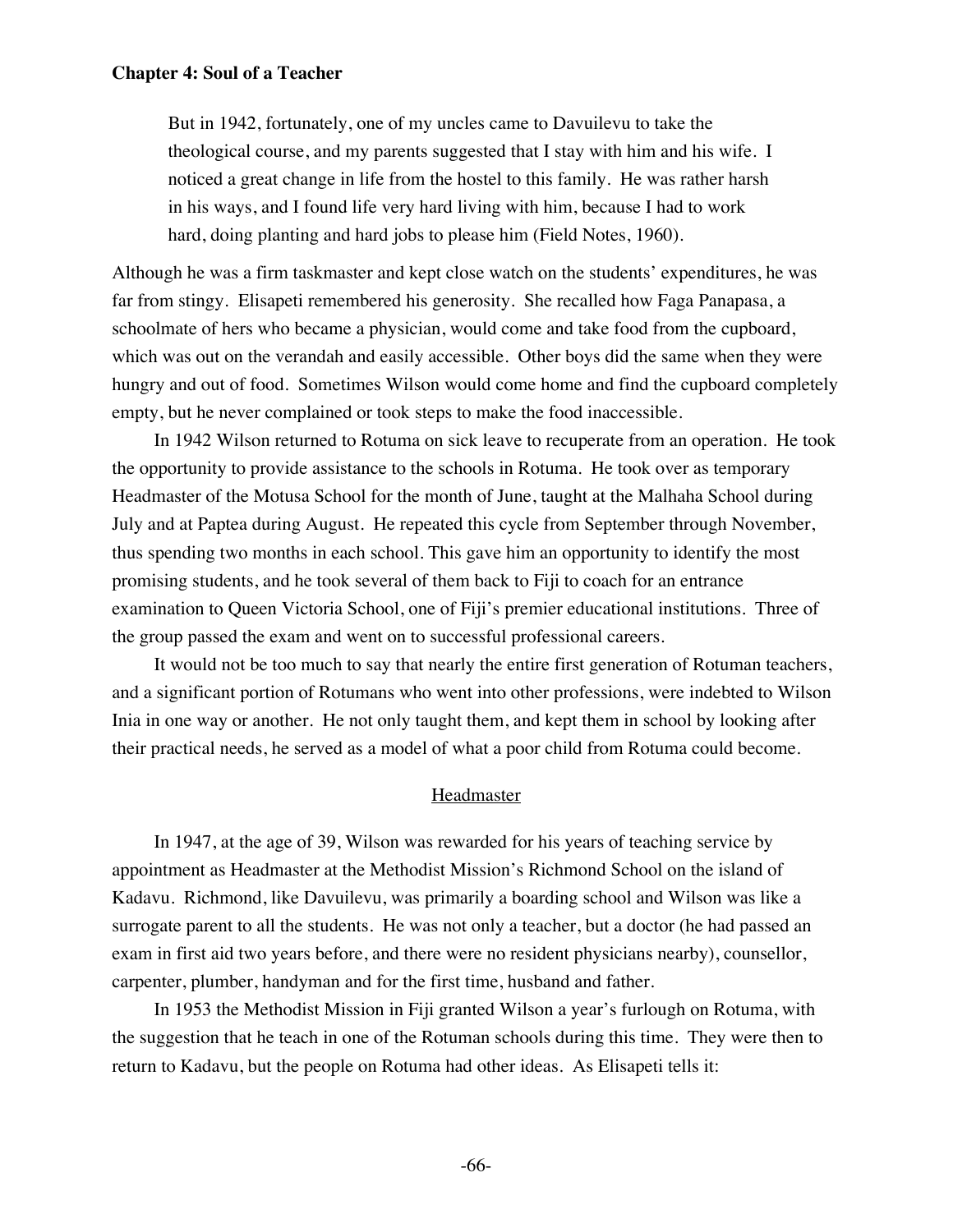We came back to Rotuma in 1953 on furlough — the synod allowed us to come for a holiday — and while we were here Fred Ieli and the seven chiefs decided that a high school should be started. One day all the chiefs came with a koua 'sacrificial pig cooked in an earthen oven' and asked if we would stay. I cried and said I wanted to go home. Wilson replied, "Home? Where?"

I said, "Richmond."

He said, "This is your home."

Wilson was disposed to accept the challenge, but only if Elisapeti would agree. In the end she did agree, but only "through tears." Kadavu had been good to them; it was their first home together, the birthplace of their first two children. But for Wilson the opportunity to give service to his own people was a calling too strong to resist.

Arrangements were made, and Wilson was appointed Headmaster of the Malhaha District School. At the time the school included classes 1 through 6, but it was expanded to include grades 7 and 8 following his appointment. In order for the school to qualify for a teacher with a class 2 certificate, which Wilson held, it needed a larger enrollment, so 25 students were transferred from the Motusa School to Malhaha. Elisapeti taught class 7, where she laughingly related she was supposed to "break" the students, and Wilson taught class 8. Their goal was to prepare students for the qualifying examinations that were prerequisites for more advanced schooling.

Malhaha School was one of five on the island at the time. Two of these were Catholic schools, under supervision of the Catholic Education Secretary, operating out of the Bishop's office in Suva. One of these, at the Sumi Mission station, was a primary school only, going up to class 8. The other, at Upu Mission station, included a secondary school for boys up through Form IV, as well as primary section. Upu provided the only opportunity for secondary education on Rotuma, but was restricted to Catholic boys. Catholic girls and Methodists had to leave the island if they were to receive education beyond the eighth grade. The other two schools were located at Motusa and Paptea (see map). Malhaha, Motusa and Paptea schools were funded partially by the Colonial Government and partially by funds raised locally by the Rotuma Council through a voluntary one shilling deduction on every basket of green copra cut by Methodists. The District Officer, who was appointed by the Governor of Fiji, was officially the Manager of all three government-supported schools, but in fact management was the responsibility of local committees composed of the chiefs and sub-chiefs from each school district. The committees were supposed to meet quarterly and were charged with seeing to it that practical matters such as maintenance of the school buildings were dealt with satisfactorily. If work needed to be done on a school it was up to the chiefs to organize the labour.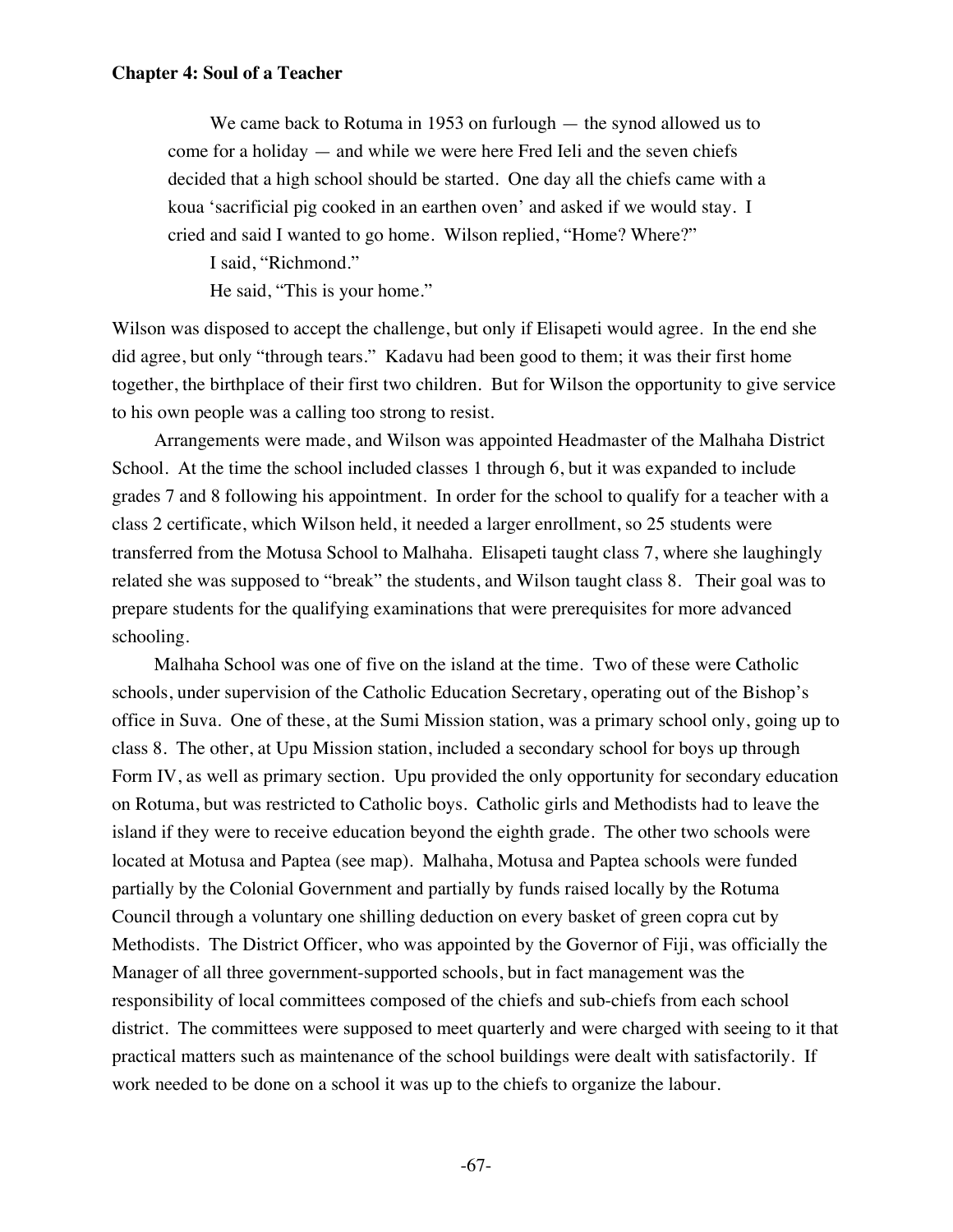The first order of business for Wilson and Elisapeti was to improve conditions at the school, which required getting the support of the chiefs in the school district and mobilizing the local community. This was no small feat, however, since the school committees had been largely inactive for some time, and there was much inertia to overcome. Local feuds and mistrust often undermined even the most benevolent projects, and in the interests of avoiding open conflict the committees would simply avoid meetings altogether. But Wilson had been free of these parochial squabbles and quickly gained the support of the Malhaha School Committee. The territory covered by the Malhaha School District included much of the north shore of Rotuma: the Hapmak section of Itu'ti'u district, all of Malhaha district, and the Lopta section of Oinafa district. Labour for constructing new buildings was divided accordingly, with additional assistance from the Methodist-dominated districts of Itu'muta, Noatau and Itu'ti'u.

Before the year was out construction was started on a new school building (by the men from Malhaha), two dormitories (one by the men from Itu'ti'u, the other by the men from Oinafa and Noa'tau), a dining room and kitchen (by the men from Itu'muta and Itu'ti'u) and living quarters for the Headmaster and his family (by the men of Malhaha and Lopta). The District Officer's Annual Report for 1954 includes the comment:

It is noteworthy to praise the initiative of my predecessor and Wilson Inia, Headmaster of Malhaha School, in their determination to encourage the men of the Methodist Mission in Rotuma to achieve this great and important task of constructing a more advanced central school at Malhaha.

The following year's report provides even stronger testimony to Wilson's influence on the general community with regard to education.

The Rotumans have begun to realise the value of education and they have gone through great efforts in improving their schools. They have spent enormous sums, their own money, on erecting new school buildings and contributions towards Government Teachers' salaries.

The Central High School was opened at Malhaha in February, 1958 on the same campus as the Malhaha Primary School, with Wilson Inia as Headmaster. He had been promoted to a rank of Class 1 Teacher in January 1955, and on June 25th, 1957 was made a Class 1 Master. Wilson continued to teach the 8th grade, even after the High School was opened. He recruited two of his earlier students to teach Forms III and IV: Aisea Aitu and Hanfiro Kitione. Both had been abroad for advanced teacher training. Whenever Wilson went to Suva he would attempt to persuade all the best Rotuman teachers — including such outstanding individuals as Harieta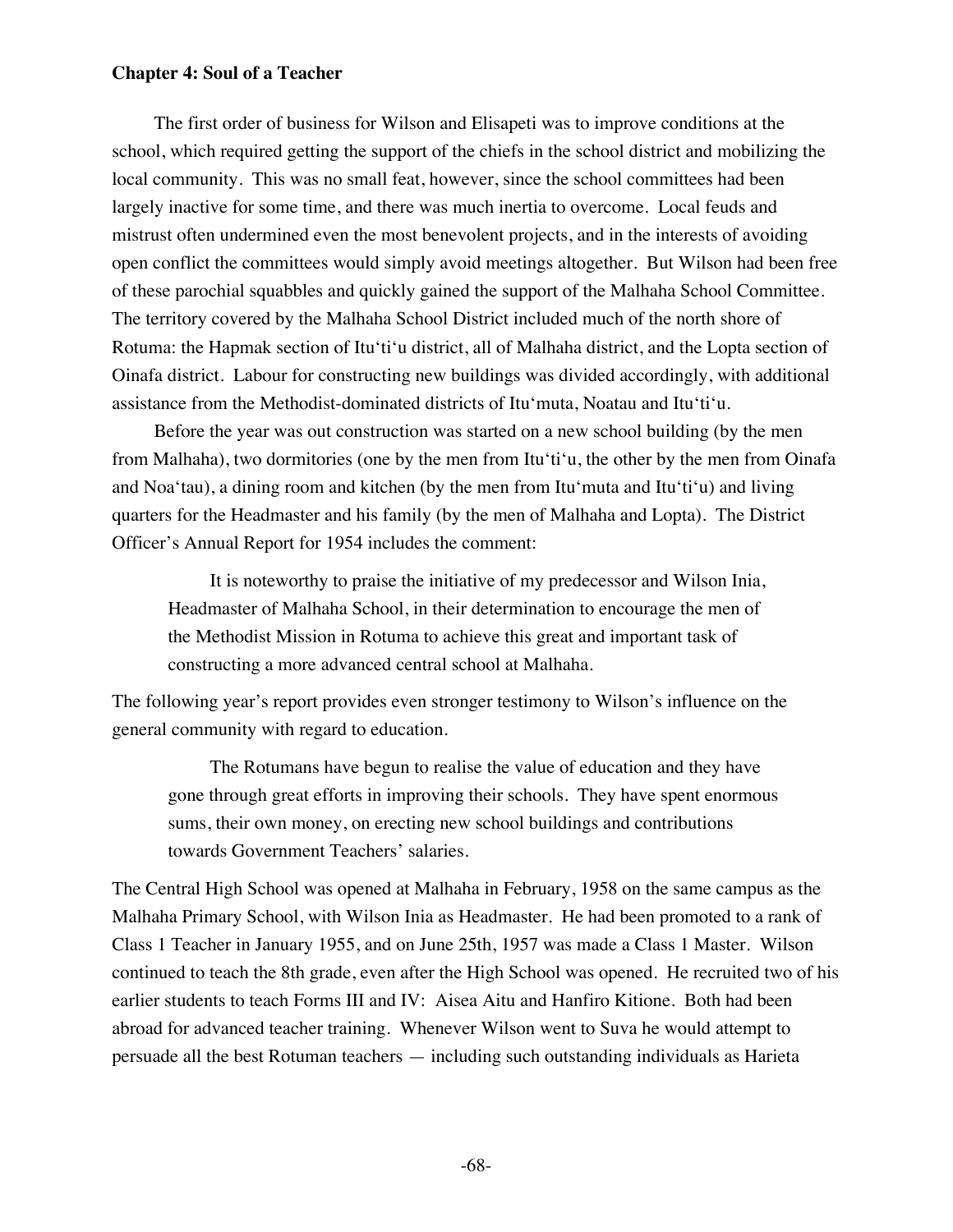Katafono, Lavenia Kaurasi, and Rigamoto Taito — to serve for a period on their home island. He was largely successful, much to the advantage of Rotuman students.

## Teaching Strategies

Wilson was an exceptional teacher. His former students frequently describe him as "the best teacher I ever had." Reverend Jione Lagi began a conversation with that statement, and went on to reflect that, "If it weren't for Wilson Inia I don't know where I'd be; probably back home with 6 or 7 kids." Lagi described his mentor's teaching methods as "very simple," comparing him favorably with others who administered harsh, often arbitrary punishment. "Some of the other teachers were really rough," he recalled; "they would whack kids unnecessarily and would pound a ruler on the desk. The kids were not thinking of the answer, but which way to dodge."

He recalled one instance in which he did receive punishment, but in retrospect at least, regarded it as well-deserved.

One day I didn't complete my homework — we had 60 sums to do and I only did 56. Wilson noticed it when he passed by my desk and asked the students who had finished all their homework to stand up. I stood up and Wilson came to look. About 10 of those standing hadn't finished. "How could you do that to me?" Wilson asked me. "What about your father & grandfather? How can you not speak the truth to me?" As punishment we had to spend time levelling the schoolground, which was under construction, by pulling a used railway tie across the earth. The boys pulled the ties from a harness, like oxen, and the girls had to carry stones. My mother brought my lunch to school and saw me. When I got home my father gave me a "hiding" and told me I had to go to apologize to Master Inia.

Reverend Lagi said that all of Wilson's students wanted to be like him because he practiced what he preached. "His honesty was inspiring. He wrote monthly aphorisms on the blackboard, including sayings like, 'Manners makes the man,' and 'Honesty is the best policy.'"

As in all other aspects of his life, Wilson was a well-organized classroom teacher. His main goal was to prepare students for the exams they would have to pass to be eligible for further education, an aim that was reflected in his lesson plans. He also crystallized his teaching strategy into a set of ten maxims which he taught to other teachers, including Elisapeti. She summarized them as follows:

- 1. Base your teaching on the child and follow nature.
- 2. Teach through the senses.
- 3. Proceed from the concrete to the abstract.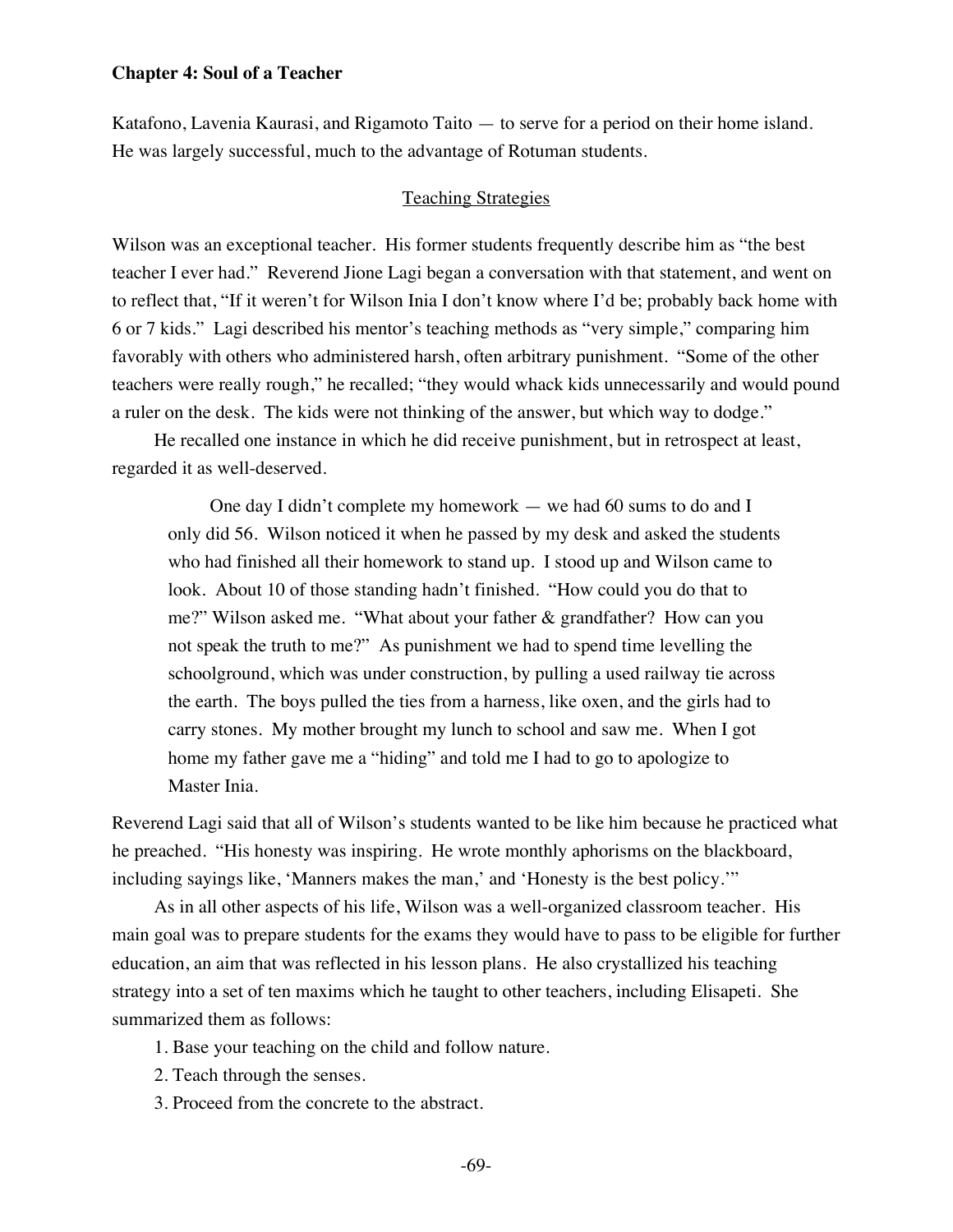4. Proceed from the known to the unknown.

5. Proceed from the simple to the complex.

6. Teach inductively.

7. Let the children observe and reason; have them memorise only if the information is worth memorising.

8. Don't tell them what they can readily find out for themselves.

9. Let the children learn by doing.

10. Make all your lessons interesting and attractive.

Teaching Rotuman children to pass exams set by New Zealand examiners, the case during the colonial period, was quite a challenge. Not only did the students have to overcome language problems (the exams were in English), but they had to learn European-oriented history, geography and social studies. There were no labouratory facilities for teaching science. Elisapeti elabourated on the steps she and Wilson developed to cope with such difficulties.

Step 1: Ask a few questions at the beginning of the lesson to prepare the children's minds for the new subject. Because it is difficult for them to learn anything completely new, link each new idea to an old one.

Step 2: After refreshing the children's minds with some familiar ideas on which they can connect the new ones, present the new ideas to them. But if they are simply told everything they are likely to forget by the following week. That would be of very little value in developing their powers. The "telling" method may be good for the lower grades, but with older children the "finding out" method is best. Of course they must be told something which is too difficult for them to find out, if questions fail to lead them to the facts. In this presentation step, questions help them to reason out some facts; demonstration is important, and teaching aids help to make instruction more effective. [Elisapeti commented that because of limited funds, teachers had to rely on a few pictures cut from magazines and maps drawn by hand on brown paper.]

Step 3: Lastly, the children are required to do something with the ideas presented to them. No impression without expression. The children answer oral revision questions, draw something from the lesson such as a map or diagram, or retell the story.

Wilson was not disposed to suppress self-assertive behaviour, even though it may have caused occasional disruptions in the classroom. Rather he attempted to find constructive outlets for it, such as putting assertive children in charge of certain activities, or giving them special jobs to do. But he did impose rules, such as not lying to the teacher, that had to be obeyed under threat of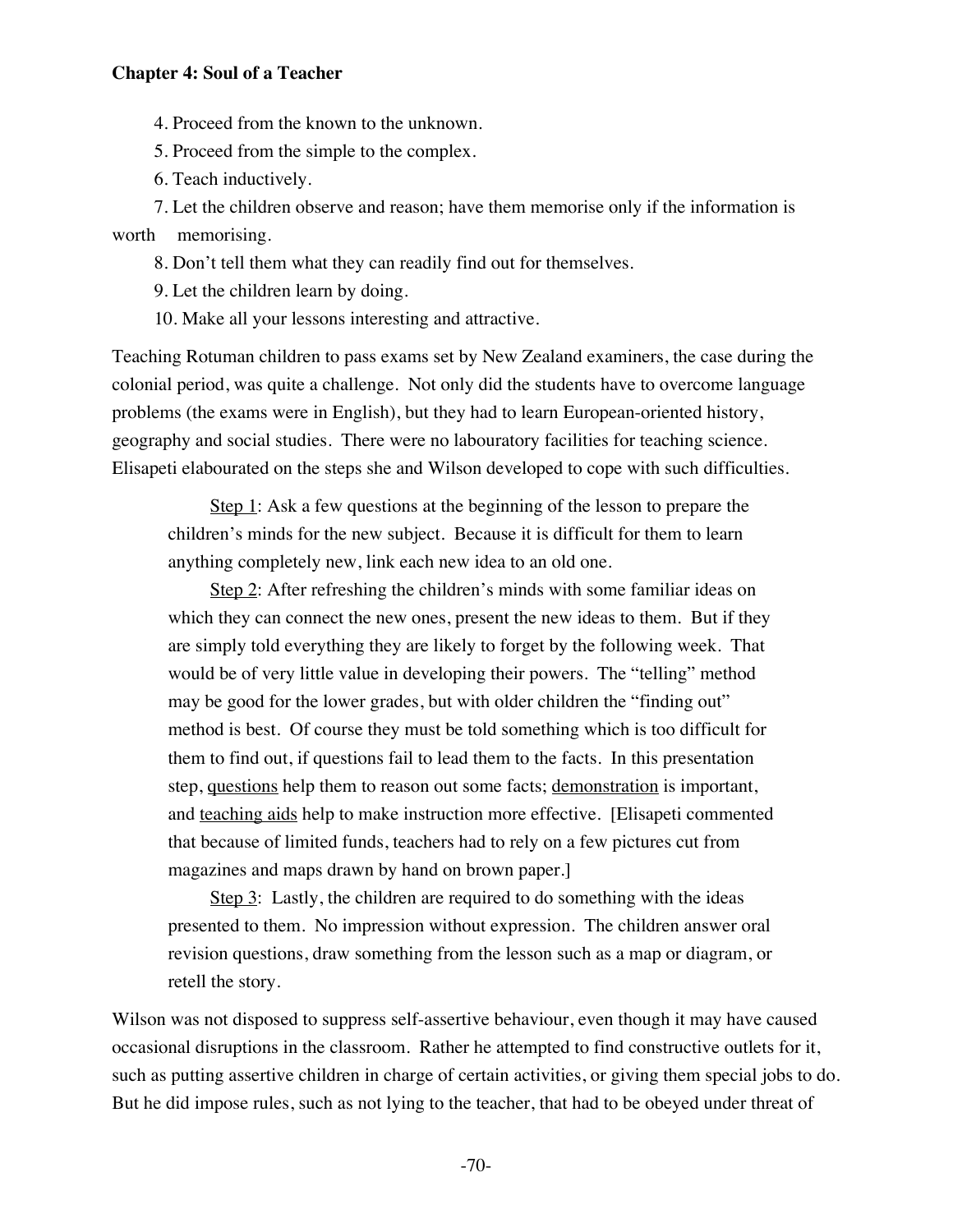punishment. He had been taught in schools in which corporal punishment was commonplace, and used it on occasion, as he did when he used his belt on Betty in front of the school assembly. But it was not a punishment he relished. He considered it to be effective as a threat, so using it occasionally made it possible to be less punitive in the long run. More often he imposed arduous tasks such as levelling the playground or removing rocks. In fact he seems to have relied more on incentives for controlling students' behaviour than he did on threats of punishment. He made sure to praise good performances, and even good attempts that failed. Good students were rewarded with privileges, such as being made monitors or prefects.

Wilson was more than a teacher to his students. He was mentor and counsellor; he provided guidance when it came to career decisions. This was not always easy, because each student's circumstances had to be taken into account. Ambitions had to be matched with realities. And perhaps as important, each Rotuman student sent abroad reflected on the community as a whole, on the reputation of the schools, his or her family, and the Rotuman people. Reverend Lagi recalled the circumstances of his decision to go into the ministry, and the role Wilson played as counsellor.

In 1959 I took the Fiji Junior exam and was one of 3, out of 7 who sat for the exam, who passed. At that point in time the Fiji Junior had replaced the Junior Cambridge, and was a ticket to teachers' training college, a good paying job in Suva, an so forth. I had already been accepted to Nasinu Teacher's Training College, following an interview with Mr. Hammond. Everyone thought it was all set for me to go and become a teacher. But I decided I wanted to become a minister and went to talk to Wilson about it. He asked me if I had come to find out the results of the Fiji Junior exam, but I said, "No, I want to go to Bible School." Wilson told me this was not a good idea, that Bible School is very difficult and requires a great deal of sacrifice. He told me it would be much better to go to Teacher's College, or even to go out and get a job, that I could get a good job having passed the exam and would earn lots of money. But this was just Wilson's way of testing me, and when I insisted I wanted to go to Bible School, Wilson shook my hand and embraced me, and told me he would approve if I got permission from my parents.

I didn't go to tell my parents, though, because I was afraid of how they would respond. I went to my mother's mother's place in Malhaha — she was blind — and stayed there until the boat was about to come to take the students to Fiji. When the farewell service was held in Malhaha, Wilson read the list of students who were going to schools in Fiji. When he announced those going to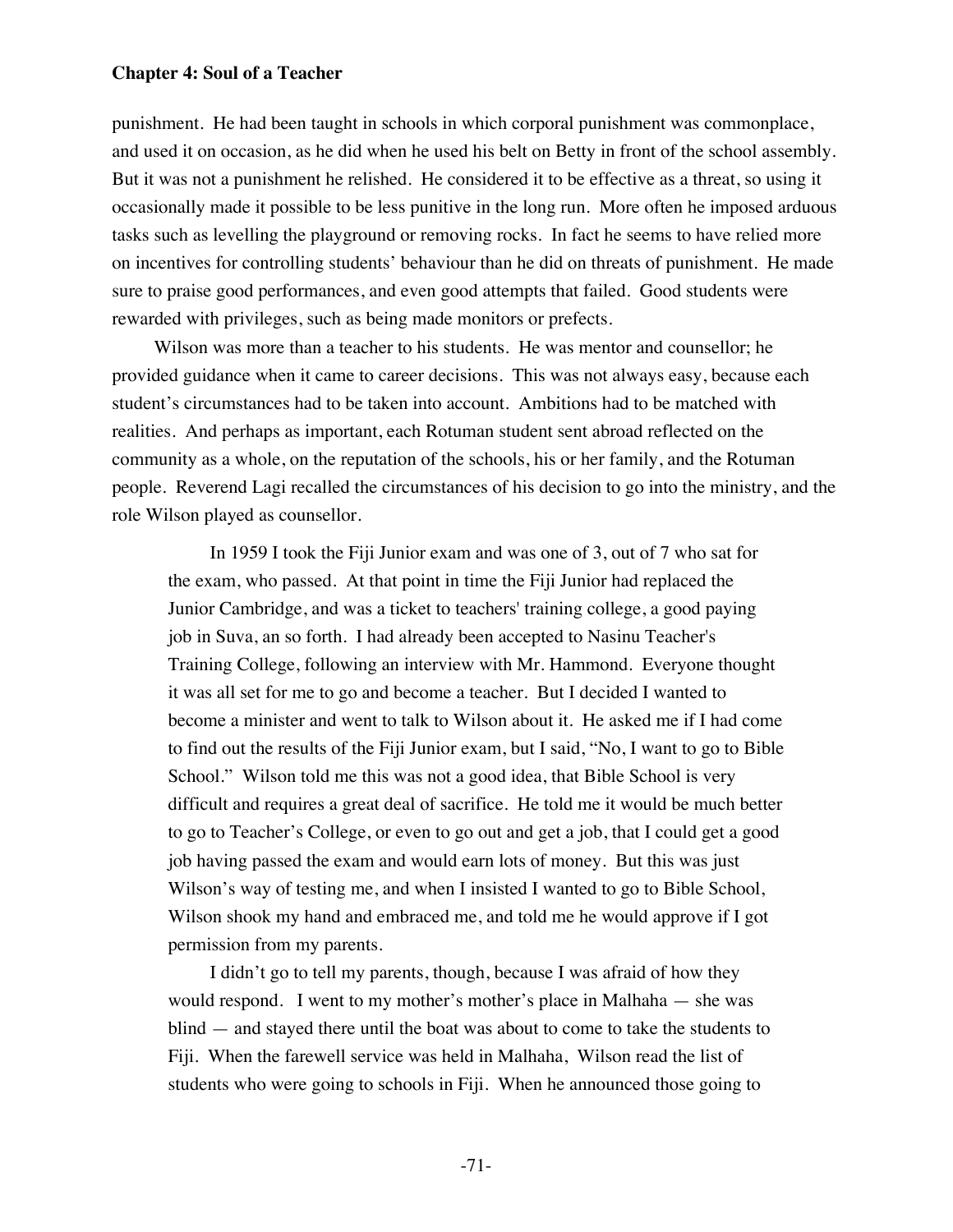Nasinu, he did not announce my name. My mother turned to me  $-1$  was singing in the choir — and gave me a quizzical look. Finally Wilson announced that one young man had come to see him in his office and wanted to go to Bible College, and that this thrilled his heart. He told the congregation that he tried to talk the young man out of it but he wants to go, and he's here in the choir, and then gave my name. My mother gave me a real stern look.

I hurried out after the service with a friend and we rode our bikes away, to Itu'muta, to avoid my mother. We carried baskets of watermelon on our bikes to take them for an *ag forau* 'farewell party' being held in Itu'muta. We stayed up playing cards until 3:30 in the morning and then went to another *ag forau* in Malhaha and played cards until 5 a.m. Finally, my mother's brother came to fetch me and took me to meet with my parents, aunties and uncles. They told me I was not going to Bible School. "You're the one who always wants to eat good food," they told me. "Three Rotumans have already failed because life at Bible School is too hard, there is too little to eat. They ran away. If you do the same it will ruin the family's reputation. Reverend Taito and Kelera (his wife, my mother's sister) will be embarrassed. Your mother will take you to Master Inia this morning to tell him."

My father didn't say a word. Finally, after all had spoken, I said, "Thank you very much for your thoughts, but I've said I'm going and I will. If you won't let me I'll stay here and become a farmer. The only thing that will stop me from finishing Bible School if I go is death." My family cried and told me they were just testing my resolve.

# The Price of Extra-Curricular Activities

In Wilson's view the need for education on Rotuma went beyond the established schools. It also went beyond the established curriculum. The modern world was encroaching on Rotuma, and he believed that people would have to learn to handle money responsibly if they were to adapt successfully. He quickly became involved in the fledgling co-operative movement, and initiated courses in bookkeeping, both at the school and in the evenings for adults. He inaugurated the school course in bookkeeping to the displeasure of the Education Department, as we have seen, since it was not part of the established curriculum. He also was deeply involved in Church affairs. When it came time for an evaluation by the Education Department, these extracurricular involvements were used as a source of criticism, but it was also difficult for the inspector to ignore Wilson's contributions. The following extracts were taken from a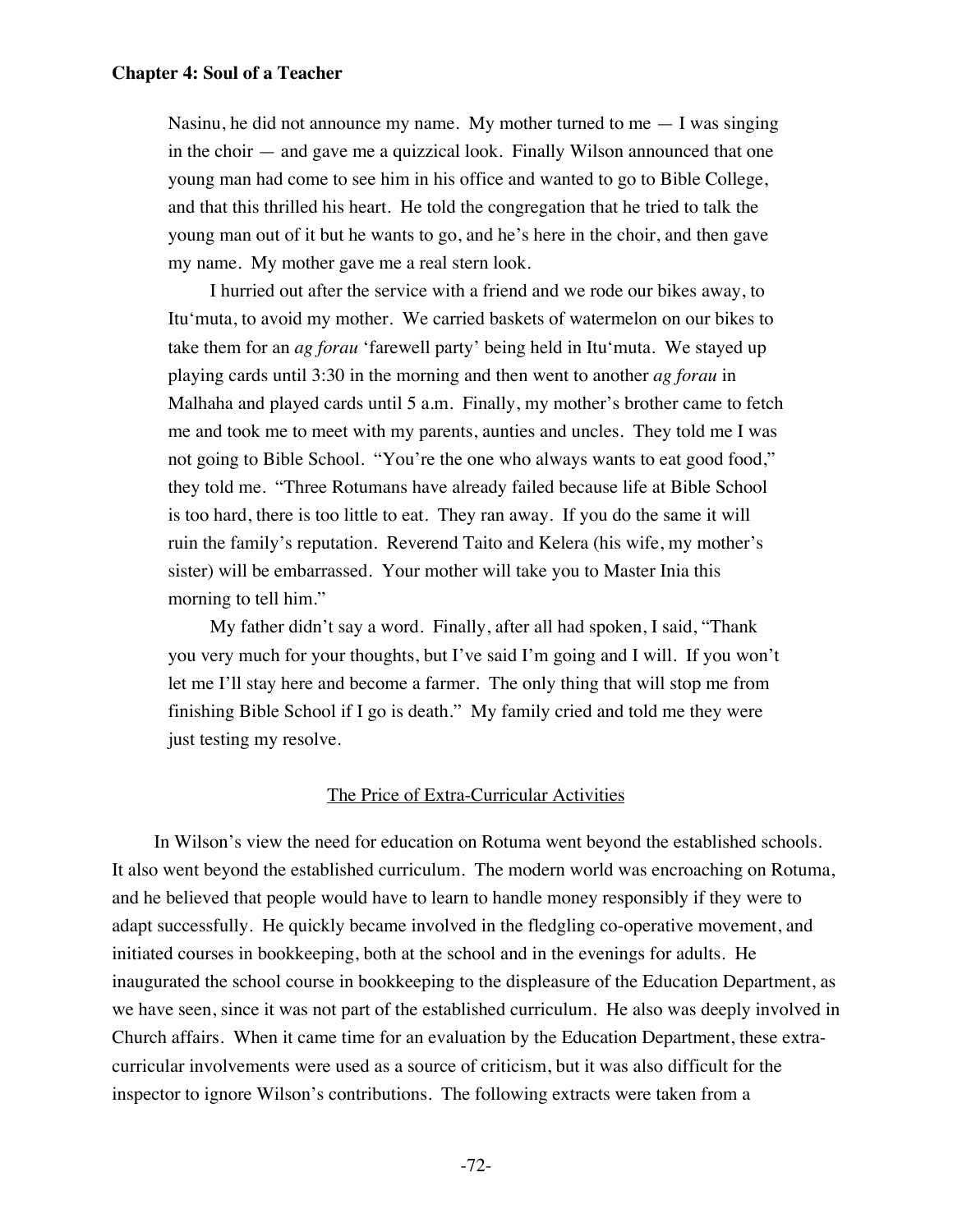"Confidential Inspection Report of Wilson Inia at Malhaha District School," by M.J. Bay, Assistant Director of Education. The date of inspection April 9-10, 1962.

### 1. PERSONAL AND PROFESSIONAL:

 Your long experience has given you an excellent basis on which to organise your school, and you have done this reasonably satisfactorily. You have a flair for organisation and a capacity for leadership, which appears to be directed more to community and to extra curricular activities than it is to your professional work.

 Not only the capacity to observe and to analyse individual weaknesses, and the ability to give professional guidance, but the will to do so are essential to the successful administration of a school as large as yours. Without regular and adequate supervision, and direction, your younger teachers will stagnate rather than develop. The development of teaching methods on up to date lines could be pursued with greater vigour.

 Improvements to grounds and buildings indicate good relationships with the community. Further suitable extension is planned. The use of the buildings for teachers' meetings is commendable. Greater opportunity could be taken for discussion and demonstration of teaching methods at these gatherings, in which classrooms and teaching organisation and practice in your school could be used as models.

### 2. RELATIONSHIP WITH PUPILS:

 Discipline in the school is sound. Training in social relationships is given through Duty Organisation, House Competitions, participation in various celebrations, and through instruction in native custom. The latter needs to be more specific, to follow a definite detailed plan, and to be corroborated with other subjects. Your own classroom atmosphere is one of busy-ness and eagerness to learn. Try to get much more of this in other classrooms by more frequent visits and demonstrations.

[Following some rather serious criticisms of various aspects of school facilities, equipment and practices was a section on:

### 5. CONTENT AND QUALITY OF THE SCHOOL PROGRAMMEME:

Class 8 standards are good, due solely to your personal teaching ability. Closer observations of all aspects of one subject at a time throughout the school is desirable, with specific instructions on how weaknesses are to be attacked, so that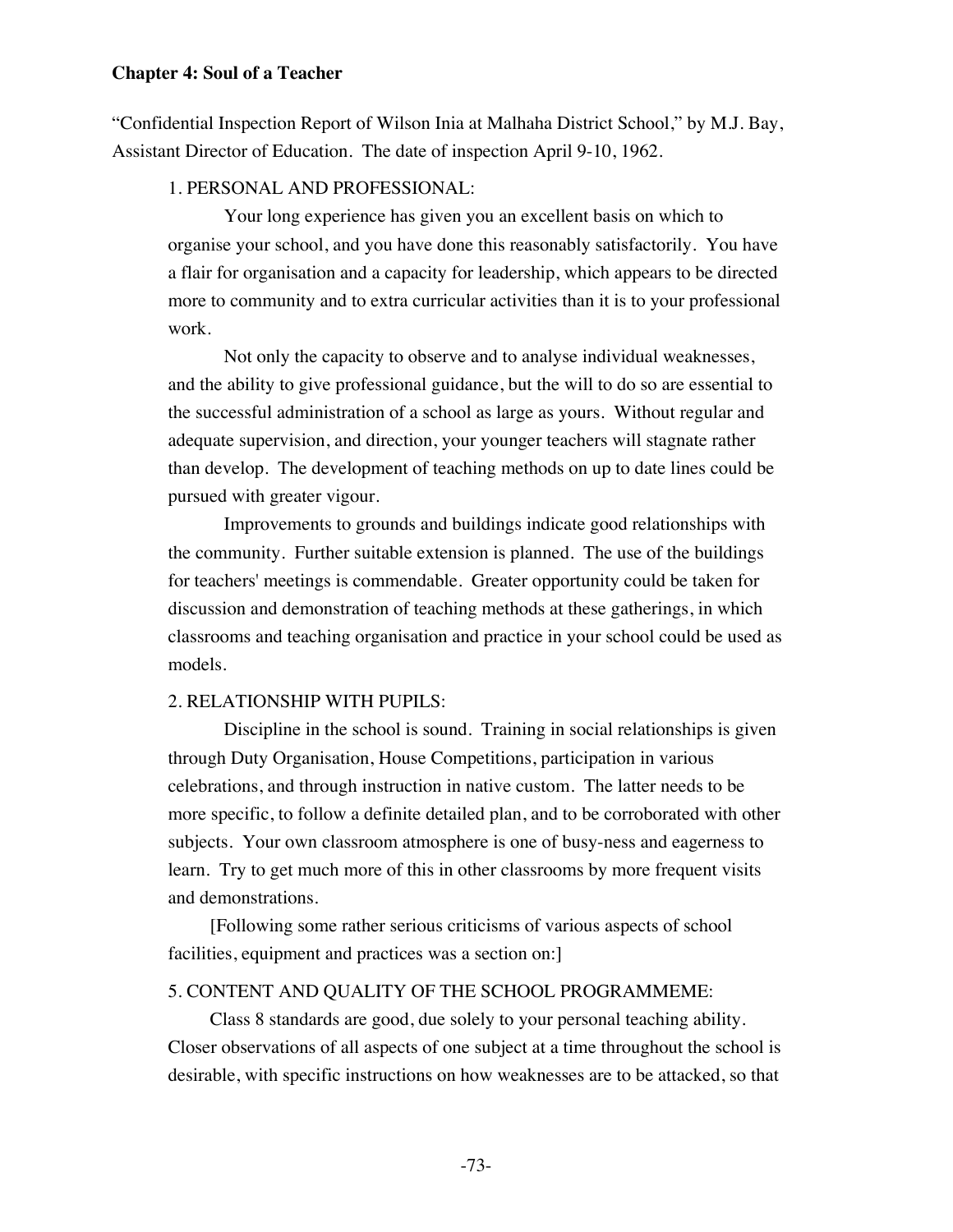the level of attainment may more generally approach that of C.8. For this purpose each assistant should have a Head Teacher's Instruction Book.

# 6. METHODS OF TEACHING:

 Your own teaching is generally good, but it appears that you lean rather too heavily on your past experience, and could put a little more time into planning and preparation, to good effect. Pupils respond well in full sentence answers. Recapitulation could be improved.

Morning Talk: satisfactory. More pupil participation at questioning is desirable.

Verb Drills: satisfactory. Group work would make them more effective especially if extended in sentences.

Eng. Grammar: the explanation of Negative and Affirmative tended to become too long and academic.

Eng. Composition: based on verbs. Good work, well written. Good stress was placed on varied sentences and beginnings. Good individual correction and explanation of errors. Errors were used for Grammar instruction.

Arithmetic: knowledge of content and of methods were both good.

Natural Science: B.B. well used - a few words could have been included with the sketch. Good chart introduced - you talked far too long - a few more questions should have been thrown in - pupils should have been given the opportunity to recapitulate from the summary.

Spelling: it was disappointing to find Note Books left uncorrected.

Bay's concluding comments may reflect the supercilious judgment of a colonial official displeased by an uppity "native" courageous enough to set his own priorities, rather than a dispassionate assessment of the circumstances.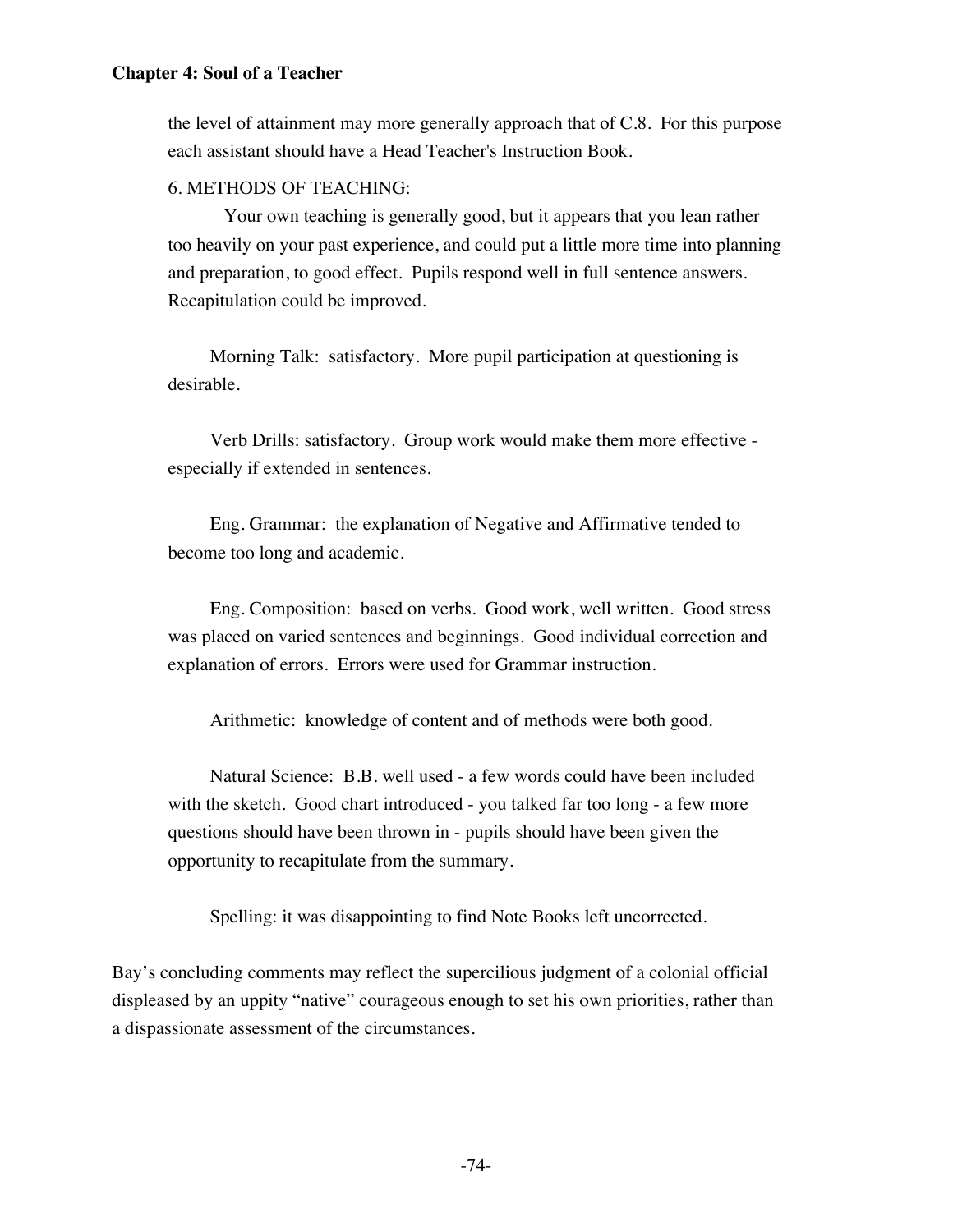Although you have done a great deal towards the material progress of Malhaha District School, it was most disappointing to find that you had not put equal effort into the professional side.

 Staffing difficulties are realised, but, you have a better staffing ratio of Registered Teachers than any Fiji School of comparable size.

 The weaknesses recorded are such as you would no doubt have found out for yourself had you visited classrooms regularly. Most of them are elementary and such as you were warned against in your teacher training and early in your career.

 When you have reorganised your Time Table and planned regular visits to classrooms you will realise just how unsatisfactory things are - no better than Motusa and Paptea - in some cases not as good.

 I gained the impression that your Church and Co-operative Society activities take pride of place, with professional interests coming a bad third - or even fourth - whereas they should be your first consideration. Any Class One teacher should be a model of teaching efficiency - Teachers in your area look for it. I expect it.

## The Teacher in the Senate

At the first opportunity Wilson Inia established himself as a spokesman for education in the Legislature of newly independent Fiji. In his second speech, on December 17, 1970, he addressed a number of educational issues that were to occupy his attention throughout his legislative career. His speech was in response to a plan for national development, which had much in it that pleased him. He began by congratulating the Government for having the courage to spend so much on education, then went on to convey his personal views regarding priorities.

I come from a very little island. Because there was so little money in [times past] we had to go into education without any money at all [from the colonial government]... [T]he Rotuma Council spent between 80 [and] 90 percent [of their total revenues on education] from the day they first had these funds up till today. They believe that to exist, to live, and to live well side by side with all their fellowmen of this dominion, education must never be neglected.

 I wish to touch on a few points...that make it an excellent plan. Firstly, it is [the emphasis on] the teacher. If you have great buildings but a poor teacher the result will be very poor. If you have a good teacher but an old wooden building or one thatched with coconut leaves, or sago plant leaves over your head,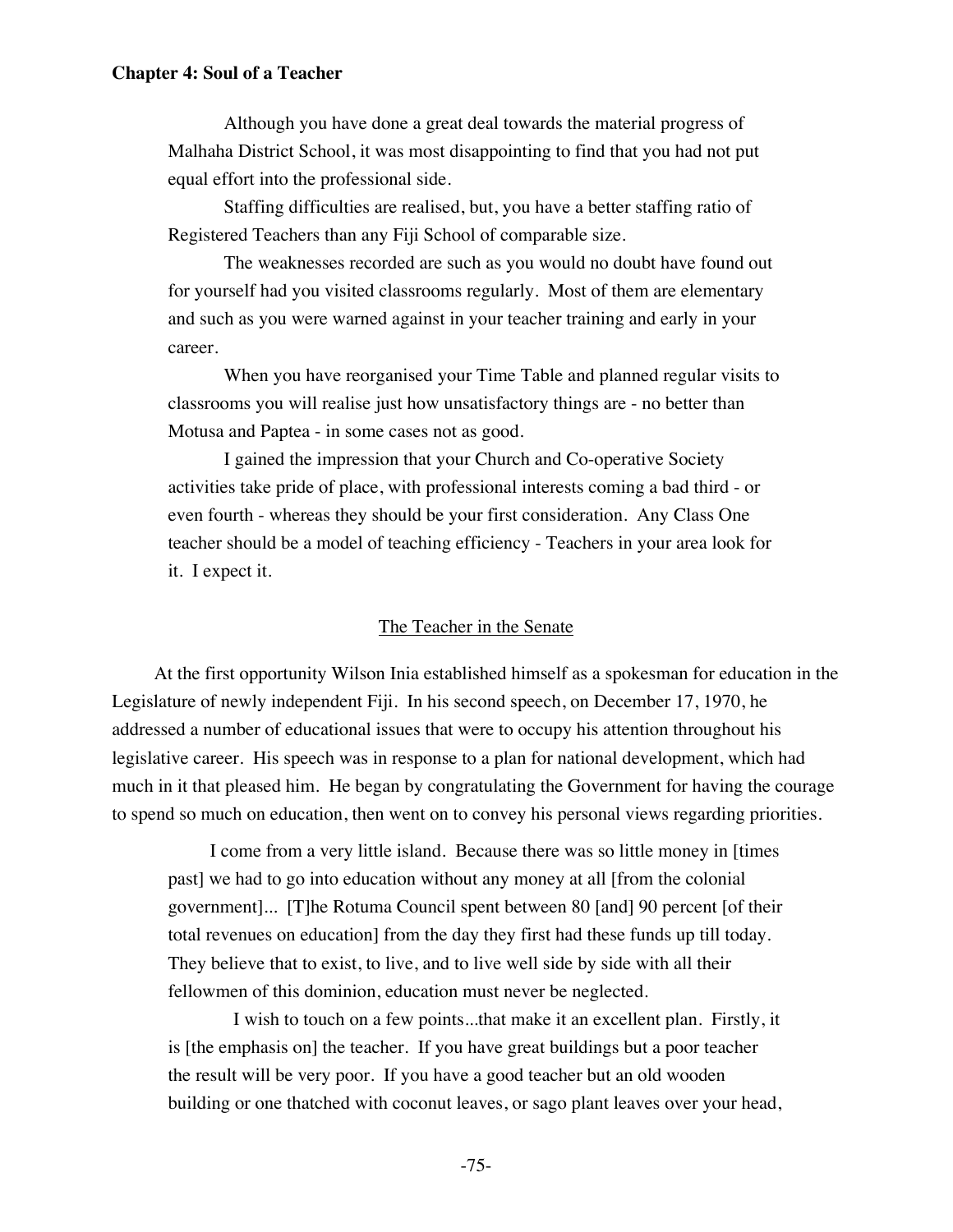you are [still] sure to have good results. One of the great things that I see in this plan is the strong attempt that is being made today to [train] very good teachers inside this dominion [at] good teacher training colleges... [I]f you can...provide incentive for bringing in good teachers then you are sure [of] success. I wish to congratulate the Education Department in doing their very best by trying to get good teachers for this dominion. Good teachers for our rural areas are not very easy to get. When you leave the limelight of the centre of civilisation you do not look forward to going out into the rural areas. You need dedicated men and women to go that far. That is one of the great problems that we in the rural areas always have to put up with; we find it very difficult to get good teachers because we have not got the money. I must congratulate the government for increasing the help given to the schools, especially to schools throughout the dominion and particularly to those in rural areas (Senate speech December 17, 1970).

He reviewed with gratitude the steady increases in Government support for education over the years, from 50 percent to 60, 75, 90 and finally 100 percent support for Government-operated primary schools, but expressed concern that secondary schools received considerably less only 60 per cent of operating expenses. This, he reminded his fellow legislators, severely disadvantaged rural communities. Given the relatively high salaries of secondary school teachers, communities like Rotuma would have to rely on foreign volunteers such as VSOs, VSAs and Peace Corps, a mixed blessing as far as Wilson was concerned since they might be culturally insensitive and introduce new, possibly disruptive, behaviours. He also lamented the absence of bureaucratic know-how in Rotuma, which made it difficult to solicit financial support for improvements to facilities and equipment.

Also deserving of praise in his opinion were plans to centralise classes 7 (Form I) and 8 (Form II) with Forms III and IV, since this would facilitate preparation for passing standardized examinations, particularly the Fiji Junior. He also believed it would result in a better education for slower students, since when classes are scattered in different schools there is less opportunity to provide for their special needs. Given the great emphasis on passing standardized exams it was quite natural for teachers to focus their efforts on the brighter students, those with the best chance of passing. Centralisation, by bringing together a greater concentration of students, would allow for alternate tracks, so that individual teachers are no longer faced with the dilemma of choosing to devote attention to the top or the bottom end of a class.

If [a teacher] devoted too much of his attention to the bottom end, the top one will play up and will be very angry, and perhaps you will not get a lot of passes. If he devoted his attention to the top end, the bottom end will never get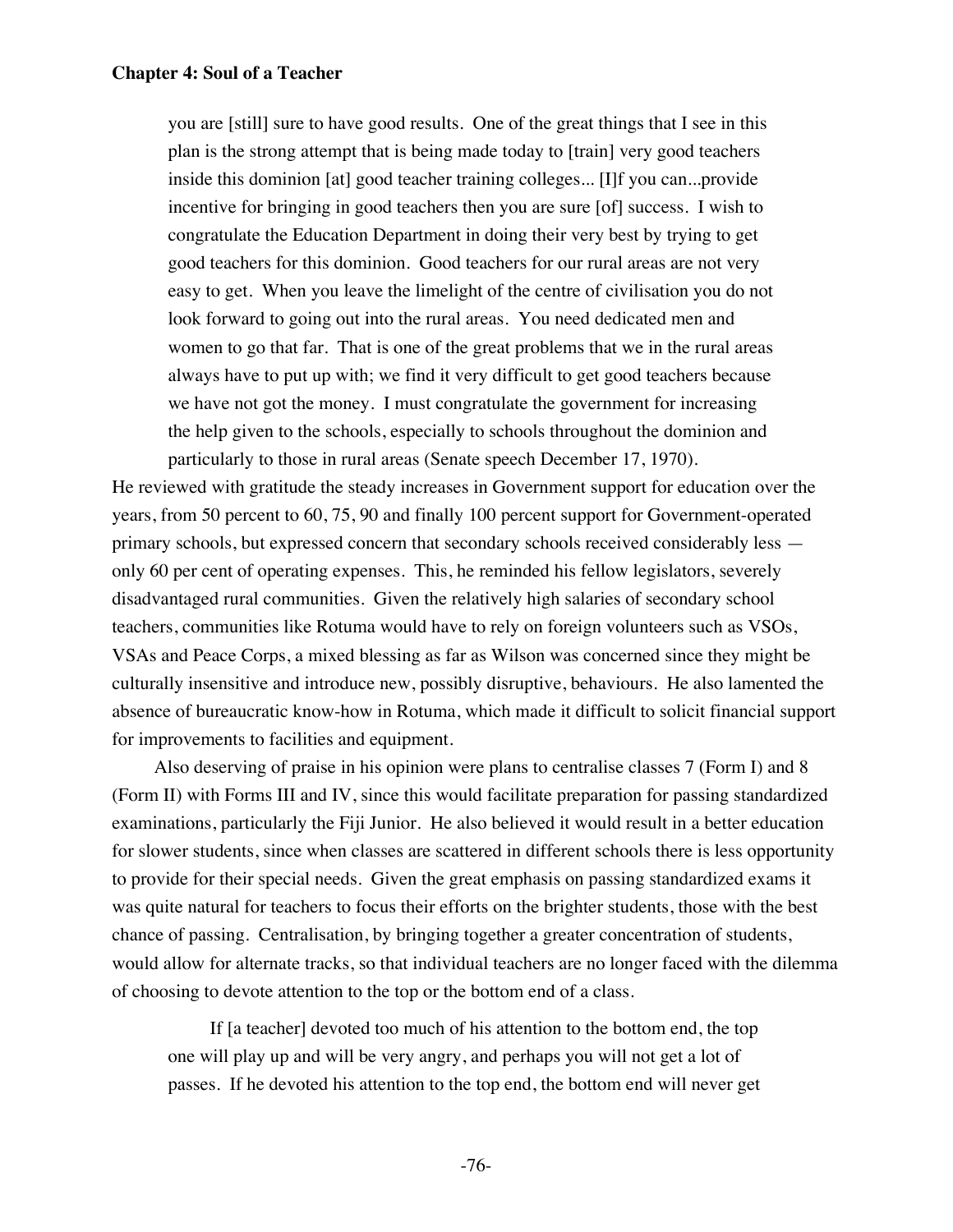anything. They will lose interest and a lot of trouble is caused in this way (Senate speech December 17, 1970).

 He found proposed curriculum changes equally praiseworthy, especially the substitution of Fijibased examinations for those prepared in New Zealand, and the local production of text-books. In the past teachers were required to find texts from New Zealand, often unsuccessfully since they were both expensive and scarce.

As if to reinforce his credentials and image as a teacher, he then brought up what he considered one of the main problems impeding the educational progress of children — the neglect of homework!

This is something that we in the rural schools find very difficult, not only to tell the children but to try and pass on to the parents, that when tea is over, about half an hour should be devoted to sitting down and doing their set homework, especially with the standard of education getting higher and higher today in our secondary schools. Children and parents are used to the primary school standard, the classes 1 and 2. When school is over for the day, there is no homework. Some even do not have anything to carry home. When tea is over they either play around or sit down and sing. We have now reached secondary schools and in order to do justice to the education that has come into rural areas, great care must be taken to see that all the homework set for the next day's work is correctly done at home. This is something that parents in rural areas do not do and it will take a very long time to correct this big mistake. You may have good teachers, good buildings, but if the homework and home study of all these schools are not properly done, poor results will be the final outcome (Senate speech December 17, 1970).

Another problem he mentioned were teachers who drank, and who served as negative models for their students. "All our eggs are in one basket," he said, and if the wrong teachers are sent, "if the basket is wrongly tipped, all of Rotuma will disappear under the ocean."

#### Compulsory education

In Wilson's view education was the key to future of the new dominion, and when a bill making schooling compulsory was introduced he supported it enthusiastically, with the caution that commitment had to be strong, so that support services such as bussing could be provided as well as first class schools. As it so often did in his speeches, Rotuma provided an example.

The Rotumans have always regarded the education of their children as the most important thing in life. This I think is quite true in that the greatest asset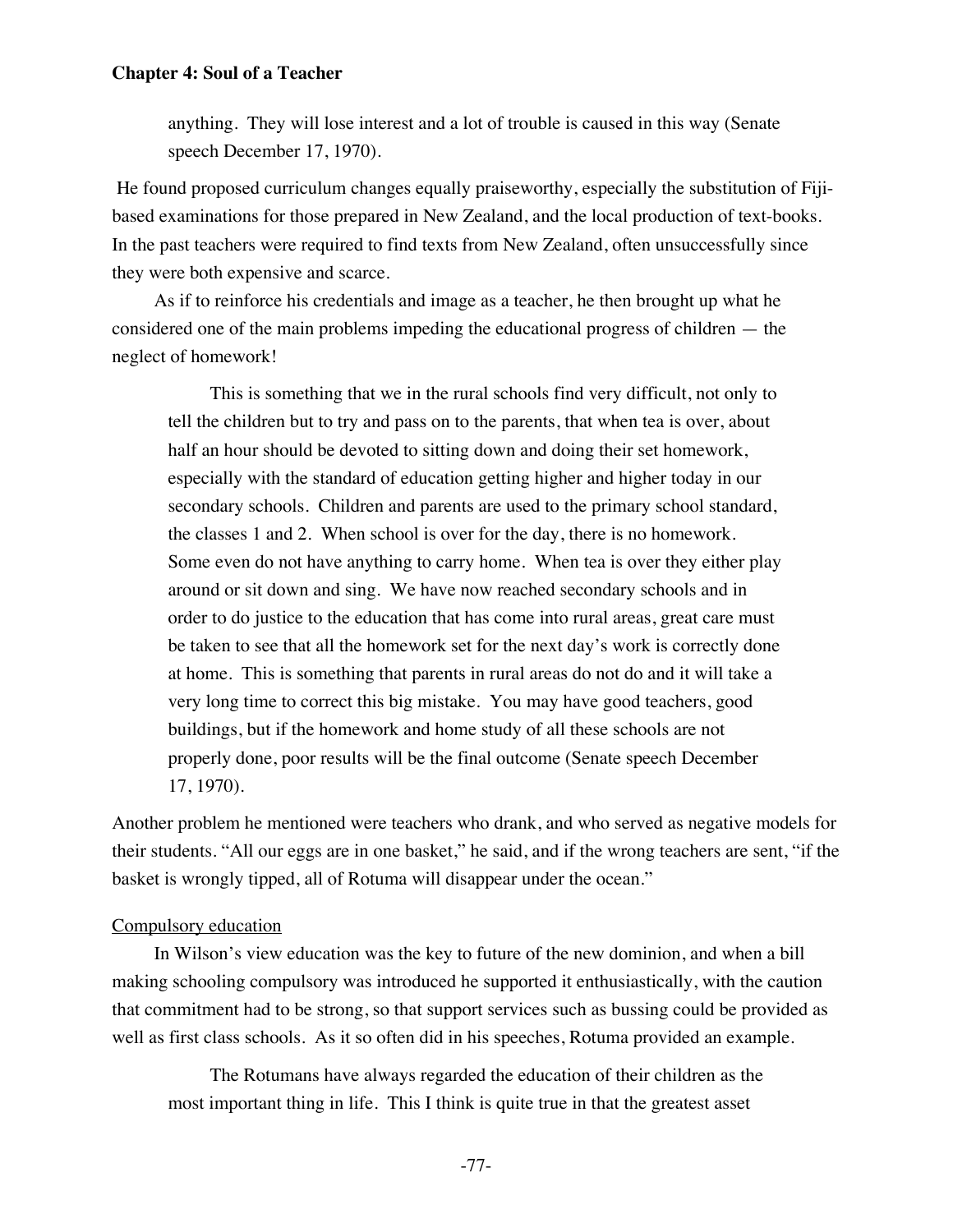owned by any country or nation is not so much gold or great industries, but it is the children of the country. This is the greatest asset in any country. Why? Well, these will be the owners of everything in the days to come. They will be the owners of all the gold and the businesses that you have been talking about and wanting to bring about. If we do not prepare these new future owners well in life, there will be a terrible mess of all these things that you seem to think have a very high priority in the life of men.

Every time the Rotuma Council presents its estimates for the new year, there is always this criticism from the Ministry of Finance that it is lopsided — too much on the educational side and less on other developments. However, it is the Rotuman's mind and we stick to that estimate. Because of that it plays a very important part in the educational system of our little island.

In the dark days when our people did not know of the value of education, Government had to make education compulsory in order to make the parents send the child to school rather than keep the girl to look after the baby, while the mother goes out fishing; or the father keeps the young man...when he goes to the bush and help him in the gardens. The more girls and boys you have, the greater the assistance the couple will have at home. This is, perhaps, one of the reasons why...it is very difficult to control family planning in Rotuma.

[T]he solution is in compulsory education, but then if you try and introduce compulsory education, you have to make it the best possible...and no parent must bring up complaints to say they cannot get bus fares so the child cannot go to school (Senate speech July 1, 1976).

# The plight of secondary education and teacher training

Wilson was particularly concerned with the neglect of secondary education in rural areas of Fiji, and urged greater Government involvement in funding schools and training teachers. Unless policies were changed, he believed, the discrepancies between urban and rural standards of living would increase, accentuating existing problems.

[T]he trend in the Fijian post primary education is dangerous. It is going downwards... One of the reasons [is] finance... For several years I had the experience of running a secondary school down south in Kadavu. It was just about to close down because of finance. And to put it right [we had] to find finance; bump up the school fees — shocking. Unfortunately, with secondary schools you have to bring children from several parts of Kadavu and put them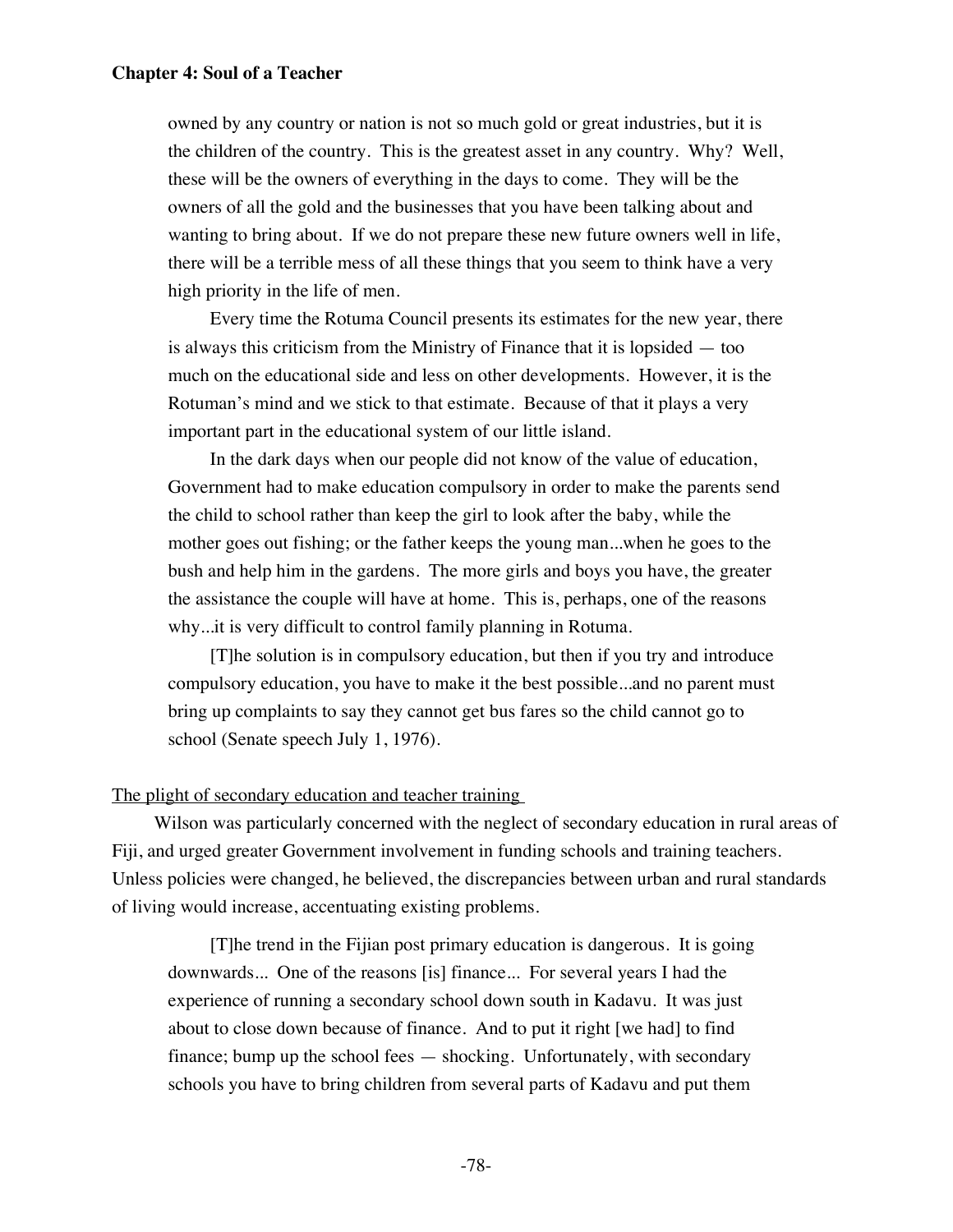together in one spot, which [requires] a boarding school. Who is going to feed them? If they had stayed at home like several urban schools here and walked or paid three cents to go to the school, it would be very much better. But with those of us who are out in the islands, if you want to raise the standard of secondary education, you will have to come up against the big problem of finding, not only money to build the buildings, but you have to find money to pay the salaries of all the teachers. Good teachers are not very easy to find, they are very expensive. Added to that, you have got to look after the school children as boarders. And worse still, you might have a mixed school, where you have males and females. These are some of the very delicate situations that one will have to come up against if one were to try and introduce a secondary school out in rural areas, especially out in the islands... [W]here many people are grouped together in a town or a city, you could have a very big attendance and things could be cheaper, and if school fees are to be paid, they could be less, whereas out in the islands you may have five, six, ten or fifteen villages combined together to have one secondary school; the number cannot be very big. And therefore, per head, [schooling] is a very expensive thing, and very heavy on the shoulders of the parents..; it would be very...difficult for them to keep up with...those who live in urban areas...

This is not something...new. This is one of the reasons why several of us who, not being satisfied with the secondary education that we received out in the islands for our children, brave the seas to send our children over here to be educated in towns and cities... You might try and get into a big secondary school, but then there is always the answer, "Sorry, it's full, no vacancies." Those who are near get in first; those of us who are far [are put] right down the tail-end of the list...

[W]hoever is going to try and solve this [problem] must give a strong helping hand to those of us who are out in areas where it is not very easy to provide a good secondary school, [one] that could compare quite favourably with any that is round about Suva... And unless the same opportunity is given to us out in the rural areas...you will always have us lagging behind... I would like to point out...that [though] your education here would be...high, you will always be ashamed...that we who have not been given the same opportunity would [be] present in years to come, if our children should mix with yours. It is along these lines...that I would like to emphasise the importance of financial help given to the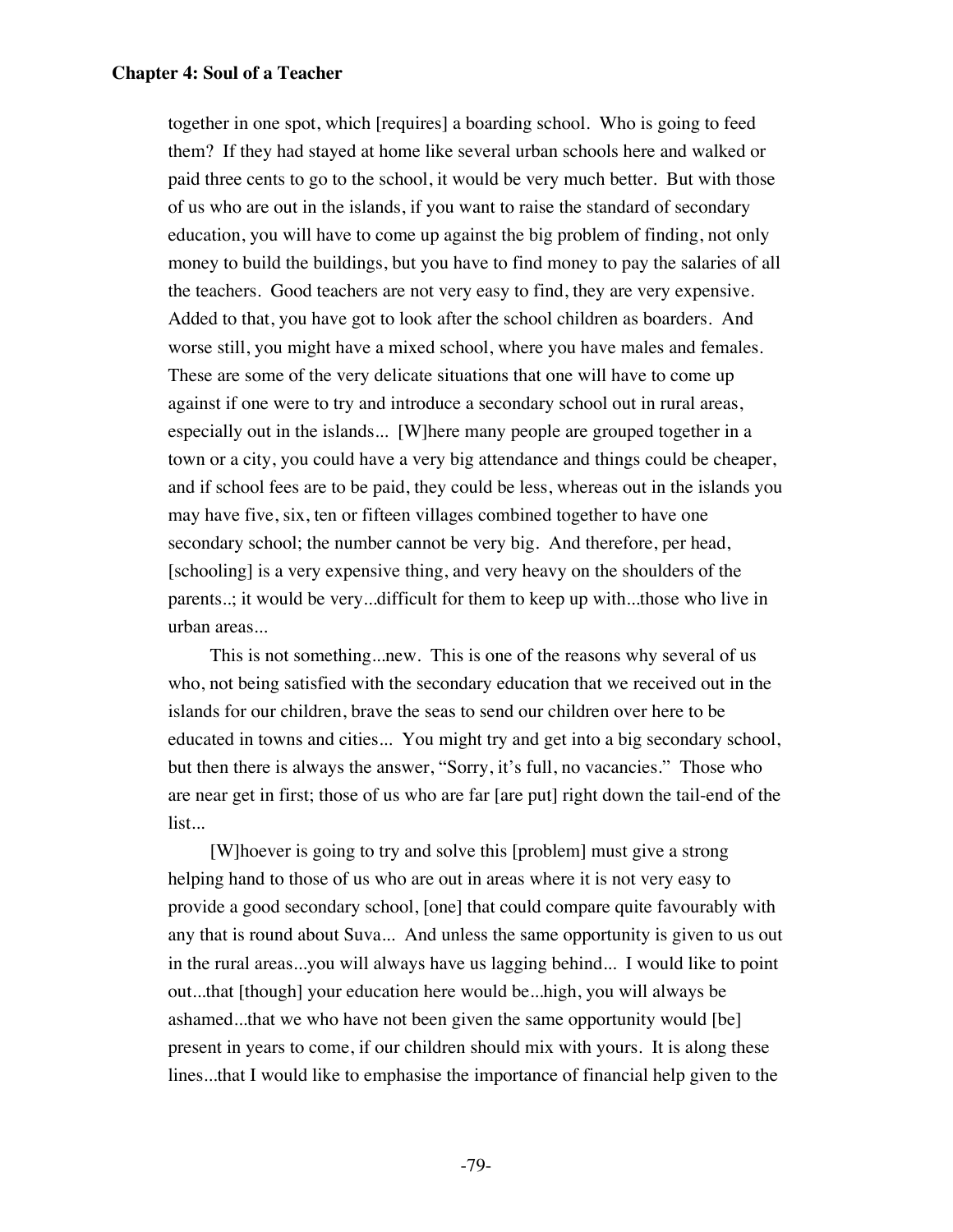secondary schools that are making a very strong attempt...to raise their heads above water today.

Another very difficult problem is the school teachers—teachers in secondary schools. There [are] not enough good secondary school teachers today. We [also] have great difficulty with the primary school teachers; we have to ask some school leavers to come in and be part-time teachers, untrained, to [try and] put the primary section right... I always regard untrained teachers as a big headache... You might as well do without them. It is better to combine two classes under one qualified teacher than to have one badly trained primary school leaver taking over in order to fill the gap... It is true...that it is part of the [head teacher's work] to give a helping hand to train this teacher, but that is only good on paper; [it has] never been practised. And because of that, this young teacher, who does not know very much about the proper way of doing things...is going to cause a lot of trouble in the years to come... [Such teachers are told,] "You come in, teach for a little while [and] at the end of the year we [will] send you over to NTC [Nasinu Training College] to be trained." If that could be done it might help, but I know of some who have waited for several years without having this help (Senate speech July 15, 1974).

### The notion of a properly educated person

Wilson also felt that education had to be of the right kind. If properly educated, people would know how to get on with others and harmony would reign; if they were mis-educated the results could be disastrous.

I feel...that in order to accomplish and maintain true harmony in this country of ours, this education that we have been emphasising...all along for over 100 years now, is very important. However, there is a right education and a wrong one. The right one, simply put, would be one that brings about plenty of harmony, love, tolerance; the wrong one brings about covetousness, strife, exploitation — things that would destroy harmony in this country. It is also said that with true education a person is gentle, not rude, there is a polite or a courteous way to disagree with somebody who does not think like you. True education tends to do just what several males used to do in our buses here in Fiji; when an old lady [gets on], the man will stand up and step aside for the old lady to sit down. Only true education could do that. With wrong education the man would sit there stubbornly and refuse to budge an inch for this old lady.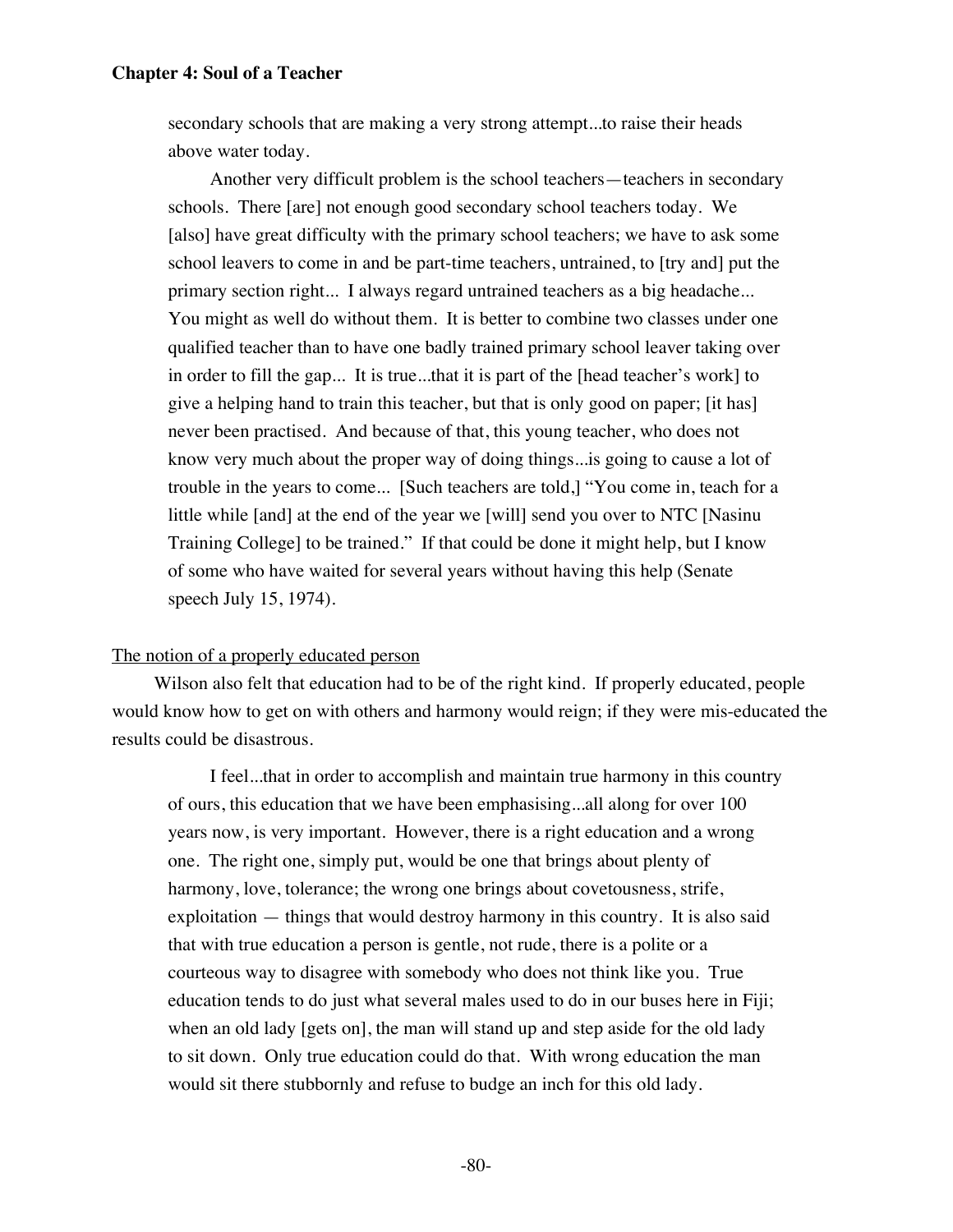Similarly, with anyone who is properly educated, in the correct sense that I am emphasising today, the English language [he uses (if he is speaking in English)], is simple...—none of these...long, long words where one [has to refer to] the dictionary every time [he] rises to speak. [Mis-educated people] seem to think that the more long words they use, the more highly they would be regarded...Anyone who speaks that way is badly educated...The true type of education, the education that will bring about...harmony [is based upon] simple English...the ability to say: "Yes, this is a matter of opinion; I think this way, you think that way. Perhaps you are right, perhaps you are wrong." Only a truly educated man could say, "perhaps I may be wrong and you are right" (Senate speech November 18, 1975).

Proper education made one into a gentleman or gentlewoman, Wilson believed, and those who had not been lucky enough to receive such training should not be faulted. When some of his colleagues vented their irritation over the disruptive antics of striking dock workers he chided them for lack of understanding.

Let me remind the House that the history of education is something that belonged only to the rich and never to the poor. And it is only through the godliness of several men and women in this world that the common people like myself have been given free education.

 Another important point... if you wish to bring about harmony between the rich and poor...get them to love one another. It has been said...that through education you can make a person gentle and the one who is not properly educated is a little bit, shall we say, mischievous. We can pick him out very quickly in a crowd.

 I listened very carefully today...[to criticisms of the] trade union and I would like to...beg the House to excuse them because the majority of them are not well educated. The majority of them...working down at the wharf or sweeping the streets have never had an education like we had to gentle them (Senate speech June 30, 1976).

### The right kind of education for Fiji

Wilson was not simply an idealist when it came to education. This reflected one part of his educator's mentality — the philosophical and one might rightfully say, spiritual side. The other side was pure practicality. He was deeply concerned about the consequences of an education system geared solely toward producing elite leaders and white-collar workers. "Education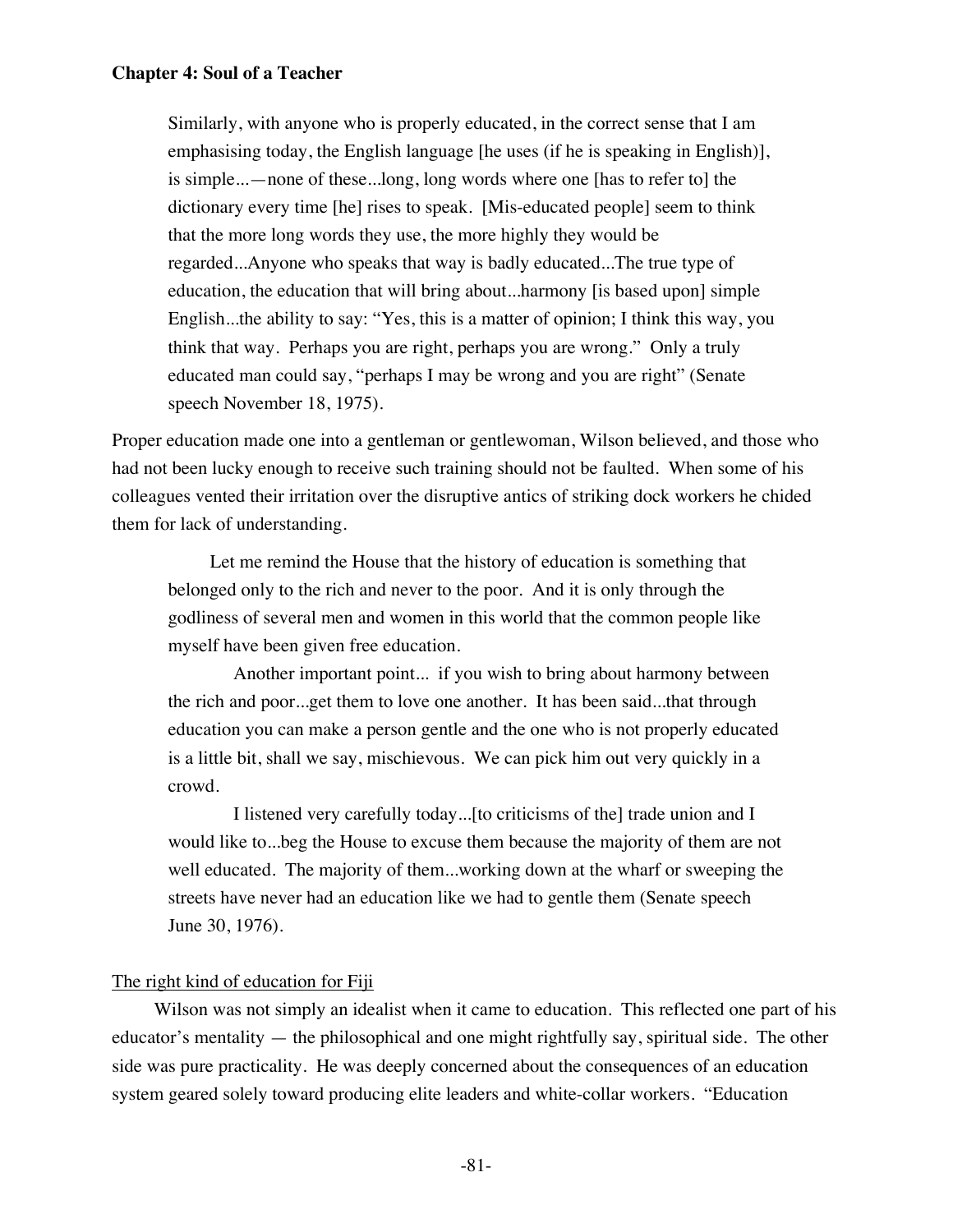should fit children for the life in the country where they are going to live," he asserted, and "the curriculum is the compass whereby...teachers steer their ship" (Senate speech March 26, 1980). He argued for recognizing the different needs of urban and rural areas.

In my days...the curriculum was geared...to produce great leaders... But is it right to continue this curriculum up till today? ... Even we in Rotuma did our very best to get into the very best schools that Government can provide here in Fiji...

[I]f you want to produce a curriculum to fit the people in the urban areas it must be biased towards jobs which produce employees inside that city. But if you wish to produce a curriculum to fit those of us who are out in rural areas and in the islands, then I am quite sure it can not be the same as the one produced here in Suva. It must fit us so that we go back and use the soil (Senate speech March 26, 1980).

He pointed to the problems of urban unemployment and underemployment that had arisen in Fiji, to the large numbers of graduates who could not find gainful employment, or had to accept jobs for which they were overqualified. And he lamented the fact that people had been given the impression that the only channel for success was through advanced education in the liberal arts to the professions or white collar jobs in the city. Culpability for such an unfortunate situation lay with an education system striving to emulate the more developed countries.

[E]ach year we seem to be having from about 6,000 to 10,000 school leavers looking for jobs and we have no jobs. Why do they only want jobs in cities and towns? As teachers, we can do nothing to stop them. Why? It is because the schools in Fiji are geared in such a way that people end up...wanting white-collar jobs. I put the blame on the educational system of our country, [which] is set up along the Western line. We will always have thousands of unemployed at the end of every year. How many thousands would want to go back and help their fathers on the farm? I would say none at all...

 The way our education system is set up is going to increase the problem of the unemployed. Such a system is all right for a country where...secondary industry is very high and can take in a lot of these school leavers. But if you take a look at the secondary industries here, you will find there are not many and those few can only take a small number of people, whilst several thousands will finish up in the streets, or with relatives, or in the little houses in Raiwaqa, which are designed only for one family. Just go and visit them at night and you will find that the floor is full because they all sleep on the floor.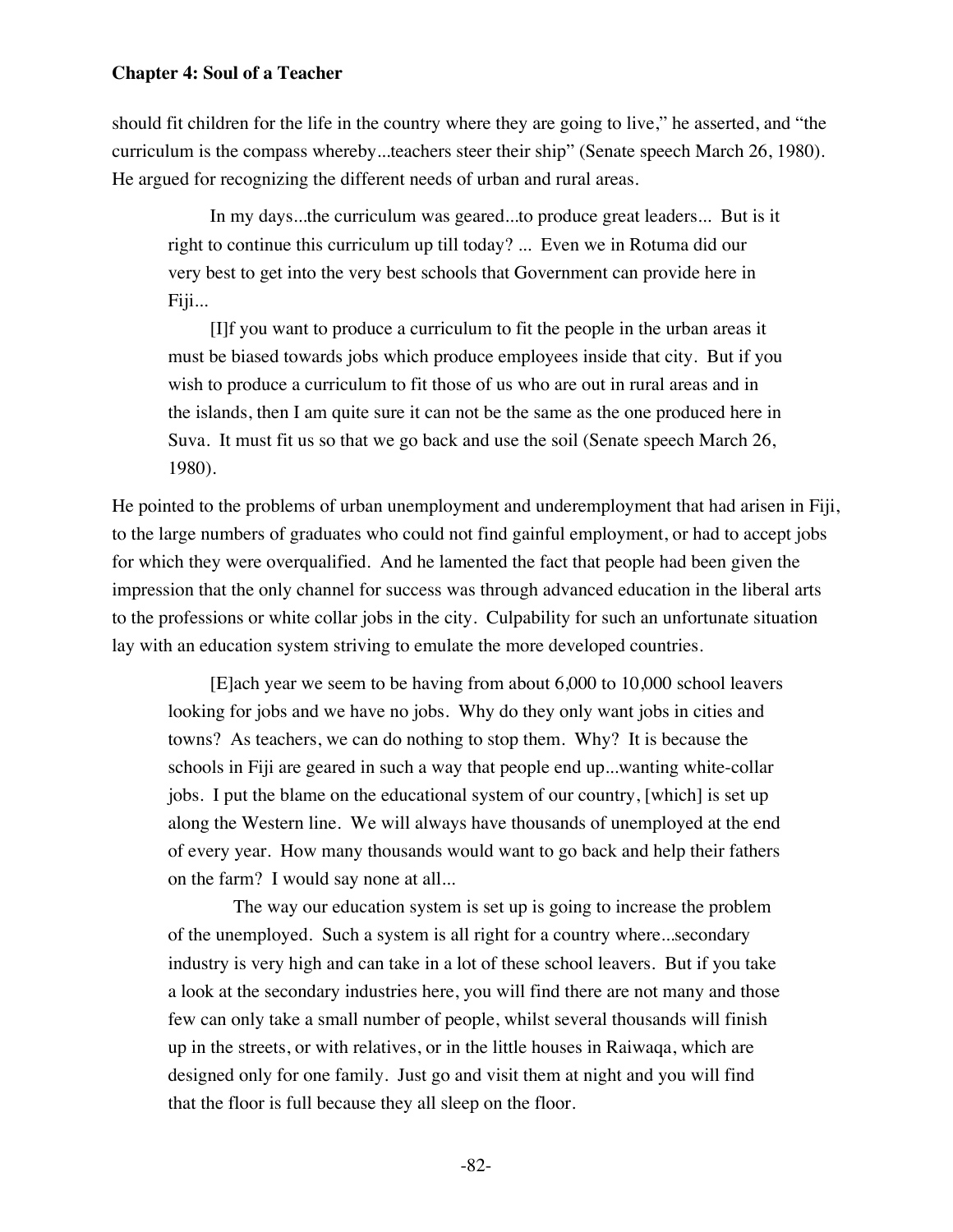There is no...easy solution... The blame seems to be pushed on to the curriculum people, and we are still waiting for the new curriculum that is going to be formulated so that when the students finish school, they will be able to find employment. I know one very important employment and that is using the land. If we cannot gear the education system of our country in such a way that it is possible to give employment to students in rural areas, the headache will go on forever... I have been criticised for making such a suggestion and was nearly sacked because I never believed that the education system was good for Rotuma. I saw that it would be wrong and I altered it in such a way that it annoyed the Education Department very much. But I told them that their students will end up in the city of Suva unemployed and mine would end up here in Rotuma as farmers Senate speech December 20, 1977).

To correct these problems Fiji, being primarily an agricultural country, should incorporate training for agriculture into the educational curriculum, and include it in the early grades, so the country could use its resources — human and natural — wisely.

I feel that the children of today should be taught to have an interest in the use of land. [If it is also] the wish...of the Government to fit quite a lot of our people to rural life then it cannot be done at the tail-end of their educational life, it must be done early. It must begin from class 1, but not after Form 4 level when the child has failed Fiji Junior and is then invited to join the post-Form 4 class — [a] special class prepared to fit these children to rural life...(Senate speech July 1, 1976).

He bemoaned the tendency in schools to treat manual labour, including agriculture, as so tedious and demeaning that it served as a form of punishment for school children.

 I believe the present practice...that whenever there is punishment to be meted out to somebody who has broken the school rules, the child is sent out to cut grass on the playground or in the school garden. If you have to do this sort of thing, would the children love the school garden, and love to cut grass? If the punished child has got a white uniform like the students of Indian High School opposite where I live, and he is sent out to cut grass on a wet day how is he going to avoid not dirtying his white uniform? Nobody would like that sort of thing. It is only natural that in the end school children would never love agriculture. This is a bad practice. If it is the aim of our education to frighten the school children from using the soil you are succeeding very well, but if it is the other way round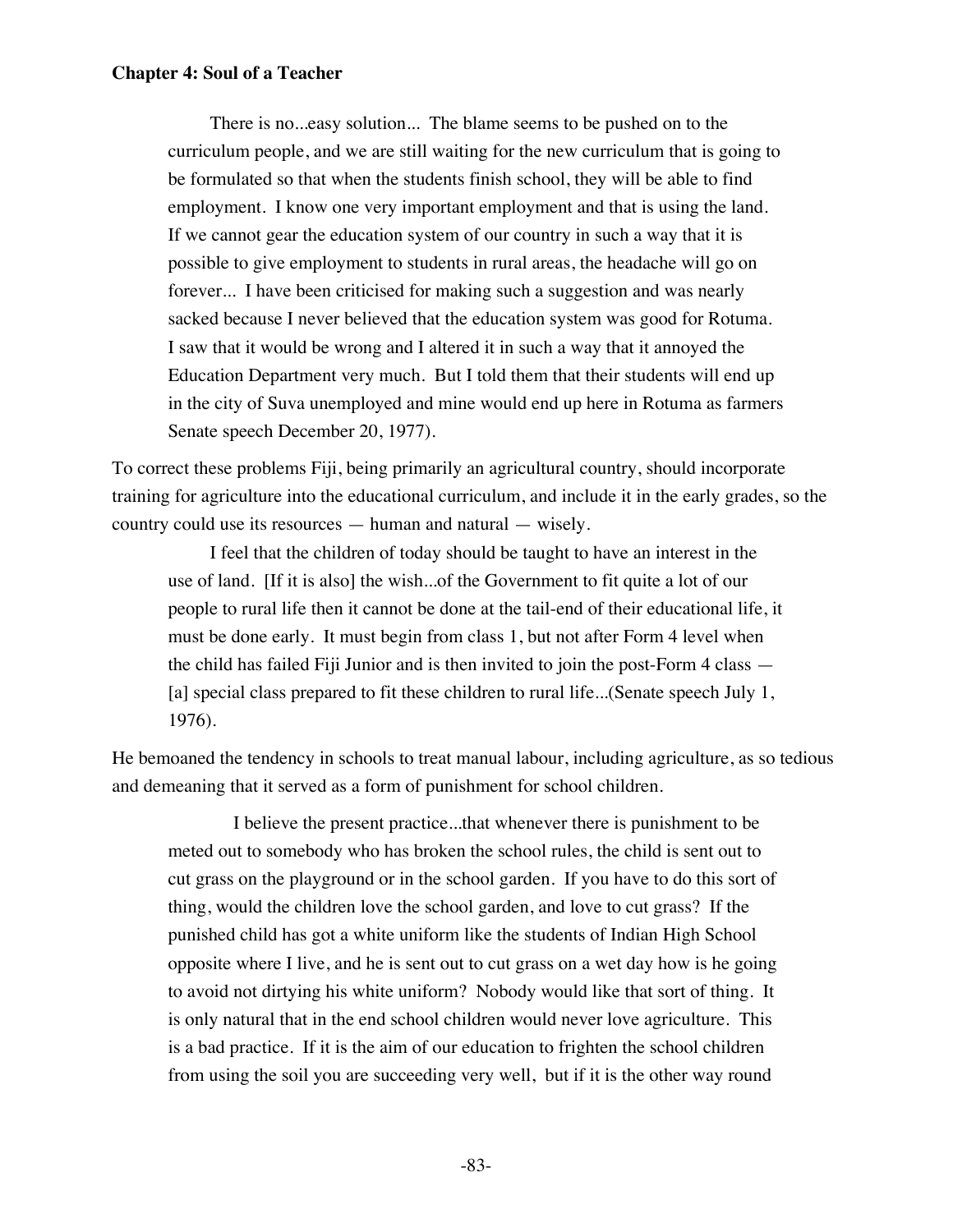then I think quite a lot of things have got to be changed (Senate speech July 1, 1976).

Indeed, one reason Wilson was so enthusiastic about centralising secondary school education was because it would make possible the establishment of a rural-oriented track for students who did not do well in liberal studies. He envisioned the implications for Rotuma thusly:

[A]ll classes seven and eight in Rotuma are going to combine in one school, and the Rotuma Council, which for years has been transporting all the school children free, will continue to do so. This means that we will have very big forms 1 to 4, and in each form, you can easily break them up into streams — three streams (a), (b) and (c). In this new set-up there is no need to sit an entrance examination; in this new junior secondary school, you simply just come from class 6 and continue on to class 7 and there is no stepping-stone whereby the bad ones are kicked out and only the good ones are taken in. They all come in. With the three streams you can have your (a) providing the future leaders, an academic training would suit them very well. With (b) and (c), particularly (c), it would be a very silly thing to try and teach them algebra. They would continue at their slow rate and of course, if their brains are not very fast to retain things, surely their hands could be used to a greater degree. Stream (c) could be diverted to use the skills of their hands to fit them with Rotuma, with the country, and when they leave school, though they may not be able to become supervisors of a great building construction, yet they could become good handy men and women. The suggested subjects that were asked to be taught: firstly, we continue with the old technical subjects, that is, to make furniture and to build houses that would fit in with rural areas; modern science, cooking and sewing — perhaps not so much the type of dress that would suit great Suva where there is hardly anything below, but one that would suit country areas; continue with bookkeeping and business practice; and introduce modern and Rotuman agriculture inside the school. I say modern and Rotuman agriculture. You have to convince the Rotuman that his way of keeping pigs is not a good one, the modern one is better... [O]nly if we see the modern one is better than the old one, [will] we follow it. This has got to be done in the school for the citizens of tomorrow to see with their own eyes.

Now, in the new junior secondary school, the school will have a farm of its own and practical agriculture will be taught as a subject inside the school as well as outside. It grieves me very much...to learn that Rotuman children these days, particularly in the secondary schools, are unwilling to dirty [their] hands — they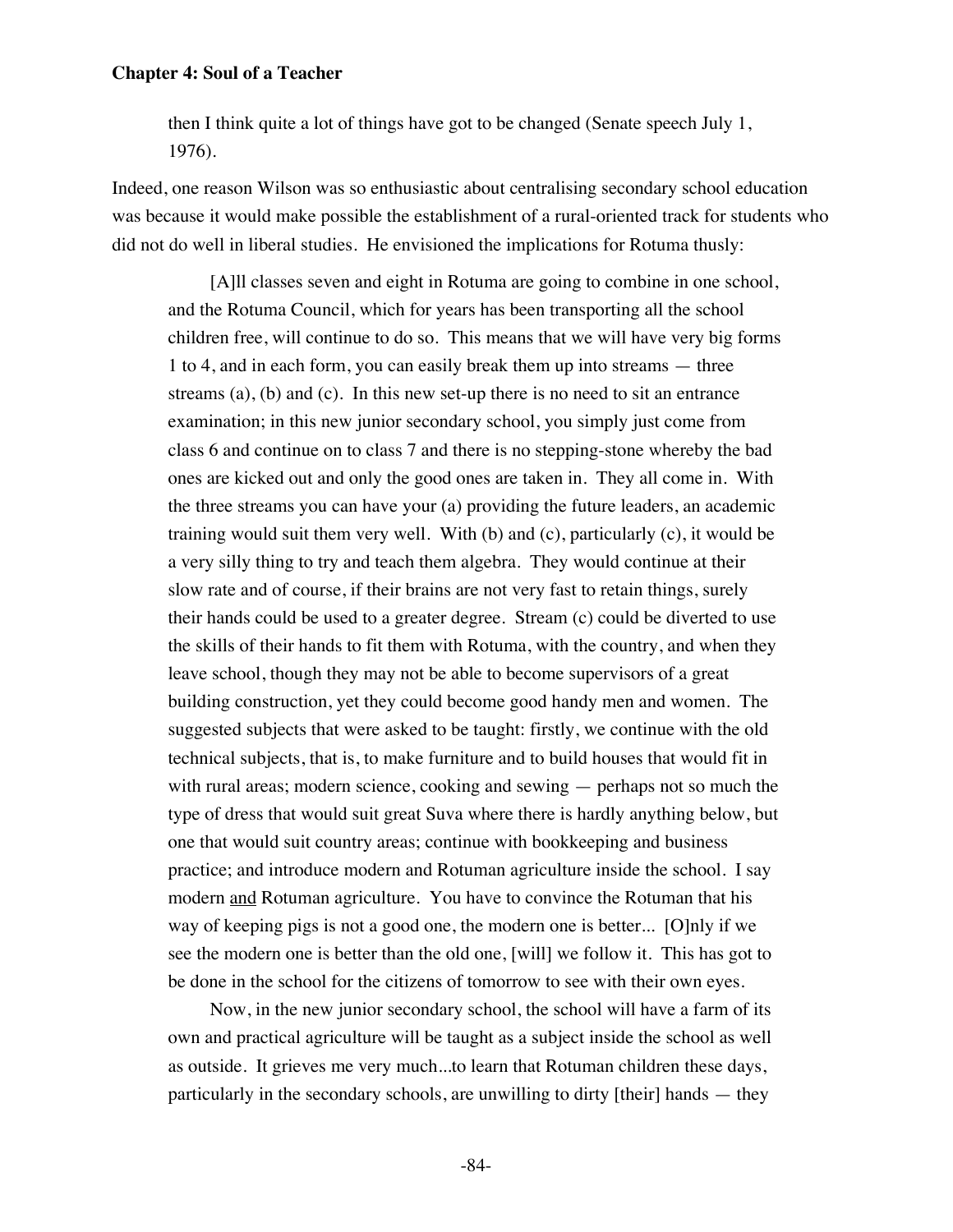prefer a lawnmower to do the job for them. I hope...that in the new set-up, they will learn the dignity of labour and the importance of the land, and unless they are taught while they are young, they will never make use of the land (Senate speech December 18, 1973).

Wilson's concern for appropriate education led him to question the value of the very certificates he worked so hard preparing students to attain. The School Certificate Examinations were tests of students' academic knowledge and abilities, and they discriminated against those whose education stressed practical knowledge. Yet the certificates had become the major criterion for gaining access to advanced schooling, and for securing employment, especially in the cities. This, Wilson believed, resulted in injustice. When the Senate was confronted with grievances from students who had passed the Fiji Junior Exams with a grade of "C", but were not accepted by secondary schools for further education, he voiced his doubts.

I...wish to point out...the fallacy of examinations being the yardstick whereby we try and measure the ability of a person. Fortunately teachers of old schools who emphasise examinations are fast dying out, and one of them, [myself,] is standing [before you]...

[T]he trend today is to try and do away with [the Secondary School's Entrance Examination], or if there is to be such an examination, it is to pick out the clever ones and give them assistance whereby they can be given free places in the next form. I support this very strongly because who would be bold enough to say that because a child did not pass a written examination he is dull and could not go on to the next class. We cannot adequately measure the ability of a student from theoretical examinations. Very often people have aptitudes for cooking, sewing, typing, shorthand, carpentry, metal work, engineering, or bookkeeping, and these aptitudes are just as important as the ability to speak and write fluently (Senate speech March 28, 1973).

Even at the university level — specifically at the University of the South Pacific — he was concerned that the liberal arts would be overemphasized at the expense of more practical instruction. In response to a Senate bill for increasing the number of scholarships at USP, he remarked:

[A]s for increasing the number of scholarships for students wishing to enter the University of the South Pacific, I would like to say this — when you go into something, you must make sure that when you finish the course there is a job for you to do... What about getting students to graduate with a Bachelor of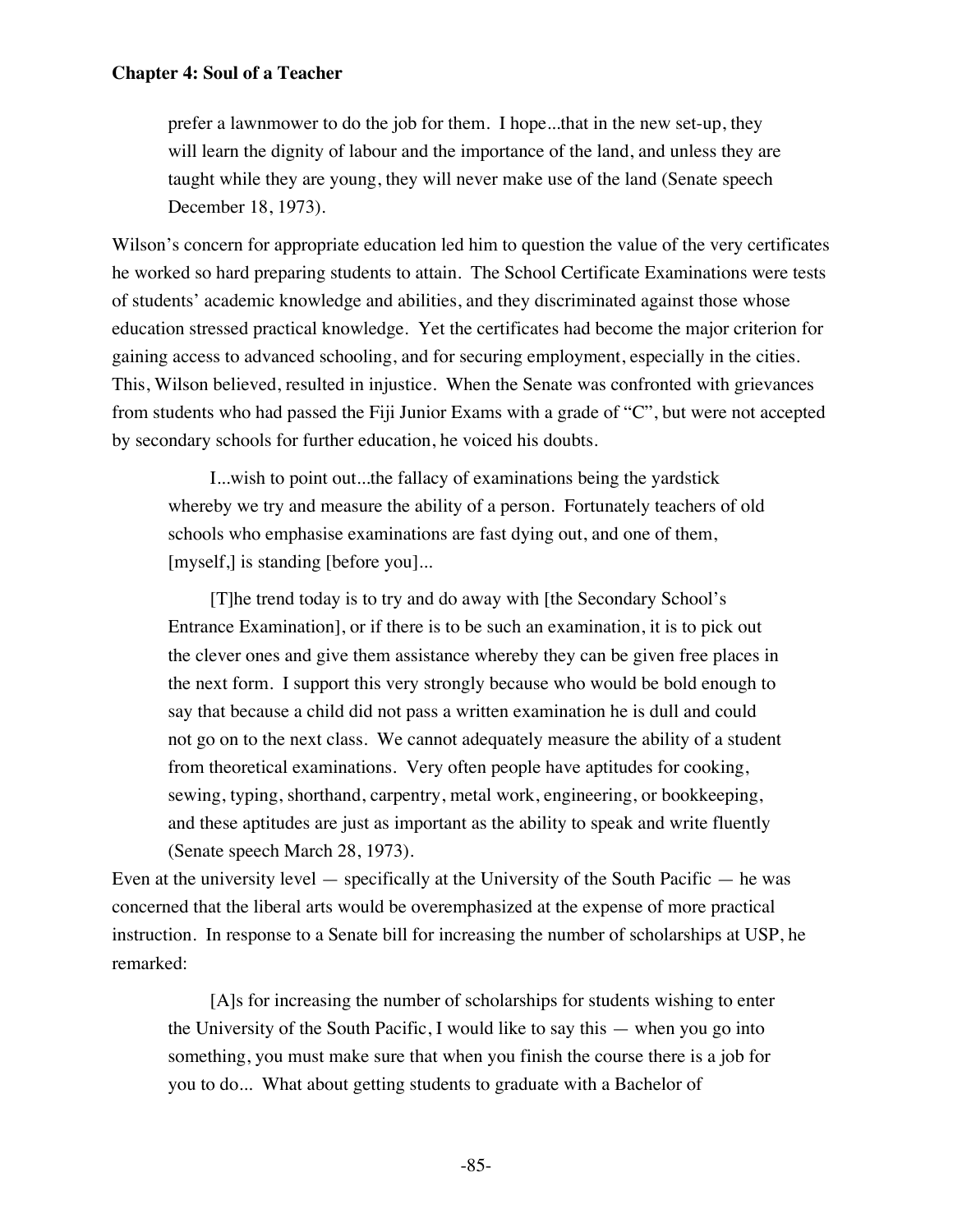Agriculture or Science rather than Arts. That should fill the bill. Not many seem to like that. Even in Rotuma which is a very small island, yet if you take a trip through the central part of Rotuma you will still find a lot of land lying idle and not being used... I would humbly ask [those responsible] to concentrate more on the middle level and not so much on the top level, because I feel that the requirement of our country is more in the middle level than at the top level (Senate speech April 2, 1979).

Ultimately, however, although he personally believed that schools in the rural areas should concentrate more on agriculture, he was wary of pressuring students, or of depriving them of opportunities. It would be unfair, he asserted, to tell a rural student to forget about being a doctor: "I think it would be totally wrong to refuse students from rural areas in trying to enter the Fiji School of Medicine" (Senate speech March 26, 1980). People should be given the opportunity to choose, and the schools should offer a curriculum that allows them to realise their potential, whatever it might be. He used this argument to urge greater support for teaching science in the rural areas.

### Education, language and culture

Sorting out the value of non-indigenous innovations concerned Wilson in other ways. He was deeply concerned that modern, formal education would overwhelm the native cultures of Fiji, with harmful effects. He saw the traditional cultures as instilling a sense of order that could be jeopardised through educational neglect, so argued strongly for incorporating into curricula the teaching of native custom. The impending loss of customary knowledge was brought home to him in dramatic fashion during a school-related function.

When the Permanent Secretary for education visited Rotuma recently, I was invited to the great gathering but was very disappointed when I discovered that no Rotuman student could perform the ceremony of welcome. It was left to an old teacher to do that, not even a young teacher (Senate speech December 18, 1973).

The issue of custom articulated with that of language, specifically as it concerned the medium of instruction. Here there was a dilemma to be confronted. English had been the medium of instruction in most of the better schools during the colonial period, and it was clear that even following independence English would be Fiji's lingua franca. It was the bridge between Fijian speaking Fijians, Hindi and Urdu speaking Indians, Rotuman speaking Rotumans, Europeans, local Chinese and a variety of Pacific Islanders. English was the language of commerce, governance and diplomacy. When a move was made to establish the English language as the official medium of instruction for government-supported schools Wilson reacted with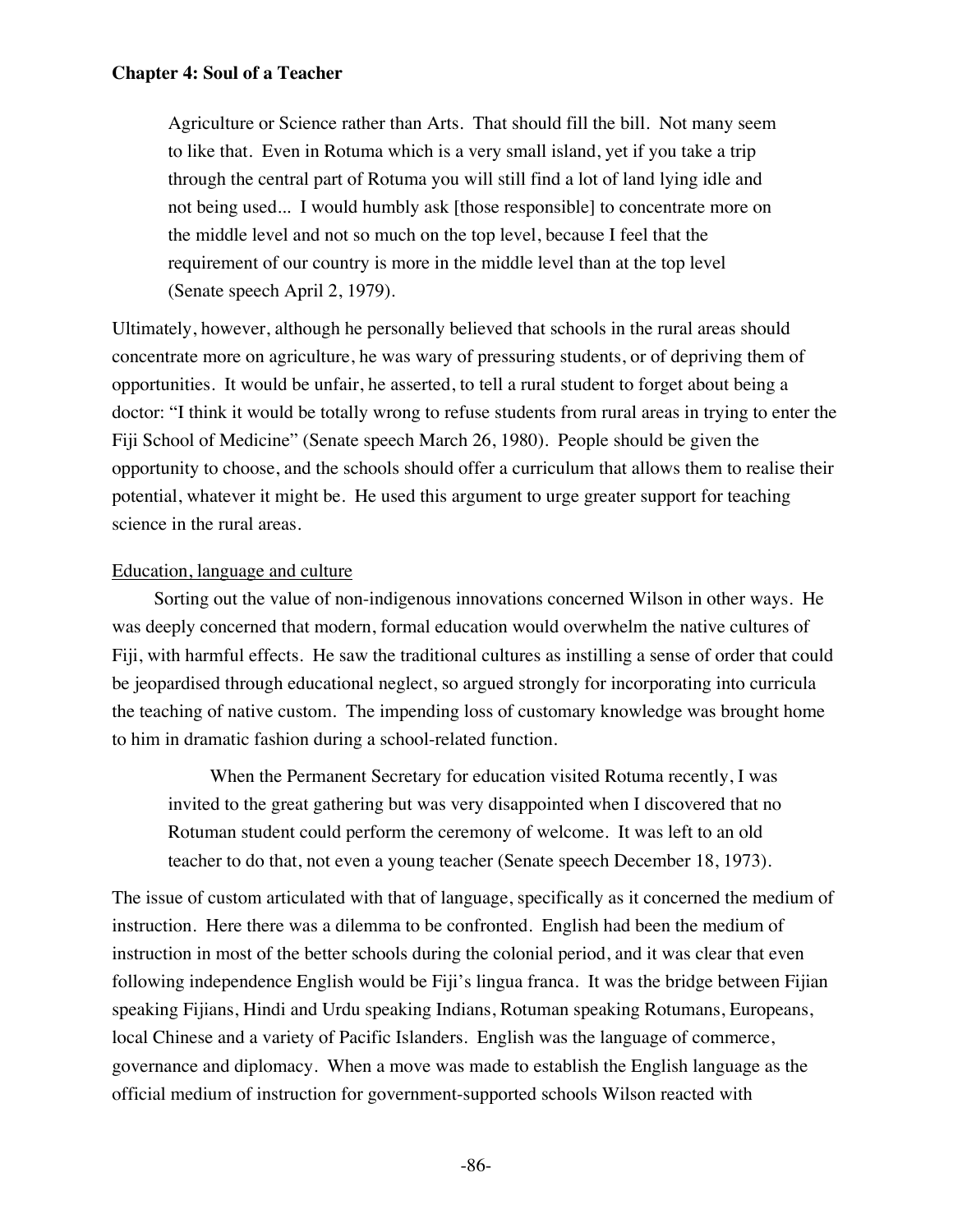ambivalence. He took the opportunity in his speech on the resulting bill to express his several concerns regarding language and culture.

I come from a rural area where the majority of children in our schools are Rotumans....For messages to be [conveyed] properly, particularly in the junior classes of one to three, it would be best to teach and speak to the students in Rotuman rather than giving them instructions in the English language. I think it would be a great joy if we started speaking in English from class one, but if [you] were to tell children...to bring something the next day, what language would you use? Would you give your instructions in English...or in Rotuman? I think the proper medium of instruction would be in Rotuman...

Where you have schools in the big cities and towns...with a mixed population and mixed classes, I think perhaps English would be the correct medium of instruction to be adopted, but out in the country, I think it should be a different thing altogether. That is why I hesitate when I hear some Members speak of using English as not only a...medium of instruction, but also making it compulsory...

I would like to point out one very [important] aspect of teaching languages; it is not only a matter of talking in that language, but you must be able to write the language, and to be able to write you must be able to spell properly. Those who speak English here in towns speak very well; the country school children admire the fluency of some children from towns, but when the children from the towns sit down to write, you will notice a big difference — they are poor in spelling. So we come to the question of the ability to write the language well.

I feel...that if you want to preserve...peoples' languages, [they must not only] be able to speak it but be able to write it as well. There are several Rotuman children in Suva who have been [taught] in a school where English happens to be the medium of instruction. We sometimes call these schools "English schools," where they speak English from the time the teacher comes into the classroom until they leave the school. The standard of English is very high..., but I am very sad to say that...they find it very difficult to read the present day Rotuman, because this is a language [with complicated diacritics]. We have five different "a's", and it is so difficult that even a Rotuman finds it difficult to read...; if you were to ask the child to write the language it would be almost impossible...

I must thank the Government of Fiji for giving us some sort of autonomy whereby we try and run our schools in such a way so as to be able to preserve the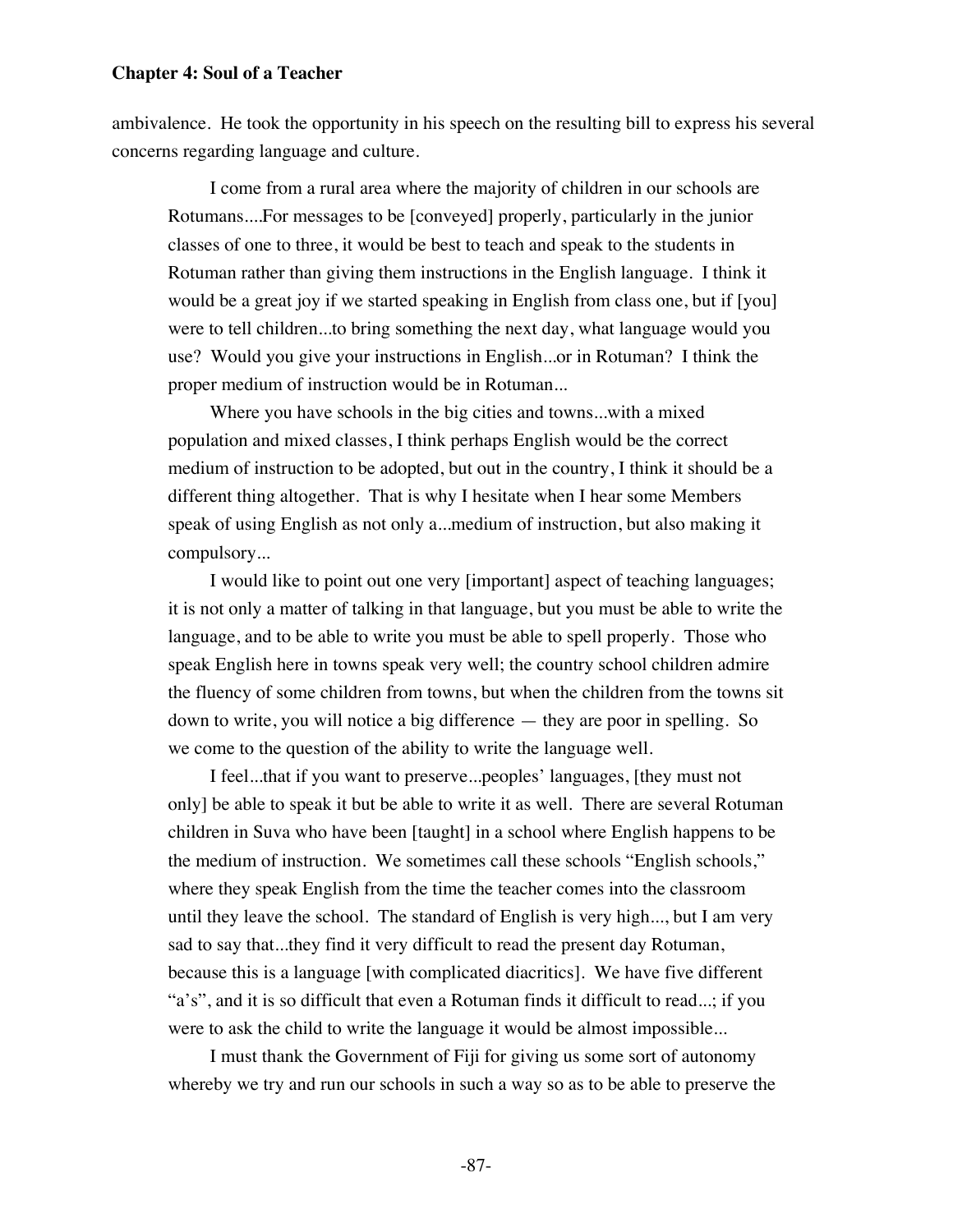Rotuman language as well as the Rotuman culture, rather than be forced to drop Rotuman altogether and adopt something foreign to the people of Rotuma... However...there are some Rotuman parents who prefer to have their children learn English from class 1 and want them to be excellent in English rather than in Rotuman. Why do they wish so much for their children to excel in English? It is only natural that one day the children will get a job and very often the job depends on what standard of English they have. Very often in some examinations the English language is compulsory and if you should pass in the other subjects but you fail in English then they drop you. These are some of the things that would make [some] parents hesitate and think, "Never mind learning about culture and everything, they will never help my child get a job." [But] when this child gets a job, he has no manners. This is the point...that I would like to emphasise. We have listened to the Attorney-General giving us some alarming figures for years to come when unemployment will be very high, [and] where the standard of selection for jobs would be so high that those who do not pass with high marks will never get a job, and one of the compulsory subjects to pass is English. Customs and cultures are some of the things that very often some parents and some schools sacrifice for the sake of one's bread and butter in this country of ours...

I would like to say what the Rotuma Council considers about language. Lately, the Rotuma Council found out that a subject was dropped in their schools without their knowledge, which happened to [be] the teaching of Rotuman customs and traditions. Once upon a time it was taught from class one to class eight in primary schools and even in secondary schools. And as students move up to higher classes, vernacular is not given as much emphasis [as it once was]... [L]ately we found...that the children of Rotuma are becoming very naughty and ill-mannered, the cause of which, we feel, is due to the exclusion of teaching Rotuman customs in our primary and secondary schools. When we made inquiries as to why this was stopped, we got the reply that the Education Department refused to give a small allowance to the expert who was supposed to ...teach the subject in school... [C]ustoms and traditions is not an examination subject and because of this the students do not bother. And when the education allowance for the expert did not come forth he dropped out altogether. We have made a very strong effort...to put everything right again, and today the Rotuma Council has made up its mind that if the Education Department is not going to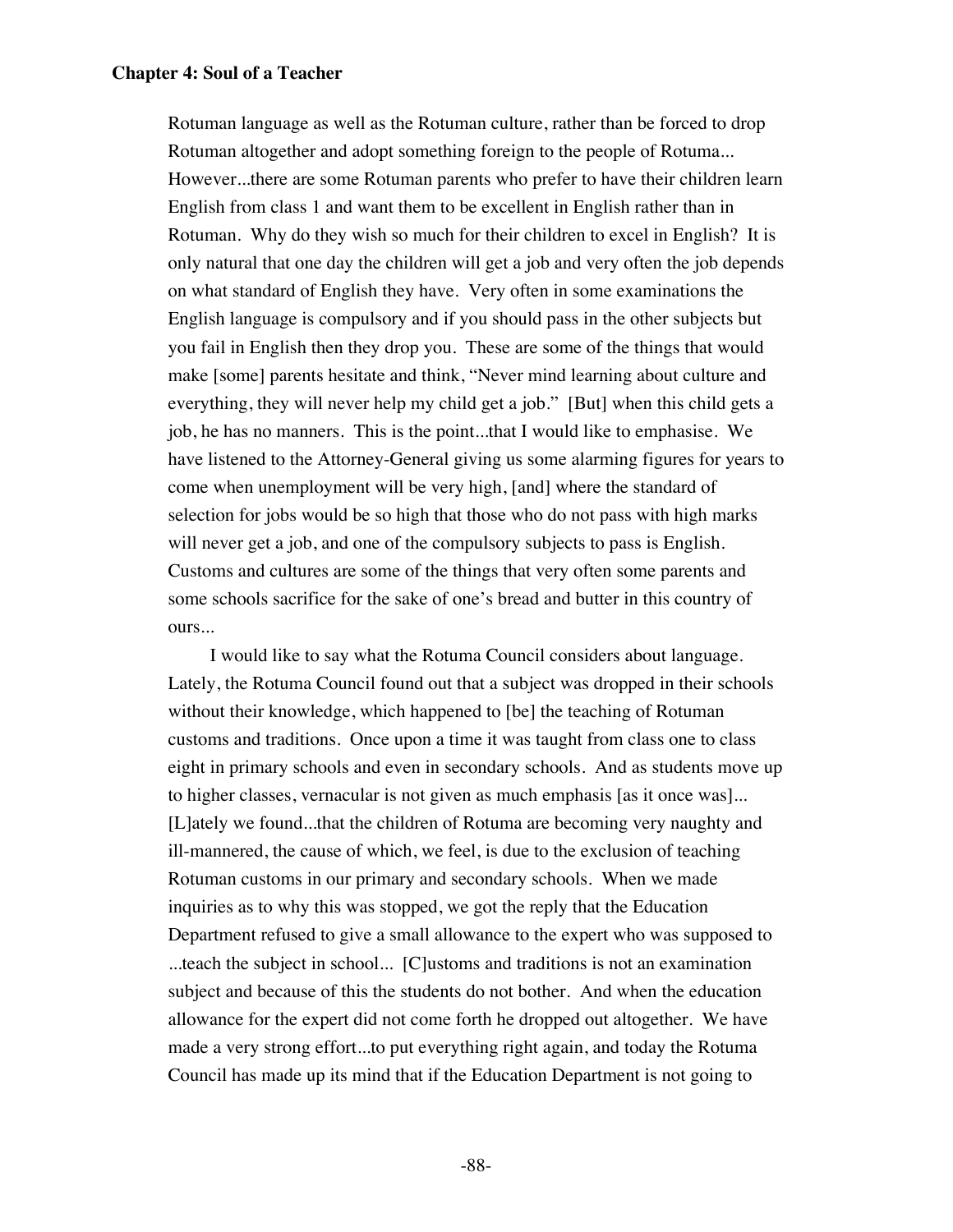come with financial aid, they (the Rotuma Council) will take the subject up from class one to form five level, and this will not only be taught but practised...

[W]e all want to preserve out language and customs, the way of life of our people. It is true that culture does change. You cannot stick to the same one; it will change because it is the way of life agreed upon by the people. Now, if after 50 years people decided and agreed to change something slightly, for example their mode of marriage, it will become part of the Rotuman custom for the time... [B]ut we have to be quite sure about it... [L]et us make sure that we avoid the bad customs and hold on strongly to the good ones. Now, we do have quite a lot of bad...customs...and we should let them go. As it is we have lost quite a lot of our old customs. I personally do not wish to bring them to life again. The best thing to do is [to] let them stay forgotten. We are very happy today...that we no longer eat one another. We have given up our old gods and picked on a new God — one who is better, and we strongly believe that He will not only change the life of a person, but he can also change the life of our country. We are quite sure of that. We have given up some things and taken up new things which we firmly believe was a good choice.

There are some bad things coming in also. Let us make sure that we get rid of them; let us do our very best to stop them. Unfortunately some of them are very powerful... One...is the habit of drinking beer and the powerful Johnny Walker (Whiskey). It will not only ruin the person but it will ruin the country, because this has a very strong hold on the people of this country. This country depends on the people living in it, and if the majority of them are greatly overpowered by this menace, then this wonderful country of ours will suffer in the days to come... [L]et those of us who are old and a bit more mature in our choice help the young people of today to pick wisely, so that when the change does come in, it will not be a bad one, one that we will suffer from (Senate speech June 4, 1979).

### Education and innovation

Although he was a traditionalist in many ways, Wilson valued knowledge over ignorance, even if that knowledge could be used for immoral ends. He therefore favored the introduction of sex education into secondary schools, as part of the teaching of biology. "I cannot see very much difference between reproduction in frogs and reproduction in human beings," he said. "If you must explain it thoroughly about frogs, then you could do likewise with human beings" (Senate speech June 25, 1973). He chided those who were fearful of telling children about sex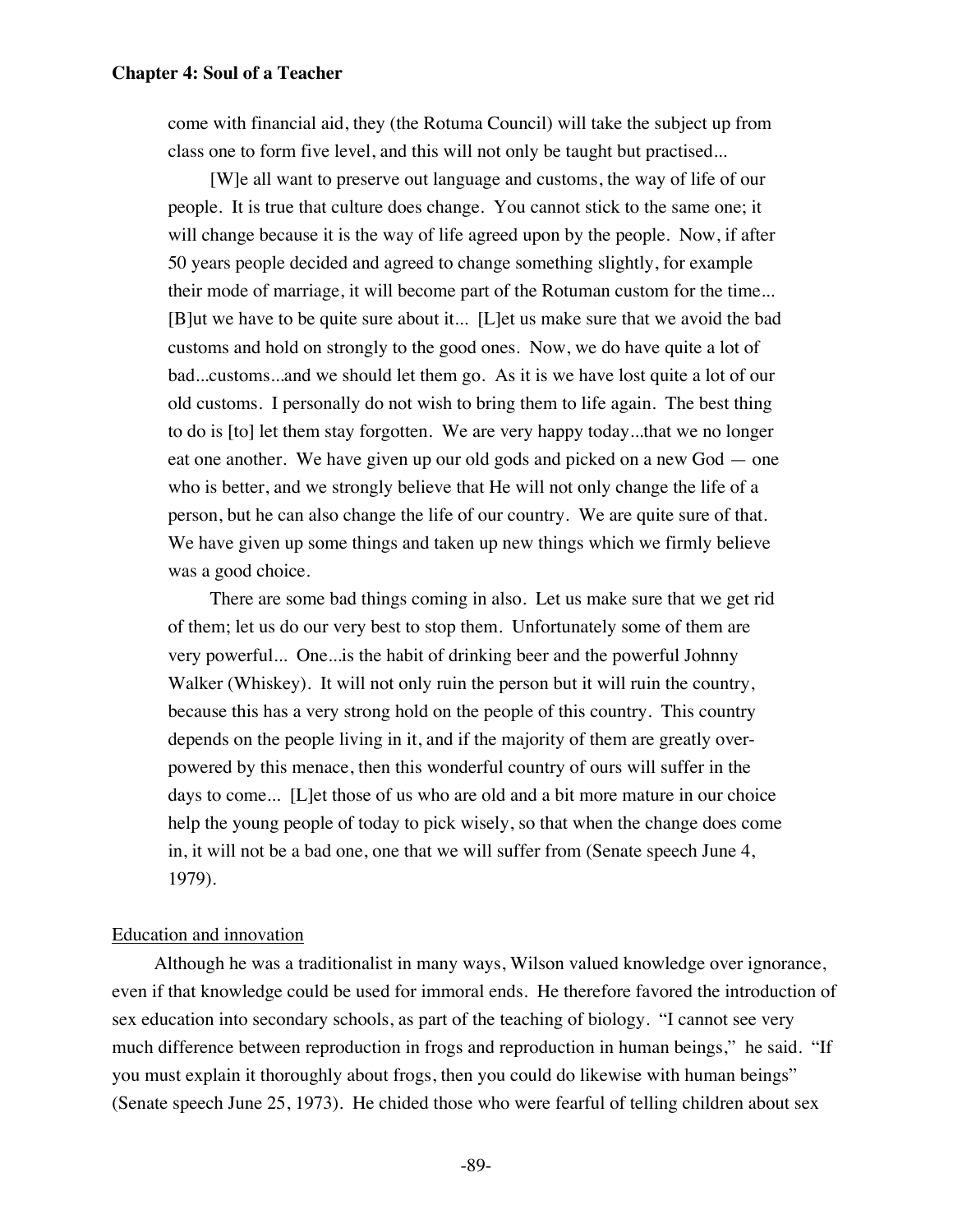openly, who would prefer to "let sleeping dogs lie," or at least wait until the child asks a question, then answer it in private.

I cannot see why, if you [are willing] to answer it privately...you could not explain it fully inside a classroom for the benefit of those who in a few years time will become fathers and mothers and would bring up a family of their own either in ignorance or in the trial and error method, which is not a very good method. You might as well know it thoroughly before having a small family of your own (Senate speech June 25, 1973).

Education was not only for the young, however. Wilson believed that adults needed instruction as well to cope with innovations. That is why he went out of his way to introduce adult bookkeeping classes; bookkeeping was a critical skill if the co-operatives were to be successful. When the proposal was made to replace traditional British imperial system of weights and measures with the metric system, without taking steps to educate adults about its use, Wilson was disturbed, although he strongly supported the innovation itself. After displaying a thorough understanding of metrics by providing pedagogical examples, he expressed his concerns:

The only thing I am disappointed with...is that in the introduction of anything new or any big change, there should first of all be some education. When I say education, I mean education for all, not only for the people who live in the city but also for those of us out in the country or in the islands. I want to ask the people in charge of this, how much have they done to educate the people of the outer island of Rotuma? I know that metrication is taught in all schools in Fiji, it has been so for a couple of years now, but what about the others? Are we going to bulldoze the whole thing over their heads? If so, they will be lost. I think some weights and measures should have been passed around to those of us who are far away in the out-lying islands so that we would know that one metre is a little longer than a yard. We should know metres are for length and grams are for weight and litres for fluid...

So, the only disappointment I have is that I feel sorry for the adults out in the villages. Once this is passed as law, they will never see pounds or yards again; it will disappear and there will be a big confusion. At least some table of measurement should have been sent out to the islands... We [in Rotuma] received pamphlets; if they were written in Rotuman they would have been helpful, but they are written in English and no Rotuman could follow it. Who is going to teach the people? (Senate speech May 31, 1979)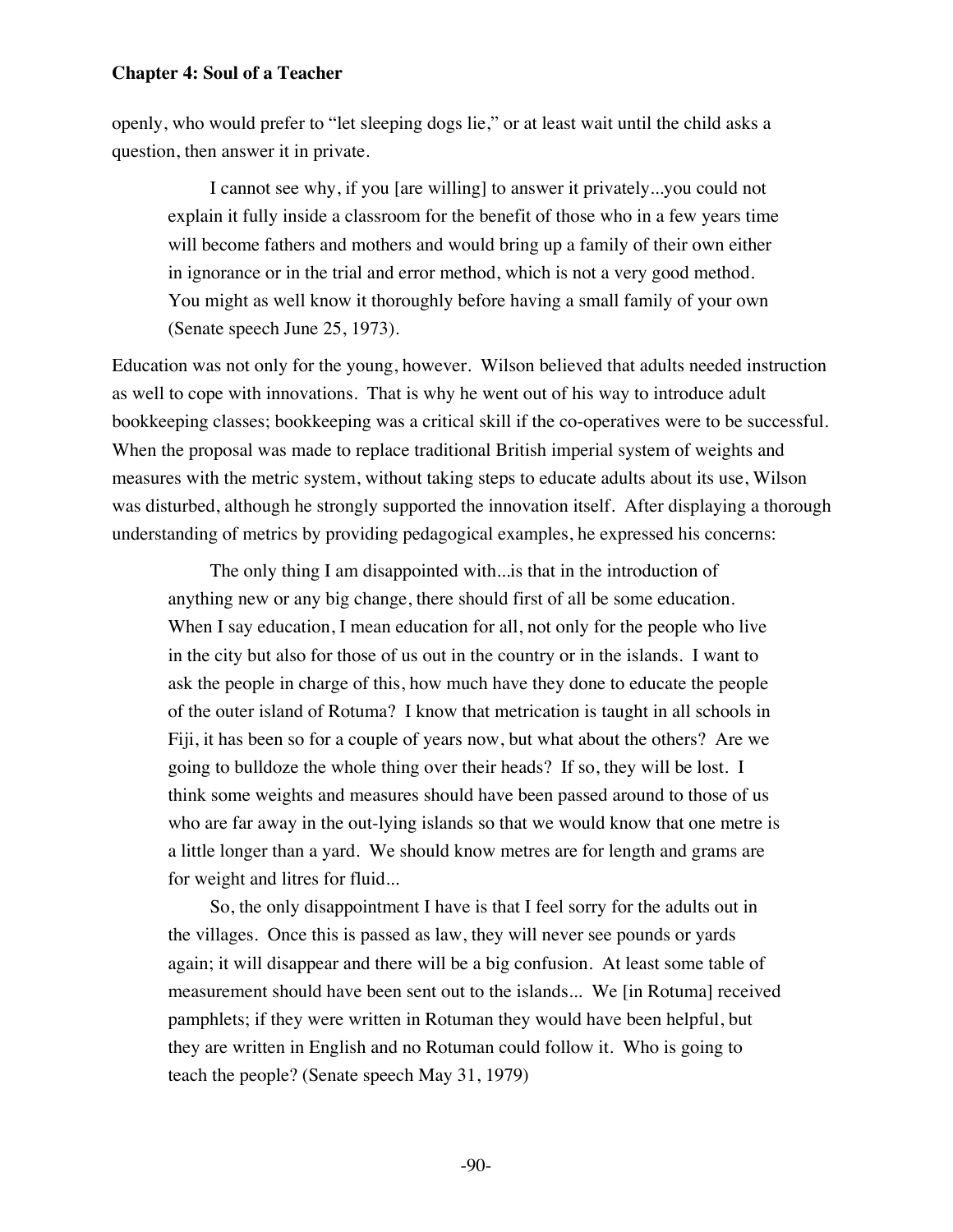#### In defense of teachers and the teaching profession

Wilson's commitment to the teaching profession led him to champion their causes in the Senate. He was distressed by efforts to hold down the budget by keeping teachers' salaries low, particularly the salaries of primary school teachers. The argument that many of these teachers had poor credentials — had not received advanced education, and therefore were not entitled to salaries commensurate with other civil servants — would not wash with him. Neither he, nor most of his contemporaries, had had the opportunity to pursue education in formal institutions, but that did not make them any less competent or dedicated. When a structural review of the civil service was being conducted, he took the opportunity to remind his colleagues of the historical plight of teachers in Fiji.

Several excuses have been introduced to try and justify low salaries for primary school teachers. One of them is their academic standards. Most of those whom I am talking about finished school at class 8 level, or in those days it was only class 6. This low standard has been brought in over and over again to water down and justify the low salary paid to the primary school teachers... But if you look around the dominion today, and even outside the dominion, as far as the United States of America and even in England, you still find the products of those low standard primary school teachers. You have today Semesa Sikivou, Josua Rabukawaqa; these are the products of the low academic standard teacher who left school at class 8 level and who today are in the category of Grade II and Grade III. I humbly beg to disagree with such ways of thinking on the ability of the teaching standard of those teachers who are strongly penalised today.

Another argument which has been introduced to lower their salary is that there are too many holidays and they do not work long enough like other sections of the Civil Service. This is an argument which the teachers find difficult to swallow. In fact, this is one of the reasons they pressed strongly for a jobevaluation to find out whether it was really true that they start school at half past eight and finish at four. I can sincerely say that this is far from the truth. We start work and we do all our preparation long before 8:30 a.m. and after four you have to keep on marking all the children's books, if you wish to be a good teacher. Very often the world does not want to look at the good teachers who are working hard but pick out the bad ones here and there who drop out before four, and try to point out to the world that all teachers are the same as the few bad ones... I humbly beg to disagree with that view.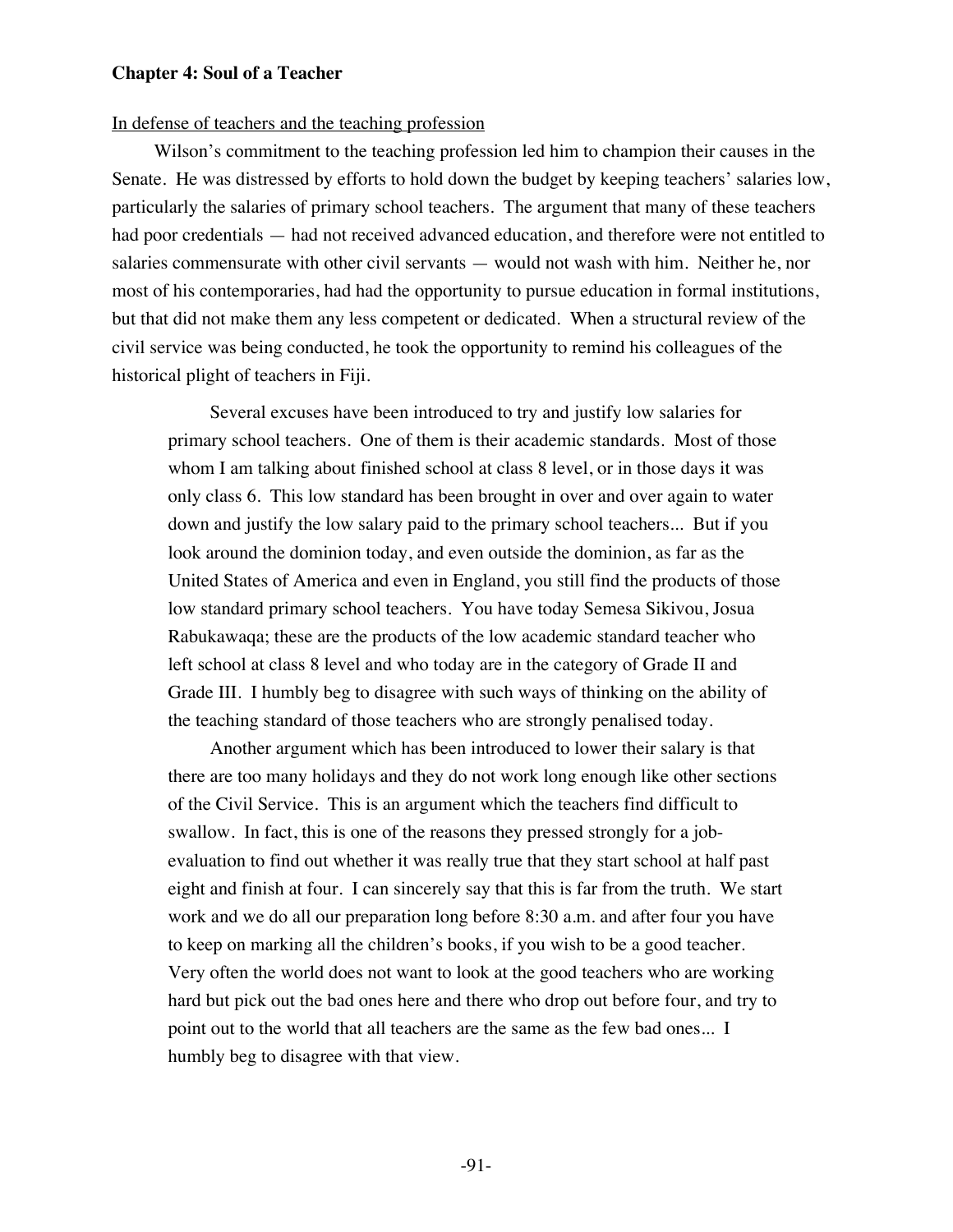Again I would like to present something that is very often forgotten about these teachers who are way-down today. If you look back again in the history of teaching, you will find that the system adopted for paying these pioneer teachers was a very poor one. Firstly, Government used what is known as the grant-in-aid system of paying a portion of the teachers' salaries to the school where the teacher was working. It started off with a 25 per cent grant. This meant that the "owners" of the school had to find the 75 per cent... In those far away days where committee schools found it very, very difficult to find the 75 per cent, the teachers were paid only the 25 per cent which was forwarded by the Government to pay them. When I discussed the situation with the District Officer in Rotuma in 1942 I was shocked to find that that was so. He tried to point out to me that there were no funds and this was the only money [available] — this 25 per cent... This was the old system of paying the pioneer teachers who have produced such great men to pave the way for the independence of Fiji today. Later on the situation improved; it rose from 25 per cent to 30 per cent, and than to 50 per cent and so on until today, the full 100 per cent is met by the Government.

But in the days gone by there was always that big snag that in the end the teachers could not persuade the "owner" of the school to pay the full 100 per cent. So they tried very hard to ask that they be paid direct from the Education Department. They saw that if the Education Department paid the full 100 per cent, and kept its own 25 per cent and compelled the owner of the school to forward its 75 per cent, the teachers then would be paid their full 100 per cent. That was the form of payment that the teachers fought hard [for] and won, but then they were up against another big problem. If Government was going to [make] that sort of payment then teachers must become civil servants... I am very happy to say that this came about in 1948. From that date, this bad, indirect form of payment disappeared and the direct form of payment under the heading of Civil Service came into practice... I would like to point out that although the figures look quite good inside this Structural Review, I would like to present to this House and to the people of this dominion the long sufferings of these low paid primary teachers who just had their heads above water in 1948 (Senate speech August 4, 1971).

However important Wilson Inia's other activities may have been — serving the church, organizing the Rotuman co-operatives, being a Senator — in the depths of his soul he was first and foremost a teacher. Everything else was an extension of his pedagogical self.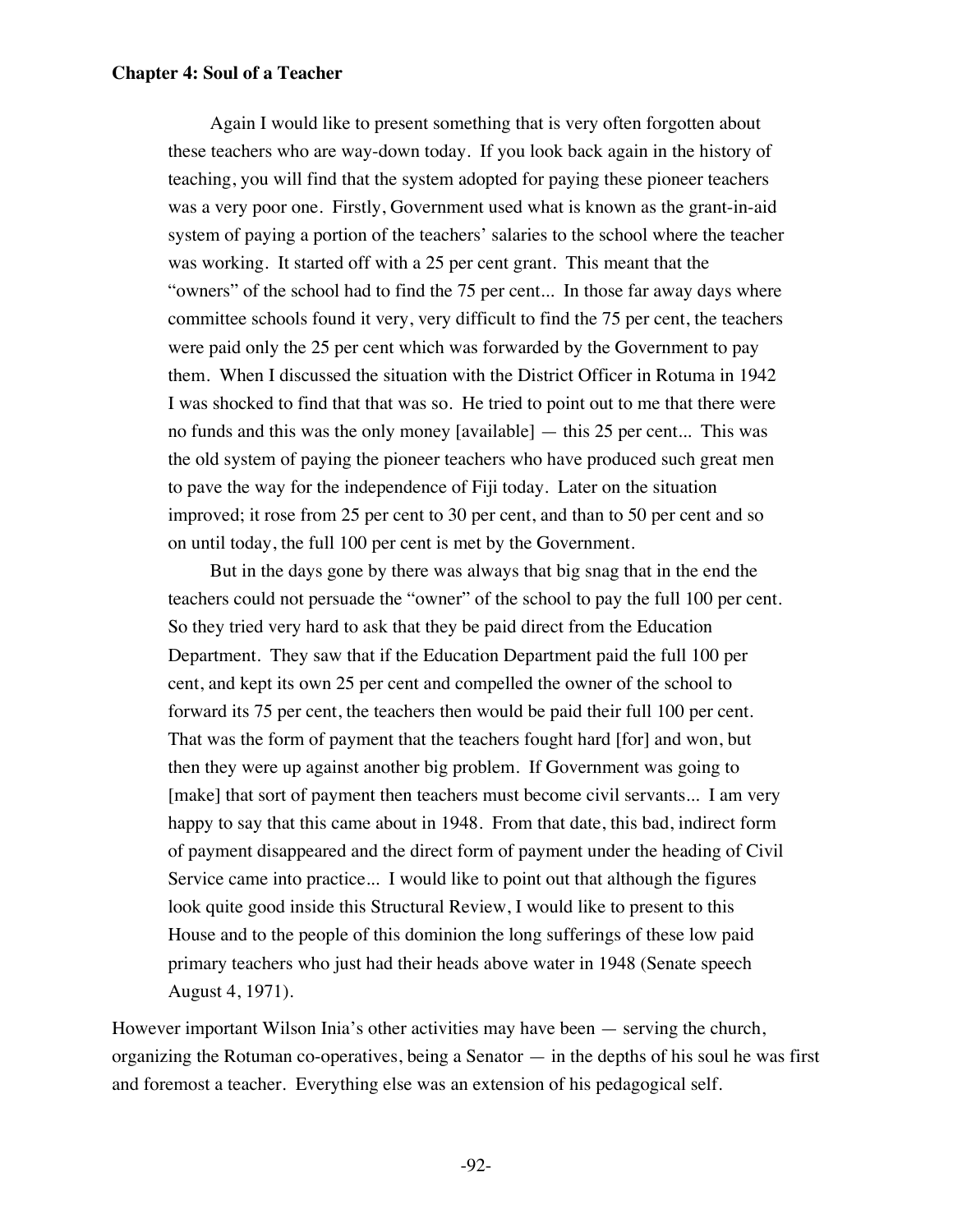$\overline{a}$ 

### CHAPTER 5: ROTUMAN PATRIOT

Although he spent much of his life abroad, particularly during his formative years, Wilson Inia's attachment to his home island remained strong throughout his lifetime. At every opportunity he served the Rotuman people, whether by running a hostel for students at Davuilevu, starting a high school on Rotuma, improving the living conditions in his district, serving as a District Representative to the Rotuma Council, assisting with the development of the co-operative movement, or representing Rotuma in the Senate. He did not ignore the needs of others — there are many Fijians and Indians who would testify to this. As many of his speeches reflect, and his religious principles required, his understanding of service knew no ethnic boundaries. Rotuma, however, came first. Perhaps because he had spent so many of his early years away, he may have had a need to affirm his Rotuman identity. The best way he knew of doing this was to use all his talents to assist the people of Rotuma to achieve their aims.

### Service to Malhaha District

When Wilson and Elisapeti moved to Rotuma in 1953 they had to confront the task of adjusting to a new community. They were provided a house in the district of Malhaha, adjacent to the school grounds, some distance from Wilson's home district of Noa'tau and Elisapeti's home village of Savlei. Although the road around the island made it possible to get from one place to another with relative ease if one had a motor vehicle, public transportation was unreliable, so the new family put down roots in Malhaha.

With no immediate relatives to provide for their subsistence needs, the family was dependent on local generosity. It was forthcoming from everyone in the school district (Malhaha, Hapmak, Lopta), who took turns providing food, bringing baskets of taro, yams, fish, chicken, etc. In turn, Wilson dedicated his organizational skills to helping people in the district improve their standard of living. Water storage was the first problem he addressed. Rotuma has no rivers or permanent streams, and at that time was entirely dependent upon rain for fresh water.<sup>4</sup> He persuaded the people to set aside funds from their copra earnings to be used for building water storage tanks for each household. Then, using community labour, tanks were built one by one until every household was accommodated. He organized other houseimprovement projects for many of the poorer families to bring up their standard of living. In the process he was teaching people how to manage money, how by joining together to save a small portion of their earnings each time they cut copra they could accumulate enough to do big things.

<sup>&</sup>lt;sup>4</sup> Since then an underground lens has been tapped, and most houses now have piped water.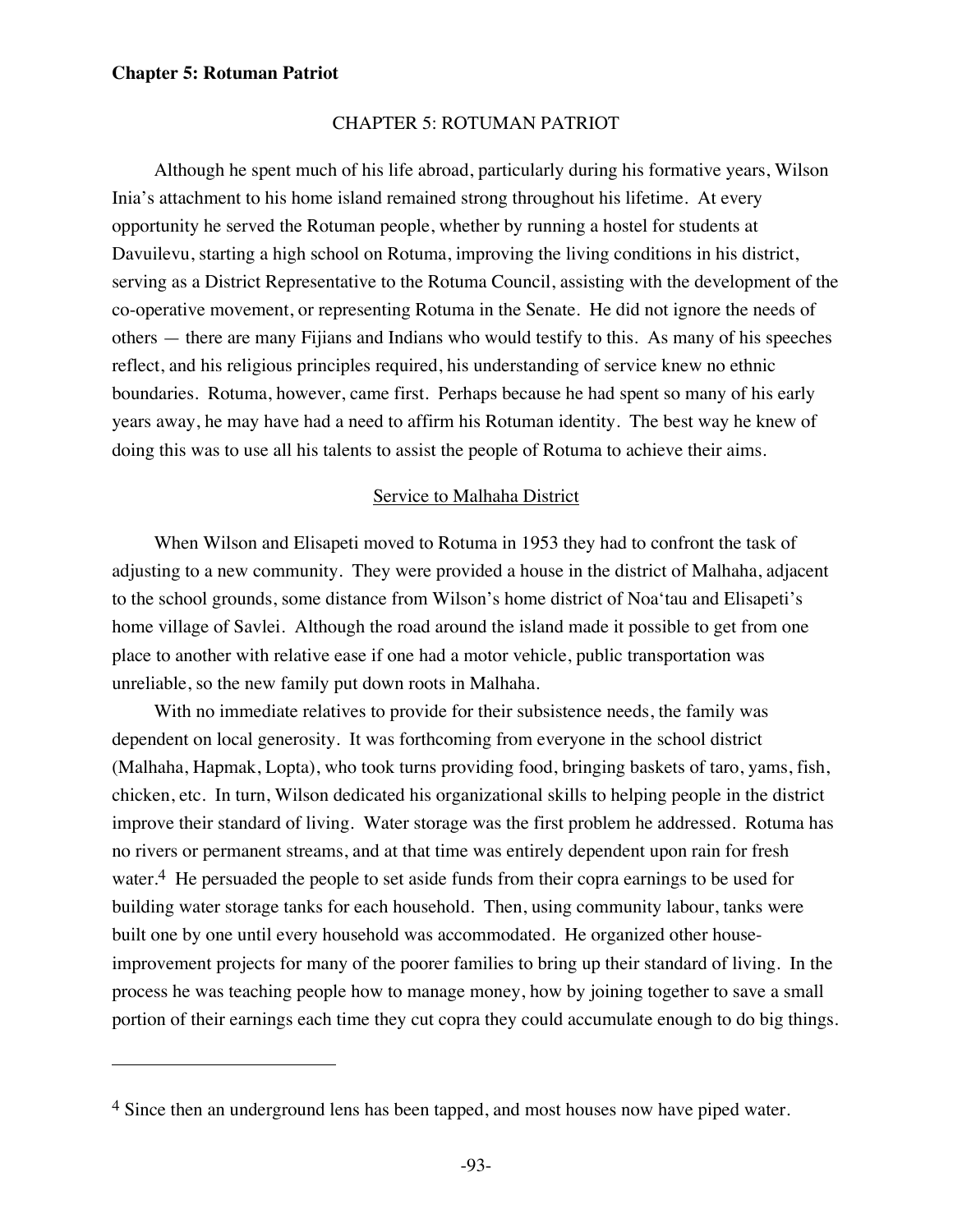Saving went against the grain of Rotuman culture, which by stressing generosity encourages the immediate dispersal of money as it is acquired. But by recasting saving as a communal responsibility, through which everyone would benefit, Wilson persuaded people of its virtue. Also important was the trust people had in Wilson's integrity, and his ability of manage their money scrupulously. They could be sure he would not "borrow" from the communal pot to gratify his own needs or wants.

Rupeti Vaivao, in an unpublished document entitled "Co-operatives and Inia," summarized Wilson's involvement in the local community.

Mr. Inia's stay in Malhaha proved most fruitful and valuable. He formulated policies and campaigned vigourously to persuade the people to accept his plans and principles. He foresaw the people's needs and worked to change the lives and the attitudes of the people of Malhaha, thus making the environment  $\underline{a}$ paradise. One of his principles was to love and care for the poor. He motivated the acceptance and practice of this principle in the district meetings with the chiefs and their people. Initially, there was a strong opposition to the proposals he made to implement the principle of sharing and caring, but later on the people of Malhaha adopted them. He also talked about the principles of self-help and human resources that equaled natural resources. Within a year of conciliation and negotiation, his principles proved fruitful and trustworthy. The people of Malhaha were very much delighted and had come within an ace of mutual understanding. Realising the value of his advice, they responded by trying their best to develop their own resources.

Mr. Inia saw the vital need for working capital which is the key to the development of the environment and its resources. He suggested that from the price of every basket of green copra, two shillings be deducted to go towards the district funds. This proposal was discussed in one of the district meetings and everyone unanimously agreed. He also held consultations with the people, particularly to ascertain possible ways of carrying out his housing scheme plan. Eventually, the people agreed that the district should remain divided into three groups as usual, and that building priority should be given to the less well-to-do members of the district community.

In addition to serving the local community in this informal capacity, in 1954 Wilson was appointed Chief Circuit Steward of the Methodist Church, Rotuma Division, and six years later, on August 11, 1960, he was made Justice of the Peace in the Eastern Division of the Colony of Fiji, which included Rotuma.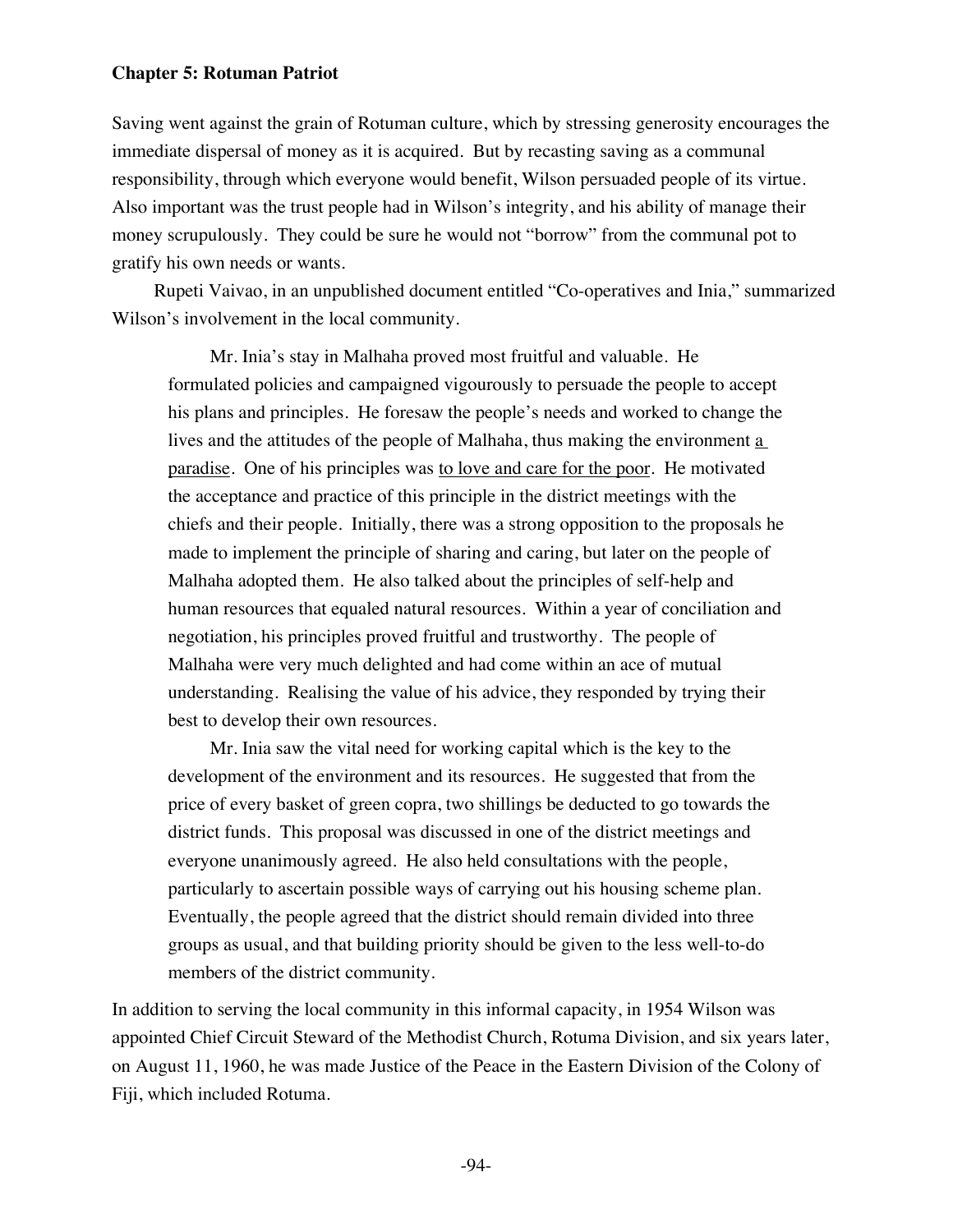When, in 1960, a rumour circulated that Wilson was going to be transferred away from Rotuma because of his alleged insubordination to the Government, the people of Malhaha came to his defense, and sent the following petition to the Colonial Secretary in Fiji:

We, the undersigned natives of Rotuma in the district of Malhaha wish to say that Mr. Wilson F. Inia has helped us so much that we feel we can never offer a better reward than by presenting before Your Honour, the good works done by him to be added to his credit. In addition to his official duties as teacher and administrator, he freely gave his support in all church activities and above all, he taught us the proper way of handling money matters and now we have seen for ourselves the result of his efforts. Each home in our district has a tank besides other improvements. In spite of the many items listed in our building programmeme which is under his guidance, there is a general anxiety and fear among us, that if he leaves us sooner than is expected, our great hope for a brighter future will come to nought. However, being in such an easy situation, we humbly seek your kind assistance in this matter:

Attached to the petition are 64 signatures. The petition was accompanied by a letter from Chief Aisea Tivakno of Malhaha, also addressed to the Colonial Secretary:

Circumstances caused me to write you this small epistle concerning your ever helpful Government Officer, Mr. Wilson F. Inia, J.P., of the Department of Education, who is now teaching in Rotuma as Headmaster of Malhaha Central School in my District. According to experience I will not hesitate in saying that he rightly qualifies to be a Justice of the Peace.

Peaceful living is one of the most difficult things to secure to-day, but since his arrival when I accepted his loving support, we straightaway began to see the dawn of a new day full of promises for a better future. Having shared his experience in handling financial problems we succeeded in effecting a construction plan which gave every home in my district, a concrete tank and some other improvements.

However, Sir, the above mentioned plan is only No. 1 on my set programmeme, the success of which depends upon Inia's counsel and guidance. It is said that if the face of one Jew is hit, the entire nation would bleed, and this saying also applies to us Rotumans, so to speak, that if this one gentleman departs all feelings will be hurt. But, whatever the case may be, hurt feelings or chop necks off, it is beyond our power to withhold him. Having realised our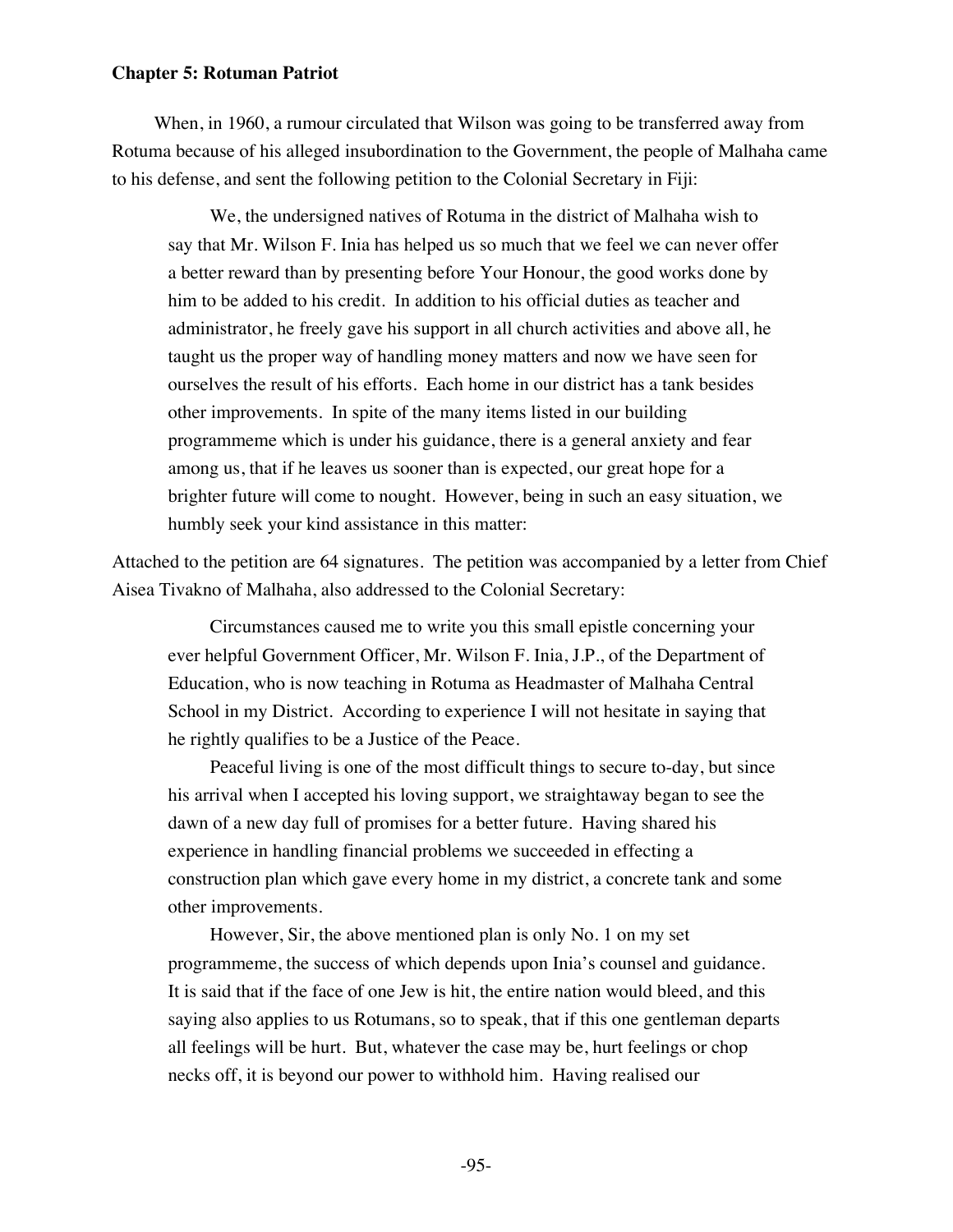helplessness, I feel I have no other alternative but to seek your kind decision on this matter.

In closing Sir, I am happy to say that whatever happens, Wilson Inia is a real asset and first class neighbour to me and to Rotuma as a whole (Letter dated September 21, 1960).

The people of Malhaha further showed their trust in Wilson by electing him to represent them on the Rotuma Council. The Council included the chiefs from each of the island's seven districts, and a parallel set of representatives who were elected by secret ballot. It was chaired by the District Officer, and attended by the Assistant Medical Officer. The purpose of the Council was "to consider all such questions relating to the good government and well-being of the natives of the island as may be directed by the Governor or may seem to them to require their attention (Colony of Fiji Ordinance No. 4 of 1958)." The Council was empowered to make regulations relating to:

- (a) the keeping clean of Rotuma and the promotion of public health;
- (b) the social and economic betterment of natives;
- (c) the performance of communal work by natives and other communal activities of natives;
- (d) the control of livestock on Rotuma;
- (e) the care of native children and aged persons; and
- (f) the conservation of food supplies on Rotuma.

It also had authority to impose fines for breaches of its regulations.

The Council met quarterly and decided issues by majority vote, with the District Officer (D.O.) having the deciding vote in case of a tie, in addition to his initial vote. Meetings were conducted in the Rotuman language (since all the participants at the time, including the District Officer, were Rotumans), and the proceedings were translated into English for transmittal to the Colonial Secretary in Fiji.

In effect the District Officer was very much in charge. He was in charge of all Government facilities, was the Magistrate of the local Court of Justice, and administrator of the laws of the Colony. The Council was little more than an advisory body, concerned with informing the District Officer of what was taking place in the districts and conveying to the people his decrees. Wilson, however, took a much more active role. He proposed plans, argued for pursuing particular paths for development, and suggested specific ways to implement policies. This was contrary to the pattern that had existed from the time the colonial government had been established in 1881. More typical was a Council composed of "yes men," eager to give the impression of compliance though they sometimes led movements of passive resistance in their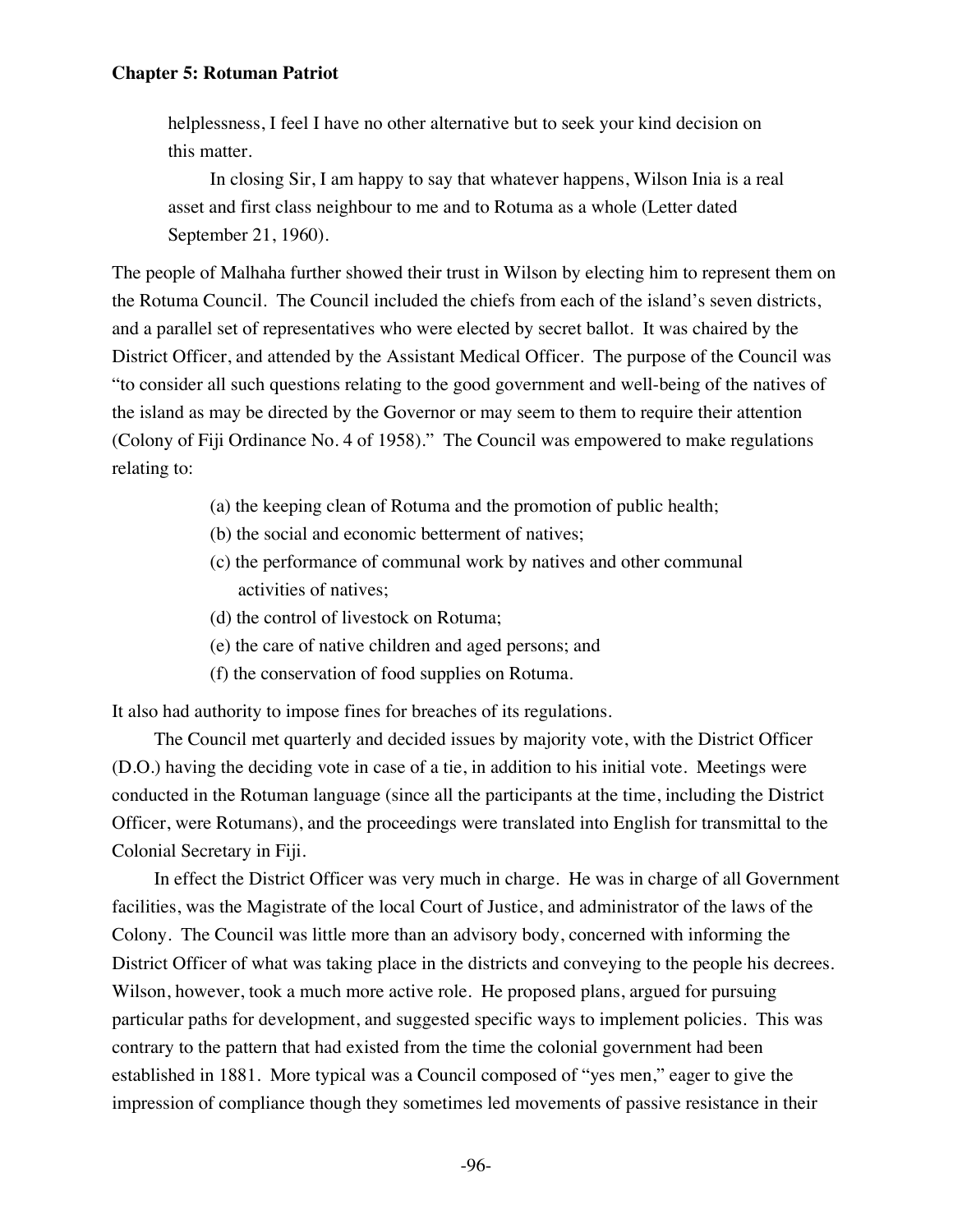$\overline{a}$ 

home districts. As we have seen, Wilson's outspoken frankness was not always appreciated by the District Officer, but his popularity with the Rotuman people remained strong. For the first time they had a voice in the Council that would stand up for their interests and was truly responsive to their desires.

# Rise of the Rotuman Co-operative Association

Commerce on Rotuma during the colonial period was dominated by the two European firms, Burns Philp and Morris Hedstrom, which divided the island into exclusive zones in order to avoid direct competition with one another.<sup>5</sup> Each firm had a main branch on the isthmus at Motusa and smaller shops situated in villages on their respective segments of the island. The firms imposed a rigid set of rules to raise their profits and stifle competition. No one was allowed to sell copra outside his or her area, for instance. Each household was limited to 3 or 4 baskets of copra on a given day, and the weight of each basket was limited to sixty pounds. A charge of a penny a basket was levied if the owner was absent and unable to assist in the weighing. The firms also exploited Rotuman labour for building copra sheds and other local facilities, without paying reasonable compensation. Rotumans who aspired to go into business for themselves were prohibited from buying goods, even from the firm which had no control over the area in which he resided. To make matters worse, the firms blatantly disregarded the rules for certain favoured individuals, particularly the friends and relatives of the shopkeepers. These favoured ones were given first choice in everything and otherwise unavailable goods were sold to them "under the counter."

In 1947 the colonial administration of Fiji passed an ordinance (No. 11 of 1947) establishing the position of Registrar of Co-operative Societies for the Colony and encouraging the formation of local co-operatives. In response, several groups on Rotuma decided to form cooperatives in order to combat the monopoly control of business on the island. Eventually five groups, classified as "canteens" emerged, one each in Oinafa, Lopta, Malhaha, Itu'muta and Noatau. With no prior experience in managing a business, little capital to work with, and antagonism from the firms, it was difficult going. Only the fierce determination of the members kept these groups from a quick demise.

<sup>5</sup> For this section on the Rotuma Co-operative Association I am idebted to an anonymous, unpublished manuscript I obtained on Rotuma in 1960 entitled "A Brief History of the Cooperative Movement and its Achievements in Rotuma," and to copies of letters and reports made available to me by the RCA.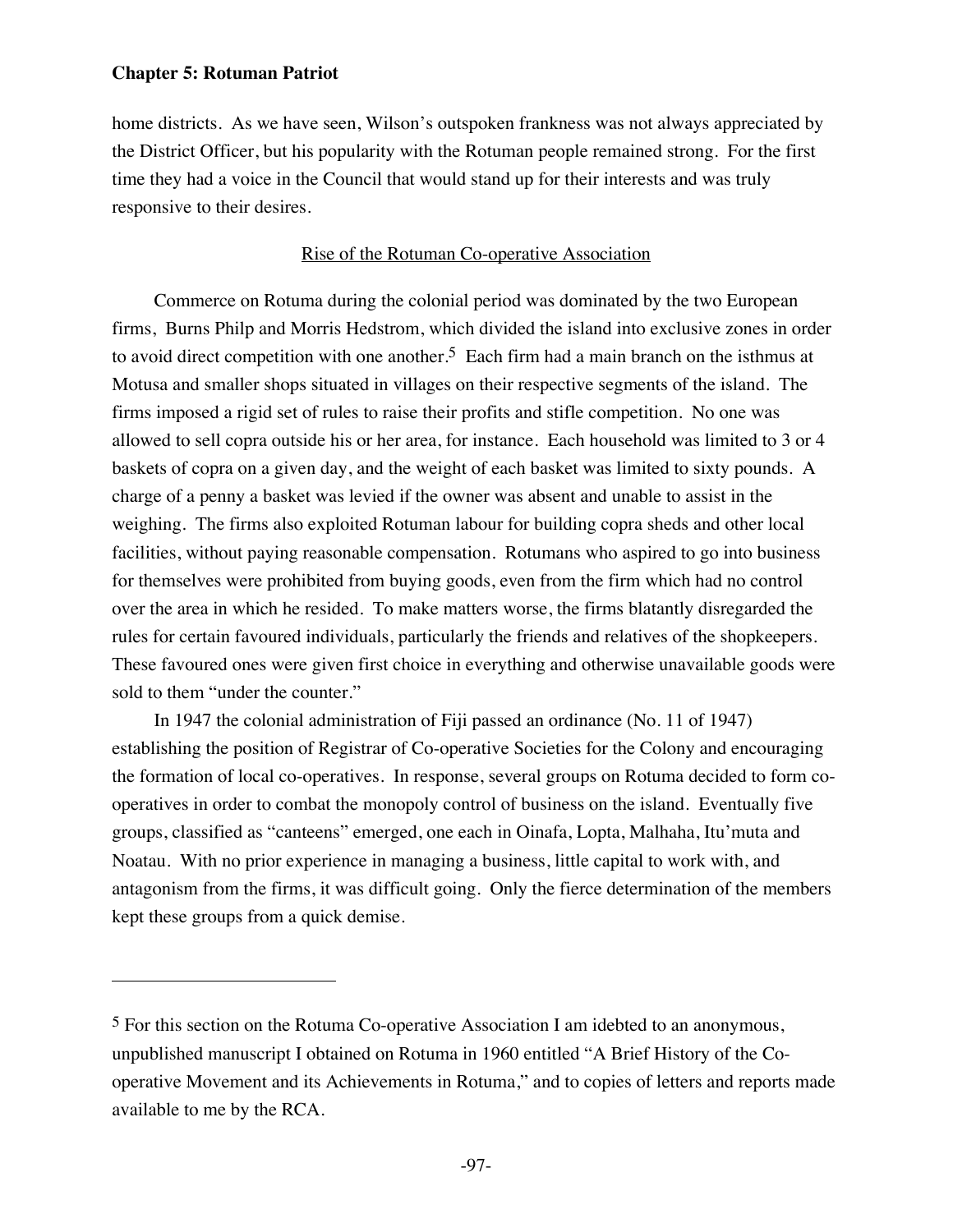Things improved briefly when a new man, named Roe, was assigned to manage Burns Philp. He co-operated with the fledgling co-ops and offered them material support, thereby gaining their confidence. However, the branch shopkeepers, themselves Rotuman, saw the coops as a threat to their well-being and maintained their antagonism, resorting to threats and rebukes and rejecting overtures for co-operation. In 1951 Mr. Roe was replaced by a Mr. Stock, who was far more antagonistic to the co-ops; indeed, he openly declared that he would put them out of operation altogether. He refused to supply the co-ops with any goods whatsoever, or to do business with any known co-op members. As a result, the co-ops transferred their business to a Chinese shop on the island owned by Gock Chim Young. The situation came to a head when a cargo shipment arrived for the co-ops, and was off-loaded at Motusa, the main anchorage at the time. The task was then to transport the goods to the individual co-ops, the most distant being Noatau, some 15 kilometers away. To do this they needed a truck. In the past the firms had freely rented a vehicle out, but not this time. Stock had decided to withhold even that business courtesy, and to force the co-op members to take the consequences. Faced with seeing their precious goods rot in the hot sun, the co-op members, and many of their friends, mobilized their efforts. They carried sacks of flour and sugar, cases of corned beef and other tinned foods, and rolled 44 gallon drums of fuel over the rough road around the island. So contrary to Rotuman notions of decency was the firms' denial of transportation, and so heroic were the efforts of the co-op members, that the incident galvanized support for the co-ops in a way that had previously been missing. The incident became a rallying cry whenever difficulties arose, like "Remember Pearl Harbour" was to Americans following the initiation of World War II.

An examiner from the Copra Board visited Rotuma in 1952 and issued a report criticising the co-ops for producing inferior copra. He noted that the groups were "ignorant and had no experience in running business" and expected them to operate at a heavy loss and eventually to fail. The co-op members were disappointed and disheartened, but they did not give up.

In 1953 Wilson Inia arrived on furlough, and advised the groups to seek Government Aid. He personally wrote to the Registrar of Co-operatives and asked for assistance. In response, the Registrar sent Inspector Butadroka to teach basic business skills and advise the groups on a variety of matters relating to co-operative management. At the time of Butadroka's arrival nine local groups were operating as co-operatives, and within a matter of weeks five more were formed, raising the total to fourteen. A bookkeeping class was formed and Wilson joined with Inspector Butadroka to teach it. Each co-op sent three representatives, although a number of other people, members and non-members alike, also elected to attend and were admitted. The class turned out to be so large that it had to be divided into two groups. One class was taken by Butadroka, the other by Wilson.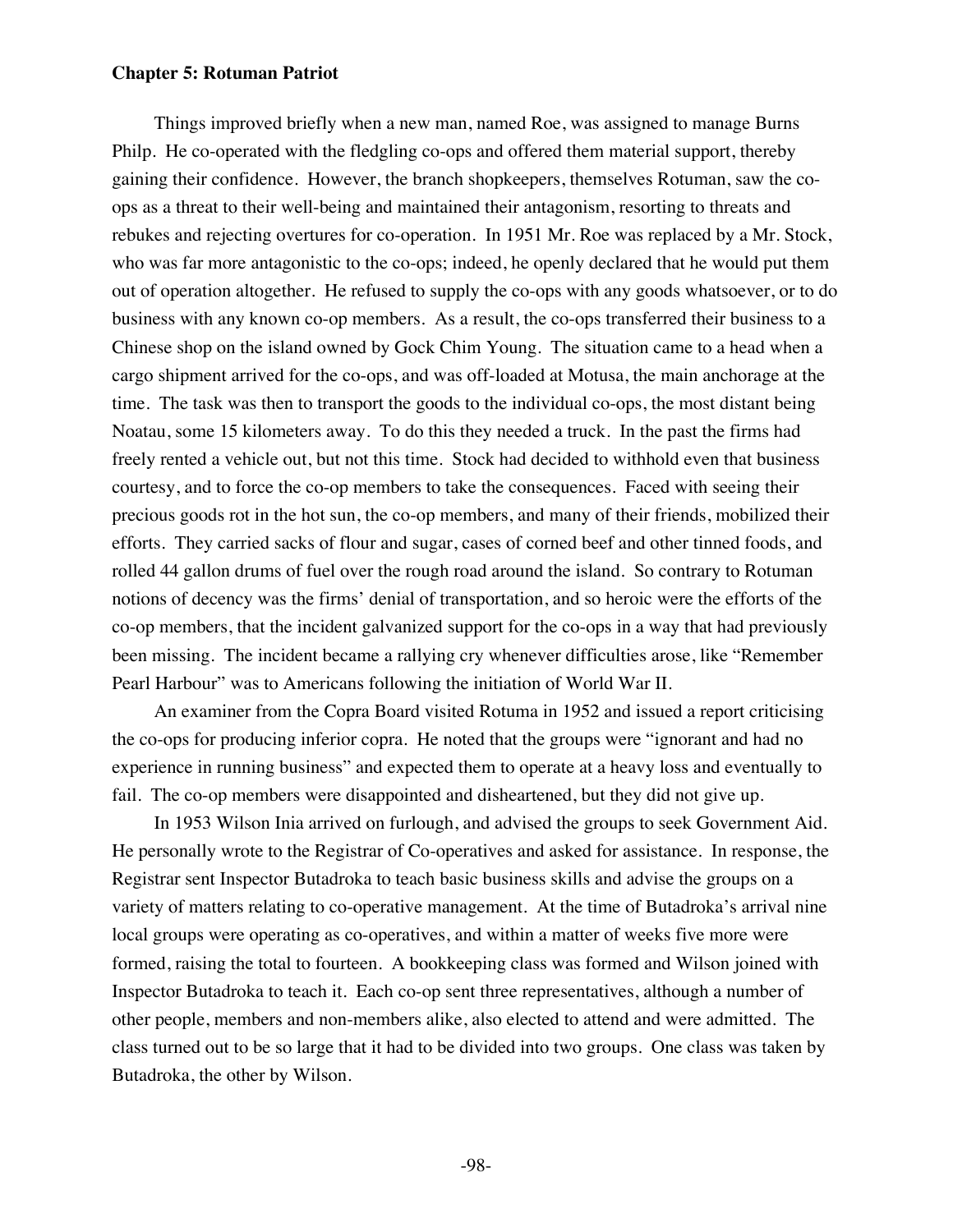During this period Wilson and Butadroka also held meetings all over the island in order to educate the populace, and discuss with them the nature of co-operatives. They considered a variety of possible ways to strengthen the movement, and devised a structure somewhat at variance with the usual scheme favoured by the Department of Co-operatives. The new plan called for establishing an association of the local co-ops, to be called the Rotuma Co-operative Association (RCA), so that a more solid capital base could be formed. A union would also allow for better co-ordination in importing goods and exporting copra. A portion of each co-op's shares was to be invested in the association, the remainder left on hand to meet local needs. A central committee was set up comprising a Chairman, an advisor (Wilson Inia), a manager, two representatives from each group, and an internal auditor. Central facilities were constructed in Noatau, at the opposite end of the island from where the firms' main branches were located.

The scheme was supported by the District Officer at the time, Fred Ieli. He helped Wilson organize the RCA and used his influence and office for the union's benefit. But the firms did not give up easily. They still had the advantage of a much stronger capital base, and they controlled both shipping to the island and internal transportation, owning the only trucks for transporting copra and supplies. Until 1955, when the RCA became fully operational, the co-ops still had to sell their copra and order their goods through the firms. The firms also operated the punts and launches required for loading and unloading cargo from ships, which had to anchor off shore, since there were no docks. This added shipping and handling charges to already high freight charges, thus lowering copra income and raising the price of imported commodities.

The early years of the RCA's development were very difficult and required great sacrifices. For the first several years co-op members worked without pay in order to keep their businesses afloat. But the movement endured, and gained momentum. In 1956 five of the local co-ops, with a total of 140 members and £8,865 subscribed capital met the criteria for registration, making them eligible for Government assistance. By 1958 two more qualified, totaling 239 members and £13,160 in subscribed capital, in addition to the RCA's £10,169; and by 1960 a total of thirteen societies boasted 513 shareholders (involving 84% of the households on the island) and £25,051 in subscribed capital, plus the RCA's £20,632.

In 1958 Wilson was awarded a scholarship, sponsored by the British Council, to study the operation of co-operatives in England and Scotland. On the way back he stopped in India and Sri Lanka to look at how co-operatives were run in those countries. He was away from Fiji for six months, and came back with some very definite ideas. What he saw convinced him that careful accounting, and regular audits, were the keys to success. If money could not be accurately accounted for it would disappear and the groups would bleed to death. Without proper accounting, he believed, trust would dissolve and the whole basis for co-operation would fall by the wayside. He also determined that maintaining a substantial capital base was vital for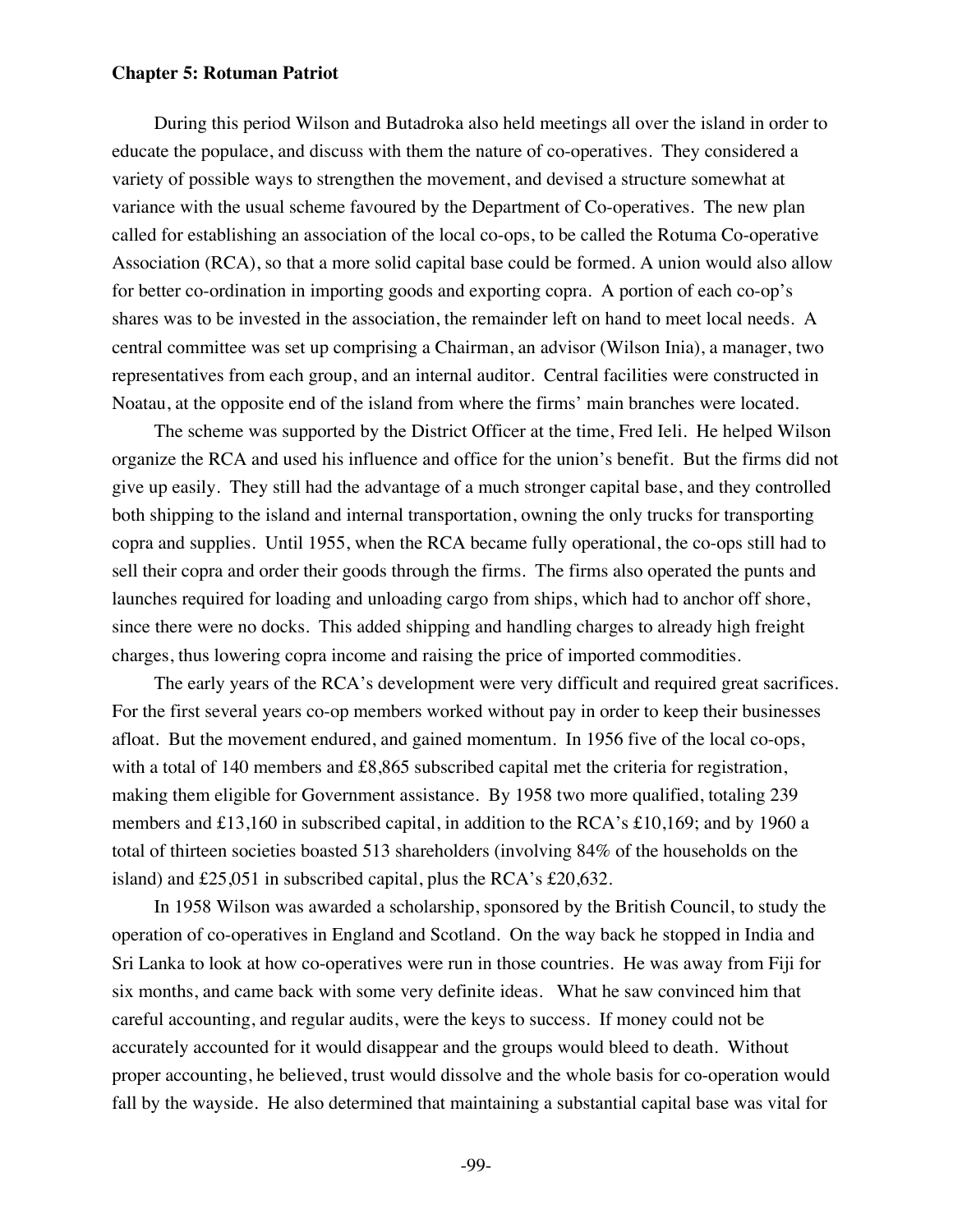the success of co-operatives, and that a strong central committee was needed to supervise and check on the work performed by co-operative members.

To implement these ideas he recommended maintaining a high profit margin on sales in order to insure a stable capital base, then giving dividends at the end of the year depending upon overall profitability. Workers would also be paid from year-end profits. This meant charging higher prices for goods than the firms. From the Registrar of Co-operative's standpoint these innovations were a violation of the spirit of co-operation, and he accused the Rotuma Cooperative Association (RCA) of operating like a company, subject to taxation. He advocated decentralised decision-making, investing accumulated capital in equipment such as hot-air dryers in order to improve the quality of copra, paying workers direct salaries, lowering prices and eliminating the profit/dividend method of distributing benefits. The Rotumans, however, under Wilson's leadership, refused to budge. As a result the RCA found itself in a constant struggle with the Division of Co-operatives. Wilson had gained the people's trust, however, and when the rumour circulated during 1960 that he would be transferred, the co-op membership banded together to add their protest to that of his Malhaha neighbours, noted above. The RCA members expressed their apprehensions via a petition directed to Fred Ieli's temporary replacement as District Officer, Lieutenant. Paul Manueli. It read:

Sir,

We have the honour to write and seek the truth and your advice, sir, regarding information received that Government is considering the removal of Mr. Wilson F. Inia from Rotuma.

We knew that he has many powerful enemies from the commercial firms and even in Government, who would do their best to have him removed. If they succeeded, it will be a gain to them and a <u>loss to us</u> poor Rotumans.

He has continued, from time to time, to render help that we need on all branches of social life. But the most outstanding is the Co-operative Movement in Rotuma. It is through his self-sacrifice and teachings that the present attainment and progress in this movement has been achieved.

This movement is still in the toddling stage, and we do need his freely given help and advice to bring it up to a sound and better footing.

We are proud to be under the British flag, for the British Government stands for "Freedom and Justice."

If Government decides to carry out the removal of Mr. W.F. Inia, we submit copies with signatures from the members of the various Societies, as a petition against his removal.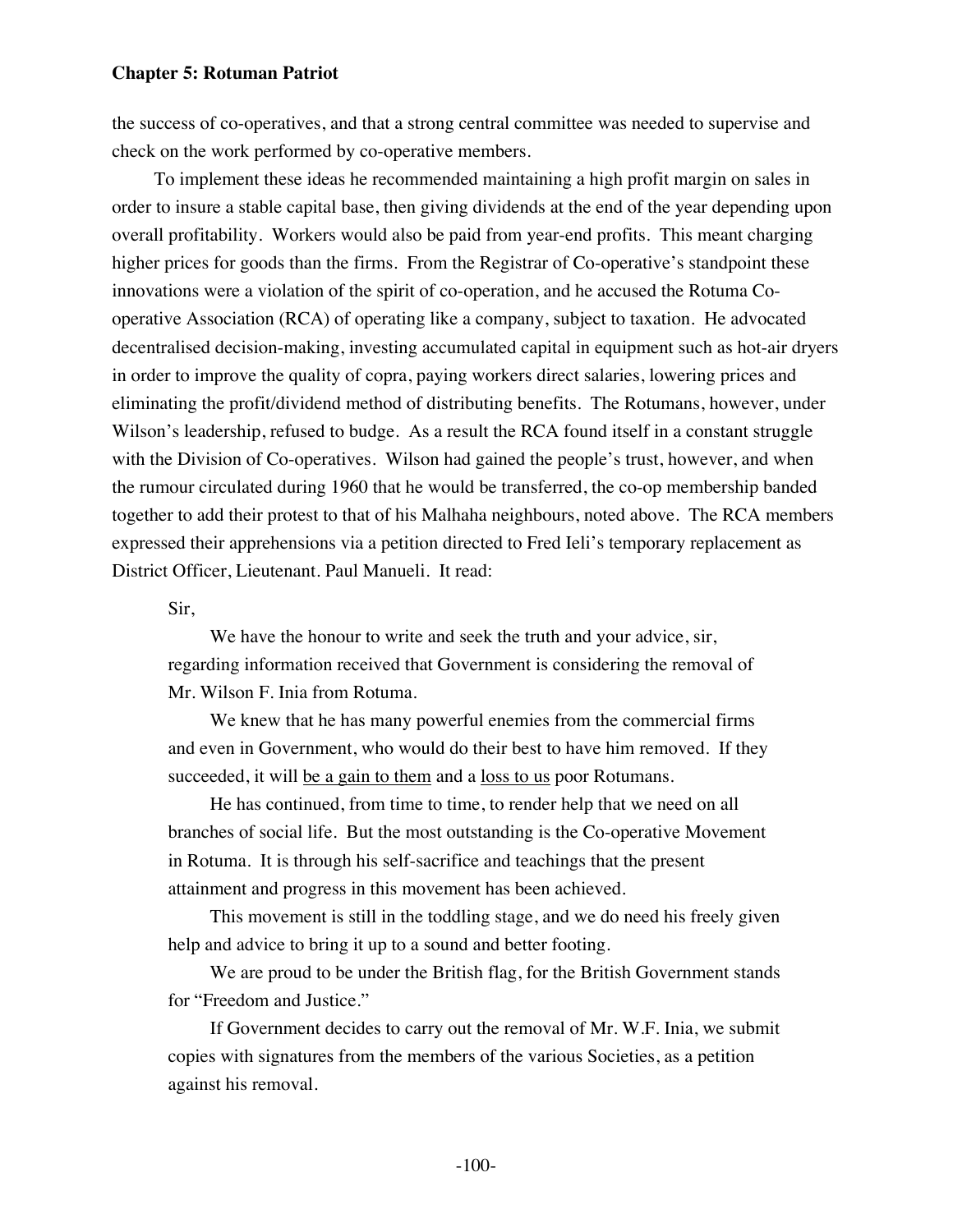The Rotuma Co-operative Association continued to gain strength under Wilson's guidance, and eventually turned the tables on the firms. Co-op members were forbidden to transact with the firms, and the consequent fall in business led Morris Hedstrom and Burns Philp to close up shop on Rotuma before the end of 1968, leaving RCA with a total monopoly over commerce on the island. Whereas the history of co-operation in the rest of Fiji was dismal, with failures the rule, the RCA was a resounding success. In 1969 the RCA's subscribed capital rose to £97,834 and it handled a copra turnover worth more than £280,000.

For Wilson the success of co-operation on Rotuma was a triumph of education, especially with regard to the handling of money. He saw the success as vindication of his belief in the importance of proper bookkeeping and auditing. When, in the Senate, he was confronted with the plight of Fijian co-operatives, he urged that the educational aspects of the co-operative movement be strengthened. During a debate concerning a proposed development plan that included provisions for co-operative movement education he used the success of the RCA as an example. He graciously gave Inspector Butadroka full credit, and with characteristic humility did not mention his own monumental role.

I wish to pay tribute to the officer who introduced co-operatives to Rotuma. He is Mr. Butadroka. When the Co-operatives Ordinance was passed in 1947 there were very few officers in the department then. The Rotumans could not wait for an officer to come. Boats called at Rotuma [only] once in three months, four times a year... [N]o one knew how to do it, and worse still, the whole thing was recorded in a cash book and nothing else. Several people made an attempt with the ledger but could not get anything right. They did that from 1947 [through] 1952 and for five years the co-operatives were running blindly. Fortunately they were honest and...kept the cash book right. When they were asked...what the profit was they said that they did not know much about it, but the cash book was all right. In 1953 we were able to persuade Mr. Butadroka to come to Rotuma to start a co-operative movement, and that was the first time we had an officer from the Department...

 I see in the [proposed Development Plan provision for] co-operative movement education, and I support that very strongly because that was what this great man [provided for] us. He taught us how to keep the books, and...we had classes every night — officers and ordinary members, and they were taught everything. They were taught how to run a meeting, how to present a case inside a meeting; they were taught also to look after the accounts [and] how to audit them. Not only one or two officers were [trained], but...several people. [As a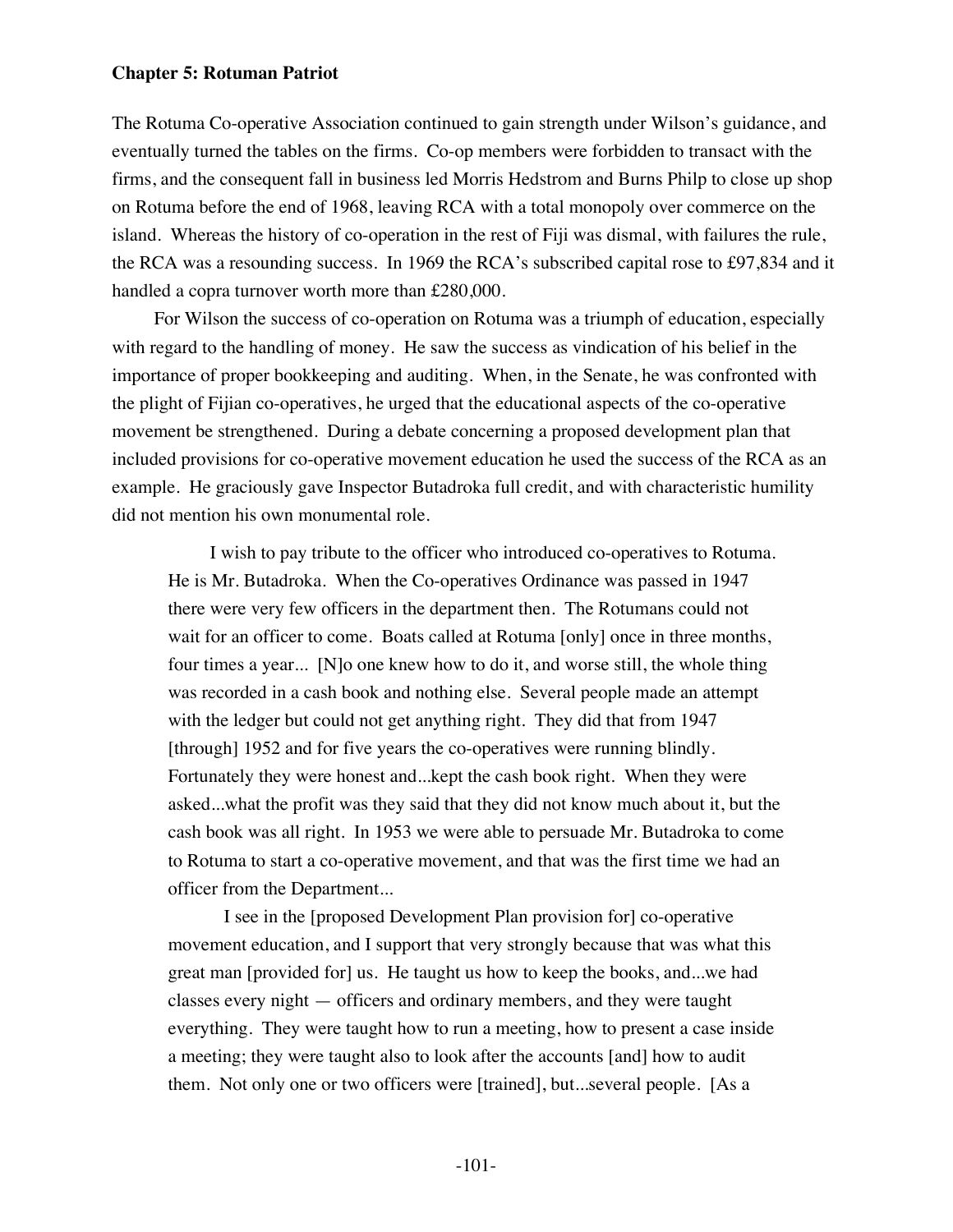result] we did not have to depend on one person, but...had several to choose from to run the co-operative movement...

 If this system of running co-operatives in the dominion will not change [toward] the keeping of the books by the members of the society, if people have to depend on the outside officers to come and write up everything, then the cooperative movement is bound to fail. The education system must be strongly emphasised [so] that [co-operatives] do not depend on one officer, but on several officers, including members. They must also have an internal auditor to keep the books right. They cannot depend on the outside official auditor. What is the use of coming after three months to inspect a co-operative society and finding that too many things have disappeared, and then growling at the officers and the society members? What is the use of that? You cannot bring back things that have gone. The owners themselves must be very watchful. There must be an internal check and members must be prepared to run their own society. The officers must be able to see where things are going wrong; they should, when the red light goes on, inform the committee to put things right...(Senate speech December 17, 1970).

# Problems of Co-operation

The development of the RCA was not without strains. Rotuma has a long history of interdistrict rivalry, compounded by a division along religious lines between Catholics and Methodists. In the 1950s and 60s antagonism between the Catholics, who predominated in the districts of Juju and Pepjei and adjacent sections of Noa'tau and Itu'ti'u, and the Methodists, who occupied the rest of the island, was intense and sometimes bitter. Neither would participate in the events and ceremonies of the other. Local autonomy has always been the rule on Rotuma, so getting co-op groups based in villages to yield control to a centralised association took some doing. When amalgamation of weak co-op societies in Fiji was proposed in the same development plan Wilson again used Rotuma as an example, this time to warn proponents of the idea of potential hazards.

I want to give a warning regarding the...idea of amalgamation. It is true that if you wish to be strong you will have to amalgamate... The advantages are very great, but there is also a danger. In Rotuma we have 12 co-operative societies.<sup>6</sup> We were advised by the experts here in Fiji to amalgamate and it

 $\overline{a}$ 

<sup>6</sup> Two of the original 14 societies folded.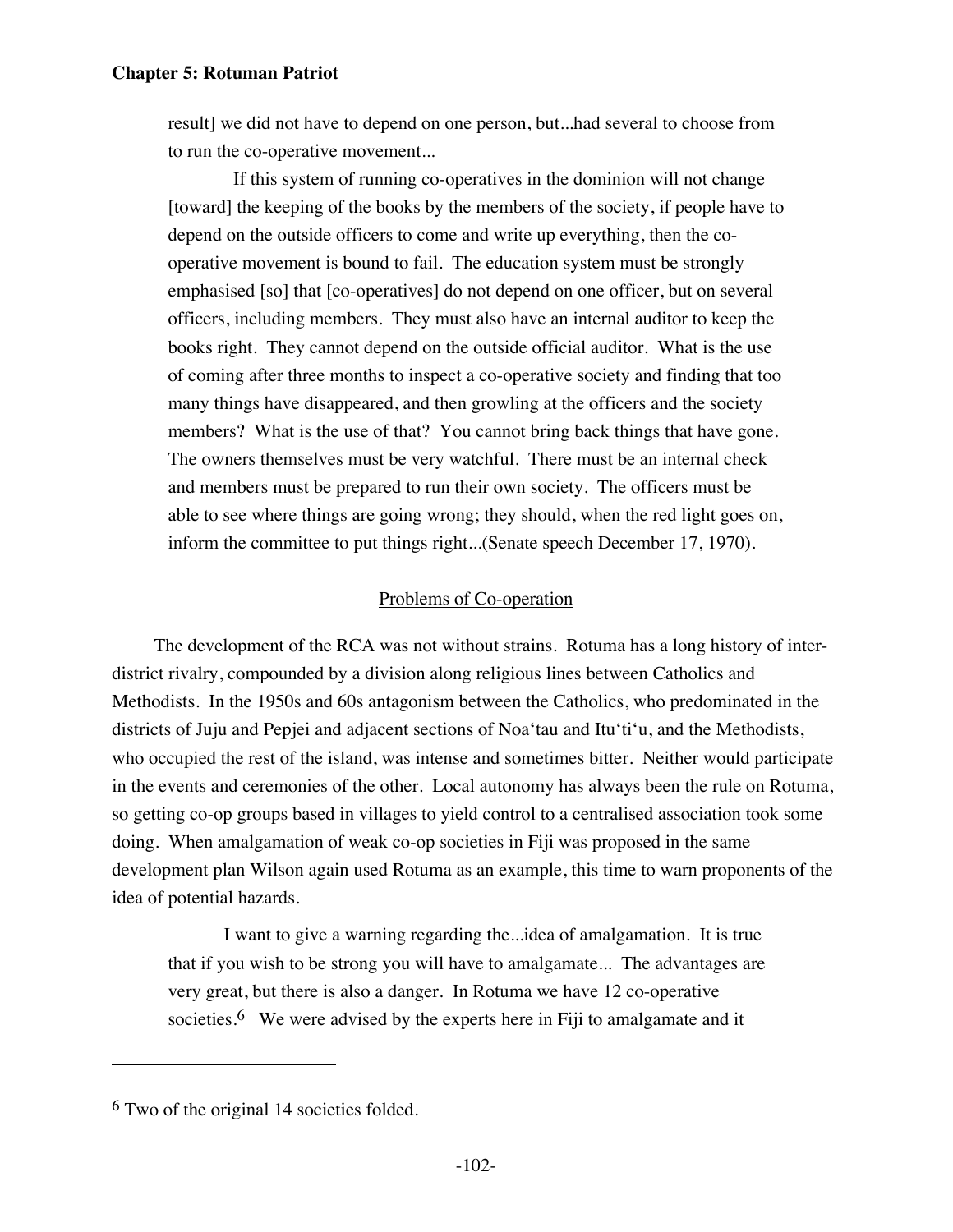would become stronger. [But we were] struck with a great snag, which was that everybody was afraid of each other. By putting all societies together into one they [were] frightened [that they might not get] a fair dealing from the others. The members [thought] that their individual benefits [might] not be well looked after, and they were scared of each other. In the end we agreed to try it for at least three years, and when it was tried out we found that nobody was trying to put one over [on] the other. Everything became better...because expenses [were] very low and instead of having 12 sets of books to audit in a year we had only one. Instead of having too many cooks to spoil the soup we only had one cook...These were great successes, but there is a very dangerous thing in this, and that is that very often those who represent a small society, when they go back, do not call meetings to tell [their members] what is going on in the big central one. They did not tell them what was going on, and when complaints were raised by the members they were poorly presented, [so] no replies came back to them, and they reached a stage when members thought that the [association was] no longer theirs because they did not know very much about it... The Rotumans believe that everybody must know [what is going on] because it is their society, [and] if the link between the management committee and the owners down below is weak, the day will come when the owners will say it is not their society... [U]nless the members...look upon it as their own, secondary and tertiary societies will never succeed. It can never be run like a company with the directors just going on and not worrying about you, and you wait till the whole year is finished and they present a balance sheet and say that they have done a first class job and are reelected. Now, in a co-operative society it cannot be done that way. You must present services and [the members] must know what is going on, [and] weaknesses must be presented. Unless that is done it will never succeed...(Senate speech December 17, 1970).

It was only the trust they had in Wilson Inia that allowed people of both faiths, and all districts, to keep co-operation alive in the early years. His absence from the island had kept him out of parochial politics, and although he was a leader in the Methodist Church he preached tolerance and understanding. But even he could not be a strong leader and remain free of conflict. The inevitable clashes occurred over mismanagement of funds on the part of some members. Despite the training in bookkeeping, shopkeepers or local co-op officers often could not account for money. Wilson suggested a rule, that any shortfalls at the time of audit would have to be made up personally by the shopkeeper or officer involved. People who persisted in draining money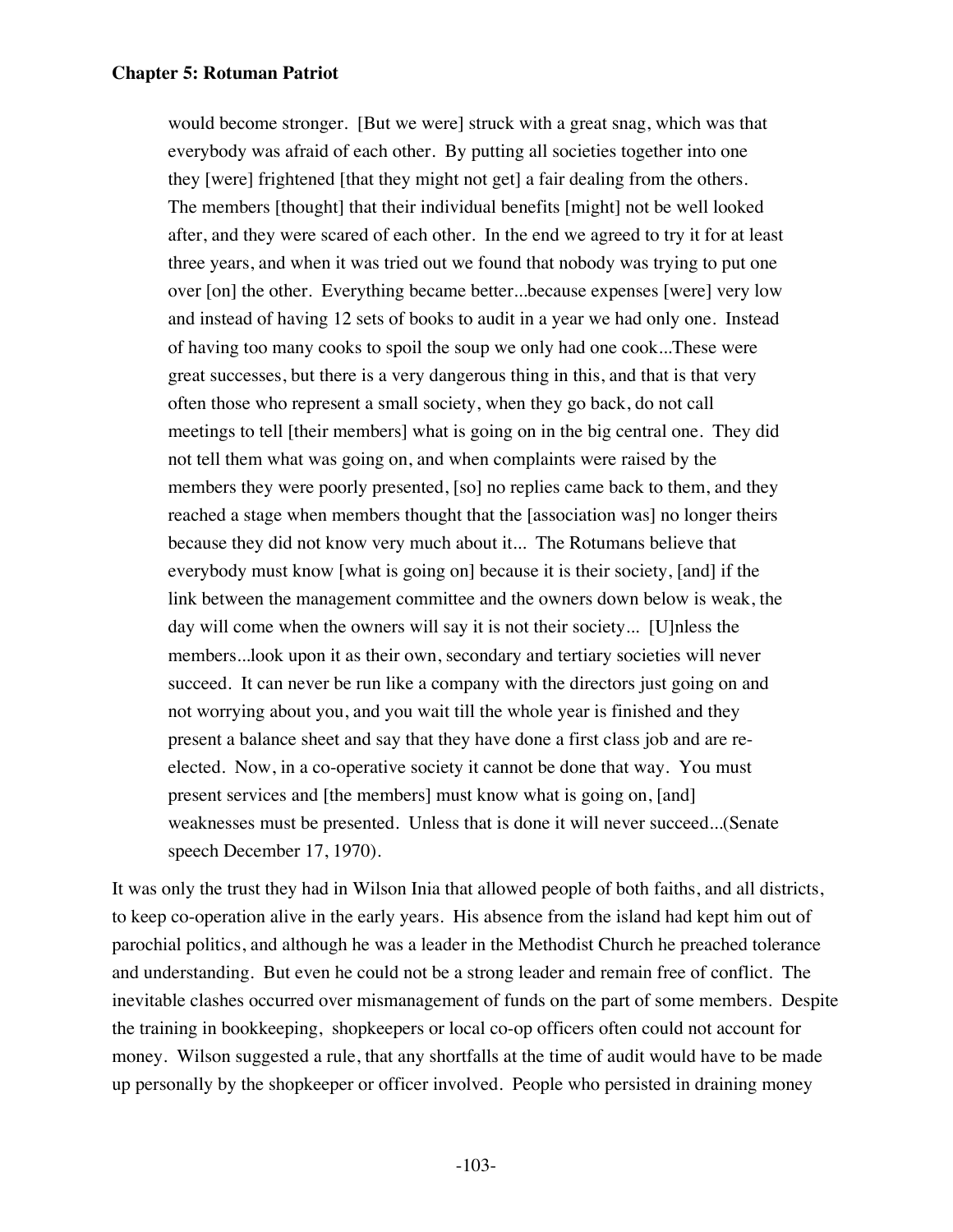$\overline{a}$ 

were dismissed from their positions, and if their culpability were flagrant they could be expelled from the Association. Although most people accepted these rules, those who were expelled became antagonistic. Their expulsion was all the more bitter after the firms went out of business, since RCA's monopoly left expelled members with no place to sell their copra or buy imported goods. Disputes also developed over re-payment of expelled members' shares in the Association.<sup>7</sup>

The most serious instance of money mismanagement occurred in the village of Oinafa, and involved the District Chief. The Chief's son-in-law was shopkeeper, and he experienced a serious shortfall in his accounts. The Chief had been appointed internal auditor, but he allegedly doctored the books to disguise the deficit, which amounted to several thousand Fiji dollars. When this was discovered he allegedly embezzled money from the Methodist Church to pay back RCA. Eventually the Chief and his son-in-law obtained funds from relatives in Fiji to restore what they had taken, but both were dismissed from their positions. The Chief then went to the RCA's central committee and formally apologised. His *faksoro* 'apology' was in high ceremonial fashion, involving a sacrificial pig, kava and fine white mats. He went *hen rau'ifi*, with leaves around his neck, symbolically offering his life to atone for his offense. This is a rare event in Rotuma, and is usually reserved for instances in which a life has been taken. For a chief to come *hen rau'ifi* and ask forgiveness is of great consequence in the context of Rotuman culture. It is virtually inconceivable for the offended party to refuse acceptance of an apology so presented.

But Wilson refused to accept the chief's apology. He argued that *hen rau'ifi* was a custom relevant to interpersonal offenses, as when one party injured another, but that it did not apply to business matters where money was involved. He said that embezzlement cannot be undone that way. He had made it clear when his own daughter had taken some change and lied about it that such dishonesty could not be tolerated, from near relatives, chiefs or anyone else. Many people were shocked by Wilson's breach of traditional etiquette, but he held fast to his position.

When the Chief's father, who was titled in his own right, heard about Wilson's refusal to accept the apology he was outraged. He sent a letter to RCA demanding that the Oinafa Co-op copra shed and shop, which were on his land, be removed immediately. RCA members disassembled the wooden shed and moved it. The store was made of cement, however, and could not be moved. Some of the men wanted to destroy it, but Wilson told them to leave the building as a "gift" for the Chief.

<sup>7</sup> See Fiji Times account of a complaint registered by Pat Managreve in the *Fiji Times*, Wednesday, April 3, 1974.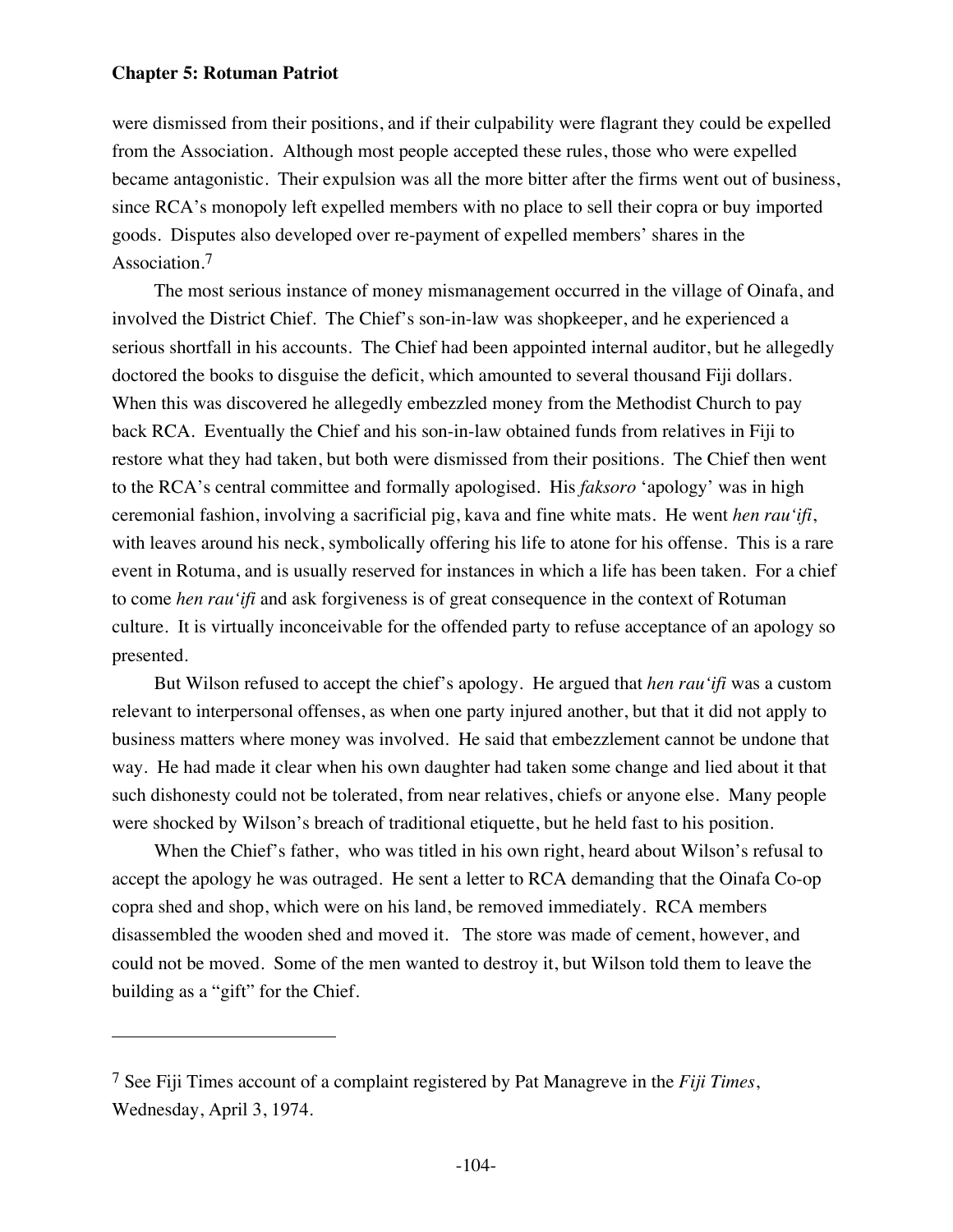Soon afterwards, in 1977, the Chief's brother, who held a high position with the Government in Fiji, arranged for loans to begin a rival co-operative society, to be named Raho, in honour of the legendary founding ancestor of Rotuma Island. Another brother, who was titled in the district of Juju, was put in charge of operations on the island. At first he was a reluctant participant. Shortly after Wilson turned down the Chief's apology, he and his father went to Fiji, leaving the brother to supervise the removal of the RCA's buildings from their land. The brother was distraught and went to Wilson and Kamoe Petero, Manager of the RCA, to ask them not to go through with the removal. Then he went to Reverend Lagi's house in Noa'tau to complain about his father and brother's having left him to face the music. He told Reverend Lagi how embarrassed he was by the whole affair and asked for the Reverend's prayers. Later on, this man admitted that the Raho Co-op was created out of hatred and jealously to hurt Wilson and the RCA.

The Chief, his father and brothers were counting on all the other malcontents joining their group, but such was not the case. People were well aware of the new society's beginnings in the Chief's predicament, and even though he did not play an active role in founding Raho, this hardly inspired confidence. Wilson took note of Raho's progress, or rather lack of it, in a letter to Elisapeti in which he expressed concern for the implications of the rivalry between Raho and RCA.

I am not sure about the new co-op, whether it will help raise Rotuma or cause disunity ending up in a big quarrel. I wonder how [the Chief] escapes being hauled into the Kainaga [Family] Co-op. Officially only 47 transferred into this co-op...Share capital transferred only \$8000 odd. Can you run successfully on this capital? They borrowed \$35,000 from the Development Bank, to be repaid - Interest & Principal. I don't know of any new shares obtained in Suva. The Co-op Dept. got a big shock when only this many joined up. They thought that every member had left the RCA  $\&$  had joined this co-op. They certainly talked very big in Fiji, but final result not so. It looks like a Kainaga co-op plus...friends through 'drinks' in Juju. Remember that action speaks louder than words. God will only help in the long run & only enterprises run by Godly people. Money profits are not everything. It is the will of God which brings joy, peace and LOVE to the poor & unity is the key to success. Greed for wealth & power, hatred and disunity are the signs of ungodly enterprises. God help our people not to be caught in this worldly mad octopus (Letter dated February 15, 1978).

Raho foundered under the Chief's brother's administration and was reorganised under different management in 1990. As Wilson anticipated, inadequate bookkeeping and general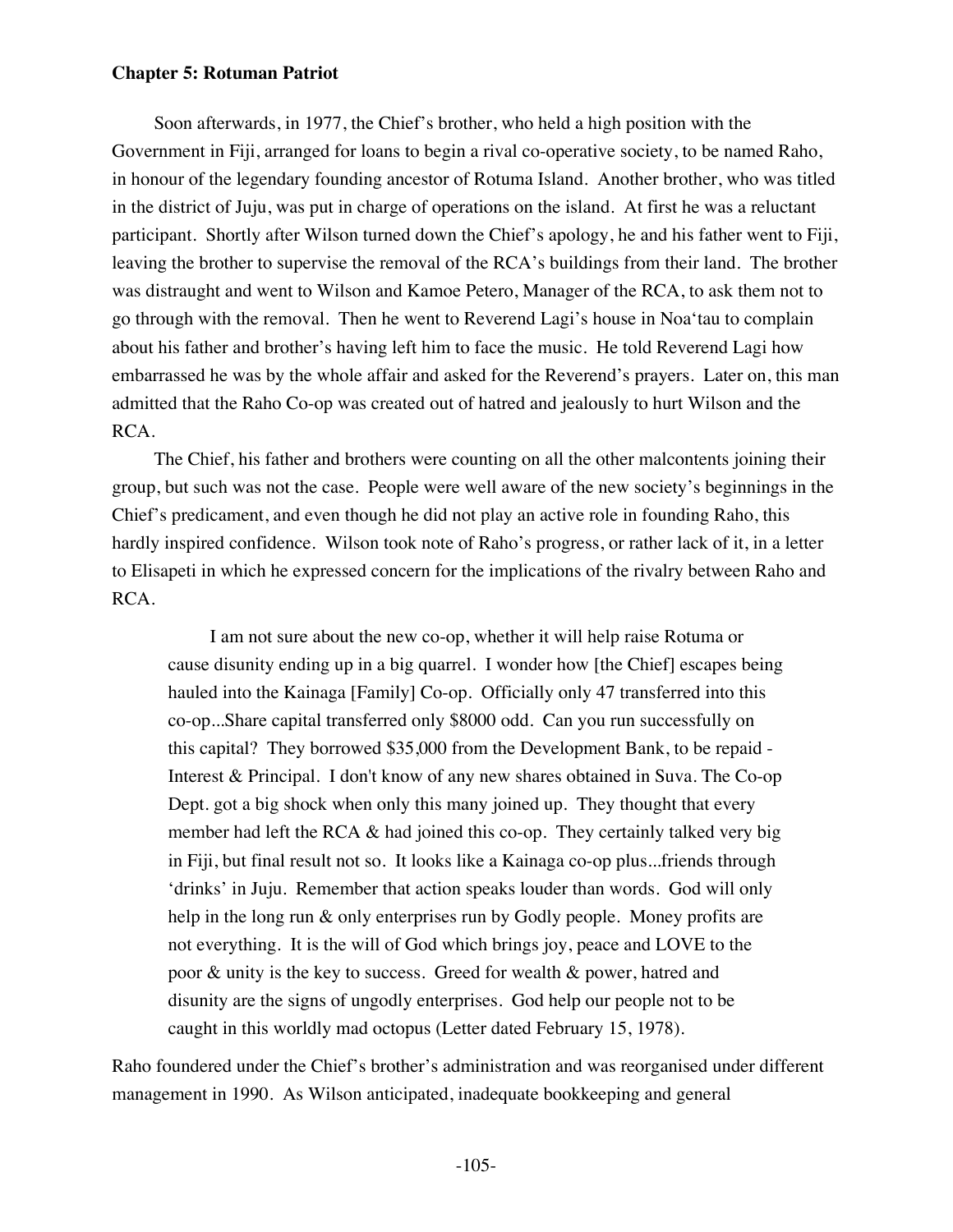mismanagement of funds kept the group from developing a stable capital base, so it never became a serious threat to the RCA's dominance. Two other breakaway groups emerged in opposition to RCA, both short-lived. From 1963-1967 the Rotuman Planters' Association handled a small portion of the island's copra, and the Rotuman Development Corporation did likewise from 1975-1979. Neither group could develop the infrastructure to compete successfully, but both, along with Raho, were indications that satisfaction with RCA's operations were not universal. Nevertheless, the Rotuma Co-operative Association represents the only major venture in recorded history in which the majority of the Rotuman people co-operated to shape their own destiny. Wilson Inia provided the indispensable leadership required to bring this about.

When, during my 1960 visit to the island, I wrote up my notes on leadership, I included the following passage:

 Wilson Inia is the Headmaster of the Malhaha School, Circuit Steward of the Rotuman Methodist Church, and Advisor to the RCA. He is, without doubt, the most admired man in Rotuma and also the most influential. The people trust him without reservation. He is a most unusually mature individual of the highest integrity. He is neither a radical nor a conservative, but he looks forward to Rotuma's betterment with an understanding and compassion for its people. He resists change when he feels it would be harmful, but encourages it where he believes it will be beneficial. He fits the description of the autonomous "marginal" man, who is neither European nor Rotuman in his orientation, but who has developed the capacity for cautious evaluation. He is an enigma to the colonial administration because he is not overawed by them and feels free to take issue with their policies where he believes them to be in error.

 He has the personal qualities of humility and generosity (he does an enormous amount of work for the RCA without pay) and fits the image of the "good man" in Rotuma to a T. He is not in the least self-glorifying and attempts to ascertain others' opinions to balance his own. Even if he disagrees with popular opinion at times, he does not make great efforts to convince them to change, because he is capable of understanding and appreciating their point of view, and realises that he possesses personal dominance that could persuade the people to make decisions against their genuine wishes.

 Wilson Inia is a mature, moderate leader, with the finest qualities of leadership. He possesses...the capacity for intelligent and well-considered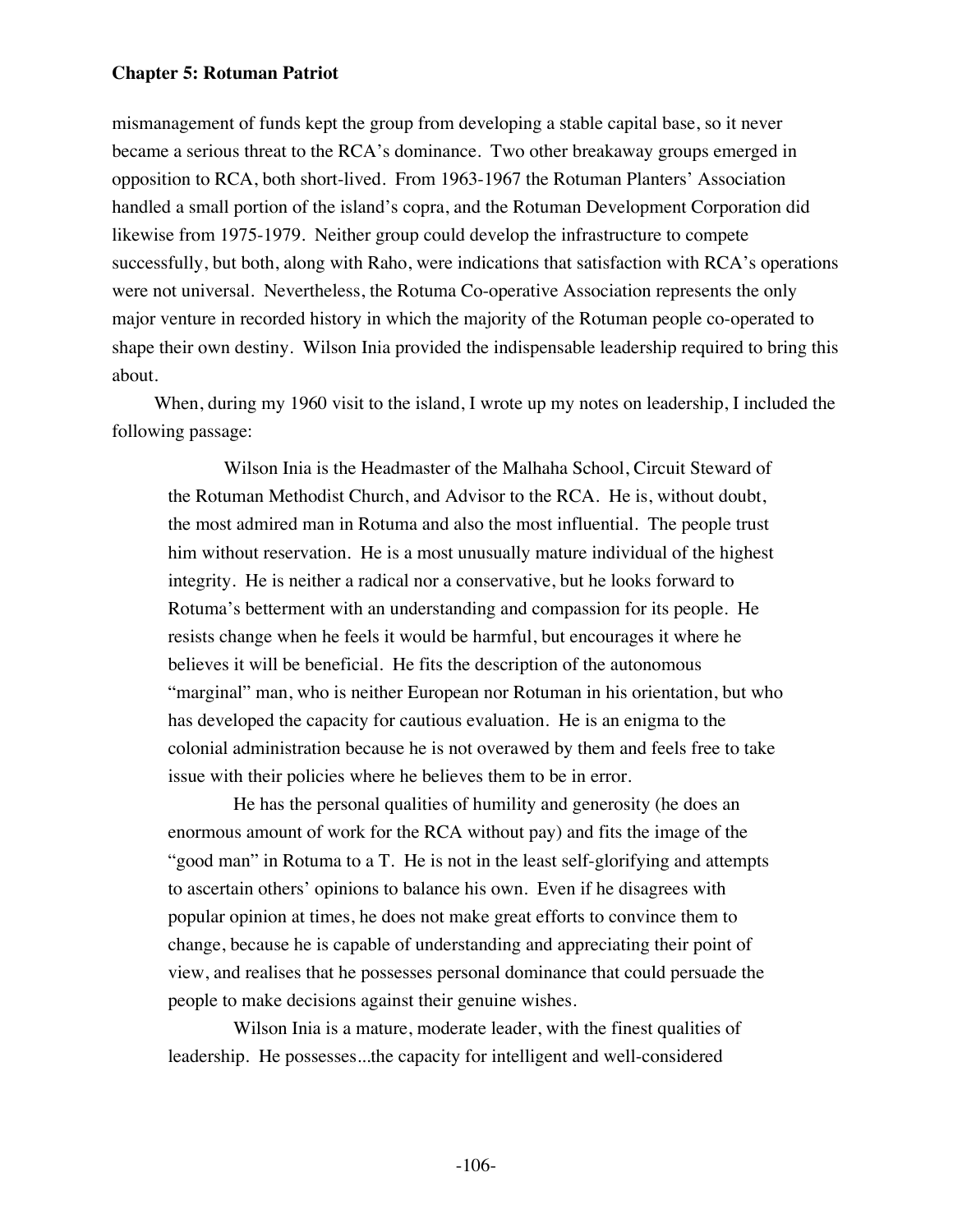decision-making. He is capable of admitting that he does not know the solution to problems.

#### Advocacy in the Senate

As Rotuma's only representative in the Fiji Legislature from 1970 through 1983, Wilson was an ardent advocate for Rotuman causes. He did his best to educate his colleagues about Rotuma's special problems, and strongly supported legislation he saw as benefiting the island. He was particularly concerned with measures that affected Rotuma's commerce, such as insuring the stability of copra prices and regularity of shipping.

# Copra

Up until recently Rotuma has been almost totally dependent on copra export for income. Government wages provided for only a few families; the vast majority had to cut copra to get money. Copra was the life-blood of the Rotuma Co-operative Association. So the entire economy of the island depended on copra prices, which unfortunately, had been extremely volatile over the years. In years when copra prices were high, the island prospered and people had plenty of money to spend; when prices dropped precipitously, the Rotuman people were financially impoverished. It was therefore with great enthusiasm that Wilson backed a bill to stabilise copra prices when it was proposed in 1976, but he made it clear the Rotuman people were not looking for a handout, a point he made over and over again in his speeches. The Rotuman people had a tradition of self-reliance and were prepared to help themselves whenever possible, but they wanted a fair deal from Government.

We [in Rotuma] are totally dependent on copra, and when the copra price reaches a level that is uneconomic, then there is no point in cutting copra in the bush. Therefore any scheme that would stop the price coming down to this low level would be very strongly supported by those of us in Rotuma, and I am quite sure by other islanders who depend entirely on copra. I have already voiced the appreciation of my people to Government when I came over in May last year, when I heard about the move that was being made to introduce a Price Support Scheme — I think that was the term used. Of course, all selfish people would like it to be a subsidy  $-$  a free gift, while other sections of our community bear the brunt. Today we hear it is a loan. But whether it is a subsidy or a loan, to those of us in Rotuma, this is life itself. Without the price coming to a level that would make it possible for us to live, any straw is good enough to cling on to...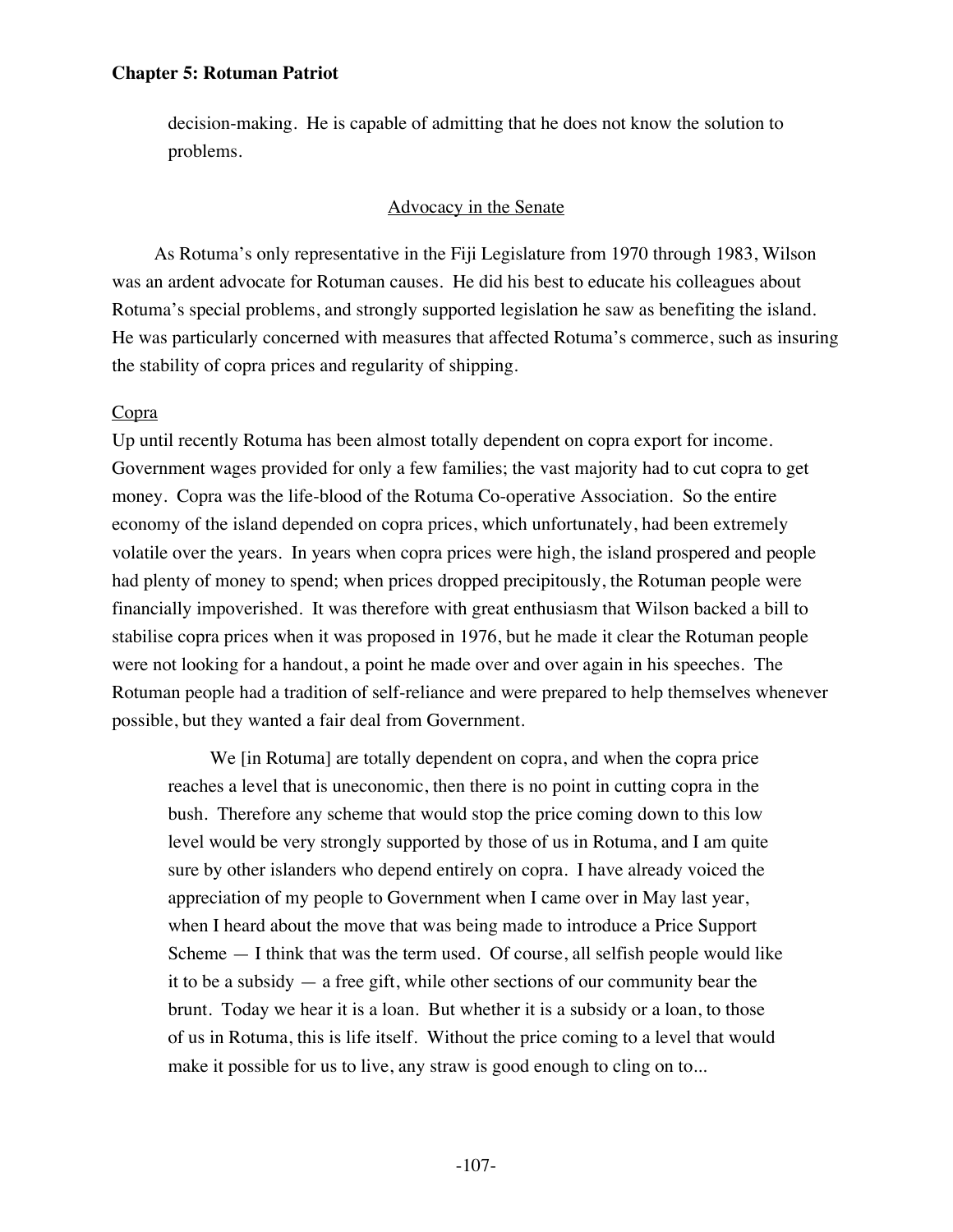I can think of the time...which the Rotuman people will never forget, when the prices came down to one shilling [per hundred pounds] and a load of 140 pounds of copra was carried on a man's shoulder... It was not worth cutting, but what could we do? We had to buy kerosene for our lights; we had to have matches, and if we did not do that, it was going back to the old method. If you did not buy kerosene, you had to put a little stick in the centre of a bowl to light. But when it comes to clothing, what can you do — go back to the old skirt? You cannot buy a dress or a pair of pants for one shilling. The Rotuman will never forget that price. When I came over last year and the price fell below the \$100 mark [per tonne] there was great mourning [among the Rotuman people] and they all prayed that the little effort I could put in would be of some help, but before I arrived Government had already made the move. Other cries had been better, stronger and a move had been made to better the conditions of those who depend entirely on copra for livelihood, and I thank the Government for that...(Senate speech September 15, 1976).

Wilson argued that if copra growers were to get loans rather than subsidies then this should apply to all agricultural growers: "There is no point in making it a loan for the copra producers and a subsidy to the sugar cane producers." But he believed so strongly in financial responsibility he argued not only against subsidies, but against interest-free loans as well. When some Senators expressed concern regarding the repayment of copra production loans, and suggested that the loans be interest-free, Wilson responded:

Quite a lot of people seem to think that we should not pay the interest; that it should be a free loan. I am one of those who cannot steer clear of the hard facts of life. If it is a loan, it has got to be repaid, and whenever you get a loan, you have got to repay it, not only the principal but the interest as well. The only 'kerekere' (request) I have in mind is that if Government [should] get a loan free of interest then it should also be given to us free of interest. But if there is any interest to be paid, then we will be prepared to pay interest as well (Senate speech September 15, 1976).

He argued that when better times came surplus income should be used to pay off the loans, but that once that had been accomplished the copra suppliers should receive the benefits directly. This he saw as a better alternative to ploughing funds into a stabilisation fund, even though it might mean the need to borrow again when prices fell.

In other speeches he questioned the validity of the grading system for copra, by which Rotuman copra was frequently rated as second class, resulting in a penalty of several dollars per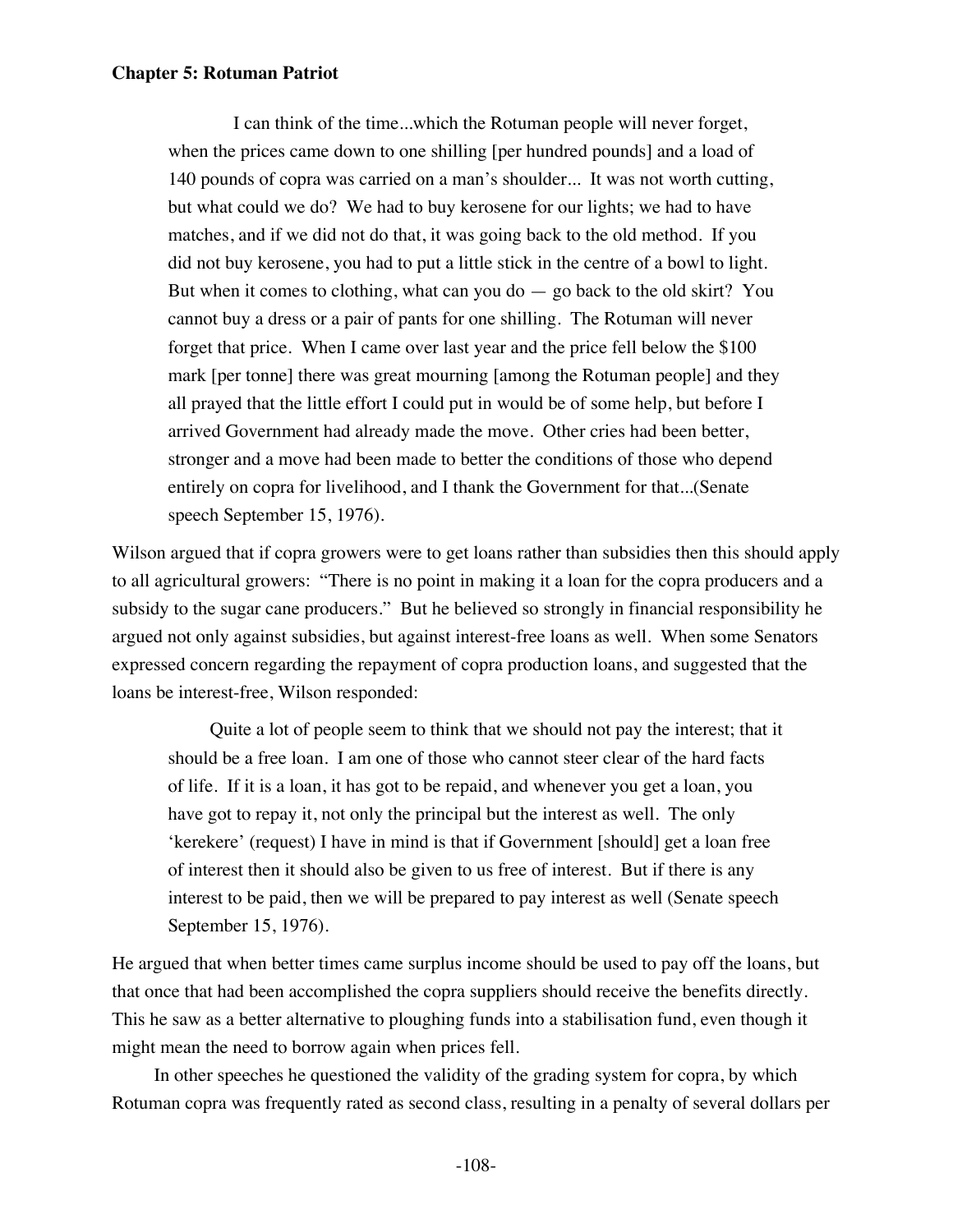tonne. He noted instances, for example, in which the same shipment of copra had been graded differently by two different companies (see Senate speech December 15, 1981).

# Shipping

Of parallel concern was the need for regular shipping to and from Rotuma. Without reliable shipping Rotumans were at a tremendous disadvantage when it came to commerce. Irregular schedules were also a terrible inconvenience to travelers, and made interaction between the island and Fiji excessively difficult. Thus when Government promised in its initial plan, presented during the first year of Fiji's independence, to improve shipping between the islands of Fiji, Wilson was very pleased. He took the opportunity, in his second speech as Senator, to express his gratitude and inform his colleagues about Rotuma's vulnerability to shipping irregularities.

I wish to say a big thank you to the Government of Fiji for helping the rural areas, particularly far away Rotuma, with [their] shipping problem[s]. Once upon a time we had four trips to Rotuma and that was all for the year. We had to use other people's ships. When the co-operative societies got a little bit stronger and worked upwards, freight rates climbed up also. [They] jumped from six to eight pounds plus handling charges, and when we tried to operate it we found it very difficult. Several members thought that if the expenses involved in shipping copra from Rotuma to Fiji [were] that high we might as well not do it. We were told that this freight which was used was a freight charge throughout Fiji and it could not be altered. When things got very dim we were told that there was a solution, and the solution was to try and charter a ship. We were very thankful to the co-operative officer who had a lot of experience, especially in the matter of handling ships over at the Gilbert and Ellice Islands. He was then the Deputy Director of the Co-operative Department in Suva. He was very unpopular for teaching us this new method of chartering ships. When we wanted to charter a ship nobody in Fiji wanted to charter their ship to us. We then had to search elsewhere and found a small one, a very small one and we tried it with great fear.

Strange to say, the first voyage out was a great success. We struck a figure and they told us that it could not be run [for £6 per tonne]. It had to jump up to £8 plus £1.13.4 for lighterage and handling charges, and 9d per sack of copra. This added up to...£2.16.0 a tonne... [O]f course the secret of handling ships is you must fill [them at] one end and you must fill [them at] the other end, and there must be a quick turn around. We...got the ship turned round, this small one, in 20 hours. Today the "Aisokula" and "Aoniu" we can turn around in 36 hours. That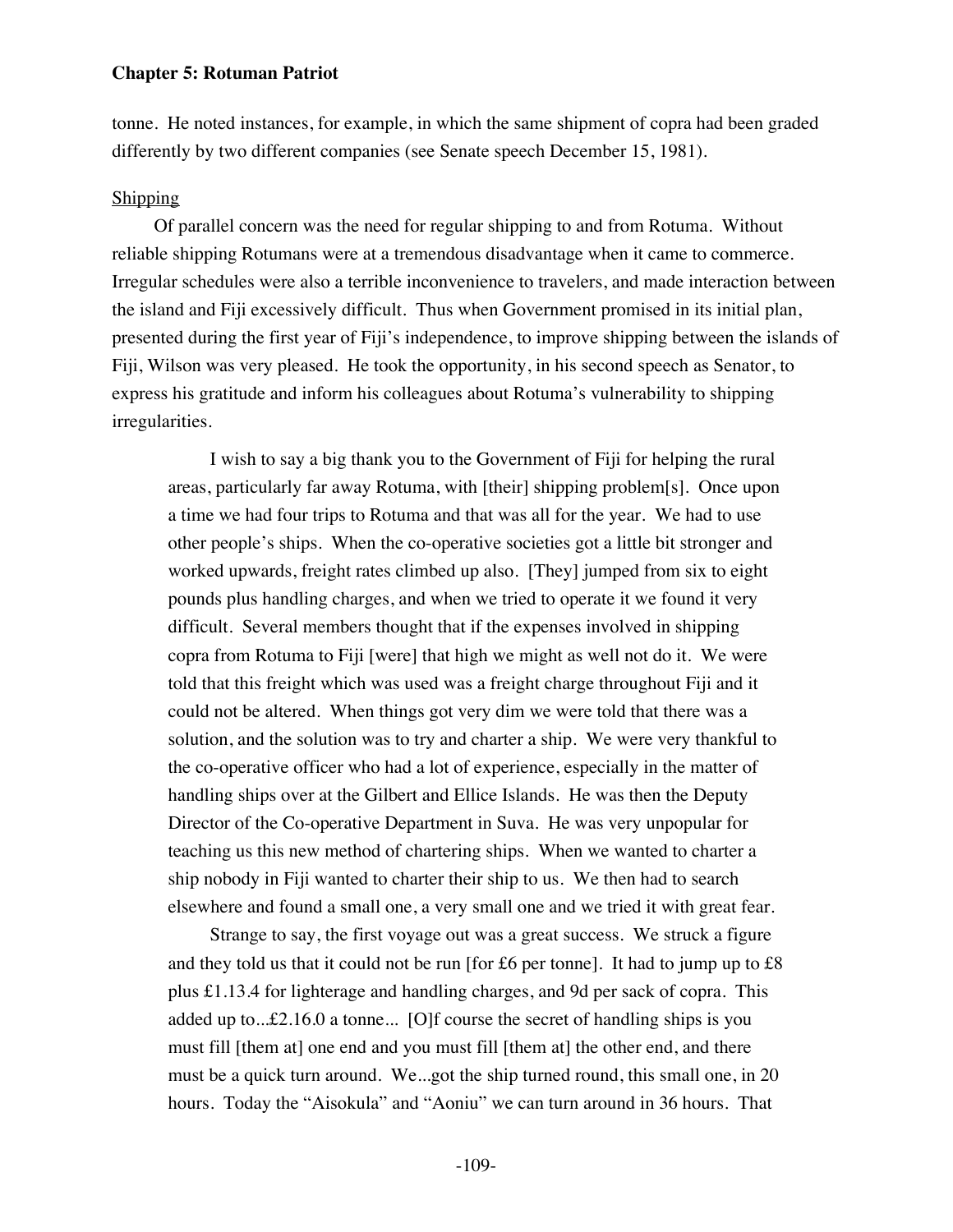was the...secret of the whole thing, and when we did it, it was very successful and we kept on chartering ships from then up till today. We have no money to buy any ships and even if we managed to borrow or buy a new ship where is it going to go? Rotuma is so small. [A ship] has got to be kept working and kept running all the year round. That is unwelcome as far as Rotuma is concerned. So we have to have a small one so that nobody would like to take a ride on her... And when this old one dies it has to be moved out of Fiji. No one wanted to charter their ships to us in Fiji, and then we had to fall back on the Tongan Government ship ["Aoniu"] and we have used it from that day up till today.

 There is great talk today of chasing the "Aoniu" from Fiji because she is an outside ship. We are frightened because once upon a time we totally depended on local ships and we did not have a fair deal and we nearly collapsed. But when we had the help of an outside ship to come to the rescue, we managed to survive. I wish to say...that because we managed [to control the] the movement of our cargoes from Fiji to Rotuma we managed to survive. Controlling the sea is a great thing for the life of an islander... [S]hipping is vital, and in particular to Rotuma (Senate speech December 17, 1970).

The help promised by the Government never materialised, however. Irregular shipping remained a serious problem throughout Wilson's tenure in the Senate, and he continued to appeal for the Government to do something about the situation. His 1981 speech on the topic was particularly poignant.

There has been a lot of talk in this House in that the central roads in the country must be built by Government and that they must be good roads. A lot of complaints have come in from every direction — left, right and centre — as to how poor the state of the roads [is] and that they should be upgraded. Today you have a circular road around Viti Levu and the Vanua Levu one will be completed very soon. But if there is this idea that road building is to be confined only to the land, then God help the small islands. If Government is to provide roads on land, what about the small islands? If Government provides roads for you people on big land, I am quite sure that Government should also do something to improve sea transportation, from Suva to Rotuma — a distance of about 400 miles. It would be about the same distance to Ono-i-Lau...

 [P]rivate shipping is very good, but if one monopolises one route, a lot of people will suffer... I wish to implore the Government to please try and help us out in this area. If it can build roads for the country people, it can build ships for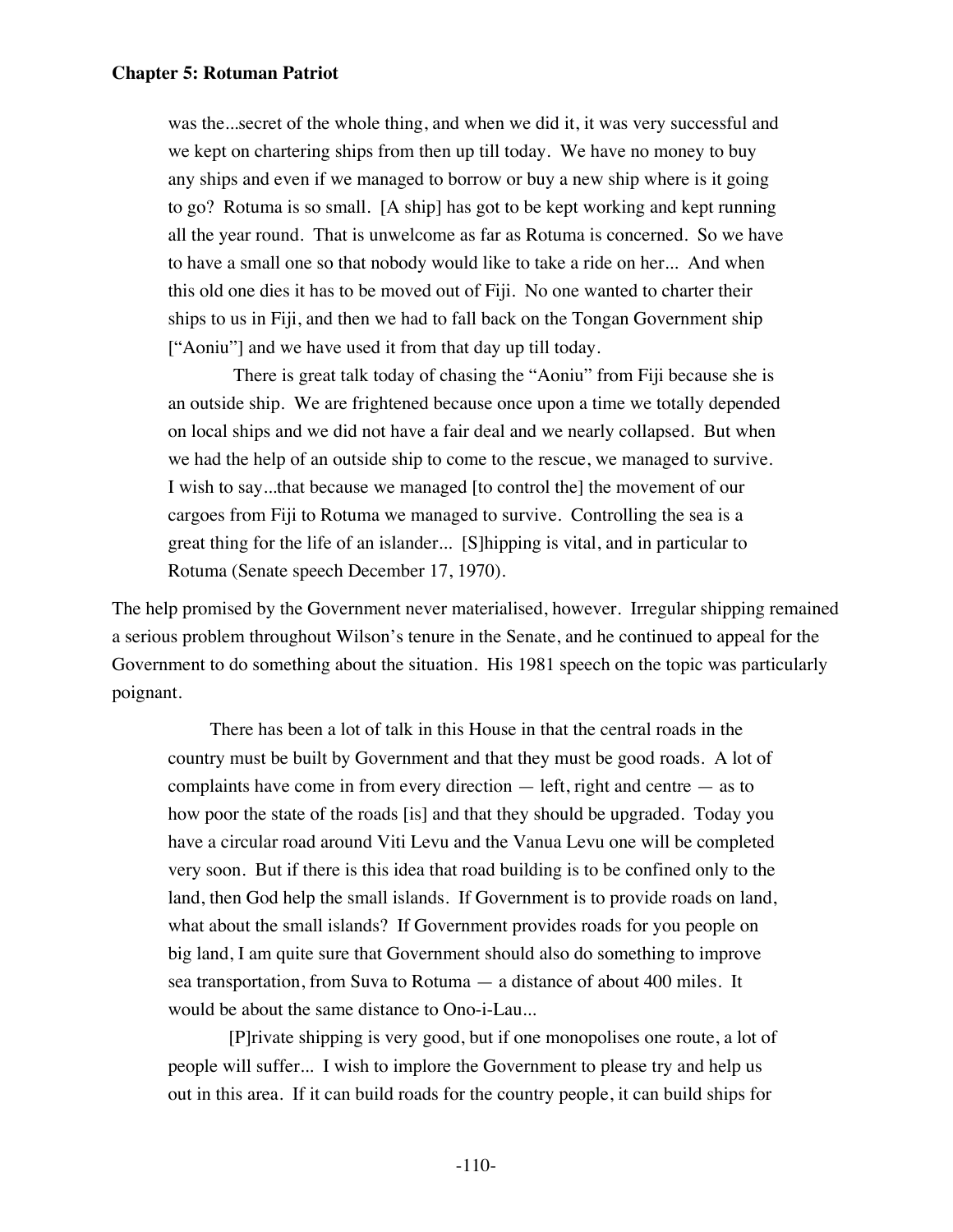us also... If private enterprises refuse to serve the islands in Fiji, because it is not a paying proposition, then who will come to serve us? Only the Government, and that justifies Government's building ships and providing ships, particularly to islands not properly serviced by private enterprise... [I]f your roads are paid for by Government's funds, surely you should pay the losses incurred by [a Government ship] (Senate speech June 25, 1981).

He tried to impress upon his colleagues the importance of shipping for maintaining a decent standard of living on the outer islands.

I would like to put in a plea. Some of the good things in life which the urban dwellers have the rural dwellers would like to enjoy...too. When we visit Suva and see the [goods in the shops] we would like these things to be available on our islands also. When these things are missing in the shops on the islands the villagers are very angry. It is a very difficult job because it means that a lot of capital must be injected into the societies in order to be able to stock their warehouse. In most cases, when all the goods that come in are placed on the shelves in the shops, nothing is left in the bulk stores...

 [I]f you have a regular service then you can plan [with] a small capital. With a regular service, if you know the rate of consumption, you can buy this much and say that that is sufficient for two weeks. If you know the boat will come every two weeks, you can plan it that way, but this is not possible with the sort of shipping services we have, which are irregular. We do not know when ships are going to turn up. We do not have the money to order in huge quantities and we do not control the movements of ships. No wonder the rural shops are empty and the members are angry. Therefore, it is a very important point...that the shipping services be regular (Senate speech June 25, 1981).

# The Importance of Rotuman Self-Reliance

Although Wilson fought hard to gain Rotuma its due from Government, he cherished his people's autonomy and their capacity for self-help. Aware of the dangers of economic dependence, he strove to impress upon Rotumans the importance of solving their own problems by relying on their own resources. One reason he felt so strongly about co-operation is that he saw it as a self-help project (Senate speech November 19, 1975). When people complained that nothing could be done someplace because Government funds were not available he sometimes became impatient, and used Rotuma as an example of what could be done.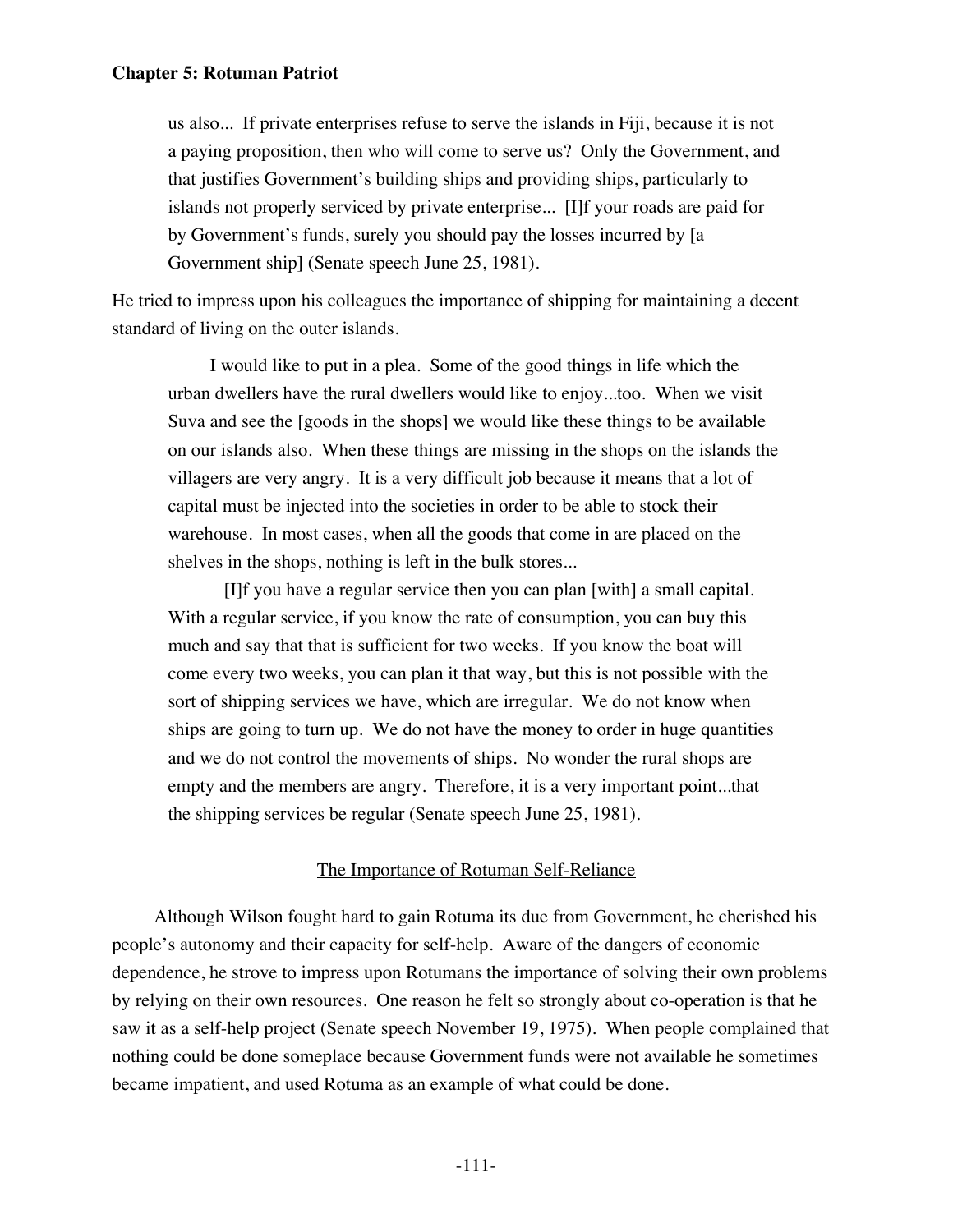[S]upposing funds are not available and you ask for certain things to be brought in. You are told if you ask for an ambulance that a certain place has not got an ambulance. If you ask for an X-ray plant, you are told that a certain place over there has not got an X-ray plant. If you ask for a maternity ward, you are told that there is a certain place over there, bigger than Rotuma, that has not got one. They might say, "We would like to erect one but it would be very unfair because the moment we start giving you an ambulance, everybody will be asking for ambulances right round the dominion, and who is going to foot the Bill?"

I wish to draw the attention of the House to my...most important point. When you cannot get it by the kerekere method (milking this Government cow) well, milk your own cow!.. You will pardon me...if I mention a few attempts made by that far away little place [Rotuma] in answer to...those in authority. We were told by the good doctor on the spot [Enele Koruru] that if there was a maternity ward, it would help to preserve the lives of the Rotumans very much. That old hospital is not good. So we built one, not only built the ward but had it fully equipped, furniture and all, even mattresses and sheets and a clock... When [Doctor Karuru] said, "The X-ray process is too slow, we have to send people over to Fiji to be X-rayed. If only we had an X-ray plant here in Rotuma to speed things up, to be able to see the insides of Rotumans and preserve their lives," we bought him one. He had great difficulty in moving about the place. He was a great worker. I believe...doctors work 24 hours day and night. So we bought him first a motorcycle but we found that it was very hard on him; the roads were so horrible that he would not live long if he climbed up there on that motorcycle... We asked for an ambulance and we were told, "No, it would be impossible." So we bought two ambulances, in reality. When the first one was too old it was condemned [and] a second one was bought...

They wanted radios to amuse sick people, so we got radios — our good ladies were good enough to buy them. Then again they wanted refrigerators to preserve fish and food, which would balance the diet of the patients and make them recover quickly; we had to go to the expense of buying deep-freezers... I would like to tell the House why [we provided all these things at our own expense] — because we are so isolated. When we received no reply, we decided to buy these things ourselves (Senate speech May 7, 1971).

Needless to say, Wilson had a hand in organising the self-help projects he described. Fundraising for communal purposes is not always easy on Rotuma, not because people are reluctant to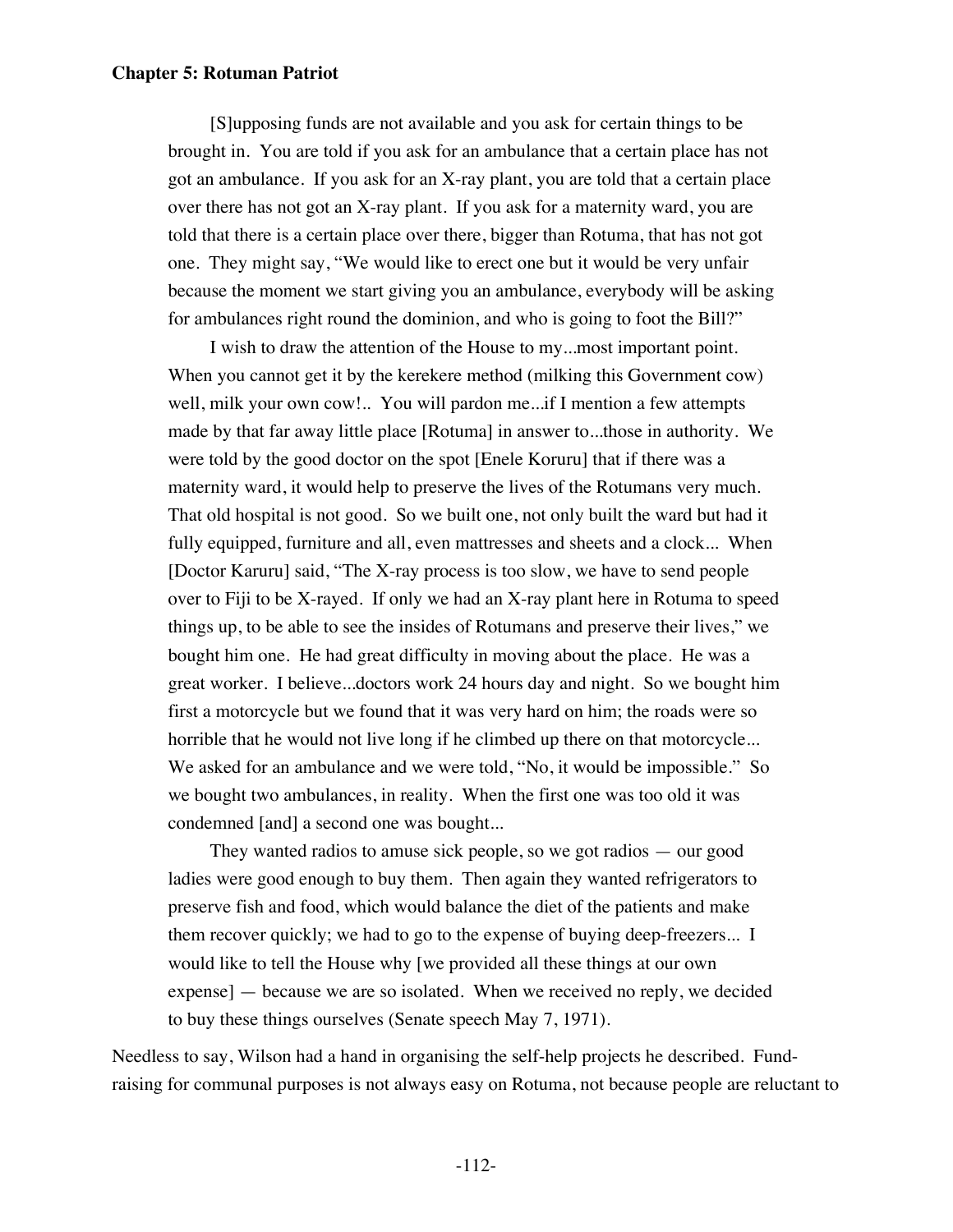give generously, but because funds too often disappear before the project is completed. But under Wilson's leadership they were confident that all the money would be accounted for and what was hoped for would materialise.

#### The Aftermath of Hurricane Bebe

When Hurricane Bebe devastated Rotuma in October, 1972, destroying most of the crops and houses, the Government did seek to help. Using relief funds donated by the United Nations and several foreign countries, a ship (the *Degei*) was loaded with food (rice, milk and biscuits) and sent immediately to Rotuma. Upon the ship's arrival, the Commissioner Eastern, George Mataika, called a special meeting of the Rotuma Council to discuss the situation. Dr. Aisea Erasito, himself a Rotuman and the Medical Officer for Fiji's Eastern Division, noted that on several occasions in the past Rotumans had gamely ridden through hardships caused by natural disasters, and had refused to accept help from the outside world. Dr. Erasito then suggested, provided the Chiefs and the people of Rotuma would agree, that the food brought by the *Degei*, with the exception of milk, be returned to Fiji to be reallocated to more needy cases in Fiji. Wilson spoke in favour of the suggestion with the proviso that food be sent a month later, at the end of November. In fact, of course, emergency food supplies were not needed at the time. As Wilson pointed out in a Senate speech soon afterwards, food is plentiful immediately after a hurricane. It is later on that shortages are likely to develop. But there can be no doubt that the Rotumans, and Wilson in particular, were determined to rehabilitate the island with a minimum of external charity. The tone of his Senate speech following the hurricane makes this clear.

I wish to thank the Government of Fiji for being so quick to come and see us... A few days after Hurricane Bebe the Rotuma Council Committee met to discuss the food situation and we came to the conclusion that there was plenty of food just then; that this food should be returned and that we would need Government's help towards the end of November. It all [was sent] back, and that was the official situation in Rotuma. You can imagine the great shock we had when it was announced over the air that 4,000 Rotumans were suffering, starving, and needing food badly. From that day up till today we have been...trying to trace who sent this message over. Rotuma Council said something, somebody else said something else, and a ship turned up with the Commissioner Eastern and a load of food. He got there only to find that we did not need the food until the end of November. Some of us were a little bit annoyed...

This is the part that I want clarified..; if a hurricane struck today and destroyed all plantations, houses and everything, would we starve tomorrow? No, this would not happen. It cannot happen in Rotuma and I am quite sure it cannot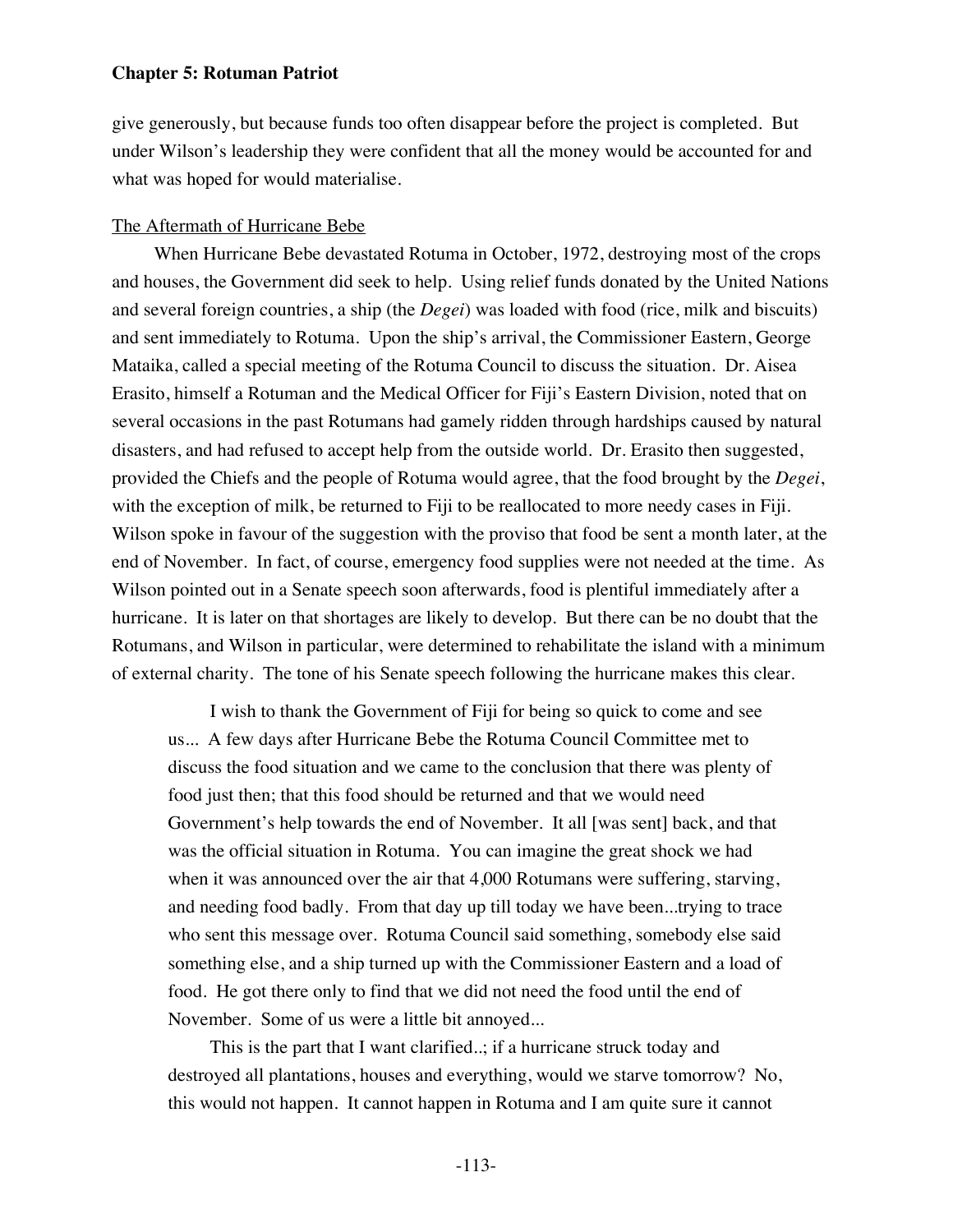happen here [in Fiji] because if it did happen anywhere, the people there must have been starving before the hurricane, too. In fact in Rotuma we had too much food all smashed down, which needed to be used very quickly. I want to make this point very very clear. Whether it be Rotuma or anywhere else, if the need is there the day after the hurricane, then it is not the hurricane that has caused the problem, it was there before the hurricane and it should be treated differently...

Government kept its word [to send another shipment at the end of November]. Food sufficient for 2000 people for a full month was sent and they said that at the end of the month they would send another shipload. We did our very best to speed up things in order to put the food problem right as quickly as possible and not to make the work of the Government very difficult. I hope that my people will try their best to be the first to be off this relief, and beat the people here in Fiji who received the supplies first. It is [the result of] such spirit that countries...prosper. We should be prepared to work hard and suffer a little bit for the sake of the country and not just use the hurricane relief to get things for nothing (Senate speech December 14, 1972).

Wilson took this opportunity to remind the Senate of the importance of regular shipping, of what it would mean not only for Rotuma's recovery but for lightening the burden of Government.

I am glad...that we have a very sympathetic Government which, even without being asked, brought a ship-load of foodstuffs, and I believe that if Government can do that, surely we can put all our trust in its hands to see that all our other problems, if placed correctly, would receive some help. How can we put things right quickly? I would like...to mention how we can help the Government of the day make the burden a little bit lighter. We are doing our best...to plant our food to serve two purposes: firstly, the low quality dalo which could be used to keep the home fires burning, and the good ones to be shipped over here as a "cash crop". This is something we are working very hard on and very quickly; we are trying to kill two birds with one stone...

We hope...that when the time does come for the shipment of these food crops, there will be a ship available to bring [them] over. The old means of communication between Rotuma and Fiji through charter by the Co-operative will be disrupted this year because the position of copra is so uncertain, and we no longer can say that we can have say, seven voyages, as we used to in the past. We would be lucky to have even one voyage, but I certainly have my doubts regarding a second shipment.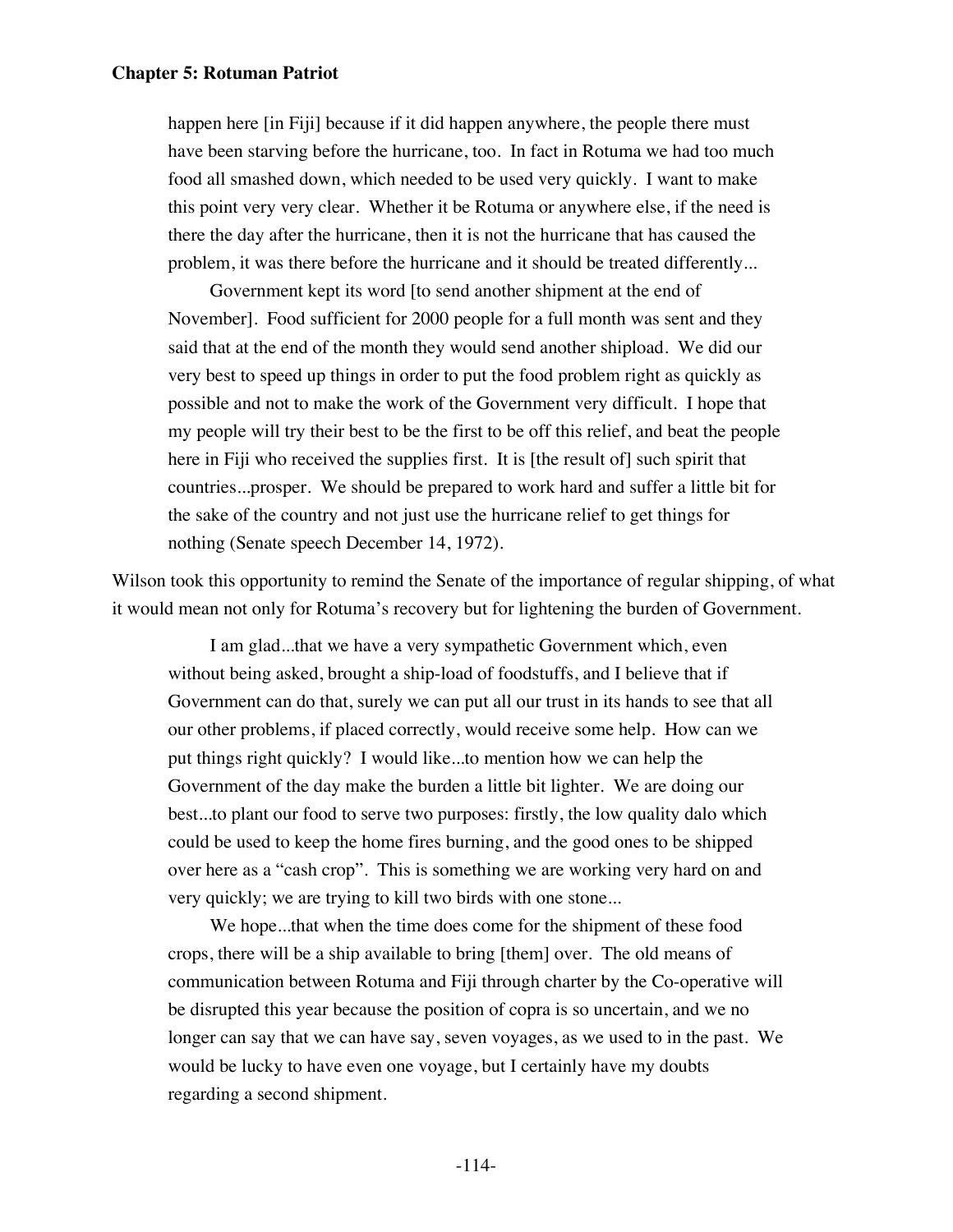Now the charter system can only be successful if you have full loads both ways, but if you are not able to have full loads both ways, then it would be unwise to have this system as it would only be expensive and impractical. So I wish to place before Government this major problem regarding the shipment of foodstuffs, which we are depending on as a quick "cash crop", brought over here to Suva for sale. We hope that some form of help could be given to us whether by subsidising a ship or by loading our goods on a Government vessel. These are perhaps ways, we hope, that Government would look into [helping] us overcome the money "starvation" that will soon come to the place in a few months time (Senate speech December 14, 1972).

The shipping problem proved intractable, however, much to Wilson's disappointment. Years passed without significant improvement, and towards the end of his career his speeches on the subject contain an element of bitterness. During a 1982 speech, ten years after the devastating storm, he grumbled about lost opportunities.

After Hurricane Bebe, when the Rotuman people had no coconuts on their trees, we were advised by Government to work hard, firstly to feed ourselves and that if there was a surplus, to send that over to the market here in Suva in order to get some cash. I was very active then and I did my very best to urge our good people to work hard and plant a lot of dalo. We complied with Government's advice as we had agricultural officers there to help us and it was very successful... But when we came to selling the surplus, we were faced with difficulties...

 [W]ith Rotuma, the problem number one has always been transport. When we tried to get transport we always had great difficulty. As most of our crops grown are of a perishable type, you cannot afford to wait for long. When the ship turns up, we have the dalo sent over. If we do not have to wait very long for the ship to arrive, the dalo will not go bad. But Rotuman dalo grows very fast and it also gets bad very fast if it is not sold and used right away.

 So, when the boat did not come, we waited and waited and the dalo got over-matured. When [the boat] was finally sent over, not very many people liked it because when it came to the cost and the return involved, it was not very much. That was the first year... I thought that just because it was the first year this was only a teething problem. But when it continued up to the third, fourth and fifth year, I just gave up.

 The first point is why urge us to work hard and grow more? One can say that this is the way in which you could save yourself. But when we worked very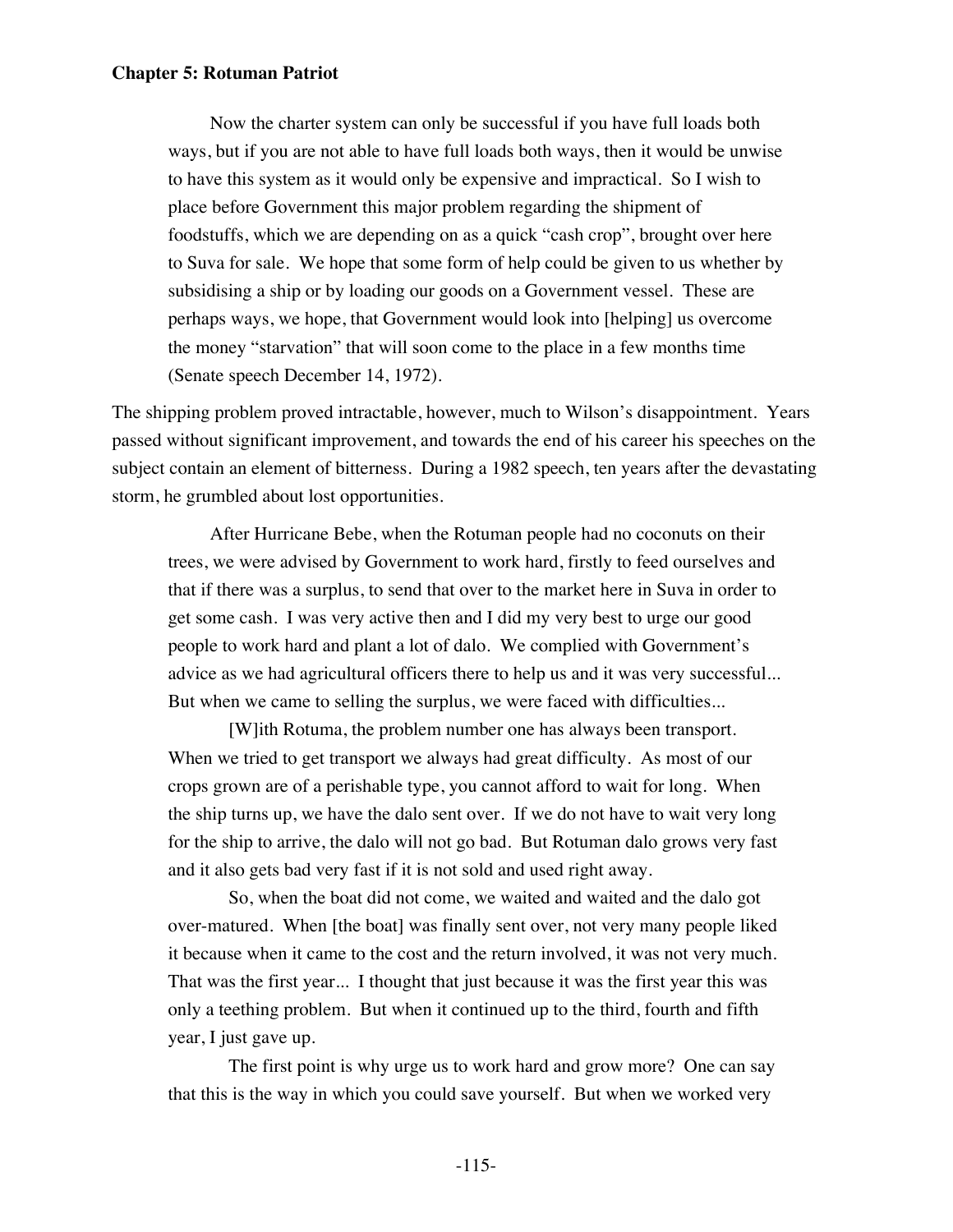hard and there was the fruit there, it could not be transported and sold. This, I think...is very unfair... [W]e are right in the middle of the orange season, but there is no boat and the oranges are not going to wait for us...

 [A] New Zealand team turned up two weeks ago and asked the Rotuman people, "What is the biggest problem here and [let's] see if we could help you solve it?" They were interested in oranges. When there was a long silence in the meeting, I said: "Gentlemen, if you ask for problem number one here in Rotuma, I can give you the answer now. It is shipping; there is no transport for the produce which is grown here. If you are interested in the oranges, I would say that you will have the same trouble, because the oranges, whether processed here or shipped to Suva, have to be transported. And if there is no good, regular transport, you will be stuck."

 At that time, there were 6,000 bags of copra in Rotuma, but there was no ship. The Government ship, Dausoko, which I was in, arrived in Rotuma and brought back only 900 out of the 6,000 sacks of copra. We had to do this in order to bring some of the oranges and other foodstuff belonging to the passengers. We had high hopes that it would be a big ship. Well, that is the best that could be done for the people of Rotuma... When I left Rotuma...the number of sacks of copra had risen from 6,000 to 8,000. What amount of money [is] involved? Over \$100,000.

 So, problem number one is transport. We hope that if the transport problem is improved.., it will not only help the good farmers whom you persuade to work hard, but it [will] get them a good return for working hard, because just now they are not very happy (Senate speech May 5, 1982).

Hurricane Bebe did more than just damage food crops and copra production. Although fortunately no lives were lost, more than half the houses on Rotuma were destroyed, and six schools were either damaged or destroyed, necessitating a major rebuilding programme. The problem was how to pay for it. Wilson negotiated an agreement with the Minister for Urban Development and Housing, Vijay Singh, for a loan scheme to help people rebuild their houses. The loan, for \$100,000, was interest free to the Rotuma Council, with no repayment for 3 years, then repayment in full during the 2 following years. The Council in turn provided approximately \$280 worth of building materials (supplied in bulk by Government, in accordance with a list to be prepared by the Council) per household. Households were to repay the Council over a five year period. Rotumans found the proposed pre-fabricated houses too small, and asked for larger ones (24 x 18 feet). Since the money available was insufficient, an agreement was negotiated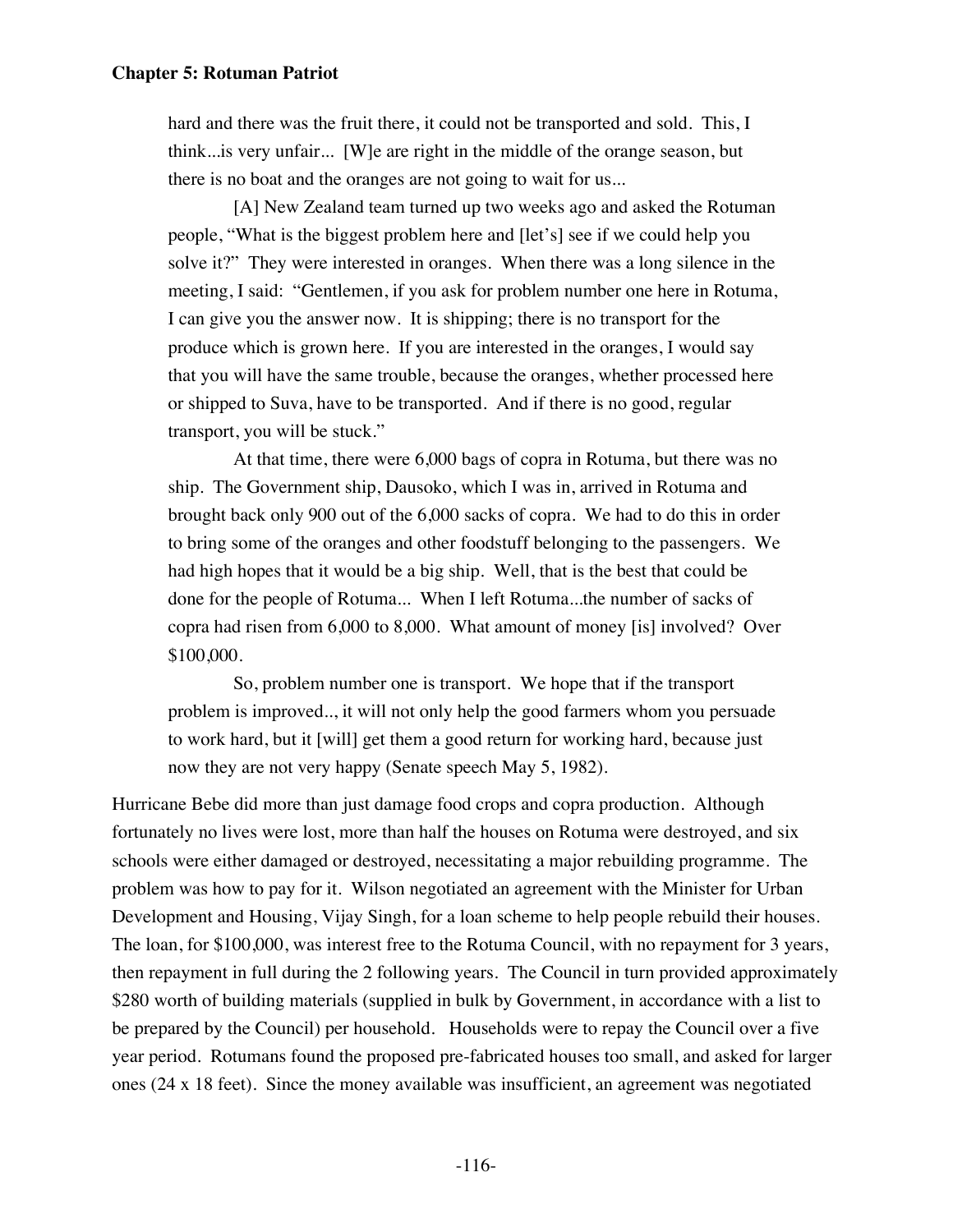that the houses be built without walls, each household taking responsibility for constructing its own. The Royal New Zealand Army sent a contingent in May, 1973 to supervise the construction of hurricane-proof houses, and in the incredibly short period of three weeks, assisted the Rotumans in putting up 302 family dwellings.

Wilson was delighted. It represented to him the best form of co-operation between foreign aid, Government assistance and self-help. New Zealand provided the expertise needed to rebuild in a short period of time, Government provided the means of obtaining the needed materials for rebuilding, and Rotumans provided the labour. He was much more comfortable with loans in the form of building materials than he would have been with individual cash loans or outright grantsin-aid. The scheme he negotiated actually reinforced Rotuman notions of self-reliance, despite substantial assistance from outside.

Always alert to possibilities for turning disaster into opportunity, Wilson argued that a wharf scheduled for construction on Rotuma, at an estimated cost of \$42,000, be built with local labour to offset copra losses with wages. He suggested that the work be rotated between the districts, so that most men on the island would have access to income to help tide them over the difficult period. The Government complied, and as a result many families were able to buy sufficient building supplies to complete the reconstruction of their homes Senate speeches December 14, 1972; December 18, 1973).

#### To Build an Airport

One possible means of alleviating Rotuma's isolation was to build an airstrip on the island and inaugurate regular air service. This had been proposed during the colonial period, but Rotumans showed little enthusiasm for the project, especially if they were required to bear the financial burden for the facilities. Even when general agreement was obtained, acquiring land proved a serious problem. Rotumans were willing to allocate land unsuitable for coconut plantations (virtually their only source of cash income, from copra) or staple crops, but were extremely reluctant to give up productive lands. Since a number of different extended families' consent was required, negotiations were protracted and frequently bitter.

Wilson was ambivalent about an airport on Rotuma. He saw the possible advantages of regular air service to the island, but worried about who would ultimately benefit. Given the likelihood that fares would be high, only the wealthy would profit. An airport might also encourage a form of tourism that could threaten the rural way of life he cherished. When some recalcitrant individuals on Rotuma refused permission to use their land for airport facilities, Wilson expressed sympathy, but he nevertheless did his best to see the project through to a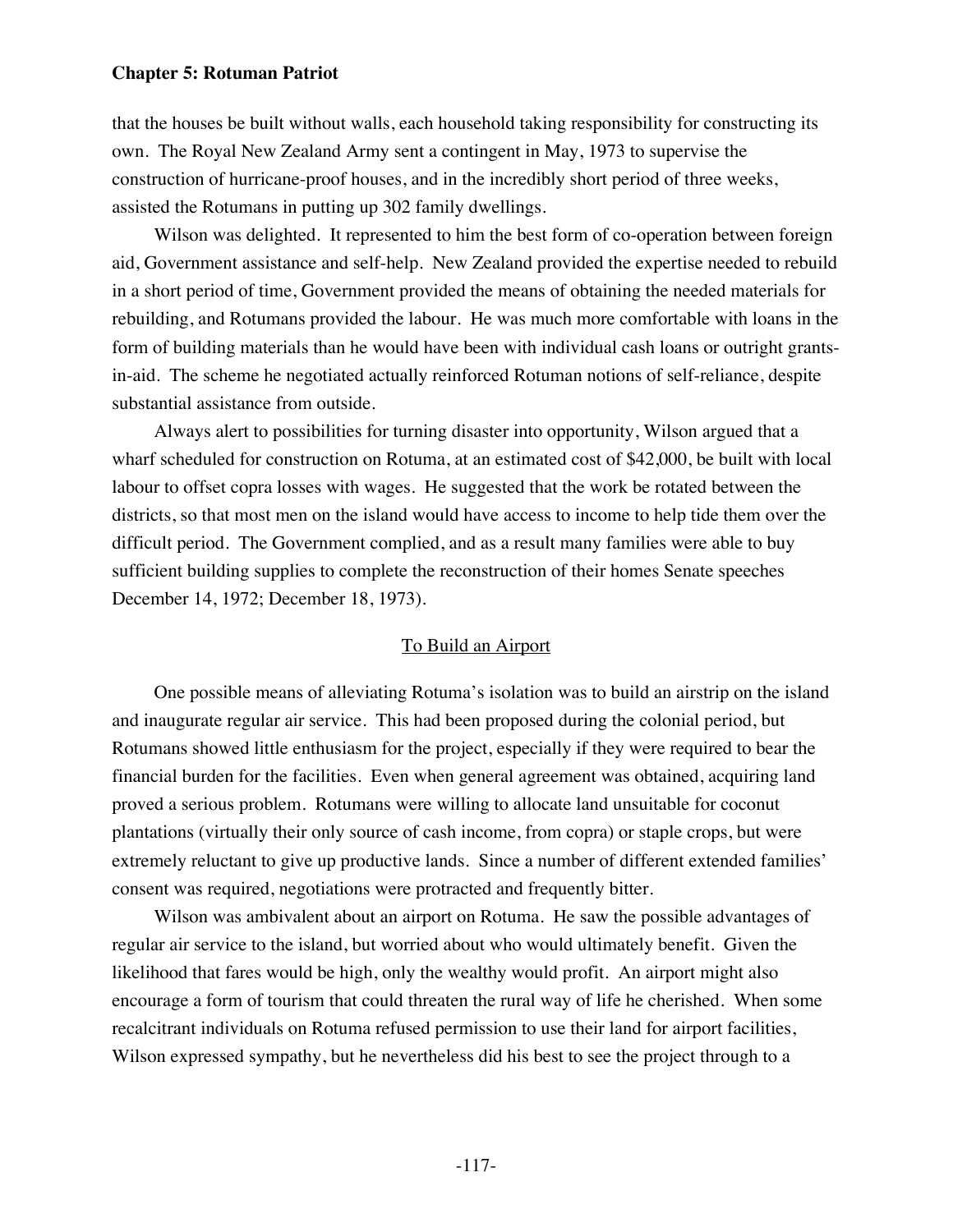successful conclusion. Addressing the Civil Aviation Bill of 1976, he expressed some of his concerns.

I totally support the Bill that is before the House. I wish to devote myself to clause 13 which says: "...the Minister may authorise the acquisition of land by agreement or, where agreement is not possible, he may authorise an application to be made under the provisions of the Crown Acquisition of Lands Ordinance to acquire any land compulsorily."

I hope that the Minister will not use this very much. I know he is quite fair in that, as in the case of a public road where the acquisition of the land to make it possible [for] trade goods to pass by, this is quite reasonable. I am thinking particularly of acquiring land where later on you will have an airstrip or an aerodrome built, perhaps under the same reasoning of its becoming a public airway just like a road.

I wish to point out...that if this airway can be used for the public without any trouble, I do not think there is anything wrong with it, but if the fares should be so high, then it would be impossible for the poor public to use this great airway... I think particularly of Rotuma, where...negotiations have been going on for several years for this very purpose... [T]he Rotumans offered a portion of Rotuma that they found difficult to develop, but which was suitable for an airstrip. Unfortunately it turned out to be very expensive, [as] it happened to be a stony part of Rotuma. Preference was given by the Government to flat coastal land which would be very cheap to deal with. They tried the Noatau flat, which was full of coconut trees, but the Noatau people turned it down. The Rotumans then offered two good but very expensive spots. One was the Motusa Bay...and the next one was a portion between Oinafa and Lopta which was very stony. The Government thought it was too expensive and turned it down. Lately they were able to persuade the Rotumans to offer a portion of the island where it is flat and close to the coast between Malhaha and Ropure. This would mean that some of the coconut trees will have to be cut down and the owners, have, at last, agreed to let that portion be used.

Although I am speaking of Rotuma...I am also thinking of other islands in the Fiji group where one day this form of communication will be introduced. If the land is too small, I hope that those in authority will not speed things, in order to do it in the simplest and cheapest method, by chopping down the coconut trees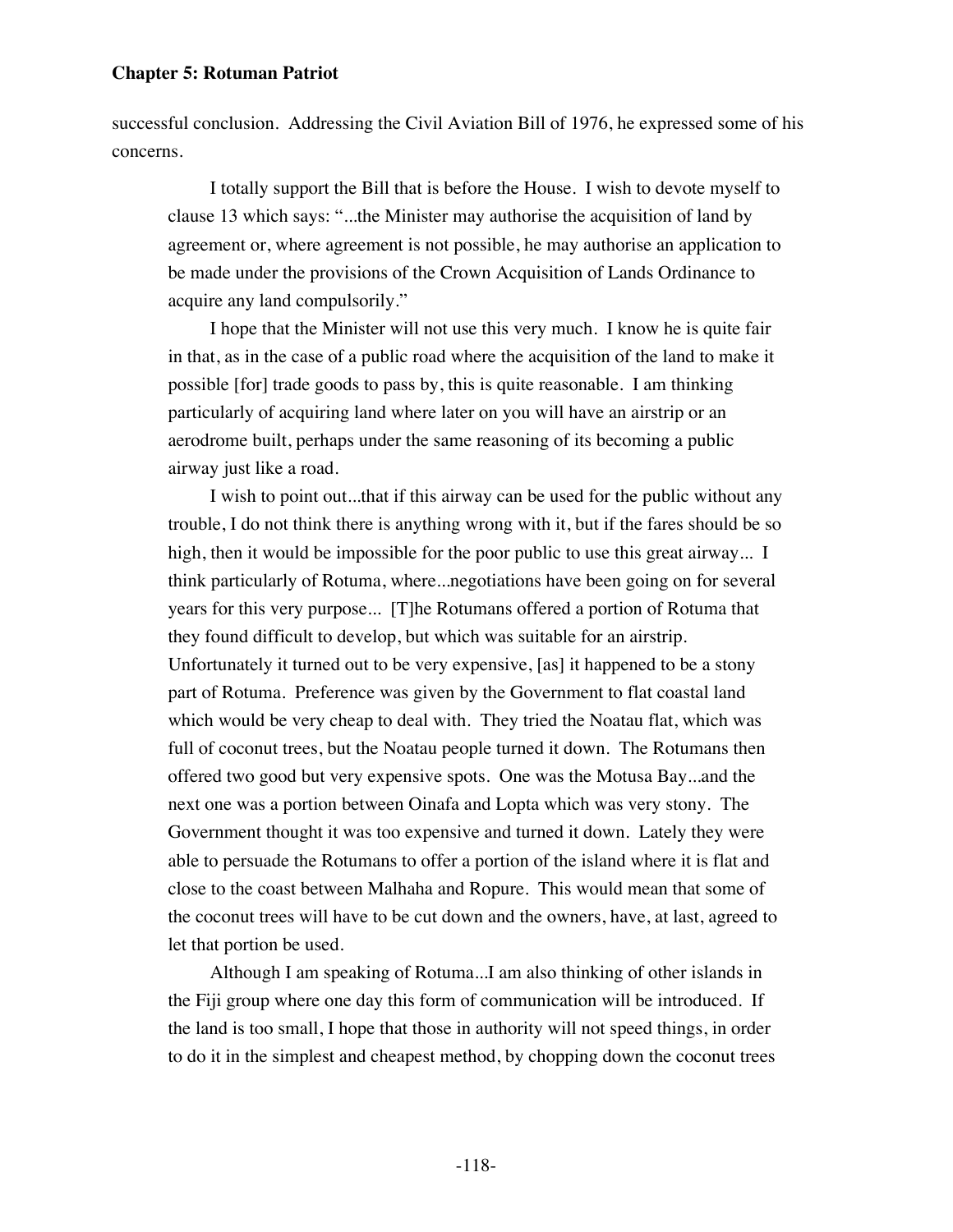of these poor people, [especially since] quite a lot of [them] cannot afford the high fares.

...[W]hen I made enquiries [to the Minister in charge some time ago] as to...how much the fares would come to  $-$  sea voyage by boat-deck is \$12.50, saloon  $$25.00$  - [he mentioned] a figure of nothing lower than \$50..; it will probably be not below \$80. ...[H]ow can the Rotumans afford to travel by aeroplane? ...[I]f we are to make it really public, then I would beg the Government to look into the situation as far as fares are concerned. If it is beyond the reach of the poor public, I think it only fair that a subsidy be given in order to make it possible for them to use this means of public transport, since we live in modern days (Senate speech June 29, 1976).

Negotiations continued to drag on in Rotuma, and the following year Wilson again addressed the issue, reiterating some of the same points he made in his 1976 speech.

[Last year a] certain gentleman who owned the piece of land where the airstrip touched did not give his consent, and therefore the whole thing flopped. This year he has given his consent but unfortunately, the people want to switch to a much bigger and better site, which runs parallel to the Government road, from Ropure right up to Malhaha. This time it is not 3,000 feet, but 5,000 feet. The original width was only 276 feet, but this time they want 250 feet on one side and 250 feet on the other, making a total width of 776 feet.

The area of Rotuma is only 18 square miles.., one fifth of which is covered thickly with lava and cannot be used. As you have heard...we wanted to offer the undeveloped portion of the land, but unfortunately it has not worked, because a considerable amount of money will be needed. A piece of land 5,000 feet long and 776 feet wide would give an acreage of about 88 acres; 88 acres for the people in Fiji proper is only a drop in the ocean, but not for an 18-square mile island. The best land, which is already [planted] with coconut trees, must be [cleared]. We asked the team to survey and mark the land in order to make it possible for the owners to see whose land and how much of it was going to be taken away. Unfortunately, the Minister was not able to come along with the team; only the officials came, and because they could not finalise things, a lot of things were left in the air.

The most important thing that we brought up before the team that day was the matter regarding the rent of the land. The revenue of the Rotuma Council depends on the amount of copra produced on the island — 10 per cent of it [i.e.,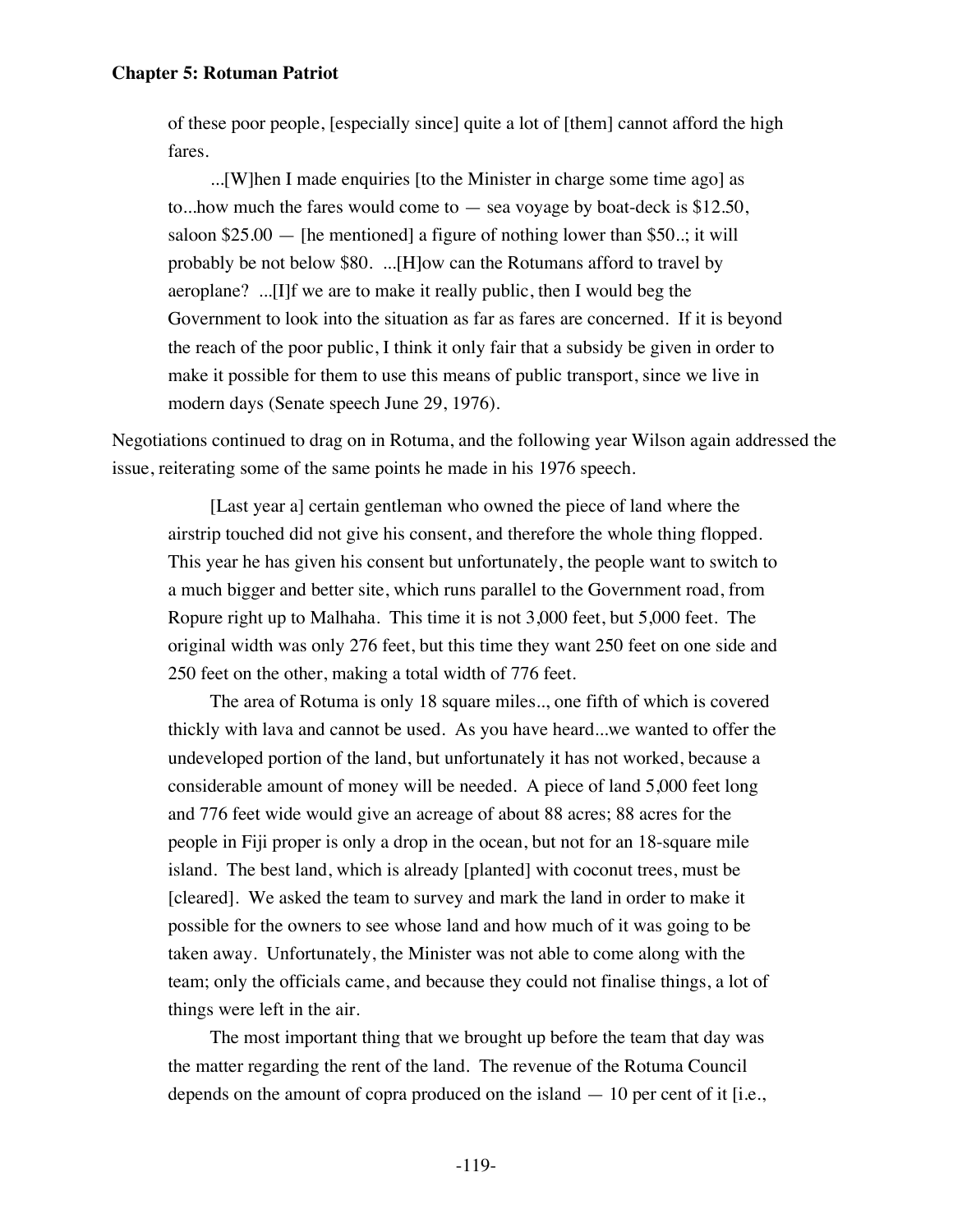income from copra] goes to the Council to operate. As you know...provincial councils are not easy to operate, particularly on the income side. [A] poll tax was used and we even tried [a] land tax, but they did not work very well.

The Rotuma Council pointed out that it was going to lose a lot of revenue. It wanted some sort of revenue to come from the airstrip, the landing fee, you might call it, either directly or indirectly through passengers or through planes which use the airstrip. The experts did not say anything. They tried to point out the importance of the airstrip to the Rotuman people and we agreed. But would the Rotuman people use the airstrip? What will be the fares? When we asked them about the fares, they said it would not be less than \$50, that it would be between \$50 and \$100. [T]hey said it would be cheaper if we chartered planes. Now, how many Rotumans can use that airstrip? Is it only to make it easier for the rich to come to Rotuma or is it really to help the Rotuman people?

Sailing on boats to Rotuma today costs \$28 for...deck passage and \$45 for saloon. I have noticed that it is easy to get a saloon passage from Suva to Rotuma because in Suva you can find money easily. But, from the other end that is not easy. If Government really wants to help the Rotuman people, then why not subsidise the fares? The team hesitated and could not give a good reply to that.

To the old farmers of Rotuma money is not very important, but the *via or* the *papai*— the giant *dalo* —is very important because they last long, and during hurricanes we can rely on it; it is looked upon as the most valuable food in Rotuma. The area where the airstrip is going to run is fairly close to an area where a lot of *via* is grown, and the old farmers are saying, "Mark the ground so that we can see whether the *via* will have to be chopped off also." Because of all these difficulties nothing was finalised and the team returned, but they marked the ground to show everybody just where the airstrip was going to run. It is going to run alongside our primary and secondary schools in Rotuma and we asked, "Would it not be dangerous to have the airstrip close to the schools?" and they said, "Do not worry, it should be all right and there would not be accidents." Is it true that there would not be any accidents at all? Would there be no accidents such as planes missing the airstrip and running into the schools? These were some of the questions we asked the team but they were not easy to answer and that was the end of that meeting. We hope that in the new year a better meeting will be arranged where things will be properly thrashed out. This is being done for the betterment of the Rotuman people and we hope that the Rotuman people will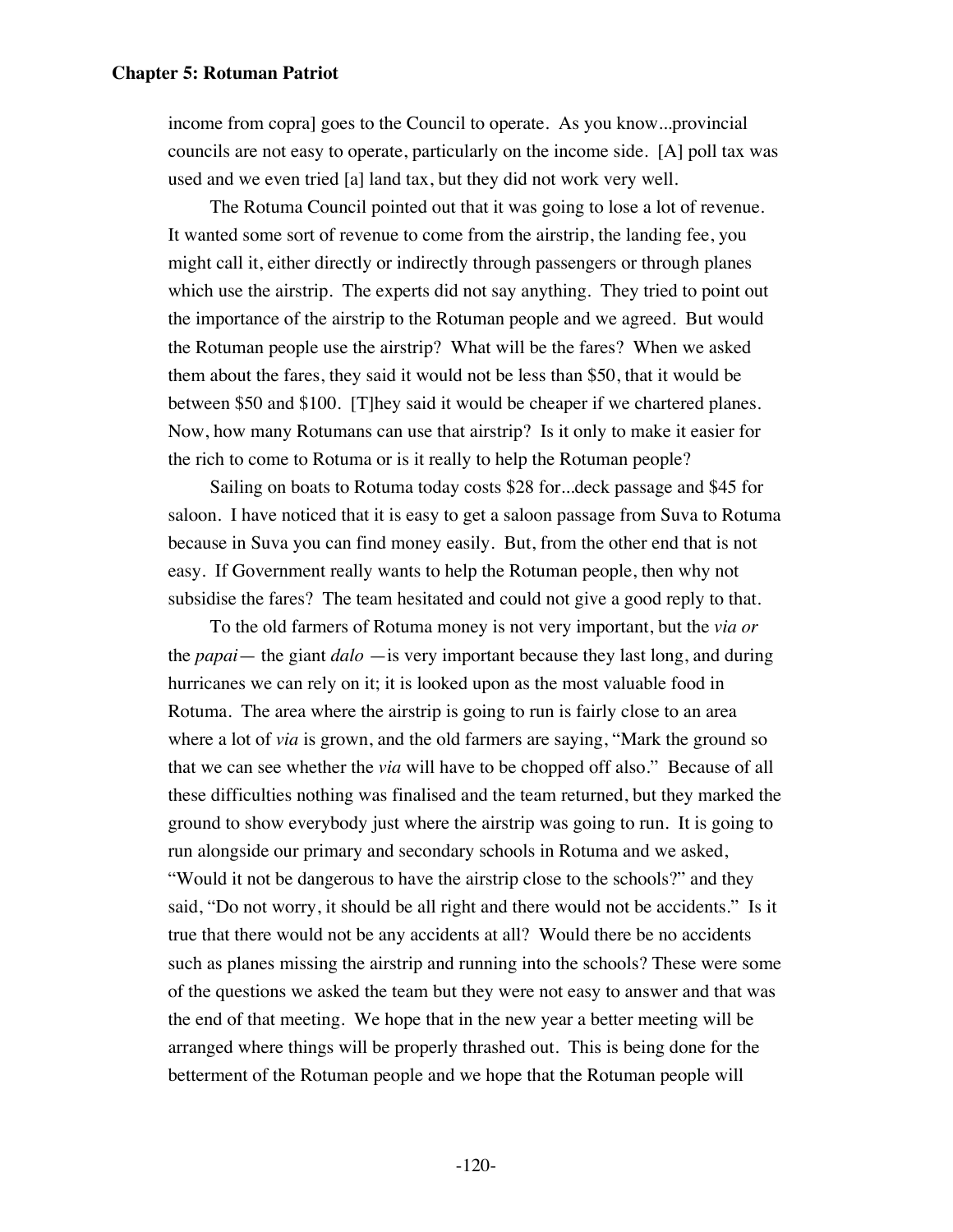benefit from it, and be able to use it. Then only will it become a great asset to our island (Senate speech December 20, 1977).

The Rotumans eventually agreed to the Malhaha site and construction began on the airstrip, although its length was reduced to 3,000 feet. The coconut trees were cut down and landowners were given acceptable compensation, although some were unhappy about its distribution. Wilson carefully monitored the progress of construction. No issue concerning the airport was too trivial to attract his attention. He harboured apprehensions about the whole business and was quick to acknowledge potential problems brought to his attention. In a 1979 speech he referred to two new difficulties.

Towards the sea end of the strip there is a public road. Now, you cannot allow people to travel across an airstrip, even a short distance. It is too dangerous. When we made enquiries as to how the Government was going to solve that, the suggestion put to us was to make a road right along the beach. If you do that, the plane would still go over your head. We are waiting to see how fool-proof that road is going to be. Also, there are big waves and every time there is a big northwesterly, this would be flooded. We are keeping quiet about this... We hope the experts will find a way out of this. I know of only one way out there — to go under a tunnel to the safer side. To try and walk across when a plane is coming down does not sound very safe.

The second problem regarding the airstrip is that the Malhaha people have a pigsty next to the airstrip. Now, instead of putting up a new fence (since the old one had to be pulled out) they have decided to go without it. There is no fence and the pigs are all over the place. I hope the authorities concerned will have another look and see how they could put this right. When I got to that place it was too late. The fence was already pulled out in order to make way for the airstrip and no replacement fence was erected further back. So, the pigs are all over the place (Senate speech May 30, 1979).

Such concerns reflect Wilson's pragmatic side. He could not resist making suggestions for solving practical riddles, and even made proposals for solving complex engineering problems.

They have changed the airstrip from 5,000 feet to 3,000 feet...for the simple reason that they thought that by cutting the little rise over the beach side and pushing the earth down to the lower side where the swamp is, they could easily fill it up, thus completing the airstrip much faster. But they forgot the structure of Rotuma, that the deeper you go down you are sure to strike the Rotuma rock,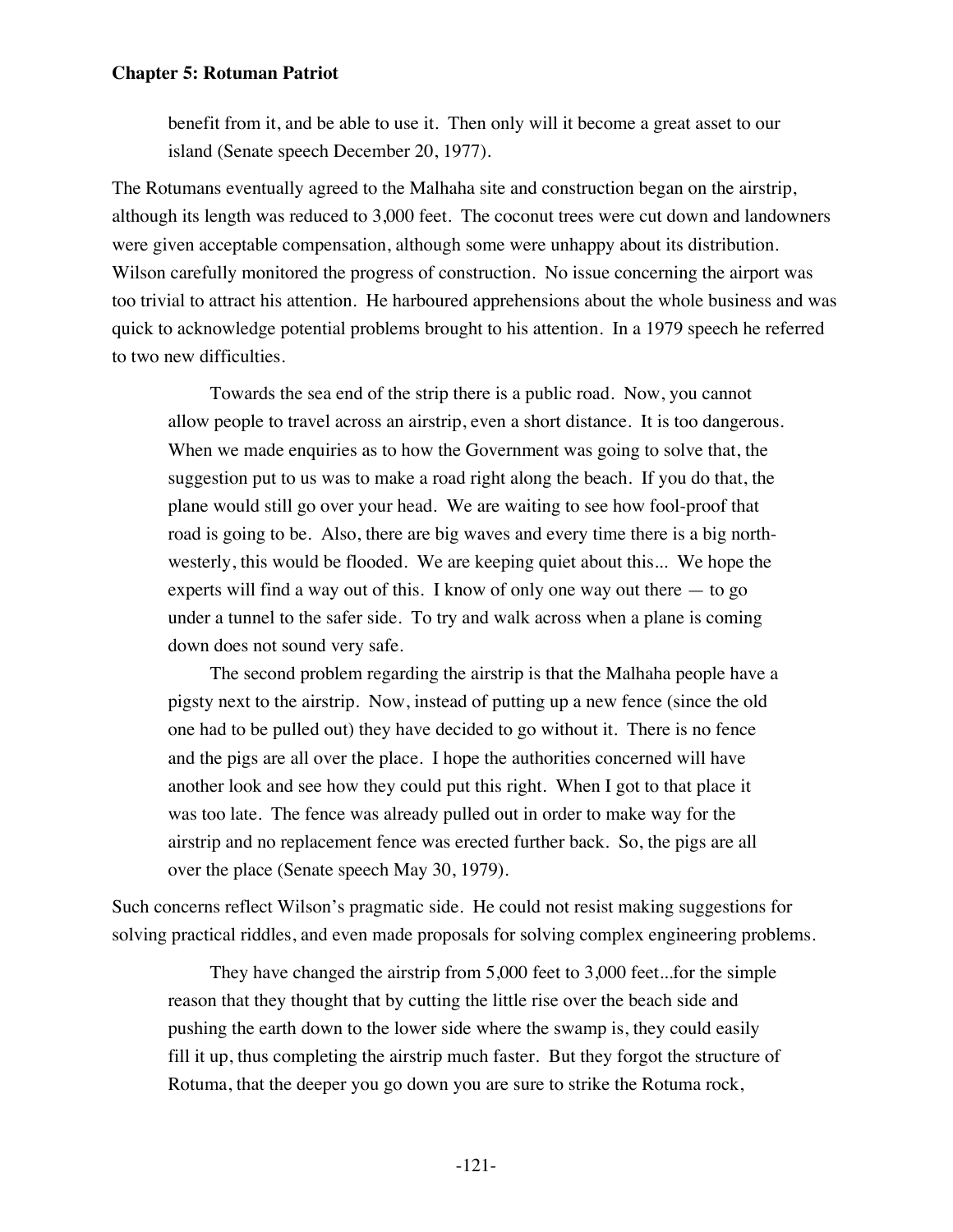which is an unusual one. If you use a hand drill, it is almost impossible to go through. They have upset the programmeme of the Public Works Department and they finished up by bringing in a new drill that works on its own. They are doing their best to have it completed this year. When I made some inquiry they said that it would be impossible to finish it this year and it would probably be finished next year. Over the air they said there was a possibility of completing it this year, so I would like to suggest a few things.

Firstly, that they can revert to the use of dynamite. There is a pile of huge stones there and these could be carried down to the wharf at Oinafa, where it would stop the waves from damaging the wharf. This would be a good opportunity for them, while they still have their equipment, to make use of these rocks.

Secondly.., perhaps there was some compensation in that they found a hill of lava there which they cast on to the airstrip and ran their rollers over and this helped in the completion of the airstrip without the use of concrete, coaltar or anything else. That would be of great advantage...

Before I leave Rotuma Airstrip, might I at this juncture say two important things. Firstly, I hope that the Public Works Department will not rush the job and try and get the plane in too quickly. That would be very dangerous. Miles of rock are still by the side. They have got a small strip in the centre and...[i]f a plane misses the airstrip and strikes the rock just next to it, there would be a big accident and I hope fire-fighting equipment will be there also. Too much haste will not be a very good thing. We do not want a mishap to take place at this stage...

I hope Government will use [the machinery it has brought to Rotuma for other purposes], because it will be very difficult to bring those machines back to Rotuma again in the future. This would be a good opportunity to look at the rural roads. The only death trap in Rotuma is at the sharp bends where several accidents have taken place already. I am not sure what the Government is waiting for, probably for a Rotuman to die before they fix these dangerous bends (Senate speech December 11, 1979).

Construction of the airport met with social as well as physical difficulties, resulting in further delays. A dispute developed between the workers on the project and the Head of the Public Works Department. Wilson complained that the Rotuma Council was initially excluded from the process of resolving the dispute, thereby emphasizing the marginality of local government to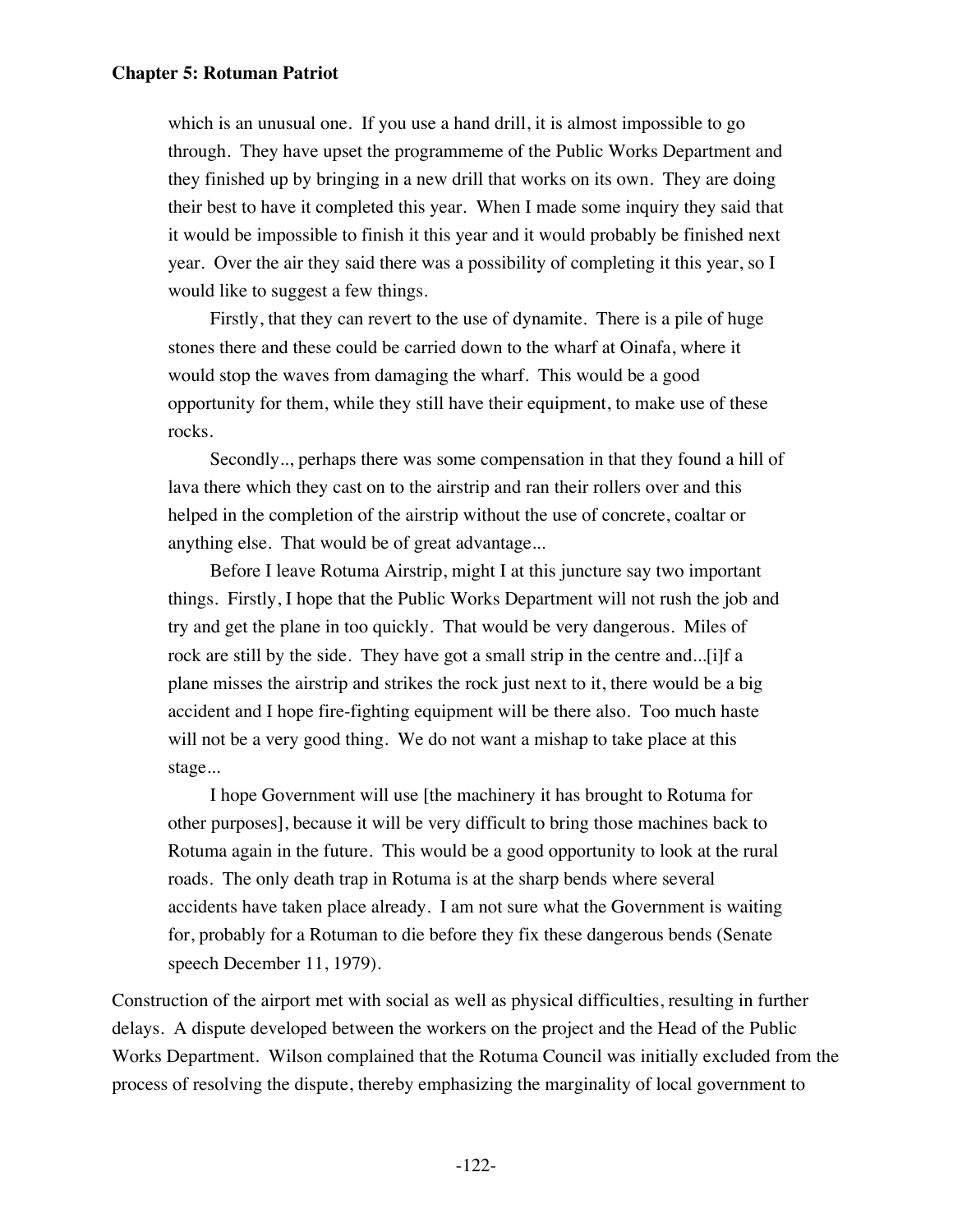development projects. Only after the Public Works Department failed to settle the issue on their own did they revert to asking the Council to intervene. The Council proceeded to solve the problem in a "chiefly" manner, and the men went back to work. Wilson cited this incident to illustrate the tendency of Suva-based ministries to ignore local governing bodies, and reported to his Senate colleagues a motion passed by the Rotuman Council that in the future all rural development projects involve the Council directly.

The airport on Rotuma opened in time for the centennial celebration of Rotuma's cession to Great Britain, in May, 1981. Wilson expressed his gratitude for the new facility, and seemed pleased with its size and quality. However, a new set of issues emerged, having to do with service to the island, and he was just as ready to tackle these problems as he had been ready to address those concerned with airport construction.

The Civil Aviation Authority first offered [the Rotuma route] to Air Pacific but they turned it down. It was then offered to Fiji Air and they took it on. When we had the Rotuma [Centennial] Celebrations last year, a lot of people came to the island and Air Pacific also brought in people. When the celebrations were over, Air Pacific wanted to stay on and that was when the trouble started. Fiji Air thought that as Air Pacific had been given the chance but had turned it down, the work should be in the hands of Fiji Air.

The trouble was brought before the Rotuma Council and after we heard the complaints, we passed it on to the Civil Aviation Authority and told them that we had no objections to both of the airlines operating as long as we have good service. We mentioned some of the services that we would [like].

The first thing that we mentioned was a rate that would be within the means of the ordinary Rotuman, as we thought that the \$94 they started with was very high. Today, the air fare is \$95. Air Pacific, in their short period of operation were able to bring it down to \$85. Fiji Air could not do it.

Another important thing we mentioned was that travelling by plane itself should be comfortable. With the advent of planes, our women and children saw a good opportunity of avoiding the long journey by sea — 48 hours of it aboard a small ship. Fiji Air was operating a Twin Otter which was quite good; it had 19 seats (it could only carry nine or ten when flying to Rotuma); there was plenty of room but it had one big snag; no toilet conveniences... It is all right for a 15 minute flight within Fiji but to go to Rotuma on a Twin Otter it takes  $2^{1/2}$  hours. And if you cannot find Rotuma (as has already happened), then you have five full hours to hold yourself down strongly, wondering what is going to happen...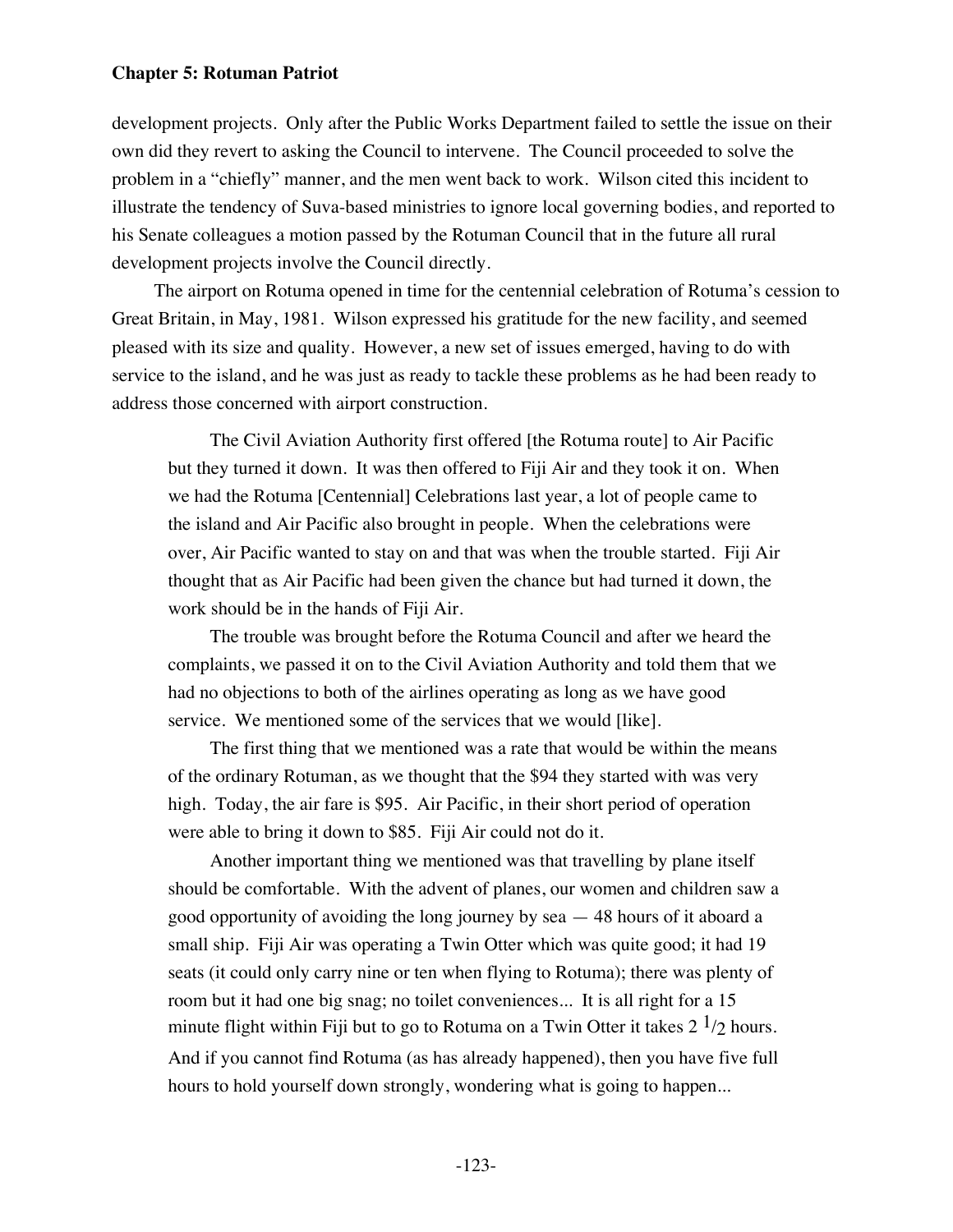These are some of the things we mentioned to both these quarrelling airlines. We asked them to provide first-class services, and whoever out of the two can provide these services should be the one to continue operating.

We were rather shocked when one Fiji Air plane could not find Rotuma. We thought that that was only confined to the sailing ships of the olden days, who did not even have the fortune of seeing the sun or the stars. These ships could not find our little Rotuma. But to find that an aeroplane with all the sunshine it could have above the clouds [could] still not locate Rotuma, is something that we would like to pass on to the good authorities...

The third point that we mentioned to them was that we do not like aeroplanes landing on Rotuma on Sundays. We have also...asked ships not to arrive in Rotuma on a Sunday. The chief reason is that Sunday to the Rotuman is a very important day; it is the day of worship, and when an aeroplane or ship arrives on a Sunday, that day is interrupted... [W]e hope Government will take this into consideration [and not] upset something that has become part and parcel of the real life of the Rotuman people today, upon which their happiness is dependent. We feel that such disturbances on Sundays are not in the best interests of the Rotuman people. It may be all right with you good people here, but not so with us, and we hope you will respect the feelings of the Rotuman people.

These were some of the things the Rotuman Council mentioned to these good people who are fighting...to take over the plane services in Rotuma. There is a beacon in Rotuma which is run by oil and diesel, and I think it is costly. I noticed in the Budget that they have put down a new solar type beacon to be tried out in Rotuma. This is an experiment and I hope it does work. With a proper diesel one, planes still get lost and with the solar one.., if there is no sunshine, I hope the situation will not get worse.

Those of us who use the air services today (and I happen to be one of them) notice that it is not operating well. Whenever you enquire for a seat to Rotuma they always reply that [the plane] is full. [Although] I cannot go back to Rotuma because the plane is full all the time, my wife tells me that when [a recent] plane landed in Rotuma, only two [people] alighted... She [was] a little bit annoyed because she thought I was putting up an excuse to stay here. The last time I went to Rotuma on a Twin Otter, eight passengers were booked here in the office. When we arrived in Nausori, only three of us turned up, and we had to wait for another half an hour for the other five passengers, who did not turn up at all. I mention this...because these are some of the things that annoy the Rotuman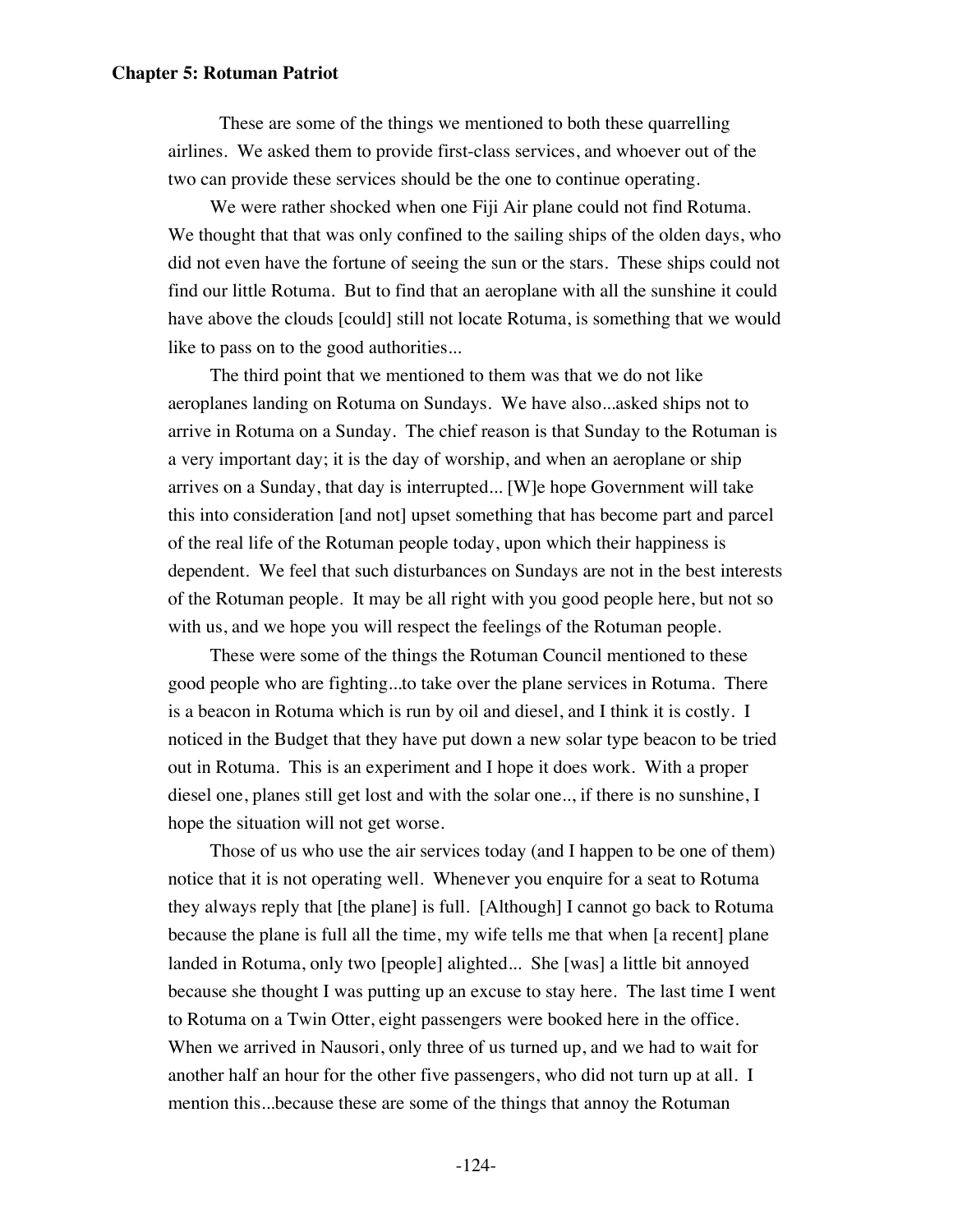people. I hope that the people who are involved will have another look at its way of operation.

I might add...a very important point — that when you operate a service like this, we hope both ends meet. We do not want Fiji Air to run into debt... [W]e would like a service that would be good both ways, good for those of us who use it, and also good for those who are operating in order not to become a financial burden on the owners in years to come (Senate speech December 15, 1981).

Wilson ended this section of his speech on a poignant note concerning the argument, offered in favour of having an airport on Rotuma, that medical care would be improved. He could not resist mentioning a case in which air transportation had the reverse effect, suggesting that to the end he held a distinct ambivalence toward this new, somewhat unsettling, service to the island.

While still on aeroplanes...I would like to mention that in the old history of the Rotuman people, we always had a medical officer on the island. In the past, the Resident Commissioner was a doctor. Those who advocate that with the coming of the aeroplane all our medical problems [would] be solved, will be surprised to see that Government approved our doctor to leave Rotuma and come back to Fiji. He left Rotuma on an aeroplane hoping that he would go back very quickly on another aeroplane. But while he was away, a case was brought over [to the hospital], there was no doctor, and the patient died. For the first time in the history of that island, a plane was called and a doctor flew in from Fiji, but [it] arrived too late..; the patient was dead. I wanted to mention that somebody made the wrong decision and allowed the doctor to leave Rotuma. This was very unfortunate... The life of a person is very important to the Rotuman people. You will notice that when a person is sick, all his relatives come to see him, and if you do not come, you are not a member of the tribe. You have no relationship with him. [You] only know who [your] real relatives are when you are sick and when you are dead. This is something that is very strong in our lives and to just let a life go like that is something that is very bad to the Rotuman people. I stand here to express the views of the Rotuman people and hope that this would be the first and last time anything like that happened (Senate speech December 15, 1981).

# Support of the Rotuma Council and Chiefs

As Fiji approached independence in the late 1960s, and the colony was preparing for the inauguration of parliamentary democracy, the political structure that had been in place since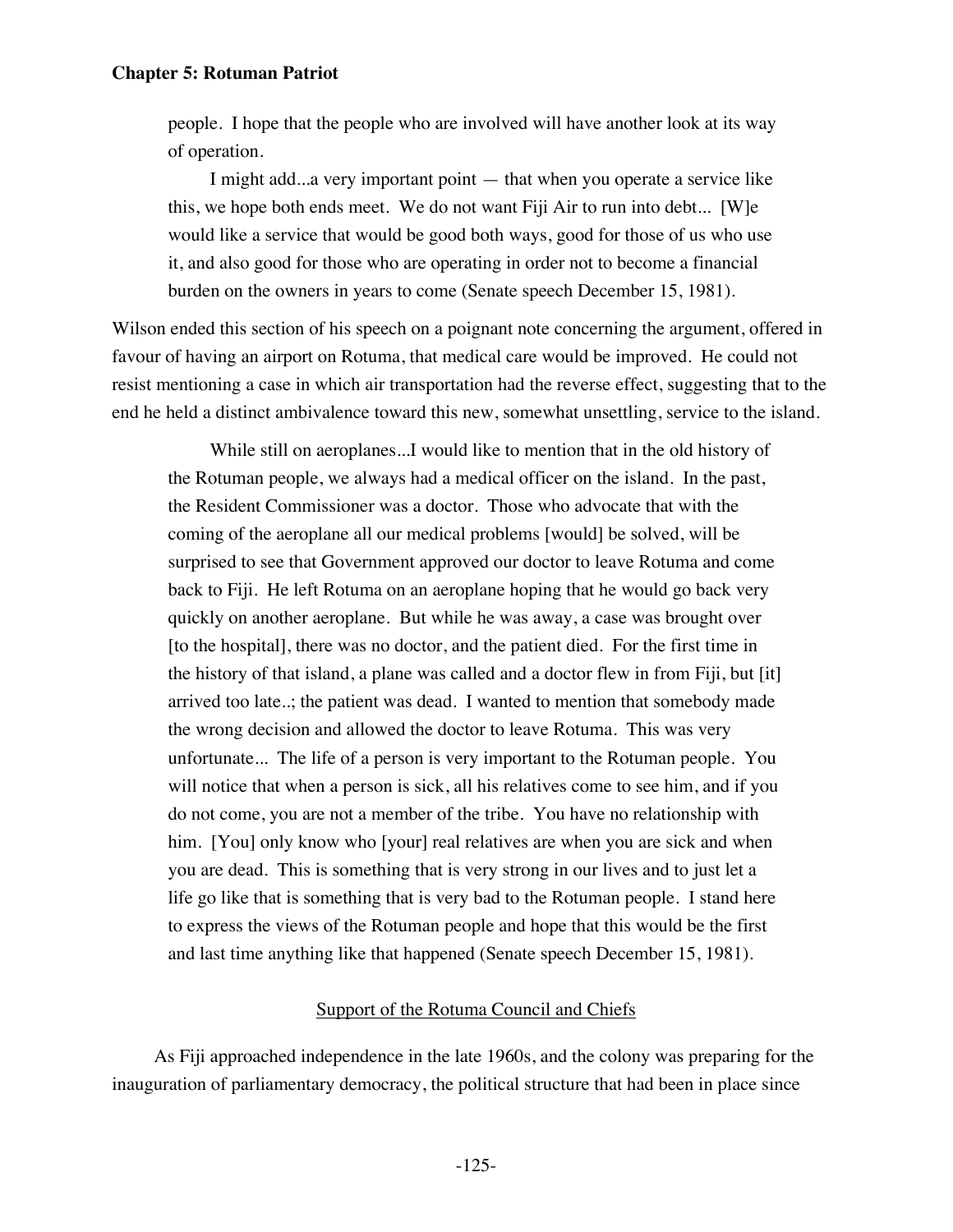cession came into question. During 1967, in order to pave the way for elected representation, the *Buli* (headman) system of indirect rule was abolished. Many Rotumans (including the chiefs) objected to the change, however, seeing it as a threat to the institution of chieftainship itself. This resulted in a serious clash with the District Officer at the time, Fred Gibson, a part-Rotuman man who had spent most of his life in Fiji. Gibson took a strong stand opposing the authority of the chiefs, who expressed their resentment in a letter to the Chief Secretary in Suva, dated 12 December 1968:

[W]e did our best to overlook his [Gibson's] harsh and disrespectful attitude to us and our people, but we now have reached a stage when we cannot tolerate it any longer. Never have the dignity and honour of Rotuman Chiefs and the people they represent fallen so low at the present moment through his administration. As we are the great defenders of our custom and our way of life, we felt it our duty to appeal for help, and get him removed.

The letter goes on to list several specific incidents in which Gibson publicly humiliated various chiefs or acted in a high-handed manner. The response of Chief Secretary Lloyd, dated 4 February 1969, was supportive of the District Officer. He wrote that "it is the desire of the [Colonial] Government that the Chiefs do not allow trivial matters or personal animosities to hinder the peace and progress of Rotuma."

The Rotuma Council sent a delegation to the Central Government. Fiji was under a transitional ministerial government at the time, with Ratu Sir Kamasese Mara serving as Chief Minister. The Rotuma Council delegation, with Wilson as translator, presented their case to Ratu Mara, who successfully took up their case. In 1970 Gibson was replaced as District Officer by A.M. Konrote, and the role of District Officer was redefined as advisor to the Rotuma Council, which was granted a much greater share of the administrative responsibility for island affairs.

Wilson's position in this dispute was crystal clear. He resented the autocratic control exercised by Government-appointed officials and believed in the Council's ability to represent the democratic will of the Rotuman people. He also saw the chiefs as the embodiment of Rotuman custom, which he dearly valued. In a Senate speech reflecting on the circumstances, he related the authority underpinning Rotuman chieftainship to that of the British Crown, to which he also pledged strong allegiance:

I come from Rotuma.., an island where the *Buli* system was not abolished in 1967. Although Rotuma was under the Rotuman Ordinance, we have a chiefly system there...and because the Central Government here in Fiji thought that perhaps the *Buli* should be abolished, this could be carried over to Rotuma as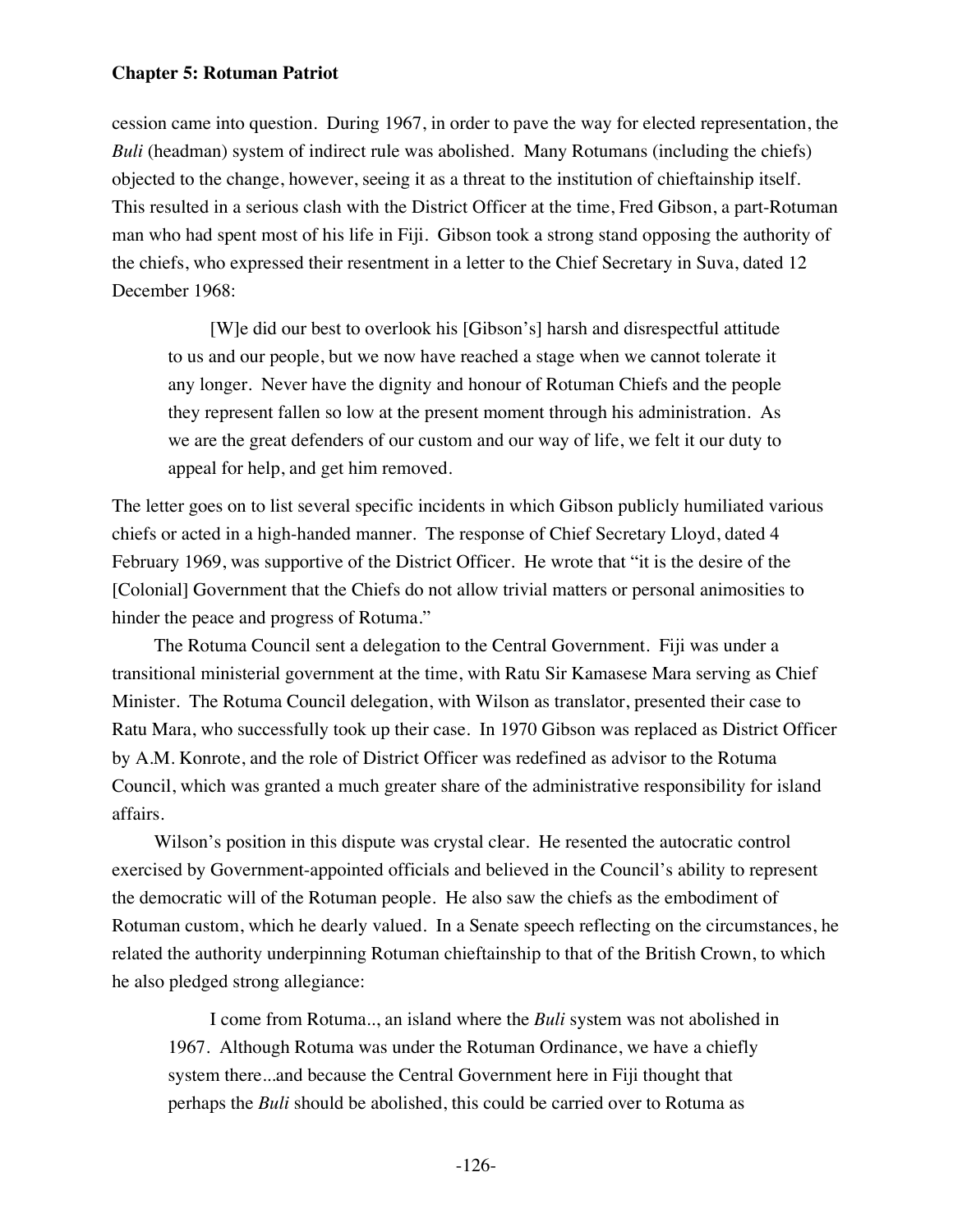well, and they made a very strong attempt to abolish the *Buli* system in Rotuma. Somehow it did not work.

I want to emphasise...that a *Buli* to a Rotuman means a traditional chief. He is not a trumped-up chief working for education or something like that. He is a traditional chief elected by the people themselves... [O]ne of the strongest points in a traditional leader is his binding loyalty to Her Majesty the Queen. Of all those who have spoken against royalty in any form of Government and those who have abolished theirs, the traditional leader of Great Britain still stands fast in spite of Labour governments. There must be something very important and strong there for the common labourer not to try and disrupt it. I am quite sure that if a thorough study had been made, one very important factor that will...remain there forever is the holding and binding nature of a traditional leader. Without that the whole thing would disintegrate, and who can bind them together? No one. One of the greatest factors in a traditional leader is that even though he may not be highly educated (some of the chiefs are not), when we go back to Rotuma and there is a chiefly meeting where the chief sits down on the floor, we all follow him no matter how well-educated we are (Senate speech March 30, 1978).

In an earlier Senate session, during a debate concerning the monitoring of statutory authorities (May 6, 1971), Wilson made reference to past abuses on the part of the colonial District Officer, whom he labeled a "dictator". He lavished praise on Ratu Mara for his support of the chiefs, and thanked the central government for "doing their job so well, and in bringing about true democracy to our little island."

He nevertheless lamented the fact that Government initially allotted only \$648 for the seven chiefs while officials in Fiji received comparatively lavish salaries. He felt it his responsibility to persuade Government to raise the chiefs' emoluments, and argued eloquently for an increase on several senate occasions. In response to a modest proposed raise in the 1976 Appropriation Bill, he made a case for compensating the chiefs even more amply:

On page 44, section 7, of the Operating Budget, you will find the heading "Rotuma Council Subvention", and you will notice there a jump from \$6,745 for the present year to \$18,736 for the coming year. In the memorandum at the back, page 157, with further details, one will find under the heading of "Personal Emoluments", particularly the head "District chiefs", that the...figure of \$648...has now been altered to \$992.., a rise of \$344. I would like to say to the Government of today a big *vinaka vakalevu*.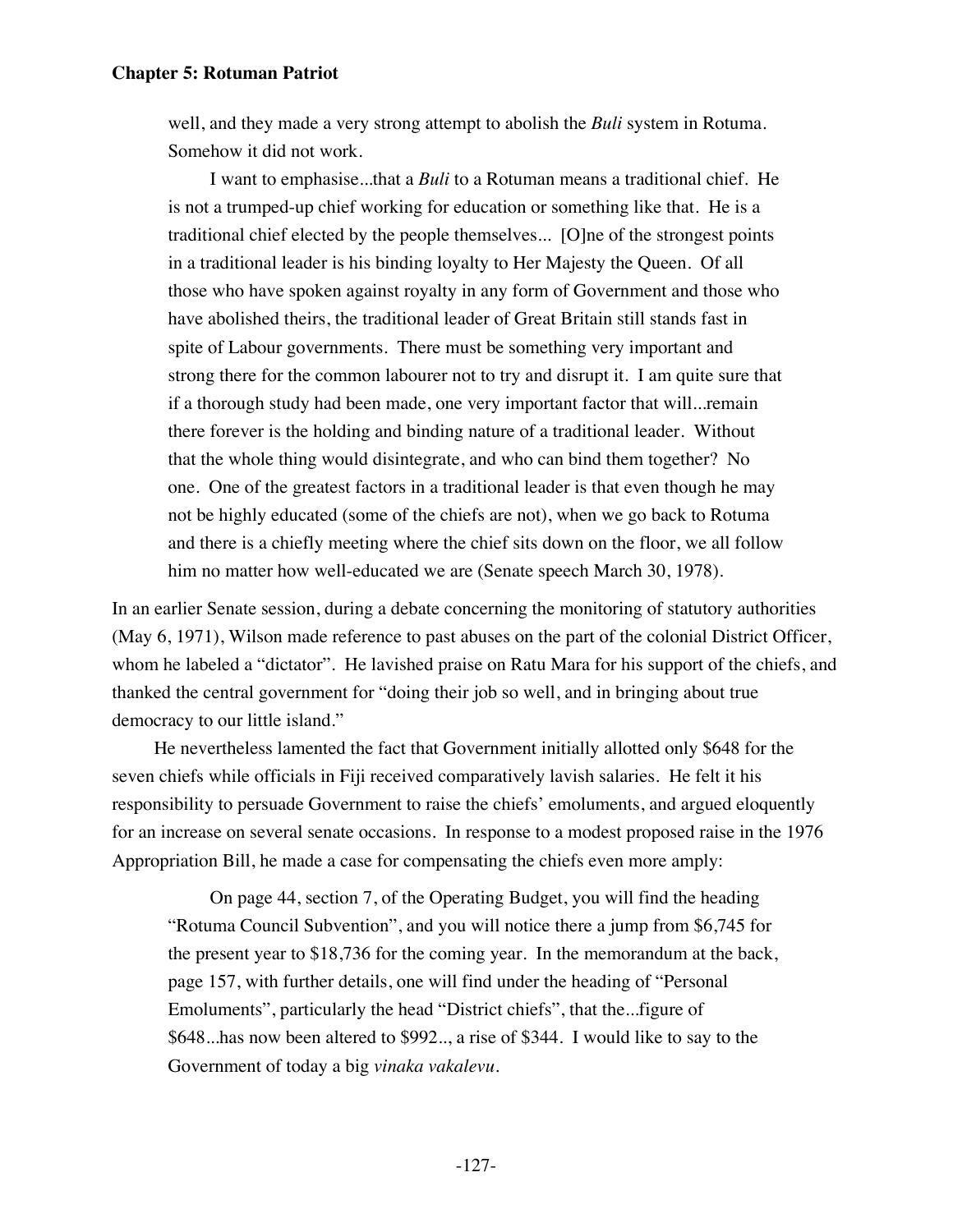[Y]ou will recall that when we gained Independence and the...Senate was introduced, a Rotuman [Wilson] appeared in this great Chamber. The first attempt he made was to try and bump up slightly this \$648, and if you look at Hansard you will find that I made a poor attempt for several reasons. Firstly we had just changed over from one set-up, according to the old system, to a new setup. The old system was whereby the chiefs had that great binding power which is regarded as most important to a chief or king, and once he loses that, he is no longer a chief. This is the great binding power of Her Majesty, where the different countries, even those that are independent today and have gone to the extreme of saying that they would much rather be a republic, ...have that little string attached to Great Britain and Her Majesty. The influence of the binding power of a chief or a king or queen is very important to his or her subjects throughout the world, and once this is lost there is no need to have one. Well, there was a time when we [Rotumans] had that binding power but we could not put Rotuma right with the outside world, and the only way to put things right was to hand over our little island to Her Majesty the Queen to govern. And we slipped back and became advisers to her representative on the island.

Now the role of an advisor is not a very good one. Initiative is dead; you become a messenger. You go to the Rotuma Council and hear what the District Officer and the Government of Fiji want the Rotumans to do. They come back with their list and pass it on to the Rotuman people and say, "This is what is required to be done". And...it is not surprising that when Independence came, with all this bad training, when we were told, "Now, the reins of Government of your island are in your hands. Go ahead and prove your case", that it was not very very successful. As I happened to be the one to try and raise the matter here for an increase in their emoluments, the case was not well presented, because one has to have great confidence in what one is presenting. If you should lose that confidence, you will present your case very badly, and I am one of those who, if they do not believe in it, do not feel it justified to press the point.

I regard the present Budget and the figures here for the Rotuma Council the rise that is indicated here... — as a turning tide in the history of local government in Rotuma. The Government has now seen with its own eyes that these chiefs, who were perhaps regarded as hopeless in the old way of governing Rotuma, have now presented their case to justify the humble rise of only \$344. I do not think that they should be blamed because of the wrong training given them (Senate speech December 9, 1975).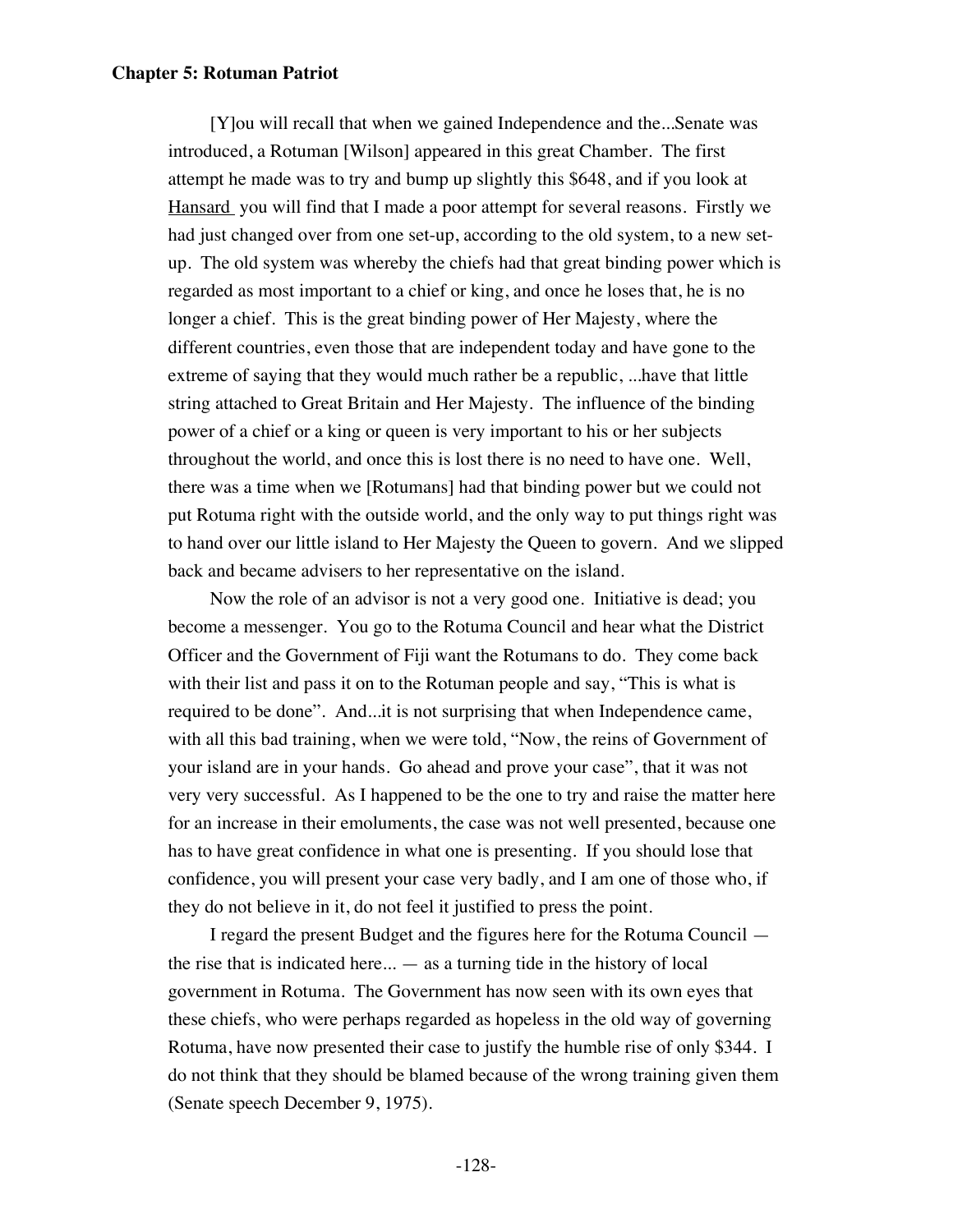When the following year's appropriation bill appeared with no additional raises for the chiefs Wilson was upset, and pressed his case.

If Government were to ask what is...the most important thing that it should do to help the people of Rotuma today, I would tell them to have a look at District Administration. A breakdown of that is found on page 126 with the heading of Rotuma District Chiefs. The estimate last year was \$992; this year it is still \$992 even after I pointed out last year that it was inadequate because there are seven chiefs... I thanked the Government last year for breaking the deadlock of those colonial days when the value of the Rotuman chiefs, to the old Government, was only \$648 for all those years — a mere \$648 for the seven chiefs. Last year was the first time when the spell was broken to the tune of \$992. I was pleased and the Rotuman people were very pleased. They had high hopes, as is usual anything that is connected with the livelihood of a person usually improves as you go along year after year; it is not static. I had a shock when I opened the Budget to look at the item and found that it was till \$992. Is this going to be the value of the Rotuman chiefs in this new set-up? I humbly beg that they be not embarrassed with this amount.

The future of the Rotuman people depends on the Rotuman chiefs. If you should hear that things are working satisfactorily in Rotuma, it is because of the Rotuman chiefs. No District Officer, no other officer could elevate the position of the Rotuman people if they are not backed by the chiefs... [W]ithout the chiefs and...their...magnetic power of pulling the Rotuman people together to work as a team in an island or as a country, it is hopeless. No District Officer could do that; only the hereditary loyalty which is embedded traditionally in the blood of a Rotuman could do that... So if you wish to help the people of Rotuma and lift them up.., this could only come through by helping the chiefs. I plead very strongly...that in the next Budget, a good look should be given to it and the sum be raised to a level which is benefiting the seven chiefs. I think if this is done, you will always have the appreciation and loyalty of the Rotuman people (Senate speech December 14, 1976).

In response to Wilson's appeal, the allocation for chiefs was raised to \$1,400 in 1978, to \$2,800 in 1980. In 1970, when Wilson joined the Senate, Rotuma's annual subvention amounted to \$640. It was raised tenfold by over the next five years, and during the period from 1975 to 1981 it rose from \$6,745 to \$49,600. This was the result of Wilson's persistence in arguing Rotuma's case, and testimony to his growing influence in the Government.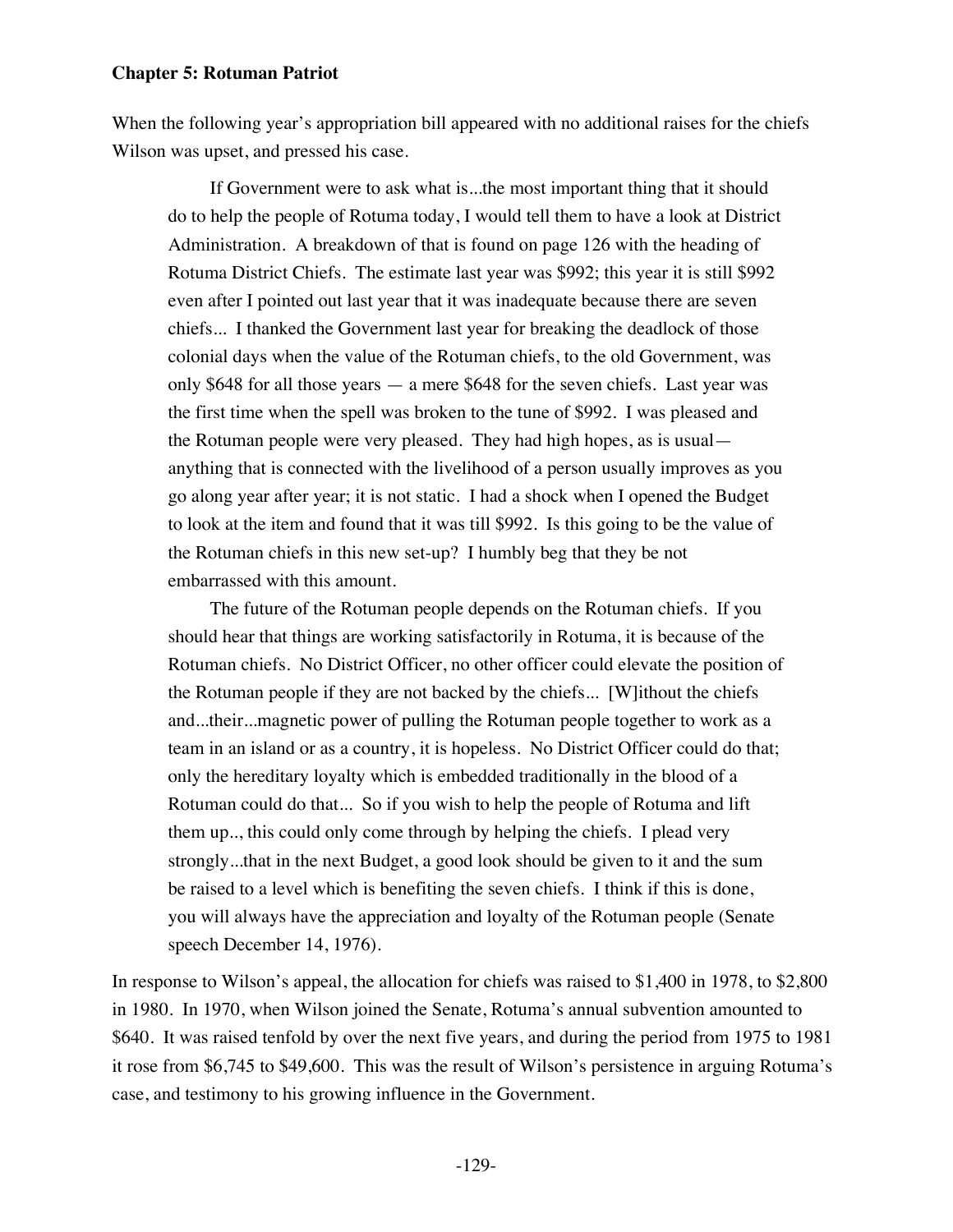Although pleased with the increases, Wilson was dissatisfied with the manner in which the money was dispensed. He firmly believed in the importance of local autonomy and maintained that provincial councils, including the Rotuma Council, should have a stronger say in development issues and should exercise primary control over financial resources. He therefore took umbrage over the fact that Rotuma's annual subvention was given to the District Officer for allocation rather than to the Rotuma Council.

I cannot see...why year after year the subvention given to the Rotuma Council could not be handed over to the Rotuma Council but is kept in the district officer's place...Up till today...it has never appeared on our books. There must be something wrong. Perhaps it is the district officer's subvention and not the Rotuma Council's subvention...This was all right in those far away days before independence. Now we are independent and yet the funds do not come to us. They are still controlled by the district officer. What are we to do, go and beg? ...I hope the Government will look into this and put this right because if this thing is not right then we are not really independent. We are still under the old system that we do not like (Senate speech December 16, 1980).

He also protested the fact that the District Officer maintained separate headquarters on the island rather than having his office in the Council Building "erected for the people of Rotuma," because, he said, "it would look as if Rotuma is governed by two heads" (Senate speech December 20, 1977).

Despite his preoccupation with Rotuma's financial well-being, which was clearly high on his agenda, Wilson never lost sight of his primary concern, which was that people live in accordance with a Christian spirit of love and harmony. He worried, however, that this very demeanor would result in Rotuma's neglect by the central Government.

It is true that wealth and money are very important to the livelihood of the people, but I think the most important thing is happiness, love and peace amongst people who live together. These are more important than all the wealth in the world. What is the use of having millions...when we fight each other. Often, when we have too much wealth, we are jealous of it, we keep, we hold it and refuse to part with it. And very often, it creates a lot of jealousy and we end up by fighting each other. When I mention this...I think particularly of my little place. We may not have the many millions that you people here in Fiji have, but I have heard quite a lot from people who visit my place, and they say, it is a small place, it is a lovely place where you do not have to lock your doors; you can leave your goods on the beach, go home, come back and pick them up tomorrow and you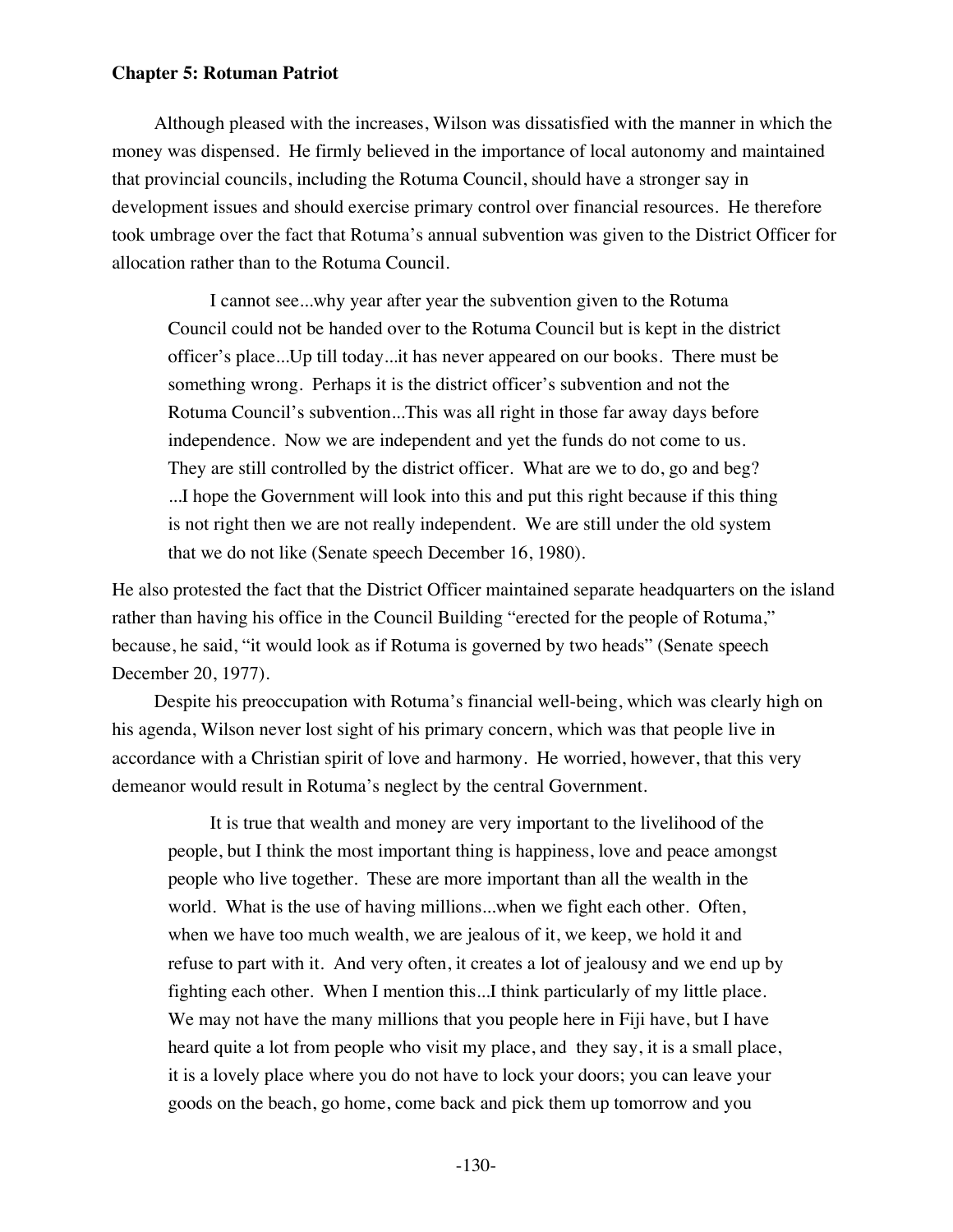need nobody to watch these goods. When it is meal time they say, "Come and have luncheon with me." And if you are a visitor they will take you home, provide you with a bed. The best things are given to the visitor, and we may not know where he comes from. This, we feel...is the most important thing in life to love each other. I think the people who are responsible for this sort of life in a little place like that are the very people whom you seem to have forgotten year after year, by not providing sufficiently for their living conditions in Rotuma (Senate speech December 16, 1980).

The years between 1970, when Wilson first joined the Senate, and 1983, when he died, saw dramatic changes on Rotuma. Hurricane Bebe struck in October 1972, damaging or destroying most of the homes on the island. Over 300 cement, hurricane resistant houses were built to replace them. The following year the first wharf was built, allowing ships to off load and load supplies much more quickly and efficiently than before, when they had to anchor offshore. In the ensuing years a system of reservoirs, with piped water was introduced. Villages obtained grants for generators and were electrified, and in 1981 the airport was opened.

Wilson had a direct hand in all these developments. He made Rotuma's needs known to those who could provide assistance, and used his influence in Government effectively. He negotiated loans and development grants on behalf of the Rotuma Council, and successfully persuaded the Administration to increase Rotuma's annual budget many times over.

Wilson had strong convictions about what was best for the Rotuman people, which was the source of a personal dilemma. He was aware that his prestige at home meant his views were afforded uncommon weight in discussions, and he exercised his powers of persuasion accordingly. Yet he genuinely wanted his voice in the Senate to be that of the Rotuman majority. He therefore made every effort to keep the Council informed, to solicit opinions, to explain his actions in the Senate to the people at home. Ultimately he saw himself as a servant of the Rotuman Council who had appointed him:

It is not for me to tell the Rotuma Council what to do. It is for the Rotuma Council to tell me what to say... Of course this does not debar me from having a quiet talk with the Council because I have to report on everything that is done here. I do it. I duplicate [written documents] and they carry [copies to their home districts], and where they have difficulties I come to explain the matter properly (Senate speech, July 18, 1974).

There are those who feel that Wilson was too dominant a figure in Rotuman politics, that he may have thwarted democratic processes by intimidating those who were less knowledgeable, less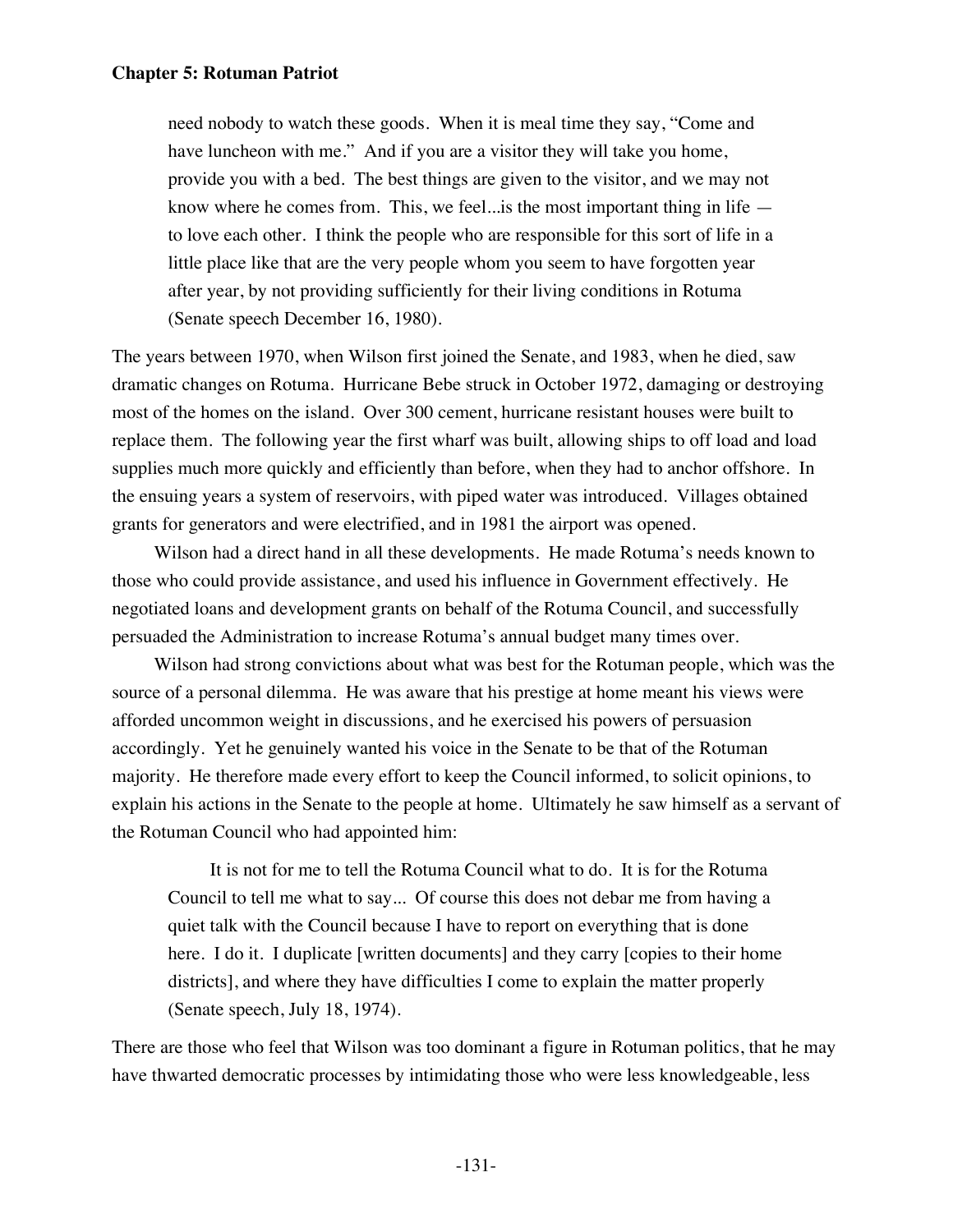sure of themselves. Yet there can be no doubt about his ideological commitment to grassroots democracy, or that he believed he was always acting in Rotuma's best interests.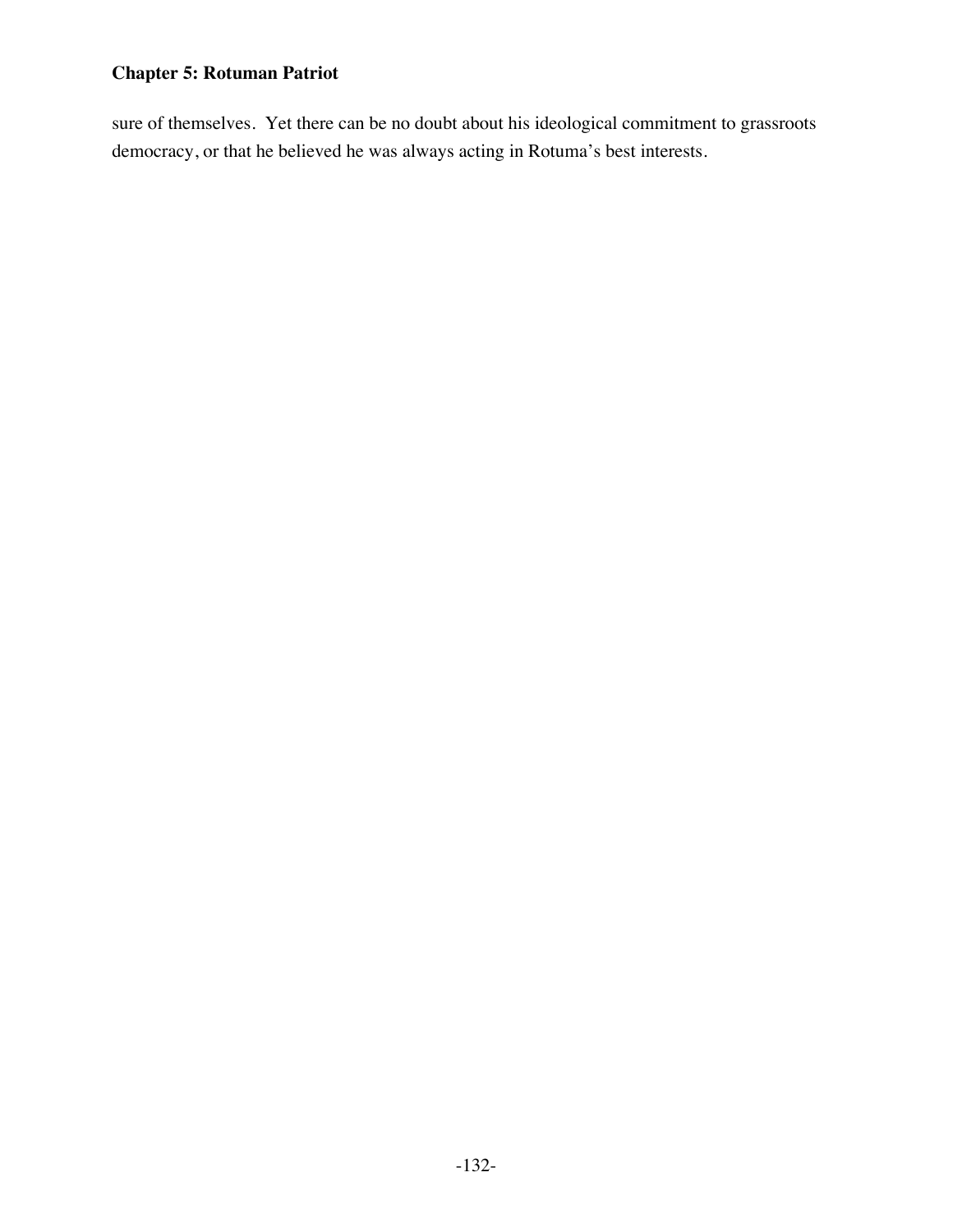#### CHAPTER 6: FIJI STATESMAN

During his service in the Senate, Wilson expressed his views on a multitude of national issues, going well beyond those that directly affected Rotuma. He held strong views regarding the kind of country he wanted Fiji to become, and appeared to relish the opportunity to play the role of statesman. Yet he maintained his humility throughout. His speeches toward the end of his life, though more substantial and self-assured than his earlier efforts, still retain a folksy quality. He never forgot his roots, and he took every opportunity to champion the causes of the rural poor.

# Allegiance to the British Crown

At the very foundation of Wilson's sense of Fiji's national identity was a firm commitment to the British crown. He, himself, was very much a product of the colonial period, and although he often took issue with colonial administrators, on balance he believed that the benefits of British rule, particularly for the Rotuman people, greatly outweighed the costs. Wilson had served as one of Rotuma's representatives to the Constitutional talks in London, and was sensitive to Rotuman ambivalence concerning Fiji's impending independence. When given the opportunity to express his views in London, he voiced Rotuman apprehensions over the impending political changes.

In his maiden speech to the Senate, he reiterated Rotuman support for the Crown, but expressed confidence that under the new arrangement Rotuma would continue to prosper.

The people of Rotuma are grateful for making [independence] possible. It has often been argued that when [a small group of] people find themselves mixed up in big communities they are very often forgotten and lost sight of and very often they suffer. And it is only natural that some of my [Rotuman] countrymen should be rather concerned... For 89 years it has always been somebody else who has...fought for the welfare of my people and today I think it is only fitting that the first words said in this House should be words of thanks and appreciation for the great work that the British Government has done for us. This little place, so unique in its history, got attached to this great country of Fiji. For 89 years no Rotuman [had a voice] inside the Legislature of this country. Even then my people managed to exist, in spite of this isolation.., quite well. [W]e are deeply grateful for all that has been done in the past, and I think it would be wrong for the first Rotuman to speak inside this House to forget the great work that Great Britain has done for my little place... [I]t was very fortunate that some of our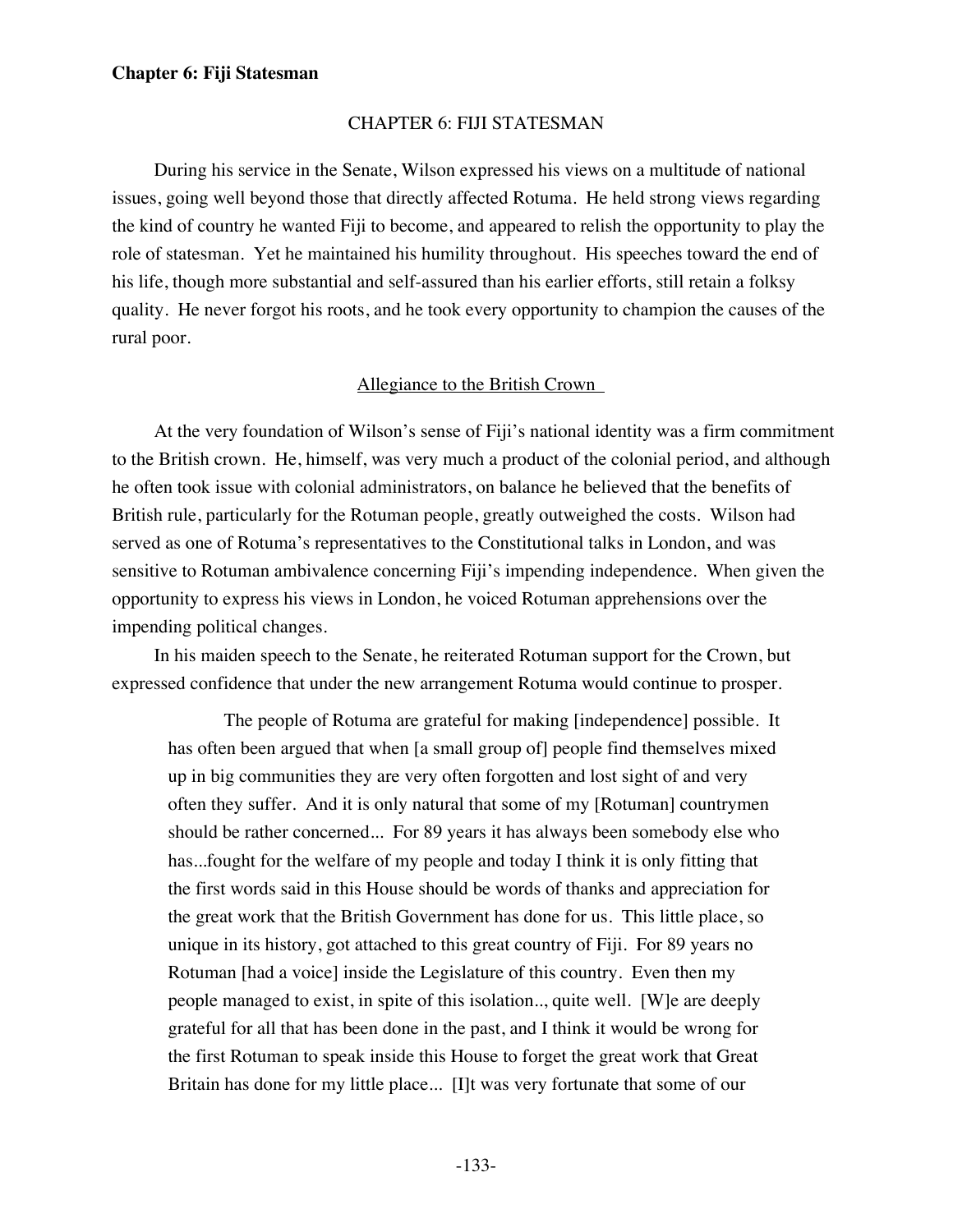chiefs managed to come over to Fiji to see the association of Great Britain and Fiji, whether this was a good [or bad] thing... And it was very fortunate that when they returned they gave such a good report that by ceding our little island to Great Britain all the problems that we [had] would be solved, especially when there was no peace and harmony but only a love of fighting in this little island. We are grateful for the acceptance, all those years up till the present time. Then when this great country wanted to launch out into the deep to be independent, we were terribly scared that the good things of the past would not continue, and some of us got a little too far out of hand and did not do the thing properly and caused a lot of concern in your midst here in Fiji.

 I would like to take this opportunity of asking...my good Fijian friends and the Prime Minister to forgive them for their fear of a shadow that was only a shadow, but without a devil behind it. For 89 years we have prospered and we are quite sure we have everybody here to look after our interest. And we are quite sure that in the new set-up there will be a Rotuman to help...see to the welfare...of the people of Rotuma... I would like to take this opportunity to thank the great Government for initiating such a move and for including us in this great set-up in order to show that we also have a Deed of Cession. Our little island was ceded to Great Britain and in this association you honour us with a seat in this great Senate. We hope that God will pave [the way for] this new set-up to see that we have prosperity and peace, which our forefathers could not introduce in those days, but only came through Great Britain's help... I am quite sure [independence will continue the] happiness and prosperity launched...by Great Britain, our father (Senate Speech December 8, 1970).

He was irritated by constant criticisms of the previous colonial administration from his Senate colleagues. Commenting on a speech by Governor-General Cakobau three years later, he again made his loyalties clear.

I...rise to thank the Governor-General for his historic speech. I feel that the Council of Rotuma...would like me to say, on their behalf, how much they appreciate the first historic speech by a descendant of Ratu Seru Cakobau. A lot of not very nice comments were made in this House on some of the things done [by the British colonial administration] in Fiji.

I would like to draw the attention of this House to something that was gradually taught over 99 years, whereby...Fiji will be governed in such a way that it...would be a lasting momentum of British teaching... I refer particularly to the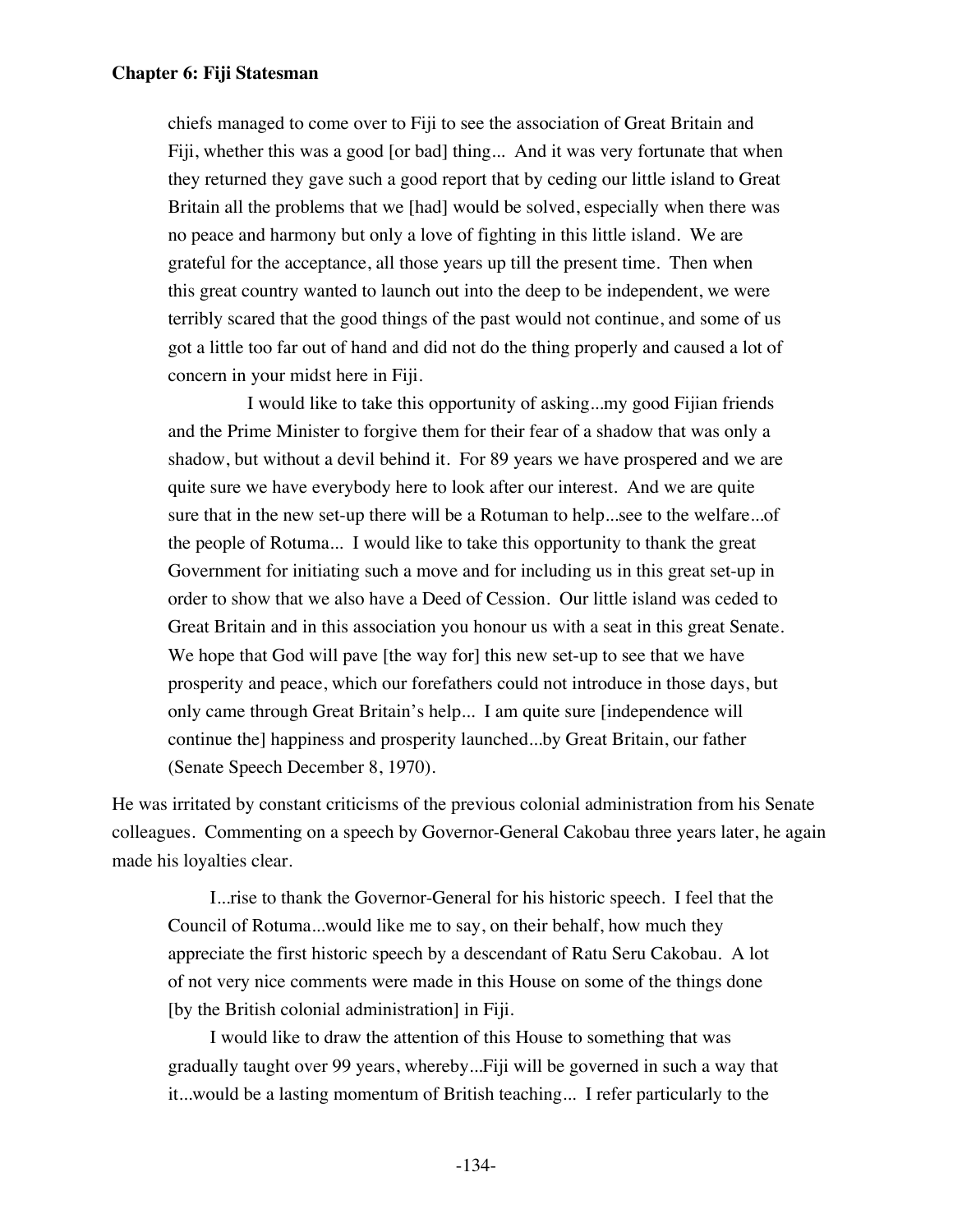old chiefly form of presenting...a policy speech of Government. I think of the 1874 policy speech of Ratu Seru Cakobau to his old form of Government of Fiji — an absolute monarchy — and one presented by another Cakobau in 1973. The great difference between the two is that one was an absolute monarch and the present one is a titular head of state. I would like to thank the British Government for teaching [us democracy], and making this teaching live in the lives of the people of this dominion, so that today a son of the great Ratu Cakobau should present another policy speech, in a different form, a form that is going to live forever. The old form of absolute monarchy is gone, [or is going], throughout the whole world. I would like to take this opportunity of thanking the British Government in spite of all the bad things that have been said about them. Today we have Her Majesty ruling in Great Britain where she presents similar policy speeches. If all the things that are presented [here] are good, then not only is the Government of [Fiji] going to get [a] pat on the back, but Her Majesty is sure to share quite a lot of it...

I feel that little Rotuma would like me to say these words on their behalf. We, the Rotumans, are true and loyal to Her Majesty's government. I think the Attorney-General will bear me out that in the Constitutional talks in London, when Rotuma was given an opportunity to say a few words, we spoke and mentioned the loyalty of the Rotumans to Her Majesty and we said that if one day the people of Fiji would want to dissociate themselves from her Majesty's Government, we will drop them. I feel that it is only proper that I should mention this once again; ...this is...because of all the good things that the British Government, during the colonial days, left behind for our people in Rotuma (Senate speech, December 17, 1973).

He went on to urge Government to plan a celebration on October 10, 1974 to honour the centennial of Fiji's cession to Great Britain.

Wilson would no doubt have been saddened by the coups of 1987, after which Fiji declared itself a republic and withdrew from the Commonwealth. As it turned out, Rotuma remained with Fiji, although a number of Rotumans disagreed and protested.

# Democracy, Capitalism and Labour

The main gifts of British colonialism, in Wilson's view, were a form of government based on a strong sense of symbolic order (the Crown), a voice for all segments of the population (parliamentary democracy), and an economic system that he believed would lead to a better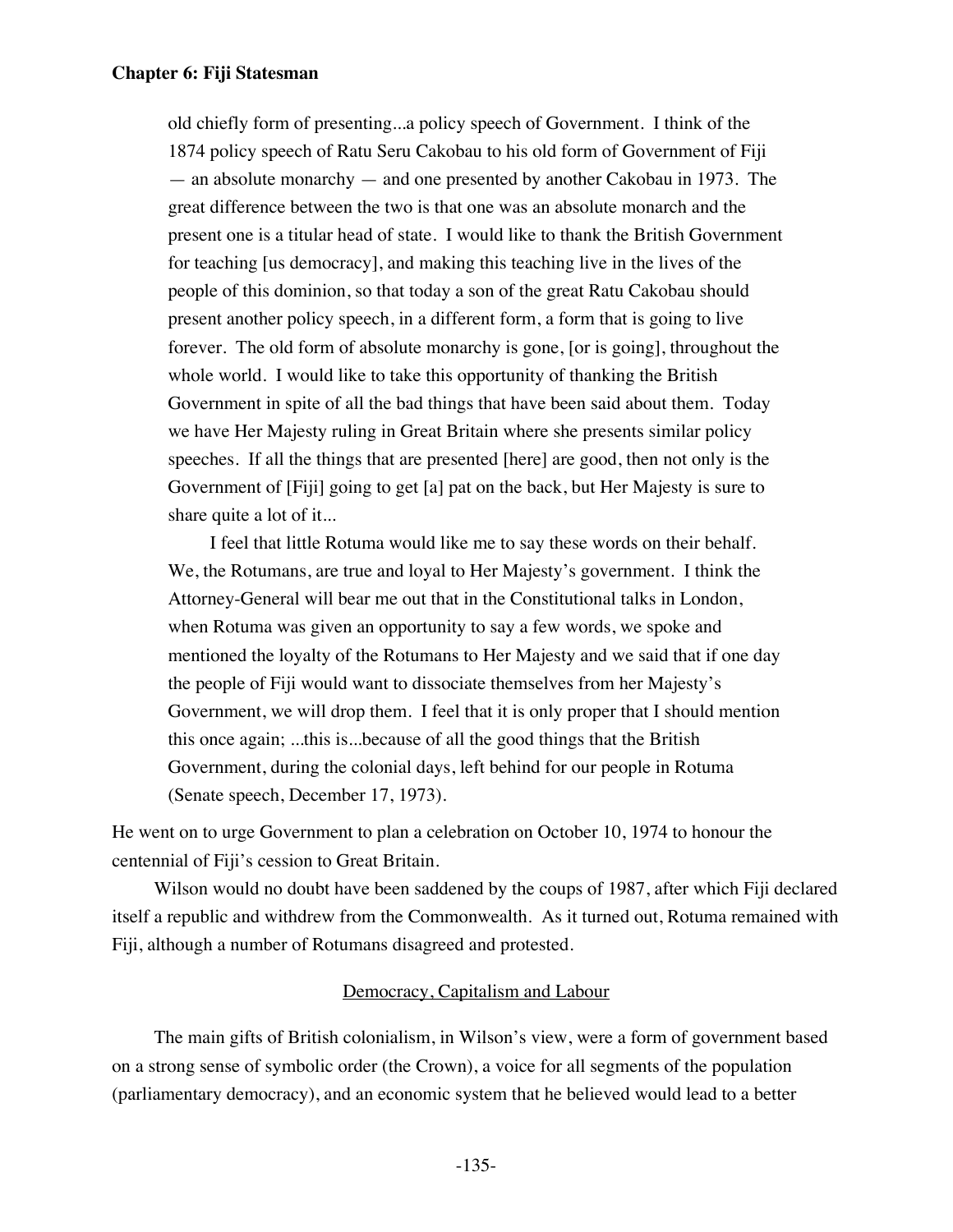standard of living for all concerned (governmentally regulated capitalism). To be feared were dictatorships, especially dictatorships which would enslave the weak and impoverished while catering to the whims of the wealthy.

[I]n all systems of government throughout the world there are...dictators... In the great Government that we are attached to, we still have a Queen whose powers are not [one] hundred per cent limited, but [they are] limited to such an extent that we today pray and hope that she and her descendants will remain...forever. There are slight alterations made in order to make it workable to the people of today... Even in the form of democracy that we have...here, [a] few alterations are made in order to make it workable, particularly with a democracy that has big bargain capitalism to be dished out. It has to be slightly altered to make it workable. Gone are the days of slavery...when the wealthy seemed to have the motto that whatever you have, he must try and grab it..; never bother about anyone else. He regards man as an animal in order to enrich himself.

 The democracy that we live in no longer has that sort of thing. It has improved; it has got a capitalism that is greatly watered down so as to make it possible for the underdog to be given a living wage...(Senate speech, June 30, 1976).

The tension between free enterprise and the rights of labourers was of great concern to Wilson. His basic allegiance was to the latter, and everything he did in the Senate was with their longterm interests at heart. In one of his early speeches he made his sympathies quite clear.

I would like to touch on the grievances of the wage earner. I would also like to thank the Government of the day for the provisions already made to look after the "have nots", particularly in the Trade Union Ordinance. I am very very thankful in that [that] provision has been made very strong, whereby the right of the common worker and the labourer is looked after. In fact, I would say that this is the only justification of having a capitalistic system within any country. If you gag the labourer's mouth then the system cannot be right. He has a right to fight for something to eat; he has the right to fight for something to drink; he has the right to fight for something to put over his head, for something to sleep in; he has the right to provide education [for his children] that is second to none within this dominion. But...you cannot do so with a small sum of money. Therefore, it is only fair that provisions be made where the common labourers could get together and machinery be provided whereby they could negotiate with the "haves" in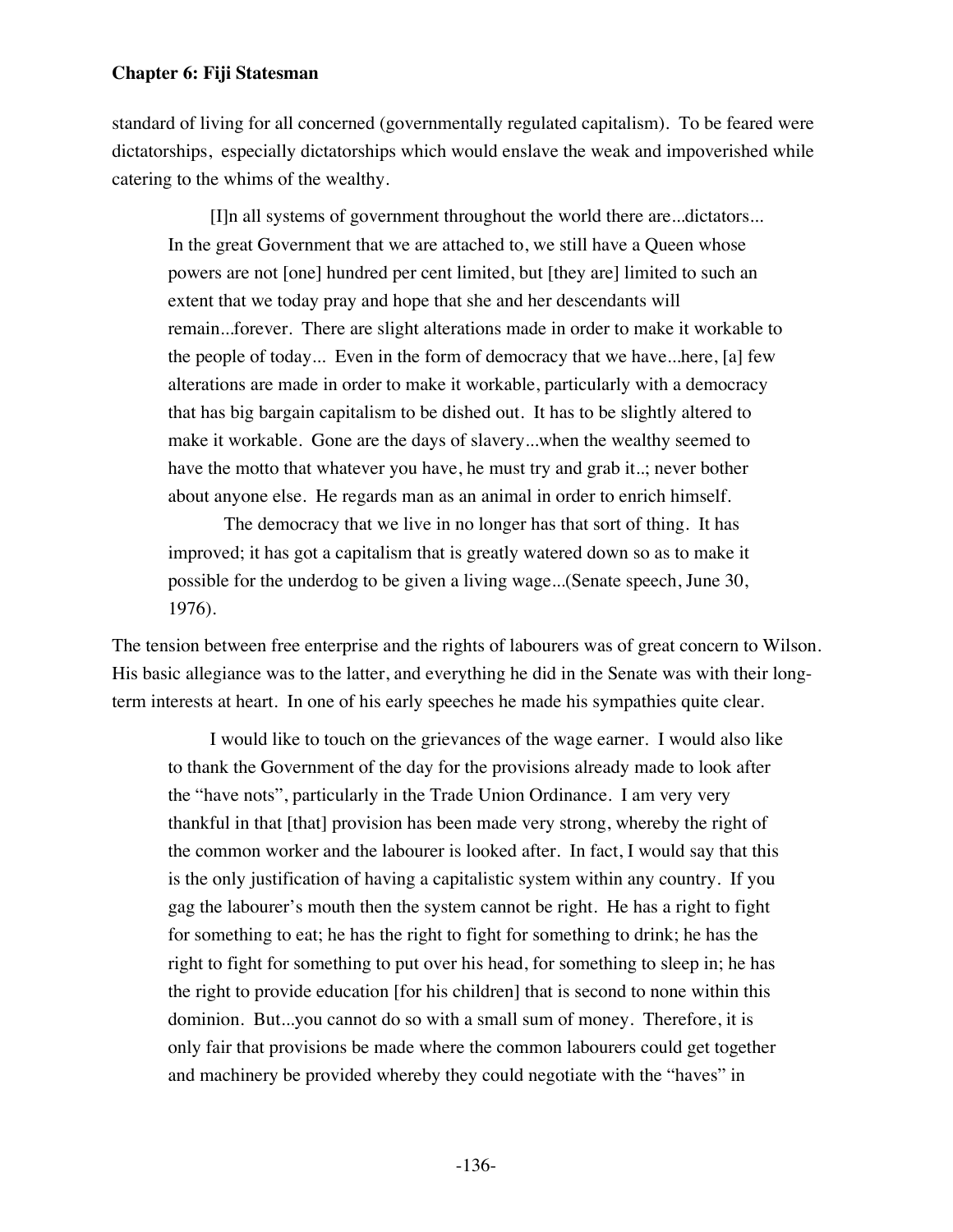order to get something for a decent living, without which this dominion would never be happy.

 I wish to thank the Government of the day for providing the machinery to see that justice is done to the common labourer. I wish to place on record how much I support all that has been done for the common man in this dominion. I am quite sure...that any government that does not forget the small man will always be successful and will always be loved (Senate speech, November 4, 1971).

When domestic workers were excluded from Provident Fund benefits, Wilson spoke up on their behalf.

I would like to say I am rather sorry that the domestic worker is not included. Does it mean that domestic workers throughout the dominion do not require any protection in old age? Do they have to be totally dependent on somebody all the time? I have been told (perhaps...wrongly) by very good authority that the main reason for their exclusion was because of problems involved in paper work... I want to raise their little voices; they are the have-nots. When the scheme was first introduced they were pushed out. Here is the first amendment introduced [to Provident Fund legislation] and they again have been forgotten. I wish to raise their case once again in the hope that this government will look into their position...and find ways and means of introducing this great benefit to this class of workers (Senate speech, Dec. 15, 1970).

He was not a socialist, however, and specifically opposed government ownership of businesses on grounds of inefficiency.

[W]henever Government [takes] over an operation it usually ends up with too [many] expenses and in the end we have to ask for it to be written off from the central funds. This is my greatest worry. If your heart is not in the business, if you have not got a share inside it, then there is no incentive at all and you are not going to be very watchful, you are not going to put your full shoulder to back it and very often it does not work very well. Expenses go very high, but you still sit quietly and never say anything (Senate speech, April 7, 1971).

Nor did he believe that the best interests of the country would be served by the formation of a Labour Party. Rather he favoured the formation of trade unions that would provide a strong bargaining voice in negotiations with employers. But Wilson was also able to understand the position of businessmen, and did not deny their right to seek profits, as long as they were reasonable.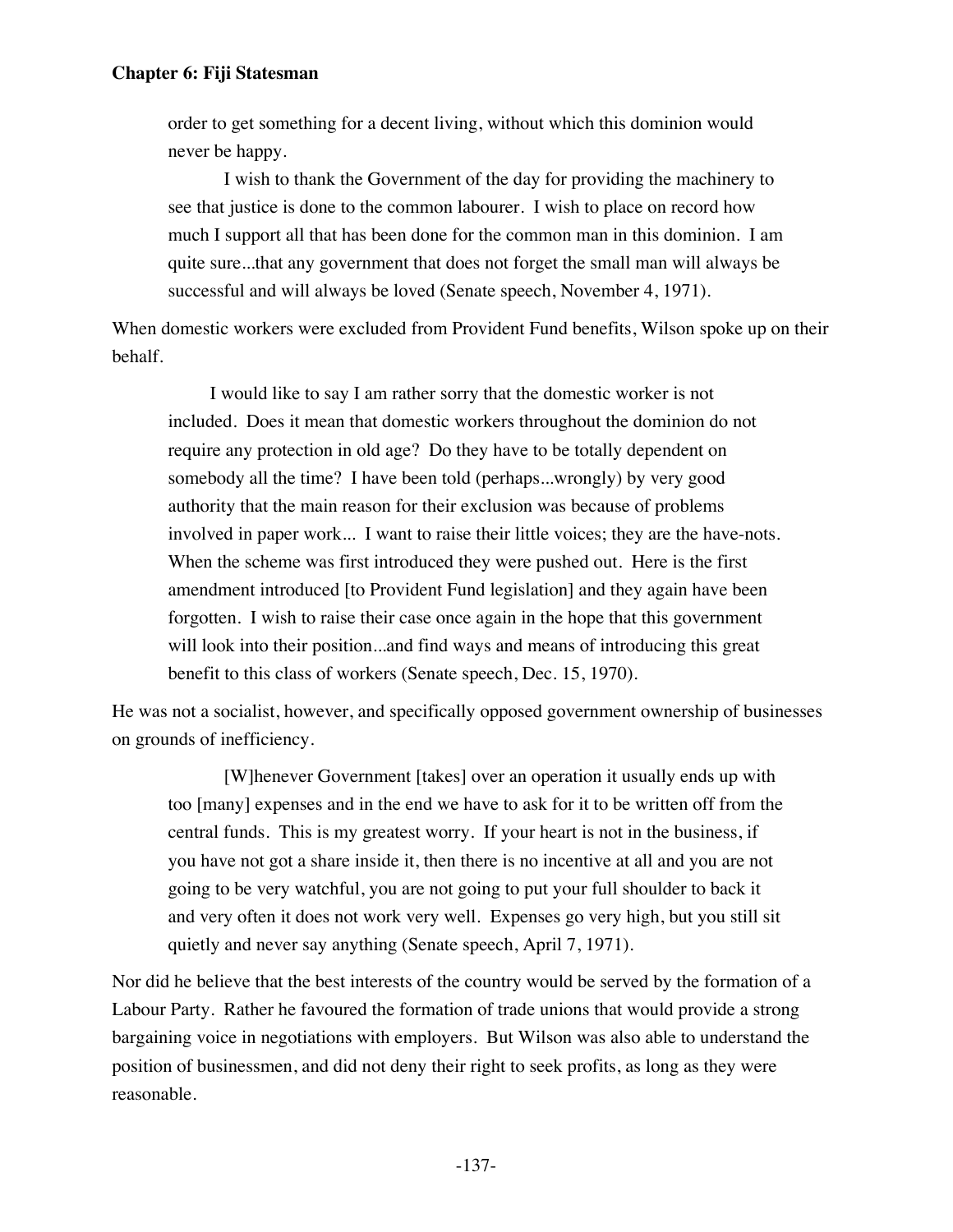Although Wilson believed it was the responsibility of Government to protect the interests of workers through legislation, he did not think social or political problems could be solved by legislation alone, or by forcing people to comply with the law. Where conflicts of interest existed, as between labourers and their employers, he preferred negotiation to the imposition of legislated regulations. The crux of the matter for him lay in establishing bargaining procedures that would be fair to both sides. The goal was to leave labourers' ultimate weapon—the right to strike—unimpaired, while making it unnecessary sufficiently often so that the country's economy would not be jeopardised. The Trade Disputes Bill of 1973 gave him an opportunity to express his views.

A great man once defined labour...as the production of wealth. Without labour you cannot produce wealth, particularly great wealth. Labour must be productive in order to create wealth. It is true that without money, the capitalist's money, this cannot be done. Both are very important and you cannot do without one or the other. Both must work hand-in-hand in order to achieve success. Where there is disunity between the two, we have a lot of trouble. In very many cases, the blame is on the poor worker; I repeat, the poor worker.

 I...want to tell the good and important creator of wealth that great changes have been brought about in his sector. Once upon a time, the worker was defined as the "hewer of wood and the drawer of water." The descendants of Ham (as in the Old Testament) were to serve the descendants of his two other brothers, Sham and Japheth. In that interpretation, the worker suffered quite a lot... Following on that a great teacher came and taught that to love God with your whole heart meant loving your neighbour as yourself... And [for] Christians of today...the worker is a friend, one who...must be treated as a human being...

 [I]n the year 1833 using slavery as a form of labour was abolished throughout the British Empire, and we are thankful to those who took part in bringing about such a great change in the position of the worker. Even in our own country, before the days of Cession — 1874 — slavery did exist. A cheap form of labour was the purchase or stealing of human beings. Blackbirding was practised in the Pacific Islands, and we still have the descendants of some of these people from New Guinea and the Solomons in the sugar cane areas of Queensland and in our own country, close to Suva. But when we became a British Crown Colony in 1874, this was immediately done away with. Then the "haves" had to find a new form of creating wealth. The new form introduced was the coming over of our good Indian friends to Fiji under the Indenture System to work on the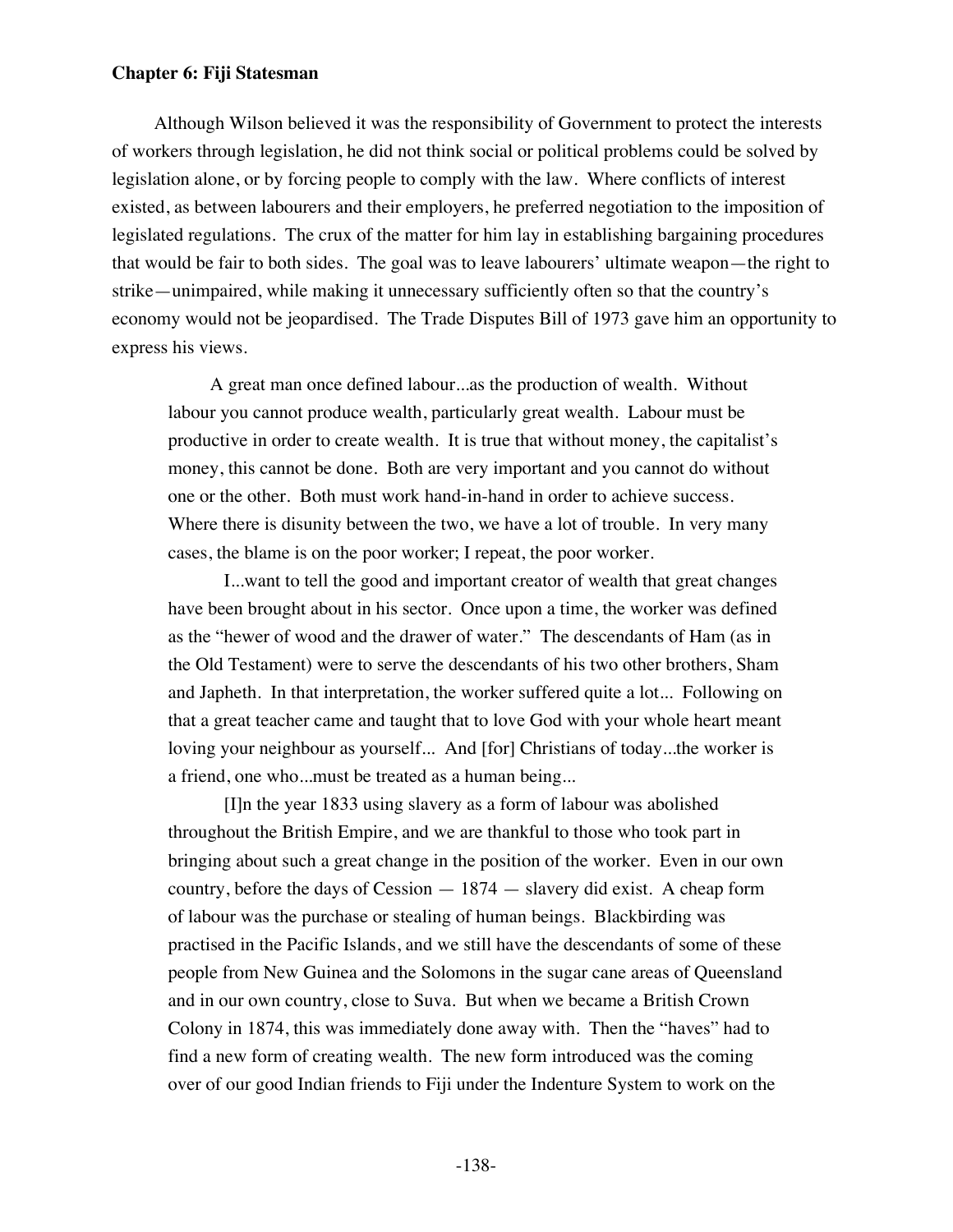capitalists' huge plantations here in Fiji. In about 1916, there was a strike here in Fiji; the workers suffered very badly. There seemed to be no other way of bringing about a life that would be worth living, and they fell back on this trump card — strikes. Mr. C.F. Andrews was sent by the British Government to investigate and a report was presented. As a result of it, the Indenture System disappeared altogether...and tenant farming then came into this country, so as to make the position of the labourer a little bit better.

 [F]rom the point of view of an ordinary worker.., if he wants to get a little more in wages, he has to fall back on this old trump card — strike... I agree that the trump card is not meant to be used as the first resort. I strongly go along with all my colleagues in blaming those who [have neglected to] teach the workers how to use the procedure laid down in the right way.

 Quite a lot of criticism [has] been laid in the past towards the old form of colonial government, but I would like to say this much for [it]: that when they handed over the Government of Fiji they did not include a clause whereby compulsory arbitration must come in. Now, it is for us to introduce it... They have left the door wide open in favour of the workers, but unfortunately they did not teach the workers well, particularly those who should know better that this type of weapon should not be used first. I agree wholeheartedly with my colleagues that to call a strike when you do not have sugar must be very silly. I wanted to let the worker know that a lot of great things have been done for his side in order to make his position a very good one. We have even included this in the Constitution of Fiji. We allow him to form unions and have meetings because bargaining alone is hopeless. You must talk as a group.

 There seems to be some dissatisfaction lately and some talk of introducing a new party — the Labour Party. Perhaps this new Party would be able to put things right for them. I wish to say...that this is not the solution. No country today or no government in the world today can say that they are 100 per cent correct, whether it be governed by one man, by [a] few men, or by the people... Even in a democracy where there are many capitalists, great changes have taken place in order to improve the position of workers... [I]f the Labour Party comes in, it cannot do without the rich people because without the riches of capitalists they cannot operate. We find this even in Australia and New Zealand now that [the] Labour party has come into power in those countries. They did not grab all the riches and put it in the hands of the poor. So, I would say...that this is not a solution. We have got to learn to live side by side.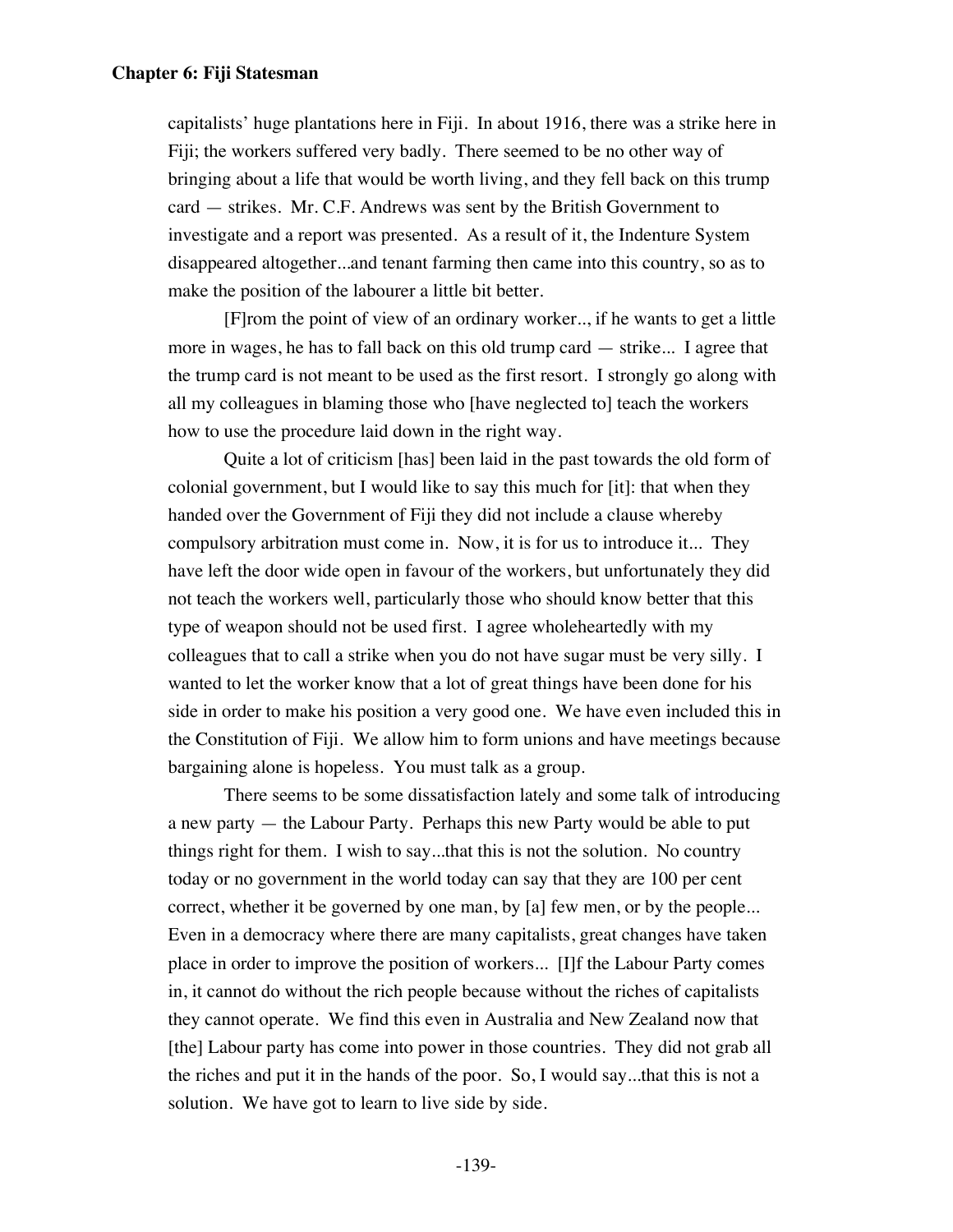I would like to say a few words about the capitalists, the "haves". No business can be run at a loss. Nobody is prepared to invest his money in any country when that is not justified. They must profit from it. Perhaps the great [problem] is: where should we draw the line? In some cases greed comes in and the profits attained are fantastic. If we can only control that then things would be better... [W]e should not let huge profits come at the expense of the poor, but we can safely say that investments by the rich must earn a reasonable profit. To earn good profit the productivity must be very high. Therefore it would be a good thing to be on friendly terms with those who are going to increase our productivity.., the labourers...

 I wish to point out that in the operation of a business, particularly big business, one of the great problems faced is big expenses. Capital expenditure may be high but usually it is spread out over several years in the form of depreciation, and not charged in one year. But there are production expenses in a manufacturing industry or overhead expenses in storekeeping. The major item there is salaries and wages of workers, which is a very heavy burden that they have to bear. I would like to point out...that especially with a building contractor, when he has agreed to build something...for a certain price, he has made his calculations including costs for labour, and then after one week or a month there is a strike, and all his calculation will go wrong. He could end up in bankruptcy and I know some who have finished off in that way. So you see...the wages of labour...play a very important part in the operation of commerce and industry, and it is only natural that the rich people or the employers would try to slow down [wage increases] and not bring changes all of a sudden.

 Finally.., there would be some conflict when you have two struggling one wanting to have a higher wage and the other trying to push it down. One says the wage is not a living wage. The other fellow is paid 53 cents an hour and I am only getting 30 cents an hour. He has a wife and four children and I have a wife and four children. Therefore it is only natural that if the wage given is not sufficient the worker would press for more. Now, I would like to say that it would be wrong to press for one which would be too big [and would] kill the goose that laid the golden egg — that is, the employer (Senate speech, April 18, 1973).

The bill being debated provided for conciliation procedures between employers and employees where they reached bargaining impasses, followed by compulsory arbitration by a tribunal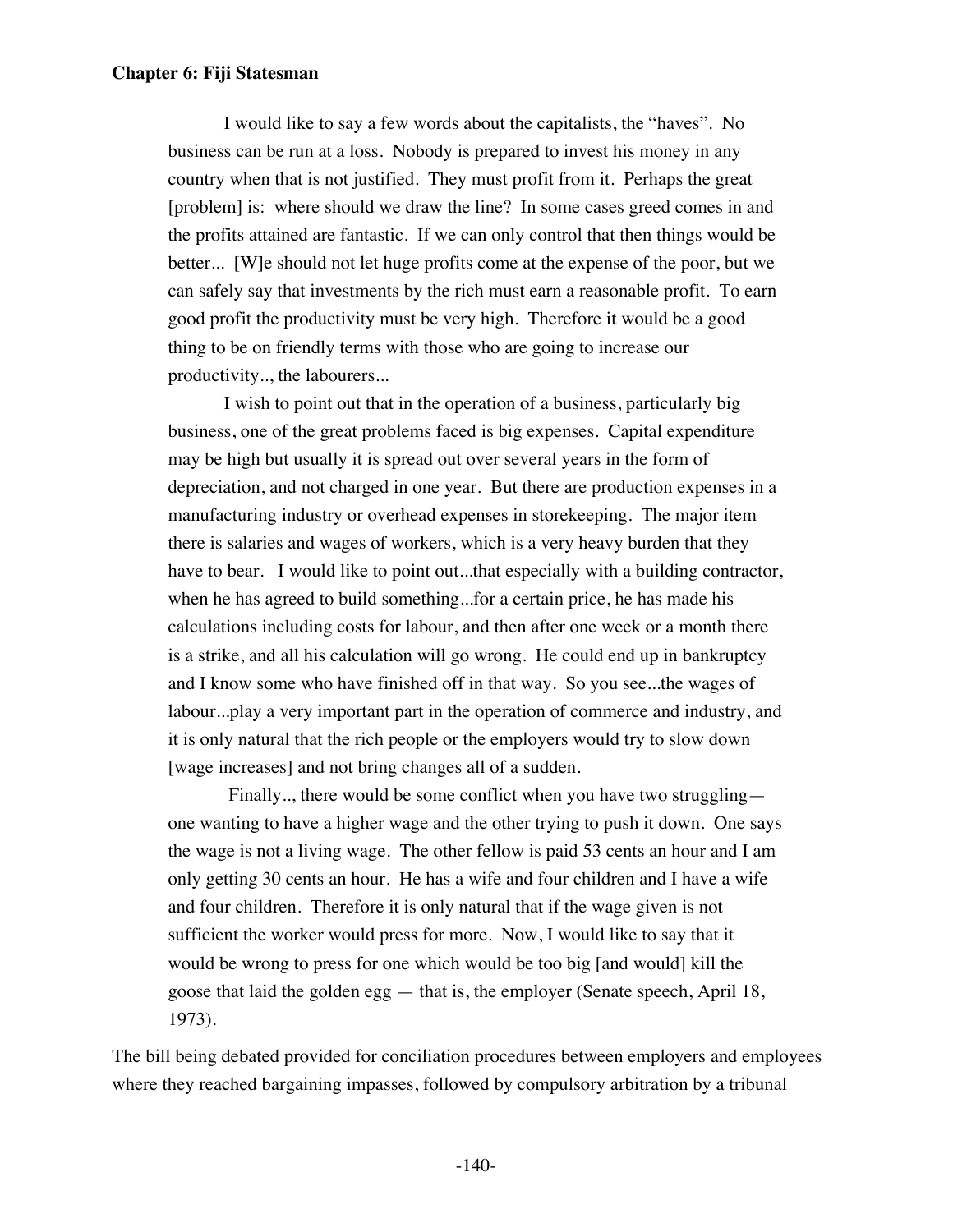agreed upon by both parties if conciliation failed. Wilson was pleased with the concept, since he firmly believed that strikes were harmful to everyone and should be avoided. He was committed to negotiation rather than confrontation, and related his personal experience as a member of the Fijian Teachers Association to drive this point home.

For several years I was associated with a group of people...who have been striving for years to better their positions... We never had [a] strike and we have always used the Pacific way of arguing, but...it is not a very easy thing. At times we [were] almost banging against a stone wall, but we still argued and argued. Overall, the positions of the teachers today are not 100 per cent perfect, [but] I still hold, and hold very strongly, that the Pacific way is a better way — that is, by dialogue... However, I would also like to say that the worker should be entitled to live like his other neighbours and...I hope...that when we follow this procedure right through to the stage of compulsory arbitration, the position of the worker will be understood. If he is justified in having a wage rise, then [it] should be given to him. If we are going to suppress him and keep him [down] then what we all want to have in this country, which is stability, will never truly come. [Things] might look peaceful but peace that is brought about by fear is not true peace (Senate speech, April 18, 1973).

Wilson reverted to his religious values and finished his speech on a positive, sermonizing note.

I have often heard and read that Fiji is a Christian country, and if this is so, then the love of God and love for one's fellowmen is still strong. I personally...feel that...the only way in which capitalists and labourers would live side by side harmoniously [is] if one was to regard the other as a fellow neighbour, and I am quite sure that [the] portion of the cake that is going to come out from the capitalists' profits is going to be a reasonable one, providing a good living standard for the labourers of this country (Senate speech, April 18, 1973).

Always the educator, Wilson believed that the road to successful employer-labour union negotiations lay in educating union members about their rights and responsibilities, as well as in the art of bargaining. Democracy was as important within trade unions as outside. One of the main reasons for unnecessary or frivolous strikes, in Wilson's view, was autocratic leadership inside the unions. The following year he affirmed his belief in the right to strike, but addressed these other issues as well.

[W]e should not be frightened or shocked in that such things as strikes do appear in our country, because it is part and parcel of the form of Government that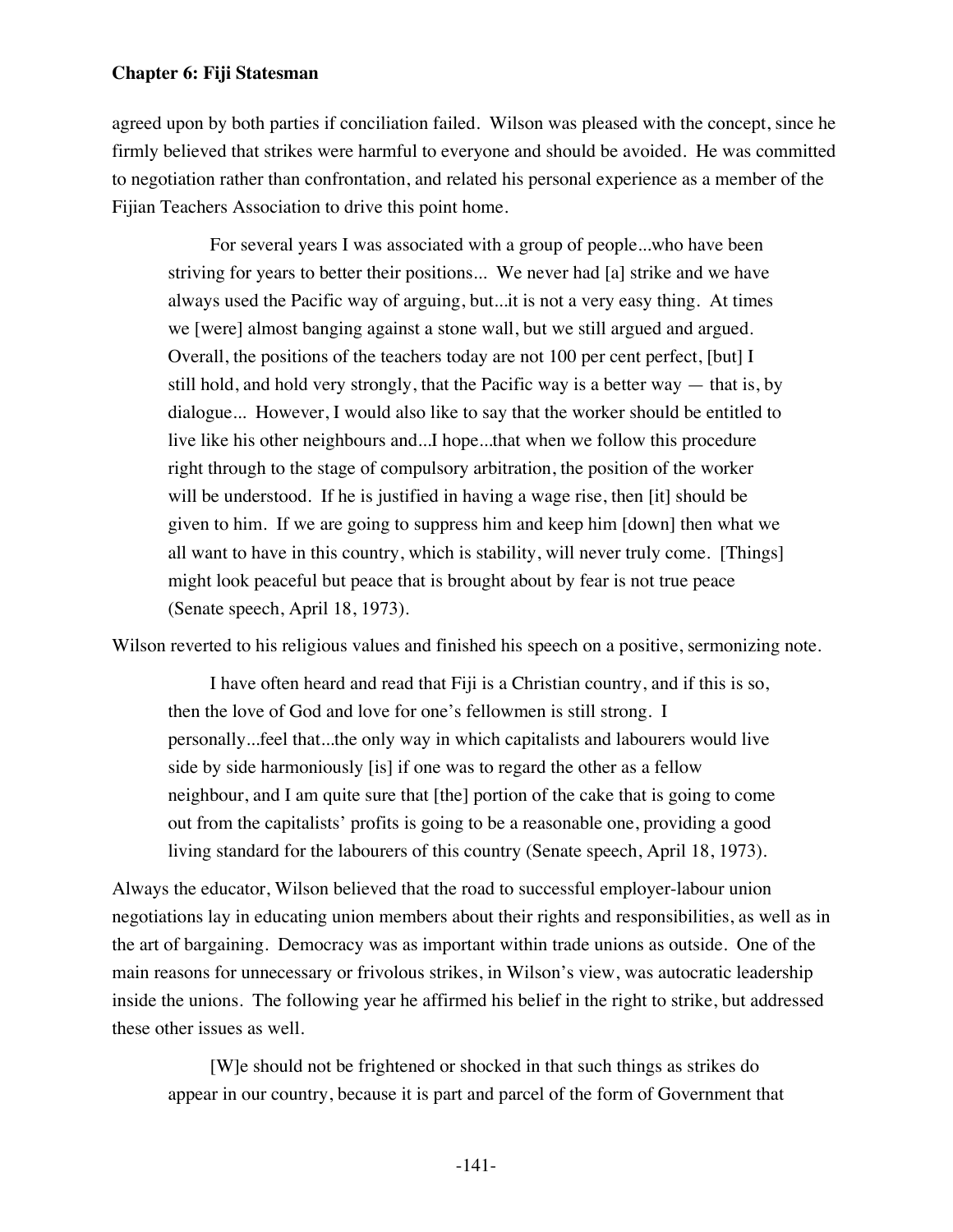we have adopted, and to try to put a stop altogether can be interpreted sometimes as forgetting the have-nots... [A]fter all, they have only one weapon to present their case strongly and well, and that is through a strike. The only thing that I would make a special plea on is that [they] talk first and keep on talking because this is the only way in which problems of this nature can be resolved; to try and put a stop to it altogether may not be a good thing. It is true that there are some countries in the world where we do not hear of strikes; we have never heard of a strike in Russia. I am quite sure members of this House would not like to see that kind of "no-strikes" in Fiji. Since we have adopted this way of life where we have capitalist and labour[er], we should agree that now and then there [will] be some disagreement and the only strong plea that we would like to make to both parties is: let it not be rushed; let it be worked out according to the law...

 I have some experience of working with the common people for several years and I could see that one of the great factors when arming workers with this weapon [the right to strike] is a thorough education of the workers concerned. I am not very familiar with the [trade union] organisations as they stand, but I feel that they require special classes where groups can come in and listen and discuss not only the Act as it is, but to listen to other good speakers invited to come and help them as they grow along in this way of life that we have adopted in this country. I feel that unless this knowledge is shared amongst the members of the unions, it will not be quite a good thing. We will then have to depend totally on one or two leaders and those of us who do not know very much will just be "yesmen", and this is a dangerous thing, especially in a democratic society like ours. They must be taught their way of life, how to go about it according to the laws, and unless this is introduced to the unions of this country, I feel that our being totally dependent on a few is not a safe thing to do. Communication breakdown could take place between the powerful leaders and the members of the union. Therefore, I feel that this is a very important factor if we want to have permanent peace...in this country of ours (Senate speech, July 17, 1974).

Wilson's training led him to value responsibility and service to others above the pursuit of selfinterest, and he became impatient with those seeking privileges without regard for others. Rights had to be balanced against duties.

Citizens of a country speak a lot about their rights. They very strongly claim the rights that were given to them. Sometimes it is on paper, in black and white, and sometimes, according to custom it is not written. They very strongly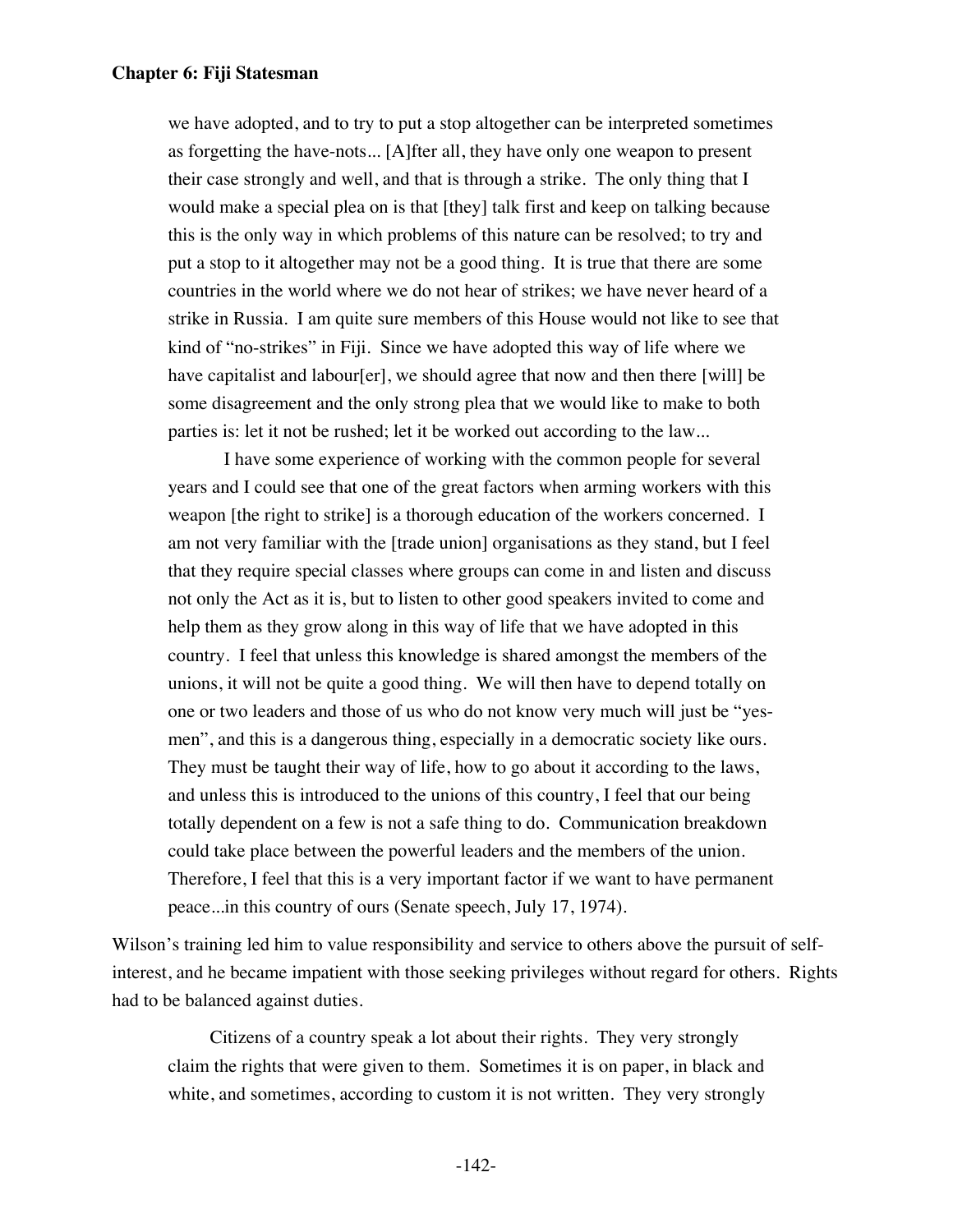claim [a right] and when it is not given to them they create an uproar... People who claim rights must never forget that there is something else that goes side by side with the claiming of rights, and that is, there are duties attached to all the rights. It is not a matter of just asking for your rights all the time, but you who are claiming it must never forget that there are certain duties. If you claim the right to elect members to Parliament, make sure that [you fulfill the] duty behind it, and the duty is that when Members of Parliament make the law, you respect it; that is your duty. Very often there is too much claiming of rights but [the people making the claims] forget the duties that go side by side with the rights. If you do not carry out your duties, then it is not right for you to claim your rights (Senate speech, December 10, 1975).

Though he could not be considered a feminist in the modern sense—he considered the role of "mother" as too important for that—Wilson was strongly supportive of women's causes, and spoke up for them in the Senate. In a debate concerning funding for the Women's Interest Department, Wilson not only plead their cause but cautioned men for intruding too much in women's affairs.

I am very [concerned]...that we men try and organise women's affairs. In Rotuma when a man marries, he leaves his home and is transferred to the woman's home, alone on his own in a foreign land with strange people; and he dare not raise his voice. He builds a nice home for his children, and when the wife dies, he goes straight back home, leaving everything in the hands of the children and the wife's parents.

 I fear this, that we try and organise affairs that belong to the women, [and] although they are very quiet.., it is like the Fijian saying about the centipede: "*malumalumu vaka cikinovu*," meaning "it may be a bit weak and try and run away, but be careful not to touch it or you will get bitten"...

 I feel that this Department has been neglected for quite a while and it is about time that financial support is given to them very very strongly. Why? It has often been said in this House that the future of this nation is dependent on its young people and therefore we must not neglect them. We must do our best for them, because this country of today will belong to these people. If we neglect them then we will be blamed because they will not be ready to steer this country in such a way as to make it a very happy land. If the young people are so important then we must not forget that these very people were babies, and were brought to this world and cared for by the women folk of this land... We must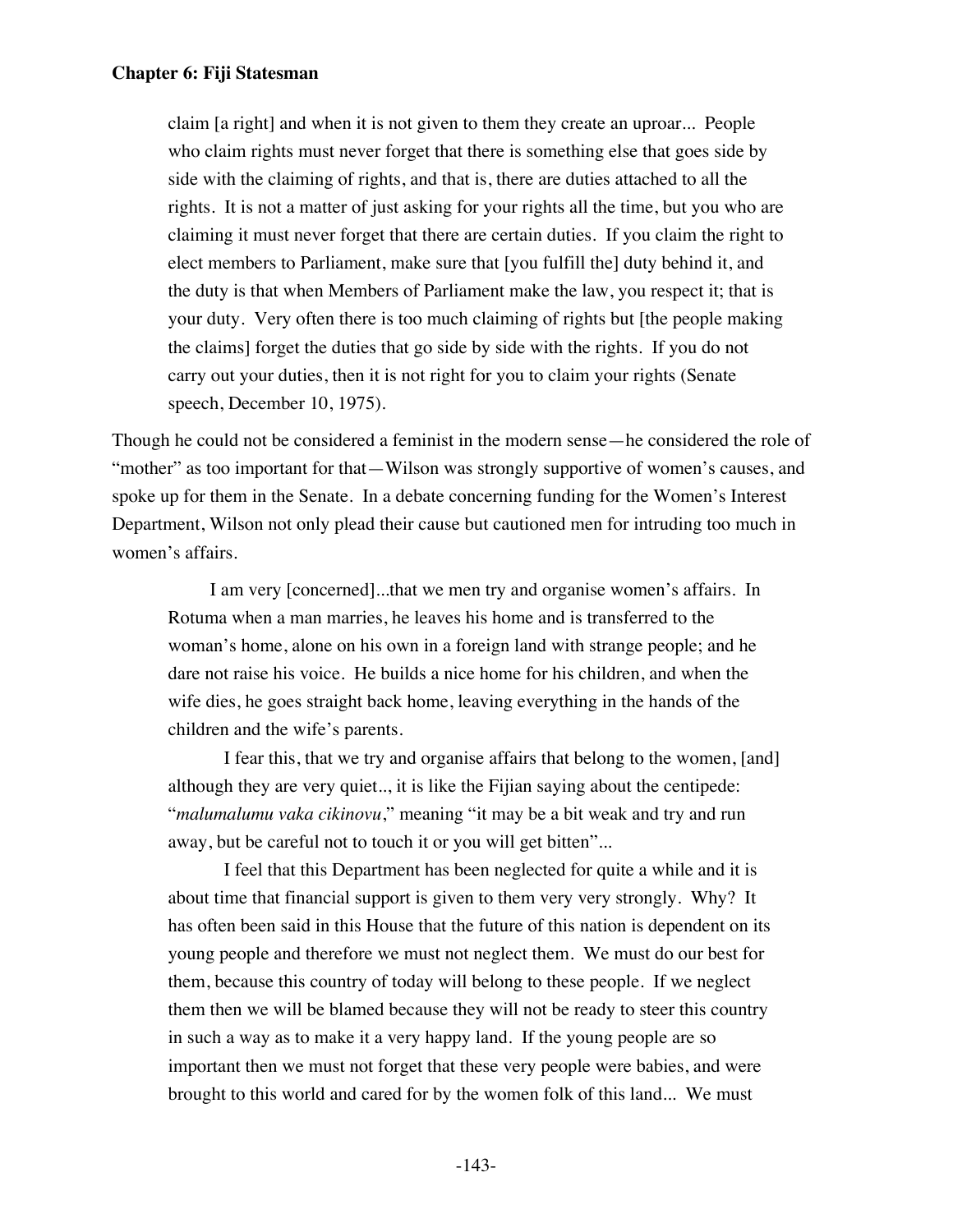make it a very strong point that the child is brought up in such a way that he will be a helper and not one that will need to be corrected all the time. The future of the child is moulded when the child is still in the hands of the mother. The father is there too, it is quite true, but most fathers leave the home and work to provide food. When he comes back in the evening, he is so tired. He sits down to read the newspaper, therefore neglecting the children. The mother has to look after the routine meals of the house and at the same time look after the children. She not only cares for the children physically but also mentally and spiritually. So, I would very strongly...point out to Government that if the women folk hold the future of this country in bringing up the child in the right way, then surely they must be given...great support so that [they] will not be blamed for bringing up children that will not be assets to this country...in the days to come. It is along these lines...that greater financial support should be given to this Department (Senate speech, December 23, 1980).

Wilson's total commitment to democracy is nowhere more evident than in a second speech he made the same day, this one addressing a debate concerning a motion to restrict off-license liquor sales. As we have seen, Wilson regarded alcohol as a scourge — a serious threat to the health, welfare and social stability of country's population. He preached against drinking incessantly. One might have expected him to welcome any measure that would limit access to liquor, but on this occasion he chose democracy and free choice instead.

I go along with those who seem to think that the motion before us, that is restricting off-licenses, cannot solve the problem. It can perhaps reduce it to a small extent or slow it down a bit, but it cannot succeed in the long run. However, ...this country is a democratic country and we go by the wish of the majority of the people... Therefore...I think that if the greater number of the people of Fiji want to drink liquor, then we cannot stop it. Breweries will be all over the place and doors will be opened wide regarding off-licenses. Laws will be changed and liquor will be sold at any time and...any place. To me...the only solution to this...is to educate our people to drink wisely, or better still, not to drink at all. I say it again, not to drink it at all. Is such a thing possible? Yes, it is possible. There are people in this world who [do not drink] liquor. They have tried it and found it bad. They read about it...

 I, as an old man who cannot turn the world upside down, feel that the best way to go about it is to try not to boss someone else's household. Tackle your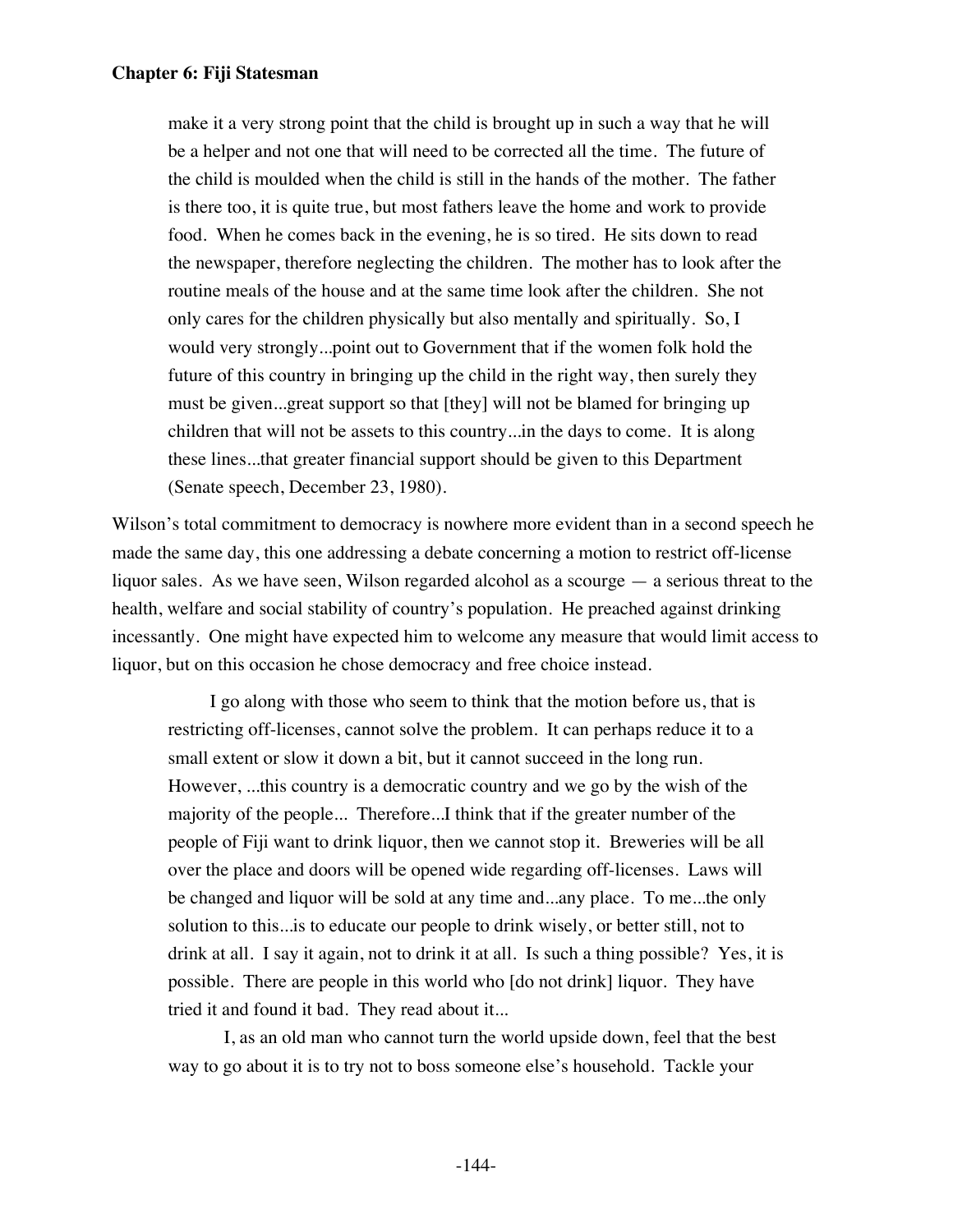own household only. If you can win through one household, then that is a step in the right direction (Senate speech, December 23, 1980).

Another proposal that presented a problem for Wilson was that voter registration be made compulsory. The proposal was first introduced in 1971, stimulated by a concern some legislators had for low voter turnout in the national elections. Wilson felt it important that as many people as possible vote since the legitimacy of government depended on it, but he believed compulsory registration would have been premature in Fiji at the time.

I am rather at a loss as to how to go about such a tricky situation. I am definitely opposed to anything compulsory in spite of the fact that I know...it is the usual thing in a democratic country [that people of] voting age be required to register and exercise that vote. But I am definitely opposed to the introduction of such a first-class idea in a country that has just attained its independence only a year ago. We have been told that in this new set-up, this dominion status that we have attained, the ordinary citizen plays an important part in the government of his own country. I want to ask the House how many old Fijians and Rotumans know they hold such great power in their hands. It was only a little while ago in my little island that a very important person made a very strong statement in the Rotuma Council saying that if the Chairman and the District Officer agreed to [a] request, the other people...have nothing to say about it — they have no power. You can imagine yourself what happened there when we tried to tell the good gentleman of the changes that have come with this new set-up. [Democracy] is something that is very difficult to teach, particularly to the people in the rural areas. They are still used to the old old way of being governed. When they go to a meeting how many stand up to speak..? They all wait for the big people to start talking and they say yes to everything. Now, this is not something that you can overcome overnight... I, for one, know that this great disease that is referred to as "inferiority complex" is embodied deeply in people who live in rural areas. They feel that they are of very little importance, and whatever they say will be laughed at. You will find that there is always a great difficulty to get someone to take over the responsibility of a chairman or other responsible position. They all back out.

 I wish to present to this House the situation that you will meet if you were to leave great Suva, and go...to the outer areas. This great "right" that you talk about perhaps is only known in this great city of Suva, [which] has registered only a small number. I take it that the general electors are found mostly in urban areas and if they registered in such a small number — they are the ones who are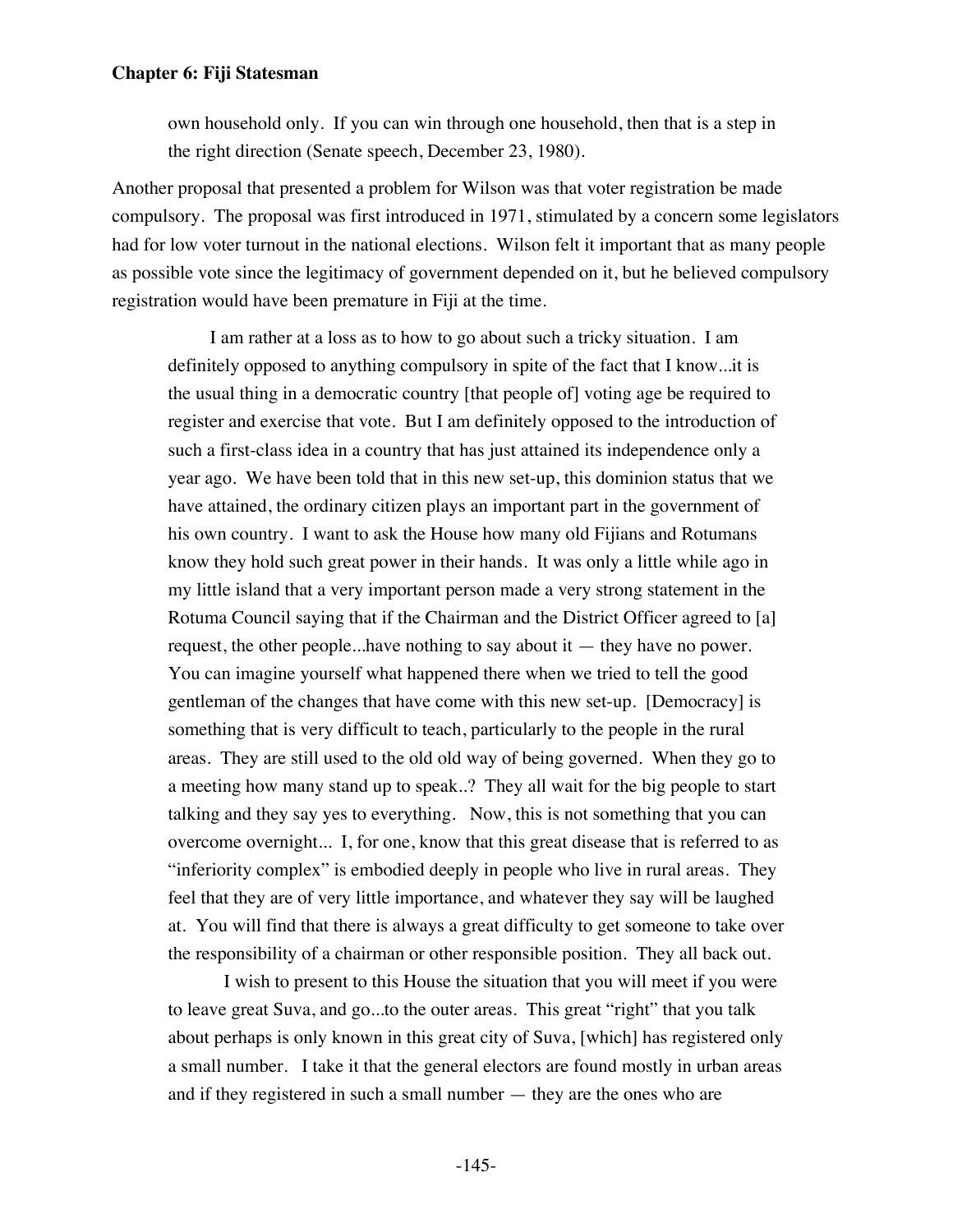supposed to know about this "right" — then how can you expect the people who live in the rural areas to come up to the mark, especially when the disease of inferiority complex is embodied deeply in their lives. I therefore beg this House, in its first year of independence, to move slowly. Rome was not built in one day. Although we are aware of the great things that go side-by-side in modern democracy, let us not forget that the backbone of this country is dependent upon the people in the rural area. And if this is the situation...then I most humbly beg this House to slow down a bit, because I am quite sure that those great countries that you mentioned today to back up your amendments, like Australia and New Zealand, did not introduce compulsory registering and voting in their first year of independence. Let it come up after a couple of general elections. Let us teach our people first of this great right and how they could exercise this right properly in order to bring about the general wish of the people in the country. I make this special plea...for the sake of the people in the rural area, because at times their views [are] not aired very much within this House, especially amongst people who are very high up at the top (Senate speech, November 4, 1971).

The issue came up again seven years later following another dismal turnout in general elections. The proposal was for amending the Constitution to include compulsory voting. Wilson was still reluctant, and offered additional arguments against such an amendment.

Our present form of government...has only come into existence in Fiji since 1970. Wanting to change the Constitution [to] introduce compulsory voting, to me, after a trial period of only eight years...is premature, and here I am thinking particularly of Rotuma. If you wish to introduce compulsory voting, you also have to introduce compulsory registration. If this is the case, the Rotumans would have to get registered. But then when election time [comes] around, the polling stations are usually too far away, and if the weather is bad and there are no taxis and no free transport to carry people to the polling stations, the poor Rotuman who does not vote will get a shock when he receives a blue note summoning him to appear in Court because he did not vote in the last election.

 ...An eight-year trial period is too short; give us a fair chance... [O]ur new form of government — that is, government by the people, for the people, and responsible to the people — is something quite different from the old one... There are people, particularly those who are in the outlying islands, who know very little about this... [F]or their sake, please give us more time to learn about this new system before introducing compulsory voting...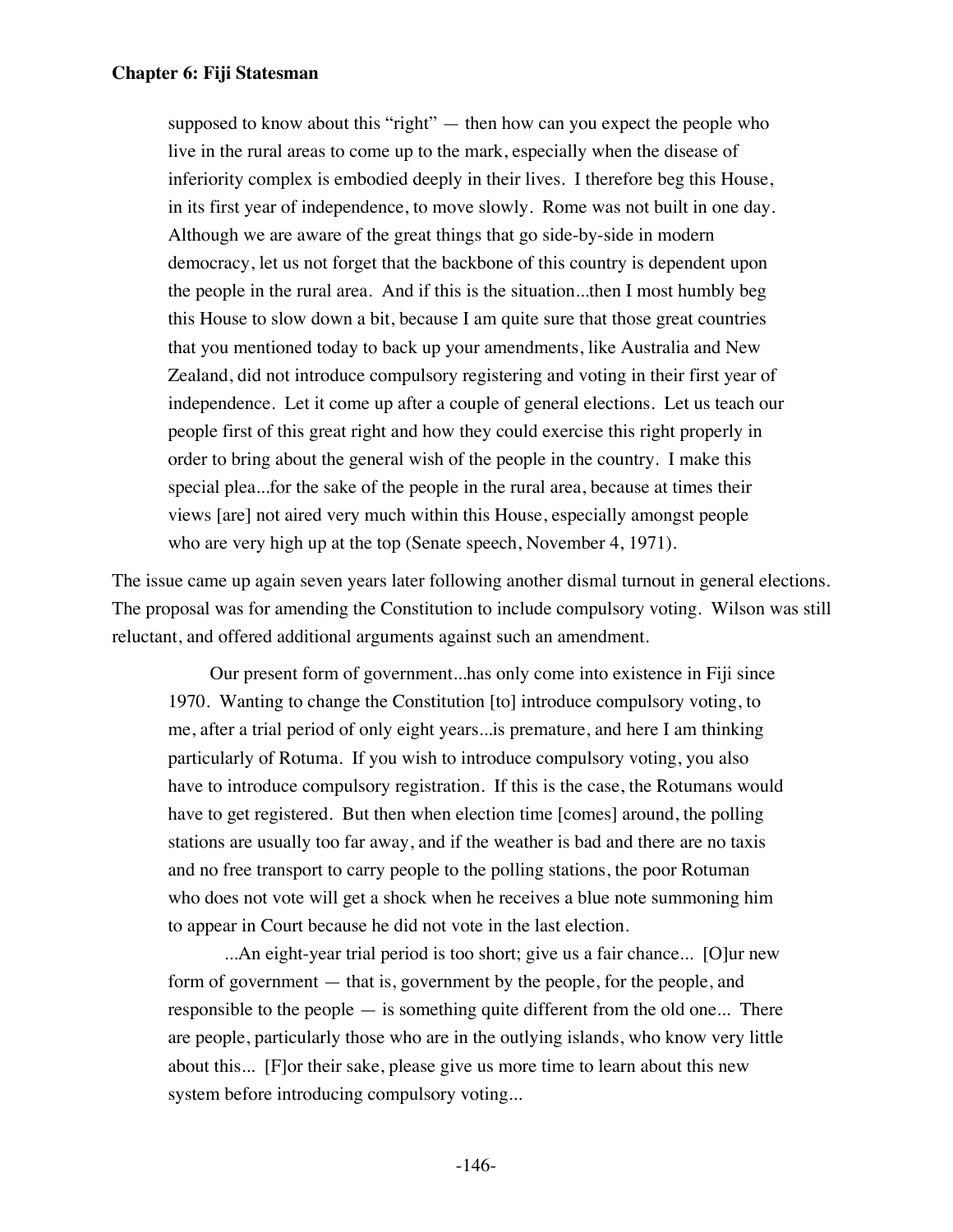I think we should wait for a better time. Even the Mother of Parliament [Great Britain] is still thinking about it, and has not yet made up its mind whether to introduce compulsory voting or not. We are part of the British Empire and I think it is only right that we should have a lot of patience and tolerance. Let us think of [those] under-privileged people who may not be familiar with the form of government that we have today, and it is along these lines...that I put in a very strong plea and pray that we do not as yet agree to compulsory voting in this country (Senate speech, April 3, 1978).

# Managing the Economy

Wilson's interest in money matters extended to his concern for the national budget, which he went over carefully each year. Some of his longest speeches were in response to appropriations bills, and he often commented on budgetary line items in a number of areas. He generally trusted Government to be fiscally responsible, but was apprehensive about allowing the national debt to get out of hand. His experience with finance was confined to the co-operative societies, but he recognized his limitations.

I must say a few things regarding the budget [1976 Appropriations Bill]. Those of us whose knowledge of finance is with small finance [are] scared of high finance. We usually look at the income and the expenditure side and make sure that it ends up with a surplus.., and we are scared stiff if it should end up in a deficit. It is only the people of high finance who, if income is less than the expenditure, but who can see 20 years ahead, would be prepared to launch out in[to] the deep with loans into millions (Senate speech, December 9, 1975).

While he understood and basically endorsed deficit financing of long-term capital intensive projects, such as road development, initially he could not help but feel uncomfortable about mortgaging the future of the country. Thus, in response to news that Government was borrowing to pay back earlier loans, he cautioned:

I hear that very soon we will be floating another loan because a local loan is due to mature...and we will have to float another one to pay this one off. This will go on and on and on. We are going to create...a national debt. I have no objections to a national debt... I think it is a very fair thing that we of today do not totally foot the bill for [the] Nadi/Suva Road this year or over [the next] few years... If this...is going to be a good road, and it is going to [last] for years, let us share it, let us start today and let it be an annual thing that, as each generation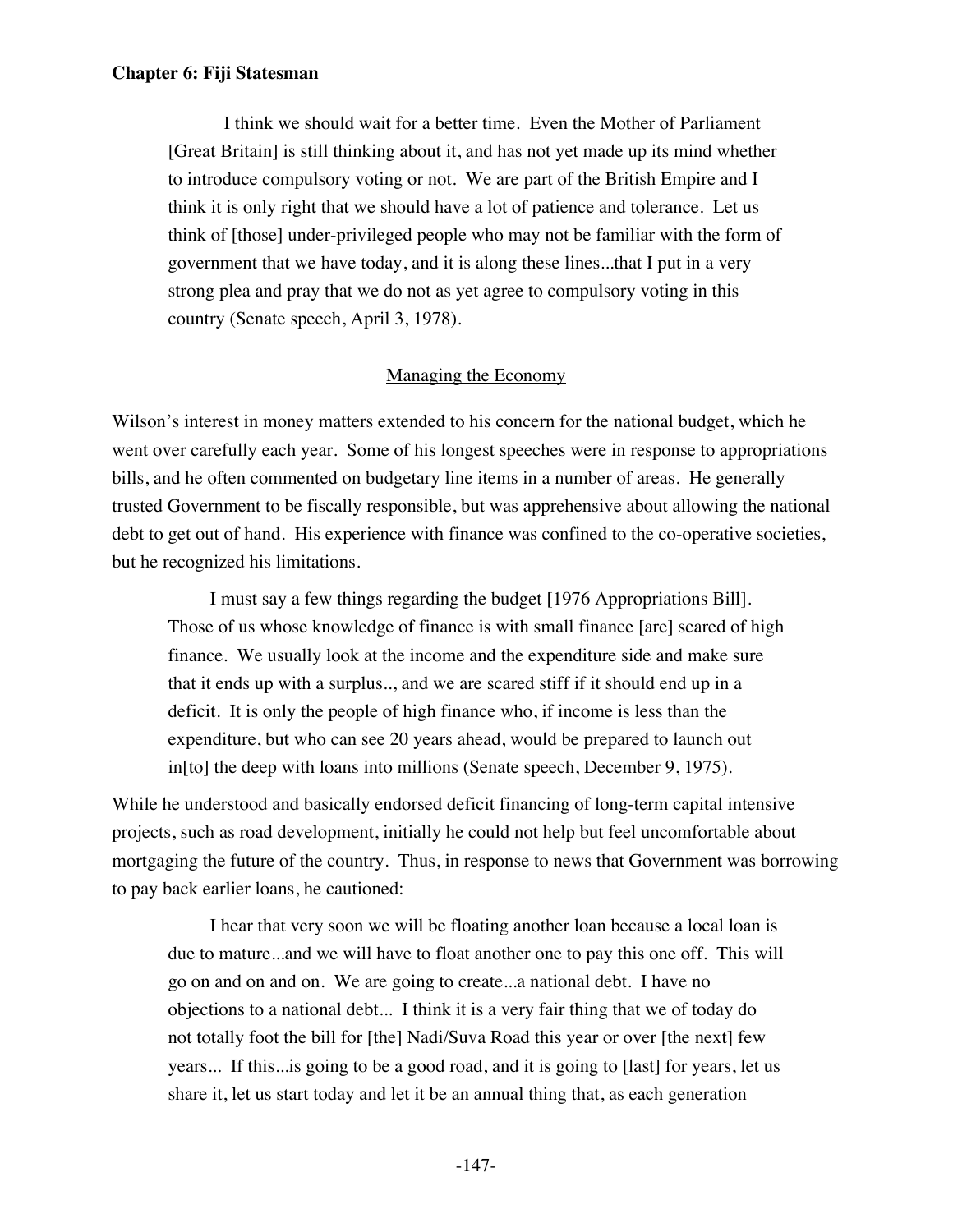comes in, it bears a portion of this great road development. I support very strongly a national debt along these lines. But then we are bound to strike some capital project that [will] be a total failure; what is going to happen then? Would it be fair to pass this on to the other generations [who would have to pay the price] of bad management or bad preparation today? I would regard this as a little unfair. All loans must be paid for and although we support this very very strongly (and this is a fine avenue whereby we could get all the loans required to implement the present Development Plan).., the Government [must bear in mind] that all these loans must be paid in fine weather and in bad weather as well; [let us hope] that we will not strike a very embarrassing position when we will be called upon to pay and are unable to, [and will] have to end up by bumping up taxes inside this dominion. This is my greatest fear (Senate speech, April 2, 1971).

As he gained more experience in the Senate, however, he came to accept the logic of deficit financing and was more confident in his support of borrowing to pay for projects, such as hydroelectric schemes, that would have long term benefits.

It is always good practice to make sure that your income for your operating budget agrees with your expenditure and not to use any borrowed money from elsewhere. As the saying goes, we should cut the coat according to the cloth... Where capital expenditure comes in, very often you cannot find enough funds to meet capital expenditure and therefore you have to borrow. Several of us agree that when it comes to capital expenditure, it is right to borrow because it would be wrong for those of us who are alive today to pay the total capital expenditure todate, thus leaving this bridge for those who come later to travel free on it, without paying a single cent. [I]t is always right to leave something behind for them to pay also. So, it is fair that we borrow, we pay a little bit and then when we die, those who follow us can keep on paying that little sum. I would like to say that I agree wholeheartedly with the way in which the Government derives funds to meet capital expenditure[s], through loans... It is quite correct that the future generations must have a share in paying up the capital expenditure involved especially in regard to the Monasavu hydroelectricity scheme. It would be wrong for us today to pay the whole lot (Senate speech, December 16, 1980).

Recurrent operating expenses were another matter, and here Wilson took a strong stand against taking on debts to cover them.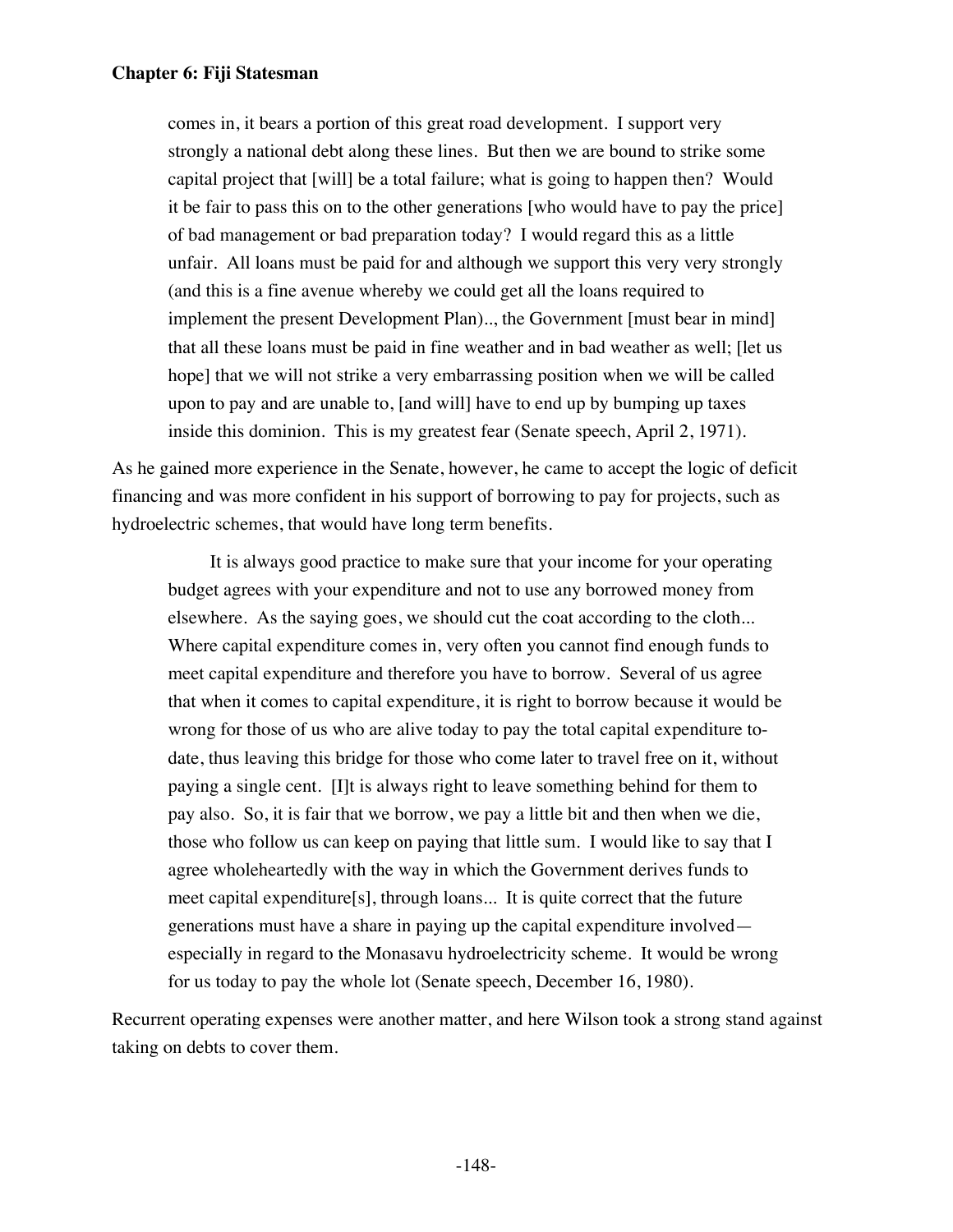I have always advocated in all Budgets that the recurrent section should be totally met by the recurring income. I am one of those who disagree very strongly [with] using loans to put the operating section of the budget right (Senate speech, December 15, 1981).

Wilson also had a good deal to say on the issue of taxation. He disagreed firmly with those who considered taxation a "necessary evil," seeing it instead as a form of communal sharing. "If it is left to us to share [the wealth] ourselves, some of us will refuse to share", he said. "Therefore, this is the only way to share — through taxation. [Wealth] is meant to be shared" (Senate speech, May 10, 1982). Taxation was also a way for ordinary citizens to buy into the future of their country. In his eyes paying taxes was as much a privilege as a responsibility, but he firmly believed that the burden should be apportioned according to differences in wealth.

In any form of Government there are certain things that the individual [can] not do on his own. [They have] got to be done by [all who] live in a village, town or a country. How are these things going to be done? They have got to be done collectively by those who we pick to govern us. We want schools, we want roads; no single man can build a village road, not to mention a government road. No single man can build a school [on] his own; it has to be done by the people living in that town, village, island or country. We have to contribute towards the building of it. In the olden days we had no money, but we contributed our labour. Today we [use] the simple form of carrying out these duties; instead of going over and working on the road, we put our hands in our pockets, and pay out the money to the central body, which is the Government of our country, and ask them to pay people to do the work for us... If we are not prepared to pay, then we will have to go without those facilities. So I regard this as something that is necessary. You cannot do without it if you are living in a community.

Then what is the idea of saying...that this is a necessary evil? No, this is something that you must do. Everybody must be proud to contribute to the payment of things that are inside this country and are going to be done for us by somebody else; it is only fair that we contribute towards it... I feel that it is a great honour for the people of this country, right down to the very lowest who contribute...5 or 6 cents...to associate themselves [with] doing the things that cannot be done by one man but has to be done by all of us. Therefore it is a good thing.

 However, the form of government [we have] does [result in] some of us having quite a lot of wealth and some less. We have agreed to have a form of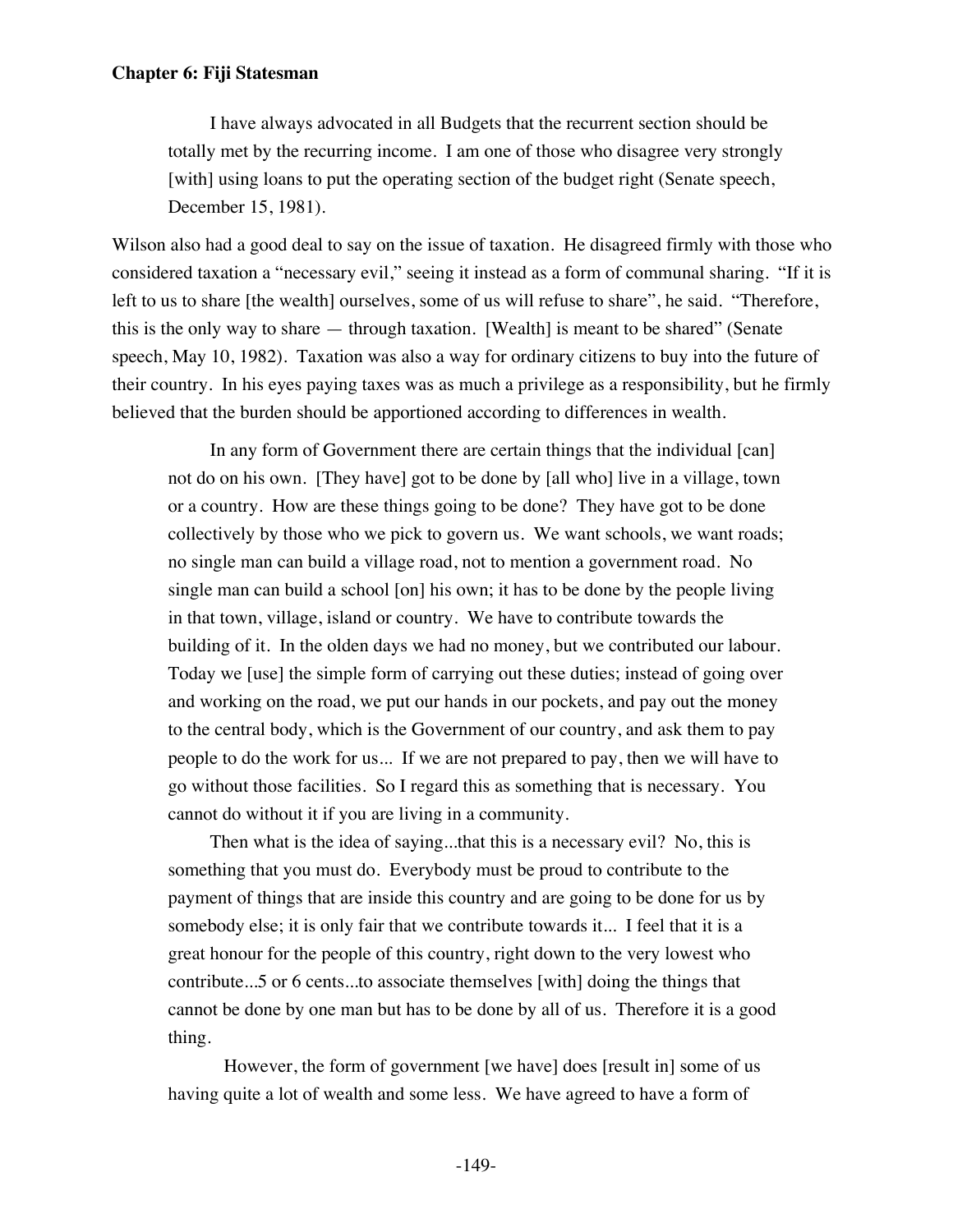government like this, and it is up to those in authority to see that the taxation is spread out evenly and justly between these two big lots in our country... It is not easy to do this...100 per cent correctly, and I take off my hat to the Government of the day for making a strong attempt to make it fair for everybody (Senate speech, May 14, 1974).

Making taxation fair was of great concern to Wilson, and he addressed the issue in several other speeches. He strongly favored direct taxation (income tax) over indirect taxes levied on business transactions.

As for...the great fight between direct and indirect taxation.., [t]he old form...was [based on] high customs duties [which were] passed on to the poor customer... There was once a school of thought in this great country of ours that that was the correct way of taxing—the indirect one whereby the poor became poorer through the rich paying first, [then getting it back] from the poor in their shops.

 This great Government of ours has now changed [taxation] into the direct form...through taxing the earnings of the people of this land. I was one of those...who listened very carefully when the Budget came out as to whether there would be complaints from some quarters regarding this taxation. The loudest noise came from the rich people, the big business people, but I have not yet heard the poor people of this country crying...

 I come from a little island where [levies are placed on copra sales]... That is income tax... The more copra you have the more your contribution; the less copra the less you contribute, and if you happen to be in Suva you do not contribute at all. But...all Rotumans who live [abroad] are owners of [family] land in Rotuma, and those who are looking after [it] are paying the taxes... The people who can afford it pay more, those who cannot afford [it] pay less. I have yet to hear of a country or a great man who would say that this form of taxation is wrong (Senate speech, December 9, 1975).

On a later occasion he struck these same themes, again espousing the desirability of everyone paying some taxes, and affirming his preference for direct taxation.

[Taxing people fairly] is not an easy job to do. You have to grab something; you have to tax somebody. The rich people do not like to be taxed so heavily and the poor people do not want to be taxed. The Government has to do it in such a way so that the poor person can live and the rich person would be...happy to keep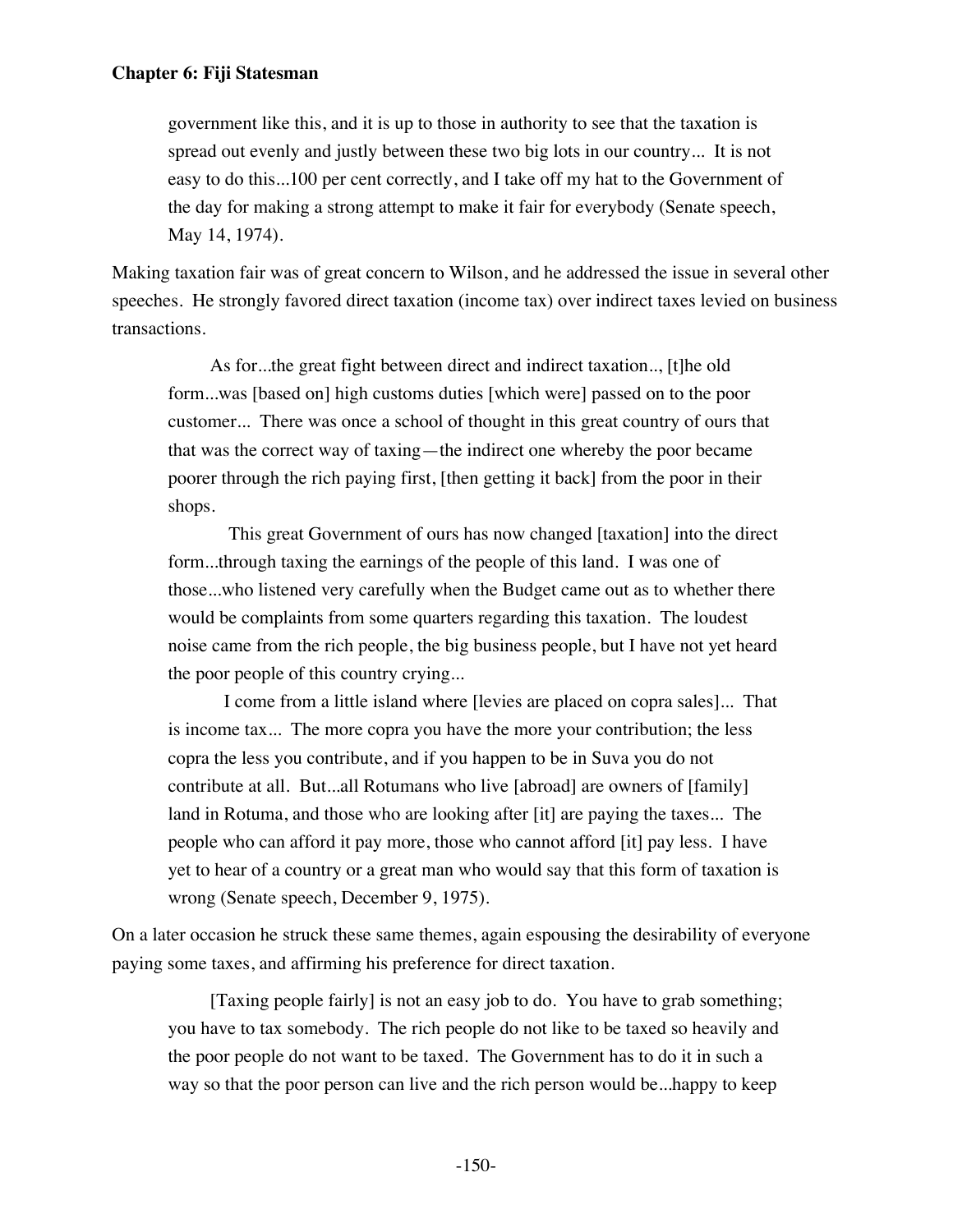his money in this country of ours. We have always talked about the "haves" and the "have-nots" and of bridging the gap between the poor and the rich.

 I wish to touch on one point and that is that [the] \$130 million [tax collection] has been taken out mostly from the rich... I was one of those who insisted that we keep on paying basic tax. Why? So that the rich cannot say that we poor people did not contribute anything, but we shared in the whole thing. I am one of those advocates who say, "no taxation without representation." There is not much good in saying, "the Government should do this or do that", when you do not contribute to the taxation of the country. Of course, we say, there is the indirect taxation, but our name is not down. With direct taxation, you pay direct to the Government and your name is down. You are a direct payer of tax and therefore you are entitled to representation in the Legislature of our country...

 I was surprised to hear criticisms being made that we pay quite a lot of taxation and that we do not seem to get any benefit out of it. I cannot believe that a statement like that could be made when a high level of achievement has been reached in our nation today (Senate speech, December 15, 1981).

#### Development and Self-Reliance

Wilson was pro-development, but with caution, for he saw impending danger in the form of vices such as selfishness, greed and a slackened morality. Development should only be undertaken with a clear sense of purpose, with a clear vision of a better life for the people.

I want to touch on the great theory of change that was advocated by some people in this land. What is the change for? Is it a change for something better...or a change from good to bad? If it is going to be...change for the sake of change then God help Fiji (Senate speech, May 10, 1982).

These concerns were evident in his attitude toward tourism, which was quite ambivalent. While tourists would infuse the economy with badly needed development dollars, they might also bring some undesirable baggage with them. Furthermore, Wilson foresaw a danger to the integrity of Fijian culture. An unbridled desire for wealth could lead to commodifying Fijian customs, resulting in their debasement.

We depend quite a lot on the tourist industry just now and we cannot do without the influx of tourists. Provisions have been made [in the Immigration Bill, 1971] for them to come. Let us hope that when they come with their dollars to make use of all the hotels that we have got, they do not come naked in their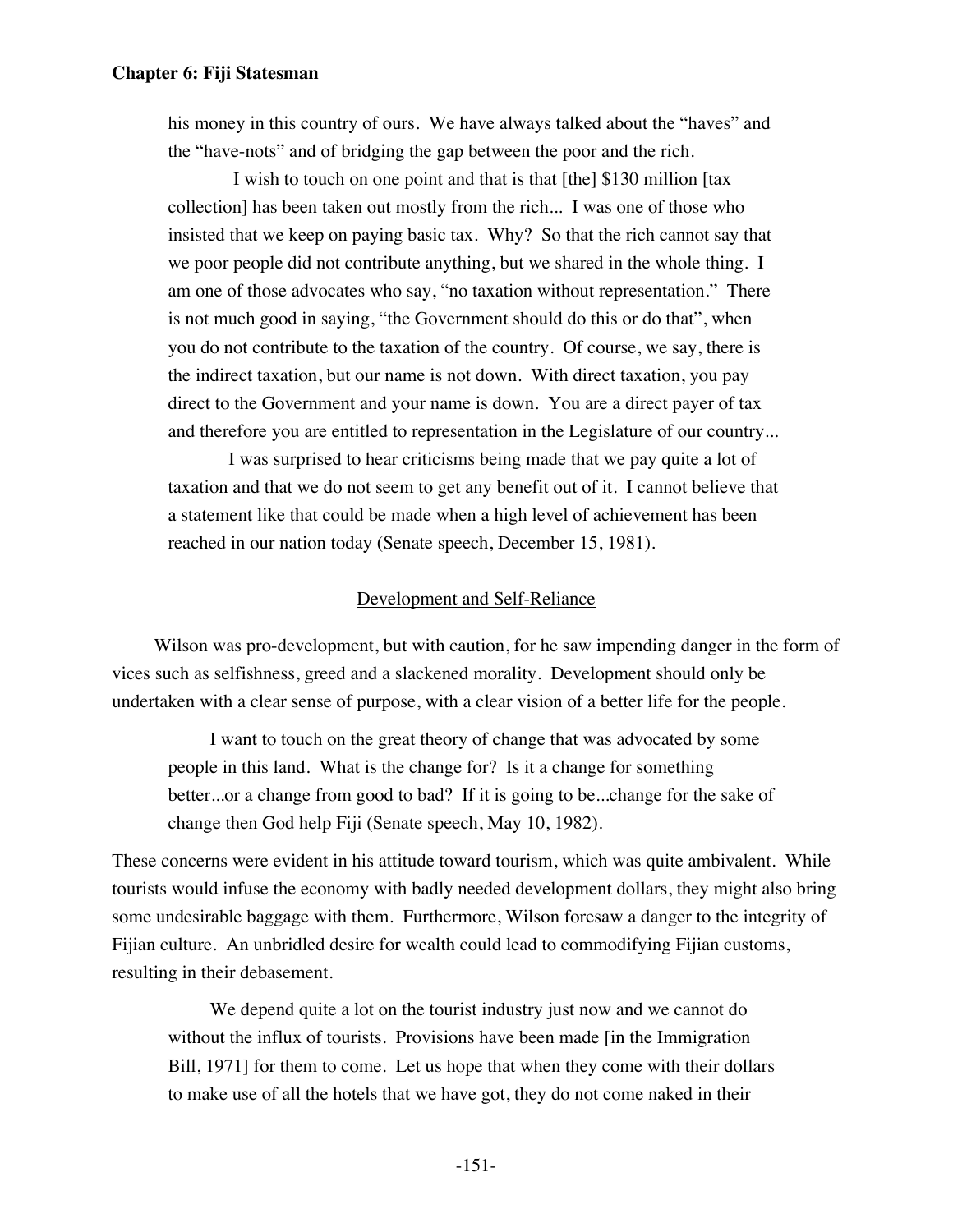short minis and shock, perhaps not this great city of Suva, but some of the far away islands [such as] I come from. This is the price that we have to pay.., especially in out of the way places...

 It has been argued that quite a lot of these visitors come here because of the duty free shops.., but I would beg to differ with that. I feel that the reason that they want to come into this dominion is not so much for those cheap trinkets, but to see what type of people are the Fijians who have attained their independence today. I wish to submit...that the thing which is very dear to the heart of a visitor, who has not seen these things in his or her far away country, is the kind, loving, smiling life of the Fijian...today, and his ability to live peacefully side-by-side with the newcomers who have come to help develop this dominion... [T]his is the greatest treasure of this dominion. Whatever we say, whatever immigration laws we make, let us work it in such a way that this great treasure is retained forever. God help us if, in our wish to enrich ourselves quickly, we forget this, [if] we cheapen this, [if] we turn our great Fijian customs, the great Fijian dance, into something that will become cheap simply to entertain those who have come to this new dominion. [Let us not] cheapen this great treasure that God has [bestowed] on us...just for the sake of enriching ourselves ( Senate speech, May 5, 1971).

He was likewise concerned about the pace of change. In his opinion, the motto guiding development should be "slow and steady, slow and sure" (Senate speech, June 25, 1981).

Consistent with his commitment to democratic process, Wilson believed that development programmes should begin by listening to the desires of the people who would be affected. Too often in the past no such provision had been made. He was therefore pleased with the way in which the new Government's first rural development plan (Development Plan VI, covering the years 1971-75) had been formulated.

I...rise to support the motion regarding the great plan before us, and also to congratulate those who formulated it, especially the method of its formulation. Never [before] was there a plan prepared that way. The old ones seemed to be transmitted from the top down. The experts [told] those who are down below what to do and those down below simply [said] "Yes, yes, yes" all the time. This is the first plan that has been done the other way round; it was done very cleverly. In all meetings at the village level, the experts did it in such a way that it has now swung around and become the villagers' own ideas. I regard that as something that was very well done. If an idea that belongs to somebody else [is] passed on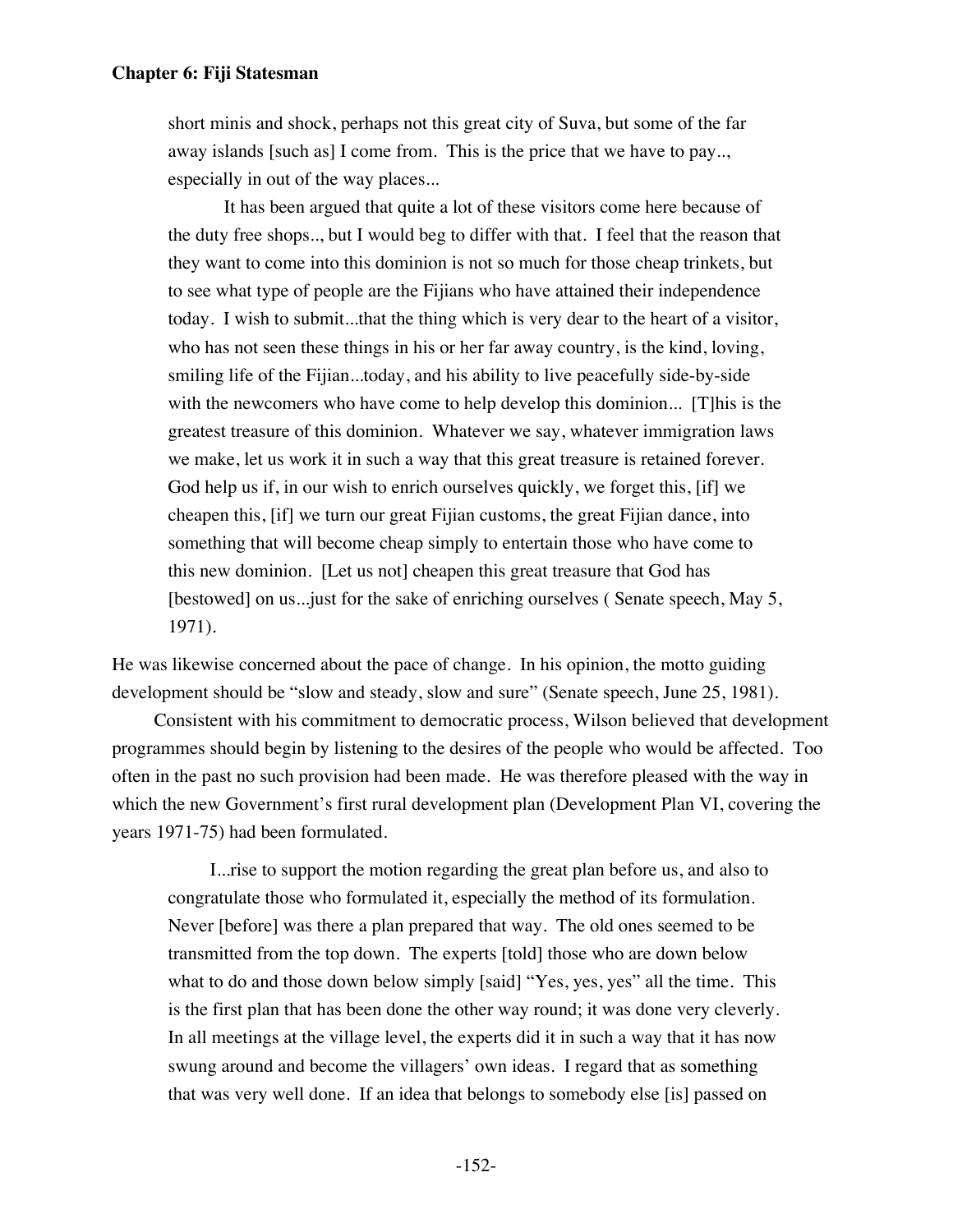to you in such a way that you [do] not know when it [becomes] yours, you back it very very strongly, and by doing it that way...this development plan has now become the man in the street's plan... I wish to congratulate the Government of the day for preparing a plan which the villager can say today is his own.., and because it is his own plan, I am sure that he is going to give his very best to bring it into fruition (Senate speech, December 17, 1970).

Of great concern to Wilson, however, was the possibility that people would come to rely on Government to do everything for them. He admired the willingness rural people had often shown to undertake their own projects, to rely on their own labour, skills and resources. He had encouraged this on Rotuma, and frequently referred to Rotuman self-reliance as a positive example. He did so in his maiden speech to the Senate, while addressing issues raised by Development Plan VI. He warned his colleagues not to let "milking the Government cow" become a substitute for self-help.

As far as development is concerned, I would like to say this much only. It has always been man's way...to try and milk the Government cow. The Rotumans want to milk it, the good Fijians want to milk it..; there seems to be too many milkings, but this cow cannot give them milk unless it is properly fed. It needs good grass — green grass, not straws. It needs good water, not filthy water. It needs...attention... It wants to eat every day and whenever it is hungry. If we all have our way of milking the cow I am afraid it is going to be a very bad thing. This poor cow will not be able to give milk. It will probably end up by giving us blood, which will end with its death.

Now...I come from a very little place which is often forgotten and cannot get [much] of this milk. All those years...we could not get this little bit of milk, we had to create milk. This is something that we Rotumans are used to. We have to create the milk... [W]e have built roads all over the island without a cent from the central Government. [We] did not know that you had to ask for help — we just went ahead and did it. We could not wait. We have schools, and this is a very funny thing. In the old set-up the only place where education [was] compulsory [was] this little place. Now, if you introduce compulsory education you have to make sure that it is justified. Therefore, the schools must be very good schools... When we tried to apply [for assistance] our plans were [not approved by] the Education Department. [Currently] only one school in Rotuma receives assistance from the Education Department. All the other schools had to be built the hard way. We had to build them ourselves. In order to bring everybody to the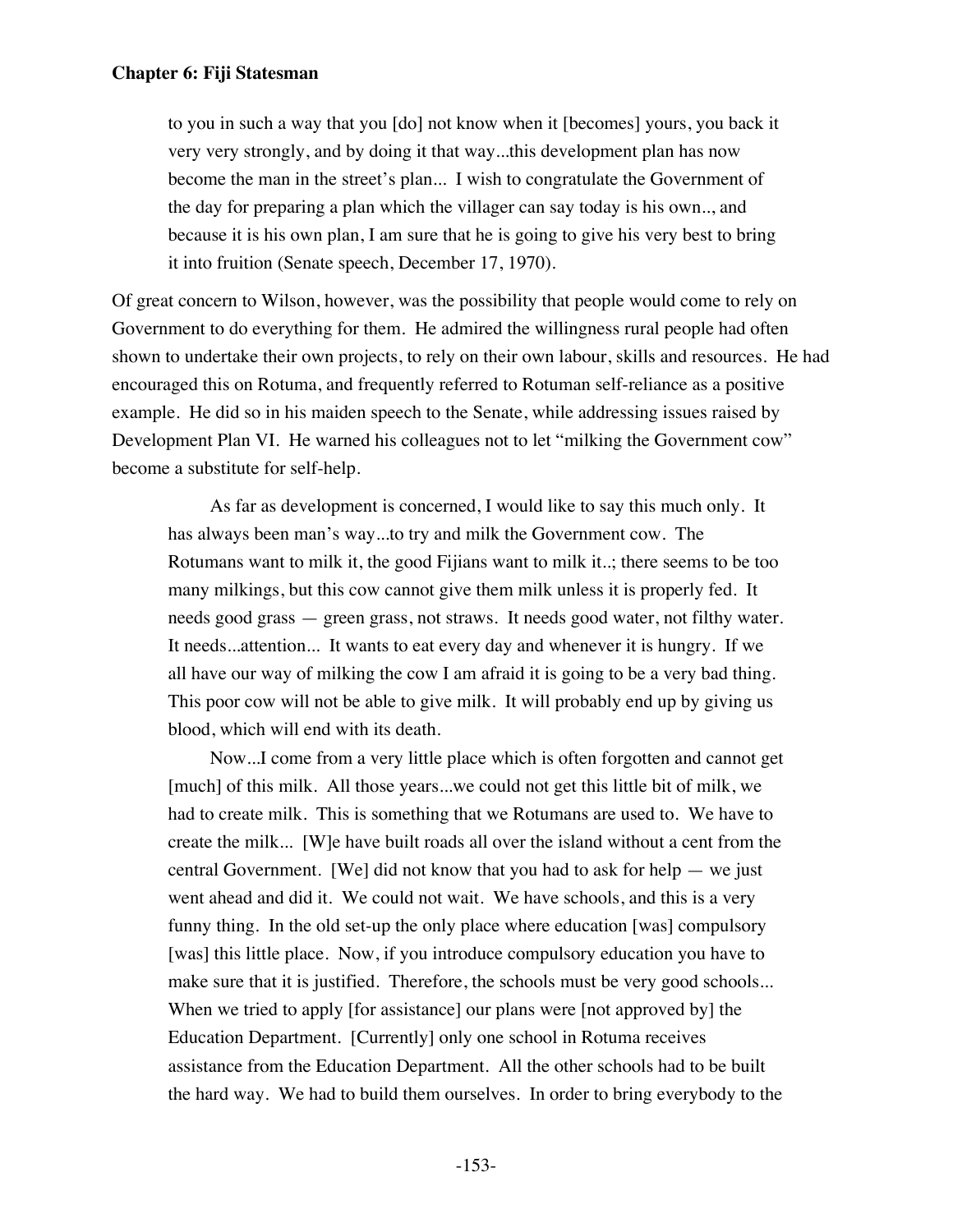schools, because it was compulsory education, school children had to pay £2 for six months  $-$  £4 for the year... We then had to create a bus service to carry the children free every day of the year up till today...

 [I]t has been very hard, but it has worked and it is working very well. And I would like to say at this stage...that if we are going to sit down and ask the Government to do everything for us and not try seriously to solve some of [the problems] ourselves, [if we] say that Government should do this because it is its duty to do it, and we all press for this little thing...here and say that we have got this problem, and that problem, and that problem, and do not ourselves try to solve it [ourselves], then it will make this launching out very difficult, especially with this [development] plan that we have in hand. This is a plan that needs quite a lot of self-help. It needs quite a lot of action on the part of the people involved. And I am very very grateful to see that...it is called a rural plan; those people who are far away will be remembered, whom for several years past we have forgotten... I for one would not like to change...from a rural to an urban dweller, especially after I have learnt to solve some of my problems the hard way. That is, not milking the cow, but trying to solve your problems in your own way. With this idea behind [the development plan], I am sure it is going to be of great help.., but if we are going to rely entirely on the great government to supply everything, then I am afraid it will be very hard. With these few remarks I strongly support the rural plan (Senate speech, Dec. 8, 1970).

Accordingly, Wilson backed any projects which would add to Fiji's self-sufficiency. In a later speech concerning development issues Wilson argued against importing things that could be produced in Fiji. While he could see the need to import wheat flour and potatoes, he was dismayed by the importation of rice, which he believed could be grown efficiently in Fiji. "The land is suited to the growing of rice," he argued; "everything that is needed to make rice grow here God has provided." If Fiji could grow sufficient rice to feed its Indian population, Wilson maintained, half of the dominion's food problem would be solved: "I feel very strongly that the first priority is food to feed the people" (Senate speech, April 17, 1973). He urged that the use of modern technology and agricultural methods be used to optimize production. When the need for irrigation to produce rice was raised in a subsequent debate, Wilson supported the project vigourously, but went further.

What about hydroelectricity? If we embarked on that project, then we could kill two birds with one stone — provide all the electric power that we will require in our cities and towns and those villages that are near it, and at the same time use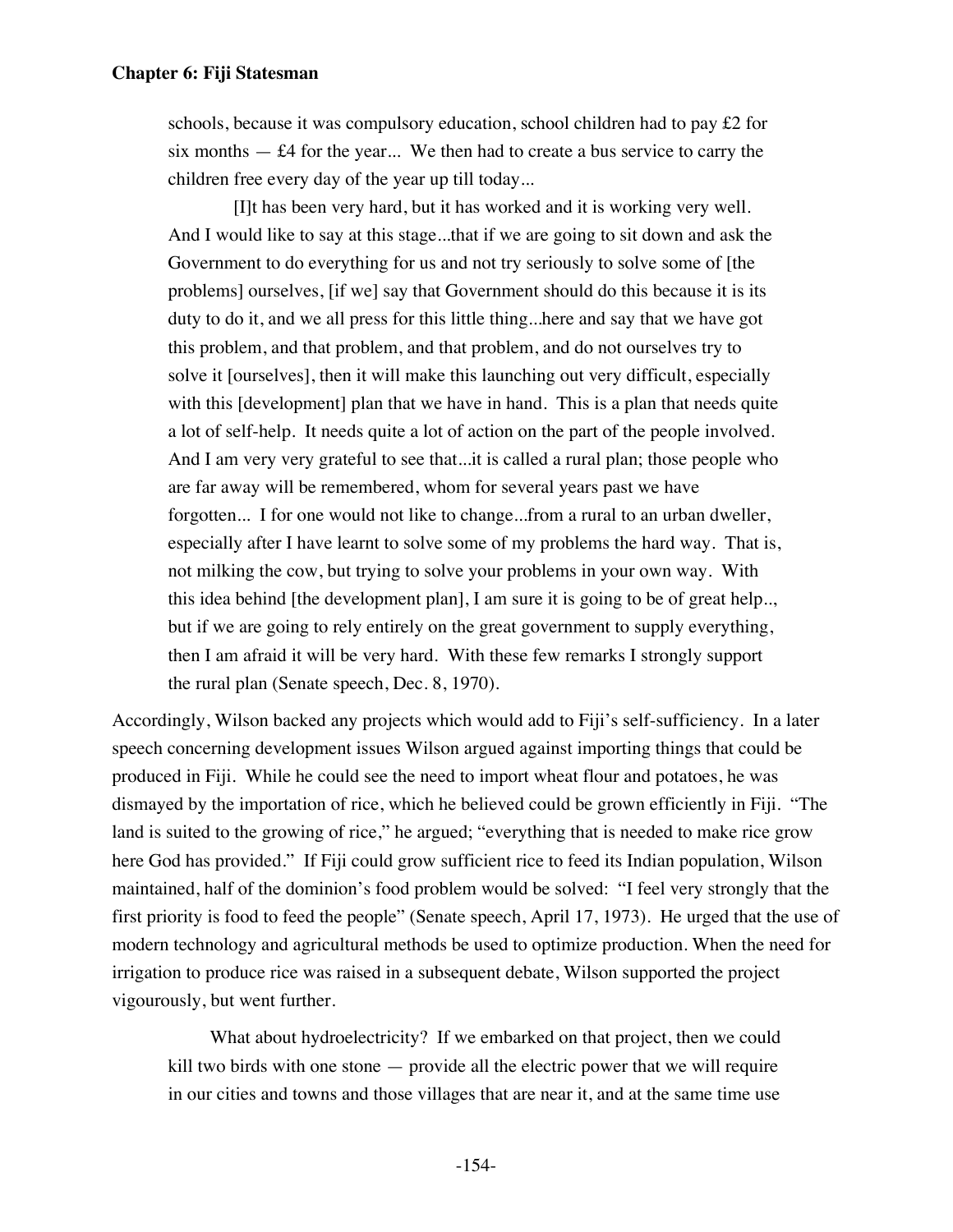the water to irrigate the land lower down in the valley. I am thinking particularly of the Navua area and the Navua River. I mention the Navua River in that once upon a time there was a report made to the Legislative Council about the possibility of developing hydroelectricity in the Navua River. That report said that it would be a very costly venture. Perhaps those who were in charge then were not so far-sighted, or they were a little bit frightened to launch out into the deep and start something along those lines. If they had done so we would not have been so worried about our fuel supply today. We would have plenty of electricity for lighting and cooking and at the same time the overflow from the dams would have provided water for irrigation (Senate speech, December 19, 1973).

In addition he urged that the possibilities for developing thermal energy be explored in certain areas, such a Savusavu and Kadavu.

## Co-operation

Co-operation appealed to Wilson for a number of reasons. Done properly, it not only gave members better access to consumer goods and markets for their produce, but gave people previously ignorant of business an opportunity to learn to participate effectively in the commercial economy. Participation taught them to handle money responsibly, to organize in pursuit of their best interests, and to control their own economic destinies. In short, it taught them self-reliance.

He was the co-operative societies' chief advocate in the Legislature, where they were regarded with considerable scepticism. In truth, with the exception of the Rotuman societies, which Wilson had personally nurtured, the record of co-operation in Fiji had been less than enviable. As a consequence, his speeches on the topic often took on a defensive tone, but they never lacked vigour or conviction. Co-operation was particularly important for Fiji's rural poor, in his opinion.

[T]he co-operative societies are societies introduced for the sake of the poor peoples of every country in this world. No rich person would like to join [a] cooperative society because if your share is \$1,000, you still have only one vote just like the fellow with the \$1 share. If it should go bankrupt, the person with [a] \$1,000 share would suffer more and would lose more. That is why I would like to say...that co-operative societies are formed in this world for the benefit of the poor people. Particularly in the consumer section in England you find it more on the industrial side where you have large factories and a lot of labourers working in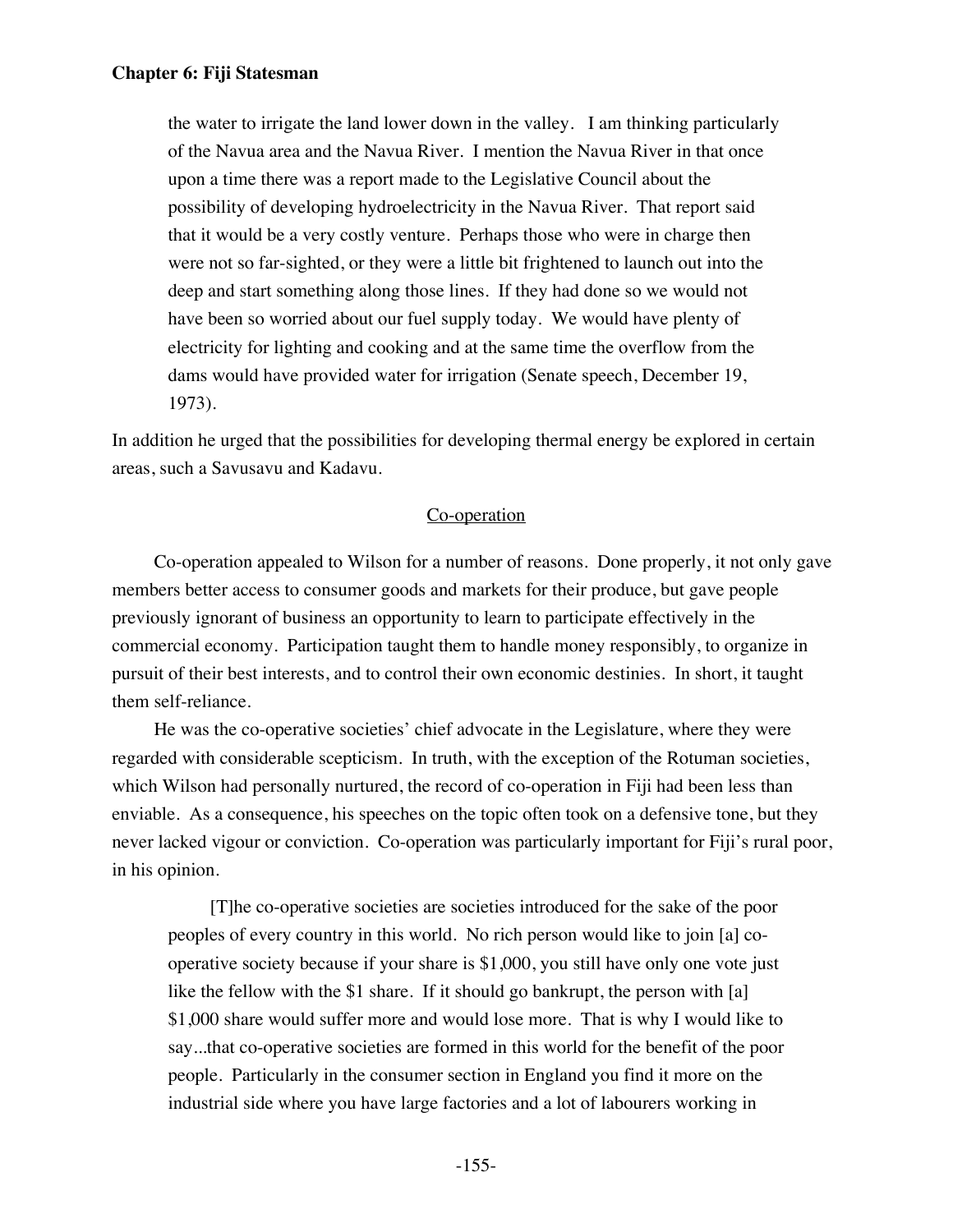these big factories. The only way in which they could make ends meet is to have the co-operative society shops where they buy goods cheaply, and that is how the co-operative society started. It is to look after the interests of the labourers. It was regarded as the poor man's business. It is found in every part of this world and I would like to say...that although it has not succeeded as far as Fiji is concerned, it has been a great success everywhere else. Those who are living here in Suva would probably regard co-operative societies as poor, weak bodies or businesses, badly run, with little capital and one which rich people do not wish to deal with (Senate speech, June 25, 1981).

Wilson also saw shared ownership of capital enterprises as a way of minimizing the gap between rich and poor in rural areas, and as a way of salvaging in the face of competitive capitalism the spirit of co-operation that permeated village communities in the past. The same principle applied when, in the face of reorganization of the sugar industry, he proposed that farmers be given a share in the sugar mills so that they would "not simply be just growers, but at the same time be owners as well" (Senate speech, April 7, 1971).

Problems with credit, management, bookkeeping and auditing were legion in Fiji's cooperatives, and the Department of Co-operatives was struggling to keep the local groups alive. A central society, located in Suva, had been established to assist with purchasing and marketing, but it, too, had a chequered history. Wilson urged the Government to provide more support for co-operation, especially by shoring up the central Suva society..

The co-operatives have put in quite a lot of money to look after their own little societies in other parts of Fiji and a portion of the money is sent over to build the central one. They have put in a fair bit of their money to show the great interest they have. But it is not that simple. I humbly beg the Government to have a look at the financial situation of the co-operatives. If you can give several thousands to save the tourist industry.., what about saving the co-operative associations, and if you save the main one in Suva, you will save the small rural societies all over Fiji (Senate speech, November 19, 1975).

The main impediment, in Wilson's view, was faulty management. Proper training was needed, and he implored Government to rectify the situation.

Right from its inception [the central Suva Co-operative] has faced difficulties—fluctuations in its operations—and Government has come to its rescue. This is because of poor management... The Rotuman people put in a huge amount to try and help the father co-operative because they believed that without a good father co-operative, all other co-operatives will never grow... But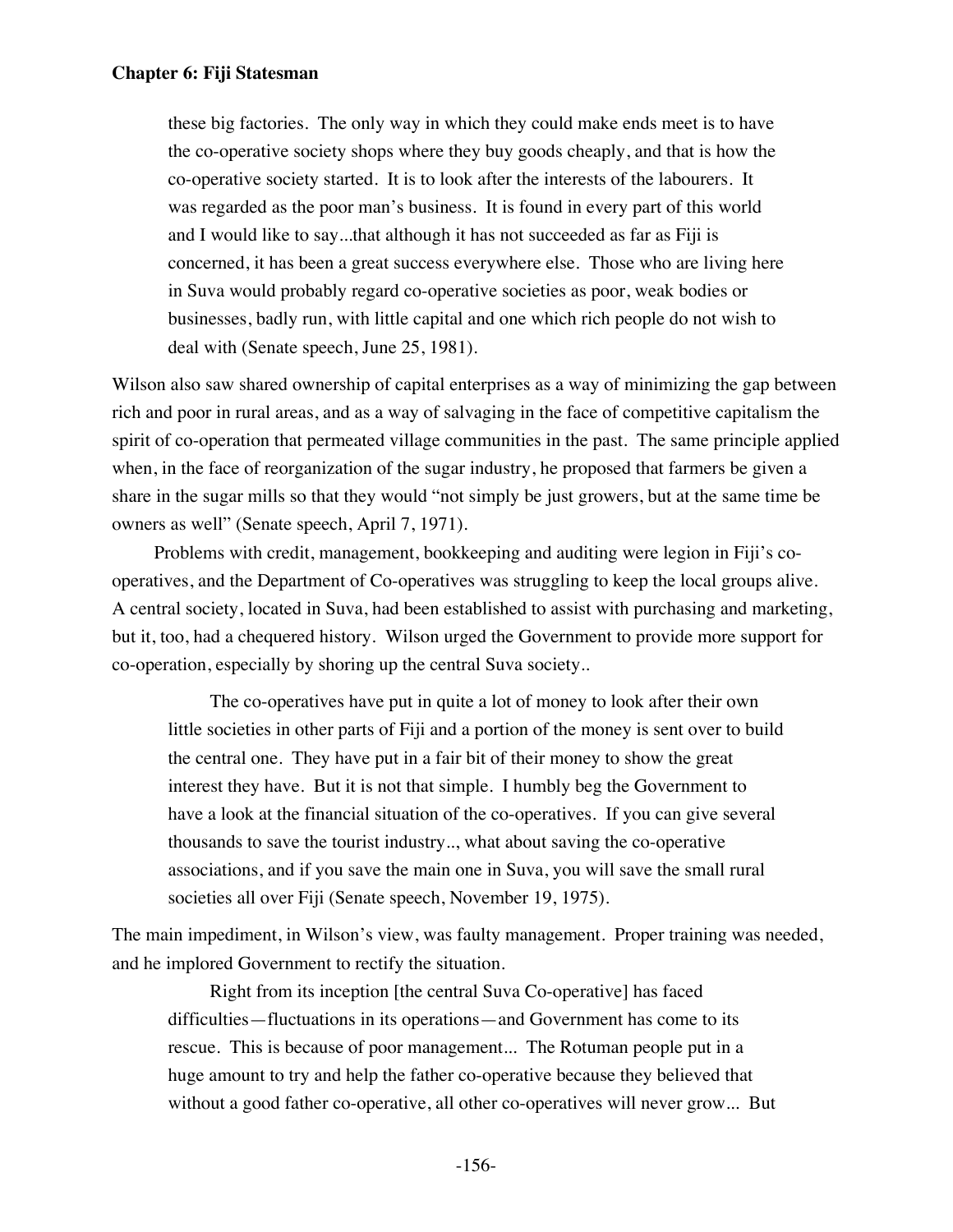how much dividend or how much bonus did we get out of that? Nothing, after all these years... But because we firmly believe that unless the father co-operative is strong all the smaller ones will die off, we kept doing our best. The whole secret of it is good management at headquarters. If we get good management here to provide for the needs of the far away smaller co-operatives, we would have a first-class co-operative... Good management is very important...and I hope and pray that Government will be able to produce men who would not only know how to operate a business, but also men who would have a strong feeling of love for the people they serve. Unless they have that feeling...they will always lose out (Senate speech, Jun. 25, 1981).

He felt that he had benefited greatly from his British Council sponsored trip to study cooperation abroad in 1958, and advocated the same for other local and regional managers.

I have always tried to urge the Government and the Co-operatives Department to give opportunities to some of the officers of [the local groups] to go abroad and see for themselves how co-operative societies can be run successfully, side by side with other powerful companies. They should be sent to London to see the big co-operative societies. If you give them a chance to do that, they will come back with some good ideas, and the visit will kill the bad idea that the co-operative societies cannot exist side by side with big companies... [U]nfortunately [Government] seems to be picking only top civil servants to go abroad to be trained at the Co-operative Society College. I hope that one day they will give this opportunity to some of the secretaries of the co-operative societies, particularly officers from regional societies... They have never seen co-operative societies at their best, and they will always believe that co-operative[s] cannot be successful in Fiji. Let them go to London or Sri Lanka (Senate speech, Jun. 25, 1981).

# In Praise of Government and Defense of the Senate

All things considered, Wilson believed that the Government of Fiji was on the right track and was doing a satisfactory job of guiding the country toward prosperity. He once said that he thought of Government as the father of the people, and thought of the Government of Fiji as the father of the Rotuman people as well (Senate speech, December 16, 1980). His speeches are peppered with gratitude for Government programmes and policies that he found agreeable, and it is apparent that he found the Government during his time in office to be relatively benign.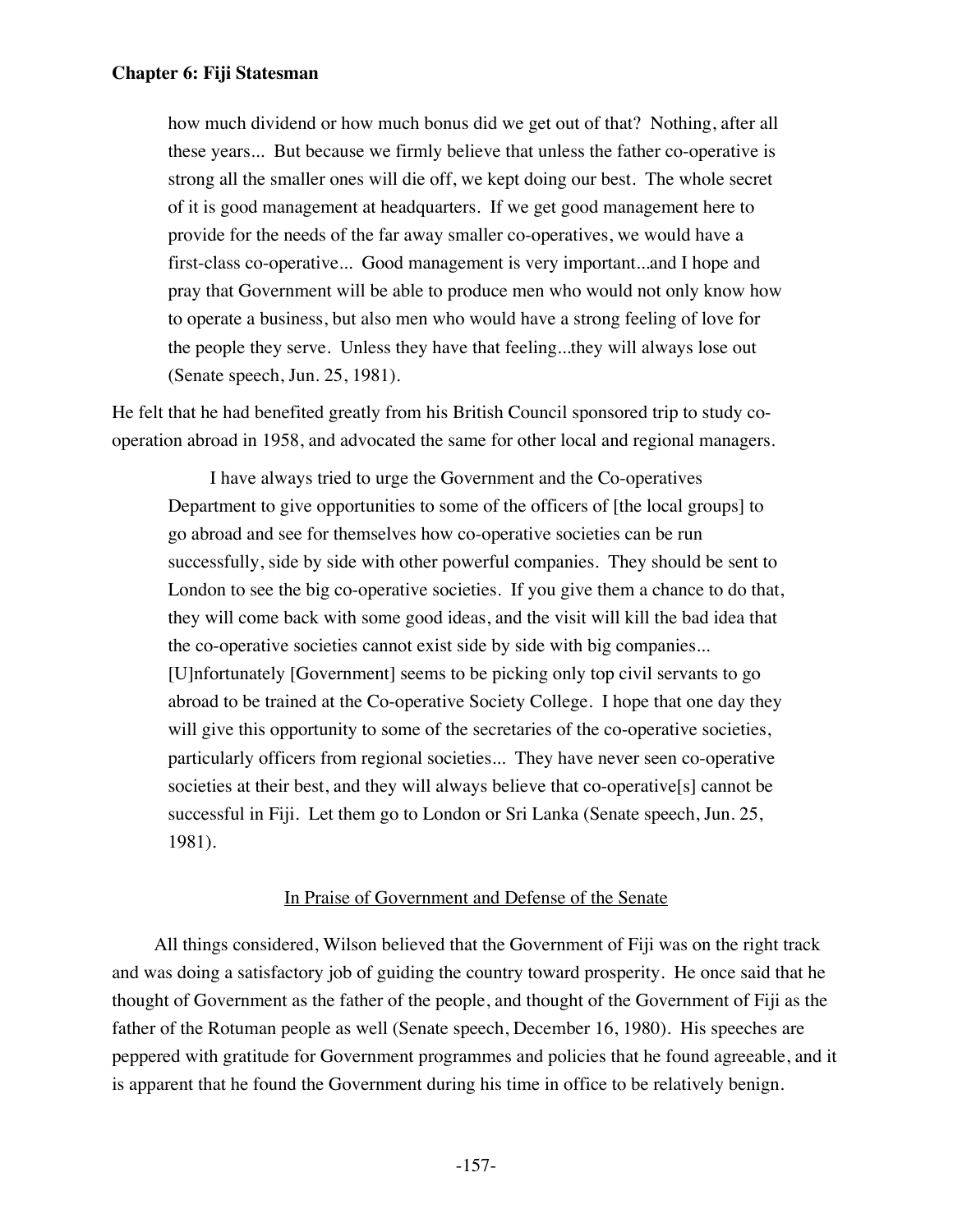Perhaps even more important, however, was the idea of government itself. Although governments make mistakes, Wilson saw greater dangers in anarchy, where chaos would reign and nothing would be done to improve people's lives. He therefore was deeply committed to the Government he served, and to making it work for the benefit of all Fiji's citizens, Rotumans included. Thus, in the year before his death, he offered a parable to his Senate colleagues, who were debating a motion that would have credited the people of Fiji (as opposed to the Government) for keeping the peace and bringing prosperity since independence.

I cannot see how you could praise the people of a country for all the good things that are found [there] without including the organisation that made it possible for people to live together in harmony...

 I would like to tell an old story to show the importance of having a government in a country. The illustration is something like this: A ship [was] wrecked in the olden days in [an] unknown sea, and nobody happened to know just where they were. There was a storm and it was very unfortunate that there was so much confusion. The greatness of the storm was such that everybody was swept overboard. And with the force of the winds and the waves, some died, some members of the ship got ashore half dead. The next morning when they got up they found themselves alone on an uninhabited island. The first one found the second one. He went around the beach and found another one and another one. To their great surprise not one officer was alive on that beach that day. They were just the humble crew — not an officer, not even a non-commissioned officer.

 They sat there for some time and somebody got hungry and said, "How about [searching] for fruits?" Others said that it was a good idea and said, "How about you do it?" The one who suggested it said, "How about you?" The other fellow said, "Who are you to order me? You are not an officer." They went on arguing the whole morning. Another suggestion was, "How about searching the beach — there may be some food stuff swept ashore." One of the men said, "Who will do it, you? You cannot order me." Somebody said, "How about building a shelter for the night?" Another one said, "Good idea, what about you try and find something for the shelter." The other one said, "No." The argument went on and on.

 Somebody suggested [that one of them] sit at a high point and if there should be a passing ship to light a fire so that [the ship's crew could] see the smoke, then come and help them. Someone said, "Very good idea! How about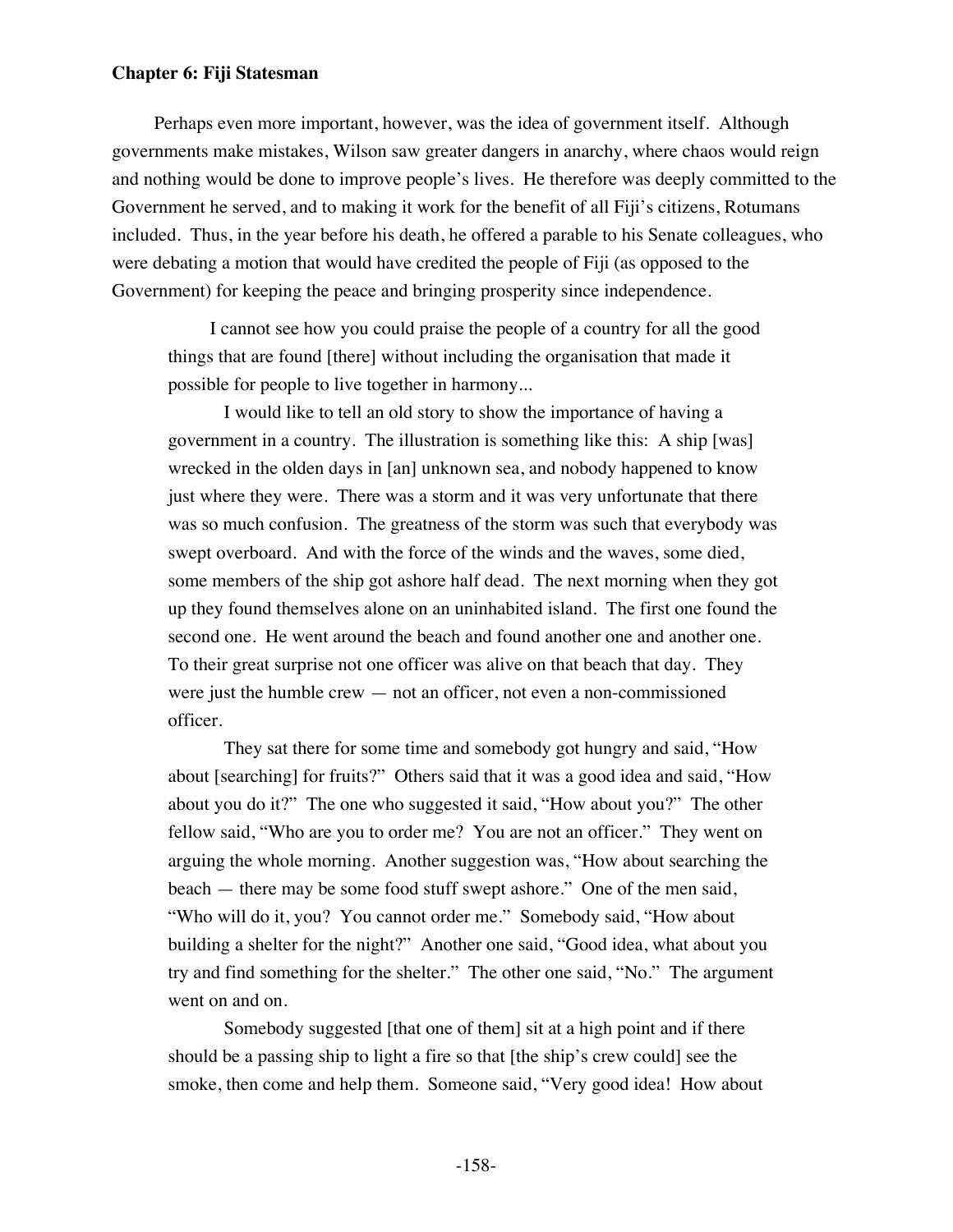you go and do it?" ...The other said, "Oh, no, you cannot order me. You are not an officer and we are just the same." All the good ideas to make them live happily on that island failed. They sat there from morning until darkness without doing anything. Nobody [could] order anybody about...

 [T]hey were all very cold, tired, hungry and scared to go [inland] in case some savages or wild beasts might eat them up, so they huddled together at the beach until the following morning. Someone said, "How about if we choose somebody to lead us. We must promise that we will obey [the one] we pick. If anyone should break that rule we will chase him out and let him find his own food and be alone in this place." They all agreed to do that. They took a vote and a leader was appointed. When the leader was appointed they began to get organised. [He gave them orders]: "You and you, go down to the bush, collect some reed[s] and start building a house close to this sheltered ground. You be the watchman up [at] that highest point of the island and watch out for a passing ship. You walk up and down the beach to see if you can find anything swept over by the waves from our ship. You, go out into the sea and see if you can find some shellfish. You start lighting a fire and start roasting anything edible that you find. When I beat this old drum by the beach you should all come because it indicates meal time." They all...did their different jobs. When the drum was beaten, they all rushed over and were so happy when there was some food to eat. Those who went into the highland came back and said there was a nice stream just by a rock and they can go and quench their thirst there. The moment they had a leader (some form of simple government) happiness was brought to that party.

 Some [in the Senate] are advocating that you can bring happiness without a leader and without a government. I humbly beg to disagree with them. We have to have leaders and better still, good leaders... I disagree with those Members of this honourable House who seem to think that there is no point in giving thanks to this Government of ours, that we can do without the Government — that happiness here has been brought about by the individuals without the proper set-up of government. If prosperity, peace and stability can come to this little society it [will only be] through some form of government. If there is some prosperity and stability in this country of ours, it [was not] brought about entirely by the people themselves. It can only be brought about by a good strong government like the one we have now (Senate speech, May 10, 1982).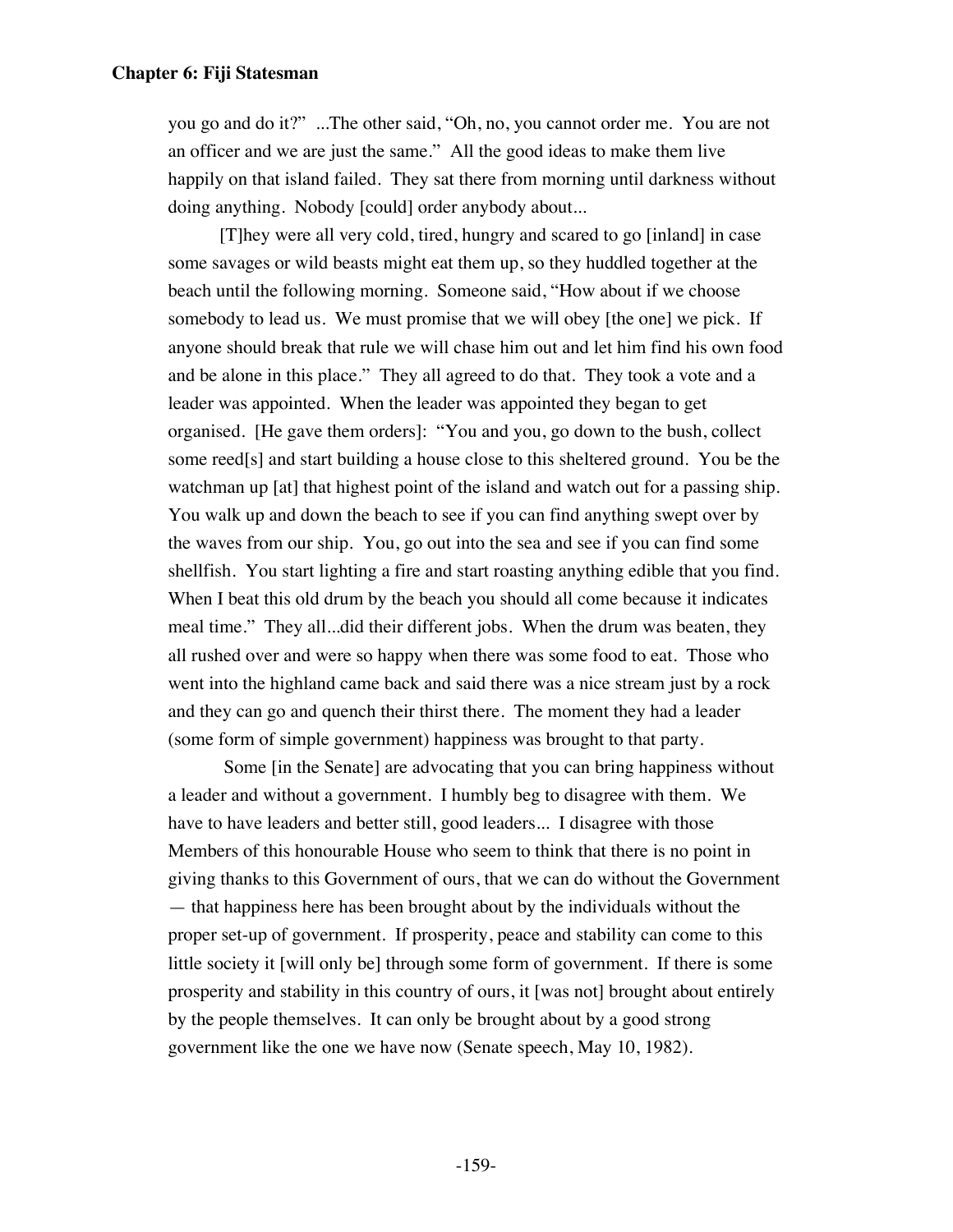Likewise, when critics questioned the value of the Senate as a legislative body, Wilson vigourously defended it. In 1974 questions were raised in the House of Representatives concerning Senate salaries. Some Representatives argued that since Senators were only parttime legislators their salaries should be reduced; others questioned the need for a Senate at all, and suggested that it be eliminated entirely. Wilson responded, drawing attention to the fact that Rotuma was not represented in the House of Representatives. He also pointed out that he had given up his teaching position to assume Senate responsibilities:

I would like to draw attention...to the importance of this House. It is very annoying to hear, particularly to a representative of the Council of Rotuma, that the Senate is not important and we could do without it. How many of those people [in the House of Representatives]...are bold enough to say that they represent Rotuma, [how many] know the problems of the people of Rotuma, [or] have paid them visits without my presence..? No one would be the wiser of the needs of the Rotuman people [if they were not represented in the Senate].

 [S]ome say we are only part-time politicians... I was a teacher but I had to give it up because it would be unfair to the children I teach if I had to leave the school and come out and then go back to teach them for a little while before I had to leave them again. It would not only cause a terrible mess, but the future of those children would be jeopardised... Although others call me only a part-time politician, I would like to say...that perhaps I am more of a full-time politician than several of these people (Senate speech, July 17, 1974).

He argued for raising the salaries of senators, not on the grounds of his own considerable efforts, but because he anticipated a time when a Rotuman chief would sit in his place. A chief, he argued, would have more obligations and would require more compensation.

I feel...that the day is not far off when a proper chief of Rotuma [will] be sitting here. Would he then survive on a salary like this if he should come all the way to Suva? With me, not being a chief, it is very simple, not bad. But if a proper chief were in my place as a senator of this House, then he must act and live like a chief, with the dignity of a Rotuman chief to his people. Although they come under different constituencies, they are still Rotumans and they would pay their respect to him and he would have to reciprocate this on chiefly lines. But with a meagre salary like this...I feel that it would be impossible for him to do things that he should do as a chief. Therefore, I should rise to speak not for myself [but] for whoever would represent the Council of Rotuma in days to come.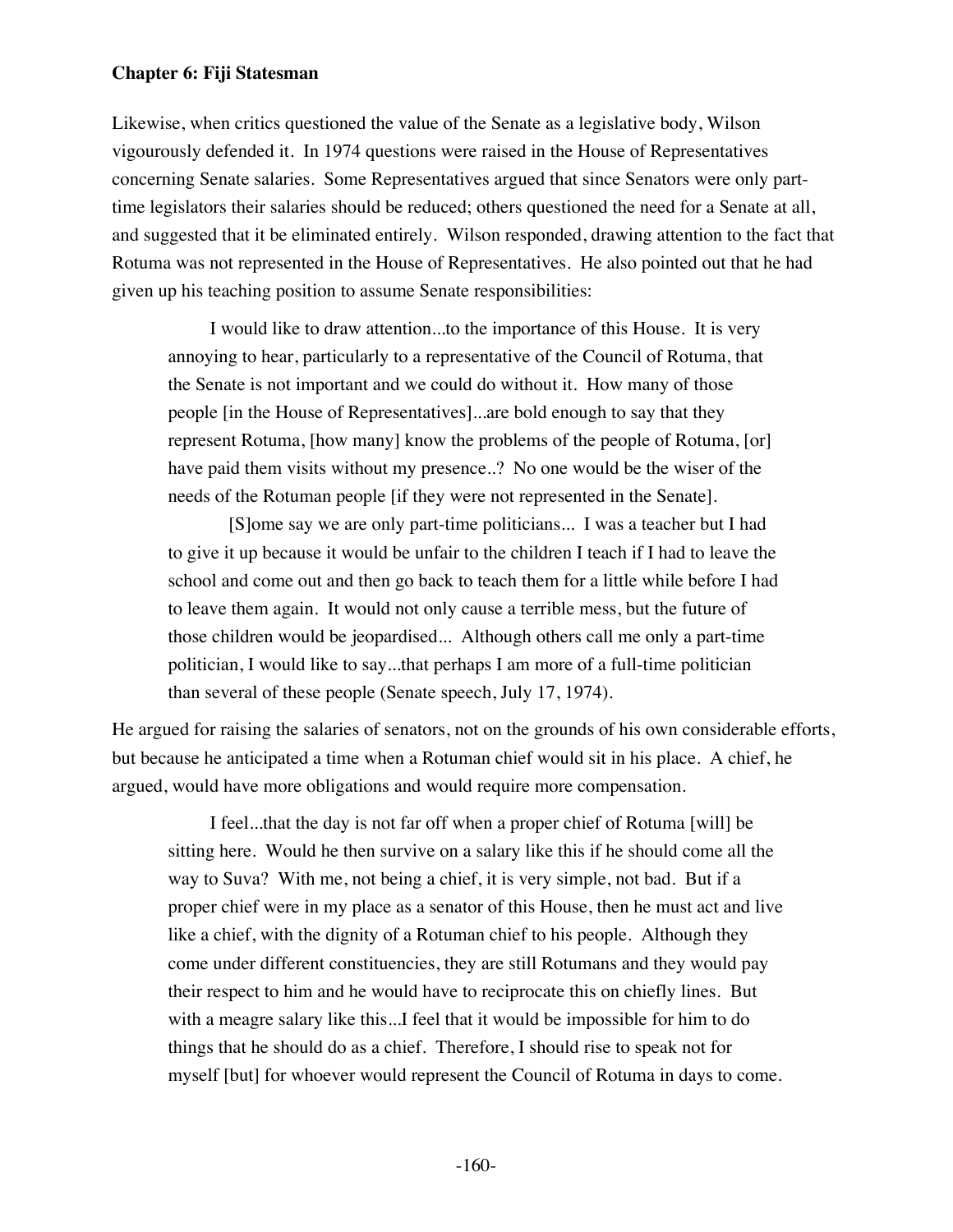If he were an ordinary person like myself, I would not open my mouth ( Senate speech, July 17, 1974).

Some of his own Senate colleagues despaired over their felt inability to influence Government policy, particularly when it came to annual appropriations, which needed approval only from the House of Representatives. Wilson urged them not to be discouraged; he argued that although the Senate had no official part in shaping the budget, their voices were being heard. Addressing the 1982 Appropriation Bill he said:

[S]everal of my colleagues...have lost heart and they seem to think they are beating their heads against a stone wall and it is almost hopeless... But I must humbly beg to disagree. I have always advocated that when we keep on knocking, the day will come when the door will open. [He then gave an example - the Bau road - which was financed to the tune of \$400,000 in the budget under review. In previous years certain senators had strongly advocated making the road a national highway, without apparent effect.] So we must not lose heart, although we have very little to do with finances. Say a little piece and hope that somebody will be able to find out the truth, and the truth always wins. As far as Rotuma is concerned, when I joined this House the Rotuma subvention was only \$640; today it is \$49,600... If you are fighting for something that is quite true and justified, it will come (Senate speech, December 14, 1981).

On an earlier occasion Wilson defined the role of a parliamentarian as "somebody who enters Parliament and...does his very best in order to help the people he represents.., outside of Parliament and inside Parliament" (Senate speech, October 14, 1974). He not only lived up to that definition for the people of Rotuma, for whom he was a designated representative, but for all the people of Fiji.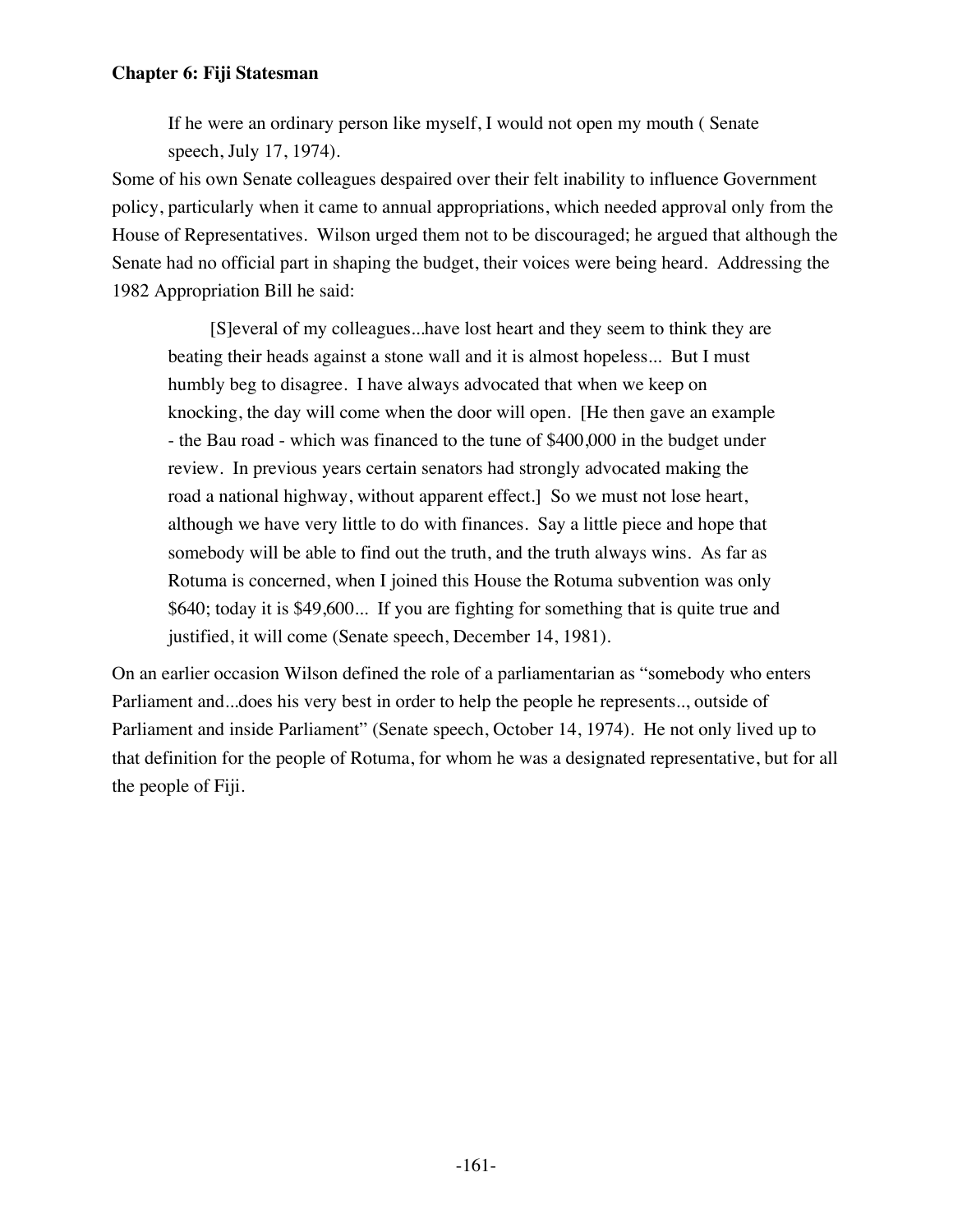#### CHAPTER 7: DEATH WITH DIGNITY

Wilson Inia died the way he lived: with abiding faith, an unselfish concern for those around him, and tremendous dignity. His final illness began in December 1982, with chronic pains in his back. He returned to Rotuma on Christmas Eve, and began complaining about backaches. Susana and Betty were home for the Christmas holidays, and took turns massaging him. After they left Wilson began a regimen of Rotuman massage *(sarao)*, which he credited with curing his earlier problem of limping. By March of the following year the illness was serious. Friends and family came to visit, bringing gifts of food and praying for his recovery. On March 18th, the occasion of their 36th anniversary, Elisapeti and Wilson had their last meal together at the family dining table; after that he was bedridden, the pain in his back so excruciating he could not sit.

As others learned of the serious nature of his illness, a constant stream of people came to pay their respects. They brought enormous quantities of food, and gave generous amounts of money to help the family in their time of crisis. Extracts from the diary Elisapeti kept tell the story. In it, she refers to Wilson as "Daddy" or "Dad".

April 2 (Saturday): Kalvaka people came to visit. This is the first party to come visiting in great numbers [and brought] a pig, roosters and food... Tigarea's clan came to visit Daddy when it was his tea time... They brought cakes and food and chicken.

April 3 (Sunday): A group of Catholics led by Sister Lusia came to see him when I was feeding him.

April 4 (Monday): Sakimi, Sarote & Pak came to visit Dad. Sakimi wanted us to go to Fiji but Dad refused... Chief Taksas came to see Dad... Pak gave \$10.

April 6 (Wednesday): Noatau District came to see Daddy, bringing a pig, chickens, food, etc. All chiefs and relatives came.

April 7 (Thursday): RCA group of chairman, etc. (Committee) brought tins of biscuits, fruit, milk, etc. Malhaha District came to visit Dad bringing a carton of corned beef, food, etc. Hanuarani, Tiu & Jioje came to visit Dad bringing fish.

April 8 (Friday): Malhaha District came to visit Dad today in the evening. Taro, yams, fowls & meat. Rev. Elaisa Taito said prayer. Tua, Varomua were the chiefs among them.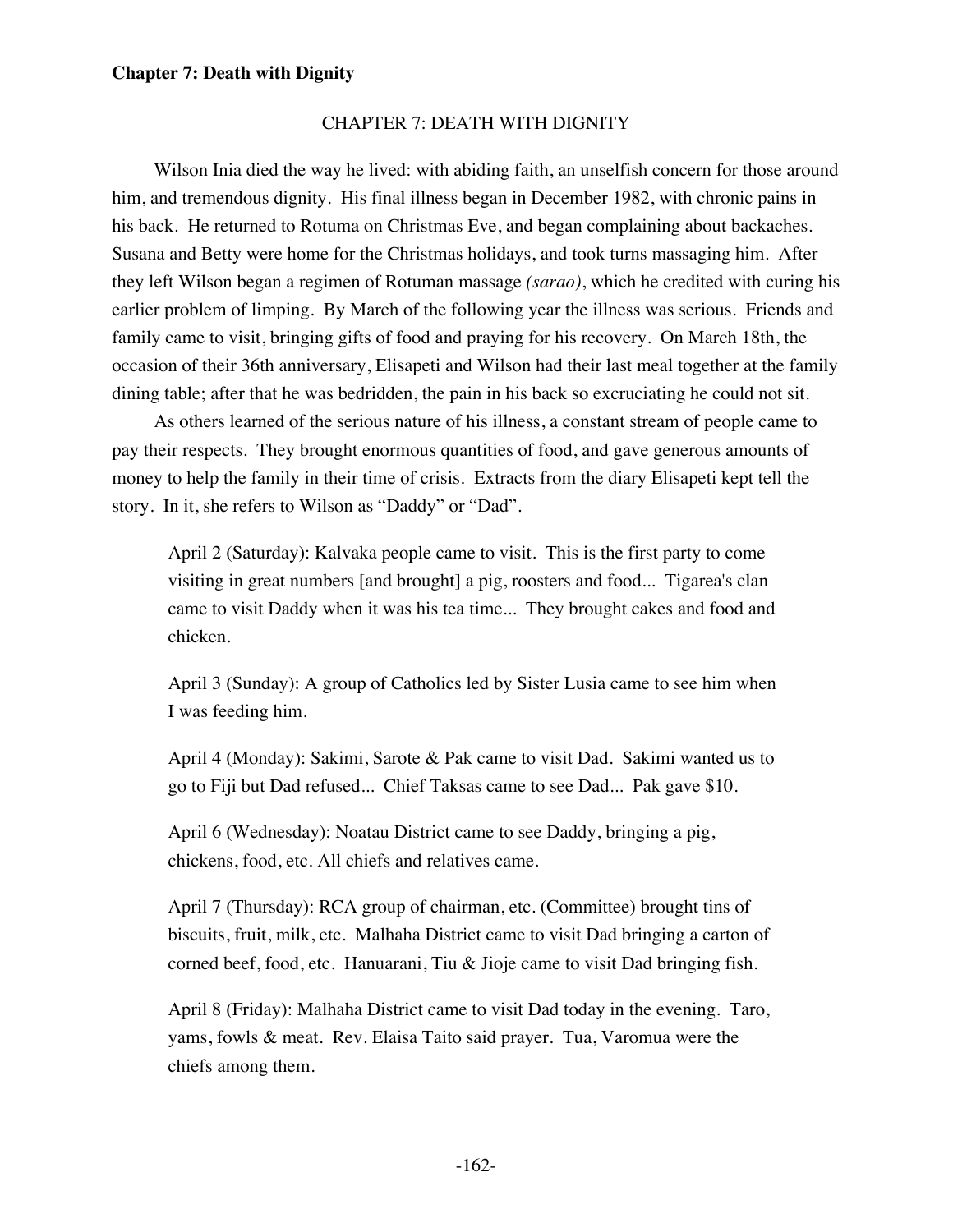April 9 (Saturday): All Fa Hua'i [catechists] & Tuirara [church stewards] of the Western end come to visit Daddy at five o'clock, just after the Lopta party which came at 4 o'clock.

April 15 (Friday): Susana came home today...Sue brought meat, chicken, bacon, fruit, etc. for Dad & brown bread.

April 16 (Saturday): Valesi & Vamarasi brought two pigs, food. Kaurasi & Emotama & Akesa...brought buns & cakes. Toaniu also came to visit. Hapmak came to visit Dad bringing a basket full of fish, which was distributed to all Savlei.

April 19 (Tuesday): Betty flew over from Suva...brought food for Dad.

April 23 (Saturday): Valesi, Varomue, Kaurasi & Emotama, Akesa came to see Dad. They brought cakes, food and 2 piglets... Itu'muta people came to see Dad bringing turtle and fish and lots of yams & taro.

April 30 (Saturday): Aliti & Kemueli came very early bringing a fruit cake and some liver.

May 5 (Thursday): Representatives [from the western end of the island] came to visit Daddy bringing \$35.

After a month of massage by a man Wilson had selected proved ineffective, the family chose another local healer to continue the treatment. He massaged Wilson each day for a week, again without improvement, and was replaced by a female masseuse and her husband, both of whom provided treatment for sixteen days. After their treatment failed, a local subchief took over, but Wilson's condition continued to deteriorate. Several additional local healers came to massage him, but to no avail. On April 30 he lost control of his bladder, and the Medical Officer on Rotuma, Dr. Asaela, fitted him with a tube for passing his urine. Dr. Asaela urged Wilson to go to Suva for an operation, but he refused, saying that he was too old to be bothered. He said he would rather be massaged and stay on Rotuma than go back to Fiji.

On May 6 Dr. Faga Panapasa, an ex-student of Wilson's who had a Diploma in Medicine & Surgery from the Central Medical School, flew over from Suva to examine him. Dr. Panapasa convinced Wilson of the need for modern medical treatment, and called for a plane to fetch them. The following day Wilson left Rotuma, and was taken to the Suva War Memorial Hospital for Xrays, then to Tamavua Hospital where Dr. Panapasa was Administrator. In Suva a new parade of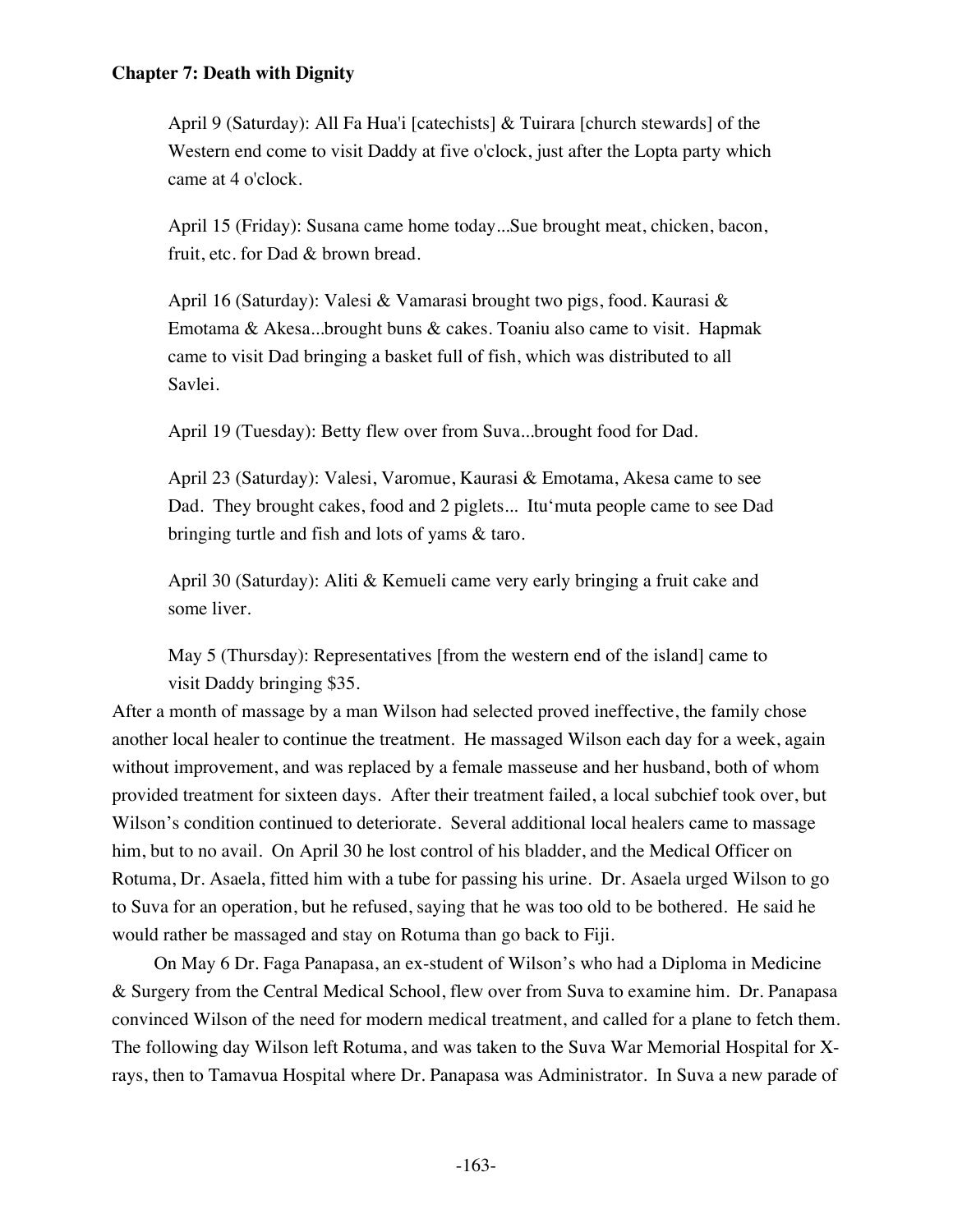visitors came bearing gifts and offering their prayers for Wilson's recovery. Elisapeti wrote in her diary.

May 14 (Saturday): Many visitors came today. Malhaha Kautaunai'ga [Malhaha residents in Suva] at 10 a.m. led by Jione Erasito & Kauturaf. Members came were Tonu, Kafoa, Farpapau, Vilsoni, Vilsoni, Rupeti; [they] brought 11 chickens and 2 ka'iri [kind of fish, F. saqa] & food plus a card containing \$50. After the reception at Dr. Panapasa's residence, they all came to hospital to meet the Senator personally. Harieta Katafono brought a cheque of \$50 to help buy what Daddy feels like eating...Rev. Emose Kauata thanked Daddy for what he had done for him [with] \$20.

May 16 (Monday): Harieta, Mika came to visit us; Harieta gave us a cheque \$50.

May 19 (Thursday): Yesterday's etc. presents \$100.

May 21 (Saturday): Noatau group came to visit Daddy...Cash collected \$15.

May 24 (Tuesday): Mika brought a cheque for \$300 as present from RCA because of Dad's illness.

On May 23rd Wilson was operated upon. Immediately after the operation the doctor told Elisapeti that it was successful and that they would be going home soon, but when she told this to Wilson he said he didn't believe it; he said he knew better than the doctors about his body and did not expect to leave the hospital alive. His assessment proved to be correct. He learned the truth soon after. As Betty tells it:

Well, actually, the doctor spoke to him. When he had the operation...they took the samples out and tested, and they found that he had advanced cancer [carcinoma of the spine]. The doctor called me, so I went and I spoke with him. He told me about the whole thing, and asked what I felt. I said I would appreciate it [if he would tell Dad the truth]. If I were going to die I would like to know what I'm dying from; it would be a different thing if I didn't know anything about medicine. But I thought for Dad, it's only fair that he should know. There's no point to [be told] "You'll be OK, you'll be all right," when all the time you know you're going. So [the doctor] explained to him ... Dr. Panapasa also talked to him, told him the whole thing. The only thing he didn't tell him is...how much longer it will take. But he told me, when we had the discussion. I asked how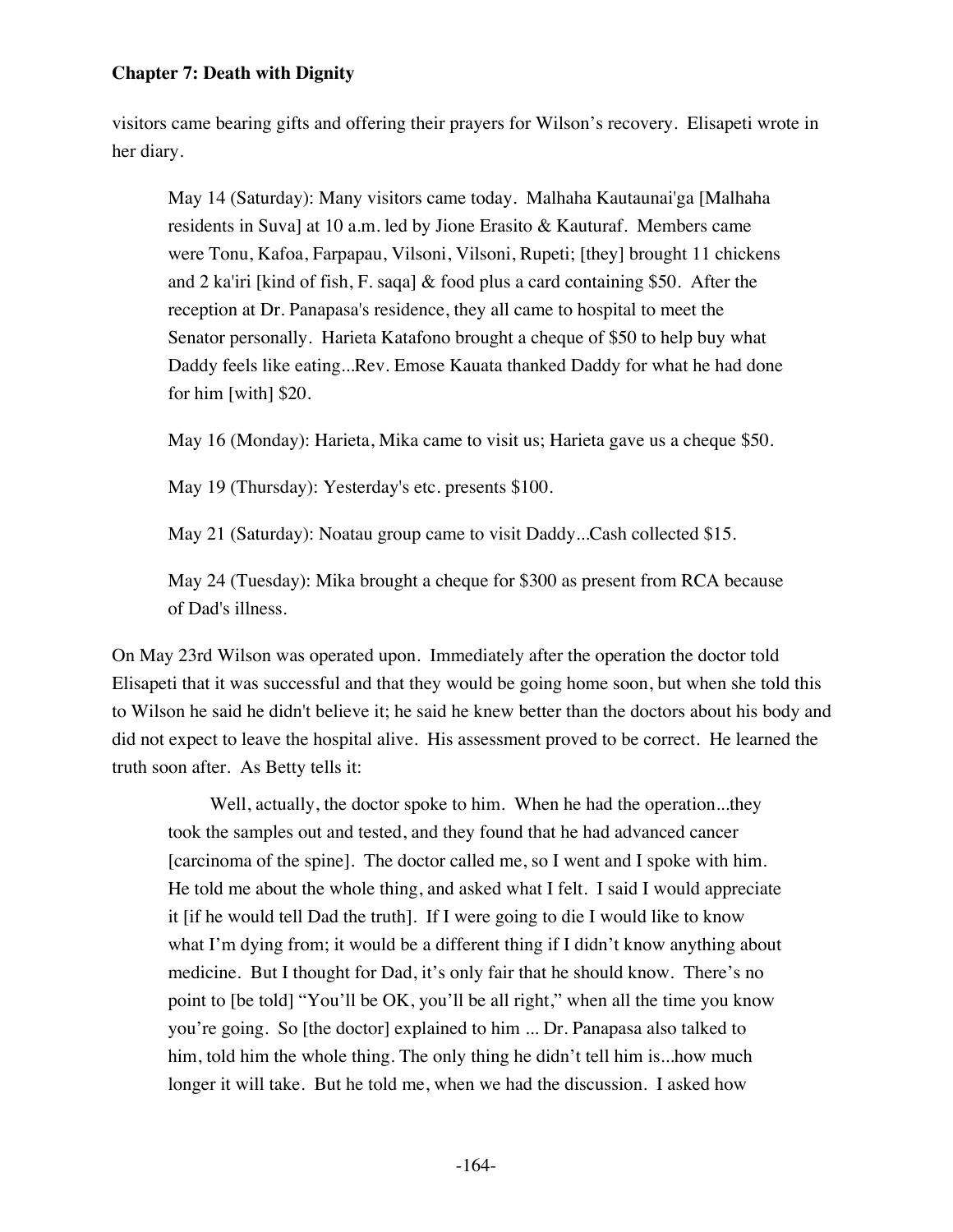long, and he said at the most three months. And I said "O.K.; that's long enough for me. I just want to make sure that his last three months are a happy three months."

He took the news with the equanimity of a person with unshakeable faith. People continued to visit and they offered encouragement and prayed for his recovery, but Wilson took exception to their refusal to accept his death as inevitable. As Betty tells it:

The people used to come and pray in the hospital — "God please bless the medicine," — everything to make sure he feels better. One day he said, "When you pray, please don't say 'please bless the medicine;' just say, 'let thy will be done.' That's more sensible...When you pray you shouldn't say, 'God, please do this, please do this, please do this.' Just say, 'you know all the things that I need, give me what I ought to have and let your will be done.' So if he wills you to die, he will help you die, he'll prepare you for that."

He told Elisapeti not to pray for his recovery because it was only hindering his journey up. When, however, Gagaj Kona' of Savlei prayed, "If our brother is not going to live, Lord see that he has a room in your mansion," Wilson was very pleased. "That's the way to pray for me," he said.

After Wilson left Rotuma a dispute broke out that created considerable discord on the island. The cause of the dispute was a disagreement over succession to the title of Maraf in Wilson's home district of Noatau. Two factions each installed their own man, and neither side would relent. People took sides, and resentment mounted. News of the conflict saddened Wilson. He asked Elisapeti not to bring up the subject with visitors, as he did not want to discuss it. Only after Rotuman elders from Fiji came to mediate the dispute was is resolved.

Perhaps because they feared the discord was contributing to Wilson's illness, the chiefs sent a telegram to him at the hospital on June 24th. It read:

 ROTUMA COUNCIL MEETING TODAY STOP CONVEY BEST WISHES EARLY RECOVERY AND PLEASE BE ADVISED ALL IS WELL FOR PROGRESS AND PROSPERITY OF OUR PEOPLE STOP ALL DIFFERENCES AND ILL FEELINGS FORGIVEN FORGOTTEN STOP TURNING NEW LEAF BETTERMENT ROTUMA COUNCIL AND PEOPLE OF ROTUMA HANISIOF

## CHAIRMAN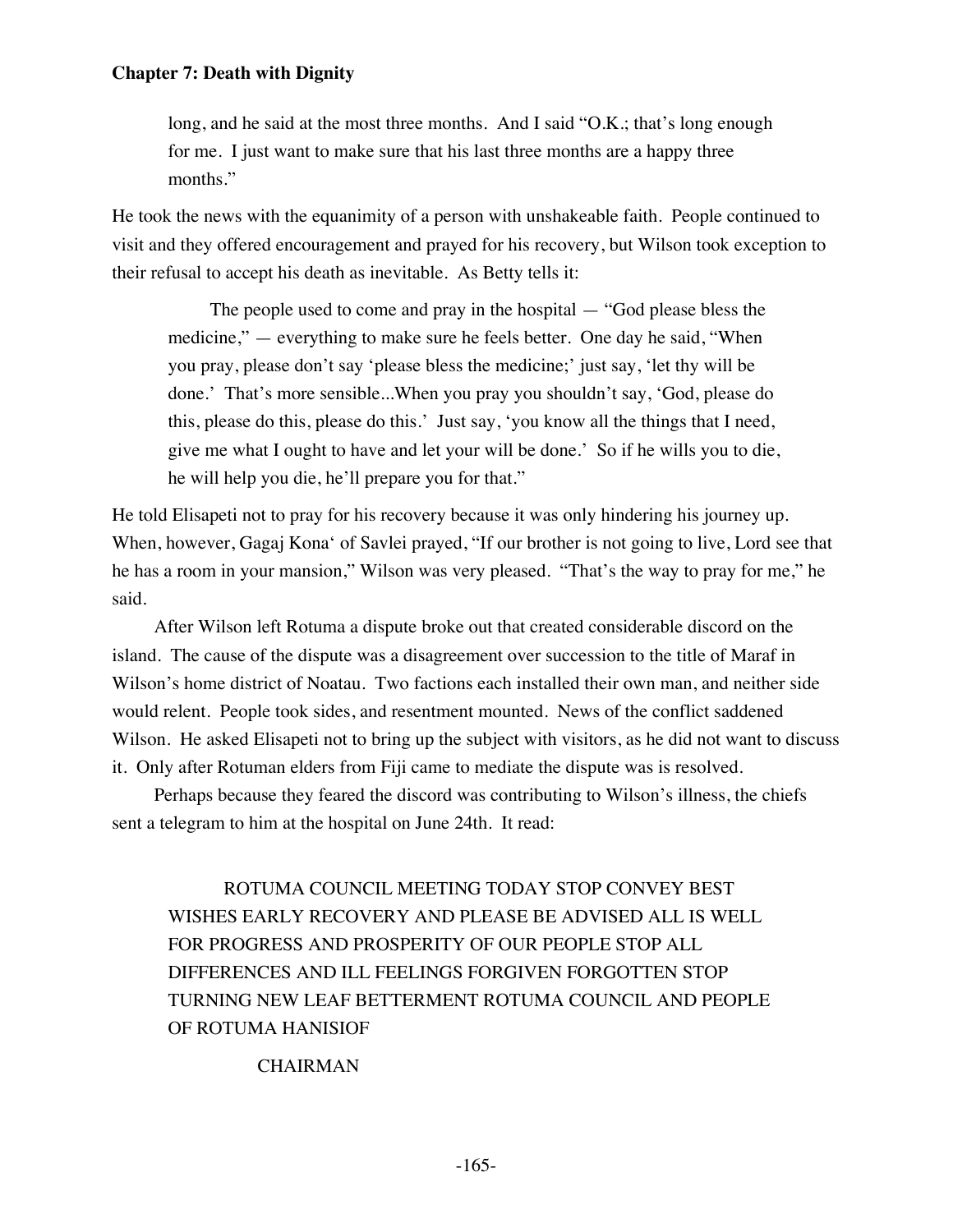Following receipt of the cable Wilson said to Elsapeti, "The sky is clear. I can go now." She teasingly asked him where he was going to go, but the meaning was clear. Wilson responded with a return cable three days later, on June 27:

# CHAIRMAN, ROTUMA COUNCIL THANKS BEST WISHES FROM ROTUMA COUNCIL ESPECIALLY THE LOVE SPIRIT AMONG MEMBERS AND THE NOATAU PEOPLE BECAUSE THIS IS THE KEY TO SUCCESS STOP FEELING MUCH BETTER STOP GOD BLESS YOU

## SENATOR INIA

Wilson spent much of the time he had left talking with his family, keeping his sense of humour throughout. Susana tells of reminiscing about "all the stupid books I used to read," and about the times she would read to her father excerpts from popular Mills & Boone romances. She had given him, and Uncle Josefa Rigamoto as well, one of these books to read when she was a teenager. Wilson joked with Susana: "I know why you like these books, because the girl always wins; she leads the man. The man is always doing something silly!"

During his confinement Susana passed her second to last unit for a BSc from University of the South Pacific, and Wilson was so happy he asked Elisapeti to write her a cheque for \$300 as a reward. Unfortunately he did not live to see Susana graduate.

In typical fashion, Wilson spent his last days making sure that all arrangements were made for his passing and that his affairs were in order. He wanted to make sure all his debts were paid, and since he had put down a deposit on a set of Fiji Law books, he gave money to Betty to pay off the balance. Betty related the incident, and went on to describe her interactions with him on the days preceding his death:

He said, "Please go this morning and pay the balance, and get the books out," so after school I went down to the Government buildings, paid the deposit, got the two boxes out, then I came back in the afternoon and said, "Everything's set."

He said, "O.K., tomorrow go back and bring me the volume about laws in Rotuma."

So I brought that one volume out; I brought it to him in the hospital and he was reading through it and discussing it with Mum. He said he would like her to translate the laws about Rotuma into the Rotuman language, so that the school children can understand, and hence the parents, because it's something that just sits on the shelf, and only if you're good in English can you understand.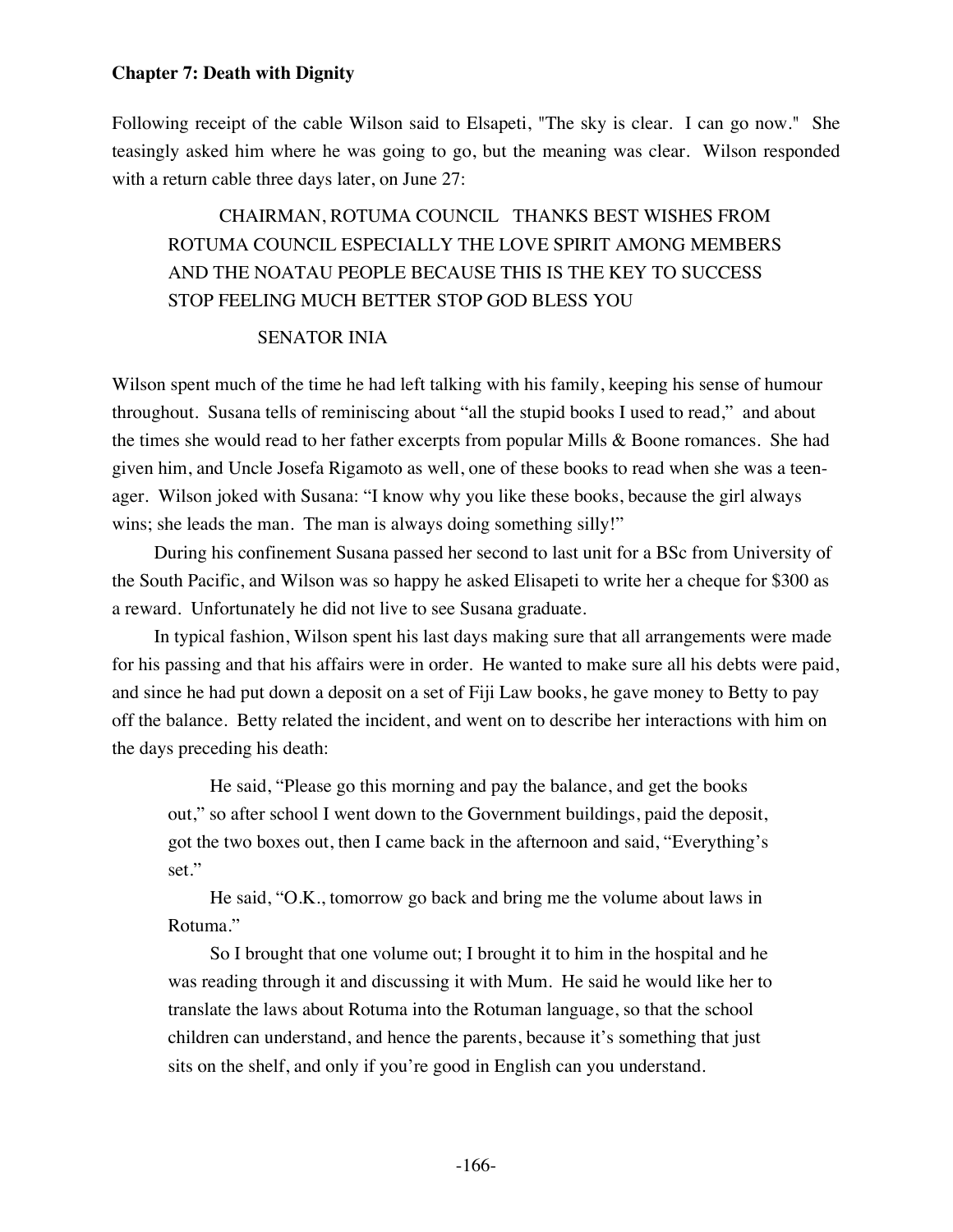That was on the Wednesday (August 24th), and I brought some of his favourite foods for dinner. He stopped me from going back early, so I stayed and we were yarning until about eleven, and then I went back. Normally I don't come back first thing in the morning, but he asked me, "You coming in the morning?"

I said, "OK."

I came first thing in the morning, but I sort of had a funny feeling that he'd be going soon. When I came he hadn't eaten his breakfast, so I ate all the toast on the plate, and then I went to school. At 10 o'clock they rang and said for me to hurry back, and when I got there, his body was starting to grow cold. As soon as I walked in he greeted me in Fijian — he and I spoke a lot in Fijian. I responded in Fijian and he said to me (in Fijian), "Oh, I think I'm going to kick the bucket."

And I asked, "How do you know?"

He said, "I just feel it; I know I'm going to kick the bucket."

So I joked, "Shall I move the bucket away?"

And he said, "No, I think you should bring it closer."

I realized then that he was telling me he was going.

For the three months Wilson was hospitalised, Elisapeti was at his bedside continuously. She slept on a foam mattress beside his bed and tended to all his needs. On the night before he died he asked her to come inside the mosquito net with him. She said, "But it's so hot."

He insisted, saying, "Oh, we'll manage." So she brought her matress close to the bed and pulled the mosquito net over her, not realising it would be their last night together. Elisapeti described the scene on the following morning.

He didn't want any breakfast, so I did not have any either. He saw two men wheeling the X-ray machine toward his bed and said, "What is this for? Another X-ray? I'm fine, I'm strong!"

So the two men wheeled the machine away. I felt his legs and hands were cold and reported the matter to the sister and two nurses who had been attending him. Wilson wanted Luisa Veikoso, his niece to come and bring some oxygen for him to breathe. "That's lovely," he said. "Now I'm strong," but the cold was creeping fast.

Dr. Panapasa called me to his office and said, "The old man might not reach the weekend. Tomorrow is Friday. We had better make arrangements beforehand."

They called in Betty, Susana, and their husbands, Freddy and John. Elisapeti told them that when Wilson became a senator he instructed her that if he should die in Fiji, she was to ask for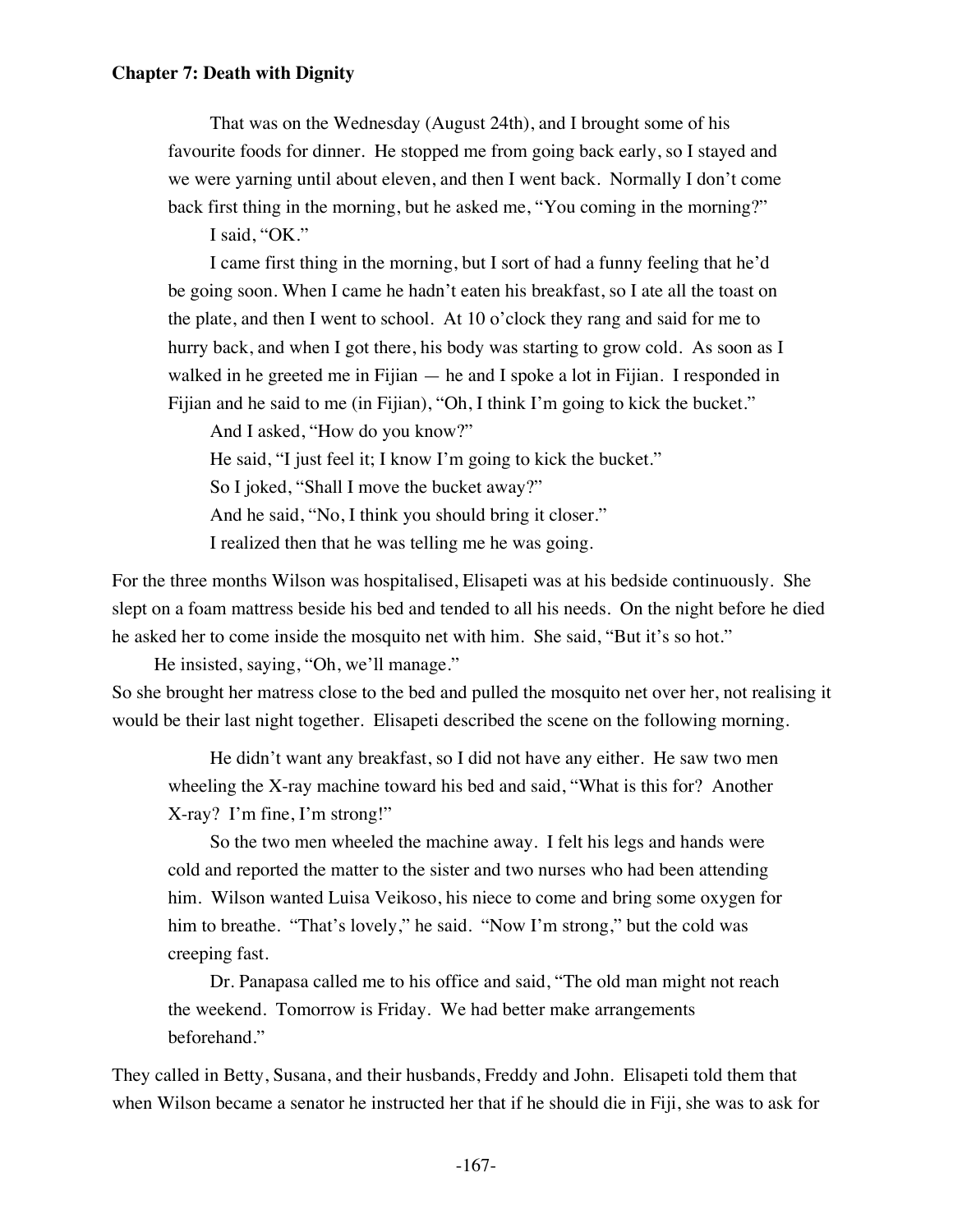his body to be brought back to Rotuma for burial. Maraf Nataniela, the chief of Noatau at the time, knew of this and said to Elisapeti, "The place for his burial is Fafaisina, the best cemetery in Noatau, next to the RCA headquarters where he worked and sacrificed for the Rotumans. Don't bury him at your place!"

When they went back to Wilson's room, he was waiting for To, his favourite male nurse who shaved him every morning, and sponged and dressed him daily. When To came in he asked, "Why is the room so full?" Wilson heard his voice and said, "Bula To, mai." To went to Wilson's bedside and held his hand. "I'm strong, To," Wilson said. But it was apparent to everyone that death was imminent.

Elisapeti reflected on this phrase, "I'm strong," used so often by Wilson during his final illness.

When Savea's second baby was born and it was a boy, he named him Armstrong for "I'm strong." Terani Armstrong. [Wilson] used the phrase so often to the visitors who came to see him, even to his last breath. Though he was weak in body, he was strong in mind to enter the Kingdom of God. Yes, his mind was very sound and strong because not a word he said in his long illness, whether in Rotuman, Fijian or English, would show that his health was declining. That was why all the nurses gathered around his bedside, saying in Fijian, "Alas! What a real gentleman who speaks to us politely every day and bears his illness so mildly."

Wilson joked and laughed with his male nurse, To, every morning when he came to clean and shave him. Such happy memories were left in the minds of the nurses who were associated with him in his last days.

Betty took responsibility for discussing the funeral prospects with Wilson. He reacted with typical equanimity and good humour. As Betty tells it:

He just said to me, "You ready?"

I said, "Yes, everything's set, everything that I know you want is set." And then I asked him, "Dad, can I take you back to Rotuma?" I had never mentioned this to him before.

He said to me, "Why?"

And I said to him, "Because I think you spent more time there; you wanted to do so much for the Rotumans. I think it wouldn't do justice to them if I kept you here with me. I'd like to take you back home." He said to me, "How to do it?"

I said, "Airplane."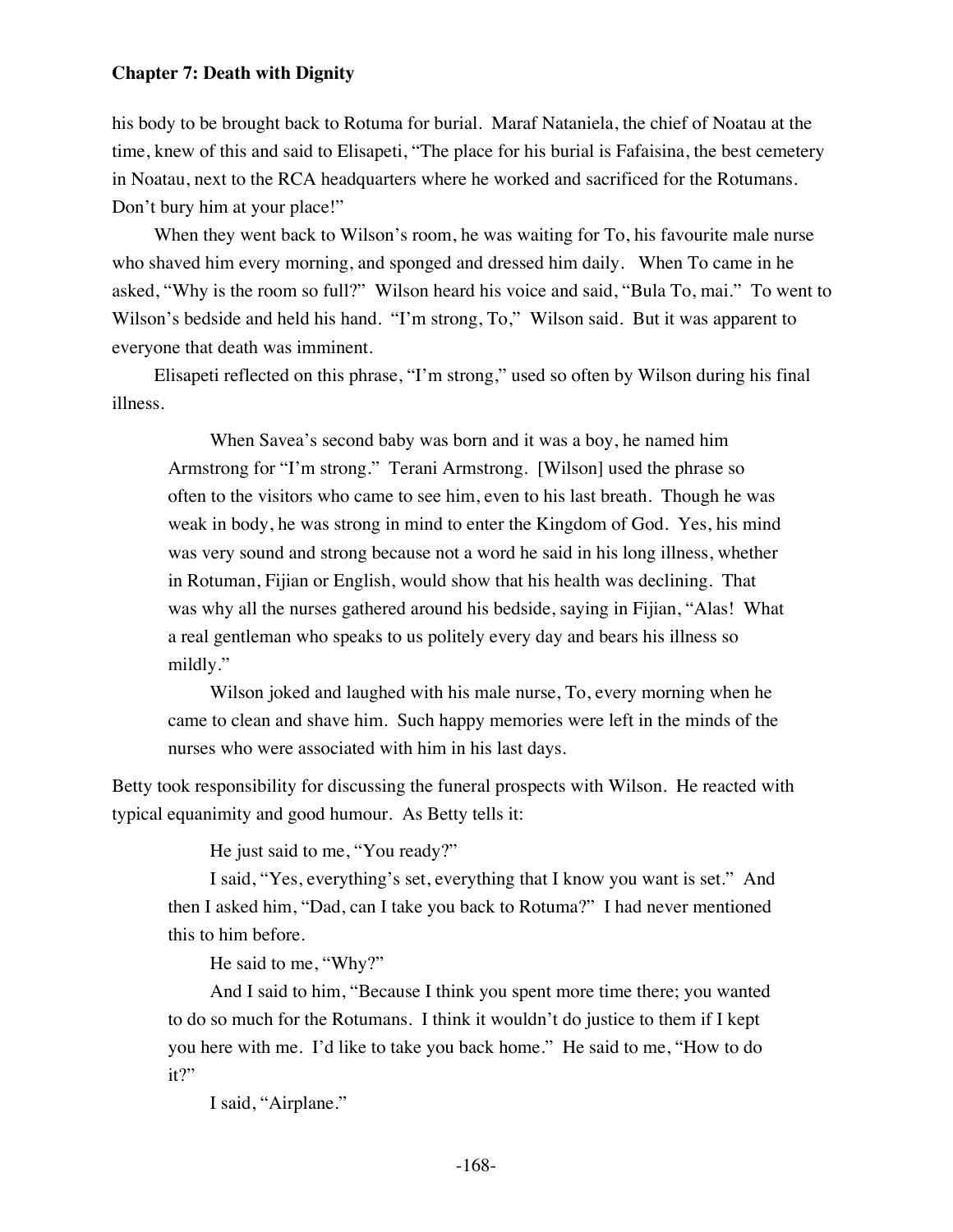He said, "What about the money!" I said, "I'll ask, I'll ask." So he said, "O.K." I said, "Can I take you home to Noatau?" And he said, "That would be nice." I said, "I'll take you home to Noatau, near the RCA." Then he said, "OK, I'm ready to go."

All this discussing was going on while they were busy massaging him because his circulation was bad and he was going cold. It was nearing the end. But you know, talking about these things didn't make him unhappy. What I wanted to get across to him before he died was what I was going to do with him. So that at least he had some knowledge. He went happy, not like a lot of people who don't know where they're going to be buried, or who's going to look after them, who will come and look after their grave — that sort of thing. So when he died, all the negotiations just flowed through — no hitches at all. Sometimes people say that if the person who's died doesn't agree, everything's hard — you can't get the plane, things go wrong. but not in his case. Everything went right through, there were no hitches. So when he died I was at peace, very much at peace. If he had died a sudden death, we would have regretted a lot ..; oh, I wish I had done this, I wish I had done that.

 Following this discussion with Betty, Wilson told Elisapeti that before he drew his last breath she should write a cheque for \$4000 to cover the expenses for his funeral. "Not after I'm gone," he teased, "because that would be illegal; we have a joint account and if I am dead the cheque won't be any good." While Elisapeti was putting her signature on the cheque, her son-in-law called her to Wilson's bedside, just in time for her to utter a brief prayer: "Dear Lord, to your loving hands I commend his soul."

Her diary entry the day of his death was short.

August 25 (Thursday): He passed away at 2:00 p.m. My Darling Husband, so loving to all, passed away peacefully and serene. May God give him rest and peace.

Wilson's body was taken to Betty's home in the Raiwaqa section of Suva. Elisapeti documented the days that followed in her diary.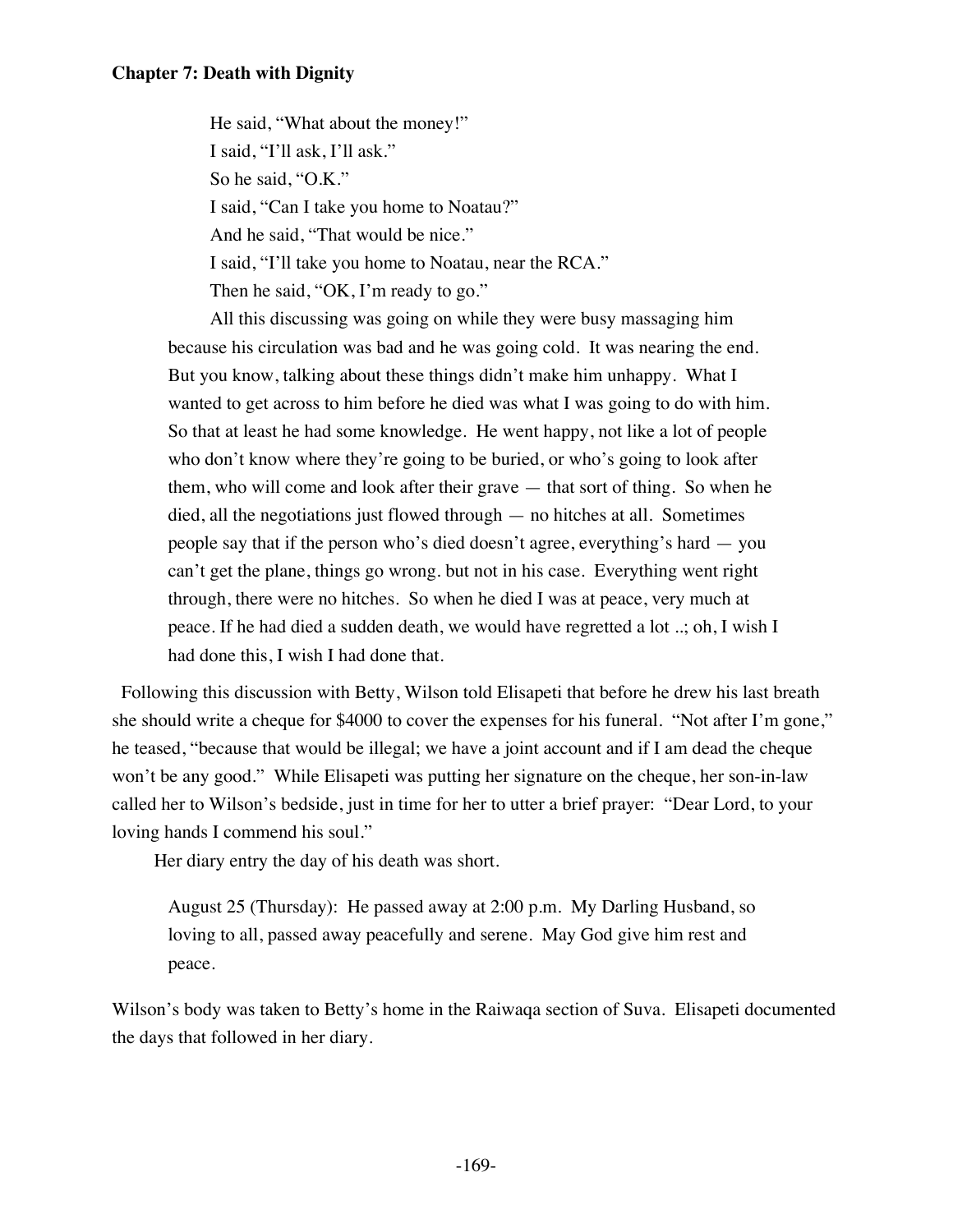August 26 (Friday): Today, all the relatives came to pay their last tribute to Dad. They came in *la'os* [groups], just as they did last night... All the nurses & doctors of Tamavua came.

August 27 (Saturday): Today is spent like yesterday. Fotfiri & her children came bringing a good *te hapa* [fine mat] for Dad to be used for his burial & \$100. {Mereseini Tabua] Brown came. Another party from the Prime Minister's office brought 2 *tabua*. Sue's two friends brought mats & money: \$33. Akata & Pasirio's children brought \$150 and a card.

I told Sue to give \$100 for the choir collection as a memory for this year. Faga [Panapasa] said Dad's body is to be embalmed for Monday's flight [to Rotuma].

August 28 (Sunday): All relatives came to Raiwaqa in the morning and stayed till night. All DTTI [Davuilevu Teachers Training Institution] old students...[came] to pay their last tribute to Dad. Old Richmond scholars came. The Soqosoqo ni Marama represented by Kuini Naqasima [the first Fijian to become a matron in the CWM Hospital], Marama Sovaki & Vani; also Josefata Kamikamici and his wife Esiteri. All Fijians at No. 1 and Raiwaqa came also. The people of Veiuto, too, came at Midnight.

August 29 (Monday): The House of Representative Members & Senators came to pay their last tribute to Dad at 10 a.m. and all other relatives came from 8 a.m. when the coffin was brought from the Mortuary till the time when the coffin was closed. The choir sang beautifully outside till the coffin was taken. We were escorted by the Policemen [&] the Ministers to Nausori. At the airport, Hon. Seuesa Sikivou, his wife Bulou Salote, Mereseini Tabua [Brown] and her husband Asivorosi and other friends awaited us in the VIP lounge. The coffin was laid there for an hour as the plane was delayed. The Suva choir sang hymns and anthems from the next room all the time until we boarded the plane for Rotuma. [The chartered plane] left at 3 p.m. & arrived at Rotuma at 5 p.m. Airport was full of people welcoming him in singing  $\&$  tears. What a sad welcome, though everything was beautifully planned.

Two planes were chartered, one by the RCA, the other by the Inia family. On the following day another chartered plane brought officials of the Methodist Church.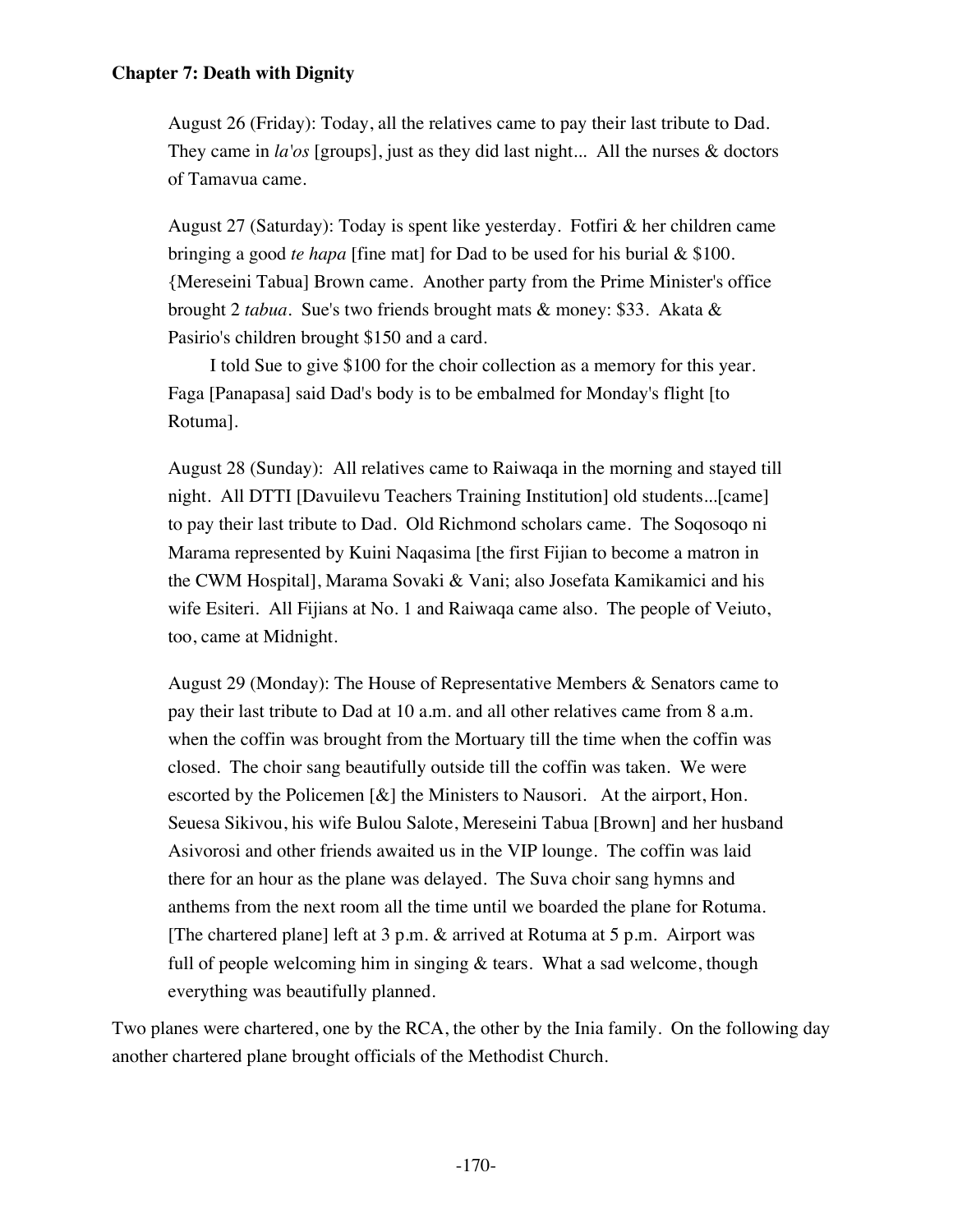August 30 (Tuesday): Last night all Rotumans in turns came in to the coffin from evening till dawn to pay their last tribute to Dad at Savlei. The chartered plane arrived late at 11:30 am. Rev. Inoke couldn't make it so Emosi Vuakatagane, the Vice President, came instead with Rev. Lagi, Rigamoto, Deaconess Olovie, Kemueli  $\&$  Sagaitu. The burial took place at Noatau. The coffin was taken by Maka' way [around the north side of the island, through Malhaha and Oinafa]. We arrived at Noatau Church and saw the church was really full.

Rev. Erone Tomasi started the service. Speeches from different sections but what Senator Vakalalabure said really touched my heart. All speeches were always saying how good and humble he was. Speakers - Gagaj Maraf, Gagaj Saufo'ou, Minister Jonate Mavoa, Senator Vakalalabure, Josefa Rigamoto, Dr. Faga Panapasa, Rev. Jione Lagi. The service was over by 3:30.

The Procession to the cemetery was really in true Rotuman way to a High Chief; perhaps more - to a *sau* [king].

Funeral Feast was held at dusk in a real traditional way - 16*faufono* [baskets of food accompanied by a fine and ordinary mat]. They came from the 7 district chiefs, the Honourable Jonate Mavoa, Senator Vakalalabure, Ratu Emose Vuakabagane, Rev. Erone Tomasi, Rev. Jione Langi, Josefa Rigamoto, Dr. Panapasa, Fesaitu [the catechist of Churchward Chapel], and Firipo Nakaora [the District Officer].

September 27 (Tuesday): Delivered a speech re Dad's career. 1 Cor. 16. 13-14. Be alert, stand firm in your faith. Be brave. Be Strong. Do all your work in love.

October 2 (Sunday): This is our beloved husband, father and grandfather's 75th birthday, but he died on 25th August and never lived to have reached this great day. This day was Mahatma Gandhi's birthday also. Our Dad and Grandpa was a real Gandhi to Rotuma. Because of his greatness to us I proposed to give \$750 dollars to help [the district of] Itu'ti'u put up a ceiling to Itu'ti'u Hall for his 75th Birthday.

The diary ends here, but the eulogies continued. A particularly poignant one comes at the conclusion of Rupeti Vaivao's "History of the Rotuman Co-operative Association":

Generally speaking, I would say that the Co-operatives and Mr. Inia have played a major part in the life of the Rotumans by bringing together the people of Rotuma in a civilized way. Co-operatives and Inia have developed not only the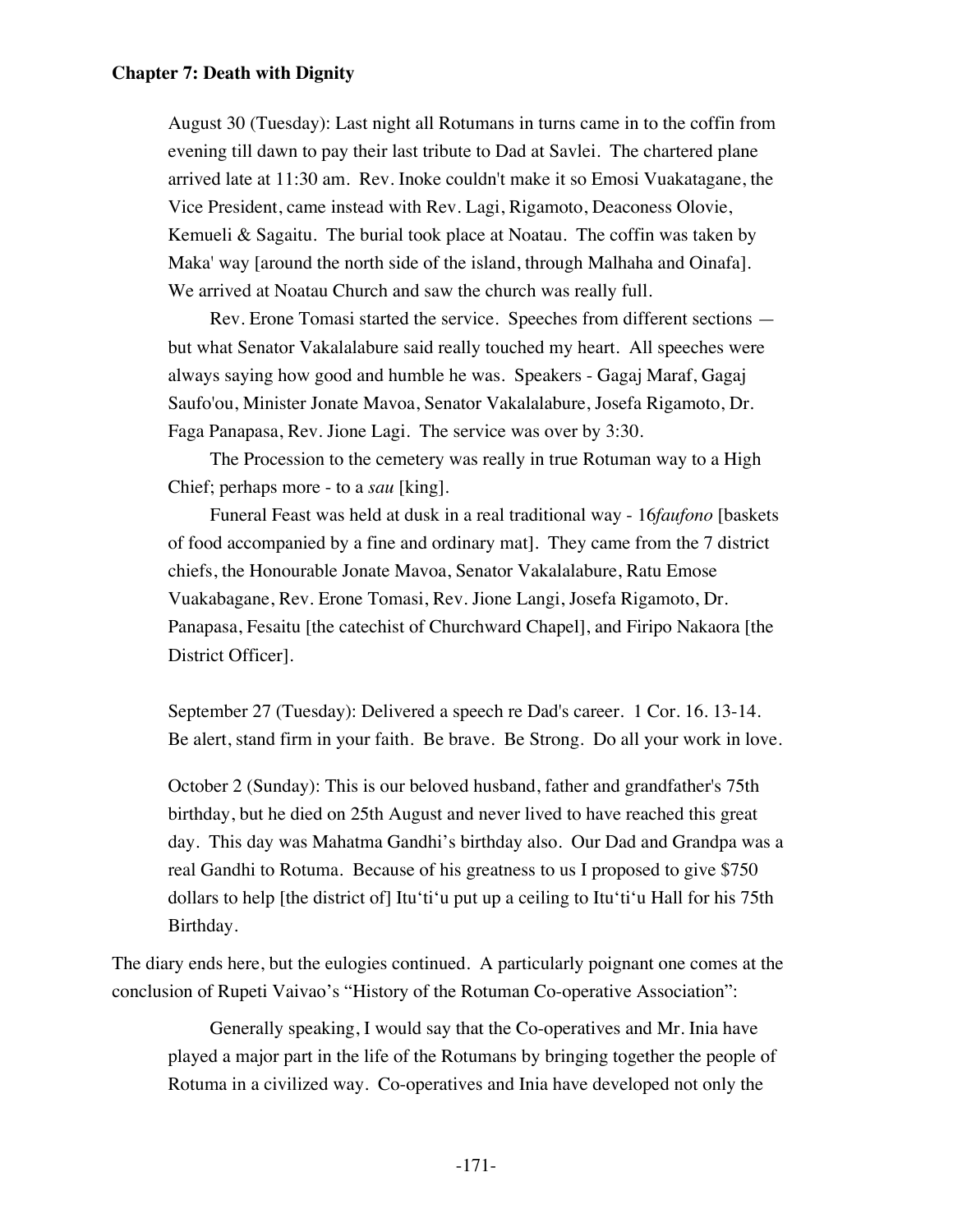economy of the Rotumans but also the social life of the community as a whole. Today, through Co-operatives, the Rotumans may be said to have been able to match in some measure the progress made by other communities in Fiji . . .

Nature had given the Rotumans a man with a sense of responsibility, vigorous and comprehensive, which in his riper years, he had cultivated with care and industry. His general knowledge was extensive and various; in that of his own profession he was unequaled.

He had a clear judgment, a strong masculine sense and the most determined resolution; with a genius peculiarly turned to enterprise in 1953, he had pursued his object with unshaken perseverance, vigilant and active in an eminent degree.

Mr. Inia was cool and intrepid among dangers; patient and firm under difficulties and distress; fertile in expedients; great and original in all his designs; active and resolved in carrying out his duties, more particularly to the poorer.

In every situation he stood unrivaled and alone; on him the Rotumans looked with hope.

He was our leading "Star" of this century. With his departure, it was as if our faith and hope had gone, but the example of his life and dedication to Rotuma remains with us, and that will surely give us the confidence to continue his work (Vaivao n.d.).

Among the tributes he received from his fellow senators was a speech by his successor from Rotuma, K. Petero, who commented that "the late Senator Wilson Inia...was a man that held strong to his principles of love for his countrymen and to pursue the goal of upgrading the living standards of his countrymen."

A Fijian senator called Inia "a man of dignity . . . who was always proud of being a Rotuman." He remarked that to him, "Senator Inia is Rotuma and Rotuma is Senator Inia. To define the race in Rotuma, you look at Senator Inia and his is the best and glowing definition of Rotuma and his people" (Parliamentary Debates, August 29, 1983).

#### Legacy of a Leader

Wilson Inia dedicated his life to public service, and did so with grace, integrity and courage. He aspired, as much as any individual I have known, to the virtues of the "golden mean." He was a devout Christian who advocated respect for others' religious beliefs, a moralist who recognized the rights of others to make their own moral choices, an idealist with a strong practical bent, and a romantic who blushed at impropriety. He was frugal without being stingy; dignified, but with a keen sense of humour. As a father, teacher and business manager he was a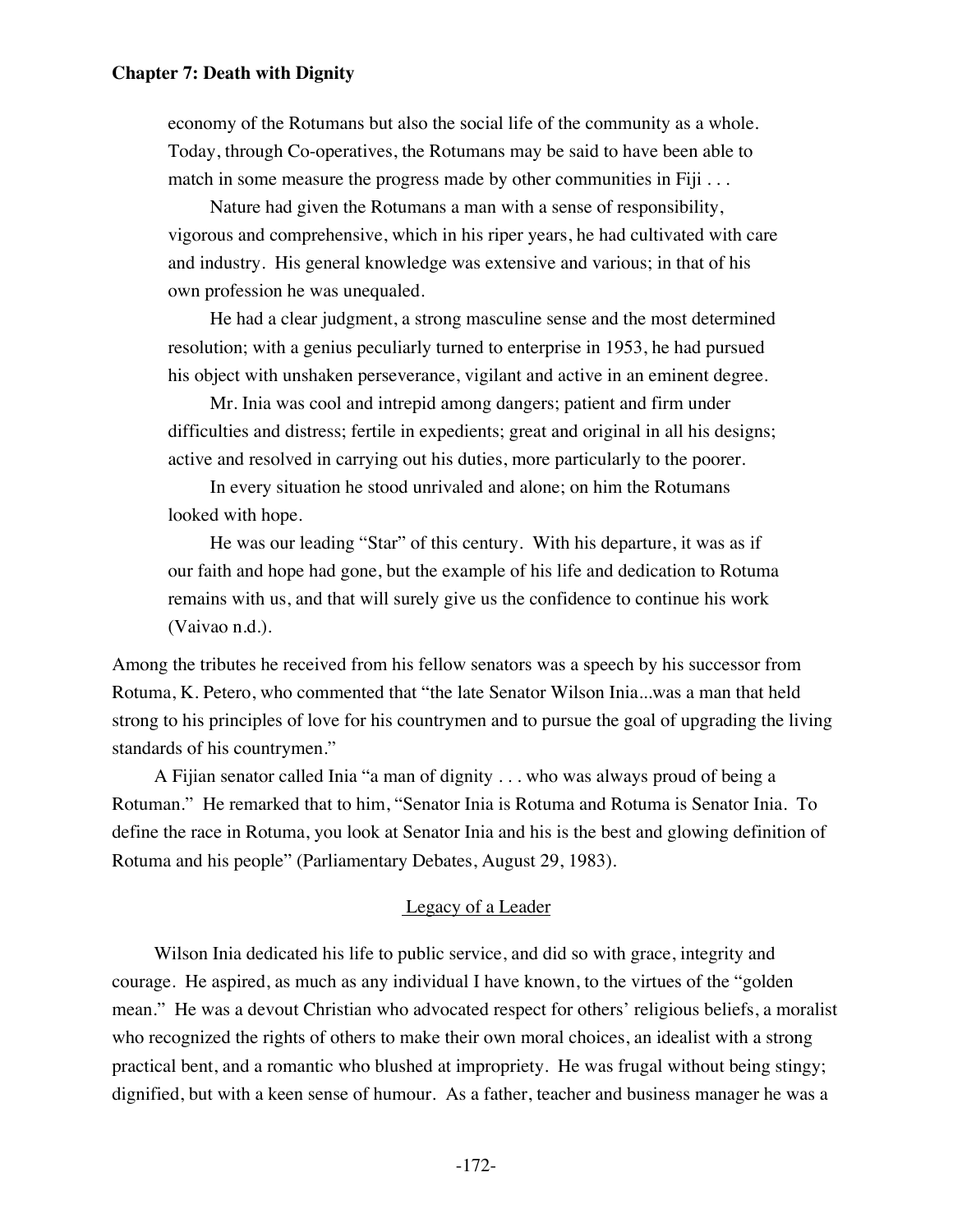strict disciplinarian, but he believed punishment should never be fortuitous, that it should always serve to teach a lesson. He was a strong leader who valued humility, a democrat who recognized the importance of strong leadership. He vigourously advocated respect for law, but condoned breaking rules when they were harmful to the public interest. He advocated development, but believed in preserving cherished traditions.

Leaders of Wilson's calibre are rarely loved universally, and he, too made enemies. On Rotuma, despite the fierce loyalty he inspired in the large majority of people, there are those who do not cherish his memory. Many of these are individuals who had been expelled from the cooperatives for mismanaging funds or violating RCA rules. Wilson would only forgive so much; he was not afraid to impose strong sanctions when he believed they were deserved. When he thought people were being intentionally dishonest he could be very severe in his judgment.

Retrospectively he is sometimes criticized for failing to groom a well-trained successor to take over leadership of the RCA, implying that he jealously guarded his control. However, when Elisapeti asked him during his final illness who would replace him should he die, he replied, "I taught them everything that I know; nothing is left untold. Rave Fonmoa and others can manage without me."

Some conservatives argue that he ruined Rotuma by placing too much emphasis on the importance of money — that this acted to undermine fundamental values of sharing and community. There are also a number of Rotumans who resented the ways in which he used his power and influence. They felt bullied by him, claiming that despite his democratic ideals, he sometimes pushed so hard to get his way that he ran roughshod over others, including the chiefs. Some feel that he used his education as a weapon of intimidation. There is no doubt that he firmly believed he knew what was best for Rotuma, and at times was willing to step on toes in pursuit of his vision.

For these reasons, and perhaps because Rotumans resist elevating any of their own above the rest, he has not been honoured as much as one might expect. While his portrait occupies a prominent position in the main co-operative store in Noatau, the high school shows no signs of recognizing his role in its creation, when one might well expect it to bear his name. Elisapeti reports that at one point the Chief of Malhaha proposed in Council naming the high school for Wilson, but nothing came of it. Reverend Lagi suggested naming the assembly hall at Churchward Chapel in Suva after Wilson, but his detractors would not have it. The hall remained nameless despite other suggestions, since there was no one those present would unanimously endorse.

The importance placed on consensual decisions makes honouring Rotuman heroes difficult. If a building or institution is to be named for someone unanimity is required. A failure to achieve consensus is believed to invite ill-fortune, since lingering resentments are thought to be a